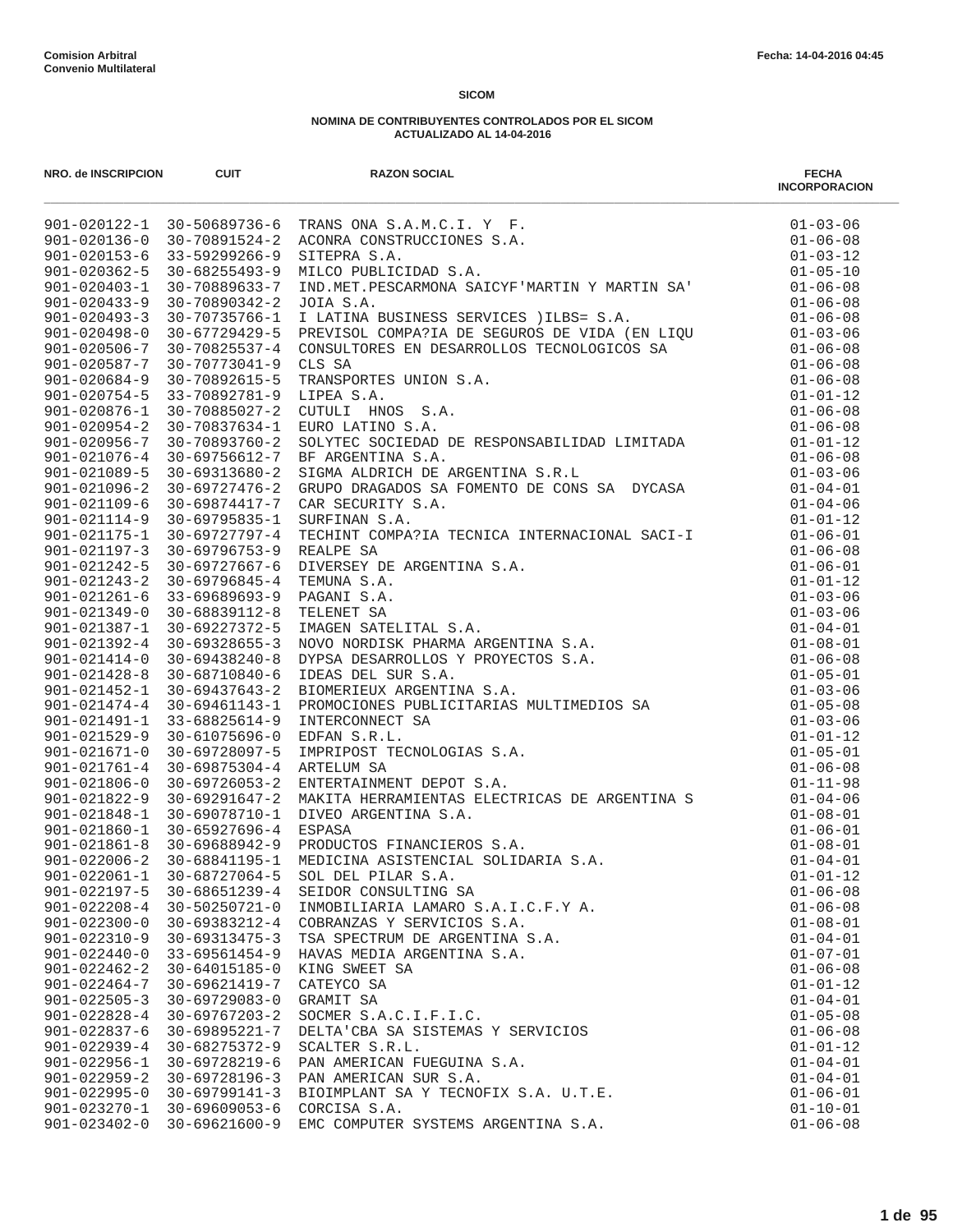| NRO. de INSCRIPCION | <b>CUIT</b>                                 | <b>RAZON SOCIAL</b>                                                                                                                                                                                                                                      | <b>FECHA</b><br><b>INCORPORACION</b> |
|---------------------|---------------------------------------------|----------------------------------------------------------------------------------------------------------------------------------------------------------------------------------------------------------------------------------------------------------|--------------------------------------|
|                     |                                             | 901-023455-7 30-68692694-6 PCP PREVENCION Y CONTROL DE PERDIDAS S.A. 01-06-08<br>901-023455-7 30-68692694-6 PCP PREVENCION Y CONTROL DE PERDIDAS S.A. 01-03-06                                                                                           |                                      |
|                     |                                             |                                                                                                                                                                                                                                                          |                                      |
|                     | $901 - 023604 - 1$ 30-61804968-6            |                                                                                                                                                                                                                                                          |                                      |
| $901 - 023647 - 0$  | 30-69345955-5                               |                                                                                                                                                                                                                                                          |                                      |
| $901 - 023659 - 3$  | 27-93901322-4                               |                                                                                                                                                                                                                                                          |                                      |
| $901 - 023772 - 4$  | $901 - 023734 - 2$ 33-69730162-9            |                                                                                                                                                                                                                                                          |                                      |
| $901 - 023848 - 4$  | 33-69622382-9<br>30-69936300-2              |                                                                                                                                                                                                                                                          |                                      |
| $901 - 023904 - 2$  | 30-68746810-0                               |                                                                                                                                                                                                                                                          |                                      |
| $901 - 024013 - 3$  | 30-69160262-8                               |                                                                                                                                                                                                                                                          |                                      |
| 901-024019-7        | 30-69622030-8                               |                                                                                                                                                                                                                                                          |                                      |
| $901 - 024043 - 1$  | 30-70043745-7                               |                                                                                                                                                                                                                                                          |                                      |
| $901 - 024067 - 8$  | 30-69115217-7                               |                                                                                                                                                                                                                                                          |                                      |
| $901 - 024241 - 3$  | $30 - 69965430 - 9$                         |                                                                                                                                                                                                                                                          |                                      |
| $901 - 024269 - 0$  | $30 - 69692990 - 0$                         |                                                                                                                                                                                                                                                          |                                      |
| $901 - 024309 - 9$  | 30-69558584-1                               |                                                                                                                                                                                                                                                          |                                      |
| $901 - 024310 - 2$  | 30-69800395-9                               |                                                                                                                                                                                                                                                          |                                      |
| $901 - 024375 - 3$  | 30-69759147-4                               |                                                                                                                                                                                                                                                          |                                      |
| $901 - 024441 - 1$  | 30-69725340-4                               |                                                                                                                                                                                                                                                          |                                      |
|                     | $901 - 024532 - 2$ 33-69800906-9            |                                                                                                                                                                                                                                                          |                                      |
| $901 - 024545 - 3$  | 30-69076394-6                               |                                                                                                                                                                                                                                                          |                                      |
| $901 - 024604 - 3$  | $30 - 69896545 - 9$                         |                                                                                                                                                                                                                                                          |                                      |
| 901-024607-5        | 30-69965713-8                               |                                                                                                                                                                                                                                                          |                                      |
| $901 - 024649 - 6$  | $30 - 69730926 - 4$                         |                                                                                                                                                                                                                                                          |                                      |
| $901 - 024679 - 3$  | 30-69801060-2                               |                                                                                                                                                                                                                                                          |                                      |
| $901 - 024694 - 5$  | 30-69801114-5                               |                                                                                                                                                                                                                                                          |                                      |
| $901 - 024698 - 4$  | 30-70083497-9                               |                                                                                                                                                                                                                                                          |                                      |
| $901 - 024720 - 6$  | 30-64472623-8                               |                                                                                                                                                                                                                                                          |                                      |
| $901 - 024884 - 3$  | 30-65769388-6                               |                                                                                                                                                                                                                                                          |                                      |
| 901-024899-9        | 30-69801367-9                               | SIGN PUBLICIDAD SRL<br>AG FASHION SRL<br>CREDIT AGRICOLE CIB SERVICIOS ARGENTINA S.A.<br>SMS SA<br>BODEGAS SALENTEIN S.A.<br>GRUPO SAN JUAN BAIRES S.A.<br>EL NUEVO HALCON SOCIEDAD ANONIMA<br>LAYHER SUDAMERICANA S.A.<br>AMERCON S.A.<br>PWC STRATEGY& |                                      |
| 901-024940-1        | 30-68587370-9                               |                                                                                                                                                                                                                                                          | $01 - 06 - 08$                       |
| $901 - 025184 - 0$  | $30 - 69966099 - 6$                         |                                                                                                                                                                                                                                                          | $01 - 01 - 12$                       |
| $901 - 025206 - 5$  | $30 - 69759871 - 1$                         |                                                                                                                                                                                                                                                          | $01 - 01 - 12$                       |
| $901 - 025207 - 2$  | 30-69611159-2                               |                                                                                                                                                                                                                                                          | $01 - 06 - 08$                       |
| $901 - 025212 - 5$  | 30-69638589-7                               |                                                                                                                                                                                                                                                          | $01 - 05 - 08$                       |
| $901 - 025274 - 4$  | 30-70045376-2<br>901-025275-1 30-69759222-5 |                                                                                                                                                                                                                                                          | $01 - 01 - 12$<br>$01 - 08 - 08$     |
|                     | 901-025333-4 30-59126393-1                  |                                                                                                                                                                                                                                                          | $01 - 06 - 01$                       |
| $901 - 025350 - 1$  | 30-67858266-9                               |                                                                                                                                                                                                                                                          | $01 - 01 - 12$                       |
|                     | $901 - 025404 - 8$ 30-69639421-7            |                                                                                                                                                                                                                                                          | $01 - 01 - 12$                       |
|                     | $901 - 025423 - 9$ 30-69730636-2            |                                                                                                                                                                                                                                                          | $01 - 12 - 99$                       |
| $901 - 025440 - 5$  | 30-69352896-4                               |                                                                                                                                                                                                                                                          | $01 - 06 - 01$                       |
| $901 - 025448 - 3$  | $30 - 70054428 - 8$                         | CIENFUEGOS S.A.                                                                                                                                                                                                                                          | $01 - 06 - 08$                       |
| $901 - 025520 - 1$  | $30 - 64344971 - 0$                         | COMPANIA ALIMENTARIA NACIONAL S.A.                                                                                                                                                                                                                       | $01 - 06 - 08$                       |
| $901 - 025535 - 6$  | $30 - 69759826 - 6$                         | IMAT INSTITUTO MEDICO DE ALTA TECNILOGIA SA                                                                                                                                                                                                              | $01 - 06 - 08$                       |
| $901 - 025548 - 7$  | 30-70094095-7                               | UPS DE ARGENTINA SA.                                                                                                                                                                                                                                     | $01 - 04 - 06$                       |
| $901 - 025618 - 3$  | $30 - 57444996 - 7$                         | AADI-CAPIF A.C.R.                                                                                                                                                                                                                                        | $01 - 06 - 08$                       |
| $901 - 025648 - 1$  | $33 - 69897234 - 9$                         | ECOBLEND S.A.                                                                                                                                                                                                                                            | $01 - 01 - 12$                       |
| $901 - 025708 - 8$  | $30 - 69553800 - 2$                         | ERTACH S.A.                                                                                                                                                                                                                                              | $01 - 09 - 08$                       |
| $901 - 025714 - 8$  | 30-67856116-5                               | NACION SEGUROS S.A.                                                                                                                                                                                                                                      | $01 - 03 - 06$                       |
| $901 - 025716 - 2$  | $30 - 69731486 - 1$                         | COINCAR S.A.                                                                                                                                                                                                                                             | $01 - 05 - 01$                       |
| $901 - 025794 - 1$  | $30 - 69917035 - 2$                         | INTERCAFE SA                                                                                                                                                                                                                                             | $01 - 01 - 12$                       |
| $901 - 025823 - 3$  | $30 - 64671228 - 5$                         | PRODEN S.A.                                                                                                                                                                                                                                              | $01 - 05 - 08$                       |
| $901 - 025829 - 7$  | $30 - 69840634 - 4$                         | TELCOSUR S.A.                                                                                                                                                                                                                                            | $01 - 03 - 06$                       |
| 901-025887-7        | $30 - 69731899 - 9$                         | G Y D LATINOAMERICANA S.A.                                                                                                                                                                                                                               | $01 - 07 - 08$                       |
| $901 - 025913 - 8$  | $30 - 69760639 - 0$                         | GERDANNA SA                                                                                                                                                                                                                                              | $01 - 06 - 08$                       |
| $901 - 025994 - 8$  | $30 - 67881428 - 4$                         | CB RICHARD ELLIS S.A.                                                                                                                                                                                                                                    | $01 - 06 - 08$                       |
| $901 - 026017 - 6$  | $30 - 69802773 - 4$                         | MILLENNIUM3 S.A.                                                                                                                                                                                                                                         | $01 - 03 - 06$                       |
| $901 - 026077 - 1$  | 30-70123382-0                               | KIOSHI S.A.                                                                                                                                                                                                                                              | $01 - 06 - 08$                       |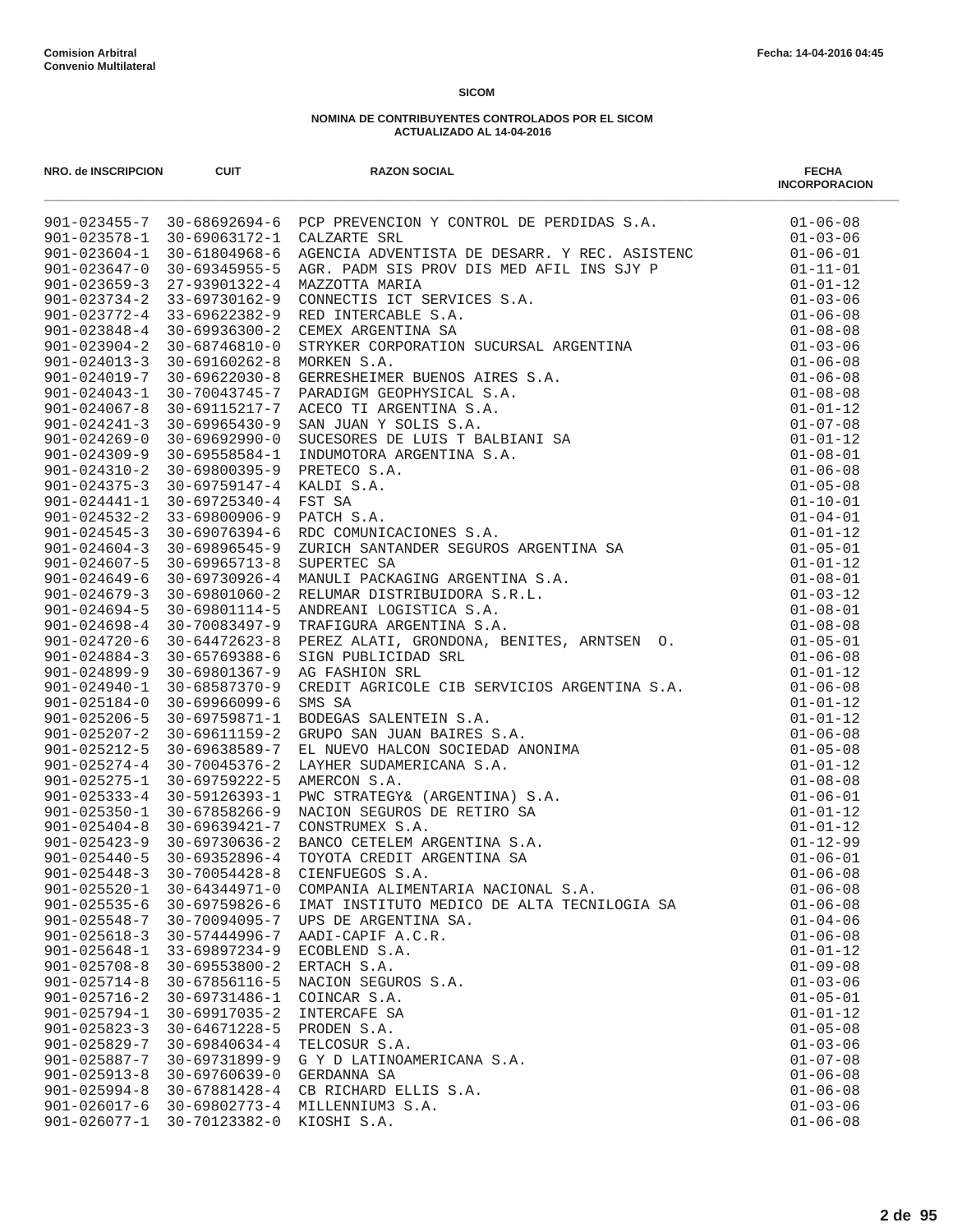| NRO. de INSCRIPCION | <b>CUIT</b>                      | <b>RAZON SOCIAL</b>                                                         | <b>FECHA</b><br><b>INCORPORACION</b> |
|---------------------|----------------------------------|-----------------------------------------------------------------------------|--------------------------------------|
|                     |                                  | 901-026086-2 30-53889423-7 SWAROVSKI ARGENTINA S.A.C.E.I.                   |                                      |
|                     | 901-026103-1 30-70045970-1       |                                                                             |                                      |
|                     | $901 - 026148 - 4$ 30-57735081-3 |                                                                             |                                      |
| $901 - 026155 - 1$  |                                  |                                                                             |                                      |
| $901 - 026160 - 4$  |                                  |                                                                             |                                      |
| $901 - 026327 - 6$  |                                  |                                                                             |                                      |
| $901 - 026443 - 9$  |                                  |                                                                             |                                      |
| $901 - 026478 - 2$  |                                  |                                                                             |                                      |
| $901 - 026499 - 8$  |                                  |                                                                             |                                      |
|                     |                                  |                                                                             |                                      |
|                     |                                  |                                                                             |                                      |
|                     |                                  |                                                                             |                                      |
|                     |                                  |                                                                             |                                      |
|                     |                                  |                                                                             |                                      |
|                     |                                  |                                                                             |                                      |
|                     |                                  |                                                                             |                                      |
|                     |                                  |                                                                             |                                      |
|                     |                                  |                                                                             |                                      |
|                     |                                  |                                                                             |                                      |
|                     |                                  |                                                                             |                                      |
|                     |                                  |                                                                             |                                      |
|                     |                                  |                                                                             |                                      |
|                     |                                  |                                                                             |                                      |
|                     |                                  |                                                                             |                                      |
|                     |                                  |                                                                             |                                      |
|                     |                                  |                                                                             |                                      |
|                     |                                  |                                                                             |                                      |
|                     |                                  |                                                                             |                                      |
|                     |                                  |                                                                             |                                      |
|                     |                                  |                                                                             |                                      |
|                     |                                  |                                                                             |                                      |
|                     |                                  |                                                                             |                                      |
|                     |                                  |                                                                             |                                      |
|                     |                                  |                                                                             |                                      |
|                     |                                  |                                                                             |                                      |
|                     |                                  |                                                                             |                                      |
|                     |                                  |                                                                             |                                      |
|                     |                                  |                                                                             |                                      |
|                     |                                  |                                                                             |                                      |
|                     |                                  |                                                                             |                                      |
| $901 - 028418 - 1$  | 30-70213692-6                    | AC24 SA                                                                     | $01 - 01 - 12$                       |
| $901 - 028462 - 3$  | 30-59128849-7                    | GEPAL S. A.                                                                 | $01 - 05 - 01$                       |
| $901 - 028515 - 3$  | $30 - 70193860 - 3$              | PEARSON EDUCATION S.A                                                       | $01 - 08 - 08$                       |
| $901 - 028700 - 5$  | 33-70175734-9                    | COMPA?IA DE GALPONES Y TIERRAS S.A. INMOBILIA                               | $01 - 07 - 08$                       |
| $901 - 028744 - 1$  | $33 - 69899582 - 9$              | CONTRERAS HNOS PAMAR SA V.M. CONTRERAS UTE                                  | $01 - 06 - 01$                       |
| $901 - 028825 - 3$  | $30 - 69775994 - 4$              | TRANSPORTE PANIZZA SRL                                                      | $01 - 05 - 08$                       |
| $901 - 028857 - 5$  | 30-70056769-5                    | LABORATORIOS PRETTY SA                                                      | $01 - 06 - 08$                       |
| 901-028892-5        | 30-61749472-4                    | INFUPA S.A.                                                                 | $01 - 06 - 08$                       |
| $901 - 028900 - 2$  | 30-69671896-9                    | LG PALOPOLI ARGENTINA S.A.                                                  | $01 - 06 - 08$                       |
| $901 - 029051 - 4$  | $30 - 68584340 - 0$              | SMG LIFE SEGUROS DE VIDA S.A.                                               | $01 - 06 - 08$                       |
| $901 - 029118 - 2$  | $30 - 70056943 - 4$              | SMG LIFE SEGUROS DE VIDA S.A.<br>GE HEALTHCARE LIFE SCIENCES ARGENTINA S.A. | $01 - 06 - 08$                       |
| $901 - 029230 - 6$  | $30 - 69898565 - 4$              | RED ALTERNATIVA S.A.                                                        | $01 - 06 - 08$                       |
| $901 - 029257 - 5$  | 33-70175765-9                    | PUBLICIDAD ESTATICA INTERNACIONAL S.A.                                      | $01 - 04 - 06$                       |
| $901 - 029353 - 0$  | $30 - 69649347 - 9$              | STAMPA AUTOMOTORES S.A.                                                     | $01 - 06 - 08$                       |
| $901 - 029369 - 2$  | 30-70057045-9                    | GRUPO LEGAR SRL                                                             | $01 - 08 - 08$                       |
| $901 - 029465 - 7$  | 30-53790352-6                    | ESTUDIO NEGRO Y FIGISCCONE SA                                               | $01 - 06 - 08$                       |
| $901 - 029470 - 0$  | 30-69731653-8                    | ABELEDO GOTTHEIL ABOGADOS SC                                                | $01 - 05 - 01$                       |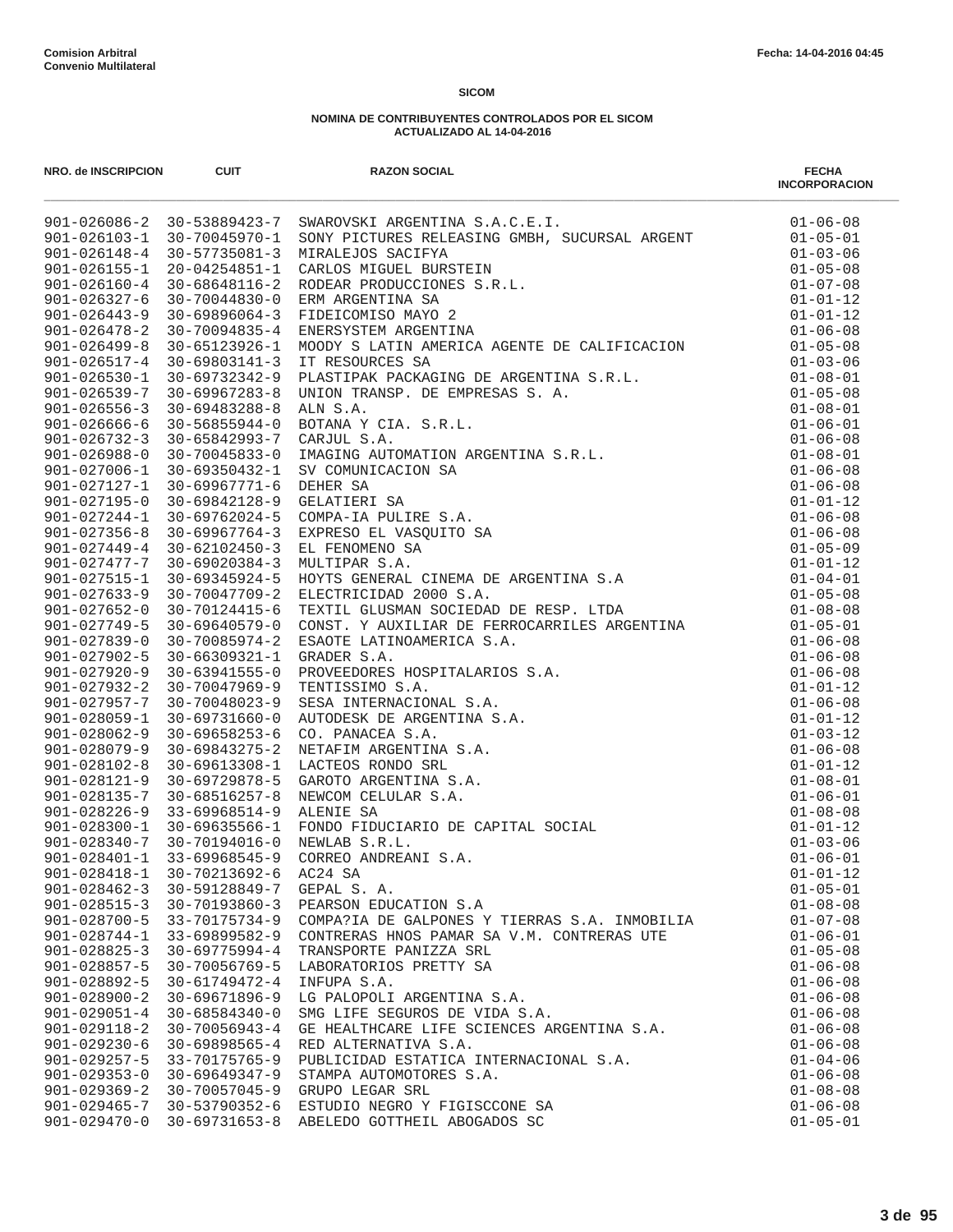| NRO. de INSCRIPCION                      | <b>CUIT</b>                    | <b>RAZON SOCIAL</b>                           | <b>FECHA</b><br><b>INCORPORACION</b> |
|------------------------------------------|--------------------------------|-----------------------------------------------|--------------------------------------|
|                                          |                                |                                               |                                      |
|                                          |                                |                                               |                                      |
|                                          |                                |                                               |                                      |
|                                          |                                |                                               |                                      |
|                                          |                                |                                               |                                      |
|                                          |                                |                                               |                                      |
|                                          |                                |                                               |                                      |
|                                          |                                |                                               |                                      |
|                                          |                                |                                               |                                      |
|                                          |                                |                                               |                                      |
|                                          |                                |                                               |                                      |
|                                          |                                |                                               |                                      |
|                                          |                                |                                               |                                      |
|                                          |                                |                                               |                                      |
|                                          |                                |                                               |                                      |
|                                          |                                |                                               |                                      |
|                                          |                                |                                               |                                      |
|                                          |                                |                                               |                                      |
|                                          |                                |                                               |                                      |
|                                          |                                |                                               |                                      |
|                                          |                                |                                               |                                      |
|                                          |                                |                                               |                                      |
|                                          |                                |                                               |                                      |
|                                          |                                |                                               |                                      |
| $901 - 031387 - 9$                       | $30 - 62591355 - 8$            |                                               |                                      |
| $901 - 031413 - 0$                       | 30-70050969-5                  |                                               |                                      |
| $901 - 031453 - 6$                       | 30-70051139-8                  |                                               |                                      |
| $901 - 031474 - 1$                       | 30-70091126-4                  |                                               |                                      |
| $901 - 031543 - 1$                       | 33-69710672-9                  |                                               |                                      |
| $901 - 031579 - 1$                       | 30-69901692-2                  |                                               |                                      |
| $901 - 031720 - 8$                       | $33 - 69650358 - 9$            |                                               |                                      |
| $901 - 031789 - 8$                       | 30-68725785-1                  |                                               |                                      |
| $901 - 031943 - 5$                       | $30 - 69650396 - 2$            |                                               |                                      |
| $901 - 031974 - 0$                       | 30-69331716-5                  |                                               |                                      |
| $901 - 032077 - 1$                       | 30-70294846-7                  |                                               |                                      |
| $901 - 032099 - 3$                       | 30-70051788-4                  |                                               |                                      |
| $901 - 032122 - 2$                       | 30-70225880-0                  |                                               |                                      |
|                                          | 901-032144-5 30-70058864-1     |                                               |                                      |
|                                          | 901-032198-0 33-69509841-9     |                                               |                                      |
| $901 - 032261 - 5$                       | 33-69078949-9                  |                                               |                                      |
| $901 - 032364 - 1$<br>$901 - 032385 - 6$ | 30-70217915-3<br>30-69098835-2 |                                               |                                      |
| $901 - 032419 - 5$                       | 30-68273765-0                  | MEDIFE ASOCIACION CIVIL                       | $01 - 05 - 08$                       |
| $901 - 032453 - 8$                       | 30-70087000-2                  | GEODIS LOGISTICS ARGENTINA S.A.               | $01 - 06 - 01$                       |
| $901 - 032906 - 2$                       | 30-70179057-6                  | COMERCIALIZADORA PACIFICO S.A                 | $01 - 05 - 01$                       |
| $901 - 032949 - 1$                       | 30-53649418-5                  | COOPERATIVA DE CREDITO Y VIVIENDA FLORIDA LTD | $01 - 08 - 01$                       |
| $901 - 033019 - 2$                       | 33-70393642-9                  | ATLAS FARMACEUTICA SA                         | $01 - 01 - 12$                       |
| $901 - 033124 - 9$                       | 33-70196180-9                  | SKY ARGENTINA S.C.A. EN LIQUIDACION           | $01 - 06 - 01$                       |
| $901 - 033177 - 6$                       | $30 - 65866089 - 2$            | NORDELTA S.A.                                 | $01 - 04 - 01$                       |
| $901 - 033202 - 0$                       | 30-70226838-5                  | BRONCEL SA                                    | $01 - 01 - 12$                       |
| $901 - 033203 - 7$                       | $30 - 60019662 - 2$            | FOREST CAR S.A.                               | $01 - 05 - 01$                       |
| $901 - 033245 - 8$                       | $30 - 70306734 - 0$            | FIDEICOMISO NORDELTA S.A. REINALDO NIELLA     | $01 - 06 - 01$                       |
| $901 - 033254 - 0$                       | 30-70181092-5                  | LICENCIATARIO SA                              | $01 - 05 - 08$                       |
| $901 - 033284 - 7$                       | 30-70100756-1                  | GILERA MOTORS ARGENTINA S.A.                  | $01 - 06 - 01$                       |
| $901 - 033388 - 0$                       | 30-70127704-6                  | HUNTSMAN<br>ARGENTINA S.R.L.                  | $01 - 04 - 01$                       |
| $901 - 033412 - 6$                       | 30-70393802-3                  | ITISSA S.A.                                   | $01 - 06 - 08$                       |
| $901 - 033455 - 4$                       | $30 - 69666609 - 8$            | DIKTER S.A.                                   | $01 - 06 - 08$                       |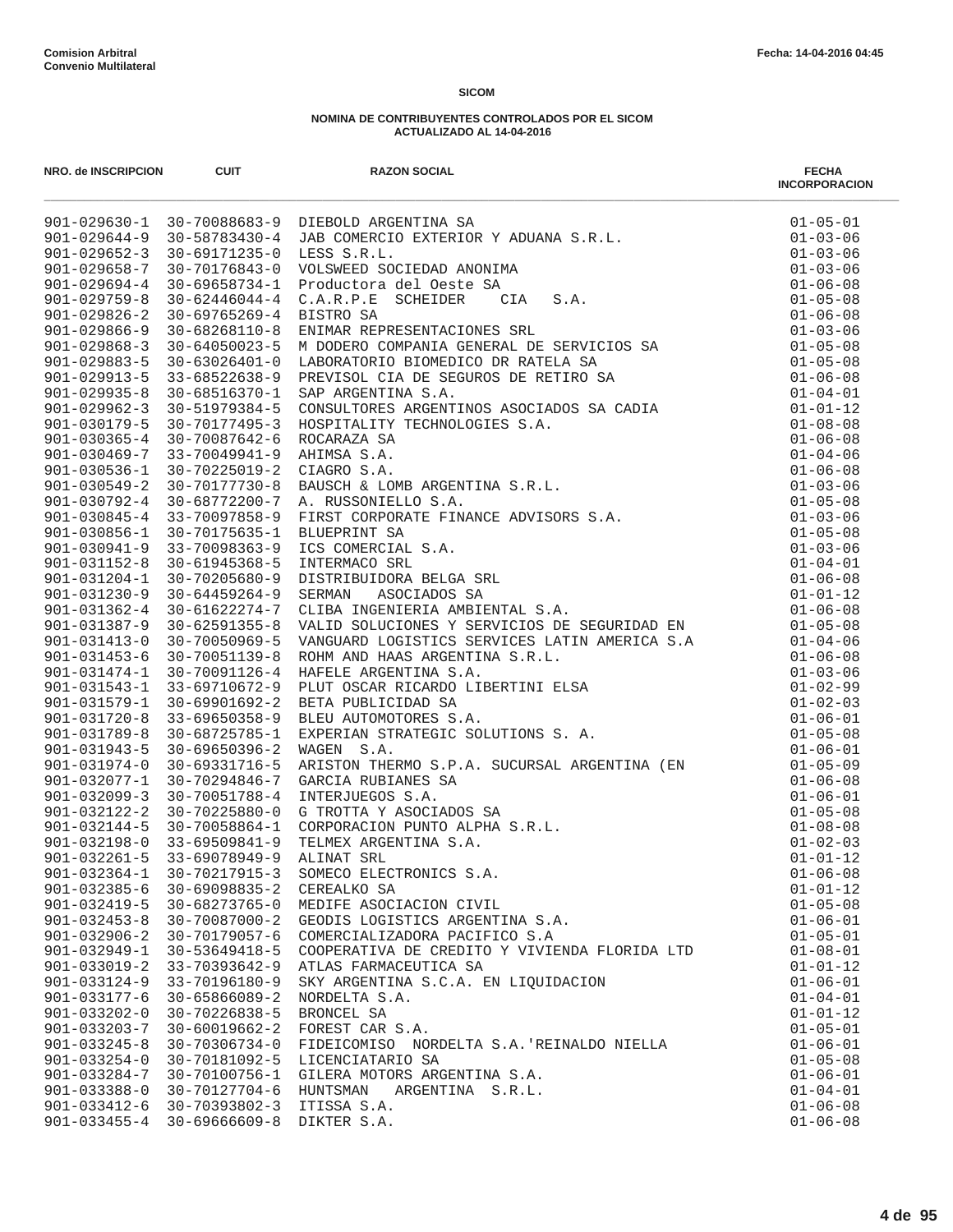| NRO. de INSCRIPCION                      | <b>CUIT</b>                          | <b>RAZON SOCIAL</b>                                                                                                                                                                                                                                          | <b>FECHA</b><br><b>INCORPORACION</b> |
|------------------------------------------|--------------------------------------|--------------------------------------------------------------------------------------------------------------------------------------------------------------------------------------------------------------------------------------------------------------|--------------------------------------|
|                                          |                                      | 901-033487-6 30-69942040-5 DEL TEJAR CONSTRUCCIONES SA<br>901-033501-3 30-68628855-9 ZELIZ SA<br>901-033512-0 30-70265297-5 N.S.S.S.S.A.<br>901-033512-0 30-70265297-5 N.S.S.S.S.A.<br>901-033541-0 30-60473101-8 BANCO COMAFI S.A.<br>9                     | $01 - 03 - 12$                       |
|                                          |                                      |                                                                                                                                                                                                                                                              | $01 - 06 - 08$                       |
|                                          |                                      |                                                                                                                                                                                                                                                              | $01 - 02 - 03$                       |
|                                          |                                      |                                                                                                                                                                                                                                                              | $01 - 11 - 99$                       |
|                                          |                                      |                                                                                                                                                                                                                                                              | $01 - 03 - 06$                       |
|                                          |                                      |                                                                                                                                                                                                                                                              | $01 - 06 - 01$                       |
|                                          |                                      |                                                                                                                                                                                                                                                              | $01 - 06 - 01$                       |
|                                          |                                      |                                                                                                                                                                                                                                                              | $01 - 03 - 06$                       |
|                                          |                                      |                                                                                                                                                                                                                                                              | $01 - 03 - 06$                       |
|                                          |                                      |                                                                                                                                                                                                                                                              | $01 - 03 - 06$                       |
|                                          |                                      |                                                                                                                                                                                                                                                              | $01 - 03 - 06$                       |
| $901 - 033781 - 3$<br>$901 - 033788 - 4$ | 30-70207259-6<br>30-70098905-0       | METALPROD S.R.L.<br>GLOBAL FARM S.A                                                                                                                                                                                                                          | $01 - 03 - 06$<br>$01 - 06 - 01$     |
| $901 - 033906 - 4$                       | $30 - 70503739 - 2$                  | A SANTOS SA                                                                                                                                                                                                                                                  | $01 - 01 - 12$                       |
| $901 - 034099 - 7$                       | 30-70101612-9                        | BALANZ CAPITAL S.A.                                                                                                                                                                                                                                          | $01 - 06 - 08$                       |
| $901 - 034139 - 6$                       | 30-70199110-5                        | I.T. COLLEGE S.A.                                                                                                                                                                                                                                            | $01 - 06 - 08$                       |
| $901 - 034287 - 1$                       | 30-70207587-0                        | MUINO VENDING SRL                                                                                                                                                                                                                                            | $01 - 01 - 12$                       |
| $901 - 034320 - 9$                       | $30 - 57661429 - 9$                  | BANCO CMF S.A.                                                                                                                                                                                                                                               | $01 - 12 - 99$                       |
| $901 - 034327 - 0$                       | $30 - 70196555 - 4$                  | FREDDO S.A.                                                                                                                                                                                                                                                  | $01 - 05 - 01$                       |
| $901 - 034329 - 4$                       | 30-70227695-7                        | A ZAEL S.A.                                                                                                                                                                                                                                                  | $01 - 01 - 12$                       |
| $901 - 034506 - 1$                       | $30 - 70395143 - 7$                  | FRIENDS FOOD S.A                                                                                                                                                                                                                                             | $01 - 06 - 08$                       |
| $901 - 034508 - 6$                       | 30-69725036-7                        | COMP. FRANCAISE D ASSURANCE POUR LE COMM. EXT                                                                                                                                                                                                                | $01 - 06 - 08$                       |
| $901 - 034586 - 4$                       | 30-70098387-7                        | TRILENIUM S.A.                                                                                                                                                                                                                                               | $01 - 08 - 01$                       |
| $901 - 034603 - 3$                       | $30 - 70227893 - 3$                  | MUNDO SECO SA                                                                                                                                                                                                                                                | $01 - 01 - 12$                       |
| $901 - 034670 - 5$                       | $30 - 69329931 - 0$                  | COMPANIA INVERSORA EN MEDIOS DE COMUNICACION                                                                                                                                                                                                                 | $01 - 01 - 12$                       |
| $901 - 034698 - 1$                       | 30-70268005-7                        | KISKALI SA                                                                                                                                                                                                                                                   | $01 - 03 - 12$                       |
| $901 - 034762 - 4$                       | 30-70504527-1                        |                                                                                                                                                                                                                                                              | $01 - 06 - 08$                       |
| $901 - 034786 - 1$                       | 30-66208291-7                        | KISKALI SA<br>NUESTRA SE?ORA DE LA ASUNCION ARGENTINA SA<br>SERVICIOS AEREOS SUDAMERICANOS SA<br>CONSULTORA VIDECO S.A.<br>LED PROGRESO SEGUROS S.A.<br>LEND LEASE (AR) S.A.<br>LEND LEASE (AR) S.A.<br>NOMOGLAS SA<br>PROMOGLAS SA<br>PROMOGLAS SA<br>SUL N | $01 - 03 - 06$                       |
| $901 - 034798 - 5$                       | $30 - 69157477 - 2$                  |                                                                                                                                                                                                                                                              | $01 - 05 - 08$                       |
| $901 - 034863 - 5$                       | 30-70182972-3                        |                                                                                                                                                                                                                                                              | $01 - 03 - 06$                       |
| $901 - 034892 - 5$                       | 30-70182903-0                        |                                                                                                                                                                                                                                                              | $01 - 06 - 08$                       |
| $901 - 034944 - 8$                       | 30-70102349-4                        |                                                                                                                                                                                                                                                              | $01 - 07 - 08$                       |
| $901 - 035191 - 4$                       | 30-70088270-1                        |                                                                                                                                                                                                                                                              | $01 - 06 - 08$                       |
| $901 - 035630 - 1$                       | $30 - 68250955 - 0$                  |                                                                                                                                                                                                                                                              | $01 - 08 - 01$                       |
| $901 - 035631 - 8$                       | 30-70543375-1                        |                                                                                                                                                                                                                                                              | $01 - 03 - 06$                       |
| $901 - 035790 - 9$                       | $30 - 69559358 - 5$                  |                                                                                                                                                                                                                                                              | $01 - 05 - 01$                       |
| $901 - 035827 - 0$                       | 30-70103106-3                        |                                                                                                                                                                                                                                                              | $01 - 06 - 08$                       |
| $901 - 035835 - 4$                       | $30 - 69613988 - 8$                  |                                                                                                                                                                                                                                                              | $01 - 03 - 06$                       |
| $901 - 035920 - 2$                       | 30-69728684-1                        |                                                                                                                                                                                                                                                              | $01 - 08 - 01$                       |
| $901 - 035923 - 4$                       | 30-68258089-1                        |                                                                                                                                                                                                                                                              | $01 - 05 - 01$                       |
| $901 - 036033 - 2$<br>$901 - 036133 - 6$ | 30-70309771-1                        |                                                                                                                                                                                                                                                              | $01 - 06 - 08$<br>$01 - 06 - 08$     |
| $901 - 036151 - 0$                       | $30 - 70208894 - 8$<br>33-70201121-9 | PIERRE FABRE DERMOCOSMETIOUE ARGENTINA S.A.                                                                                                                                                                                                                  | $01 - 03 - 06$                       |
| $901 - 036193 - 1$                       | 30-69642612-7                        | OUEBRACHITO GRANOS S.A.                                                                                                                                                                                                                                      | $01 - 03 - 06$                       |
| $901 - 036219 - 5$                       | $30 - 70506141 - 2$                  | VIRGINIA SURETY COMPANIA DE SEGUROS S.A                                                                                                                                                                                                                      | $01 - 06 - 08$                       |
| $901 - 036327 - 3$                       | $30 - 70299780 - 8$                  | PRODUCCIONES G.M.A. SOCIEDAD ANONIMA                                                                                                                                                                                                                         | $01 - 03 - 12$                       |
| $901 - 036347 - 1$                       | $30 - 69895375 - 2$                  | PRUDENTIAL SEGUROS SA                                                                                                                                                                                                                                        | $01 - 02 - 03$                       |
| $901 - 036365 - 5$                       | 30-70445497-6                        | INGEAR S.R.L.                                                                                                                                                                                                                                                | $01 - 01 - 12$                       |
| $901 - 036459 - 9$                       | 30-69620713-1                        | CHEP ARGENTINA S.A.                                                                                                                                                                                                                                          | $01 - 03 - 06$                       |
| $901 - 036472 - 6$                       | $30 - 70445633 - 2$                  | DANIEL BLANCO Y CIA SA                                                                                                                                                                                                                                       | $01 - 01 - 12$                       |
| $901 - 036525 - 6$                       | 30-69922109-7                        | HOGAR CONSTRUCCIONES S.A.                                                                                                                                                                                                                                    | $01 - 01 - 12$                       |
| $901 - 036542 - 2$                       | 30-70200470-1                        | INGRAM MICRO ARGENTINA S.A.                                                                                                                                                                                                                                  | $01 - 04 - 01$                       |
| $901 - 036644 - 1$                       | 30-70495713-7                        | GEFCO ARGENTINA S.A.                                                                                                                                                                                                                                         | $01 - 06 - 01$                       |
| $901 - 036849 - 4$                       | 30-70129397-1                        | SAENZ VALIENTE, PADILLA<br>ASOCIADOS                                                                                                                                                                                                                         | $01 - 06 - 01$                       |
| $901 - 036853 - 0$                       | $30 - 70604098 - 2$                  | RENTSUR S.A.                                                                                                                                                                                                                                                 | $01 - 05 - 08$                       |
| $901 - 036923 - 6$                       | $30 - 70223204 - 6$                  | KIR SRL                                                                                                                                                                                                                                                      | $01 - 01 - 12$                       |
| $901 - 036983 - 1$                       | 30-57086127-8                        | PINTURERIAS ROSMAR S.A.                                                                                                                                                                                                                                      | $01 - 08 - 01$                       |
| $901 - 037075 - 5$                       | 30-70327159-2                        | GLD DISTRIBUIDORA S.A.                                                                                                                                                                                                                                       | $01 - 01 - 12$                       |
| $901 - 037109 - 4$                       | 30-70269916-5                        | THALES INFORMATION SYSTEMS S.A. SUCURSAL ARGE                                                                                                                                                                                                                | $01 - 06 - 01$                       |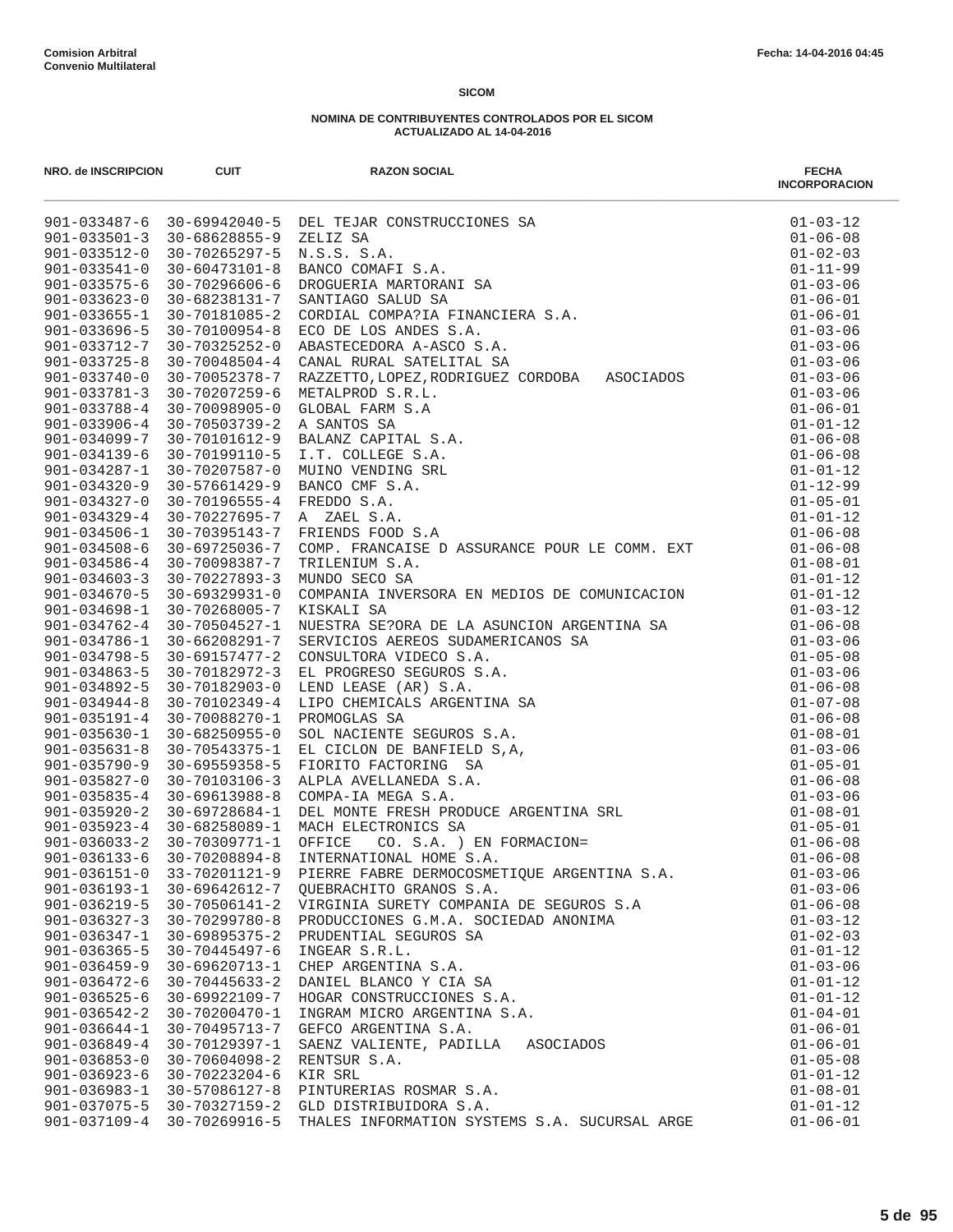| NRO. de INSCRIPCION                      | <b>CUIT</b>                          | <b>RAZON SOCIAL</b>                                                                                                                                                                                                                              | <b>FECHA</b><br><b>INCORPORACION</b> |
|------------------------------------------|--------------------------------------|--------------------------------------------------------------------------------------------------------------------------------------------------------------------------------------------------------------------------------------------------|--------------------------------------|
|                                          |                                      | 901-037164-2 30-70564431-0 CABALLITO SANITARIOS SRL<br>901-037173-4 30-69621884-2 LATINA DE GESTION HOTELERA S.A.<br>001-037173-4 30-69621884-2 LATINA DE GESTION HOTELERA S.A.                                                                  | $01 - 01 - 12$                       |
|                                          |                                      |                                                                                                                                                                                                                                                  | $01 - 06 - 08$                       |
|                                          |                                      | 30–68591298–4 SARRE INTERNATIONAL LLC<br>30–68521499–3 A T T COMMUNICATIONS SERVICES ARGENTINA SRL<br>30–70327319–6 H.NIEVA Y ASOCIADOS S.R.L<br>30–70202216–5 VERIZON ARGENTINA SRL<br>33–70545791–9 CONSTRUCCIONES ECOLOGICAS SAC              | $01 - 03 - 06$                       |
| $901 - 037235 - 6$                       |                                      |                                                                                                                                                                                                                                                  | $01 - 05 - 01$                       |
| $901 - 037248 - 7$                       |                                      |                                                                                                                                                                                                                                                  | $01 - 01 - 12$                       |
| $901 - 037262 - 1$                       |                                      |                                                                                                                                                                                                                                                  | $01 - 06 - 08$                       |
| $901 - 037345 - 9$                       |                                      |                                                                                                                                                                                                                                                  | $01 - 01 - 12$<br>$01 - 01 - 12$     |
| $901 - 037356 - 5$<br>$901 - 037357 - 2$ |                                      |                                                                                                                                                                                                                                                  | $01 - 01 - 12$                       |
| $901 - 037392 - 2$                       |                                      |                                                                                                                                                                                                                                                  | $01 - 06 - 08$                       |
| $901 - 037400 - 0$                       |                                      |                                                                                                                                                                                                                                                  | $01 - 03 - 06$                       |
| $901 - 037406 - 3$                       |                                      |                                                                                                                                                                                                                                                  | $01 - 04 - 06$                       |
| $901 - 037503 - 5$                       |                                      |                                                                                                                                                                                                                                                  | $01 - 05 - 08$                       |
| $901 - 037548 - 8$                       |                                      |                                                                                                                                                                                                                                                  | $01 - 05 - 08$                       |
| $901 - 037585 - 2$                       |                                      |                                                                                                                                                                                                                                                  | $01 - 05 - 08$                       |
| 901-037587-7                             |                                      |                                                                                                                                                                                                                                                  | $01 - 04 - 06$                       |
| $901 - 037634 - 3$                       |                                      |                                                                                                                                                                                                                                                  | $01 - 08 - 08$                       |
| $901 - 037653 - 4$                       |                                      |                                                                                                                                                                                                                                                  | $01 - 07 - 08$                       |
| $901 - 037722 - 3$                       |                                      |                                                                                                                                                                                                                                                  | $01 - 03 - 06$                       |
| $901 - 037735 - 4$                       |                                      |                                                                                                                                                                                                                                                  | $01 - 08 - 08$                       |
| $901 - 037740 - 7$                       |                                      |                                                                                                                                                                                                                                                  | $01 - 06 - 01$                       |
| $901 - 037860 - 9$                       |                                      |                                                                                                                                                                                                                                                  | $01 - 06 - 01$                       |
| 901-037912-1                             |                                      |                                                                                                                                                                                                                                                  | $01 - 01 - 12$                       |
| $901 - 038038 - 2$                       | $30 - 68517946 - 2$                  |                                                                                                                                                                                                                                                  | $01 - 05 - 08$                       |
| $901 - 038145 - 3$                       | 30-69764662-7                        |                                                                                                                                                                                                                                                  | $01 - 06 - 08$                       |
| 901-038186-7                             | 30-70130537-6                        |                                                                                                                                                                                                                                                  | $01 - 05 - 08$                       |
| $901 - 038244 - 0$                       | 33-70301753-9                        |                                                                                                                                                                                                                                                  | $01 - 06 - 08$                       |
| $901 - 038279 - 3$                       | 30-70507151-5                        | NIPPER S.A<br>COOP.DE VIV. CRED. Y CONS. P EL DESARROLLO LT<br>INTERNACIONAL DE PRODUCTOS S.A.<br>IMPRESORES SO.MI.AL S.R.L.<br>IMPRESORES SO.MI.AL S.R.L.<br>AREAS ARGENTINA S.A.<br>FIESA S.R.L.<br>ARINSO ARGENTINA S.A.<br>FAMCITY S.A.<br>2 | $01 - 06 - 08$                       |
| $901 - 038304 - 7$                       | 30-70397668-5                        |                                                                                                                                                                                                                                                  | $01 - 01 - 12$                       |
| 901-038370-1<br>$901 - 038409 - 7$       | 30-70312627-4                        |                                                                                                                                                                                                                                                  | $01 - 07 - 08$                       |
| $901 - 038517 - 5$                       | 30-69213874-7<br>30-70063235-7       |                                                                                                                                                                                                                                                  | $01 - 06 - 01$<br>$01 - 01 - 12$     |
| $901 - 038665 - 0$                       | $30 - 70090253 - 2$                  |                                                                                                                                                                                                                                                  | $01 - 06 - 08$                       |
| $901 - 038671 - 0$                       | $33 - 54054541 - 9$                  |                                                                                                                                                                                                                                                  | $01 - 05 - 01$                       |
| $901 - 038711 - 9$                       | $30 - 69607835 - 8$                  |                                                                                                                                                                                                                                                  | $01 - 03 - 06$                       |
| $901 - 038803 - 8$                       | 30-70700667-2                        |                                                                                                                                                                                                                                                  | $01 - 03 - 12$                       |
| $901 - 038831 - 1$                       | 30-70700591-9                        |                                                                                                                                                                                                                                                  | $01 - 01 - 12$                       |
| $901 - 038904 - 9$                       | 30-70701253-2                        |                                                                                                                                                                                                                                                  | $01 - 01 - 12$                       |
| $901 - 038970 - 3$                       | 30-58505878-1                        | ICBC INVESTMENTS ARGENTINA S.A SOCIEDAD GEREN                                                                                                                                                                                                    | $01 - 04 - 01$                       |
| 901-038983-4                             | 30-70701073-4                        | BRIOMAO S.A.                                                                                                                                                                                                                                     | $01 - 05 - 08$                       |
| $901 - 039006 - 2$                       | 30-59540340-1                        | COBERTOL S.A.                                                                                                                                                                                                                                    | $01 - 06 - 08$                       |
| $901 - 039118 - 0$                       | $30 - 69898725 - 8$                  | SOCIEDAD DE SAN PABLO                                                                                                                                                                                                                            | $01 - 05 - 08$                       |
| $901 - 039146 - 2$                       | $30 - 70700250 - 2$                  | IN STORE MEDIA ARGENTINA S.A.                                                                                                                                                                                                                    | $01 - 01 - 12$                       |
| $901 - 039225 - 1$                       | 30-70701343-1                        | NUTRICIA'BAGO S.A.                                                                                                                                                                                                                               | $01 - 06 - 08$                       |
| $901 - 039227 - 5$                       | 30-70701085-8                        | SOGESIC S.A.                                                                                                                                                                                                                                     | $01 - 05 - 08$                       |
| $901 - 039238 - 1$                       | 30-70702739-4                        | GLASER RRA S.A.                                                                                                                                                                                                                                  | $01 - 01 - 12$                       |
| $901 - 039243 - 4$                       | $30 - 70477854 - 2$                  | CONGRESS NET ARGENTINA S.A.                                                                                                                                                                                                                      | $01 - 07 - 08$                       |
| $901 - 039256 - 5$                       | $30 - 65965700 - 3$                  | E.M.SERVICIOS PUBLICITARIOS S.A.                                                                                                                                                                                                                 | $01 - 05 - 10$                       |
| $901 - 039278 - 8$                       | 33-69317125-9                        | AMERICAN FALCON SA                                                                                                                                                                                                                               | $01 - 08 - 08$                       |
| 901-039288-7                             | 30-70703512-5                        | BRIGHTSTAR ARGENTINA S.A.                                                                                                                                                                                                                        | $01 - 06 - 08$                       |
| $901 - 039289 - 4$                       | 30-70703114-6                        | SOLVAY OUIMICA S.A.                                                                                                                                                                                                                              | $01 - 06 - 01$                       |
| $901 - 039317 - 0$                       | $30 - 69558904 - 9$                  | DELLA ROCCA H., PIAZZA A, ALMARZA A, PIAZZA C                                                                                                                                                                                                    | $01 - 01 - 12$                       |
| $901 - 039363 - 6$                       | 33-70701313-9                        | MOSTAZA Y PAN S.A.                                                                                                                                                                                                                               | $01 - 01 - 12$                       |
| $901 - 039376 - 7$<br>$901 - 039397 - 2$ | 30-70703046-8                        | ARMAFERRO S.A.<br>CINETIC LABORATORIES ARGENTINA S.A.                                                                                                                                                                                            | $01 - 06 - 08$                       |
| $901 - 039402 - 8$                       | $30 - 70294662 - 6$<br>30-70506615-5 | TECSAN INGENIERIA AMBIENTAL S.A.                                                                                                                                                                                                                 | $01 - 06 - 08$<br>$01 - 06 - 08$     |
| $901 - 039404 - 2$                       | 30-70703749-7                        | FIDEICOMISOS FINANCIEROS DEBIS                                                                                                                                                                                                                   | $01 - 05 - 01$                       |
| $901 - 039426 - 5$                       | $30 - 70202094 - 4$                  | ARENA ARGENTINA S.A.                                                                                                                                                                                                                             | $01 - 06 - 08$                       |
| $901 - 039459 - 4$                       | 30-70704348-9                        | TOMIO INGENIERIA S.A.                                                                                                                                                                                                                            | $01 - 06 - 08$                       |
|                                          |                                      |                                                                                                                                                                                                                                                  |                                      |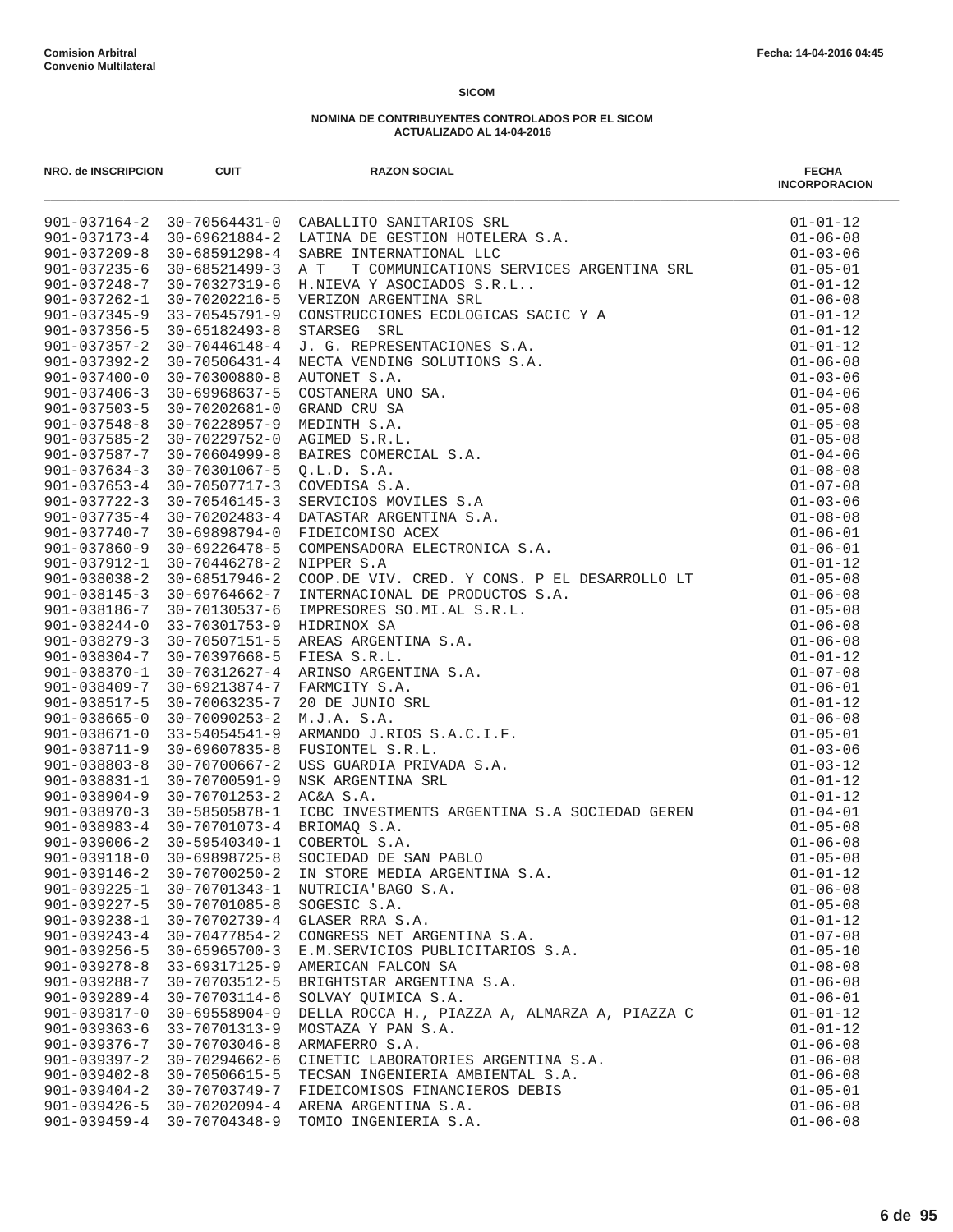| NRO. de INSCRIPCION                | <b>CUIT</b>                            | <b>RAZON SOCIAL</b>                                                                                                                                                              | <b>FECHA</b><br><b>INCORPORACION</b> |
|------------------------------------|----------------------------------------|----------------------------------------------------------------------------------------------------------------------------------------------------------------------------------|--------------------------------------|
|                                    |                                        | TODOVISION S.A.<br>INWORX ARGENTINA S.A.<br>TECNOIMAGEN SA<br>A.T. KEARNEY ARGENTINA S.A.<br>NUFARM S.A.<br>ABBOUD MARCELO BANAIOT<br>901-039481-3 30-70704090-0 TODOVISION S.A. | $01 - 06 - 08$                       |
|                                    | $901 - 039490 - 5$ $30 - 70703101 - 4$ |                                                                                                                                                                                  | $01 - 03 - 06$                       |
| 901-039495-1                       | 33-70704423-9                          |                                                                                                                                                                                  | $01 - 06 - 08$                       |
| $901 - 039520 - 5$                 | 33-68645209-9                          |                                                                                                                                                                                  | $01 - 04 - 06$                       |
| $901 - 039562 - 6$                 | 30-70052897-5                          |                                                                                                                                                                                  | $01 - 03 - 06$                       |
| $901 - 039572 - 5$                 | 23-16729726-9                          |                                                                                                                                                                                  | $01 - 01 - 12$                       |
| $901 - 039622 - 3$                 |                                        |                                                                                                                                                                                  |                                      |
| 901-039695-9                       |                                        |                                                                                                                                                                                  |                                      |
| $901 - 039765 - 5$                 | $901 - 039766 - 2$ 30-70705595-9       |                                                                                                                                                                                  |                                      |
|                                    | 901-039779-3 33-70224818-9             |                                                                                                                                                                                  |                                      |
| $901 - 039788 - 5$                 |                                        |                                                                                                                                                                                  |                                      |
| $901 - 039791 - 3$                 |                                        |                                                                                                                                                                                  |                                      |
| $901 - 039911 - 8$                 |                                        |                                                                                                                                                                                  |                                      |
| $901 - 039988 - 2$                 |                                        |                                                                                                                                                                                  |                                      |
| $901 - 039995 - 0$                 |                                        |                                                                                                                                                                                  |                                      |
| $901 - 040085 - 9$                 |                                        |                                                                                                                                                                                  |                                      |
| $901 - 040116 - 6$                 |                                        |                                                                                                                                                                                  |                                      |
| 901-040178-5                       |                                        |                                                                                                                                                                                  |                                      |
| 901-040217-7                       |                                        |                                                                                                                                                                                  |                                      |
| $901 - 040329 - 4$                 |                                        |                                                                                                                                                                                  |                                      |
| $901 - 040335 - 4$                 |                                        |                                                                                                                                                                                  |                                      |
| $901 - 040455 - 6$                 |                                        |                                                                                                                                                                                  |                                      |
| $901 - 040538 - 3$                 |                                        |                                                                                                                                                                                  |                                      |
| $901 - 040559 - 9$                 |                                        |                                                                                                                                                                                  |                                      |
| $901 - 040567 - 3$                 |                                        |                                                                                                                                                                                  |                                      |
| $901 - 040581 - 8$                 |                                        |                                                                                                                                                                                  |                                      |
| $901 - 040584 - 0$                 |                                        |                                                                                                                                                                                  |                                      |
| $901 - 040626 - 3$                 |                                        |                                                                                                                                                                                  |                                      |
| $901 - 040690 - 3$                 |                                        |                                                                                                                                                                                  |                                      |
| $901 - 040754 - 0$                 |                                        |                                                                                                                                                                                  |                                      |
| $901 - 040768 - 8$                 |                                        |                                                                                                                                                                                  |                                      |
| $901 - 040781 - 5$<br>901-040786-1 |                                        |                                                                                                                                                                                  |                                      |
| 901-040808-7                       |                                        |                                                                                                                                                                                  |                                      |
| 901-040816-1                       |                                        |                                                                                                                                                                                  |                                      |
| $901 - 040828 - 5$                 |                                        |                                                                                                                                                                                  |                                      |
| 901-040839-1                       |                                        |                                                                                                                                                                                  |                                      |
| $901 - 040965 - 3$                 |                                        |                                                                                                                                                                                  |                                      |
|                                    | 901-041016-4 33-70708312-9             |                                                                                                                                                                                  |                                      |
|                                    | 901-041017-1 30-70710026-1             |                                                                                                                                                                                  |                                      |
| $901 - 041049 - 3$                 |                                        |                                                                                                                                                                                  |                                      |
| $901 - 041066 - 0$                 | $30 - 70195910 - 4$                    | INTERENERGY ARGENTINA S.A.                                                                                                                                                       | $01 - 06 - 08$                       |
| $901 - 041104 - 4$                 | $30 - 51704258 - 3$                    | RADIODIFUSORA METRO S.A.                                                                                                                                                         | $01 - 08 - 08$                       |
| $901 - 041128 - 1$                 | 30-70711742-3                          | FUTUREBRAND S.A.                                                                                                                                                                 | $01 - 01 - 12$                       |
| $901 - 041153 - 2$                 | $33 - 70704129 - 9$                    | WEBCOM S.A.                                                                                                                                                                      | $01 - 01 - 12$                       |
| $901 - 041184 - 7$                 | $30 - 70711457 - 2$                    | RESEARCH GROUP S.A.                                                                                                                                                              | $01 - 08 - 08$                       |
| $901 - 041257 - 5$                 | 30-70712384-9                          | VIENOR S.A.                                                                                                                                                                      | $01 - 03 - 06$                       |
| $901 - 041323 - 2$                 | $30 - 70712387 - 3$                    | ENTREGAR S.A.                                                                                                                                                                    | $01 - 04 - 06$                       |
| $901 - 041388 - 3$                 | 30-70710220-5                          | BYTE TECH S.A.                                                                                                                                                                   | $01 - 01 - 12$                       |
| $901 - 041426 - 8$                 | 33-70712490-9                          | ROMBO COMPANIA FINANCIERA S.A.                                                                                                                                                   | $01 - 08 - 08$                       |
| $901 - 041568 - 2$                 | 30-70713310-0                          | LOGISMATA S.A.                                                                                                                                                                   | $01 - 06 - 08$                       |
| $901 - 041569 - 0$                 | $33 - 55967086 - 9$                    | CAMBIO INTERNACIONAL S.A.                                                                                                                                                        | $01 - 03 - 06$                       |
| $901 - 041660 - 8$                 | 30-70713941-9                          | HYNET S.A.                                                                                                                                                                       | $01 - 03 - 06$                       |
| $901 - 041696 - 9$                 | $30 - 70713399 - 2$                    | CLINICA PRIVADA INDEPENDENCIA UTE                                                                                                                                                | $01 - 05 - 08$                       |
| $901 - 041703 - 9$                 | 30-70713324-0                          | NEW REVLON ARGENTINA S.A.                                                                                                                                                        | $01 - 07 - 01$                       |
| 901-041782-4                       | 30-70714209-6                          | G L GROUP S.A.                                                                                                                                                                   | $01 - 06 - 08$                       |
| 901-041807-1                       | 30-70713198-1                          | QUANTIKA S.A.                                                                                                                                                                    | $01 - 02 - 03$                       |
| 901-041811-7                       | 33-70713395-9                          | MICROSTRATEGY BRASIL LTDA                                                                                                                                                        | $01 - 06 - 08$                       |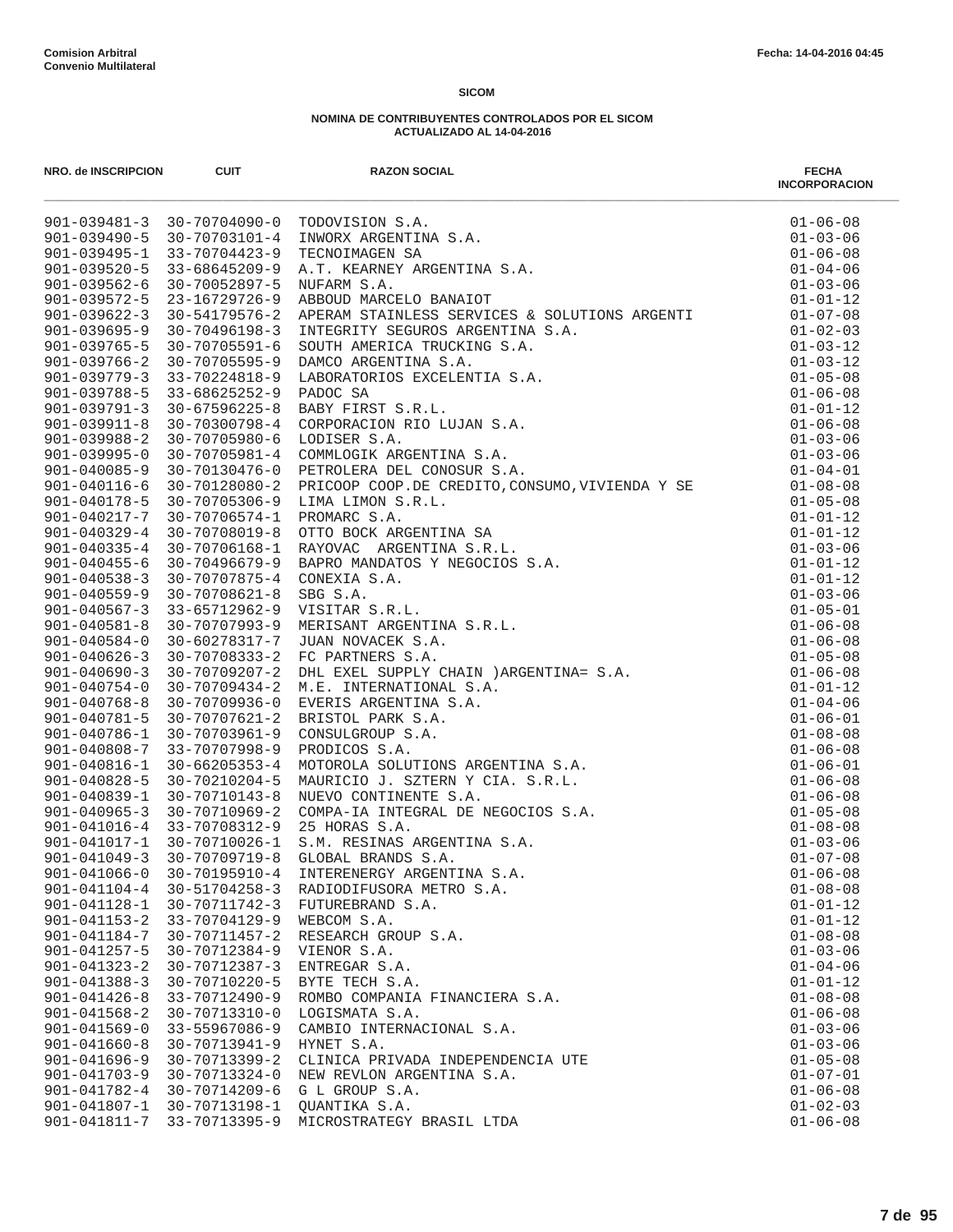| NRO. de INSCRIPCION                      | <b>CUIT</b>                                             | <b>RAZON SOCIAL</b>                                                                          | <b>FECHA</b><br><b>INCORPORACION</b> |
|------------------------------------------|---------------------------------------------------------|----------------------------------------------------------------------------------------------|--------------------------------------|
|                                          |                                                         |                                                                                              |                                      |
|                                          |                                                         |                                                                                              |                                      |
|                                          |                                                         |                                                                                              |                                      |
|                                          |                                                         |                                                                                              |                                      |
|                                          |                                                         |                                                                                              |                                      |
|                                          |                                                         |                                                                                              |                                      |
|                                          |                                                         |                                                                                              |                                      |
|                                          |                                                         |                                                                                              |                                      |
|                                          |                                                         |                                                                                              |                                      |
|                                          |                                                         |                                                                                              |                                      |
|                                          |                                                         |                                                                                              |                                      |
|                                          |                                                         |                                                                                              |                                      |
|                                          |                                                         |                                                                                              |                                      |
|                                          |                                                         |                                                                                              |                                      |
|                                          |                                                         |                                                                                              |                                      |
|                                          |                                                         |                                                                                              |                                      |
|                                          |                                                         |                                                                                              |                                      |
|                                          |                                                         |                                                                                              |                                      |
|                                          |                                                         |                                                                                              |                                      |
| $901 - 042776 - 6$                       | 33-70718533-9                                           | PUBLIREVISTAS S.A.<br>PREVER COOPERATIVA DE VIV., CRED. Y CONSUMO L $01-03-12$<br>$01-01-12$ |                                      |
| $901 - 042808 - 1$                       | 30-69118223-8                                           | NUTRI HOME S.A.                                                                              |                                      |
|                                          | $901 - 042851 - 5$ 30-70605381-2                        |                                                                                              | $01 - 06 - 08$                       |
| $901 - 042862 - 1$                       | 30-70720181-5                                           |                                                                                              |                                      |
| $901 - 042863 - 9$<br>$901 - 042882 - 0$ | 30-70718049-4<br>30-70714588-5                          |                                                                                              |                                      |
| 901-042913-7                             | 30-70704522-8                                           |                                                                                              |                                      |
| $901 - 042955 - 8$                       | 33-57898526-9                                           |                                                                                              |                                      |
|                                          | 901-042966-4 30-70714073-5                              |                                                                                              |                                      |
| $901 - 042975 - 6$                       | 30-69318494-7                                           |                                                                                              |                                      |
| $901 - 042984 - 8$                       | 30-70720681-7                                           |                                                                                              |                                      |
| 901-042996-1                             | 30-70701854-9                                           |                                                                                              |                                      |
| $901 - 043090 - 7$                       | $30 - 70721568 - 9$                                     |                                                                                              |                                      |
| $901 - 043101 - 6$                       | 30-70506424-1                                           |                                                                                              |                                      |
| 901-043103-1                             | 30-58110975-6                                           |                                                                                              |                                      |
| $901 - 043196 - 4$                       | $30 - 51681359 - 4$                                     |                                                                                              |                                      |
| $901 - 043210 - 1$                       | 30-70722343-6                                           |                                                                                              |                                      |
| $901 - 043245 - 5$                       | 30-69638411-4                                           |                                                                                              |                                      |
| $901 - 043247 - 0$                       | 30-70722178-6                                           |                                                                                              |                                      |
| $901 - 043300 - 6$                       | $30 - 70718565 - 8$                                     |                                                                                              |                                      |
| $901 - 043439 - 2$                       | $901 - 043318 - 3$ 30-70195835-3<br>$30 - 70722164 - 6$ |                                                                                              |                                      |
| $901 - 043445 - 2$                       | $30 - 70722213 - 8$                                     | CA GROUP S.A.                                                                                | $01 - 05 - 09$                       |
| $901 - 043464 - 3$                       | 30-70719986-1                                           | SERVIPETROL ARGENTINA S.A.                                                                   | $01 - 07 - 08$                       |
| $901 - 043507 - 4$                       | 30-70721038-5                                           | LOGISTICA LA SERENISIMA S.A.                                                                 | $01 - 06 - 01$                       |
| $901 - 043635 - 1$                       | $30 - 70300163 - 3$                                     | LAKERS CORP SA                                                                               | $01 - 06 - 08$                       |
| $901 - 043707 - 1$                       | $30 - 70090789 - 5$                                     | YAZZ S.A.                                                                                    | $01 - 05 - 08$                       |
| 901-043742-1                             | $30 - 57093235 - 3$                                     | ARCO MAQUINARIAS S. R. L.                                                                    | $01 - 03 - 06$                       |
| $901 - 043754 - 5$                       | 30-70723142-0                                           | MANIK.COM S.A.                                                                               | $01 - 01 - 12$                       |
| $901 - 043755 - 2$                       | 33-69876710-9                                           | PAY PER VIEW S.A                                                                             | $01 - 06 - 08$                       |
| 901-043788-1                             | 30-70722822-5                                           | COMPO ARGENTINA S.R.L.                                                                       | $01 - 06 - 08$                       |
| $901 - 043861 - 6$                       | $30 - 70705320 - 4$                                     | YAHOO! DE ARGENTINA SRL                                                                      | $01 - 03 - 06$                       |
| $901 - 043917 - 8$                       | 30-70724707-6                                           | DAXA ARGENTINA S.A.                                                                          | $01 - 02 - 03$                       |
| 901-043922-1                             | $30 - 70721269 - 8$                                     | COMERCIAL ALPACA SA                                                                          | $01 - 08 - 08$                       |
| $901 - 043944 - 3$                       | $30 - 70725324 - 6$                                     | MAP LEADING SRL                                                                              | $01 - 01 - 12$                       |
| $901 - 044014 - 5$                       | $30 - 69643165 - 1$                                     | ETEK INTENATIONAL HOLDING CORP                                                               | $01 - 03 - 06$                       |
| $901 - 044085 - 6$                       | 30-70708685-4                                           | PETRONAS LUBRICANTS ARGENTINA S.A.                                                           | $01 - 06 - 08$                       |
| $901 - 044114 - 9$<br>$901 - 044119 - 5$ | 30-68709471-5<br>$30 - 64827591 - 5$                    | DEGAC SOCIEDAD ANONIMA<br>TEVEFE COMERCIALIZACION S.A.                                       | $01 - 06 - 08$<br>$01 - 05 - 01$     |
|                                          |                                                         |                                                                                              |                                      |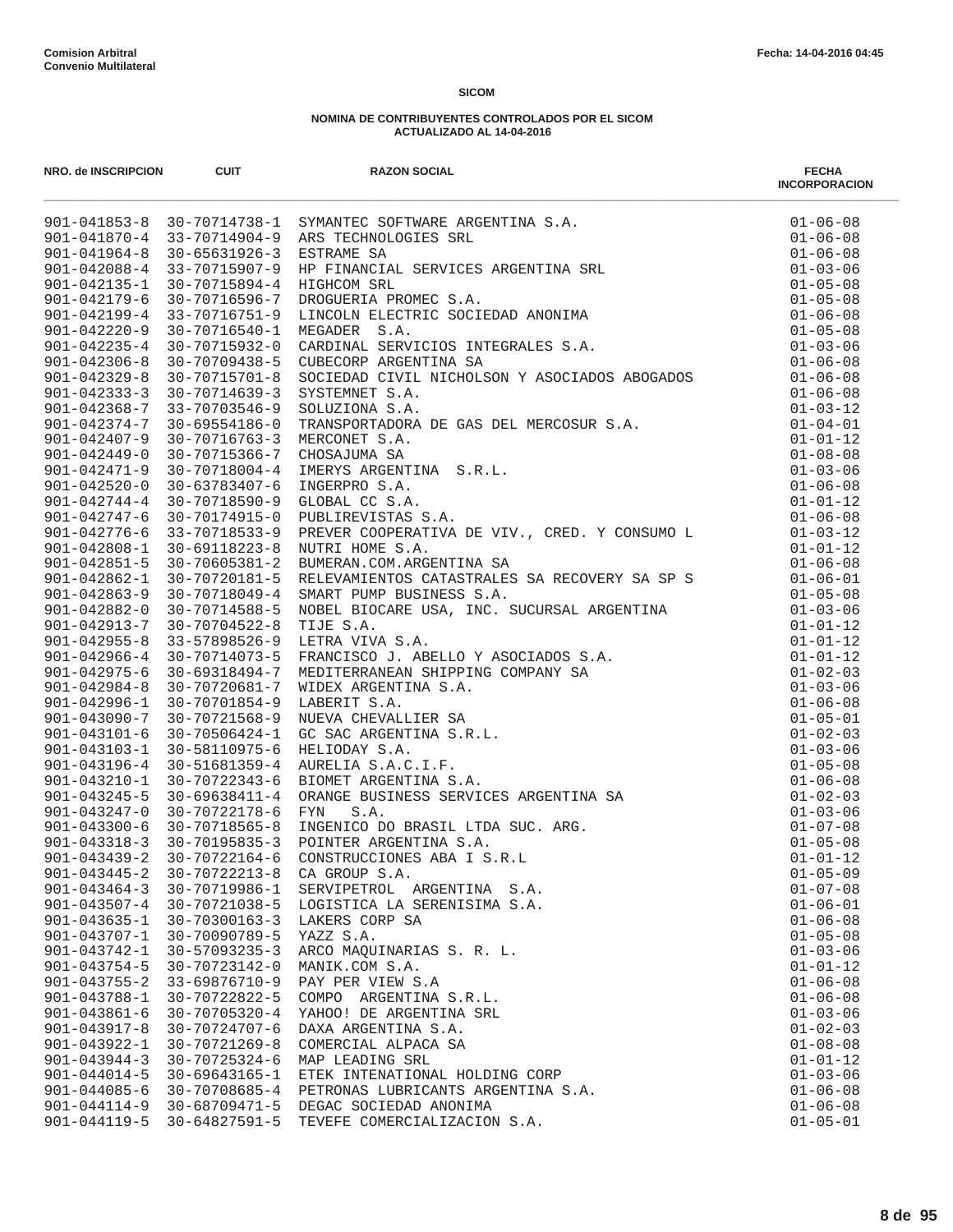| NRO. de INSCRIPCION | <b>CUIT</b>                                       | <b>RAZON SOCIAL</b>                                                                                                                                                                                                                     | <b>FECHA</b><br><b>INCORPORACION</b> |
|---------------------|---------------------------------------------------|-----------------------------------------------------------------------------------------------------------------------------------------------------------------------------------------------------------------------------------------|--------------------------------------|
|                     |                                                   | 901-044129-4 30-70725048-4 INSTITUTO DE SEGUEDA SOCIEDAD ANONINA 901-044254-4 33-70725165-9 SMOBY ARCENTINA S.A.<br>901-0441284-4 33-70725175-9 SMOBY ARCENTINA S.A.<br>901-0441284-4 33-70725175-9 SMOBY ARCENTINA S.A.<br>901-0441284 | $01 - 06 - 08$                       |
|                     |                                                   |                                                                                                                                                                                                                                         | $01 - 06 - 08$                       |
|                     |                                                   |                                                                                                                                                                                                                                         | $01 - 06 - 08$                       |
|                     |                                                   |                                                                                                                                                                                                                                         | $01 - 02 - 03$                       |
|                     |                                                   |                                                                                                                                                                                                                                         | $01 - 05 - 08$                       |
|                     |                                                   |                                                                                                                                                                                                                                         | $01 - 06 - 01$                       |
|                     |                                                   |                                                                                                                                                                                                                                         | $01 - 05 - 08$                       |
|                     |                                                   |                                                                                                                                                                                                                                         | $01 - 06 - 08$                       |
|                     |                                                   |                                                                                                                                                                                                                                         | $01 - 06 - 08$                       |
|                     |                                                   |                                                                                                                                                                                                                                         | $01 - 03 - 06$                       |
|                     |                                                   |                                                                                                                                                                                                                                         | $01 - 05 - 08$<br>$01 - 03 - 06$     |
|                     |                                                   |                                                                                                                                                                                                                                         | $01 - 06 - 08$                       |
|                     |                                                   |                                                                                                                                                                                                                                         | $01 - 06 - 01$                       |
|                     |                                                   |                                                                                                                                                                                                                                         | $01 - 08 - 08$                       |
|                     |                                                   |                                                                                                                                                                                                                                         | $01 - 06 - 08$                       |
|                     |                                                   |                                                                                                                                                                                                                                         | $01 - 05 - 01$                       |
|                     |                                                   |                                                                                                                                                                                                                                         | $01 - 03 - 06$                       |
|                     |                                                   |                                                                                                                                                                                                                                         | $01 - 06 - 08$                       |
|                     |                                                   |                                                                                                                                                                                                                                         | $01 - 04 - 01$                       |
|                     |                                                   |                                                                                                                                                                                                                                         | $01 - 03 - 06$                       |
|                     |                                                   |                                                                                                                                                                                                                                         | $01 - 06 - 08$                       |
|                     |                                                   |                                                                                                                                                                                                                                         | $01 - 03 - 06$                       |
|                     |                                                   |                                                                                                                                                                                                                                         | $01 - 05 - 08$                       |
|                     |                                                   |                                                                                                                                                                                                                                         | $01 - 06 - 08$                       |
|                     |                                                   |                                                                                                                                                                                                                                         | $01 - 06 - 08$                       |
|                     |                                                   |                                                                                                                                                                                                                                         | $01 - 03 - 06$                       |
|                     |                                                   |                                                                                                                                                                                                                                         | $01 - 05 - 08$                       |
|                     |                                                   |                                                                                                                                                                                                                                         | $01 - 06 - 08$                       |
|                     |                                                   |                                                                                                                                                                                                                                         | $01 - 06 - 08$                       |
|                     |                                                   |                                                                                                                                                                                                                                         | $01 - 03 - 06$                       |
|                     |                                                   |                                                                                                                                                                                                                                         | $01 - 06 - 08$                       |
|                     |                                                   |                                                                                                                                                                                                                                         | $01 - 05 - 08$                       |
|                     |                                                   |                                                                                                                                                                                                                                         | $01 - 07 - 08$                       |
| $901 - 045329 - 3$  | 30-69154843-7                                     | NOKIA ARGENTINA S.A.<br>AMERICAN APPAREL ARGENTINA S.A.<br>SWISS MEDICAL S.A.<br>CONSULTORA EN INV Y TEC IND SA<br>INVITROGEN ARGENTINA S.A.<br>TELECTRONICA CODIFICACION S.A.<br>ENERGIA-DATOS-COMUNICACIONES S.A.<br>LONGIS S.A.      | $01 - 05 - 01$                       |
| $901 - 045488 - 4$  | 30-70714749-7                                     |                                                                                                                                                                                                                                         | $01 - 05 - 08$                       |
| $901 - 045700 - 4$  | 30-65485516-8                                     |                                                                                                                                                                                                                                         | $01 - 06 - 01$                       |
| $901 - 045706 - 8$  | 30-59434306-5                                     |                                                                                                                                                                                                                                         | $01 - 01 - 12$                       |
| $901 - 045808 - 6$  | 30-70724875-7                                     |                                                                                                                                                                                                                                         | $01 - 03 - 06$                       |
|                     | 901-045835-1 30-70732907-2                        |                                                                                                                                                                                                                                         | $01 - 03 - 06$                       |
| $901 - 045886 - 4$  | 901-045836-9 30-70732513-1<br>$30 - 70731994 - 8$ |                                                                                                                                                                                                                                         | $01 - 01 - 12$<br>$01 - 01 - 12$     |
| $901 - 045904 - 1$  | 30-70722951-5                                     | LONGIS S.A.<br>NORTUR SRL                                                                                                                                                                                                               | $01 - 06 - 08$                       |
| $901 - 045996 - 7$  | $30 - 63984459 - 1$                               | THE WALT DISNEY COMPANY ARGENTINA S.A.                                                                                                                                                                                                  | $01 - 06 - 01$                       |
| $901 - 046041 - 4$  | $30 - 53520696 - 8$                               | COMPA/IA LA PILARICA S.A.                                                                                                                                                                                                               | $01 - 06 - 08$                       |
| $901 - 046054 - 5$  | $30 - 69160705 - 0$                               | COMERCIALIZADORA DE ENERGIA S.A.                                                                                                                                                                                                        | $01 - 03 - 06$                       |
| $901 - 046150 - 0$  | $30 - 70734247 - 8$                               | BENTHER SRL                                                                                                                                                                                                                             | $01 - 06 - 08$                       |
| $901 - 046266 - 6$  | 33-70705328-9                                     | K NAAN S.A.                                                                                                                                                                                                                             | $01 - 06 - 08$                       |
| $901 - 046302 - 6$  | 30-64021825-4                                     | ALVI ELECTRIC S.R.L.                                                                                                                                                                                                                    | $01 - 03 - 06$                       |
| $901 - 046322 - 4$  | 30-70735232-5                                     | K.V.N. S.R.L.                                                                                                                                                                                                                           | $01 - 06 - 08$                       |
| $901 - 046328 - 8$  | $30 - 70735005 - 5$                               | BEROA DE ARGENTINA SRL                                                                                                                                                                                                                  | $01 - 01 - 12$                       |
| $901 - 046433 - 4$  | 30-70735919-2                                     | GOLKAN S.R.L.                                                                                                                                                                                                                           | $01 - 08 - 08$                       |
| $901 - 046539 - 1$  | 33-70736756-9                                     | LOS MALLINES S.R.L.                                                                                                                                                                                                                     | $01 - 01 - 12$                       |
| $901 - 046542 - 0$  | $30 - 64036838 - 8$                               | SERNOVA S.A.                                                                                                                                                                                                                            | $01 - 01 - 12$                       |
| $901 - 046570 - 2$  | $30 - 56475160 - 6$                               | ORGANIZACION PIAMONTE S.A.                                                                                                                                                                                                              | $01 - 03 - 06$                       |
| $901 - 046587 - 2$  | 30-70736945-7                                     | DULCE 'MENTE SA                                                                                                                                                                                                                         | $01 - 08 - 01$                       |
| $901 - 046667 - 8$  | $30 - 69350227 - 2$                               | DCL S.A.                                                                                                                                                                                                                                | $01 - 06 - 08$                       |
| $901 - 046678 - 4$  | $30 - 70736963 - 5$                               | NETAPP ARGENTINA S.R.L.                                                                                                                                                                                                                 | $01 - 01 - 12$                       |
| $901 - 046784 - 8$  | $30 - 70733953 - 1$                               | ENERGIZER ARGENTINA S.A.                                                                                                                                                                                                                | $01 - 06 - 01$                       |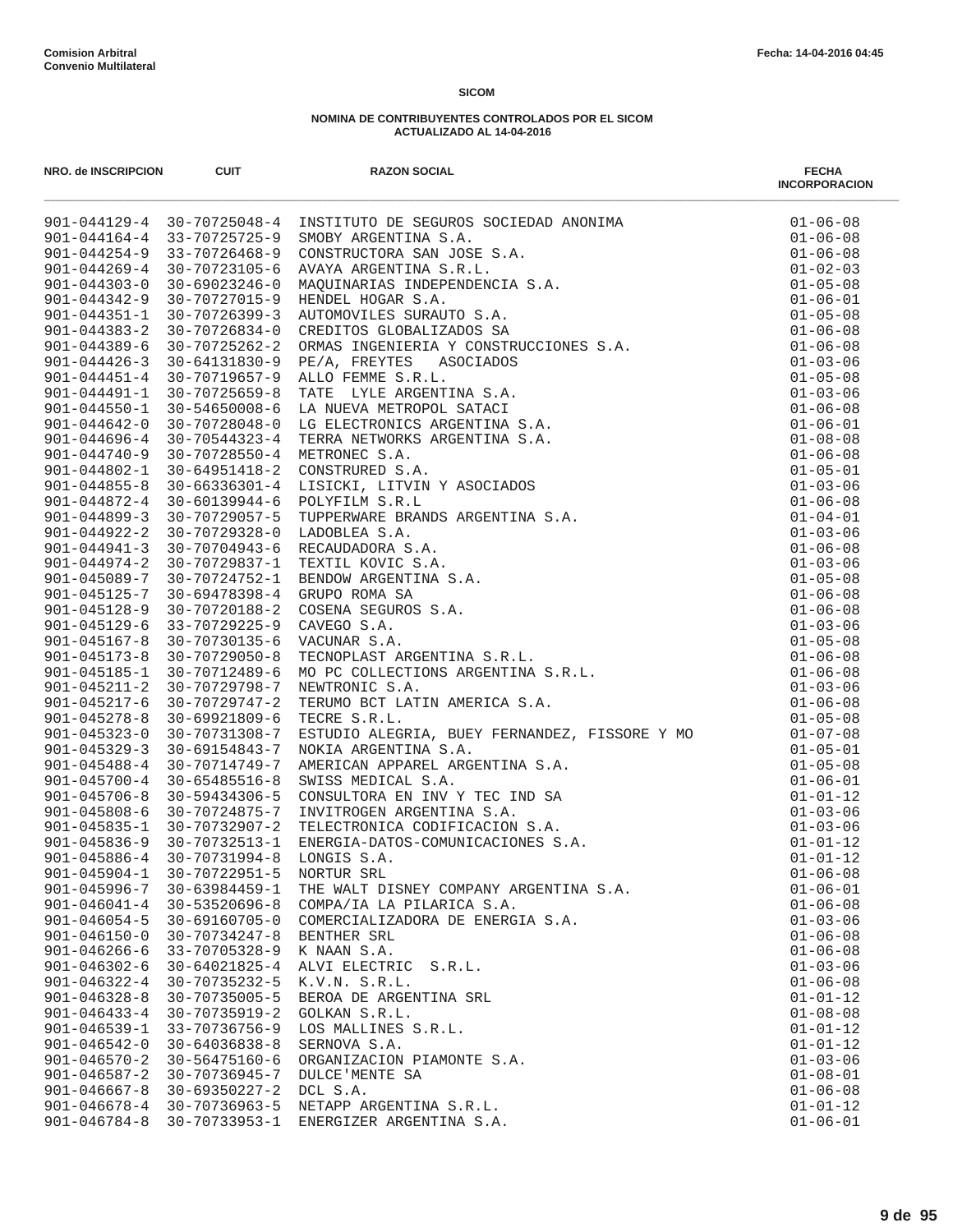|                    |                     |                                   | <b>INCORPORACION</b> |
|--------------------|---------------------|-----------------------------------|----------------------|
|                    |                     |                                   |                      |
|                    |                     |                                   |                      |
|                    |                     |                                   |                      |
|                    |                     |                                   |                      |
|                    |                     |                                   |                      |
|                    |                     |                                   |                      |
|                    |                     |                                   |                      |
|                    |                     |                                   |                      |
|                    |                     |                                   |                      |
|                    |                     |                                   |                      |
|                    |                     |                                   |                      |
|                    |                     |                                   |                      |
|                    |                     |                                   |                      |
|                    |                     |                                   |                      |
|                    |                     |                                   |                      |
|                    |                     |                                   |                      |
|                    |                     |                                   |                      |
|                    |                     |                                   |                      |
|                    |                     |                                   |                      |
|                    |                     |                                   |                      |
|                    |                     |                                   |                      |
|                    |                     |                                   |                      |
|                    |                     |                                   |                      |
|                    |                     |                                   |                      |
|                    |                     |                                   |                      |
|                    |                     |                                   |                      |
|                    |                     |                                   |                      |
|                    |                     |                                   |                      |
|                    |                     |                                   |                      |
|                    |                     |                                   |                      |
|                    |                     |                                   |                      |
|                    |                     |                                   |                      |
|                    |                     |                                   |                      |
|                    |                     |                                   |                      |
|                    |                     |                                   |                      |
|                    |                     |                                   |                      |
|                    |                     |                                   |                      |
|                    |                     |                                   |                      |
|                    |                     |                                   |                      |
|                    |                     |                                   |                      |
| $901 - 048953 - 4$ | $30 - 70746935 - 4$ | TECHOS DORFLER S.A.               | $01 - 01 - 12$       |
| $901 - 048996 - 2$ | 30-70747464-1       | EMERGER FERTILIZANTES SA          | $01 - 03 - 06$       |
| $901 - 049017 - 6$ | 33-70746381-9       | LECG LLC                          | $01 - 03 - 06$       |
| $901 - 049047 - 3$ | $30 - 70746985 - 0$ | ROYI COMERCIAL S.R.L              | $01 - 06 - 08$       |
| $901 - 049104 - 9$ | $30 - 70745174 - 9$ | TAIPEI S.R.L.                     | $01 - 03 - 06$       |
| $901 - 049145 - 2$ | $30 - 70748192 - 3$ | ESTUDIO IRIBARREN                 | $01 - 03 - 06$       |
| $901 - 049169 - 0$ | $30 - 70047365 - 8$ | BECTON DICKINSON ARGENTINA S.R.L. | $01 - 02 - 03$       |
| $901 - 049285 - 2$ | 30-70747301-7       | FIDEICOMISO DIAGONAL              | $01 - 02 - 03$       |
| $901 - 049361 - 9$ | 30-70747716-0       | GADH S.A.                         | $01 - 06 - 08$       |
| $901 - 049394 - 8$ | 30-70748884-7       | FUEGO RED S.A.                    | $01 - 06 - 08$       |
| $901 - 049396 - 2$ | $30 - 70393833 - 3$ | DISTRIBUIDORA SERVIMAR SRL        | $01 - 08 - 08$       |
| $901 - 049476 - 8$ | $30 - 70749401 - 4$ | LANNOT S.A.                       | $01 - 06 - 08$       |
| $901 - 049506 - 8$ | $30 - 64870144 - 2$ | SAD S.A.                          | $01 - 08 - 08$       |
| $901 - 049572 - 2$ | 30-51182746-5       | MARLI S.C.A.                      | $01 - 08 - 08$       |
| $901 - 049592 - 1$ | 30-70749952-0       | AMERICANTEC SRL                   | $01 - 08 - 08$       |
| $901 - 049601 - 5$ | $30 - 69137338 - 6$ | INTERVET ARGENTINA S.A.           | $01 - 04 - 06$       |
| $901 - 049700 - 1$ | 30-70749537-1       | GLOBAL COLLECTION SERVICES S.A.   | $01 - 01 - 12$       |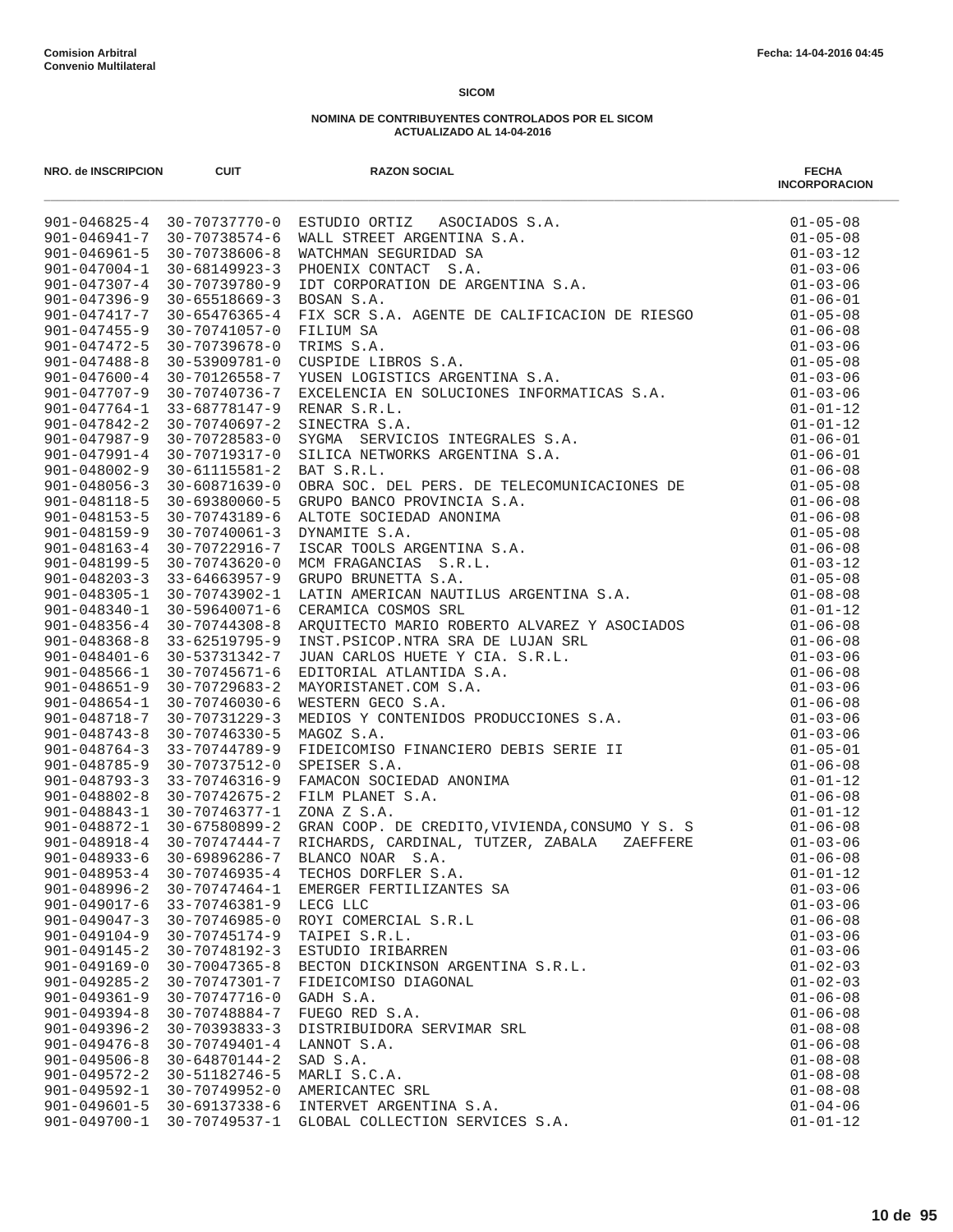| NRO. de INSCRIPCION                      | <b>CUIT</b>                          | <b>RAZON SOCIAL</b>                                                                                                                                                                                                                                                                  | <b>FECHA</b><br><b>INCORPORACION</b> |
|------------------------------------------|--------------------------------------|--------------------------------------------------------------------------------------------------------------------------------------------------------------------------------------------------------------------------------------------------------------------------------------|--------------------------------------|
|                                          |                                      | 901-049729-5 30-70747606-7 MILTOALLAS SA<br>30 70747606 7 MILTOALLAS SA<br>30 70747606 7 MILTOALLAS SA<br>30-70130391-8 TELEFONICA INTENNATIONAL NHOLESALE SENVICES A<br>30-70760391-8 TELEFONICA INTENSATION 2.<br>30.070746933-8 METLIFE SENVICIOS S.A.<br>30-70746933-8 METLIFE S | $01 - 06 - 08$                       |
| 901-049767-7                             |                                      |                                                                                                                                                                                                                                                                                      | $01 - 06 - 08$                       |
| $901 - 049770 - 5$                       |                                      |                                                                                                                                                                                                                                                                                      | $01 - 08 - 08$                       |
| $901 - 049788 - 2$                       |                                      |                                                                                                                                                                                                                                                                                      | $01 - 01 - 12$                       |
| $901 - 049799 - 9$                       |                                      |                                                                                                                                                                                                                                                                                      | $01 - 06 - 08$                       |
| $901 - 049835 - 9$                       |                                      |                                                                                                                                                                                                                                                                                      | $01 - 04 - 06$                       |
| $901 - 049855 - 7$                       |                                      |                                                                                                                                                                                                                                                                                      | $01 - 06 - 08$                       |
| $901 - 049885 - 4$                       |                                      |                                                                                                                                                                                                                                                                                      | $01 - 01 - 12$                       |
| $901 - 049952 - 9$                       |                                      |                                                                                                                                                                                                                                                                                      | $01 - 01 - 12$                       |
| $901 - 050008 - 5$                       |                                      |                                                                                                                                                                                                                                                                                      | $01 - 01 - 12$                       |
| $901 - 050016 - 0$                       |                                      |                                                                                                                                                                                                                                                                                      | $01 - 06 - 08$                       |
| $901 - 050034 - 3$                       |                                      |                                                                                                                                                                                                                                                                                      | $01 - 05 - 08$                       |
| $901 - 050049 - 9$                       |                                      |                                                                                                                                                                                                                                                                                      | $01 - 08 - 08$                       |
| $901 - 050079 - 6$                       |                                      |                                                                                                                                                                                                                                                                                      | $01 - 06 - 08$                       |
| $901 - 050113 - 1$                       |                                      |                                                                                                                                                                                                                                                                                      | $01 - 03 - 06$                       |
| $901 - 050154 - 5$                       |                                      |                                                                                                                                                                                                                                                                                      | $01 - 01 - 12$                       |
| $901 - 050177 - 5$                       |                                      |                                                                                                                                                                                                                                                                                      | $01 - 05 - 10$                       |
| $901 - 050195 - 9$                       |                                      |                                                                                                                                                                                                                                                                                      | $01 - 03 - 06$                       |
| $901 - 050201 - 1$<br>$901 - 050207 - 5$ |                                      |                                                                                                                                                                                                                                                                                      | $01 - 03 - 06$<br>$01 - 05 - 08$     |
|                                          |                                      |                                                                                                                                                                                                                                                                                      |                                      |
| $901 - 050209 - 0$<br>$901 - 050221 - 0$ |                                      |                                                                                                                                                                                                                                                                                      | $01 - 02 - 03$<br>$01 - 01 - 12$     |
| $901 - 050263 - 1$                       |                                      |                                                                                                                                                                                                                                                                                      | $01 - 06 - 08$                       |
| $901 - 050272 - 2$                       |                                      |                                                                                                                                                                                                                                                                                      | $01 - 03 - 06$                       |
| $901 - 050338 - 3$                       |                                      |                                                                                                                                                                                                                                                                                      | $01 - 03 - 06$                       |
| $901 - 050407 - 2$                       |                                      |                                                                                                                                                                                                                                                                                      | $01 - 06 - 08$                       |
| $901 - 050431 - 6$                       |                                      |                                                                                                                                                                                                                                                                                      | $01 - 06 - 08$                       |
| $901 - 050443 - 0$                       |                                      |                                                                                                                                                                                                                                                                                      | $01 - 06 - 08$                       |
| $901 - 050459 - 2$                       |                                      |                                                                                                                                                                                                                                                                                      | $01 - 06 - 08$                       |
| $901 - 050499 - 9$                       |                                      |                                                                                                                                                                                                                                                                                      | $01 - 01 - 12$                       |
| $901 - 050506 - 9$                       |                                      |                                                                                                                                                                                                                                                                                      | $01 - 05 - 08$                       |
| $901 - 050513 - 6$                       |                                      |                                                                                                                                                                                                                                                                                      | $01 - 07 - 08$                       |
| $901 - 050604 - 8$                       |                                      |                                                                                                                                                                                                                                                                                      | $01 - 04 - 06$                       |
| $901 - 050612 - 2$                       |                                      |                                                                                                                                                                                                                                                                                      | $01 - 01 - 12$                       |
| $901 - 050621 - 4$                       |                                      |                                                                                                                                                                                                                                                                                      | $01 - 01 - 12$                       |
| $901 - 050681 - 9$                       |                                      |                                                                                                                                                                                                                                                                                      | $01 - 05 - 08$                       |
| $901 - 050768 - 5$                       |                                      |                                                                                                                                                                                                                                                                                      | $01 - 01 - 12$                       |
| $901 - 050811 - 2$                       |                                      |                                                                                                                                                                                                                                                                                      | $01 - 06 - 08$                       |
| $901 - 050813 - 7$                       |                                      |                                                                                                                                                                                                                                                                                      | $01 - 03 - 06$                       |
| $901 - 050861 - 8$                       |                                      |                                                                                                                                                                                                                                                                                      | $01 - 06 - 08$                       |
| $901 - 050868 - 9$                       |                                      |                                                                                                                                                                                                                                                                                      | $01 - 03 - 06$                       |
| $901 - 050923 - 0$                       |                                      |                                                                                                                                                                                                                                                                                      | $01 - 03 - 06$                       |
| $901 - 050936 - 1$                       |                                      |                                                                                                                                                                                                                                                                                      | $01 - 06 - 01$                       |
| $901 - 050949 - 1$                       | $30 - 70756660 - 0$                  | SIREX BIOS S.A.                                                                                                                                                                                                                                                                      | $01 - 06 - 08$                       |
| $901 - 051014 - 7$                       | $30 - 70495034 - 5$                  | BAPRO MEDIOS DE PAGO S.A.                                                                                                                                                                                                                                                            | $01 - 03 - 06$                       |
| $901 - 051063 - 5$<br>$901 - 051100 - 2$ | $30 - 70757369 - 0$<br>30-70757013-6 | PRIVAMED S.A.<br>MAGNETI MARELLI RESPUESTOS S.A.                                                                                                                                                                                                                                     | $01 - 06 - 08$<br>$01 - 03 - 06$     |
| $901 - 051116 - 5$                       | $30 - 70755837 - 3$                  | LAGASH SYSTEMS S.A.                                                                                                                                                                                                                                                                  | $01 - 01 - 12$                       |
| $901 - 051163 - 9$                       | 30-70756685-6                        | UNITED LOGISTIC COMPANY S.A.                                                                                                                                                                                                                                                         | $01 - 01 - 12$                       |
| $901 - 051169 - 2$                       | 30-70757679-7                        | RELEF S.A.                                                                                                                                                                                                                                                                           | $01 - 03 - 06$                       |
| $901 - 051189 - 1$                       | 30-69352018-1                        | ADMINISTRADORA SANATORIAL METROPOLITANA S.A.                                                                                                                                                                                                                                         | $01 - 06 - 08$                       |
| $901 - 051445 - 6$                       | 30-70757787-4                        | KM OFFICE SOLUTIONS SA                                                                                                                                                                                                                                                               | $01 - 03 - 06$                       |
| $901 - 051523 - 7$                       | 30-53781828-6                        | ADMINISTRACION AQUILINO C. COLOMBO S.A.                                                                                                                                                                                                                                              | $01 - 05 - 08$                       |
| $901 - 051544 - 2$                       | $30 - 70725684 - 9$                  | MENARINI ARGENTINA LABORATORIOS FARMACEUTICOS                                                                                                                                                                                                                                        | $01 - 03 - 06$                       |
| $901 - 051556 - 6$                       | 30-70759736-0                        | SAVINO DEL BENE ARGENTINA S.A.                                                                                                                                                                                                                                                       | $01 - 01 - 12$                       |
| $901 - 051636 - 1$                       | $30 - 70049927 - 4$                  | ALLFLEX ARGENTINA S.A.                                                                                                                                                                                                                                                               | $01 - 06 - 08$                       |
| $901 - 051676 - 8$                       | $30 - 70759046 - 3$                  | ANA MAYA S.A.                                                                                                                                                                                                                                                                        | $01 - 08 - 08$                       |
| $901 - 051690 - 2$                       | 30-70760414-6                        | MEGGA COMUNICACIONES S.A.                                                                                                                                                                                                                                                            | $01 - 05 - 08$                       |
| 901-051773-0                             | 30-70719842-3                        | DELL AMERICA LATINA CORP                                                                                                                                                                                                                                                             | $01 - 06 - 08$                       |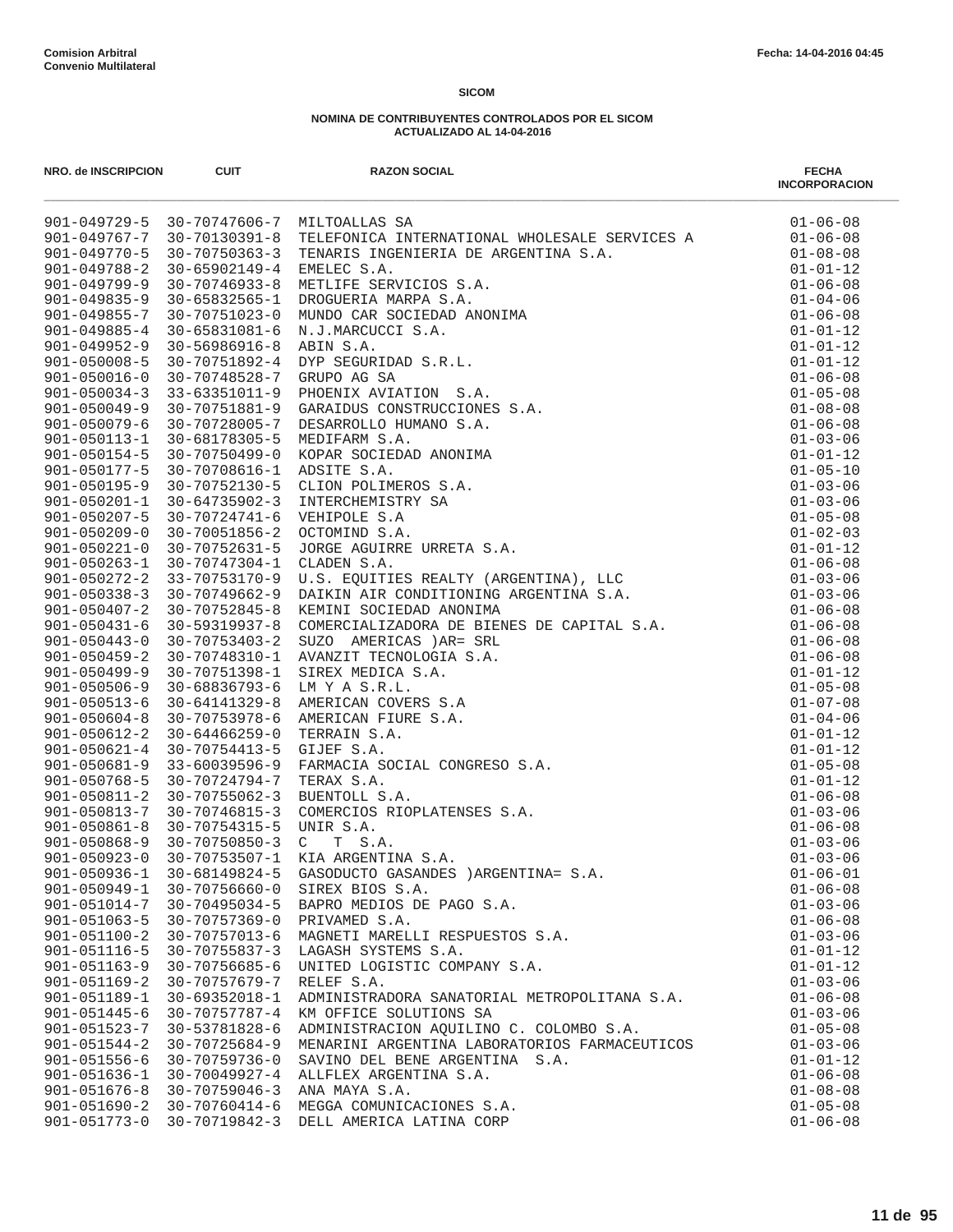| NRO. de INSCRIPCION                      | <b>CUIT</b>                    | <b>RAZON SOCIAL</b>                                                                                                                                                                                                                                      | <b>FECHA</b><br><b>INCORPORACION</b> |
|------------------------------------------|--------------------------------|----------------------------------------------------------------------------------------------------------------------------------------------------------------------------------------------------------------------------------------------------------|--------------------------------------|
|                                          |                                |                                                                                                                                                                                                                                                          |                                      |
|                                          |                                |                                                                                                                                                                                                                                                          |                                      |
|                                          |                                |                                                                                                                                                                                                                                                          |                                      |
|                                          |                                |                                                                                                                                                                                                                                                          |                                      |
|                                          |                                |                                                                                                                                                                                                                                                          |                                      |
|                                          |                                |                                                                                                                                                                                                                                                          |                                      |
|                                          |                                |                                                                                                                                                                                                                                                          |                                      |
|                                          |                                |                                                                                                                                                                                                                                                          |                                      |
|                                          |                                |                                                                                                                                                                                                                                                          |                                      |
|                                          |                                |                                                                                                                                                                                                                                                          |                                      |
|                                          |                                |                                                                                                                                                                                                                                                          |                                      |
|                                          |                                |                                                                                                                                                                                                                                                          |                                      |
|                                          |                                |                                                                                                                                                                                                                                                          |                                      |
|                                          |                                |                                                                                                                                                                                                                                                          |                                      |
|                                          |                                |                                                                                                                                                                                                                                                          |                                      |
|                                          |                                |                                                                                                                                                                                                                                                          |                                      |
|                                          |                                |                                                                                                                                                                                                                                                          |                                      |
|                                          |                                |                                                                                                                                                                                                                                                          |                                      |
|                                          |                                |                                                                                                                                                                                                                                                          |                                      |
|                                          |                                |                                                                                                                                                                                                                                                          |                                      |
| $901 - 052728 - 2$                       | 30-53620938-3                  |                                                                                                                                                                                                                                                          | $01 - 02 - 03$                       |
| $901 - 052753 - 3$                       | 30-70764250-1                  |                                                                                                                                                                                                                                                          | $01 - 03 - 06$                       |
| $901 - 052824 - 7$                       | 30-70756852-2                  |                                                                                                                                                                                                                                                          | $01 - 06 - 08$                       |
| $901 - 052848 - 4$                       | 30-70766151-4                  |                                                                                                                                                                                                                                                          | $01 - 06 - 08$                       |
| $901 - 052990 - 5$                       | 30-70767939-1                  |                                                                                                                                                                                                                                                          | $01 - 06 - 08$                       |
| $901 - 053013 - 3$                       | 30-70767482-9                  |                                                                                                                                                                                                                                                          | $01 - 01 - 12$                       |
| $901 - 053127 - 5$                       | 30-70766988-4                  |                                                                                                                                                                                                                                                          | $01 - 06 - 08$                       |
| $901 - 053133 - 5$                       | $30 - 68494535 - 8$            | AMSTORK S.A.<br>IPCI S.A.<br>IPCI S.A.<br>CAJA DE CRED. COOP. LA CAPITAL DEL PLATA LTDA<br>GLOBAL EXCHANGE S.A.<br>TECH MIND SA.<br>INITELAS S.A.<br>EGYH S.A.<br>EGYH S.A.<br>S.A.V. S.A.<br>S.A.V. S.A.<br>BERR DEL SUR S.A.<br>BERT CARGO S.A.<br>BER | $01 - 03 - 06$                       |
| $901 - 053145 - 9$                       | 30-70768315-1                  |                                                                                                                                                                                                                                                          | $01 - 04 - 06$                       |
| $901 - 053199 - 3$                       | $30 - 69730599 - 4$            |                                                                                                                                                                                                                                                          | $01 - 06 - 08$                       |
| $901 - 053202 - 4$                       | 30-70769184-7                  |                                                                                                                                                                                                                                                          | $01 - 01 - 12$                       |
| $901 - 053272 - 8$                       | $33 - 69685899 - 9$            |                                                                                                                                                                                                                                                          | $01 - 01 - 12$                       |
| $901 - 053295 - 8$<br>$901 - 053344 - 9$ | 30-70770472-8<br>30-70769329-7 |                                                                                                                                                                                                                                                          | $01 - 01 - 12$<br>$01 - 01 - 12$     |
| $901 - 053607 - 5$                       | $30 - 66123451 - 9$            |                                                                                                                                                                                                                                                          | $01 - 01 - 12$                       |
| $901 - 053613 - 5$                       | 30-70769548-6                  |                                                                                                                                                                                                                                                          | $01 - 01 - 12$                       |
| $901 - 053625 - 9$                       | 30-70770269-5                  |                                                                                                                                                                                                                                                          | $01 - 06 - 08$                       |
| $901 - 053639 - 7$                       | 30-70772004-9                  |                                                                                                                                                                                                                                                          | $01 - 05 - 08$                       |
| $901 - 053668 - 7$                       | 30-70771471-5                  |                                                                                                                                                                                                                                                          | $01 - 01 - 12$                       |
| $901 - 053673 - 0$                       | 30-70762246-2                  |                                                                                                                                                                                                                                                          | $01 - 05 - 08$                       |
| $901 - 053735 - 1$                       | $30 - 70772413 - 3$            |                                                                                                                                                                                                                                                          | $01 - 01 - 12$                       |
| $901 - 053762 - 7$                       | $30 - 70771321 - 2$            | A NOVO ARGENTINA S.A.                                                                                                                                                                                                                                    | $01 - 05 - 08$                       |
| $901 - 053784 - 0$                       | 30-55286888-5                  | EDICIONES B ARGENTINA S.A.                                                                                                                                                                                                                               | $01 - 06 - 08$                       |
| $901 - 053788 - 9$                       | 30-54043745-5                  | CLARKE MODET CIA. ) ARGENTINA= S.A.                                                                                                                                                                                                                      | $01 - 03 - 06$                       |
| $901 - 053799 - 5$                       | 30-64482327-6                  | BEST PHONE S.R.L.                                                                                                                                                                                                                                        | $01 - 01 - 12$                       |
| $901 - 053981 - 5$                       | $30 - 62431031 - 0$            | CENTRO ODONTOLOGICO SRL                                                                                                                                                                                                                                  | $01 - 05 - 08$                       |
| $901 - 053989 - 3$                       | 30-70773845-2                  | SERVICIOS GLOBALES DE INFORMATICA S.A.                                                                                                                                                                                                                   | $01 - 05 - 08$                       |
| $901 - 054001 - 1$                       | 30-70762297-7                  | CONCRETE BS. AS. S.A.                                                                                                                                                                                                                                    | $01 - 05 - 08$                       |
| $901 - 054040 - 1$                       | 30-70772585-7                  | WINNERS PRODUCTOS DEPORTIVOS S.A.                                                                                                                                                                                                                        | $01 - 06 - 08$                       |
| $901 - 054055 - 6$                       | 30-70774077-5                  | JUEGOS DEL SUR SA TELEGAMES SA UTE                                                                                                                                                                                                                       | $01 - 03 - 06$                       |
| $901 - 054066 - 2$                       | $30 - 70774591 - 2$            | DISTRIBUIDORA 3GE SRL                                                                                                                                                                                                                                    | $01 - 01 - 12$                       |
| $901 - 054082 - 1$                       | 33-59241397-9                  | C&W CASTRO CRANWELL<br>WEISS S.A.                                                                                                                                                                                                                        | $01 - 03 - 06$                       |
| $901 - 054104 - 7$                       | $30 - 69115033 - 6$            | CONTRACT RENT S.A.                                                                                                                                                                                                                                       | $01 - 06 - 08$                       |
| $901 - 054207 - 2$                       | $30 - 63838954 - 8$            | NORWALK S.A.                                                                                                                                                                                                                                             | $01 - 06 - 08$                       |
| $901 - 054251 - 4$                       | 33-52568893-9                  | SOCIEDAD ARGENTINA DE AUTORES Y COMPOSITORES                                                                                                                                                                                                             | $01 - 06 - 08$                       |
| $901 - 054263 - 8$                       | $30 - 70772453 - 2$            | PREMIUM MEDIA S.A.                                                                                                                                                                                                                                       | $01 - 05 - 08$                       |
| $901 - 054264 - 5$                       | $30 - 70754467 - 4$            | MOV S.A.                                                                                                                                                                                                                                                 | $01 - 01 - 12$                       |
| $901 - 054318 - 2$                       | 30-69379165-7                  | NETIZEN S.A.                                                                                                                                                                                                                                             | $01 - 04 - 06$                       |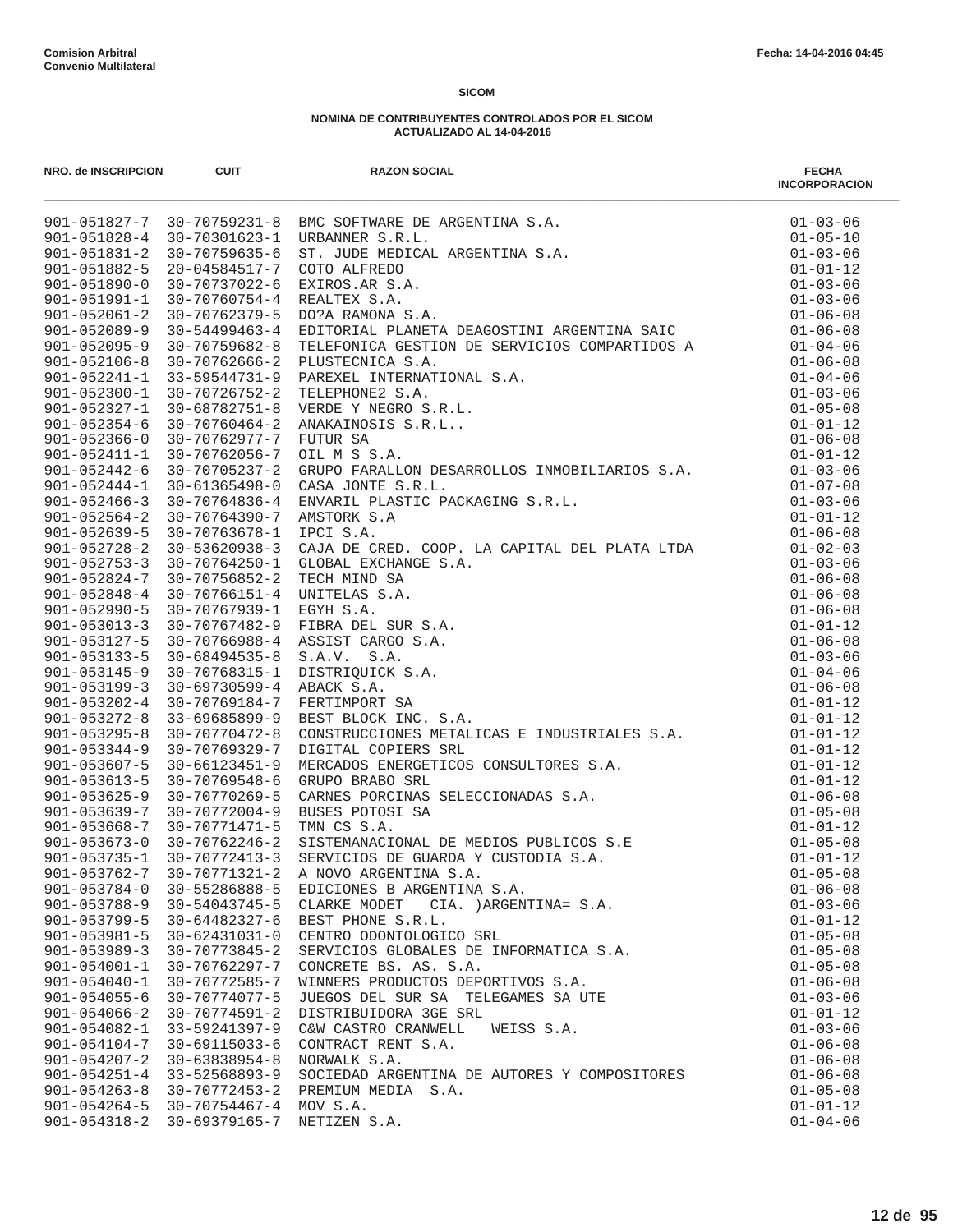| NRO. de INSCRIPCION                | <b>CUIT</b>                                 | <b>RAZON SOCIAL</b>                                                                                                                                                           | <b>FECHA</b><br><b>INCORPORACION</b> |
|------------------------------------|---------------------------------------------|-------------------------------------------------------------------------------------------------------------------------------------------------------------------------------|--------------------------------------|
|                                    |                                             | 30-70775068-1 HORCRISA S.A.<br>30-70774111-9 MUNOZ INSUMOS VETERINARIOS S.R.L.<br>30-70774111-9 MUNOZ INSUMOS VETERINARIOS S.R.L.<br>901-054358-9 30-70775068-1 HORCRISA S.A. | $01 - 05 - 09$                       |
| $901 - 054366 - 3$                 |                                             |                                                                                                                                                                               | $01 - 01 - 12$                       |
| $901 - 054413 - 0$                 |                                             |                                                                                                                                                                               | $01 - 06 - 08$                       |
| $901 - 054440 - 5$                 | 30-70776261-2                               | YAMAHA MUSIC LATIN AMERICA S.A. SUCURSAL ARGE                                                                                                                                 | $01 - 03 - 06$                       |
| $901 - 054450 - 4$                 | 30-70775419-9                               |                                                                                                                                                                               |                                      |
| $901 - 054471 - 0$                 | 30-69669295-1                               |                                                                                                                                                                               |                                      |
| $901 - 054487 - 2$                 | 30-70706342-0                               |                                                                                                                                                                               |                                      |
| $901 - 054545 - 5$                 | 33-69456154-9 KETRA SRL                     |                                                                                                                                                                               |                                      |
| $901 - 054622 - 9$                 | $30 - 50191356 - 8$                         |                                                                                                                                                                               |                                      |
| $901 - 054695 - 4$                 | 30-70774983-7                               |                                                                                                                                                                               |                                      |
| $901 - 054738 - 5$                 | 30-70774725-7                               |                                                                                                                                                                               |                                      |
| $901 - 054754 - 4$                 | 30-70777918-3                               |                                                                                                                                                                               |                                      |
| 901-054778-1                       | 30-70776468-2                               |                                                                                                                                                                               |                                      |
| $901 - 054885 - 2$                 | 33-56133060-9                               |                                                                                                                                                                               |                                      |
| $901 - 054900 - 7$                 | 30-70777231-6                               |                                                                                                                                                                               |                                      |
| 901-054919-1<br>$901 - 054978 - 9$ | 30-70202773-6<br>30-70776631-6              |                                                                                                                                                                               |                                      |
| $901 - 054989 - 5$                 | 30-70778322-9                               |                                                                                                                                                                               |                                      |
| $901 - 055011 - 2$                 | 20-04267693-5                               |                                                                                                                                                                               |                                      |
| $901 - 055025 - 1$                 | 30-70778894-8                               |                                                                                                                                                                               |                                      |
| $901 - 055047 - 3$                 | 30-70778971-5                               |                                                                                                                                                                               |                                      |
| $901 - 055063 - 2$                 | 30-70779374-7                               |                                                                                                                                                                               |                                      |
| $901 - 055141 - 3$                 |                                             | 30-70777600-1 APSA INTERNACIONAL SA '                                                                                                                                         |                                      |
| $901 - 055183 - 4$                 | 30-70779749-1                               |                                                                                                                                                                               |                                      |
| $901 - 055211 - 0$                 | 30-70779197-3                               |                                                                                                                                                                               |                                      |
| $901 - 055214 - 1$                 | 30-52745322-0                               |                                                                                                                                                                               |                                      |
| $901 - 055230 - 1$                 | 30-70779108-6                               |                                                                                                                                                                               |                                      |
| $901 - 055240 - 0$                 | 30-70779467-0                               |                                                                                                                                                                               |                                      |
| $901 - 055244 - 9$                 | 33-70778442-9                               |                                                                                                                                                                               |                                      |
| $901 - 055264 - 7$                 | 30-70753896-8                               |                                                                                                                                                                               |                                      |
| $901 - 055363 - 3$                 | 33-60606695-9                               |                                                                                                                                                                               |                                      |
| $901 - 055383 - 1$                 | 20-11602660-1                               |                                                                                                                                                                               |                                      |
| $901 - 055406 - 4$                 | 30-70772876-7                               |                                                                                                                                                                               |                                      |
| $901 - 055456 - 0$                 | 30-69903049-6                               |                                                                                                                                                                               |                                      |
| $901 - 055463 - 7$                 | 30-70771813-3                               |                                                                                                                                                                               |                                      |
| $901 - 055466 - 9$                 | 30-66028138-6                               |                                                                                                                                                                               |                                      |
| $901 - 055628 - 4$                 | 30-70503777-5                               |                                                                                                                                                                               |                                      |
| $901 - 055638 - 3$                 | 30-70742550-0                               |                                                                                                                                                                               |                                      |
| $901 - 055665 - 9$                 | 33-69546839-9                               |                                                                                                                                                                               |                                      |
| $901 - 055699 - 5$                 | 30-68299512-9<br>901-055737-0 30-70782291-7 |                                                                                                                                                                               |                                      |
| $901 - 055803 - 7$                 | 33-70759115-9                               |                                                                                                                                                                               |                                      |
| $901 - 055996 - 4$                 | 33-70779333-9                               | MANDAR SALUD S.A.                                                                                                                                                             | $01 - 05 - 08$                       |
| $901 - 056013 - 9$                 | 30-70781574-0                               | SOLODESIGN S.A.                                                                                                                                                               | $01 - 06 - 08$                       |
| $901 - 056055 - 0$                 | 30-70781670-4                               | SOLUCIONES INTEGRALES CORPORATIVAS S.A.                                                                                                                                       | $01 - 08 - 08$                       |
| $901 - 056082 - 5$                 | $30 - 56557475 - 9$                         | RICARDO NINI S.A.                                                                                                                                                             | $01 - 03 - 06$                       |
| $901 - 056113 - 2$                 | 30-70783316-1                               | PRINZI ARGENTINA S.A.                                                                                                                                                         | $01 - 06 - 08$                       |
| $901 - 056129 - 5$                 | $30 - 70709445 - 8$                         | K INTERNATIONAL S.A.                                                                                                                                                          | $01 - 06 - 08$                       |
| $901 - 056251 - 8$                 | 30-70756739-9                               | AKUA<br>S.A.                                                                                                                                                                  | $01 - 01 - 12$                       |
| $901 - 056297 - 8$                 | 30-70784821-5                               | TATA CONSULTANCY SERVICE ARGENTINA S.A.                                                                                                                                       | $01 - 08 - 08$                       |
| $901 - 056358 - 2$                 | 30-70785222-0                               | ELES SERVICIOS INSTITUCIONALES S.A.                                                                                                                                           | $01 - 06 - 08$                       |
| $901 - 056378 - 1$                 | $30 - 70774558 - 0$                         | PLATAFORMA 10 SOCIEDAD ANONIMA                                                                                                                                                | $01 - 01 - 12$                       |
| $901 - 056470 - 6$                 | $30 - 70785747 - 8$                         | ADLER, HASENCLEVER & ASOCIADOS S.R.L.                                                                                                                                         | $01 - 03 - 06$                       |
| $901 - 056497 - 5$                 | 30-70785705-2                               | CASAGRANDE CONSTRUCCIONES SA                                                                                                                                                  | $01 - 01 - 12$                       |
| $901 - 056501 - 3$                 | 30-70781343-8                               | EMP ELECTRONICS S.A.                                                                                                                                                          | $01 - 06 - 08$                       |
| $901 - 056609 - 5$                 | 30-70785457-6                               | BULKTECH ARGENTINA S.A.                                                                                                                                                       | $01 - 03 - 06$                       |
| $901 - 056645 - 2$                 | 33-70182392-9                               | CASINO BUENOS AIRES S.A.                                                                                                                                                      | $01 - 06 - 08$                       |
| $901 - 056701 - 1$                 | 30-70786888-7                               | DAUERN S.A.                                                                                                                                                                   | $01 - 06 - 08$                       |
| $901 - 056849 - 9$                 | 30-70783922-4                               | MATERIAL FERROVIARIO S.A.                                                                                                                                                     | $01 - 05 - 08$                       |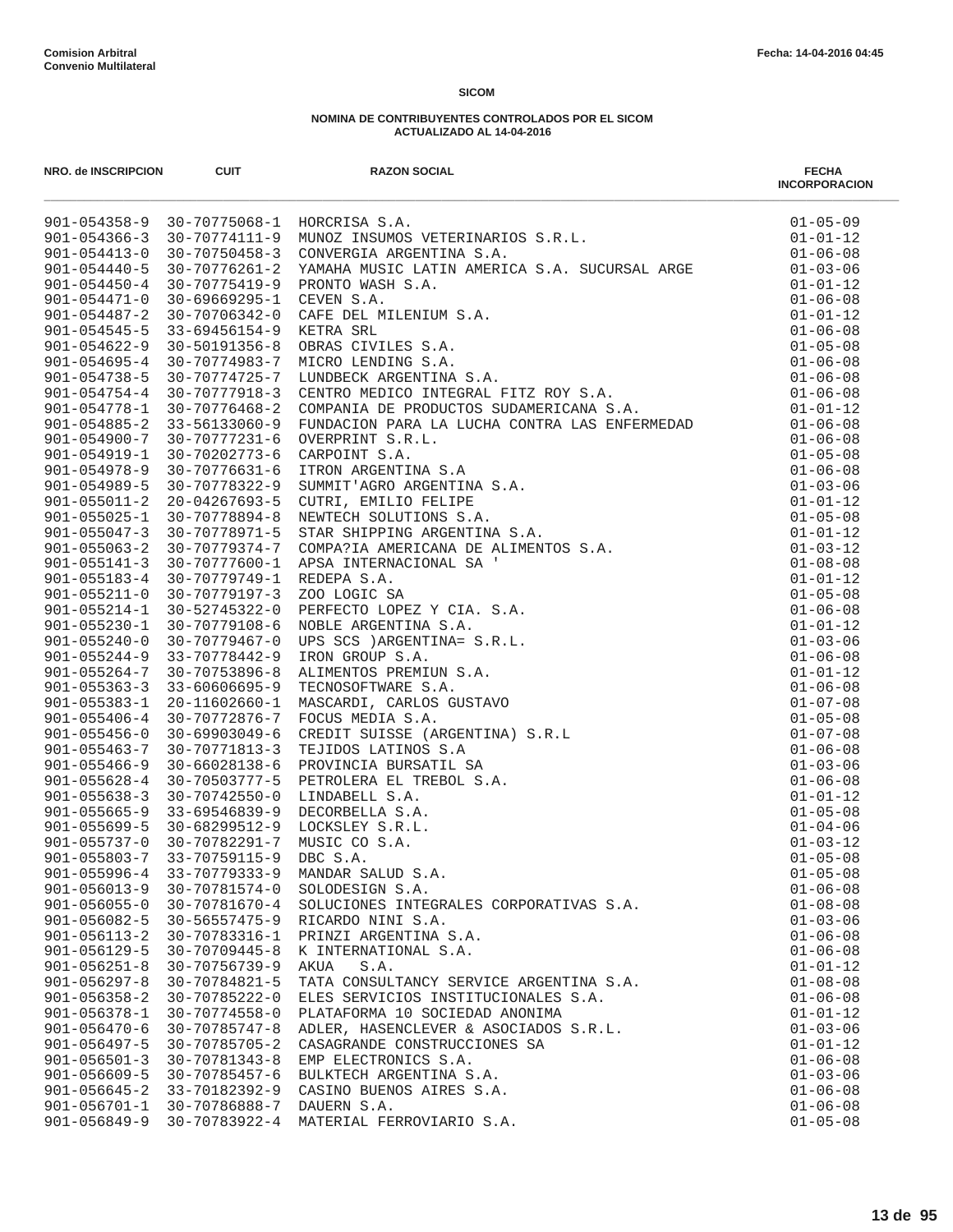| NRO. de INSCRIPCION                      | <b>CUIT</b>                            | <b>RAZON SOCIAL</b>                                                                                                                                                                                                                       | <b>FECHA</b><br><b>INCORPORACION</b> |
|------------------------------------------|----------------------------------------|-------------------------------------------------------------------------------------------------------------------------------------------------------------------------------------------------------------------------------------------|--------------------------------------|
|                                          | 901-056902-5 30-70788140-9 MIGTAL S.A. | 33-70788140 - MCFAL S.A.<br>30-70788140 - MCFAL S.A.<br>30-70788116-2 - TEART, FRONT S.A.<br>30-70788116-2 - TEART, FRONT S.A.<br>30-70788116-2 - TEART, FRONT S.A.<br>30-70712895-7 - DESIWASS ADMINISTRADORA SA.<br>30-70712895-7 - DES | $01 - 01 - 12$                       |
| 901-056973-6                             |                                        |                                                                                                                                                                                                                                           | $01 - 03 - 06$                       |
| $901 - 057028 - 6$                       |                                        |                                                                                                                                                                                                                                           | $01 - 06 - 08$                       |
| $901 - 057100 - 3$                       |                                        |                                                                                                                                                                                                                                           | $01 - 06 - 08$                       |
| $901 - 057127 - 2$                       |                                        |                                                                                                                                                                                                                                           | $01 - 03 - 06$                       |
| $901 - 057131 - 8$                       |                                        |                                                                                                                                                                                                                                           | $01 - 06 - 08$                       |
| $901 - 057136 - 4$                       |                                        |                                                                                                                                                                                                                                           | $01 - 03 - 06$                       |
| $901 - 057153 - 1$                       |                                        |                                                                                                                                                                                                                                           | $01 - 05 - 08$                       |
| 901-057189-1                             |                                        |                                                                                                                                                                                                                                           | $01 - 01 - 12$                       |
| $901 - 057190 - 5$                       |                                        |                                                                                                                                                                                                                                           | $01 - 01 - 12$                       |
| $901 - 057202 - 1$                       |                                        |                                                                                                                                                                                                                                           | $01 - 06 - 08$                       |
| $901 - 057337 - 9$                       |                                        |                                                                                                                                                                                                                                           | $01 - 06 - 08$                       |
| $901 - 057339 - 3$                       |                                        |                                                                                                                                                                                                                                           | $01 - 03 - 06$                       |
| $901 - 057508 - 6$                       |                                        |                                                                                                                                                                                                                                           | $01 - 03 - 06$                       |
| $901 - 057511 - 4$<br>$901 - 057551 - 1$ |                                        |                                                                                                                                                                                                                                           | $01 - 04 - 06$                       |
| $901 - 057586 - 4$                       |                                        |                                                                                                                                                                                                                                           | $01 - 03 - 06$<br>$01 - 04 - 06$     |
| $901 - 057663 - 8$                       |                                        |                                                                                                                                                                                                                                           | $01 - 01 - 12$                       |
| $901 - 057684 - 3$                       |                                        |                                                                                                                                                                                                                                           | $01 - 06 - 08$                       |
|                                          | 901-057713-6 33-70791031-9             |                                                                                                                                                                                                                                           | $01 - 06 - 08$                       |
| $901 - 057751 - 8$                       |                                        |                                                                                                                                                                                                                                           | $01 - 04 - 06$                       |
|                                          | 901-057779-4 30-68622208-6             |                                                                                                                                                                                                                                           | $01 - 05 - 08$                       |
| $901 - 057796 - 1$                       |                                        |                                                                                                                                                                                                                                           | $01 - 08 - 08$                       |
| $901 - 057809 - 4$                       |                                        |                                                                                                                                                                                                                                           | $01 - 01 - 12$                       |
| $901 - 057819 - 3$                       |                                        |                                                                                                                                                                                                                                           | $01 - 06 - 08$                       |
| $901 - 057828 - 5$                       |                                        |                                                                                                                                                                                                                                           | $01 - 01 - 12$                       |
| $901 - 057895 - 7$                       |                                        |                                                                                                                                                                                                                                           | $01 - 06 - 08$                       |
| $901 - 057940 - 9$                       |                                        |                                                                                                                                                                                                                                           | $01 - 01 - 12$                       |
| $901 - 058063 - 8$                       |                                        |                                                                                                                                                                                                                                           | $01 - 01 - 12$                       |
| 901-058105-1                             |                                        |                                                                                                                                                                                                                                           | $01 - 08 - 08$                       |
| $901 - 058129 - 9$                       |                                        |                                                                                                                                                                                                                                           | $01 - 06 - 08$                       |
| $901 - 058145 - 8$                       |                                        |                                                                                                                                                                                                                                           | $01 - 01 - 12$                       |
| $901 - 058198 - 5$                       |                                        |                                                                                                                                                                                                                                           | $01 - 01 - 12$                       |
| $901 - 058243 - 7$                       |                                        |                                                                                                                                                                                                                                           | $01 - 03 - 06$                       |
| $901 - 058329 - 6$                       |                                        |                                                                                                                                                                                                                                           | $01 - 01 - 12$                       |
| $901 - 058333 - 1$                       |                                        |                                                                                                                                                                                                                                           | $01 - 06 - 08$                       |
| $901 - 058375 - 2$                       |                                        |                                                                                                                                                                                                                                           | $01 - 05 - 08$                       |
| $901 - 058405 - 2$                       |                                        |                                                                                                                                                                                                                                           | $01 - 05 - 08$                       |
| $901 - 058426 - 8$                       |                                        |                                                                                                                                                                                                                                           | $01 - 01 - 12$                       |
|                                          | $901 - 058468 - 9$ 30-70794624-1       |                                                                                                                                                                                                                                           | $01 - 03 - 06$                       |
|                                          | $901 - 058485 - 5$ 33-70794091-9       |                                                                                                                                                                                                                                           | $01 - 03 - 06$                       |
| $901 - 058507 - 1$                       |                                        |                                                                                                                                                                                                                                           | $01 - 06 - 08$                       |
| $901 - 058538 - 5$                       | $30 - 70796799 - 0$                    | ANALYTICAL TECHNOLOGIES S.A.                                                                                                                                                                                                              | $01 - 04 - 06$                       |
| $901 - 058541 - 3$                       | 30-70197077-9                          | TECNOLOGIA EN SERVICIOS URBANOS TESUR SA                                                                                                                                                                                                  | $01 - 03 - 06$                       |
| $901 - 058652 - 3$                       | 30-70797502-0                          | SOLUTION BOX S.R.L.                                                                                                                                                                                                                       | $01 - 04 - 06$                       |
| $901 - 058723 - 7$                       | $30 - 70794190 - 8$                    | GILMER S.A.                                                                                                                                                                                                                               | $01 - 05 - 08$                       |
| $901 - 058789 - 5$                       | 30-70797734-1                          | CANDIA FABIO NESTOR Y FREDA JOSE MARCOS S.H.                                                                                                                                                                                              | $01 - 01 - 12$                       |
| $901 - 058808 - 9$                       | 30-69916469-7                          | ALIMENTOS DEL MEDITERRANEO S.R.L.                                                                                                                                                                                                         | $01 - 01 - 12$                       |
| $901 - 058900 - 4$                       | 30-70797372-9                          | IMAGEN E INFORMACION S.A.                                                                                                                                                                                                                 | $01 - 04 - 06$                       |
| $901 - 058914 - 2$                       | $30 - 70798151 - 9$                    | MAQUILLAJES S.A.                                                                                                                                                                                                                          | $01 - 05 - 08$                       |
| $901 - 058956 - 3$                       | 30-70268715-9                          | DEREMATE.COM DE ARGENTINA SA                                                                                                                                                                                                              | $01 - 03 - 06$                       |
| $901 - 058974 - 7$                       | 30-70744385-1                          | PAUTAS Y MEDIOS SA                                                                                                                                                                                                                        | $01 - 04 - 06$                       |
| $901 - 059033 - 2$                       | $30 - 70798652 - 9$                    | ROYAL DENIM S.A.                                                                                                                                                                                                                          | $01 - 03 - 06$                       |
| $901 - 059126 - 9$                       | 30-70785082-1                          | FLINGDAY S.A.                                                                                                                                                                                                                             | $01 - 01 - 12$                       |
| $901 - 059135 - 1$                       | 30-70798032-6                          | LEFAC S.A.                                                                                                                                                                                                                                | $01 - 04 - 06$                       |
| $901 - 059234 - 7$                       | 30-69900637-4                          | WORLD ENERGY BUSINESS S.A.                                                                                                                                                                                                                | $01 - 03 - 06$                       |
| $901 - 059241 - 4$                       | $30 - 70799955 - 8$                    | BAC'DALL ARGENTINA SA                                                                                                                                                                                                                     | $01 - 04 - 06$                       |
| $901 - 059286 - 7$                       | 30-70799572-2                          | SPORT S LIFE                                                                                                                                                                                                                              | $01 - 03 - 06$                       |
| $901 - 059317 - 4$                       | 30-70799044-5                          | FRAPPE S.R.L.                                                                                                                                                                                                                             | $01 - 01 - 12$                       |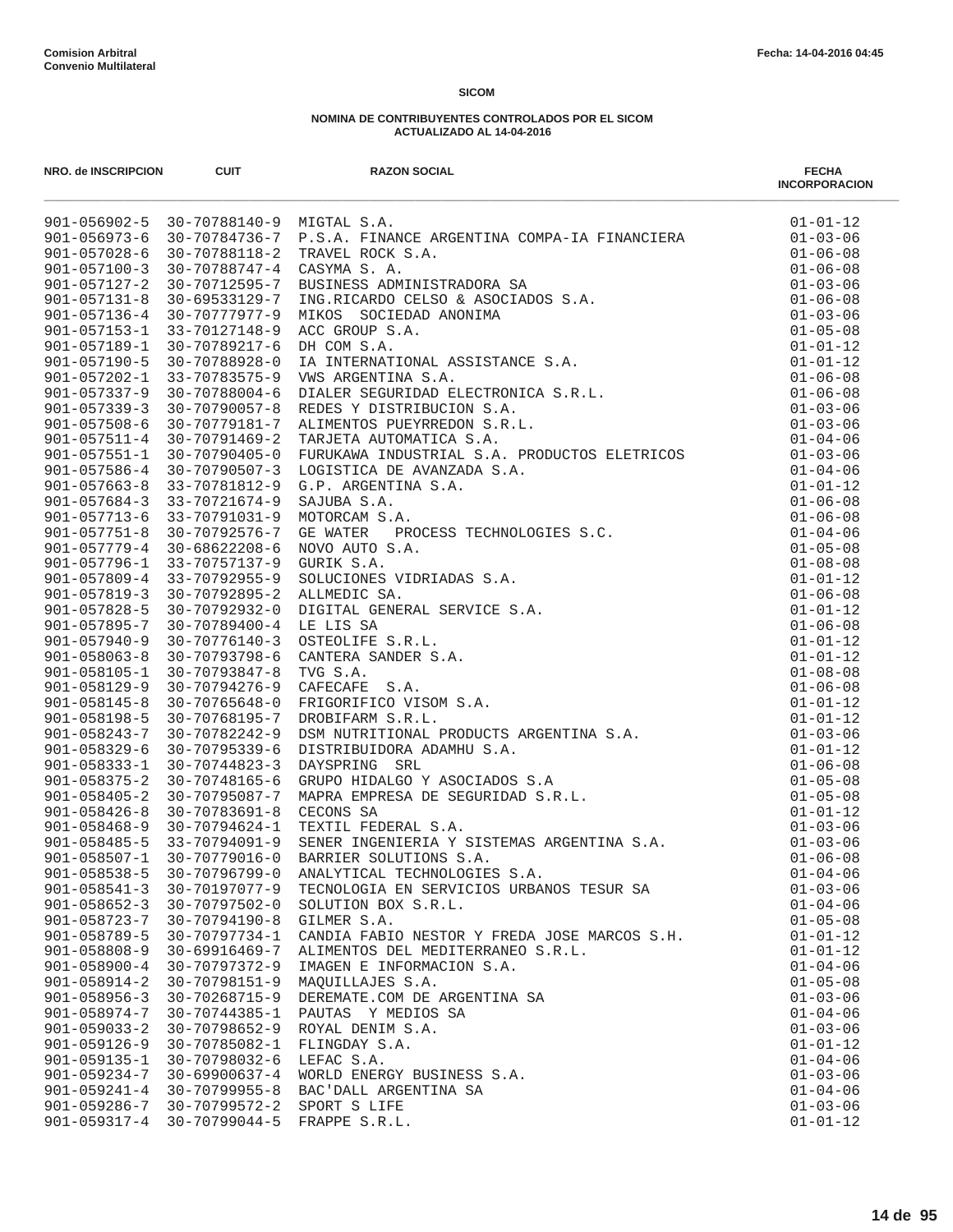| NRO. de INSCRIPCION                      | <b>CUIT</b>                      | <b>RAZON SOCIAL</b>                                                                                                                                                                                                                                | <b>FECHA</b><br><b>INCORPORACION</b> |
|------------------------------------------|----------------------------------|----------------------------------------------------------------------------------------------------------------------------------------------------------------------------------------------------------------------------------------------------|--------------------------------------|
|                                          |                                  | 901-059365-5 30-64323068-9 CENTRO DE DISE-O ITALIANO S.A.<br>901-059416-1 30-70790423-9 SETEK S.A.<br>901-059455-0 30-70799261-8 POLYTEMP S.A.<br>901-059520-0 30-70799359-2 BOREAL ADMINISTRACION Y FINANZAS S.R.L.<br>901-059538-7 30-70         | $01 - 01 - 12$                       |
|                                          |                                  |                                                                                                                                                                                                                                                    | $01 - 05 - 08$                       |
|                                          |                                  |                                                                                                                                                                                                                                                    | $01 - 01 - 12$                       |
|                                          |                                  |                                                                                                                                                                                                                                                    | $01 - 01 - 12$                       |
|                                          |                                  |                                                                                                                                                                                                                                                    | $01 - 03 - 06$                       |
|                                          |                                  |                                                                                                                                                                                                                                                    | $01 - 05 - 08$<br>$01 - 01 - 12$     |
|                                          |                                  |                                                                                                                                                                                                                                                    | $01 - 03 - 06$                       |
| $901 - 059668 - 8$                       | $30 - 65135053 - 7$              |                                                                                                                                                                                                                                                    |                                      |
| $901 - 059677 - 0$                       | $30 - 70795098 - 2$              | WAPAN ELECTRODOMESTICOS SA<br>B.S.H. ELECTRODOMESTICOS SA<br>TRANSMEDIC INTERNACIONAL GROUP S.A. 01-05-08<br>LAS BLONDAS S.A. 01-05-08<br>LAS BLONDAS S.A. 01-03-06<br>IGT 33 S.A. 01-03-06<br>IGT 34 LATIN AMERICAN CHANNEL S.R.L. 01-03-         |                                      |
| $901 - 059753 - 6$                       | 30-70263789-5                    |                                                                                                                                                                                                                                                    |                                      |
| $901 - 059760 - 3$                       | $30 - 70802053 - 9$              |                                                                                                                                                                                                                                                    |                                      |
| $901 - 059775 - 9$                       | 30-70801577-2                    |                                                                                                                                                                                                                                                    |                                      |
| $901 - 059779 - 8$                       | 30-70802358-9                    |                                                                                                                                                                                                                                                    |                                      |
| $901 - 059789 - 7$                       | 30-70801254-4                    |                                                                                                                                                                                                                                                    |                                      |
| $901 - 059805 - 9$                       | 30-70802391-0                    |                                                                                                                                                                                                                                                    |                                      |
| $901 - 059864 - 6$                       | 30-70801652-3                    |                                                                                                                                                                                                                                                    |                                      |
| $901 - 059867 - 8$                       | 30-70802869-6                    |                                                                                                                                                                                                                                                    |                                      |
| $901 - 059890 - 4$                       | 27-00076813-3                    |                                                                                                                                                                                                                                                    |                                      |
| 901-059942-7                             | 30-70802455-0                    |                                                                                                                                                                                                                                                    | $01 - 01 - 12$                       |
| $901 - 059943 - 4$                       | 30-70802890-4                    |                                                                                                                                                                                                                                                    | $01 - 06 - 08$                       |
| $901 - 059980 - 9$                       | 30-63609615-2                    |                                                                                                                                                                                                                                                    | $01 - 03 - 06$                       |
| $901 - 060108 - 6$                       | $30 - 58315974 - 2$              | 30-70723997-9 TEKNI-PLEX S.A.<br>MARSEB SRL                                                                                                                                                                                                        | $01 - 03 - 06$                       |
| $901 - 060154 - 2$<br>901-060187-1       | 30-70803143-3 RITAIL SRL         |                                                                                                                                                                                                                                                    | $01 - 03 - 06$<br>$01 - 07 - 08$     |
| $901 - 060252 - 1$                       | 30-70804116-1                    |                                                                                                                                                                                                                                                    | $01 - 05 - 08$                       |
| $901 - 060327 - 4$                       | 30-70804691-0                    |                                                                                                                                                                                                                                                    | $01 - 07 - 08$                       |
| $901 - 060357 - 1$                       | 30-70804842-5                    |                                                                                                                                                                                                                                                    | $01 - 01 - 12$                       |
|                                          | $901 - 060414 - 7$ 33-70805168-9 | OFELIA PICCALUGA DE MAYORGA<br>GOLDEMBERG SALADINO HERMIDA ROLANDO Y ASOCIAD<br>COPELLE S.A.<br>NOVITA REPUESTOS S.A.<br>TEKNI-PLEX S.A.<br>MARSEB SRL<br>RITAIL SRL<br>SOPROSER S. A.<br>A.G.DE ARGENTINA S.A.<br>FUSION PAMPA SRL<br>MTV NETWORK | $01 - 03 - 06$                       |
| $901 - 060465 - 0$                       | 30-70788251-0                    |                                                                                                                                                                                                                                                    | $01 - 01 - 12$                       |
| 901-060577-7                             | 30-70805141-8                    |                                                                                                                                                                                                                                                    | $01 - 05 - 08$                       |
| $901 - 060584 - 4$                       | 33-70804862-9                    |                                                                                                                                                                                                                                                    | $01 - 01 - 12$                       |
| $901 - 060640 - 2$                       |                                  |                                                                                                                                                                                                                                                    | $01 - 06 - 08$                       |
| 901-060677-1                             |                                  | 33-70804862-9 SIDIF SA<br>30-60416012-6 OS DEL PERS. SUP. Y PROF. DE EMP. AEROCOMERCI<br>30-70805374-7 CLIMAFIN BUENOS AIRES S.A.<br>30-70805301-1 ALSINA TEXTIL SA<br>30-70806550-8 DATANDHOME SUPPLIER S.A.<br>30-70806550-8 DATANDHOM           | $01 - 03 - 06$                       |
| 901-060710-9                             |                                  |                                                                                                                                                                                                                                                    | $01 - 03 - 06$                       |
| $901 - 060783 - 4$                       |                                  |                                                                                                                                                                                                                                                    | $01 - 03 - 06$                       |
| $901 - 060877 - 8$                       |                                  |                                                                                                                                                                                                                                                    | $01 - 03 - 06$                       |
| 901-060893-7                             |                                  |                                                                                                                                                                                                                                                    | $01 - 04 - 06$                       |
| $901 - 060897 - 6$                       |                                  |                                                                                                                                                                                                                                                    | $01 - 01 - 12$                       |
| $901 - 060971 - 8$<br>901-061019-1       |                                  |                                                                                                                                                                                                                                                    | $01 - 07 - 08$<br>$01 - 06 - 08$     |
| $901 - 061053 - 3$                       |                                  |                                                                                                                                                                                                                                                    | $01 - 05 - 08$                       |
| $901 - 061092 - 2$                       | 30-70804923-5                    | BROTHER INTERNATIONAL CORPORATION DE ARGENTIN                                                                                                                                                                                                      | $01 - 04 - 06$                       |
| $901 - 061118 - 7$                       | 30-70806797-7                    | VITOP SRL                                                                                                                                                                                                                                          | $01 - 05 - 08$                       |
| $901 - 061141 - 3$                       | 30-70805007-1                    | FERIAS Y EXPOSICIONES ARGENTINAS S.A.                                                                                                                                                                                                              | $01 - 01 - 12$                       |
| $901 - 061195 - 8$                       | 30-69219711-5                    | ROPA Y TRADICION SA                                                                                                                                                                                                                                | $01 - 06 - 08$                       |
| $901 - 061351 - 0$                       | 30-70809028-6                    | INSUMOS AGROOUIMICOS S.A.                                                                                                                                                                                                                          | $01 - 05 - 08$                       |
| $901 - 061521 - 0$                       | $30 - 64618650 - 8$              | BUENOS AYRES REFRESCOS S.A.T                                                                                                                                                                                                                       | $01 - 06 - 08$                       |
| $901 - 061581 - 4$                       | 30-70797748-1                    | ESTUDIO ING. VILLA S.R.L.                                                                                                                                                                                                                          | $01 - 01 - 12$                       |
| $901 - 061589 - 2$                       | 30-70809638-1                    | LIDER'QUIL S.A                                                                                                                                                                                                                                     | $01 - 01 - 12$                       |
| $901 - 061595 - 2$                       | $30 - 70809951 - 8$              | ISRAEL FELER S.A.                                                                                                                                                                                                                                  | $01 - 06 - 08$                       |
| $901 - 061616 - 1$                       | $30 - 70794765 - 5$              | COOP DE VDA. CRED. Y CONS LOS TRES CERROS LTD                                                                                                                                                                                                      | $01 - 01 - 12$                       |
| $901 - 061630 - 5$                       | $30 - 70809634 - 9$              | PRL S.R.L.                                                                                                                                                                                                                                         | $01 - 07 - 08$                       |
| $901 - 061749 - 3$                       | 30-70806464-1                    | INTERNACIONAL RICKY SARKANY S.A.                                                                                                                                                                                                                   | $01 - 06 - 08$                       |
| $901 - 061883 - 0$                       | 30-70808492-8                    | TIDE MARINE CORPORATION SA                                                                                                                                                                                                                         | $01 - 03 - 12$                       |
| $901 - 061929 - 2$                       | 30-70797166-1                    | BIOCAM CATERING S.A.                                                                                                                                                                                                                               | $01 - 05 - 08$                       |
| $901 - 061975 - 9$<br>$901 - 062001 - 5$ | 30-70810796-0<br>30-70745917-0   | ASOCIART SERVICIOS S.A.<br>CARLSON WANGOLIT TRAVEL S.A.                                                                                                                                                                                            | $01 - 01 - 12$<br>$01 - 08 - 08$     |
| $901 - 062023 - 8$                       | 30-70807497-3                    | WALNI SA                                                                                                                                                                                                                                           | $01 - 01 - 12$                       |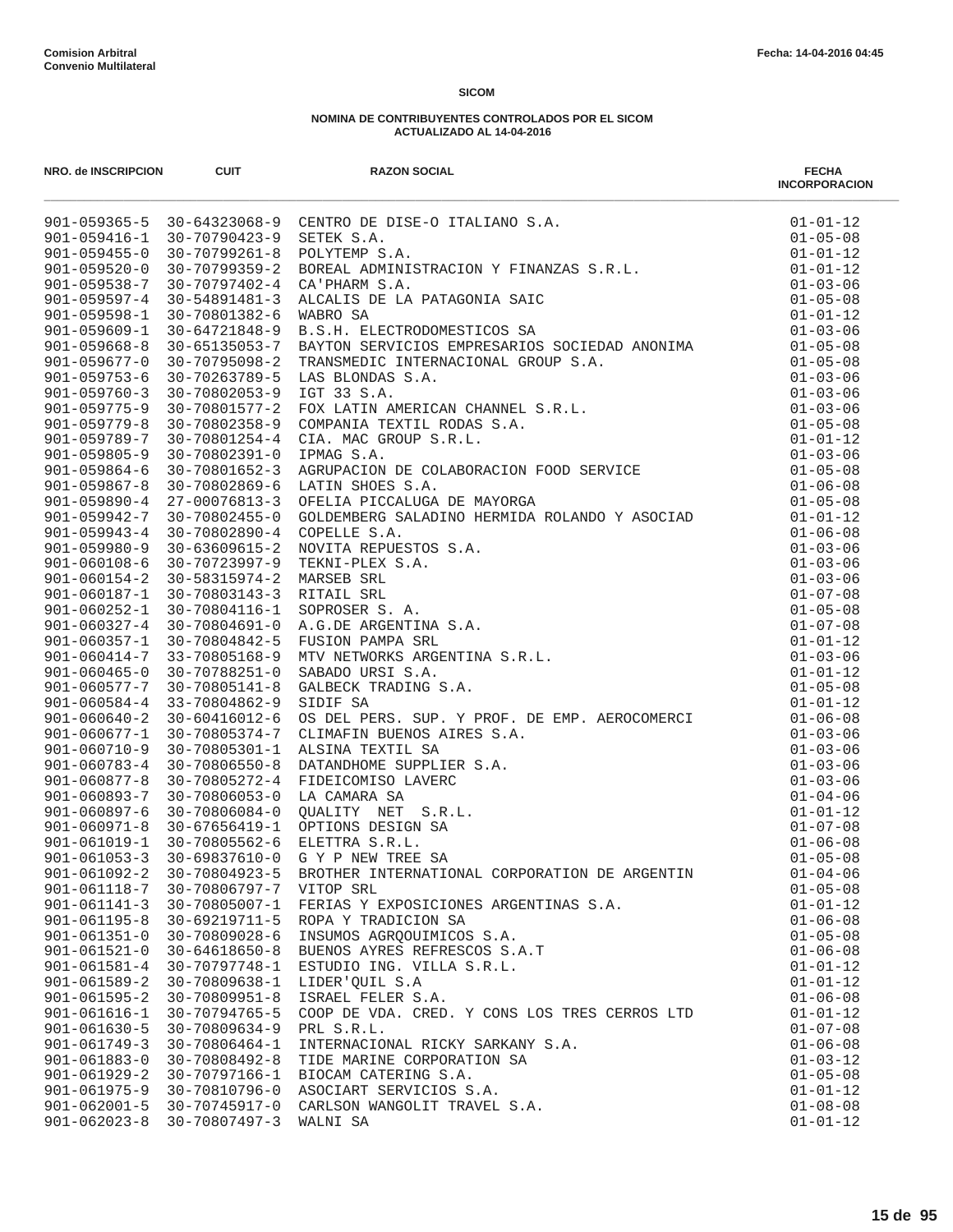| NRO. de INSCRIPCION                      | <b>CUIT</b>                         | <b>RAZON SOCIAL</b><br><b>INCORACTE AND AN ANGENTINA SA PARAGANA SA NONI E S.A.</b><br>NDI S. S.A.<br>NON SPORTS LATIN AMERICA S.A.<br>SEE PACCINA CREW S.A.<br>SEE PACCINAL STRE S.A.<br>SEE PACCINE SERVICES ARGENTINA S.A<br>TRANSALDOS REPCIALES S.A.<br>TRANSALDS A | <b>FECHA</b><br><b>INCORPORACION</b> |
|------------------------------------------|-------------------------------------|--------------------------------------------------------------------------------------------------------------------------------------------------------------------------------------------------------------------------------------------------------------------------|--------------------------------------|
|                                          | 901-062146-1 30-70810065-6 UMC S.A. |                                                                                                                                                                                                                                                                          | $01 - 01 - 12$                       |
| $901 - 062260 - 0$                       | 30-70812247-1                       |                                                                                                                                                                                                                                                                          | $01 - 06 - 08$                       |
| $901 - 062327 - 8$                       | $30 - 70812595 - 0$                 |                                                                                                                                                                                                                                                                          | $01 - 03 - 06$                       |
| $901 - 062345 - 1$                       | 30-70808763-3                       |                                                                                                                                                                                                                                                                          | $01 - 08 - 08$                       |
| $901 - 062361 - 1$                       | $30 - 70804532 - 9$                 |                                                                                                                                                                                                                                                                          | $01 - 03 - 06$                       |
| $901 - 062416 - 5$                       | 30-70812268-4                       |                                                                                                                                                                                                                                                                          | $01 - 06 - 08$                       |
| $901 - 062427 - 1$                       | 30-70751749-9                       |                                                                                                                                                                                                                                                                          | $01 - 03 - 06$                       |
| $901 - 062441 - 6$                       | 33-68245263-9                       |                                                                                                                                                                                                                                                                          | $01 - 03 - 06$                       |
| $901 - 062482 - 0$                       | 30-70758198-7                       |                                                                                                                                                                                                                                                                          | $01 - 06 - 08$                       |
| $901 - 062523 - 6$                       | 33-70742198-9                       |                                                                                                                                                                                                                                                                          | $01 - 08 - 08$                       |
| $901 - 062557 - 2$<br>$901 - 062612 - 3$ | 30-70794393-5<br>30-70813875-0      |                                                                                                                                                                                                                                                                          | $01 - 01 - 12$<br>$01 - 01 - 12$     |
| $901 - 062719 - 8$                       | 30-70102707-4                       |                                                                                                                                                                                                                                                                          | $01 - 03 - 06$                       |
| $901 - 062793 - 7$                       | 30-70814042-9                       |                                                                                                                                                                                                                                                                          | $01 - 01 - 12$                       |
| $901 - 062803 - 9$                       | 30-70814612-5                       |                                                                                                                                                                                                                                                                          | $01 - 03 - 06$                       |
| $901 - 062865 - 8$                       | 30-70812715-5                       |                                                                                                                                                                                                                                                                          | $01 - 03 - 06$                       |
| $901 - 062871 - 8$                       | 30-70814806-3                       |                                                                                                                                                                                                                                                                          | $01 - 03 - 06$                       |
| $901 - 062924 - 8$                       | $30 - 70815494 - 2$                 |                                                                                                                                                                                                                                                                          | $01 - 07 - 08$                       |
| $901 - 062935 - 4$                       | $30 - 70804602 - 3$                 |                                                                                                                                                                                                                                                                          | $01 - 05 - 08$                       |
| $901 - 063098 - 0$                       | 30-70816226-0                       |                                                                                                                                                                                                                                                                          | $01 - 01 - 12$                       |
| $901 - 063118 - 1$                       | 30-70816309-7                       |                                                                                                                                                                                                                                                                          | $01 - 01 - 12$                       |
| $901 - 063164 - 7$                       | 30-64700386-5                       |                                                                                                                                                                                                                                                                          | $01 - 05 - 08$                       |
| $901 - 063286 - 3$                       | 30-69317095-4                       |                                                                                                                                                                                                                                                                          | $01 - 03 - 06$                       |
| $901 - 063297 - 0$                       | 20-93747273-1                       |                                                                                                                                                                                                                                                                          | $01 - 03 - 06$                       |
| $901 - 063340 - 7$                       | 30-70801747-3                       |                                                                                                                                                                                                                                                                          | $01 - 03 - 06$                       |
| $901 - 063411 - 1$                       | 33-58380785-9                       |                                                                                                                                                                                                                                                                          | $01 - 03 - 12$                       |
| $901 - 063459 - 5$                       | 30-70812112-2                       |                                                                                                                                                                                                                                                                          | $01 - 08 - 08$                       |
| $901 - 063477 - 9$                       | 30-70817889-2                       |                                                                                                                                                                                                                                                                          | $01 - 01 - 12$                       |
| $901 - 063534 - 4$                       | 30-69798957-5                       |                                                                                                                                                                                                                                                                          | $01 - 03 - 06$                       |
| $901 - 063625 - 6$                       | $30 - 68250405 - 2$                 |                                                                                                                                                                                                                                                                          | $01 - 03 - 06$                       |
| $901 - 063654 - 6$                       | 30-70818460-4                       |                                                                                                                                                                                                                                                                          | $01 - 01 - 12$                       |
| $901 - 063658 - 5$                       | $30 - 70779527 - 8$                 |                                                                                                                                                                                                                                                                          | $01 - 01 - 12$                       |
| $901 - 063671 - 2$                       | $30 - 70819410 - 3$                 |                                                                                                                                                                                                                                                                          | $01 - 03 - 06$                       |
| $901 - 063701 - 2$                       | 33-70818583-9                       |                                                                                                                                                                                                                                                                          | $01 - 03 - 06$                       |
| $901 - 063702 - 0$                       | 30-70818586-4                       |                                                                                                                                                                                                                                                                          | $01 - 03 - 06$                       |
| $901 - 063738 - 1$                       | 30-70818489-2                       |                                                                                                                                                                                                                                                                          | $01 - 01 - 12$                       |
| $901 - 063831 - 3$                       | 30-70819727-7                       |                                                                                                                                                                                                                                                                          | $01 - 01 - 12$                       |
| $901 - 063855 - 1$                       | 30-70096794-4                       |                                                                                                                                                                                                                                                                          | $01 - 01 - 12$                       |
| $901 - 063895 - 7$                       | $30 - 70743598 - 0$                 |                                                                                                                                                                                                                                                                          | $01 - 01 - 12$                       |
| $901 - 063923 - 2$                       | 30-70817021-2                       |                                                                                                                                                                                                                                                                          | $01 - 01 - 12$                       |
| $901 - 063940 - 9$<br>$901 - 064015 - 7$ | 30-69558058-0                       |                                                                                                                                                                                                                                                                          | $01 - 08 - 08$                       |
| $901 - 064060 - 6$                       | 30-70733674-5<br>30-70820662-4      | BRIEFING SECURITY S.A.                                                                                                                                                                                                                                                   | $01 - 03 - 06$<br>$01 - 08 - 08$     |
| $901 - 064087 - 5$                       | 30-70821049-4                       | PLADUR S.A.                                                                                                                                                                                                                                                              | $01 - 01 - 12$                       |
| $901 - 064116 - 8$                       | $30 - 64902393 - 6$                 | MERCADO DE LINIERS S.A.                                                                                                                                                                                                                                                  | $01 - 05 - 08$                       |
| $901 - 064119 - 0$                       | 30-70820479-6                       | VSA ALTA COMPLEJIDAD S.A.                                                                                                                                                                                                                                                | $01 - 01 - 12$                       |
| $901 - 064138 - 1$                       | 33-52701975-9                       | PENGUIN RANDOM HOUSE GRUPO EDITORIAL S.A.                                                                                                                                                                                                                                | $01 - 06 - 08$                       |
| $901 - 064164 - 9$                       | 30-65546222-4                       | POSTRES BALCARCE S.A                                                                                                                                                                                                                                                     | $01 - 01 - 12$                       |
| $901 - 064171 - 6$                       | 30-70821270-5                       | HEALTH MEDICAL S.A.                                                                                                                                                                                                                                                      | $01 - 05 - 08$                       |
| $901 - 064312 - 6$                       | 30-70821481-3                       | IRIME<br>S.R.L.                                                                                                                                                                                                                                                          | $01 - 01 - 12$                       |
| $901 - 064314 - 1$                       | 30-70795806-1                       | LOTERJET SA                                                                                                                                                                                                                                                              | $01 - 05 - 08$                       |
| $901 - 064375 - 2$                       | 33-69121346-9                       | BAE NEGOCIOS S.A.                                                                                                                                                                                                                                                        | $01 - 06 - 08$                       |
| $901 - 064407 - 7$                       | 30-70820266-1                       | AKTIO S.A.                                                                                                                                                                                                                                                               | $01 - 03 - 06$                       |
| $901 - 064451 - 9$                       | $30 - 70822267 - 0$                 | VILMAR CONSTRUCCIONES SRL                                                                                                                                                                                                                                                | $01 - 08 - 08$                       |
| $901 - 064466 - 4$                       | 30-70812736-8                       | ALFOMBRAS MITEX S.A.                                                                                                                                                                                                                                                     | $01 - 05 - 08$                       |
| $901 - 064533 - 9$                       | 30-70817569-9                       | XINTE S.A. ) SOCIEDAD EN FORMACION=                                                                                                                                                                                                                                      | $01 - 05 - 08$                       |
| $901 - 064628 - 0$                       | 30-70821233-0                       | DISTRIBUIDORA DON EMILIO SRL                                                                                                                                                                                                                                             | $01 - 06 - 08$                       |
| $901 - 064688 - 4$                       | 30-70823302-8                       | TELAM SOCIEDAD DEL ESTADO                                                                                                                                                                                                                                                | $01 - 03 - 06$                       |
| $901 - 064737 - 5$                       | 30-70700670-2                       | OBISPO SA                                                                                                                                                                                                                                                                | $01 - 04 - 06$                       |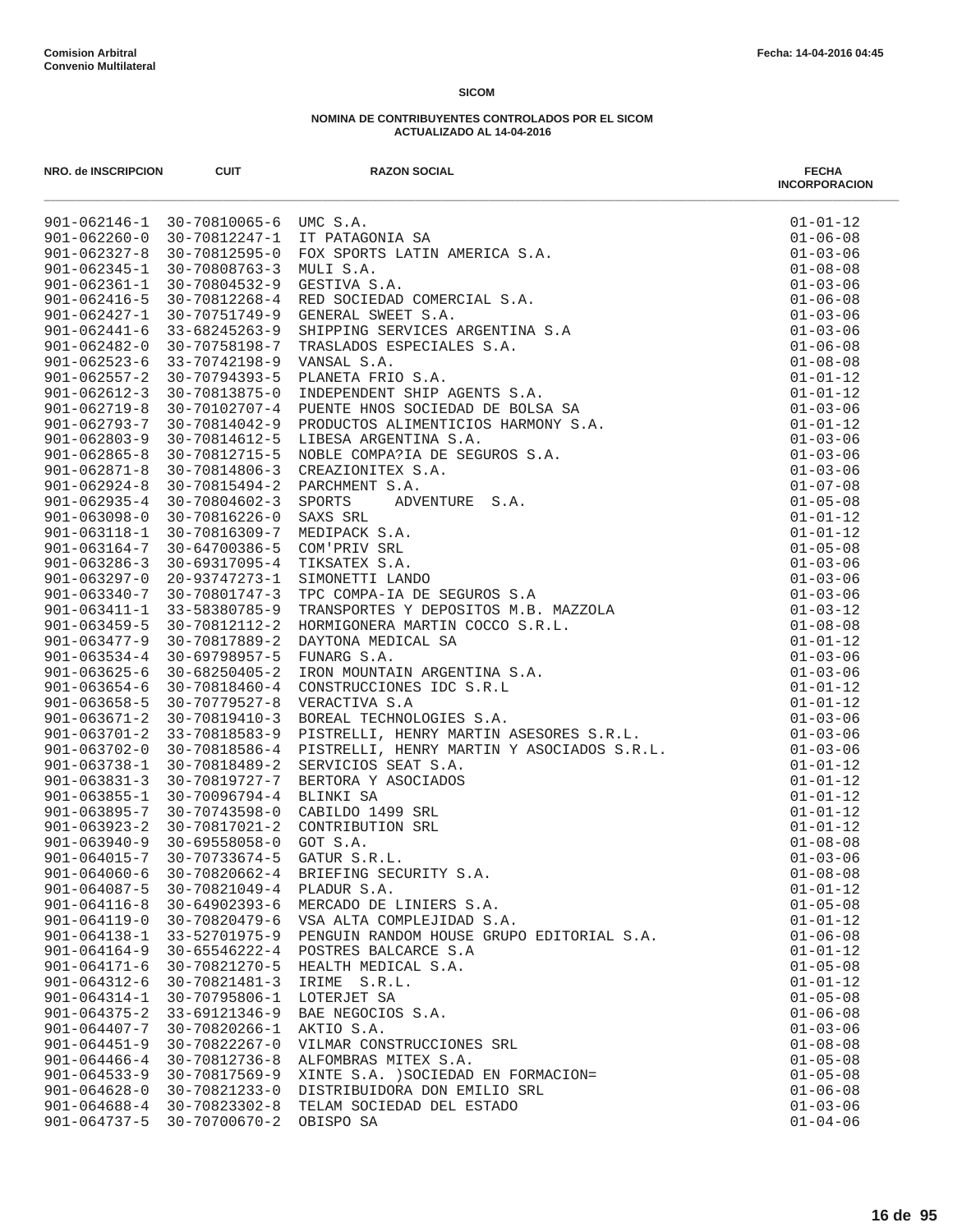| NRO. de INSCRIPCION                      | <b>CUIT</b>                    | <b>RAZON SOCIAL</b>                                                                                                                                                                                                                        | <b>FECHA</b><br><b>INCORPORACION</b> |
|------------------------------------------|--------------------------------|--------------------------------------------------------------------------------------------------------------------------------------------------------------------------------------------------------------------------------------------|--------------------------------------|
|                                          |                                | 901-064797-0 30-64585286-5 CAPITAL MARKETS ARG. SCC. DE BOLSA S.A.<br>901-064955-2 30-70923997-2 BPAR SA<br>901-065046-9 30-70923997-2 BPAR SA<br>901-065046-9 30-70923997-2 BPAR SAS. I.L.<br>901-065046-9 30-709239424-5 SOLUCIONES MAXI | $01 - 03 - 06$                       |
|                                          |                                |                                                                                                                                                                                                                                            | $01 - 06 - 08$                       |
|                                          |                                |                                                                                                                                                                                                                                            | $01 - 01 - 12$                       |
|                                          |                                |                                                                                                                                                                                                                                            | $01 - 05 - 08$                       |
|                                          |                                |                                                                                                                                                                                                                                            | $01 - 05 - 08$                       |
|                                          |                                |                                                                                                                                                                                                                                            | $01 - 01 - 12$                       |
|                                          |                                |                                                                                                                                                                                                                                            | $01 - 06 - 08$<br>$01 - 05 - 08$     |
|                                          |                                |                                                                                                                                                                                                                                            | $01 - 03 - 06$                       |
|                                          |                                |                                                                                                                                                                                                                                            | $01 - 06 - 08$                       |
|                                          |                                |                                                                                                                                                                                                                                            | $01 - 03 - 06$                       |
|                                          |                                |                                                                                                                                                                                                                                            | $01 - 03 - 06$                       |
|                                          |                                |                                                                                                                                                                                                                                            | $01 - 06 - 08$                       |
|                                          |                                |                                                                                                                                                                                                                                            | $01 - 03 - 12$                       |
|                                          |                                |                                                                                                                                                                                                                                            | $01 - 06 - 08$                       |
|                                          |                                |                                                                                                                                                                                                                                            | $01 - 03 - 06$                       |
|                                          |                                |                                                                                                                                                                                                                                            | $01 - 01 - 12$                       |
|                                          |                                |                                                                                                                                                                                                                                            | $01 - 03 - 06$                       |
|                                          |                                |                                                                                                                                                                                                                                            | $01 - 06 - 08$                       |
|                                          |                                |                                                                                                                                                                                                                                            | $01 - 01 - 12$                       |
|                                          |                                |                                                                                                                                                                                                                                            | $01 - 08 - 08$                       |
|                                          |                                |                                                                                                                                                                                                                                            | $01 - 01 - 12$                       |
|                                          |                                |                                                                                                                                                                                                                                            | $01 - 01 - 12$                       |
|                                          |                                |                                                                                                                                                                                                                                            | $01 - 06 - 08$                       |
|                                          |                                |                                                                                                                                                                                                                                            | $01 - 06 - 08$                       |
|                                          |                                |                                                                                                                                                                                                                                            | $01 - 01 - 12$                       |
|                                          |                                |                                                                                                                                                                                                                                            | $01 - 03 - 06$                       |
|                                          |                                |                                                                                                                                                                                                                                            | $01 - 01 - 12$                       |
|                                          |                                |                                                                                                                                                                                                                                            | $01 - 01 - 12$                       |
|                                          |                                |                                                                                                                                                                                                                                            | $01 - 06 - 08$                       |
| $901 - 066067 - 1$                       | 30-70829025-0                  | 01-01-12<br>PANASONIC DO BRASIL LIMITADA SUCURSAL ARGENTI 01-03-06<br>ADVANCED MEDICAL TECHNOLOGIES (AMT) S.A. 01-07-08<br>HTM S.A. 01-07-08<br>FARJI Y COMPANIA SRL 01-05-08<br>BUENOS AIRES MOVIL S.A. 01-05-10<br>AGRARIA RUPAY S.A. 01 | $01 - 01 - 12$                       |
| $901 - 066124 - 6$                       | 30-70829185-0                  |                                                                                                                                                                                                                                            |                                      |
| $901 - 066190 - 1$                       | 30-70829747-6                  |                                                                                                                                                                                                                                            |                                      |
| $901 - 066215 - 8$                       | $30 - 70829905 - 3$            |                                                                                                                                                                                                                                            |                                      |
| $901 - 066247 - 0$                       | $30 - 70830380 - 8$            |                                                                                                                                                                                                                                            |                                      |
| $901 - 066285 - 1$                       | 30-70830256-9                  |                                                                                                                                                                                                                                            |                                      |
| $901 - 066300 - 6$                       | 30-70828425-0                  |                                                                                                                                                                                                                                            | $01 - 01 - 12$                       |
| $901 - 066375 - 6$                       | 30-70830184-8                  |                                                                                                                                                                                                                                            | $01 - 06 - 08$                       |
| $901 - 066443 - 8$                       | 30-70830833-8                  | AGRARIA ROPAT S.A.<br>CAIF COMPANIA ARGENTINA DE INVESTIGACIONES FA<br>ALTA SALUD SRL<br>S.T.C. GROUP S.A.<br>CENTROMEDICA S.A.<br>FORTUNATI LUCERO , ABOGADOS S.R.L.<br>FORTUNATI LUCERO , ABOGADOS S.R.L.                                | $01 - 08 - 08$                       |
| $901 - 066507 - 4$                       | 33-67946242-9                  |                                                                                                                                                                                                                                            | $01 - 05 - 08$                       |
| $901 - 066596 - 9$                       | 33-70831530-9                  |                                                                                                                                                                                                                                            | $01 - 03 - 06$                       |
| $901 - 066599 - 1$                       | 30-70831617-9                  | SADIA ALIMENTOS SOCIEDAD ANONIMA                                                                                                                                                                                                           | $01 - 03 - 06$                       |
| $901 - 066668 - 0$                       | 30-70830075-2                  | CAUTIO SOCIEDAD DE RESPONSABILIDAD LIMITADA                                                                                                                                                                                                | $01 - 01 - 12$                       |
| $901 - 066914 - 6$                       | 30-70831054-5                  | GRINBERG HECTOR, CARCAVALLO HUGO, CAPURRO ACA                                                                                                                                                                                              | $01 - 03 - 06$                       |
| $901 - 066955 - 0$                       | $30 - 69900569 - 6$            | FIMAPEM S.A.                                                                                                                                                                                                                               | $01 - 04 - 06$                       |
| 901-067017-7                             | 33-70800973-9                  | SIAD CT S.A. ' ARKINO S.A. U.T.E.                                                                                                                                                                                                          | $01 - 03 - 06$                       |
| $901 - 067020 - 5$                       | $20 - 08574542 - 6$            | NAVARRO, GUILLERMO DIEGO                                                                                                                                                                                                                   | $01 - 03 - 12$                       |
| $901 - 067066 - 5$                       | 30-70833756-7                  | T.B.C. S.A.                                                                                                                                                                                                                                | $01 - 06 - 08$                       |
| 901-067192-7                             | 30-70797379-6                  | DISKOTEK GROUP S.R.L.                                                                                                                                                                                                                      | $01 - 06 - 08$                       |
| $901 - 067300 - 8$                       | $30 - 70790583 - 9$            | NATURAL ENERGY S.A.                                                                                                                                                                                                                        | $01 - 03 - 06$                       |
| $901 - 067307 - 9$                       | $30 - 51755003 - 1$            | RYFKA S.A.                                                                                                                                                                                                                                 | $01 - 06 - 08$                       |
| $901 - 067396 - 3$<br>$901 - 067457 - 8$ | 30-70832231-4<br>30-70835611-1 | DICLAP S.A.<br>DISTRIBAZ S.A.                                                                                                                                                                                                              | $01 - 05 - 08$<br>$01 - 06 - 08$     |
| $901 - 067500 - 5$                       | 30-70818284-9                  | MILANO TEXTIL SA                                                                                                                                                                                                                           | $01 - 01 - 12$                       |
| $901 - 067502 - 0$                       | 33-70783088-9                  | ARKINO S.A.                                                                                                                                                                                                                                | $01 - 06 - 08$                       |
| $901 - 067525 - 0$                       | 30-53561211-7                  | AYUDA MUTUA DEL PERSONAL DE GENDARMERIA NACIO                                                                                                                                                                                              | $01 - 05 - 08$                       |
| $901 - 067531 - 0$                       | 30-70834706-6                  | LA NORIA IBIZA S.A.                                                                                                                                                                                                                        | $01 - 06 - 08$                       |
| $901 - 067572 - 3$                       | 30-70835813-0                  | AGRUPACION DE COLABORACION GRUPO PARAMEDIC                                                                                                                                                                                                 | $01 - 06 - 08$                       |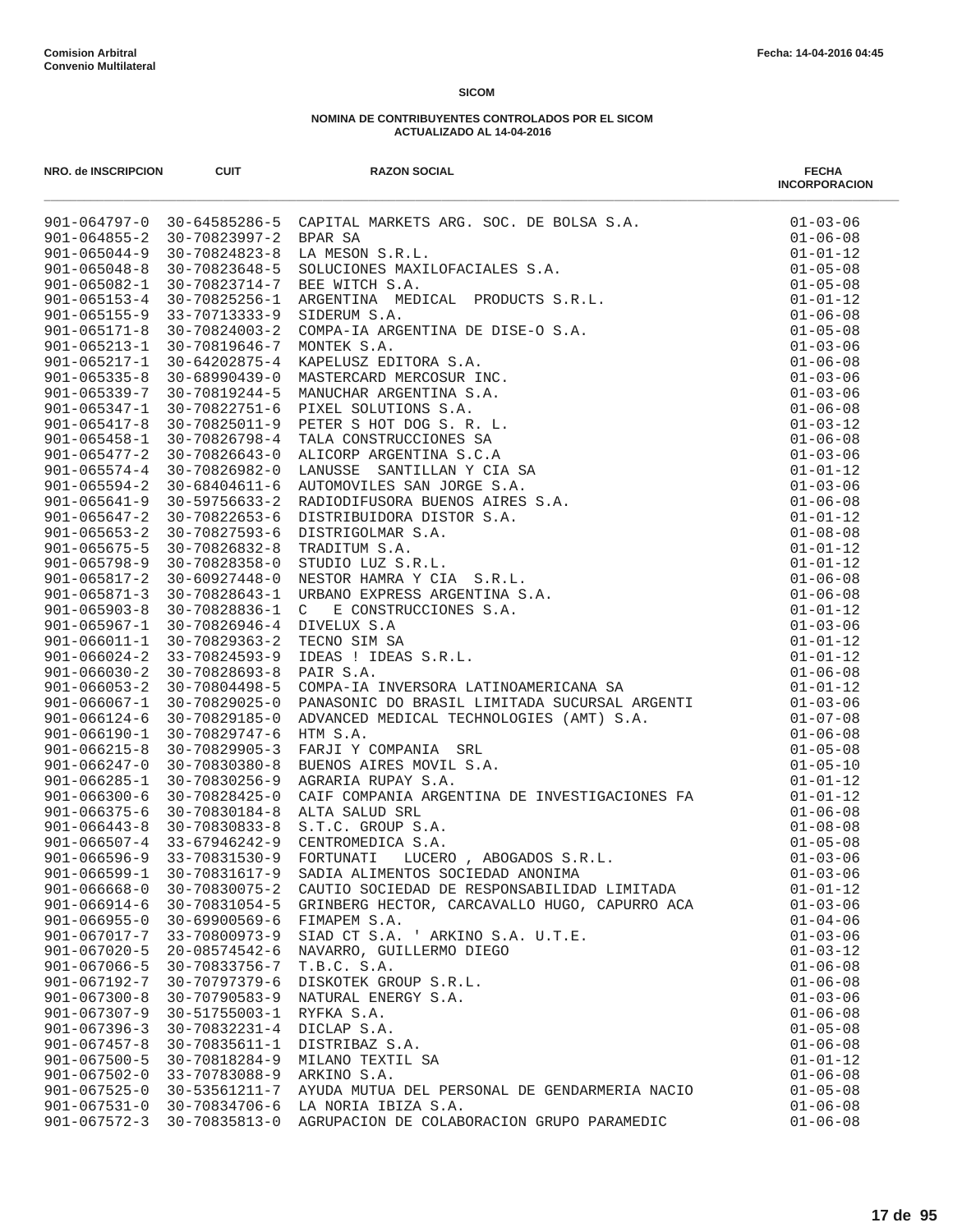| NRO. de INSCRIPCION                | <b>CUIT</b>                          | <b>RAZON SOCIAL</b><br>901 067746 7 30 70254673 4 AXIS MUNDT SA<br>901-067764-6 30-6221472-4 AXIS MUNDT SA<br>901-067764-6 30-6221472-4 ANTERNAMOLC TECHNOLOGY SEL<br>901-06786-5 30-707694533 CONMITED ASTLE C.A.<br>901-06787-4 35-707694532 CONMITED AND | <b>FECHA</b><br><b>INCORPORACION</b> |
|------------------------------------|--------------------------------------|-------------------------------------------------------------------------------------------------------------------------------------------------------------------------------------------------------------------------------------------------------------|--------------------------------------|
|                                    |                                      |                                                                                                                                                                                                                                                             | $01 - 05 - 08$                       |
|                                    |                                      |                                                                                                                                                                                                                                                             | $01 - 01 - 12$                       |
|                                    |                                      |                                                                                                                                                                                                                                                             | $01 - 05 - 08$                       |
|                                    |                                      |                                                                                                                                                                                                                                                             | $01 - 05 - 08$                       |
|                                    |                                      |                                                                                                                                                                                                                                                             | $01 - 03 - 06$                       |
|                                    |                                      |                                                                                                                                                                                                                                                             | $01 - 01 - 12$                       |
|                                    |                                      |                                                                                                                                                                                                                                                             | $01 - 03 - 06$                       |
|                                    |                                      |                                                                                                                                                                                                                                                             | $01 - 06 - 08$                       |
|                                    |                                      |                                                                                                                                                                                                                                                             | $01 - 06 - 08$                       |
|                                    |                                      |                                                                                                                                                                                                                                                             | $01 - 05 - 08$                       |
|                                    |                                      |                                                                                                                                                                                                                                                             | $01 - 06 - 08$                       |
|                                    |                                      |                                                                                                                                                                                                                                                             | $01 - 06 - 08$                       |
|                                    |                                      |                                                                                                                                                                                                                                                             | $01 - 07 - 08$                       |
|                                    |                                      |                                                                                                                                                                                                                                                             | $01 - 01 - 12$<br>$01 - 01 - 12$     |
|                                    |                                      |                                                                                                                                                                                                                                                             | $01 - 06 - 08$                       |
|                                    |                                      |                                                                                                                                                                                                                                                             | $01 - 01 - 12$                       |
|                                    |                                      |                                                                                                                                                                                                                                                             | $01 - 03 - 06$                       |
|                                    |                                      |                                                                                                                                                                                                                                                             | $01 - 06 - 08$                       |
|                                    |                                      |                                                                                                                                                                                                                                                             | $01 - 01 - 12$                       |
|                                    |                                      |                                                                                                                                                                                                                                                             | $01 - 01 - 12$                       |
|                                    |                                      |                                                                                                                                                                                                                                                             | $01 - 07 - 08$                       |
|                                    |                                      |                                                                                                                                                                                                                                                             | $01 - 01 - 12$                       |
|                                    |                                      |                                                                                                                                                                                                                                                             | $01 - 01 - 12$                       |
|                                    |                                      |                                                                                                                                                                                                                                                             | $01 - 06 - 08$                       |
|                                    |                                      |                                                                                                                                                                                                                                                             | $01 - 05 - 08$                       |
|                                    |                                      |                                                                                                                                                                                                                                                             | $01 - 01 - 12$                       |
|                                    |                                      |                                                                                                                                                                                                                                                             | $01 - 01 - 12$                       |
|                                    |                                      |                                                                                                                                                                                                                                                             | $01 - 01 - 12$                       |
|                                    |                                      |                                                                                                                                                                                                                                                             | $01 - 03 - 06$                       |
|                                    |                                      |                                                                                                                                                                                                                                                             | $01 - 06 - 08$                       |
|                                    |                                      |                                                                                                                                                                                                                                                             | $01 - 06 - 08$                       |
|                                    |                                      |                                                                                                                                                                                                                                                             | $01 - 03 - 12$                       |
|                                    |                                      |                                                                                                                                                                                                                                                             | $01 - 06 - 08$                       |
|                                    |                                      |                                                                                                                                                                                                                                                             | $01 - 06 - 08$                       |
|                                    |                                      |                                                                                                                                                                                                                                                             | $01 - 08 - 08$                       |
|                                    |                                      |                                                                                                                                                                                                                                                             | $01 - 06 - 08$                       |
|                                    |                                      |                                                                                                                                                                                                                                                             | $01 - 01 - 12$                       |
|                                    |                                      |                                                                                                                                                                                                                                                             | $01 - 06 - 08$                       |
|                                    |                                      |                                                                                                                                                                                                                                                             | $01 - 01 - 12$                       |
|                                    |                                      |                                                                                                                                                                                                                                                             | $01 - 08 - 08$                       |
|                                    |                                      |                                                                                                                                                                                                                                                             | $01 - 06 - 08$                       |
|                                    |                                      |                                                                                                                                                                                                                                                             | $01 - 01 - 12$                       |
|                                    |                                      |                                                                                                                                                                                                                                                             | $01 - 06 - 08$                       |
| $901 - 069593 - 2$                 | $30 - 70844596 - 3$                  | SUR'CAM SOCIEDAD ANONIMA                                                                                                                                                                                                                                    | $01 - 01 - 12$                       |
| $901 - 069750 - 1$                 | $30 - 69729922 - 6$                  | INTERTURIS S.A.                                                                                                                                                                                                                                             | $01 - 08 - 08$                       |
| $901 - 069787 - 0$                 | 30-70846010-5                        | MILLANEL COSMETICA S.R.L.                                                                                                                                                                                                                                   | $01 - 03 - 12$                       |
| 901-069813-1<br>$901 - 069828 - 6$ | $30 - 70840508 - 2$<br>30-70772071-5 | PERFUMES Y COSMETICA S.A.<br>CRIS MORENA GROUP SA                                                                                                                                                                                                           | $01 - 07 - 08$<br>$01 - 03 - 06$     |
| $901 - 069833 - 9$                 | $30 - 70846476 - 3$                  | DISTRIBUIDORA SALON S.R.L.                                                                                                                                                                                                                                  | $01 - 01 - 12$                       |
| $901 - 069839 - 2$                 | $30 - 70836960 - 4$                  | GDC ARGENTINA S.A.                                                                                                                                                                                                                                          | $01 - 05 - 08$                       |
| $901 - 069853 - 7$                 | $30 - 70845750 - 3$                  | VIA PUBLICA MOVIL S.A.                                                                                                                                                                                                                                      | $01 - 05 - 10$                       |
| $901 - 069952 - 3$                 | $30 - 59074579 - 7$                  | COOPERATIVA CREDIVICO DE CREDITO VIVIENDA Y C                                                                                                                                                                                                               | $01 - 01 - 12$                       |
| $901 - 069953 - 1$                 | 30-70846895-5                        | BELLTECH ARGENTINA SA                                                                                                                                                                                                                                       | $01 - 06 - 08$                       |
| $901 - 069980 - 6$                 | 30-70846877-7                        | BENITEZ LOGISTICA ANBIENTAL Y ENVASES S.A                                                                                                                                                                                                                   | $01 - 01 - 12$                       |
| $901 - 070041 - 5$                 | 33-70846349-9                        | LOGISTICA LUGANO S.A.                                                                                                                                                                                                                                       | $01 - 05 - 08$                       |
| $901 - 070071 - 2$                 | 30-70846777-0                        | STOCKSUR S.A.                                                                                                                                                                                                                                               | $01 - 06 - 08$                       |
| 901-070072-0                       | 30-70843725-1                        | ISOSEM ARGENTINA S.A.                                                                                                                                                                                                                                       | $01 - 05 - 09$                       |
| 901-070073-7                       | 33-70844441-9                        | TEYLEM S.A.                                                                                                                                                                                                                                                 | $01 - 06 - 08$                       |
|                                    |                                      |                                                                                                                                                                                                                                                             |                                      |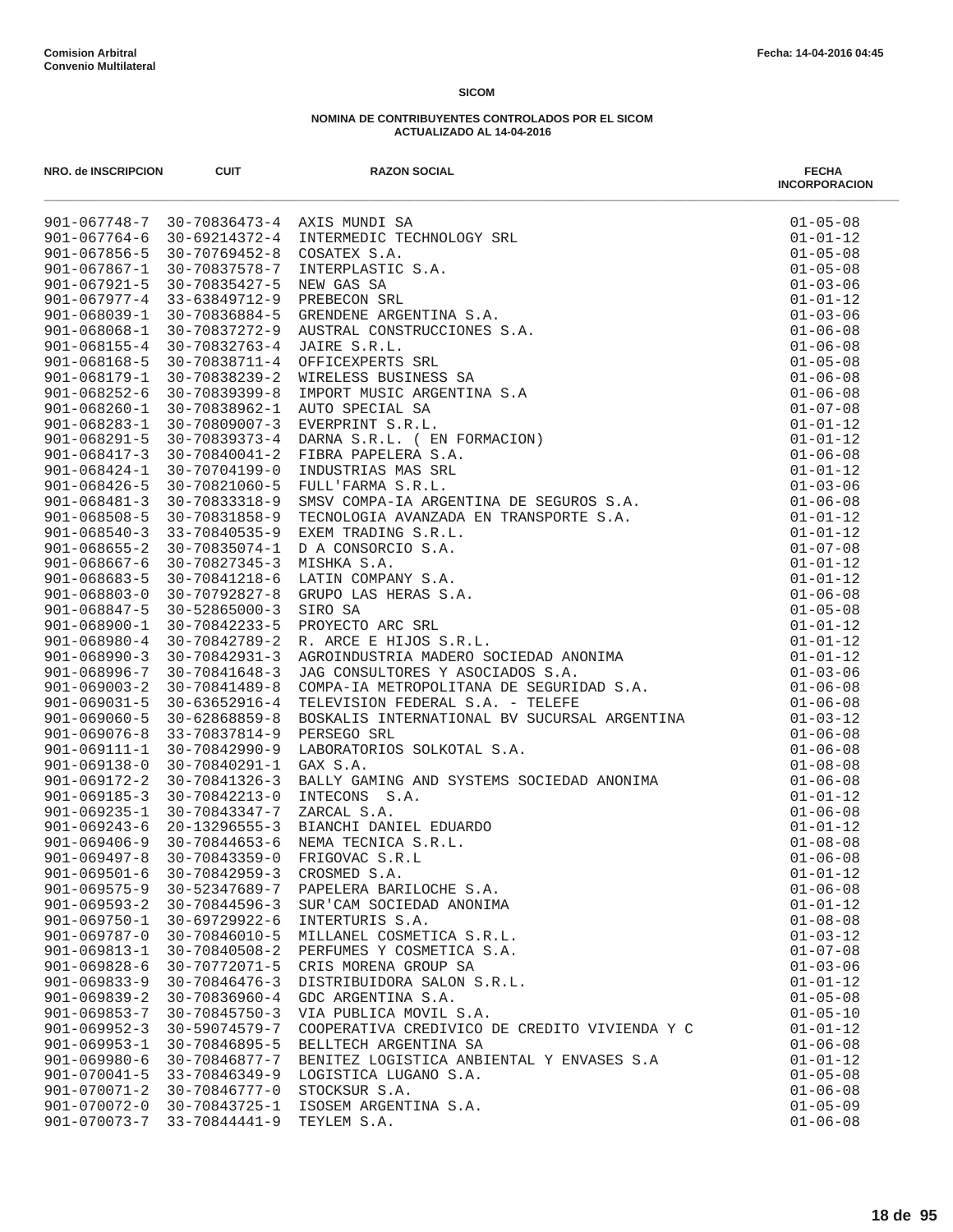| NRO. de INSCRIPCION                | <b>CUIT</b>                                | <b>RAZON SOCIAL</b>                                                                                                                                                                                                                                     | <b>FECHA</b><br><b>INCORPORACION</b> |
|------------------------------------|--------------------------------------------|---------------------------------------------------------------------------------------------------------------------------------------------------------------------------------------------------------------------------------------------------------|--------------------------------------|
|                                    |                                            | 901-070077-6 30-70846272-8 AUTOMOVILES DEL PILAR S.A.<br>901-070174-6 30-70829358-6 ENERGIA ALCALINA SRL<br>901-070174-2 30-66153171-8 TRUCKS & LOADERS S.A.<br>901-070181-5 30-70847613-3 SUTEC S.A.<br>901-070181-5 30-70847613-3 SUTEC               | $01 - 06 - 08$                       |
|                                    |                                            |                                                                                                                                                                                                                                                         | $01 - 01 - 12$                       |
|                                    |                                            |                                                                                                                                                                                                                                                         | $01 - 06 - 08$                       |
|                                    |                                            |                                                                                                                                                                                                                                                         | $01 - 03 - 06$                       |
|                                    |                                            |                                                                                                                                                                                                                                                         | $01 - 01 - 12$                       |
|                                    |                                            |                                                                                                                                                                                                                                                         | $01 - 01 - 12$                       |
|                                    |                                            |                                                                                                                                                                                                                                                         | $01 - 03 - 06$                       |
|                                    |                                            |                                                                                                                                                                                                                                                         | $01 - 05 - 08$                       |
|                                    |                                            |                                                                                                                                                                                                                                                         | $01 - 06 - 08$<br>$01 - 01 - 12$     |
|                                    |                                            |                                                                                                                                                                                                                                                         | $01 - 05 - 08$                       |
|                                    |                                            |                                                                                                                                                                                                                                                         | $01 - 06 - 08$                       |
|                                    |                                            |                                                                                                                                                                                                                                                         | $01 - 06 - 08$                       |
|                                    |                                            |                                                                                                                                                                                                                                                         | $01 - 06 - 08$                       |
|                                    |                                            |                                                                                                                                                                                                                                                         | $01 - 01 - 12$                       |
|                                    |                                            |                                                                                                                                                                                                                                                         | $01 - 03 - 06$                       |
|                                    |                                            |                                                                                                                                                                                                                                                         | $01 - 05 - 08$                       |
|                                    |                                            |                                                                                                                                                                                                                                                         | $01 - 03 - 06$                       |
|                                    |                                            |                                                                                                                                                                                                                                                         | $01 - 01 - 12$                       |
|                                    |                                            |                                                                                                                                                                                                                                                         | $01 - 06 - 08$                       |
|                                    |                                            |                                                                                                                                                                                                                                                         | $01 - 06 - 08$                       |
|                                    |                                            |                                                                                                                                                                                                                                                         | $01 - 03 - 06$                       |
|                                    |                                            |                                                                                                                                                                                                                                                         | $01 - 08 - 08$                       |
| $901 - 071280 - 3$                 | 30-67657191-0                              |                                                                                                                                                                                                                                                         | $01 - 05 - 08$                       |
| $901 - 071404 - 7$                 | 30-70841962-8                              |                                                                                                                                                                                                                                                         | $01 - 01 - 12$                       |
| $901 - 071650 - 1$                 | 30-70852797-8                              |                                                                                                                                                                                                                                                         | $01 - 01 - 12$                       |
| $901 - 071702 - 3$                 | $30 - 70854148 - 2$                        | CENTRO DE MEZCLAS INTRAVENOSAS S.A.<br>VI'DA PRODUCCIONES S.A.<br>SEGTEC SA<br>BEGTEC SA<br>HARINAS 25 DE MAYO S.A.<br>ILMEN SA<br>R. FRANCO ARGENTINA S.A.<br>Viu S.A.<br>VIU S.A.<br>MATERIALES SAN JUSTO S.A.<br>TECNODYC SA<br>NEUMASUR SA R.L.<br> | $01 - 01 - 12$                       |
| $901 - 071756 - 8$                 | 30-70769561-3                              |                                                                                                                                                                                                                                                         | $01 - 06 - 08$                       |
| $901 - 071763 - 5$                 | 30-70853973-9                              |                                                                                                                                                                                                                                                         | $01 - 06 - 08$                       |
| $901 - 071777 - 3$                 | 30-70853122-3                              |                                                                                                                                                                                                                                                         | $01 - 08 - 08$                       |
| 901-071820-1<br>901-071893-6       | $30 - 68369950 - 7$<br>30-68073242-2       |                                                                                                                                                                                                                                                         | $01 - 08 - 08$<br>$01 - 06 - 08$     |
| $901 - 071898 - 2$                 | 30-59012324-9                              |                                                                                                                                                                                                                                                         | $01 - 03 - 06$                       |
| $901 - 071903 - 8$                 | 30-70853490-7                              |                                                                                                                                                                                                                                                         | $01 - 06 - 08$                       |
| 901-071972-4                       | 30-68235675-4                              |                                                                                                                                                                                                                                                         | $01 - 05 - 08$                       |
| $901 - 071973 - 1$                 | $30 - 70703340 - 8$                        |                                                                                                                                                                                                                                                         | $01 - 01 - 12$                       |
| $901 - 072173 - 4$                 | 30-70493830-2                              |                                                                                                                                                                                                                                                         | $01 - 06 - 08$                       |
| $901 - 072223 - 2$                 | 30-70710834-3                              |                                                                                                                                                                                                                                                         | $01 - 08 - 08$                       |
| $901 - 072240 - 9$                 | 30-68268660-6                              |                                                                                                                                                                                                                                                         | $01 - 03 - 06$                       |
| $901 - 072263 - 9$                 | 33-70832242-9                              |                                                                                                                                                                                                                                                         | $01 - 06 - 08$                       |
| $901 - 072273 - 8$                 | 30-70702142-6                              |                                                                                                                                                                                                                                                         | $01 - 01 - 12$                       |
| $901 - 072286 - 9$                 | $30 - 70856500 - 4$                        |                                                                                                                                                                                                                                                         | $01 - 06 - 08$                       |
| $901 - 072346 - 6$                 | 30-70856720-1                              | NIEJ S.A.                                                                                                                                                                                                                                               | $01 - 03 - 06$                       |
| $901 - 072355 - 8$                 | 30-70857046-6                              | IEL S.R.L.                                                                                                                                                                                                                                              | $01 - 01 - 12$                       |
| $901 - 072367 - 1$                 | 30-70711671-0                              | DON BOSCO CONSTRUCCIONES S.A.                                                                                                                                                                                                                           | $01 - 01 - 12$                       |
| $901 - 072442 - 1$                 | 33-70854175-9                              | AYRES FIDUCIARIA S.A.                                                                                                                                                                                                                                   | $01 - 06 - 08$                       |
| $901 - 072466 - 8$                 | 30-70769701-2                              | EDICIONES SM SOCIEDAD ANONIMA                                                                                                                                                                                                                           | $01 - 05 - 08$                       |
| $901 - 072565 - 4$                 | 30-70856867-4                              | ENTURION S.A.                                                                                                                                                                                                                                           | $01 - 01 - 12$                       |
| $901 - 072650 - 2$                 | $30 - 70857283 - 3$                        | GUANACASTE GROUP S.A.                                                                                                                                                                                                                                   | $01 - 01 - 12$                       |
| $901 - 072718 - 8$                 | 30-70858572-2                              | DIST TRANS S.R.L.                                                                                                                                                                                                                                       | $01 - 01 - 12$                       |
| 901-072816-7                       | $30 - 70857406 - 2$                        | ASESORIAS Y VENTAS AQB ARGENTINA S.A.                                                                                                                                                                                                                   | $01 - 05 - 08$                       |
| $901 - 072869 - 4$                 | 30-70857936-6                              | MP CONSULTING GROUP S.A.                                                                                                                                                                                                                                | $01 - 01 - 12$                       |
| $901 - 072913 - 9$<br>901-072918-5 | $30 - 70859541 - 8$<br>$30 - 70858748 - 2$ | RAYABO S.A.<br>MTU DETROIT DIESEL'ALLISON ARGENTINA S.A.                                                                                                                                                                                                | $01 - 01 - 12$                       |
| $901 - 072954 - 2$                 | 30-70854577-1                              | ODAR ODONTOLOGIA ARGENTINA SA                                                                                                                                                                                                                           | $01 - 06 - 08$<br>$01 - 06 - 08$     |
| 901-072962-7                       | 33-70858307-9                              | NEXUSBAG S.R.L.                                                                                                                                                                                                                                         | $01 - 01 - 12$                       |
| $901 - 072989 - 6$                 | 30-70819548-7                              | HDL DISTRIBUIDORA S.R.L.                                                                                                                                                                                                                                | $01 - 08 - 08$                       |
| $901 - 072996 - 3$                 | $30 - 70859742 - 9$                        | MOVICLIPS S.A.                                                                                                                                                                                                                                          | $01 - 01 - 12$                       |
| $901 - 073004 - 6$                 | 30-70772909-7                              | LEO ART<br>ASOCIADOS S.A.                                                                                                                                                                                                                               | $01 - 03 - 06$                       |
|                                    |                                            |                                                                                                                                                                                                                                                         |                                      |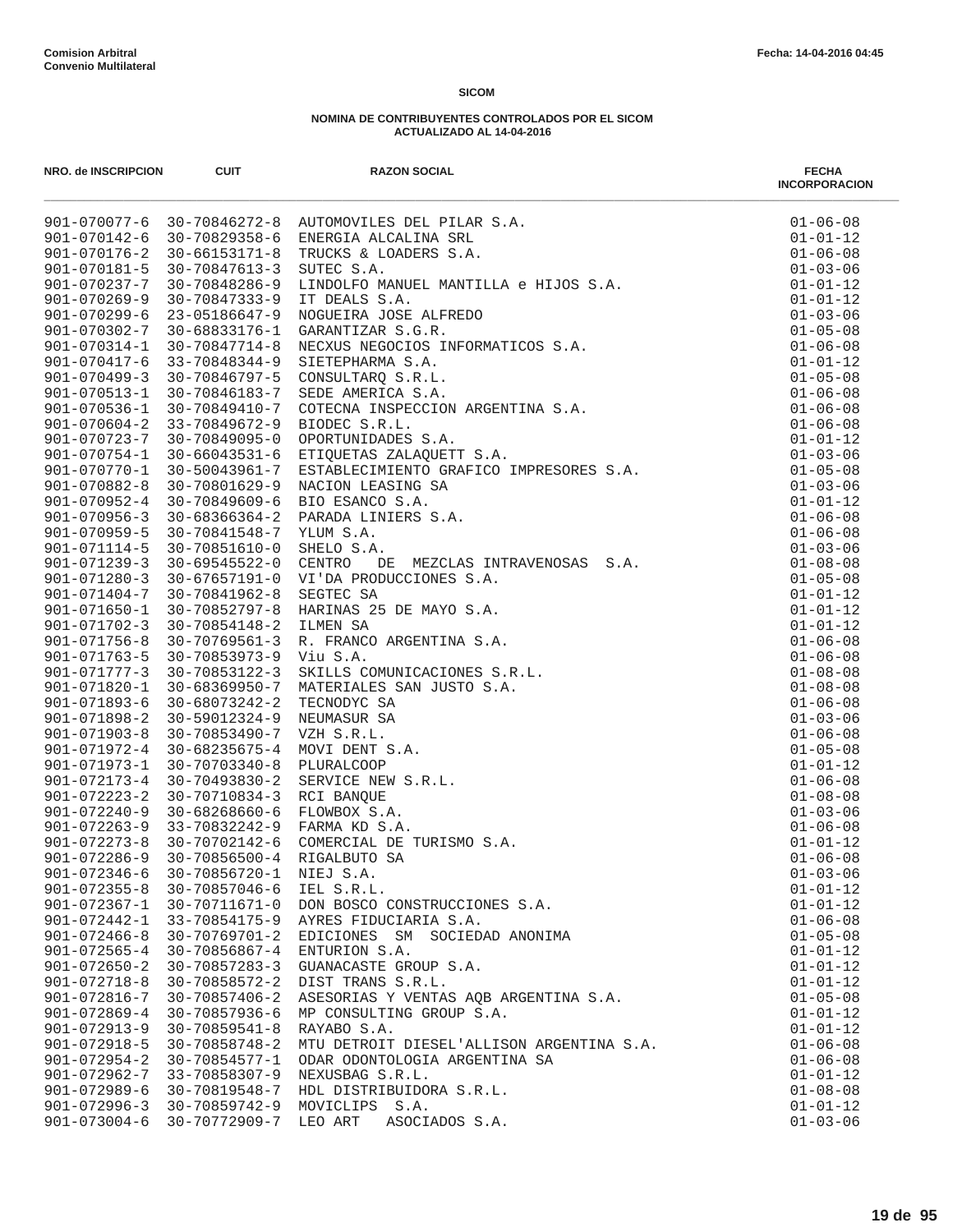| NRO. de INSCRIPCION                      | <b>CUIT</b>                          | <b>RAZON SOCIAL</b>                                                                                                                                                                                                                                | <b>FECHA</b><br><b>INCORPORACION</b> |
|------------------------------------------|--------------------------------------|----------------------------------------------------------------------------------------------------------------------------------------------------------------------------------------------------------------------------------------------------|--------------------------------------|
|                                          |                                      | 901-073037-5 30-70855734-6 AGROSERVICIOS CAPDEVIELLE S.A.<br>901-073121-6 30-70856824-0 BETONHAUS S.A.<br>901-073131-5 30-61040124-0 BOWIE S.R.L<br>901-073209-0 30-70860867-6 MEGATERMINAL AGRUPACION<br>901-073221-0 30-70860869-2 DOVAL         | $01 - 01 - 12$                       |
|                                          |                                      |                                                                                                                                                                                                                                                    | $01 - 06 - 08$                       |
|                                          |                                      |                                                                                                                                                                                                                                                    | $01 - 03 - 06$                       |
|                                          |                                      |                                                                                                                                                                                                                                                    | $01 - 01 - 12$                       |
|                                          |                                      |                                                                                                                                                                                                                                                    | $01 - 01 - 12$                       |
|                                          |                                      |                                                                                                                                                                                                                                                    | $01 - 03 - 06$                       |
| $901 - 073246 - 4$                       | 30-70861427-7                        | SIPAS NACIONAL S.A.                                                                                                                                                                                                                                | $01 - 03 - 06$                       |
| $901 - 073255 - 6$                       | $30 - 70789387 - 3$                  | SWING CAR S.A.                                                                                                                                                                                                                                     | $01 - 03 - 06$                       |
| $901 - 073297 - 7$                       | 30-70861058-1                        | TEXTIL CLOS SRL                                                                                                                                                                                                                                    | $01 - 01 - 12$                       |
| $901 - 073308 - 6$<br>$901 - 073315 - 3$ | 30-56578630-6                        | OBRA SOCIAL DEL PER. DE DIRECC. DE PERF. E. W<br>D M VINOS SA<br>D.M. VINOS SA                                                                                                                                                                     | $01 - 06 - 08$<br>$01 - 01 - 12$     |
| $901 - 073337 - 6$                       | 30-70788636-2<br>$30 - 70861445 - 5$ | LEATHER ART S.A.                                                                                                                                                                                                                                   | $01 - 03 - 12$                       |
| $901 - 073367 - 3$                       | 33-70861322-9                        | S.A.<br>DISENOS Y COMPONENTES ELECTRONICOS                                                                                                                                                                                                         | $01 - 06 - 08$                       |
| $901 - 073408 - 0$                       | 30-54087383-2                        | ROSMINO Y CIA S.A.                                                                                                                                                                                                                                 | $01 - 06 - 08$                       |
| $901 - 073422 - 4$                       | 30-70850880-9                        | ROSMINO I CIA S.A.<br>RABOTNIK PUBLICIDAD EN VIA PUBLICA SA<br>MEYMA SPI                                                                                                                                                                           | $01 - 05 - 10$                       |
| $901 - 073489 - 0$                       | 30-70857888-2                        | MEXMA SRL                                                                                                                                                                                                                                          | $01 - 06 - 08$                       |
| $901 - 073515 - 1$                       | 30-70801339-7                        | COOPERATIVA DE CREDITO Y CONSUMO PROCRED LIMI                                                                                                                                                                                                      | $01 - 05 - 08$                       |
| $901 - 073533 - 4$                       | $30 - 70858963 - 9$                  | . CONFERANT DE CREDITO Y CONSUMO PROCRED LIMI<br>2 A J NARI S.A.<br>3 ARQUINAT SRL<br>3 TRIDIAGNOS S.A.<br>3 TRIDIAGNOS S.A.<br>6 COS MANTEMIMIENTO S.A.<br>6 COS MANTEMIMIENTO S.A.<br>3 GOLDMUND S.A.<br>3 NANTE S.A.<br>3 ARANTE S.A.<br>3 COLD | $01 - 01 - 12$                       |
| $901 - 073576 - 2$                       | 30-70862176-1                        |                                                                                                                                                                                                                                                    | $01 - 01 - 12$                       |
| $901 - 073591 - 4$                       | 30-70853640-3                        |                                                                                                                                                                                                                                                    | $01 - 01 - 12$                       |
| $901 - 073592 - 1$                       | $30 - 70860003 - 9$                  |                                                                                                                                                                                                                                                    | $01 - 01 - 12$                       |
| $901 - 073604 - 8$                       | 30-70861829-9                        |                                                                                                                                                                                                                                                    | $01 - 06 - 08$                       |
| $901 - 073677 - 3$                       | 30-70863235-6                        |                                                                                                                                                                                                                                                    | $01 - 06 - 08$                       |
| $901 - 073699 - 6$                       | $30 - 70860387 - 9$                  |                                                                                                                                                                                                                                                    | $01 - 05 - 08$                       |
| $901 - 073800 - 6$                       | $30 - 70853853 - 8$                  |                                                                                                                                                                                                                                                    | $01 - 06 - 08$                       |
| $901 - 073822 - 9$                       | 30-70721827-0                        |                                                                                                                                                                                                                                                    | $01 - 03 - 06$                       |
| $901 - 073844 - 1$                       | 30-70863775-7                        |                                                                                                                                                                                                                                                    | $01 - 03 - 06$                       |
| $901 - 073858 - 0$                       | 30-68251088-5                        |                                                                                                                                                                                                                                                    | $01 - 01 - 12$                       |
| $901 - 073955 - 1$                       | 30-65423606-9                        |                                                                                                                                                                                                                                                    | $01 - 08 - 08$                       |
| $901 - 073969 - 0$                       | 30-70864602-0                        |                                                                                                                                                                                                                                                    | $01 - 01 - 12$                       |
| $901 - 074007 - 0$                       | $30 - 65715671 - 6$                  |                                                                                                                                                                                                                                                    | $01 - 05 - 08$                       |
| $901 - 074023 - 9$                       | 30-70396924-7                        |                                                                                                                                                                                                                                                    | $01 - 06 - 08$                       |
| $901 - 074113 - 3$                       | $30 - 70860230 - 9$                  |                                                                                                                                                                                                                                                    | $01 - 06 - 08$                       |
| $901 - 074121 - 8$                       | 30-70802369-4                        |                                                                                                                                                                                                                                                    | $01 - 01 - 12$                       |
| 901-074242-7                             | 30-54733941-6                        |                                                                                                                                                                                                                                                    | $01 - 06 - 08$                       |
| $901 - 074259 - 7$                       | $30 - 70866071 - 6$                  | RETAIL COMPANY S.A.<br>PRICE WATERHOUSE - CO ASESORES DE EMPRESAS S.<br>MAXIM SOFTWARE S.A.                                                                                                                                                        | $01 - 05 - 08$                       |
| $901 - 074262 - 5$                       | 30-70864208-4<br>30-61546592-1       |                                                                                                                                                                                                                                                    | $01 - 03 - 06$                       |
| 901-074318-7<br>$901 - 074328 - 6$       |                                      | MAXIM SOFTWARE S.A.                                                                                                                                                                                                                                | $01 - 06 - 08$                       |
| $901 - 074385 - 9$                       | 30-56900873-1<br>30-70866161-5       | RAMOGNINO, DE ALBALADEJO & ASOCIADOS S.C.<br>ENSALUD SA                                                                                                                                                                                            | $01 - 01 - 12$<br>$01 - 01 - 12$     |
| $901 - 074418 - 1$                       | 30-70711845-4                        |                                                                                                                                                                                                                                                    | $01 - 06 - 08$                       |
| $901 - 074452 - 3$                       | 30-70834665-5                        | LATINOTCA.COM<br>$\texttt{S.A.}$                                                                                                                                                                                                                   | $01 - 01 - 12$                       |
| $901 - 074466 - 1$                       | 30-70866776-1                        | STECK ELECTRIC S.A.                                                                                                                                                                                                                                | $01 - 07 - 08$                       |
| $901 - 074498 - 3$                       | 30-54586767-9                        | SOCIEDAD ITALIANA DE BENEFICENCIA EN BS.AS.                                                                                                                                                                                                        | $01 - 05 - 08$                       |
| $901 - 074625 - 5$                       | 30-70867667-1                        | UNIVERSAL FOOD S.A.                                                                                                                                                                                                                                | $01 - 06 - 08$                       |
| $901 - 074654 - 5$                       | 30-70763644-7                        | MAC CENTER S.A.                                                                                                                                                                                                                                    | $01 - 06 - 08$                       |
| $901 - 074692 - 7$                       | 30-70813086-5                        | CAROTEX SRL                                                                                                                                                                                                                                        | $01 - 05 - 10$                       |
| 901-074716-7                             | $30 - 66111010 - 0$                  | RAZ Y CIA S.A.                                                                                                                                                                                                                                     | $01 - 07 - 08$                       |
| 901-074891-7                             | 30-65789182-3                        | EAFF SA                                                                                                                                                                                                                                            | $01 - 01 - 12$                       |
| $901 - 074942 - 2$                       | $30 - 70446407 - 6$                  | TSOFT S.A.                                                                                                                                                                                                                                         | $01 - 06 - 08$                       |
| $901 - 074953 - 9$                       | $30 - 52302321 - 3$                  | NORTE EXHIBIDORA CINEMATOGRAFICA S.A.                                                                                                                                                                                                              | $01 - 03 - 06$                       |
| $901 - 075005 - 7$                       | 30-51938585-2                        | CLAMA S.A.                                                                                                                                                                                                                                         | $01 - 06 - 08$                       |
| $901 - 075008 - 9$                       | $30 - 70866762 - 1$                  | IMPORBARECOS SA                                                                                                                                                                                                                                    | $01 - 05 - 08$                       |
| $901 - 075060 - 5$                       | 30-70806934-1                        | DASSAULT S.A.                                                                                                                                                                                                                                      | $01 - 06 - 08$                       |
| $901 - 075082 - 8$                       | $30 - 69897975 - 1$                  | GLOBAL REFUND ARGENTINA SA                                                                                                                                                                                                                         | $01 - 03 - 06$                       |
| $901 - 075083 - 5$                       | $30 - 70869641 - 9$                  | EDELFLEX S.A.                                                                                                                                                                                                                                      | $01 - 05 - 08$                       |
| $901 - 075128 - 1$                       | 30-70848545-0                        | CALZADOS PATAGONICOS S.R.L                                                                                                                                                                                                                         | $01 - 05 - 08$                       |
| $901 - 075217 - 8$                       | $30 - 70869653 - 2$                  | INTEGRACION ELECTRICA SUR ARGENTINA SA                                                                                                                                                                                                             | $01 - 06 - 08$                       |
| $901 - 075239 - 1$                       | 30-70862392-6                        | LANTEXTIL S.A.                                                                                                                                                                                                                                     | $01 - 06 - 08$                       |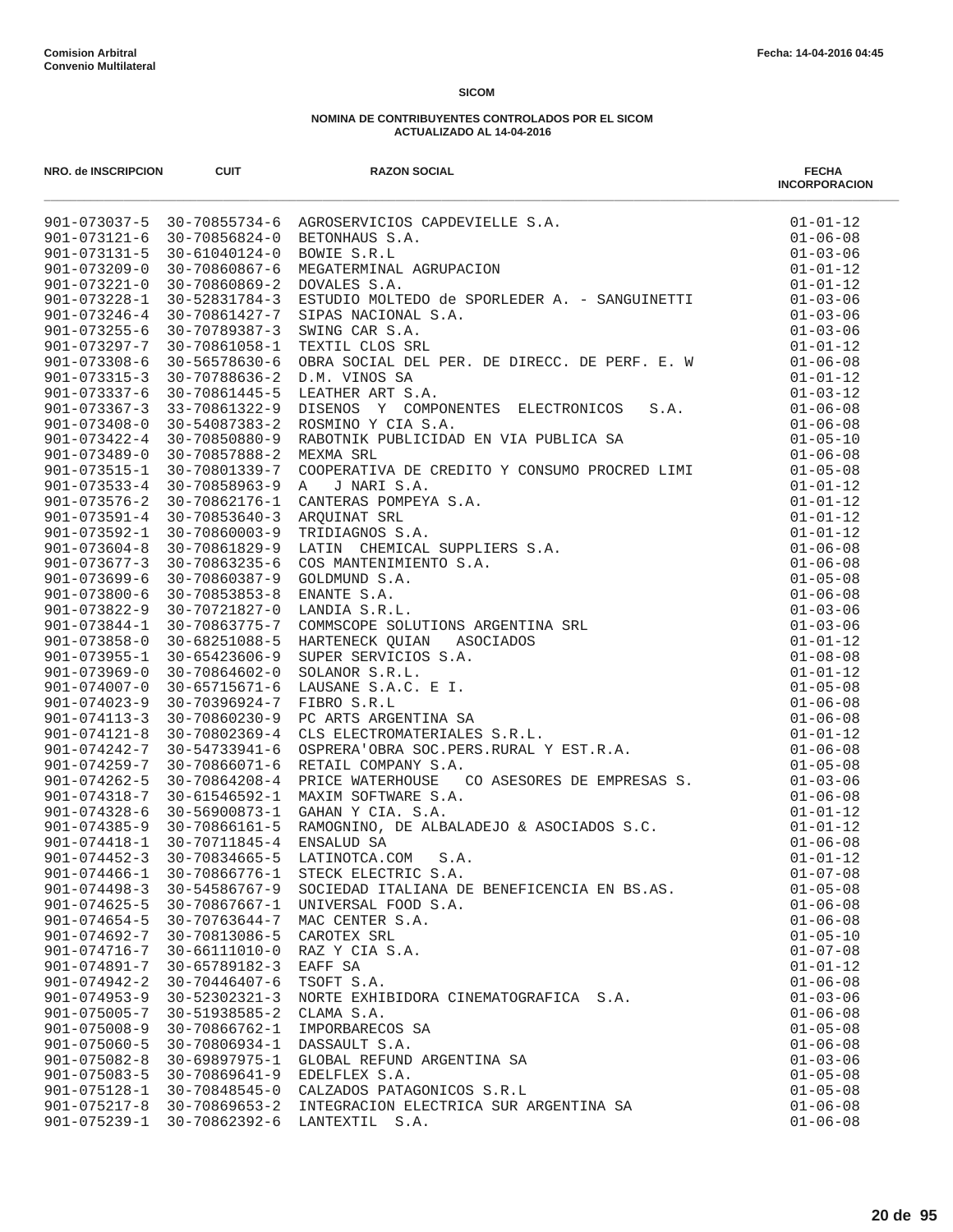| NRO. de INSCRIPCION        | <b>CUIT</b>         | <b>RAZON SOCIAL</b>                                                                                                                                                                                                                       | <b>FECHA</b><br><b>INCORPORACION</b> |
|----------------------------|---------------------|-------------------------------------------------------------------------------------------------------------------------------------------------------------------------------------------------------------------------------------------|--------------------------------------|
|                            |                     | 901-075306-5 10-70866873-3 REFRES NOW S.A.<br>901-075366-5 10-70866873-3 REFRES NOW S.A.<br>901-075354-2 10-7086919-0 SOLAUT SA MENITION S.R.L.<br>901-075434-5 10-7086910-6 INCRESA ARCENTINA S.R.L.<br>901-075431-5 10-7089100-6 INCRES | $01 - 01 - 12$                       |
|                            |                     |                                                                                                                                                                                                                                           | $01 - 06 - 08$                       |
|                            |                     |                                                                                                                                                                                                                                           | $01 - 06 - 08$                       |
|                            |                     |                                                                                                                                                                                                                                           | $01 - 01 - 12$                       |
|                            |                     |                                                                                                                                                                                                                                           | $01 - 07 - 08$                       |
|                            |                     |                                                                                                                                                                                                                                           | $01 - 06 - 08$                       |
|                            |                     |                                                                                                                                                                                                                                           | $01 - 04 - 06$                       |
|                            |                     |                                                                                                                                                                                                                                           | $01 - 01 - 12$                       |
|                            |                     |                                                                                                                                                                                                                                           | $01 - 06 - 08$                       |
|                            |                     |                                                                                                                                                                                                                                           | $01 - 01 - 12$                       |
|                            |                     |                                                                                                                                                                                                                                           | $01 - 01 - 12$                       |
|                            |                     |                                                                                                                                                                                                                                           | $01 - 06 - 08$                       |
|                            |                     |                                                                                                                                                                                                                                           | $01 - 01 - 12$                       |
|                            |                     |                                                                                                                                                                                                                                           | $01 - 08 - 08$                       |
|                            |                     |                                                                                                                                                                                                                                           | $01 - 06 - 08$                       |
|                            |                     |                                                                                                                                                                                                                                           | $01 - 06 - 08$                       |
|                            |                     |                                                                                                                                                                                                                                           | $01 - 06 - 08$                       |
|                            |                     |                                                                                                                                                                                                                                           | $01 - 06 - 08$                       |
|                            |                     |                                                                                                                                                                                                                                           | $01 - 06 - 08$                       |
|                            |                     |                                                                                                                                                                                                                                           | $01 - 05 - 08$                       |
|                            |                     |                                                                                                                                                                                                                                           | $01 - 05 - 08$                       |
|                            |                     |                                                                                                                                                                                                                                           | $01 - 01 - 12$                       |
|                            |                     |                                                                                                                                                                                                                                           | $01 - 06 - 08$                       |
|                            |                     |                                                                                                                                                                                                                                           | $01 - 05 - 08$                       |
|                            |                     |                                                                                                                                                                                                                                           | $01 - 08 - 08$<br>$01 - 03 - 06$     |
|                            |                     |                                                                                                                                                                                                                                           |                                      |
|                            |                     |                                                                                                                                                                                                                                           | $01 - 01 - 12$<br>$01 - 06 - 08$     |
|                            |                     |                                                                                                                                                                                                                                           | $01 - 01 - 12$                       |
|                            |                     |                                                                                                                                                                                                                                           | $01 - 01 - 12$                       |
|                            |                     |                                                                                                                                                                                                                                           | $01 - 06 - 08$                       |
|                            |                     |                                                                                                                                                                                                                                           | $01 - 01 - 12$                       |
|                            |                     |                                                                                                                                                                                                                                           | $01 - 08 - 08$                       |
|                            |                     |                                                                                                                                                                                                                                           | $01 - 07 - 08$                       |
|                            |                     |                                                                                                                                                                                                                                           | $01 - 06 - 04$                       |
| $901 - 076760 - 2$         | 30-70877070-8       | DUMBO REIAID ANGENIINA D.M.<br>PETREVEN SERV. Y PERFORACIONES PETROLERAS U.                                                                                                                                                               | $01 - 06 - 08$                       |
| $901 - 076778 - 0$         | 30-70877310-3       | ROSSO ALBA, FRANCIA Y RUIZ MORENO                                                                                                                                                                                                         | $01 - 06 - 08$                       |
| 901-076824-9               | 30-64911100-2       |                                                                                                                                                                                                                                           | $01 - 05 - 08$                       |
| $901 - 076903 - 7$         | 30-70710598-0       |                                                                                                                                                                                                                                           | $01 - 06 - 08$                       |
| 901-076983-0               | 30-70787897-1       |                                                                                                                                                                                                                                           | $01 - 03 - 12$                       |
| 901-076990-7 30-70877439-8 |                     |                                                                                                                                                                                                                                           | $01 - 06 - 08$                       |
| $901 - 076991 - 4$         | 33-70876421-9       | FUNDACION HECTOR ALEJANDRO BARCELO PARA EL DE<br>TWILL & DENIM S.A.<br>LH INSTRUMENTAL S.R.L.<br>SULPROM S.A.<br>OBRAS Y MONTAJES ASISTIDOS S.R.L.<br>SEGUROS MEDICOS S.A                                                                 | $01 - 06 - 08$                       |
| 901-077016-7               | $30 - 70834090 - 8$ | SEGUROS MEDICOS S. A.                                                                                                                                                                                                                     | $01 - 03 - 06$                       |
| $901 - 077042 - 5$         | $30 - 70852911 - 3$ | DOMIRA S.A.                                                                                                                                                                                                                               | $01 - 01 - 12$                       |
| $901 - 077181 - 8$         | 30-70876204-7       | BAF CAPITAL S.A.                                                                                                                                                                                                                          | $01 - 01 - 12$                       |
| $901 - 077209 - 7$         | $30 - 61524921 - 8$ | MERCADEO S.A.                                                                                                                                                                                                                             | $01 - 03 - 06$                       |
| $901 - 077325 - 0$         | 30-70876804-5       | ADCA S.A.                                                                                                                                                                                                                                 | $01 - 06 - 08$                       |
| $901 - 077367 - 1$         | 30-70879407-0       | AUVIAL S.A.                                                                                                                                                                                                                               | $01 - 01 - 12$                       |
| $901 - 077368 - 8$         | $30 - 69835485 - 9$ | MARKETING RESEARCH AND MERCHANDISING S.A.                                                                                                                                                                                                 | $01 - 05 - 08$                       |
| $901 - 077414 - 7$         | 30-70877660-9       | ISS FACILITY SERVICES S.R.L.                                                                                                                                                                                                              | $01 - 01 - 12$                       |
| 901-077516-5               | 30-70880322-3       | WI NE COMPANY S.A.                                                                                                                                                                                                                        | $01 - 06 - 08$                       |
| $901 - 077526 - 4$         | $30 - 70843214 - 4$ | JUAN JUFRE S.A.                                                                                                                                                                                                                           | $01 - 06 - 08$                       |
| $901 - 077593 - 6$         | $30 - 69685998 - 8$ | ALURRALDE JASPER S.A.                                                                                                                                                                                                                     | $01 - 06 - 08$                       |
| $901 - 077598 - 2$         | 30-70880835-7       | ESTUDIO DURRIEU (SOCIEDAD CIVIL)                                                                                                                                                                                                          | $01 - 05 - 08$                       |
| $901 - 077728 - 6$         | $30 - 70874351 - 4$ | E'PAYMENTS S.A.                                                                                                                                                                                                                           | $01 - 01 - 12$                       |
| 901-077736-1               | $30 - 69620492 - 2$ | TELETECH ARGENTINA S.A.                                                                                                                                                                                                                   | $01 - 03 - 06$                       |
| $901 - 077746 - 0$         | 33-70822780-9       | AUTOS DEL SUR S.A.                                                                                                                                                                                                                        | $01 - 06 - 08$                       |
| $901 - 077763 - 6$         | 30-70805926-5       | EURO SECURITY S.A.                                                                                                                                                                                                                        | $01 - 01 - 12$                       |
| $901 - 077786 - 6$         | 30-70881661-9       | DIAZ JOSE, BRAMAJO RICARDO, DIAZ WALTER, DIAZ                                                                                                                                                                                             | $01 - 01 - 12$                       |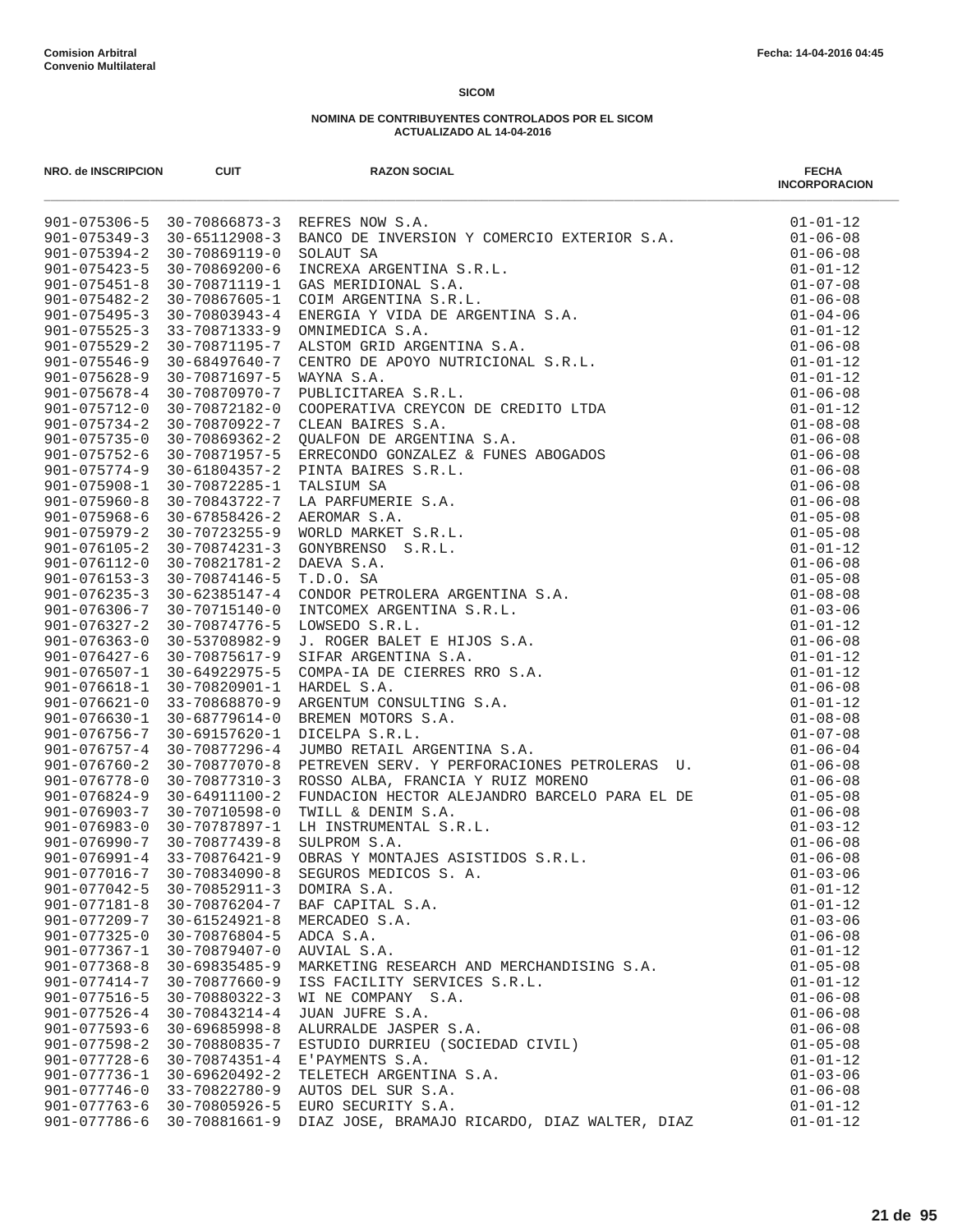| NRO. de INSCRIPCION                      | <b>CUIT</b>                      | <b>RAZON SOCIAL</b>                                                                                                                                                                                                                                                                                           | <b>FECHA</b><br><b>INCORPORACION</b> |
|------------------------------------------|----------------------------------|---------------------------------------------------------------------------------------------------------------------------------------------------------------------------------------------------------------------------------------------------------------------------------------------------------------|--------------------------------------|
|                                          |                                  | MARCRIS MEDICAL S.A.<br>AREA 21 S.R.L.<br>TSYA S.A.<br>CROSS SOLUCIONES SA<br>C Y C PUBLICIDAD EXTERIOR S.R.L.<br>MCEWAN, ROBERTS, DOMINGUEZ, CARASSAI SOCIEDAD<br>901-077787-3 30-70881018-1 MARCRIS MEDICAL S.A.                                                                                            | $01 - 01 - 12$                       |
| 901-077803-5                             |                                  | 30-70882013-6 AREA 21 S.R.L.                                                                                                                                                                                                                                                                                  | $01 - 01 - 12$                       |
| $901 - 077821 - 9$                       | 30-70881183-8                    |                                                                                                                                                                                                                                                                                                               | $01 - 01 - 12$                       |
| $901 - 077864 - 7$                       | 30-70882138-8                    |                                                                                                                                                                                                                                                                                                               | $01 - 06 - 08$                       |
| $901 - 078054 - 1$                       | 30-70882785-8                    |                                                                                                                                                                                                                                                                                                               | $01 - 05 - 10$                       |
| 901-078176-7                             | 30-70883620-2                    |                                                                                                                                                                                                                                                                                                               | $01 - 01 - 12$                       |
| $901 - 078197 - 2$                       | 30-70883212-6                    | ITALBUS S.A.                                                                                                                                                                                                                                                                                                  | $01 - 01 - 12$                       |
| $901 - 078277 - 8$                       | 30-70878416-4                    | GRUPO PROPELLER SA                                                                                                                                                                                                                                                                                            | $01 - 01 - 12$                       |
| $901 - 078355 - 9$                       | $30 - 66322124 - 4$              | OBRA SOCIAL DE LA FED.ARG.DE TRAB. DE L. Y FU<br>UBRA SUCIAL DE LA FED.ARG.DE TRAB. DE L. Y FU<br>PAMPERO CELULAR S.A.<br>TWIN MEDICAL S.A.<br>OKA S.A.<br>GERSZUNY JAIME SRL.<br>BSBC S.A.<br>FORALIA S.A.<br>RED HAT DE ARGENTINA S.A.<br>RED HAT DE ARGENTINA S.A.<br>FC RECOVERY S.A.<br>LA PRIMAVERA CAS | $01 - 06 - 08$                       |
| $901 - 078382 - 4$                       | 30-70883778-0                    |                                                                                                                                                                                                                                                                                                               | $01 - 01 - 12$                       |
| $901 - 078404 - 0$<br>901-078486-7       | 30-70884483-3<br>30-69313987-9   |                                                                                                                                                                                                                                                                                                               | $01 - 05 - 08$<br>$01 - 01 - 12$     |
| $901 - 078571 - 5$                       | 30-58934906-3                    |                                                                                                                                                                                                                                                                                                               | $01 - 05 - 08$                       |
| 901-078592-1                             | 33-70882686-9                    |                                                                                                                                                                                                                                                                                                               | $01 - 06 - 08$                       |
| $901 - 078630 - 5$                       | $30 - 62752587 - 3$              |                                                                                                                                                                                                                                                                                                               | $01 - 06 - 08$                       |
| $901 - 078634 - 4$                       | 30-69460812-0                    |                                                                                                                                                                                                                                                                                                               | $01 - 06 - 08$                       |
| $901 - 078681 - 8$                       | 30-70884638-0                    |                                                                                                                                                                                                                                                                                                               | $01 - 08 - 08$                       |
| $901 - 078742 - 2$                       | 30-70884221-0                    |                                                                                                                                                                                                                                                                                                               | $01 - 06 - 08$                       |
| $901 - 078864 - 9$                       | 30-70886282-3                    |                                                                                                                                                                                                                                                                                                               | $01 - 06 - 08$                       |
| 901-078871-6                             | 30-69796388-6                    |                                                                                                                                                                                                                                                                                                               | $01 - 03 - 12$                       |
| $901 - 078889 - 3$                       | 30-70886289-0                    |                                                                                                                                                                                                                                                                                                               | $01 - 01 - 12$                       |
| $901 - 079213 - 6$                       | 33-70709265-9                    |                                                                                                                                                                                                                                                                                                               | $01 - 01 - 12$                       |
| 901-079303-1                             | 30-70887901-7                    |                                                                                                                                                                                                                                                                                                               | $01 - 01 - 12$                       |
| $901 - 079343 - 7$                       | 30-70888479-7                    | DRAGADOS Y OBRAS PORTUARIAS SA PENTAMAR SA U                                                                                                                                                                                                                                                                  | $01 - 06 - 08$                       |
| $901 - 079505 - 2$                       | 30-70810551-8                    |                                                                                                                                                                                                                                                                                                               | $01 - 01 - 12$                       |
| $901 - 079568 - 9$                       | 30-52197727-9                    |                                                                                                                                                                                                                                                                                                               | $01 - 01 - 12$                       |
| $901 - 079614 - 8$                       | $30 - 70884359 - 4$              |                                                                                                                                                                                                                                                                                                               | $01 - 01 - 12$                       |
| 901-079724-1                             | 30-70717478-8                    |                                                                                                                                                                                                                                                                                                               | $01 - 01 - 12$                       |
| $901 - 079754 - 8$                       | 33-70299230-9                    | DRAGADOS Y OBRAS PORTUARIAS SA PENTAMAR SA U<br>TBD COOPERATIVA DE CREDITO CONSUMO Y VIVENDA<br>EDUARDO CASADO SASTRE Y ASOC. S.A.<br>CEDUARDO CASADO SASTRE Y ASOC. S.A.<br>GEREZ FLAVIA Y CASTELLANO NESTOR SH<br>TRANSPORTE AVALOS S.A.<br>IN                                                              | $01 - 06 - 08$                       |
| $901 - 079783 - 8$                       | 33-70883949-9                    |                                                                                                                                                                                                                                                                                                               | $01 - 06 - 08$                       |
| 901-079841-1                             | 30-64595355-6                    |                                                                                                                                                                                                                                                                                                               | $01 - 06 - 08$                       |
| 901-079872-5                             | $30 - 70885458 - 8$              |                                                                                                                                                                                                                                                                                                               | $01 - 07 - 08$                       |
| $901 - 079934 - 7$                       | 30-52723669-6                    |                                                                                                                                                                                                                                                                                                               | $01 - 05 - 08$                       |
| $901 - 082494 - 8$                       | 30-54014271-4                    |                                                                                                                                                                                                                                                                                                               | $01 - 02 - 03$                       |
| 901-083151-1                             | 30-68300919-5                    |                                                                                                                                                                                                                                                                                                               | $01 - 01 - 00$                       |
| $901 - 088672 - 3$                       | 30-68378415-6                    |                                                                                                                                                                                                                                                                                                               | $01 - 06 - 08$                       |
| $901 - 091655 - 1$                       | 30-68999191-9                    |                                                                                                                                                                                                                                                                                                               | $01 - 05 - 08$                       |
| 901-103023-5                             | 30-65824065-6                    |                                                                                                                                                                                                                                                                                                               | $01 - 06 - 08$                       |
| 901-103115-4                             | 30-63782602-2                    |                                                                                                                                                                                                                                                                                                               | $01 - 05 - 08$                       |
|                                          | $901 - 104886 - 2$ 30-66393469-0 |                                                                                                                                                                                                                                                                                                               | $01 - 05 - 08$                       |
| $901 - 105228 - 2$                       | 30-59562751-2<br>30-59513490-7   |                                                                                                                                                                                                                                                                                                               | $01 - 03 - 06$                       |
| $901 - 106072 - 9$<br>$901 - 107004 - 1$ |                                  |                                                                                                                                                                                                                                                                                                               | $01 - 08 - 08$                       |
| $901 - 108665 - 7$                       | 30-62817349-0<br>30-67713406-9   | PROMS S.A.<br>TRANSLYF ' LA TRANSPORTADORA DE LUZ Y FUERZA                                                                                                                                                                                                                                                    | $01 - 01 - 12$<br>$01 - 01 - 00$     |
| $901 - 110441 - 5$                       | 30-57439334-1                    | COMCENTER S.A.                                                                                                                                                                                                                                                                                                | $01 - 08 - 98$                       |
| 901-118887-4                             | 30-66351131-5                    | HERBALIFE INTERNATIONAL ARGENTINA SA                                                                                                                                                                                                                                                                          | $01 - 03 - 06$                       |
| $901 - 128765 - 5$                       | 30-67908909-5                    | MICROENVASES S.R.L.                                                                                                                                                                                                                                                                                           | $01 - 05 - 08$                       |
| $901 - 149410 - 9$                       | $30 - 64257950 - 5$              | ITALCRED S.A.                                                                                                                                                                                                                                                                                                 | $01 - 11 - 99$                       |
| $901 - 149590 - 5$                       | $30 - 69207516 - 8$              | CENTRAL PIEDRA BUENA SA                                                                                                                                                                                                                                                                                       | $01 - 07 - 09$                       |
| $901 - 150057 - 2$                       | $30 - 66325352 - 9$              | PETROPLASTIC SA                                                                                                                                                                                                                                                                                               | $26 - 06 - 95$                       |
| $901 - 150059 - 7$                       | $30 - 65098860 - 0$              | INDALTEC SA                                                                                                                                                                                                                                                                                                   | $01 - 01 - 12$                       |
| $901 - 150260 - 8$                       | $30 - 66139238 - 6$              | UNION GROUP S.A.                                                                                                                                                                                                                                                                                              | $01 - 08 - 01$                       |
| $901 - 150262 - 2$                       | 20-08186175-8                    | GOLSTEIN DAVID HORACIO                                                                                                                                                                                                                                                                                        | $01 - 01 - 12$                       |
| 901-150270-7                             | $30 - 67596379 - 3$              | HOJOBAR S A.                                                                                                                                                                                                                                                                                                  | $01 - 03 - 06$                       |
| $901 - 150333 - 6$                       | 30-65664874-7                    | JOSE J. CHEDIACK SAICA J.C.RELATS SA HOMAQ SA                                                                                                                                                                                                                                                                 | $01 - 07 - 95$                       |
| 901-150486-7                             | 30-66293417-4                    | COOP.DE TRABAJO SEG. Y VIG. DOGO ARG.LIMITAD                                                                                                                                                                                                                                                                  | $01 - 01 - 12$                       |
| $901 - 150623 - 8$                       | $30 - 66156125 - 0$              | PACKALL S.R.L.                                                                                                                                                                                                                                                                                                | $01 - 03 - 06$                       |
| 901-150633-7                             | 30-58471593-2                    | DHL GLOBAL FORWARDING ) ARGENTINA= S.A.                                                                                                                                                                                                                                                                       | $01 - 02 - 96$                       |
| 901-150719-6                             | 30-66108225-5                    | COOPERATIVA DE TRABAJO DE MANTEN. INTEGRAL POR                                                                                                                                                                                                                                                                | $01 - 03 - 06$                       |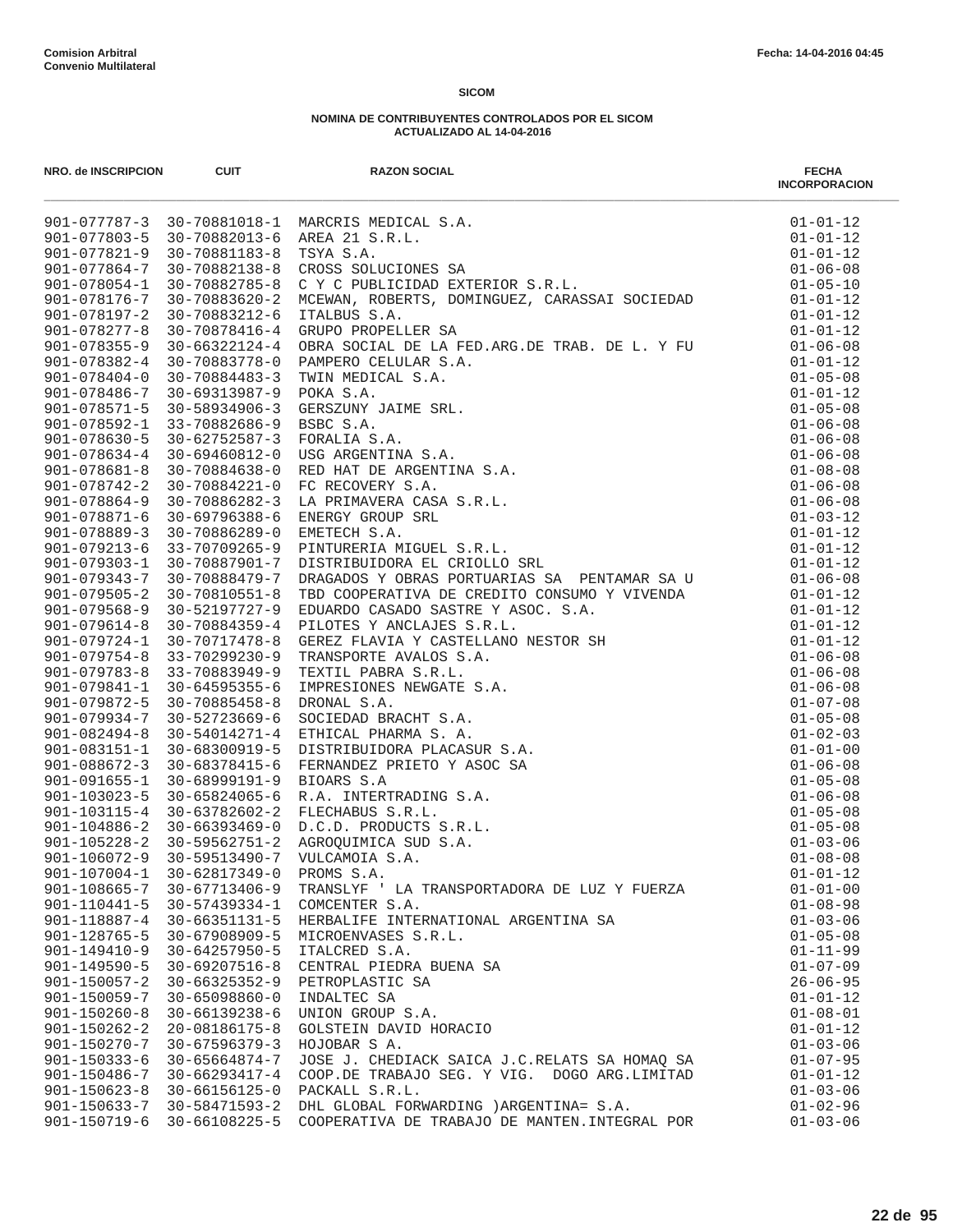| NRO. de INSCRIPCION | <b>CUIT</b>                      | <b>RAZON SOCIAL</b><br>We allowed and the set of the set of the set of the set of the set of the set of the set of the set of the set of the set of the set of the set of the set of the set of the set of the set of the set of the set of the set | <b>FECHA</b><br><b>INCORPORACION</b> |
|---------------------|----------------------------------|-----------------------------------------------------------------------------------------------------------------------------------------------------------------------------------------------------------------------------------------------------|--------------------------------------|
|                     |                                  |                                                                                                                                                                                                                                                     |                                      |
|                     |                                  |                                                                                                                                                                                                                                                     |                                      |
|                     |                                  |                                                                                                                                                                                                                                                     |                                      |
|                     |                                  |                                                                                                                                                                                                                                                     |                                      |
|                     |                                  |                                                                                                                                                                                                                                                     |                                      |
|                     |                                  |                                                                                                                                                                                                                                                     |                                      |
|                     |                                  |                                                                                                                                                                                                                                                     |                                      |
|                     |                                  |                                                                                                                                                                                                                                                     |                                      |
|                     |                                  |                                                                                                                                                                                                                                                     |                                      |
|                     |                                  |                                                                                                                                                                                                                                                     |                                      |
|                     |                                  |                                                                                                                                                                                                                                                     |                                      |
|                     |                                  |                                                                                                                                                                                                                                                     |                                      |
|                     |                                  |                                                                                                                                                                                                                                                     |                                      |
|                     |                                  |                                                                                                                                                                                                                                                     |                                      |
|                     |                                  |                                                                                                                                                                                                                                                     |                                      |
|                     |                                  |                                                                                                                                                                                                                                                     |                                      |
|                     |                                  |                                                                                                                                                                                                                                                     |                                      |
|                     |                                  |                                                                                                                                                                                                                                                     |                                      |
|                     |                                  |                                                                                                                                                                                                                                                     |                                      |
|                     |                                  |                                                                                                                                                                                                                                                     |                                      |
|                     |                                  |                                                                                                                                                                                                                                                     |                                      |
|                     |                                  |                                                                                                                                                                                                                                                     |                                      |
|                     |                                  |                                                                                                                                                                                                                                                     |                                      |
|                     |                                  |                                                                                                                                                                                                                                                     |                                      |
|                     |                                  |                                                                                                                                                                                                                                                     |                                      |
|                     |                                  |                                                                                                                                                                                                                                                     |                                      |
|                     |                                  |                                                                                                                                                                                                                                                     |                                      |
|                     |                                  |                                                                                                                                                                                                                                                     |                                      |
|                     |                                  |                                                                                                                                                                                                                                                     |                                      |
|                     |                                  |                                                                                                                                                                                                                                                     |                                      |
|                     |                                  |                                                                                                                                                                                                                                                     |                                      |
|                     |                                  |                                                                                                                                                                                                                                                     |                                      |
|                     |                                  |                                                                                                                                                                                                                                                     |                                      |
|                     |                                  |                                                                                                                                                                                                                                                     |                                      |
|                     |                                  |                                                                                                                                                                                                                                                     |                                      |
|                     |                                  |                                                                                                                                                                                                                                                     |                                      |
|                     |                                  |                                                                                                                                                                                                                                                     |                                      |
|                     |                                  |                                                                                                                                                                                                                                                     |                                      |
|                     |                                  |                                                                                                                                                                                                                                                     |                                      |
|                     |                                  |                                                                                                                                                                                                                                                     |                                      |
| $901 - 154469 - 8$  | 30-57027957-9                    | ZSCHIMMER Y SCHWARZ ARGENTINA S.A.                                                                                                                                                                                                                  | $01 - 05 - 08$                       |
| $901 - 154626 - 7$  | 30-66350725-3                    | CYTEC DE ARGENTINA S.A.                                                                                                                                                                                                                             | $01 - 08 - 01$                       |
| $901 - 154635 - 9$  | $30 - 66330693 - 2$              | PROGRES S.A.                                                                                                                                                                                                                                        | $01 - 08 - 08$                       |
| $901 - 154652 - 5$  | 30-53755186-7                    | PUBLICIDAD RELATOR SAC DE M Y S                                                                                                                                                                                                                     | $01 - 09 - 95$                       |
| 901-154792-5        | 30-63282973-2                    | CAMASA S.A.                                                                                                                                                                                                                                         | $01 - 01 - 96$                       |
| $901 - 154821 - 8$  | 30-66172408-7                    | MULTIMARKETING S.A.                                                                                                                                                                                                                                 | $01 - 06 - 08$                       |
| $901 - 154826 - 4$  | 30-67624205-4                    | UTSCH ARGENTINA S.A.                                                                                                                                                                                                                                | $01 - 03 - 06$                       |
| $901 - 155016 - 8$  | 30-59330611-5                    | EOUITECNICA S.A.                                                                                                                                                                                                                                    | $01 - 06 - 08$                       |
| $901 - 155063 - 1$  | 30-61577697-8                    | LA BOUTIQUE DEL MAR S. A. (                                                                                                                                                                                                                         | $01 - 03 - 06$                       |
| $901 - 155082 - 2$  | $30 - 66351698 - 8$              | SANATORIO QUINTANA S.A.                                                                                                                                                                                                                             | $01 - 02 - 03$                       |
| $901 - 155140 - 5$  | 30-66111898-5                    | SIXCOM S.A.                                                                                                                                                                                                                                         | $01 - 03 - 06$                       |
| $901 - 155235 - 6$  | $30 - 62590864 - 3$              | CA ARGENTINA S.A.                                                                                                                                                                                                                                   | $01 - 05 - 01$                       |
| $901 - 155280 - 5$  | 30-64747312-8                    | SERVICIOS DE ALMACEN FISCAL ZONA FRANCA Y MAN                                                                                                                                                                                                       | $01 - 05 - 08$                       |
|                     | 901-155290-4 30-66172859-7       | LABORATORIO LKM S.A.                                                                                                                                                                                                                                | $01 - 08 - 08$                       |
| $901 - 155426 - 1$  | 30-58599909-8                    | RAYVIS S.A.                                                                                                                                                                                                                                         | $01 - 03 - 06$                       |
|                     | $901 - 155463 - 6$ 33-66112358-9 | SALKE FRESH SRL                                                                                                                                                                                                                                     | $01 - 01 - 12$                       |
|                     | 901-155507-4 30-65753556-3       | SYNAPSIS ARGENTINA S.R.L.                                                                                                                                                                                                                           | $01 - 07 - 08$                       |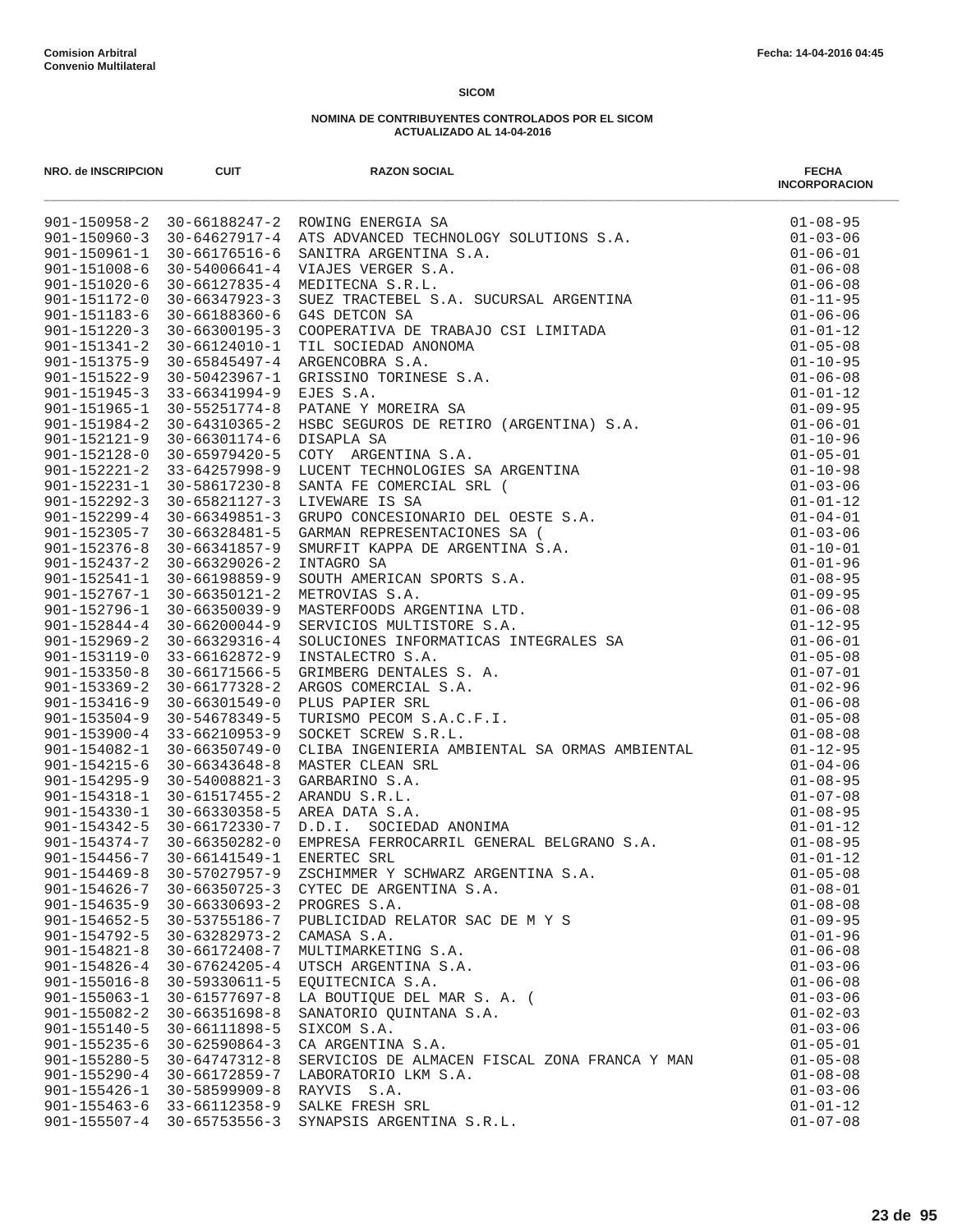| NRO. de INSCRIPCION                      | <b>CUIT</b>                                              | <b>RAZON SOCIAL</b>                                                                                                                                                                                                                          | <b>FECHA</b><br><b>INCORPORACION</b> |
|------------------------------------------|----------------------------------------------------------|----------------------------------------------------------------------------------------------------------------------------------------------------------------------------------------------------------------------------------------------|--------------------------------------|
|                                          | 901-155542-4 30-65141595-7 SPG S.R.L.                    |                                                                                                                                                                                                                                              |                                      |
|                                          |                                                          | 901-155602-1 30-65620960-3 CATRIEL MAPU S.A.                                                                                                                                                                                                 |                                      |
|                                          | 901-155773-6 30-67627556-4                               |                                                                                                                                                                                                                                              |                                      |
| $901 - 155776 - 8$                       | 30-66319131-0                                            |                                                                                                                                                                                                                                              |                                      |
| $901 - 155812 - 8$                       | 30-66178673-2                                            |                                                                                                                                                                                                                                              |                                      |
| $901 - 155832 - 6$                       | 30-65682047-7                                            |                                                                                                                                                                                                                                              |                                      |
| $901 - 155864 - 8$                       | 30-63256071-7                                            |                                                                                                                                                                                                                                              |                                      |
| $901 - 156036 - 8$                       | 30-63674112-0                                            |                                                                                                                                                                                                                                              |                                      |
| $901 - 156092 - 3$                       | 30-61220171-0<br>$30 - 66352318 - 6$                     |                                                                                                                                                                                                                                              |                                      |
| $901 - 156134 - 7$<br>$901 - 156135 - 4$ | 30-67628061-4                                            |                                                                                                                                                                                                                                              |                                      |
| $901 - 156293 - 8$                       | $30 - 65224858 - 2$                                      |                                                                                                                                                                                                                                              |                                      |
| $901 - 156296 - 0$                       | 30-67723933-2                                            |                                                                                                                                                                                                                                              |                                      |
| 901-156370-1                             | 30-66328849-7                                            |                                                                                                                                                                                                                                              |                                      |
| $901 - 156479 - 1$                       | 30-65733882-2                                            |                                                                                                                                                                                                                                              |                                      |
| 901-156493-5                             | 30-65106374-0                                            |                                                                                                                                                                                                                                              |                                      |
|                                          | $901 - 156559 - 6$ 30-67724158-2                         |                                                                                                                                                                                                                                              |                                      |
| $901 - 156573 - 1$                       | 30-66191940-6                                            |                                                                                                                                                                                                                                              |                                      |
| 901-156629-2                             | 30-66320524-9                                            |                                                                                                                                                                                                                                              |                                      |
|                                          | 901-156657-5 30-65611245-6                               |                                                                                                                                                                                                                                              |                                      |
| $901 - 156663 - 5$                       | 30-64623915-6                                            |                                                                                                                                                                                                                                              |                                      |
|                                          | 901-156716-5 30-66352677-0                               | FERROVIAS S.A.C.<br>SERVIFARMA24 SA<br>BALSAS HNOS. S.A. CONSTRUCCIONES VIALES Y CIV                                                                                                                                                         |                                      |
|                                          | 901-156831-1 30-67773525-9                               |                                                                                                                                                                                                                                              |                                      |
| $901 - 156840 - 2$                       | 30-66311847-8                                            |                                                                                                                                                                                                                                              | $01 - 01 - 12$                       |
| $901 - 156970 - 3$                       | 30-67724585-5                                            | ARAUCA BIT AFJP S.A.                                                                                                                                                                                                                         | $01 - 12 - 95$                       |
|                                          | $901 - 157038 - 4$ 30-67773754-5                         |                                                                                                                                                                                                                                              | $01 - 05 - 01$                       |
| $901 - 157096 - 4$                       | $30 - 66332774 - 3$                                      |                                                                                                                                                                                                                                              | $01 - 08 - 01$                       |
|                                          | 901-157097-1 30-66332781-6                               | INLAND SERVICES ARGENTINA S.A<br>CONSULMED EMPRENDINIENTOS ODONTOLOGICOS S.A.<br>CONSULMED EMPRENDIMIENTOS DE SALUD SA<br>IMPERIUM S.A (<br>HORACIO LENTINI S.R.L.<br>SERVICIOS PORTUARIOS S.A.<br>AUTOPITAI BRITANICO DE BUENOS AIRES<br>PR | $01 - 12 - 95$                       |
|                                          | 901-157139-5 30-64122085-6                               |                                                                                                                                                                                                                                              | $01 - 03 - 06$                       |
| $901 - 157199 - 0$                       | 33-66143156-9                                            |                                                                                                                                                                                                                                              | $01 - 06 - 08$                       |
| $901 - 157215 - 1$                       | 30-60675453-8                                            |                                                                                                                                                                                                                                              | $01 - 12 - 95$                       |
| $901 - 157290 - 8$                       | 30-67723711-9                                            |                                                                                                                                                                                                                                              | $01 - 08 - 96$                       |
| $901 - 157300 - 0$                       | $30 - 54593356 - 6$                                      |                                                                                                                                                                                                                                              | $01 - 05 - 01$                       |
| 901-157376-7                             | $30 - 64372954 - 3$                                      |                                                                                                                                                                                                                                              | $01 - 08 - 01$                       |
| 901-157406-7                             | 30-66192578-3                                            |                                                                                                                                                                                                                                              | $01 - 01 - 12$                       |
| $901 - 157436 - 4$                       | 33-66311359-9                                            |                                                                                                                                                                                                                                              | $01 - 06 - 08$                       |
| $901 - 157491 - 2$                       | 30-63557228-7                                            |                                                                                                                                                                                                                                              | $01 - 08 - 95$                       |
|                                          | 901-157512-1 30-67608106-9                               |                                                                                                                                                                                                                                              | $01 - 01 - 12$                       |
| 901-157527-6                             | 30-54624380-6                                            |                                                                                                                                                                                                                                              | $01 - 07 - 08$<br>$01 - 08 - 95$     |
|                                          | 901-157582-4 30-66320562-1<br>901-157584-9 30-64896717-5 |                                                                                                                                                                                                                                              | $01 - 08 - 95$                       |
| $901 - 157592 - 3$                       | 30-61770089-8                                            |                                                                                                                                                                                                                                              | $01 - 06 - 08$                       |
| $901 - 157599 - 4$                       | $30 - 64772754 - 5$                                      | S.E.S. S.A.                                                                                                                                                                                                                                  | $01 - 05 - 08$                       |
| $901 - 157658 - 4$                       | 30-60851774-6                                            | KUEHNE ! NAGEL S.A.                                                                                                                                                                                                                          | $01 - 05 - 08$                       |
| $901 - 157709 - 0$                       | 30-65873760-7                                            | DISTRIB.DE CONFECCIONES JOHNSON S LTDA.                                                                                                                                                                                                      | $01 - 12 - 95$                       |
| $901 - 157738 - 0$                       | $30 - 66321084 - 6$                                      | S & S SA                                                                                                                                                                                                                                     | $01 - 12 - 95$                       |
| 901-157788-5                             | $30 - 66192684 - 4$                                      | LLORENTE-DURANONA SA                                                                                                                                                                                                                         | $01 - 01 - 12$                       |
| $901 - 157892 - 4$                       | $30 - 67853421 - 4$                                      | ARBITRA S.A.                                                                                                                                                                                                                                 | $01 - 06 - 08$                       |
| $901 - 157900 - 1$                       | $30 - 67725472 - 2$                                      | ADVANCED TECHNOLOGY LABORATORIES ARGENTIANA S                                                                                                                                                                                                | $01 - 07 - 01$                       |
| $901 - 157911 - 8$                       | $30 - 65986378 - 9$                                      | SERVICIO ELECTRONICO DE PAGO S.A.                                                                                                                                                                                                            | $01 - 04 - 01$                       |
| $901 - 157979 - 1$                       | $30 - 66179737 - 8$                                      | BALBI SA                                                                                                                                                                                                                                     | $01 - 09 - 95$                       |
| 901-158017-1                             | $30 - 67725090 - 5$                                      | CEFAS S.A.                                                                                                                                                                                                                                   | $01 - 03 - 06$                       |
| $901 - 158234 - 4$                       | $30 - 67774375 - 8$                                      | TRANSPORTES METROPOLITANOS GRAL SAN MARTIN S.                                                                                                                                                                                                | $01 - 08 - 95$                       |
| 901-158312-5                             | 30-66180083-2                                            | ETA ELECTRO S.A.                                                                                                                                                                                                                             | $01 - 08 - 01$                       |
| $901 - 158324 - 9$                       | 30-67723773-9                                            | SANFOR SALUD S.A.                                                                                                                                                                                                                            | $01 - 05 - 08$                       |
| $901 - 158342 - 2$                       | 30-66321589-9                                            | LEDERSA S.A.                                                                                                                                                                                                                                 | $01 - 02 - 96$                       |
| $901 - 158841 - 3$                       | 30-64159546-9                                            | ASOCIACION DE FACIAS MUT Y SIND DE LA REP ARG                                                                                                                                                                                                | $01 - 06 - 08$                       |
| 901-158909-9                             | 30-52879539-7                                            | AMERICAN BUREAU OF SHIPPING                                                                                                                                                                                                                  | $01 - 01 - 12$                       |
| $901 - 158969 - 3$                       | 30-66133346-0                                            | TRANSPORTES SERVICOR S.A.                                                                                                                                                                                                                    | $01 - 05 - 01$                       |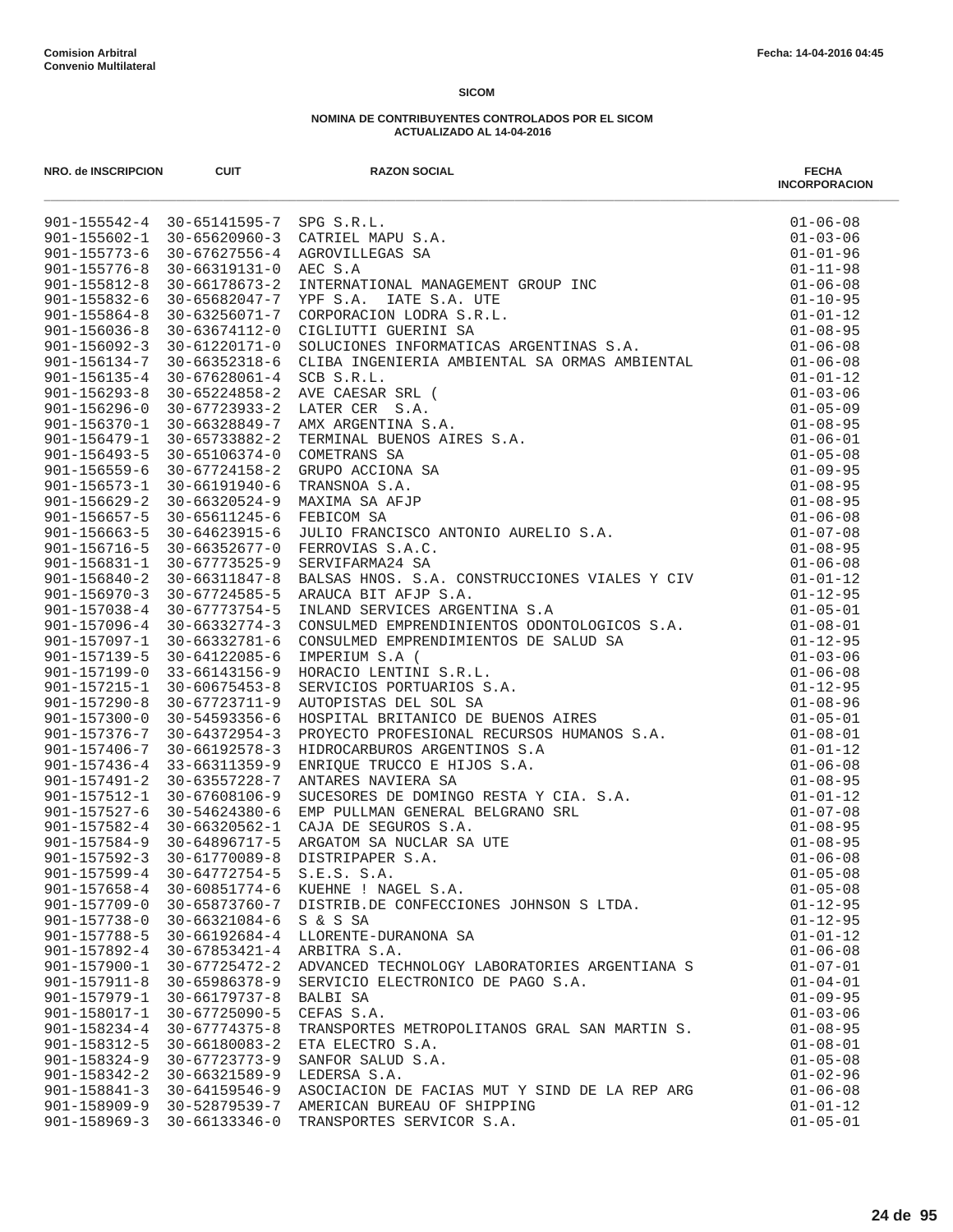| NRO. de INSCRIPCION | <b>CUIT</b>         | <b>RAZON SOCIAL</b><br>NAO RESOLVED 1991<br>2011-19926-3<br>2011-1993-2<br>2011-1993-2<br>2011-1993-2<br>2011-1993-2<br>2011-1993-2<br>2011-1993-2<br>2011-1993-2<br>2011-1993-2<br>2011-1993-2<br>2011-1993-2<br>2011-1993-2<br>2011-1993-2<br>2011-1993-2<br>2011-1993-2<br>2011-1 | <b>FECHA</b><br><b>INCORPORACION</b> |
|---------------------|---------------------|--------------------------------------------------------------------------------------------------------------------------------------------------------------------------------------------------------------------------------------------------------------------------------------|--------------------------------------|
|                     |                     |                                                                                                                                                                                                                                                                                      |                                      |
|                     |                     |                                                                                                                                                                                                                                                                                      |                                      |
|                     |                     |                                                                                                                                                                                                                                                                                      |                                      |
|                     |                     |                                                                                                                                                                                                                                                                                      |                                      |
|                     |                     |                                                                                                                                                                                                                                                                                      |                                      |
|                     |                     |                                                                                                                                                                                                                                                                                      |                                      |
|                     |                     |                                                                                                                                                                                                                                                                                      |                                      |
|                     |                     |                                                                                                                                                                                                                                                                                      |                                      |
|                     |                     |                                                                                                                                                                                                                                                                                      |                                      |
|                     |                     |                                                                                                                                                                                                                                                                                      |                                      |
|                     |                     |                                                                                                                                                                                                                                                                                      |                                      |
|                     |                     |                                                                                                                                                                                                                                                                                      |                                      |
|                     |                     |                                                                                                                                                                                                                                                                                      |                                      |
|                     |                     |                                                                                                                                                                                                                                                                                      |                                      |
|                     |                     |                                                                                                                                                                                                                                                                                      |                                      |
|                     |                     |                                                                                                                                                                                                                                                                                      |                                      |
|                     |                     |                                                                                                                                                                                                                                                                                      |                                      |
|                     |                     |                                                                                                                                                                                                                                                                                      |                                      |
|                     |                     |                                                                                                                                                                                                                                                                                      |                                      |
|                     |                     |                                                                                                                                                                                                                                                                                      |                                      |
|                     |                     |                                                                                                                                                                                                                                                                                      |                                      |
|                     |                     |                                                                                                                                                                                                                                                                                      |                                      |
|                     |                     |                                                                                                                                                                                                                                                                                      |                                      |
|                     |                     |                                                                                                                                                                                                                                                                                      |                                      |
|                     |                     |                                                                                                                                                                                                                                                                                      |                                      |
|                     |                     |                                                                                                                                                                                                                                                                                      |                                      |
|                     |                     |                                                                                                                                                                                                                                                                                      |                                      |
|                     |                     |                                                                                                                                                                                                                                                                                      |                                      |
|                     |                     |                                                                                                                                                                                                                                                                                      |                                      |
|                     |                     |                                                                                                                                                                                                                                                                                      |                                      |
|                     |                     |                                                                                                                                                                                                                                                                                      |                                      |
|                     |                     |                                                                                                                                                                                                                                                                                      |                                      |
|                     |                     |                                                                                                                                                                                                                                                                                      |                                      |
|                     |                     |                                                                                                                                                                                                                                                                                      |                                      |
|                     |                     |                                                                                                                                                                                                                                                                                      |                                      |
|                     |                     |                                                                                                                                                                                                                                                                                      |                                      |
|                     |                     |                                                                                                                                                                                                                                                                                      |                                      |
|                     |                     |                                                                                                                                                                                                                                                                                      |                                      |
|                     |                     |                                                                                                                                                                                                                                                                                      |                                      |
|                     |                     |                                                                                                                                                                                                                                                                                      |                                      |
|                     |                     |                                                                                                                                                                                                                                                                                      |                                      |
| $901 - 161657 - 3$  | $30 - 67778414 - 4$ | GATES ARGENTINA SA                                                                                                                                                                                                                                                                   | $01 - 08 - 01$                       |
| $901 - 161867 - 0$  | 33-67729337-9       | SMG RE ARGENTINA S.A.                                                                                                                                                                                                                                                                | $01 - 06 - 01$                       |
| $901 - 161909 - 3$  | $30 - 66182096 - 5$ | DIRECT GROUP S.A.                                                                                                                                                                                                                                                                    | $01 - 05 - 08$                       |
| $901 - 162049 - 9$  | 30-67826519-1       | CABLES EPUYEN S.R.L.                                                                                                                                                                                                                                                                 | $01 - 01 - 12$                       |
| $901 - 162146 - 1$  | $30 - 67856482 - 2$ | GPAT COMPA?IA FINANCIERA S.A.                                                                                                                                                                                                                                                        | $01 - 08 - 95$                       |
| $901 - 162202 - 9$  | $30 - 67826496 - 9$ | KALFAIAN HNOS. SRL                                                                                                                                                                                                                                                                   | $01 - 01 - 12$                       |
| $901 - 162246 - 4$  | 30-67779097-7       | RECONSTRUCCION DE CA-OS SA                                                                                                                                                                                                                                                           | $01 - 06 - 08$                       |
| $901 - 162305 - 4$  | $30 - 67963603 - 7$ | GESTAM ARGENTINA SA                                                                                                                                                                                                                                                                  | $01 - 09 - 95$                       |
| $901 - 162331 - 2$  | $30 - 62174569 - 3$ | CIALE SA                                                                                                                                                                                                                                                                             | $01 - 12 - 95$                       |
| $901 - 162339 - 1$  | $30 - 67730386 - 3$ | MIAVASA S.A.                                                                                                                                                                                                                                                                         | $01 - 06 - 08$                       |
| $901 - 162355 - 0$  | $30 - 67663008 - 9$ | PIDU S.A.                                                                                                                                                                                                                                                                            | $01 - 01 - 12$                       |
| $901 - 162414 - 0$  | $30 - 66179201 - 5$ | MEGATOM SA                                                                                                                                                                                                                                                                           | $01 - 06 - 08$                       |
| $901 - 162535 - 9$  | 30-60511496-9       | SANATORIO LAS LOMAS S.A.                                                                                                                                                                                                                                                             | $01 - 09 - 95$                       |
| $901 - 162568 - 8$  | $30 - 64681663 - 3$ | MICROTELCO SA                                                                                                                                                                                                                                                                        | $01 - 01 - 96$                       |
| $901 - 162584 - 7$  | 30-67983452-1       | FIRMEZA INMOBILIARIA SA                                                                                                                                                                                                                                                              | $01 - 01 - 96$                       |
| $901 - 162585 - 4$  | 33-67813397-9       | BENITO ROGGIO E HIJOS S.A TECSAN ING. AMB. S.                                                                                                                                                                                                                                        | $01 - 09 - 95$                       |
| $901 - 162652 - 9$  | $30 - 64205652 - 9$ | GEOSYSTEMS SA                                                                                                                                                                                                                                                                        | $01 - 08 - 01$                       |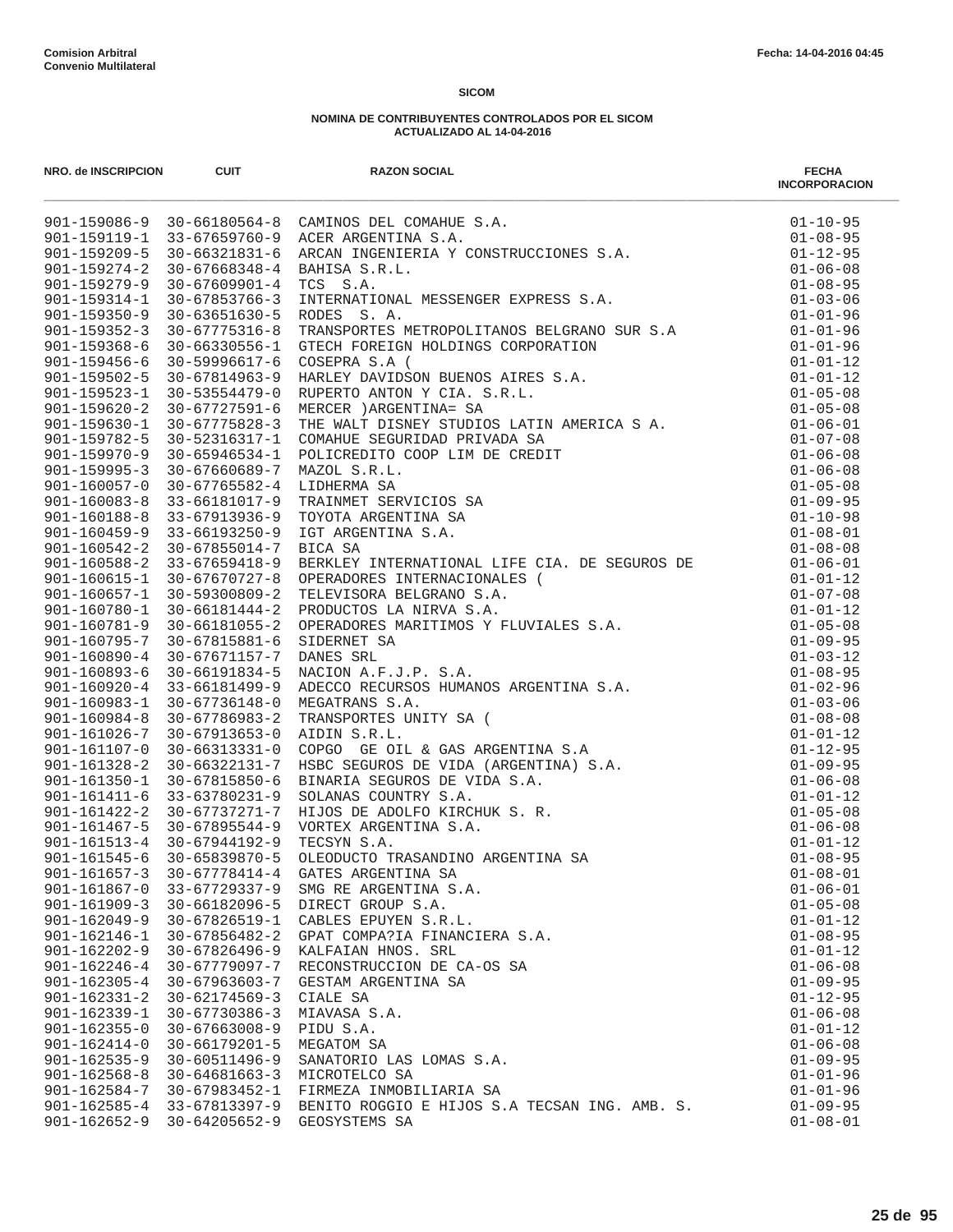| NRO. de INSCRIPCION                | <b>CUIT</b>                                | <b>RAZON SOCIAL</b>                                                                                                                                                                                                                             | <b>FECHA</b><br><b>INCORPORACION</b> |
|------------------------------------|--------------------------------------------|-------------------------------------------------------------------------------------------------------------------------------------------------------------------------------------------------------------------------------------------------|--------------------------------------|
|                                    |                                            | 901-162817-6 30-67964194-4 SEGURIDAD INTELIGENTE S.A.<br>901-162915-5 30-67773938-6 TELINFOR SA<br>901-162920-8 30-67817276-2 BEFESA ARGENTINA S.A.                                                                                             | $01 - 01 - 12$                       |
|                                    |                                            |                                                                                                                                                                                                                                                 | $01 - 01 - 96$                       |
|                                    |                                            |                                                                                                                                                                                                                                                 |                                      |
|                                    |                                            |                                                                                                                                                                                                                                                 |                                      |
|                                    |                                            |                                                                                                                                                                                                                                                 |                                      |
|                                    |                                            |                                                                                                                                                                                                                                                 |                                      |
|                                    |                                            |                                                                                                                                                                                                                                                 |                                      |
|                                    |                                            |                                                                                                                                                                                                                                                 |                                      |
|                                    |                                            |                                                                                                                                                                                                                                                 |                                      |
|                                    |                                            |                                                                                                                                                                                                                                                 |                                      |
|                                    |                                            |                                                                                                                                                                                                                                                 |                                      |
|                                    |                                            |                                                                                                                                                                                                                                                 |                                      |
|                                    |                                            |                                                                                                                                                                                                                                                 |                                      |
| $901 - 163744 - 0$                 | 30-67818477-9                              |                                                                                                                                                                                                                                                 |                                      |
| $901 - 163808 - 6$                 | 30-67712441-1                              |                                                                                                                                                                                                                                                 |                                      |
| $901 - 163938 - 7$                 | 30-67789357-1                              | DISTRI 10 S.R.L.                                                                                                                                                                                                                                |                                      |
| $901 - 163956 - 1$                 | 30-67780770-5                              |                                                                                                                                                                                                                                                 |                                      |
| $901 - 164016 - 3$                 | 30-66183150-9                              | COOP DE TRABAJO FERROSERVICIO                                                                                                                                                                                                                   |                                      |
| $901 - 164043 - 9$                 | 20-14563731-8                              | ANTOGNINI LUCIANO                                                                                                                                                                                                                               |                                      |
| $901 - 164061 - 2$                 | 30-67819319-0                              | VACASA MED SA<br>ASY ARGENTINA SALUD, VIDA Y PATRIMONIALES COM<br>INAPCON S.A.<br>DI-06-01<br>DISTRI 10 S.R.L.<br>DL-06-08<br>DISTRI 10 S.R.L.<br>CLOA COSMETICOS INC SUCURSAL ARGENTINA<br>COOP DE TRABAJO FERROSERVICIO<br>COOP DE TRABAJO FE |                                      |
| $901 - 164200 - 8$                 | 30-67965036-6                              |                                                                                                                                                                                                                                                 |                                      |
| $901 - 164264 - 1$                 |                                            | 30-66192554-6 FUTURA A.F.J.P. S.A.                                                                                                                                                                                                              |                                      |
| $901 - 164266 - 6$                 | 30-64686361-5                              |                                                                                                                                                                                                                                                 |                                      |
| 901-164315-7                       | 30-68005685-0                              | QUAIES SA                                                                                                                                                                                                                                       |                                      |
| $901 - 164530 - 6$                 | 30-68005838-1 DISGA SA                     |                                                                                                                                                                                                                                                 | $01 - 01 - 96$                       |
|                                    |                                            |                                                                                                                                                                                                                                                 |                                      |
|                                    |                                            |                                                                                                                                                                                                                                                 |                                      |
|                                    |                                            |                                                                                                                                                                                                                                                 |                                      |
|                                    |                                            |                                                                                                                                                                                                                                                 |                                      |
|                                    |                                            |                                                                                                                                                                                                                                                 |                                      |
|                                    |                                            |                                                                                                                                                                                                                                                 |                                      |
|                                    |                                            |                                                                                                                                                                                                                                                 |                                      |
|                                    |                                            |                                                                                                                                                                                                                                                 |                                      |
|                                    |                                            |                                                                                                                                                                                                                                                 |                                      |
|                                    |                                            |                                                                                                                                                                                                                                                 |                                      |
|                                    |                                            |                                                                                                                                                                                                                                                 |                                      |
|                                    |                                            |                                                                                                                                                                                                                                                 |                                      |
|                                    |                                            |                                                                                                                                                                                                                                                 |                                      |
|                                    |                                            |                                                                                                                                                                                                                                                 |                                      |
|                                    |                                            |                                                                                                                                                                                                                                                 |                                      |
| $901 - 165940 - 1$                 | $30 - 67820993 - 3$                        | HERSO S.A.                                                                                                                                                                                                                                      | $01 - 06 - 08$                       |
| $901 - 165964 - 9$                 | $30 - 67860843 - 9$                        | PLENARIA SEGUROS S. A.                                                                                                                                                                                                                          | $01 - 02 - 96$                       |
| $901 - 165981 - 5$                 | 30-67783045-6                              | NORTEL NETWORKS DE ARGENTINA S.A.                                                                                                                                                                                                               | $01 - 05 - 01$                       |
| $901 - 165996 - 1$                 | 30-67783083-9                              | PC PUBLICIDAD S.A.                                                                                                                                                                                                                              | $01 - 06 - 08$                       |
| $901 - 166244 - 7$                 | 30-67815492-6                              | REXAM ARGENTINA S.A.                                                                                                                                                                                                                            | $01 - 05 - 08$                       |
| $901 - 166256 - 1$                 | 30-50127456-5                              | EUROMAYOR S.A. DE INVERSIONES                                                                                                                                                                                                                   | $01 - 05 - 08$                       |
| $901 - 166278 - 3$                 | 30-67988839-7                              | SAF ARGENTINA S.A.                                                                                                                                                                                                                              | $01 - 03 - 06$                       |
| $901 - 166333 - 4$                 | 30-66116244-5                              | R. NETO S.A.                                                                                                                                                                                                                                    | $01 - 02 - 96$                       |
| $901 - 166391 - 4$                 | $30 - 64670867 - 9$                        | PROVETEL S.R.L.                                                                                                                                                                                                                                 | $01 - 05 - 08$                       |
| $901 - 166400 - 9$                 | $30 - 66173234 - 9$                        | ACCESORIOS GDT S.R.L.                                                                                                                                                                                                                           | $01 - 03 - 06$                       |
| $901 - 166417 - 9$                 | $30 - 68026536 - 0$                        | LAURO ASESORES BROKERS DE SEGUROS SRL                                                                                                                                                                                                           | $01 - 06 - 08$                       |
| $901 - 166557 - 9$                 | $30 - 65977325 - 9$<br>$30 - 62334729 - 6$ | MULTIMEDIOS MARKETING S.R.L.                                                                                                                                                                                                                    | $01 - 07 - 08$                       |
| $901 - 166646 - 6$                 |                                            | C.H. ROBINSON WORLDWIDE ARGENTINA S.A.<br>COHEN MARCOS Y COHEN GUILLERMO                                                                                                                                                                        | $01 - 05 - 08$                       |
| 901-166724-7<br>$901 - 166750 - 5$ | $30 - 67901175 - 4$<br>$30 - 67861709 - 8$ | HISSA HIDRONOR INGENIERIA Y SERVICIOS SA                                                                                                                                                                                                        | $01 - 05 - 08$<br>$01 - 10 - 95$     |
| $901 - 166756 - 9$                 | 30-67740820-7                              | VIDEO MARKET S.A.                                                                                                                                                                                                                               | $01 - 01 - 12$                       |
| $901 - 166776 - 7$                 | 33-67880470-9                              | MEDICAR SA - DATCO SA                                                                                                                                                                                                                           | $01 - 12 - 95$                       |
|                                    |                                            |                                                                                                                                                                                                                                                 |                                      |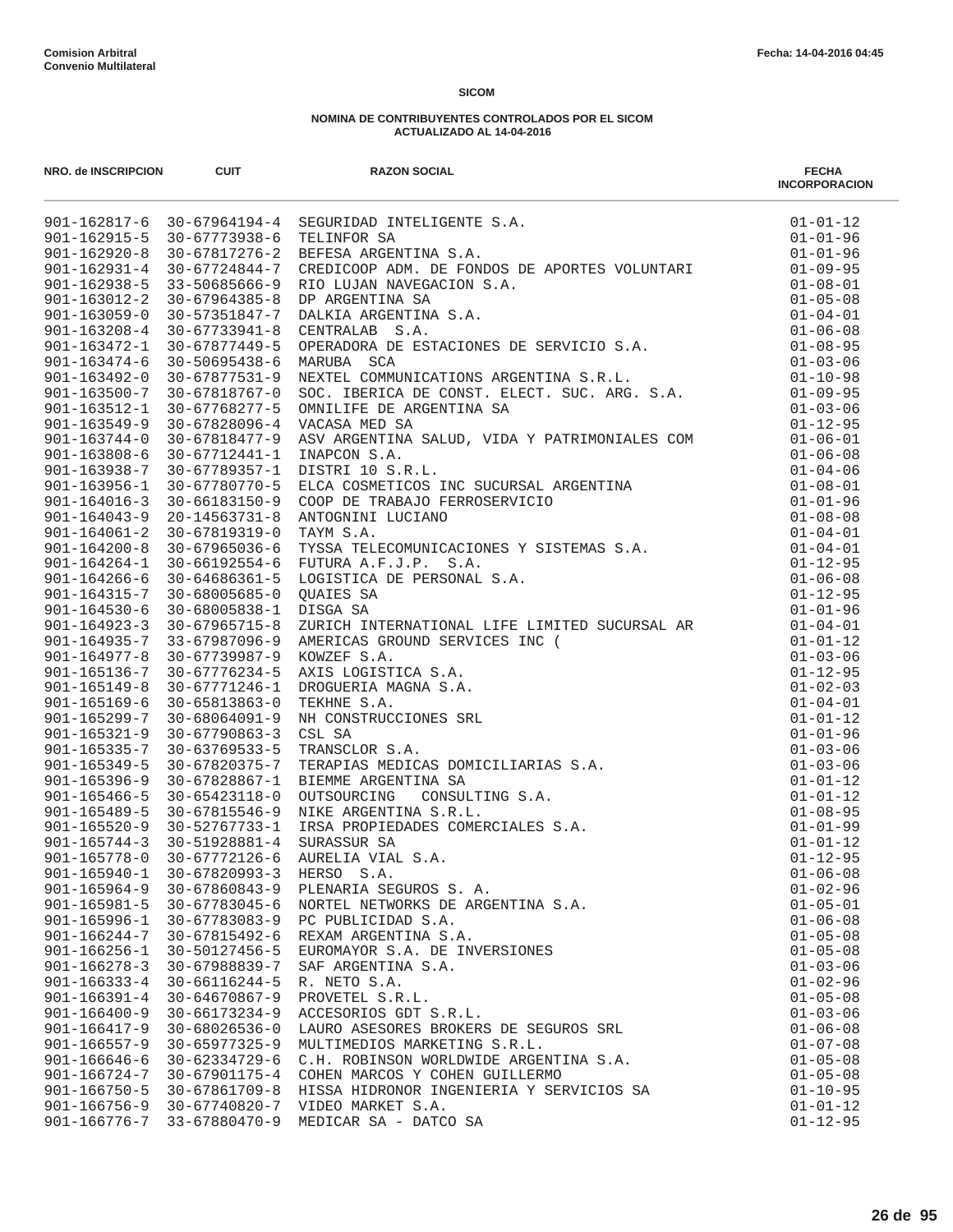| NRO. de INSCRIPCION                      | <b>CUIT</b>                          | <b>RAZON SOCIAL</b>                          | <b>FECHA</b><br><b>INCORPORACION</b> |
|------------------------------------------|--------------------------------------|----------------------------------------------|--------------------------------------|
|                                          |                                      |                                              |                                      |
|                                          |                                      |                                              |                                      |
|                                          |                                      |                                              |                                      |
|                                          |                                      |                                              |                                      |
|                                          |                                      |                                              |                                      |
|                                          |                                      |                                              |                                      |
|                                          |                                      |                                              |                                      |
|                                          |                                      |                                              |                                      |
|                                          |                                      |                                              |                                      |
|                                          |                                      |                                              |                                      |
|                                          |                                      |                                              |                                      |
|                                          |                                      |                                              |                                      |
|                                          |                                      |                                              |                                      |
|                                          |                                      |                                              |                                      |
|                                          |                                      |                                              |                                      |
|                                          |                                      |                                              |                                      |
|                                          |                                      |                                              |                                      |
|                                          |                                      |                                              |                                      |
|                                          |                                      |                                              |                                      |
|                                          |                                      |                                              |                                      |
|                                          |                                      |                                              |                                      |
|                                          |                                      |                                              |                                      |
|                                          |                                      |                                              |                                      |
|                                          |                                      |                                              |                                      |
|                                          |                                      |                                              |                                      |
|                                          |                                      |                                              |                                      |
|                                          |                                      |                                              |                                      |
|                                          |                                      |                                              |                                      |
|                                          |                                      |                                              |                                      |
|                                          |                                      |                                              |                                      |
|                                          |                                      |                                              |                                      |
|                                          |                                      |                                              |                                      |
|                                          |                                      |                                              |                                      |
|                                          |                                      |                                              |                                      |
|                                          |                                      |                                              |                                      |
|                                          |                                      |                                              |                                      |
|                                          |                                      |                                              |                                      |
|                                          |                                      |                                              |                                      |
|                                          |                                      |                                              |                                      |
| $901 - 169072 - 8$                       | 33-67992122-9                        | GILBARCO LATIN AMERICA S.A.                  | $01 - 06 - 08$                       |
| $901 - 169093 - 3$                       | 30-67911947-4                        | MEDICINA INTEGRAL METROPOLITANA SA           | $01 - 10 - 98$                       |
| $901 - 169210 - 6$                       | $30 - 67813601 - 4$                  | ENERGY CONSULTING SERVICES S.A.              | $01 - 04 - 01$                       |
| $901 - 169215 - 2$                       | $30 - 67968707 - 3$                  | TECNODOCK S.R.L.                             | $01 - 03 - 06$                       |
| $901 - 169233 - 6$                       | 30-68010193-7                        | TEMCO ARGENTINA S.A.                         | $01 - 05 - 08$                       |
| $901 - 169244 - 2$                       | 30-67861730-6                        | CULLIGAN ARGENTINA S.A.                      | $01 - 05 - 01$                       |
| $901 - 169248 - 1$                       | $30 - 65530018 - 6$                  | HIPODROMO ARGENTINO DE PALERMO S.A.          | $01 - 08 - 01$                       |
| $901 - 169310 - 0$<br>$901 - 169326 - 2$ | 30-68233815-2<br>$30 - 68175429 - 2$ | FOSTER WHEELER IBERIA SA<br>C.V.JOINT S.R.L. | $01 - 09 - 95$<br>$01 - 03 - 06$     |
| $901 - 169373 - 6$                       | 30-54636783-1                        | TRANSPORTE LINEA 123 SA                      | $01 - 01 - 96$                       |
| $901 - 169394 - 1$                       | 30-64359182-7                        | TBWA-BUENOS AIRES SA                         | $01 - 05 - 01$                       |
| $901 - 169417 - 4$                       | 30-52182776-5                        | CODIPA SA                                    | $01 - 06 - 01$                       |
| $901 - 169440 - 1$                       | $30 - 67992887 - 9$                  | SONY ARGENTINA S.A.                          | $01 - 12 - 95$                       |
| $901 - 169441 - 8$                       | 30-68204785-9                        | ROMAN MARITIMA-PANAMERICANA UTE              | $01 - 12 - 95$                       |
| $901 - 169445 - 7$                       | 30-68233570-6                        | ADEA ADMINISTRADORA DE ARCHIVOS SA           | $01 - 08 - 01$                       |
| 901-169570-1                             | 30-68056515-1                        | CIMENTACIONES ARG SA PILOT TREVI SACIMS UTE  | $01 - 12 - 95$                       |
| $901 - 169591 - 7$                       |                                      | 30-68078834-7 HEWITT ASSOCIATES S.A.         | $01 - 06 - 08$                       |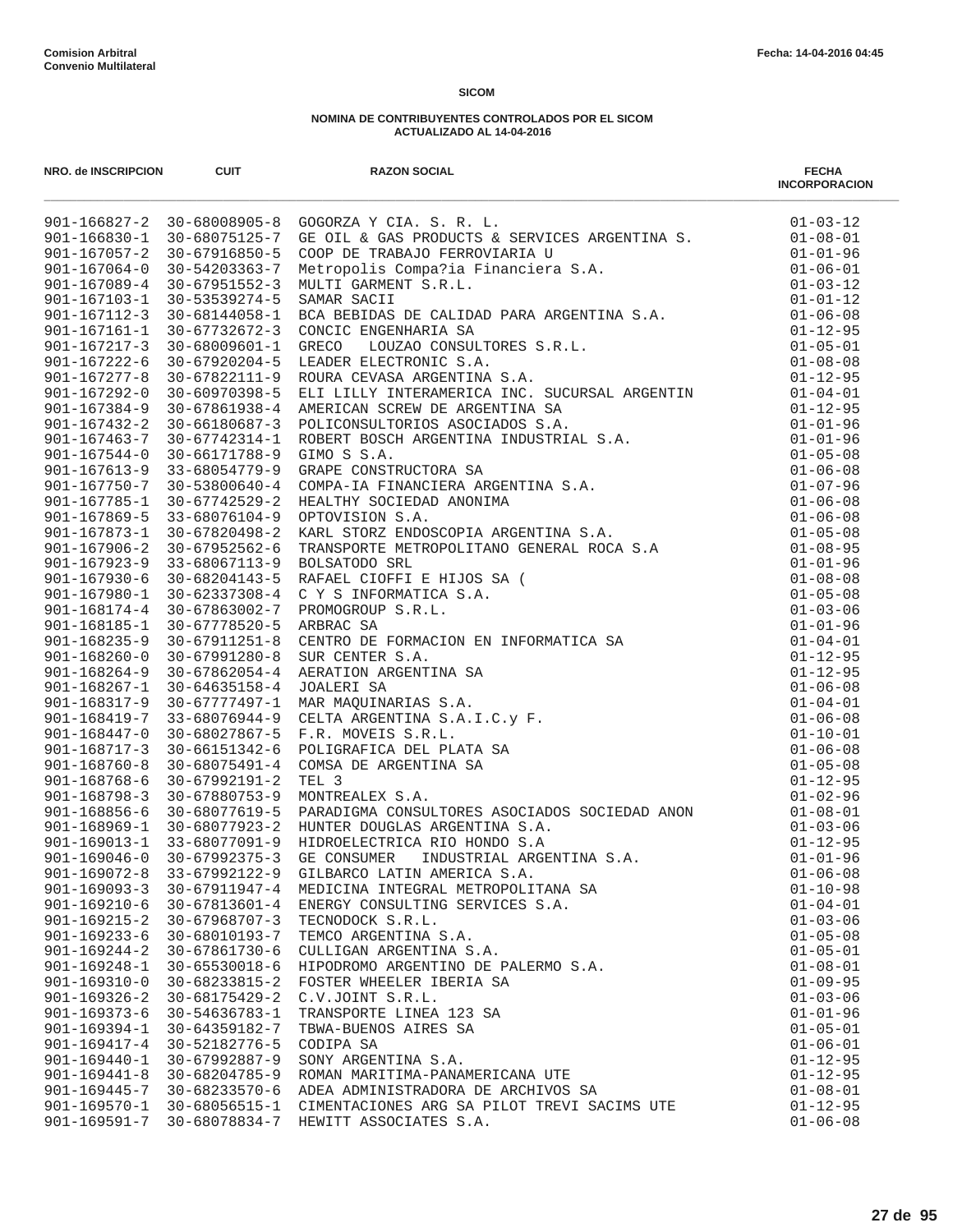| NRO. de INSCRIPCION                | <b>CUIT</b>                                              | <b>RAZON SOCIAL</b>                                                 | <b>FECHA</b><br><b>INCORPORACION</b> |
|------------------------------------|----------------------------------------------------------|---------------------------------------------------------------------|--------------------------------------|
|                                    |                                                          | 901-169677-6 30-68012182-2 ATOS ARGENTINA S.A.                      |                                      |
|                                    |                                                          | 901-169751-8 30-68077657-8 PAPELERA TUCUMAN S.A.                    |                                      |
|                                    |                                                          | 901-169793-9 30-65603165-0 GRAFICA TILCARA S.A.                     |                                      |
| 901-169890-1                       |                                                          |                                                                     |                                      |
| $901 - 169917 - 2$                 |                                                          |                                                                     |                                      |
| $901 - 169938 - 8$                 |                                                          |                                                                     |                                      |
| 901-169939-5                       |                                                          |                                                                     |                                      |
| 901-170097-3                       |                                                          |                                                                     |                                      |
| $901 - 170232 - 0$                 |                                                          |                                                                     |                                      |
| 901-170295-6                       |                                                          |                                                                     |                                      |
| $901 - 170386 - 8$                 |                                                          |                                                                     |                                      |
| $901 - 170422 - 8$                 |                                                          |                                                                     |                                      |
| $901 - 170436 - 6$                 |                                                          |                                                                     |                                      |
| 901-170537-7                       |                                                          |                                                                     |                                      |
| $901 - 170635 - 6$                 |                                                          |                                                                     |                                      |
| 901-170702-1                       |                                                          |                                                                     |                                      |
| $901 - 170708 - 4$                 |                                                          |                                                                     |                                      |
| 901-170729-0<br>$901 - 170735 - 0$ |                                                          |                                                                     |                                      |
| 901-170750-1                       |                                                          |                                                                     |                                      |
|                                    | $901 - 170755 - 8$ 30-65642821-6                         |                                                                     |                                      |
| $901 - 170897 - 2$                 |                                                          |                                                                     |                                      |
| $901 - 170909 - 9$                 |                                                          |                                                                     |                                      |
| 901-170913-4                       |                                                          |                                                                     |                                      |
| 901-170951-6                       |                                                          |                                                                     |                                      |
| $901 - 171068 - 5$                 |                                                          |                                                                     |                                      |
| $901 - 171103 - 8$                 |                                                          |                                                                     |                                      |
| 901-171127-5                       |                                                          |                                                                     |                                      |
| $901 - 171193 - 0$                 |                                                          |                                                                     |                                      |
| $901 - 171256 - 9$                 |                                                          |                                                                     |                                      |
| $901 - 171272 - 8$                 | 30-64649465-2                                            |                                                                     |                                      |
| $901 - 171369 - 3$                 |                                                          | 30-68148852-5 HENRY MARTIN LISDERO Y ASOCIADOS                      |                                      |
| $901 - 171463 - 3$                 | 30-68255417-3                                            |                                                                     |                                      |
| $901 - 171482 - 4$                 | 30-68236128-6                                            |                                                                     |                                      |
| $901 - 171502 - 5$                 | 30-68233747-4                                            |                                                                     |                                      |
| $901 - 171612 - 8$                 | 33-66207700-9                                            |                                                                     |                                      |
| 901-171628-1                       | 30-68296025-2                                            |                                                                     |                                      |
| $901 - 171679 - 3$                 | 30-63046502-4                                            |                                                                     |                                      |
|                                    | 901-171726-0 30-60661634-8                               |                                                                     |                                      |
|                                    |                                                          | 901-171793-1 30-68266770-9 LABORATORIO VARIFARMA S.A.               |                                      |
|                                    |                                                          | 901-171819-6 30-66152901-2 AUDIOTEL S.A.                            |                                      |
|                                    |                                                          | 901-171896-7 30-65484650-9 SISEG SRL SOC POL PARTICU (              |                                      |
|                                    | 901-171975-5 30-68304805-0                               | HIDROVIA SA                                                         | $01 - 06 - 01$                       |
|                                    |                                                          | 901-171977-0 30-66345385-4 FOREVER LIVING PRODUCTS ARGENTINA S.R.L. | $01 - 01 - 12$                       |
|                                    | 901-172102-2 30-67970988-3                               | EMEIKA S. R. L. (                                                   | $01 - 01 - 12$                       |
| $901 - 172164 - 1$                 | 30-68071000-3                                            | CURA Y ASOC. S.A.                                                   | $01 - 05 - 01$                       |
| 901-172166-6                       | 30-68081957-9                                            | HEMPEL ARGENTINA S.R.L.                                             | $01 - 03 - 06$                       |
| 901-172204-1                       | 30-68149596-3                                            | HOME OIL INTERNATIONAL ARGENTINA SA                                 | $01 - 12 - 95$                       |
| $901 - 172258 - 5$                 | 30-51747053-4                                            | KINEFOT SA                                                          | $01 - 06 - 08$                       |
| $901 - 172360 - 0$                 | 30-67883257-6                                            | PROVINCIA SEGUROS DE VIDA S.A.                                      | $01 - 01 - 12$                       |
| $901 - 172699 - 3$                 | 33-68246624-9                                            | YA MUSICA S.A.                                                      | $01 - 06 - 08$                       |
| $901 - 172735 - 3$                 | 30-68237282-2                                            | AMBULANCIAS DEL VALLE SA                                            | $01 - 02 - 96$                       |
| $901 - 172821 - 9$                 | 33-68257123-9                                            | TRIBER SA (                                                         | $01 - 05 - 08$                       |
| 901-172896-9                       | 30-67732078-4                                            | ENERGIA DEL SUR S.A.                                                | $01 - 04 - 01$                       |
| $901 - 172963 - 3$                 | 30-67818644-5                                            | TELECOM PERSONAL S.A.                                               | $01 - 03 - 97$                       |
|                                    | 901-173046-6 30-68082752-0                               | BENEFICIO SA CIA DE SEGUROS DE VIDA SALUD Y S                       | $01 - 01 - 12$                       |
|                                    | 901-173050-1 30-68237596-1                               | DOTRAS GANLY S.R.L.                                                 | $01 - 01 - 12$                       |
|                                    | 901-173071-7 30-68297943-3<br>901-173135-3 30-68083069-6 | CHACOFI SUPERCEMENTO EACSA RUT<br>TRIMAG S.A.                       | $01 - 12 - 95$<br>$01 - 12 - 95$     |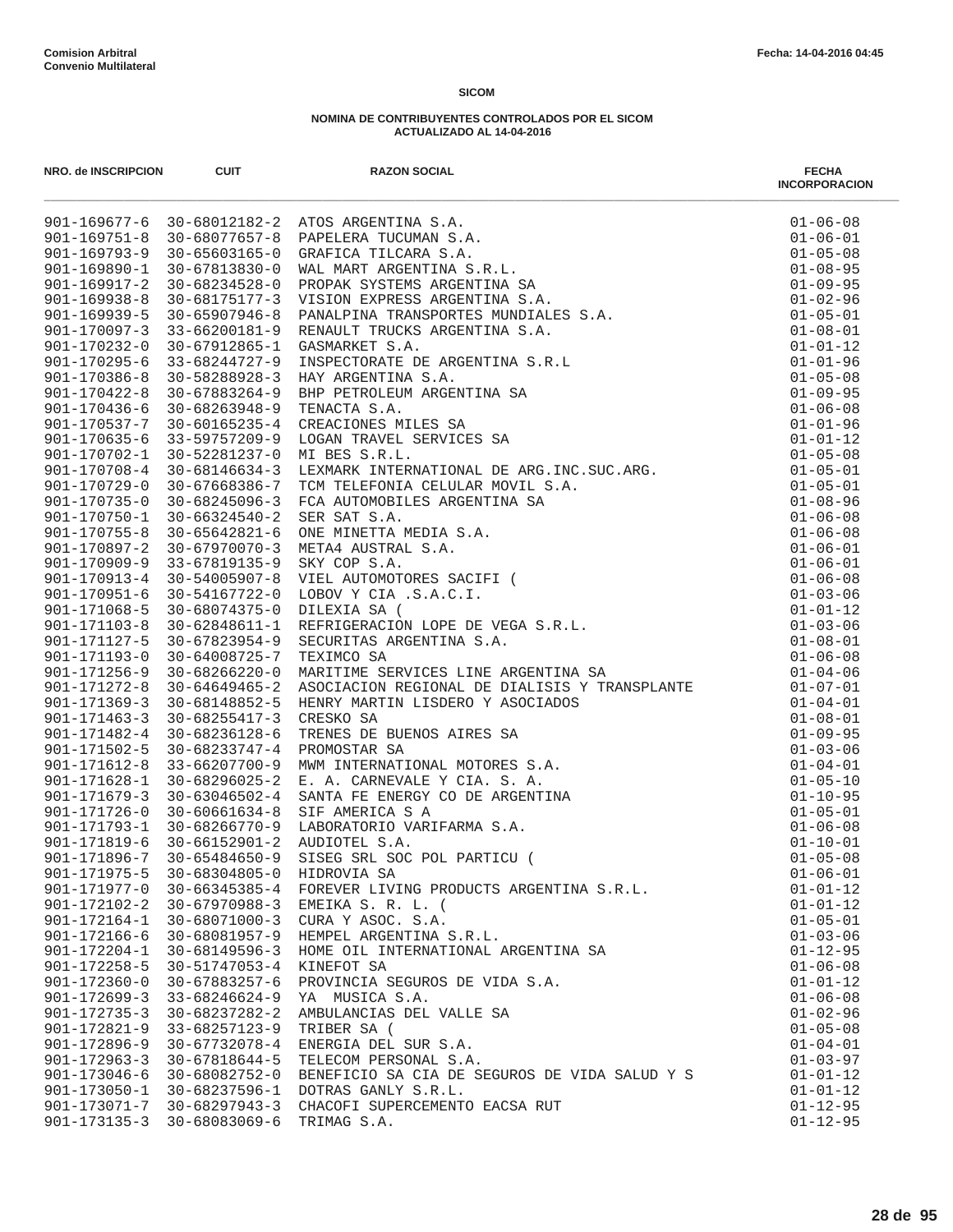| NRO. de INSCRIPCION                | <b>CUIT</b>                      | <b>RAZON SOCIAL</b><br>NRO. de INSCRIPTION (1990)<br>901-173155-1 30-58015652-1 SCHAEFFLER ARGENTINA S.R.L.<br>901-173201-1 33-68247580-9 HIDROELECTRICA FUTALEUFU SA<br>901-173218-1 30-68237923-1 LEXTER SA<br>901-173229-7 30-662308466-5 REDYCARD S.A.<br>9 | <b>FECHA</b><br><b>INCORPORACION</b> |
|------------------------------------|----------------------------------|-----------------------------------------------------------------------------------------------------------------------------------------------------------------------------------------------------------------------------------------------------------------|--------------------------------------|
|                                    |                                  |                                                                                                                                                                                                                                                                 |                                      |
|                                    |                                  |                                                                                                                                                                                                                                                                 |                                      |
|                                    |                                  |                                                                                                                                                                                                                                                                 |                                      |
|                                    |                                  |                                                                                                                                                                                                                                                                 |                                      |
|                                    |                                  |                                                                                                                                                                                                                                                                 |                                      |
|                                    |                                  |                                                                                                                                                                                                                                                                 |                                      |
|                                    |                                  |                                                                                                                                                                                                                                                                 |                                      |
|                                    |                                  |                                                                                                                                                                                                                                                                 |                                      |
| $901 - 173344 - 2$                 |                                  |                                                                                                                                                                                                                                                                 | $01 - 09 - 95$                       |
| $901 - 173422 - 3$                 |                                  |                                                                                                                                                                                                                                                                 | $01 - 06 - 01$                       |
| $901 - 173428 - 7$                 |                                  |                                                                                                                                                                                                                                                                 | $01 - 12 - 95$                       |
| $901 - 173451 - 3$                 |                                  |                                                                                                                                                                                                                                                                 | $01 - 08 - 01$                       |
| $901 - 173503 - 6$                 |                                  |                                                                                                                                                                                                                                                                 | $01 - 01 - 96$                       |
| $901 - 173521 - 0$                 |                                  |                                                                                                                                                                                                                                                                 | $01 - 01 - 96$                       |
| $901 - 173647 - 5$                 |                                  |                                                                                                                                                                                                                                                                 | $01 - 08 - 01$                       |
| $901 - 173698 - 8$                 |                                  |                                                                                                                                                                                                                                                                 | $01 - 03 - 06$                       |
| $901 - 173705 - 8$                 |                                  |                                                                                                                                                                                                                                                                 | $01 - 01 - 12$                       |
| $901 - 173716 - 4$                 |                                  |                                                                                                                                                                                                                                                                 | $01 - 02 - 96$                       |
| $901 - 173741 - 5$                 |                                  |                                                                                                                                                                                                                                                                 | $01 - 05 - 08$                       |
| 901-173848-0                       |                                  | 30-67785492-4 SERVICIOS PARA EL TRANSPORTE DE INFORMACION S<br>30-68084734-2 VINCI CONSTRUCCIONES SA<br>30-68083342-3 SCM CONSTRUCCIONES SA<br>30-68150750-3 CODERE ARGENTINA SA MONACO SRL UTE<br>30-68150750-3 CODERE ARGENTINA SA MONAC                      | $01 - 06 - 08$                       |
| $901 - 173870 - 9$                 | $30 - 68298762 - 2$              | TIRECO S.A.<br>TRANSPORTE PERSONAL S.A.)AEROPUERTOS ARGENTIN 01-06-08<br>01-05-08                                                                                                                                                                               |                                      |
| 901-173890-7<br>$901 - 173909 - 4$ | 30-68298939-0                    |                                                                                                                                                                                                                                                                 | $01 - 04 - 06$                       |
| $901 - 173960 - 3$                 | 30-67862269-5                    |                                                                                                                                                                                                                                                                 |                                      |
| 901-173982-6                       | 30-68247214-2                    | 33-68366326-9 CALERA SAN JUSTO S.A.                                                                                                                                                                                                                             | $01 - 05 - 01$<br>$01 - 03 - 06$     |
| 901-174012-1                       | 30-68514022-1                    |                                                                                                                                                                                                                                                                 | $01 - 04 - 01$                       |
| 901-174051-1                       | 30-68150538-1                    |                                                                                                                                                                                                                                                                 | $01 - 04 - 01$                       |
| $901 - 174126 - 3$                 | 30-68236302-5                    |                                                                                                                                                                                                                                                                 | $01 - 04 - 01$                       |
| $901 - 174133 - 1$                 | 30-68364184-3                    | TRANSPORTE PERSONAL S.A.)AEROPUERTOS ARGENTIN<br>MELISA S.A.<br>MERISA DE GRASAS SUDAMENRICANA S.A.<br>ANIXTER ARGENTINA S.A.<br>CALERA SAN JUSTO S.A.<br>ADIDAS ARGENTINA S.A.<br>CELSUR LOGISTICA S.A.<br>AERORADORA FEDERAL ARGENTINA S.A.<br>AEROR          | $01 - 05 - 08$                       |
| $901 - 174141 - 5$                 | 30-66253093-6                    |                                                                                                                                                                                                                                                                 | $01 - 08 - 01$                       |
| $901 - 174223 - 5$                 | 30-67991105-4                    |                                                                                                                                                                                                                                                                 | $01 - 05 - 08$                       |
| $901 - 174423 - 2$                 | 30-65438619-2                    |                                                                                                                                                                                                                                                                 | $01 - 03 - 06$                       |
| $901 - 174521 - 1$                 | 30-68081452-6                    |                                                                                                                                                                                                                                                                 | $01 - 08 - 01$                       |
| $901 - 174535 - 0$                 | 30-68240138-5                    |                                                                                                                                                                                                                                                                 | $01 - 03 - 97$                       |
| $901 - 174571 - 7$                 | 30-58004290-9                    |                                                                                                                                                                                                                                                                 | $01 - 03 - 06$                       |
| $901 - 174646 - 0$                 | 33-68406419-9                    |                                                                                                                                                                                                                                                                 | $01 - 01 - 12$                       |
| $901 - 174665 - 1$                 | 30-68152282-0                    |                                                                                                                                                                                                                                                                 | $01 - 08 - 08$                       |
|                                    | $901 - 174875 - 7$ 30-67971493-3 |                                                                                                                                                                                                                                                                 | $01 - 05 - 08$                       |
| 901-174898-7                       | 30-68181831-2                    |                                                                                                                                                                                                                                                                 | $01 - 06 - 08$                       |
|                                    | $901 - 174970 - 4$ 30-58635786-3 |                                                                                                                                                                                                                                                                 | $01 - 06 - 08$                       |
|                                    | 901-174980-3 30-68209216-1       |                                                                                                                                                                                                                                                                 | $01 - 01 - 12$                       |
| $901 - 175012 - 3$                 | $30 - 68266701 - 6$              |                                                                                                                                                                                                                                                                 | $01 - 05 - 08$                       |
| $901 - 175049 - 1$                 | 30-68149046-5                    | AGROSERVICIOS PAMPEANOS S.A.                                                                                                                                                                                                                                    | $01 - 04 - 01$                       |
| $901 - 175171 - 4$                 | 30-67704903-7                    | CONSTRUCCIONES FALZONE S.R.L.                                                                                                                                                                                                                                   | $01 - 02 - 96$                       |
| $901 - 175194 - 4$                 | 30-68249678-5                    | MSC CRUCEROS SA                                                                                                                                                                                                                                                 | $01 - 01 - 12$                       |
| $901 - 175212 - 1$                 | 30-68153032-7                    | FINNING SOLUCIONES MINERAS S.A.                                                                                                                                                                                                                                 | $01 - 04 - 01$                       |
| $901 - 175347 - 8$                 | 30-65617182-7                    | ANGIOCOR S.A.                                                                                                                                                                                                                                                   | $01 - 05 - 01$                       |
| $901 - 175360 - 5$                 | 30-68210180-2                    | IBERCOM MULTICOM S.A.                                                                                                                                                                                                                                           | $01 - 05 - 08$                       |
| $901 - 175513 - 9$                 | 30-66351377-6                    | DIAXON S.A.                                                                                                                                                                                                                                                     | $01 - 06 - 08$                       |
| $901 - 175539 - 1$                 | 30-68515834-1                    | CHUBB ARGENTINA DE SEGUROS S.A.                                                                                                                                                                                                                                 | $01 - 05 - 01$                       |
| $901 - 175589 - 6$                 | $33 - 68515964 - 9$              | STOREY S.A.                                                                                                                                                                                                                                                     | $01 - 06 - 08$                       |
| $901 - 175614 - 0$                 | $33 - 61600863 - 9$              | TUBOSCOPE VETCO ARGENTINA S.A                                                                                                                                                                                                                                   | $01 - 05 - 01$                       |
| $901 - 175651 - 4$                 | 30-68249876-1                    | BOMBAS GRUNDFOS DE ARGENTINA SA                                                                                                                                                                                                                                 | $01 - 01 - 12$                       |
| $901 - 175659 - 2$                 | $30 - 68241025 - 2$              | PACIFIC FRUIT SA                                                                                                                                                                                                                                                | $01 - 04 - 01$                       |
| $901 - 175694 - 2$                 | $30 - 68515285 - 8$              | JET PAQ S.A.                                                                                                                                                                                                                                                    | $01 - 06 - 01$                       |
| $901 - 175753 - 2$                 | 30-68249616-5                    | PATAGONIK FILM GROUP S.A.                                                                                                                                                                                                                                       | $01 - 08 - 08$                       |
| $901 - 175794 - 6$                 | 30-68496142-6                    | DCC SA                                                                                                                                                                                                                                                          | $01 - 01 - 12$                       |
| $901 - 175800 - 9$                 | 30-68151999-4                    | CONSULTORIA EN TECNOLOGIA DE INFORMACION S.A.                                                                                                                                                                                                                   | $01 - 05 - 08$                       |
| $901 - 175887 - 2$                 | $30 - 67973253 - 2$              | ARREDO S.A.                                                                                                                                                                                                                                                     | $01 - 01 - 12$                       |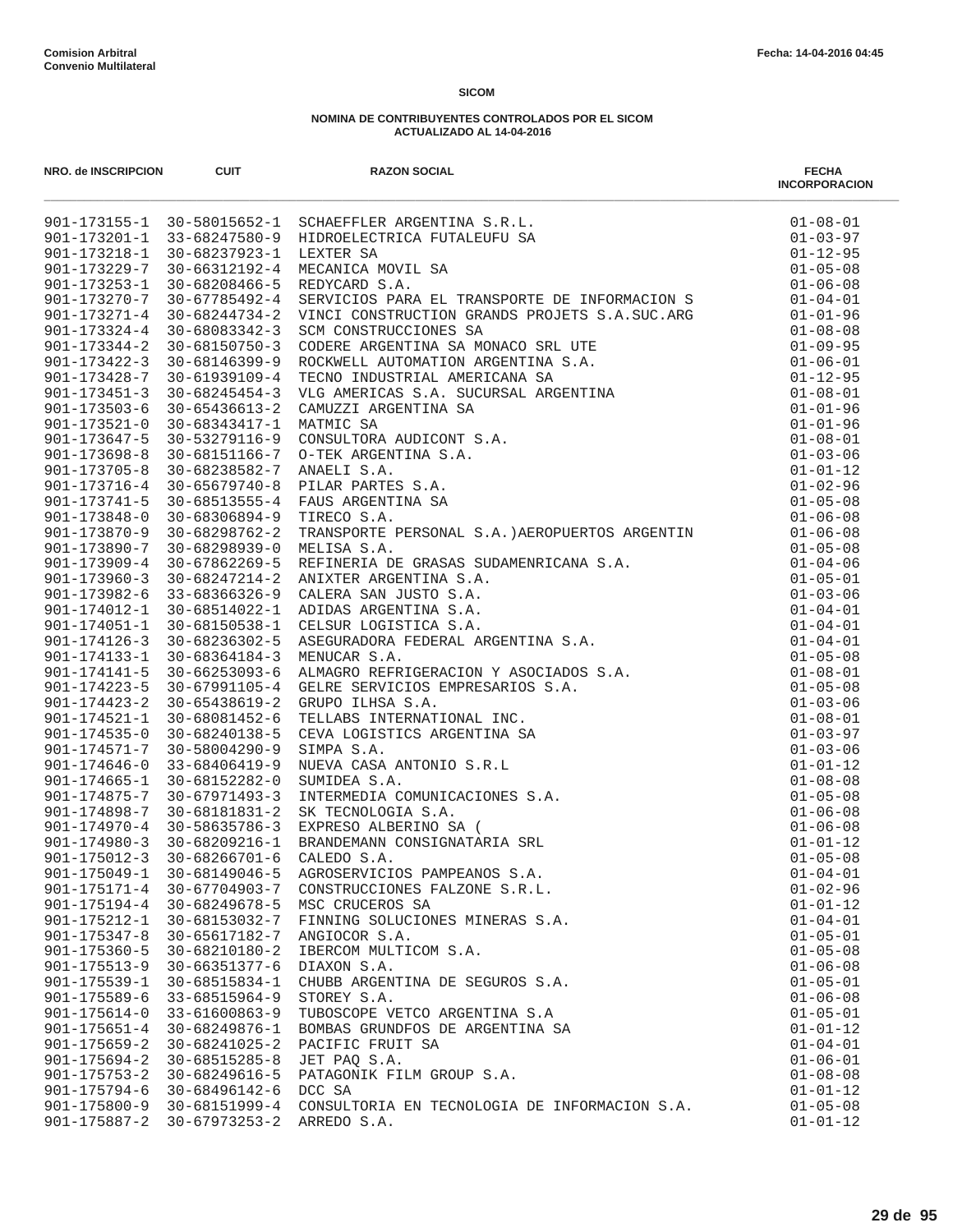| NRO. de INSCRIPCION | <b>CUIT</b>                      | <b>RAZON SOCIAL</b>                                                                                                                                                                                                                        | <b>FECHA</b><br><b>INCORPORACION</b> |
|---------------------|----------------------------------|--------------------------------------------------------------------------------------------------------------------------------------------------------------------------------------------------------------------------------------------|--------------------------------------|
|                     |                                  | 901-176037-0 30-68301981-6 ANGLIA EDUCATIVA S.R.L.<br>901-176160-0 30-63711213-5 MAQUINAS Y SOLDADURAS S.A.<br>901-176235-2 30-68368186-1 PENTRON S.A.<br>901-176281-9 30-68584463-6 HAGRAF S.A.<br>901-176281-9 30-65849543-3 HIPICA BUEN | $01 - 05 - 08$                       |
|                     |                                  |                                                                                                                                                                                                                                            | $01 - 04 - 06$                       |
|                     |                                  |                                                                                                                                                                                                                                            | $01 - 06 - 08$                       |
|                     |                                  |                                                                                                                                                                                                                                            | $01 - 06 - 01$                       |
|                     |                                  |                                                                                                                                                                                                                                            | $01 - 05 - 01$                       |
|                     |                                  |                                                                                                                                                                                                                                            | $01 - 03 - 06$                       |
|                     |                                  |                                                                                                                                                                                                                                            | $01 - 08 - 01$                       |
|                     |                                  |                                                                                                                                                                                                                                            | $01 - 08 - 08$                       |
|                     |                                  |                                                                                                                                                                                                                                            | $01 - 01 - 12$<br>$01 - 04 - 01$     |
|                     |                                  |                                                                                                                                                                                                                                            | $01 - 04 - 06$                       |
|                     |                                  |                                                                                                                                                                                                                                            | $01 - 10 - 98$                       |
|                     |                                  |                                                                                                                                                                                                                                            | $01 - 06 - 08$                       |
|                     |                                  |                                                                                                                                                                                                                                            | $01 - 08 - 01$                       |
| $901 - 176652 - 3$  | 30-52751673-7                    | SOCIEDAD MILITAR SEGURO DE VIDA INST. MUTUA                                                                                                                                                                                                | $01 - 08 - 01$                       |
| $901 - 176668 - 6$  | 30-67729108-3                    | CHEEK S.A.                                                                                                                                                                                                                                 | $01 - 04 - 01$                       |
|                     |                                  |                                                                                                                                                                                                                                            | $01 - 08 - 01$                       |
|                     |                                  |                                                                                                                                                                                                                                            | $01 - 04 - 01$                       |
|                     |                                  |                                                                                                                                                                                                                                            | $01 - 07 - 01$                       |
|                     |                                  |                                                                                                                                                                                                                                            | $01 - 04 - 01$                       |
|                     |                                  |                                                                                                                                                                                                                                            | $01 - 01 - 12$                       |
|                     |                                  |                                                                                                                                                                                                                                            | $01 - 03 - 06$                       |
|                     |                                  |                                                                                                                                                                                                                                            | $01 - 01 - 03$                       |
|                     |                                  |                                                                                                                                                                                                                                            | $01 - 03 - 97$                       |
|                     |                                  |                                                                                                                                                                                                                                            | $01 - 06 - 08$                       |
|                     |                                  |                                                                                                                                                                                                                                            | $01 - 03 - 06$                       |
|                     |                                  |                                                                                                                                                                                                                                            | $01 - 03 - 06$                       |
|                     |                                  |                                                                                                                                                                                                                                            | $01 - 04 - 01$                       |
|                     |                                  | 901–176658–3 30–52751673–7 SOCIEDAD MILITAR SEGURO DE VIDA INST. MUTUA 901–176668–6 30–67379108–3 CHEEK S.A.<br>901–176668–6 30–67729108–3 CHEEK S.A.<br>901–176742–8 30–68243472–0 GENERACION MEDITERRANEA S.A.<br>901–176742–8 30–68     | $01 - 04 - 01$                       |
|                     |                                  |                                                                                                                                                                                                                                            | $01 - 06 - 08$                       |
|                     |                                  |                                                                                                                                                                                                                                            | $01 - 03 - 06$                       |
|                     |                                  |                                                                                                                                                                                                                                            | $01 - 05 - 08$                       |
|                     |                                  |                                                                                                                                                                                                                                            | $01 - 03 - 06$                       |
|                     |                                  |                                                                                                                                                                                                                                            | $01 - 03 - 06$                       |
|                     |                                  |                                                                                                                                                                                                                                            | $01 - 11 - 98$                       |
|                     |                                  |                                                                                                                                                                                                                                            | $01 - 05 - 01$<br>$01 - 03 - 12$     |
|                     |                                  |                                                                                                                                                                                                                                            | $01 - 10 - 01$                       |
|                     |                                  |                                                                                                                                                                                                                                            | $01 - 08 - 08$                       |
|                     |                                  |                                                                                                                                                                                                                                            | $01 - 05 - 08$                       |
|                     |                                  |                                                                                                                                                                                                                                            | $01 - 08 - 01$                       |
|                     |                                  |                                                                                                                                                                                                                                            | $01 - 06 - 01$                       |
| $901 - 178355 - 8$  | $30 - 68253305 - 2$              | PROGRESS SOFTWARE DE ARGENTINA SA                                                                                                                                                                                                          | $01 - 01 - 12$                       |
| $901 - 178370 - 0$  | 30-68624174-9                    | ORICA ARGENTINA S.A.I.C.                                                                                                                                                                                                                   | $01 - 03 - 06$                       |
| $901 - 178375 - 6$  | 30-68242714-7                    | FLIACER PARTICIPACIONES S.A.                                                                                                                                                                                                               | $01 - 04 - 01$                       |
| $901 - 178425 - 4$  | 30-67881435-7                    | TELEFONICA MOVILES ARGENTINA S.A.                                                                                                                                                                                                          | $01 - 10 - 98$                       |
| 901-178484-1        | 30-63095894-2                    | CENTRO DE DIAGNOSTICO PARQUE SRL                                                                                                                                                                                                           | $01 - 06 - 08$                       |
| $901 - 178562 - 2$  | 30-68493921-8                    | COLOR CELLS S.A.                                                                                                                                                                                                                           | $01 - 04 - 06$                       |
| $901 - 178668 - 0$  | 30-54074437-4                    | KINERET S.A.                                                                                                                                                                                                                               | $01 - 07 - 08$                       |
| $901 - 178751 - 3$  | 30-68723475-4                    | YAMAHA MOTOR ARGENTINA SA                                                                                                                                                                                                                  | $01 - 04 - 01$                       |
| $901 - 178797 - 3$  | 30-68062231-7                    | INDUSTRIAS LEAR DE ARGENTINA S.R.L.                                                                                                                                                                                                        | $01 - 08 - 01$                       |
| $901 - 178936 - 9$  | 30-64265139-7                    | SINOPEC ARGENTINA EXPLORATION AND PRODUCTION,                                                                                                                                                                                              | $01 - 10 - 98$                       |
| 901-178942-9        | 33-61542026-9                    | AUSTRAL LINEAS AEREAS CIELOS DEL SUR S.A.                                                                                                                                                                                                  | $01 - 03 - 96$                       |
| $901 - 179022 - 0$  | 30-58018941-1                    | BANCO ITAU ARGENTINA S.A.                                                                                                                                                                                                                  | $01 - 07 - 96$                       |
| $901 - 179036 - 8$  | 30-68645988-4                    | CIRUGIA ALEMANA S.A.                                                                                                                                                                                                                       | $01 - 03 - 06$                       |
| 901-179107-1        | 30-68723789-3                    | FLUOR DANIEL SOUTH AMERICA LIMITED                                                                                                                                                                                                         | $01 - 05 - 09$                       |
| $901 - 179139 - 3$  | 30-65418174-4                    | CLEVERMAN SRL                                                                                                                                                                                                                              | $01 - 06 - 08$                       |
|                     | $901 - 179160 - 5$ 30-65541838-1 | WALL STREET VIA PUBLICA S.A.                                                                                                                                                                                                               | $01 - 03 - 06$                       |
| $901 - 179168 - 3$  | 30-53742353-2                    | SAFER SACIF                                                                                                                                                                                                                                | $01 - 03 - 06$                       |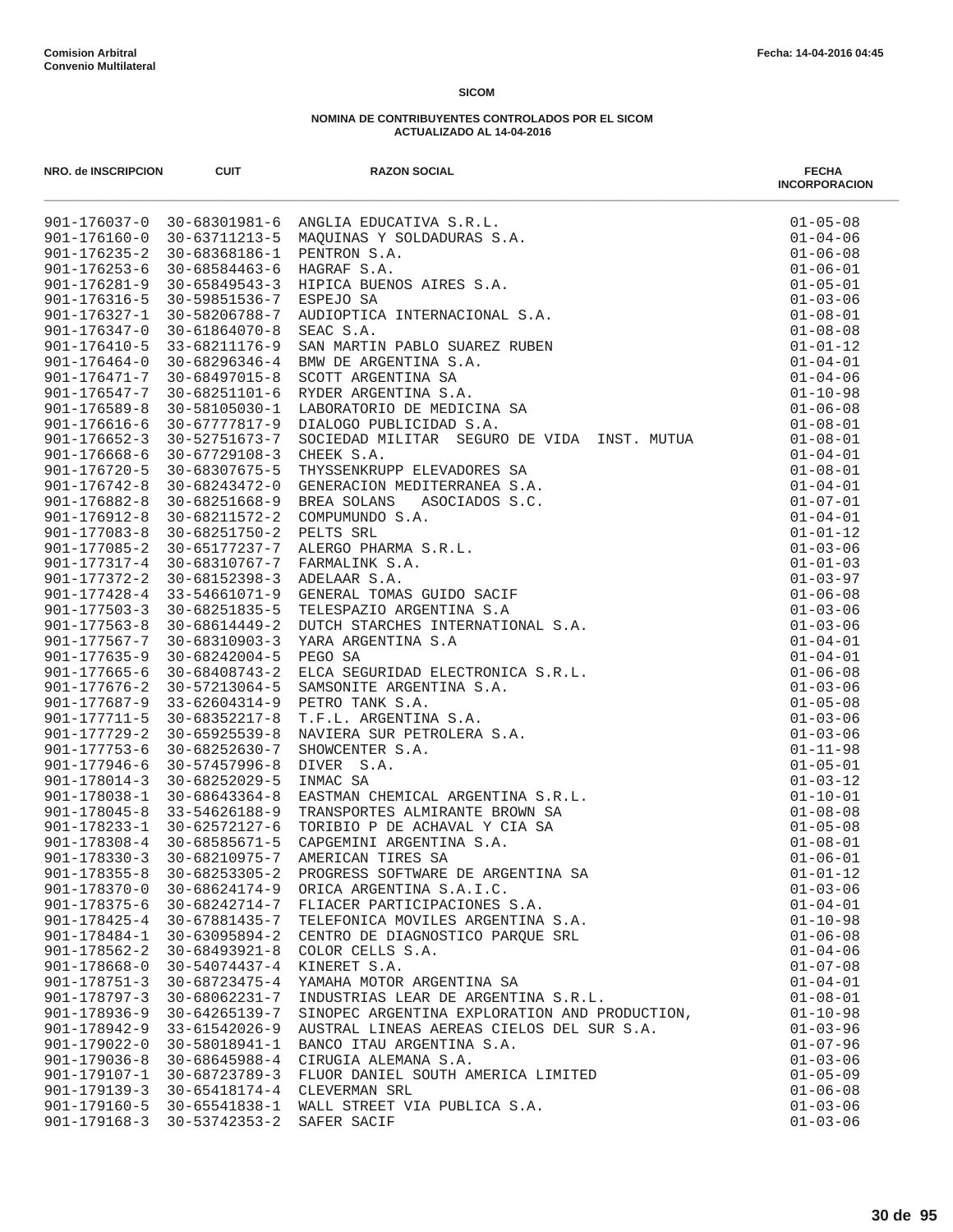| NRO. de INSCRIPCION                      | <b>CUIT</b>                    | <b>RAZON SOCIAL</b>                                                                                                                                                                                                                                                                           | <b>FECHA</b><br><b>INCORPORACION</b> |
|------------------------------------------|--------------------------------|-----------------------------------------------------------------------------------------------------------------------------------------------------------------------------------------------------------------------------------------------------------------------------------------------|--------------------------------------|
|                                          |                                | MULTICANAL S. A.<br>FRIDICO S.A.<br>FRANANET SA (TALCO MASSA SA SCRAPSERVICE S.A.<br>STECHOM & CIPHER S.A.<br>STECHOM & CIPHER S.A.<br>STECHOM & COLEDAD CIVIL<br>ALCONIC S.R.L.<br>ARENOLINEAS ARESENTINAS SA (TALCONIC S.A.T.A.<br>REROLINEA<br>901-179248-9 30-65167731-5 MULTICANAL S. A. | $01 - 06 - 01$                       |
| 901-179317-8                             | 30-68519454-2 EIDICO S.A.      |                                                                                                                                                                                                                                                                                               | $01 - 06 - 08$                       |
| $901 - 179337 - 6$                       | 30-68251941-6                  |                                                                                                                                                                                                                                                                                               | $01 - 04 - 01$                       |
| $901 - 179340 - 4$                       | 30-61367166-4                  |                                                                                                                                                                                                                                                                                               | $01 - 01 - 12$                       |
| $901 - 179419 - 6$                       | 30-68724249-8                  |                                                                                                                                                                                                                                                                                               | $01 - 04 - 01$                       |
| $901 - 179451 - 4$                       | 30-62376934-4                  |                                                                                                                                                                                                                                                                                               | $01 - 05 - 08$                       |
| $901 - 179479 - 1$                       | 30-52562482-6                  |                                                                                                                                                                                                                                                                                               | $01 - 06 - 01$                       |
| $901 - 179673 - 4$                       |                                | 30-59206749-4 ALCONIC S.R.L.                                                                                                                                                                                                                                                                  | $01 - 03 - 06$                       |
| $901 - 179682 - 6$                       | $30 - 54622810 - 6$            |                                                                                                                                                                                                                                                                                               | $01 - 05 - 01$                       |
| $901 - 179709 - 8$                       | $30 - 64140555 - 4$            |                                                                                                                                                                                                                                                                                               | $01 - 03 - 96$                       |
| $901 - 179788 - 3$                       | 30-58071120-7                  |                                                                                                                                                                                                                                                                                               | $01 - 10 - 01$                       |
| 901-179827-5                             | 30-68312039-8                  |                                                                                                                                                                                                                                                                                               | $01 - 08 - 08$                       |
| 901-179990-1                             | 30-68251248-9                  |                                                                                                                                                                                                                                                                                               | $01 - 05 - 08$                       |
| $901 - 180042 - 9$                       | $30 - 57365208 - 4$            |                                                                                                                                                                                                                                                                                               | $01 - 04 - 01$                       |
| 901-180180-4<br>$901 - 180259 - 6$       | 30-68312862-3<br>30-65954805-0 |                                                                                                                                                                                                                                                                                               | $01 - 01 - 12$<br>$01 - 10 - 01$     |
| 901-180286-1                             | 30-54954728-8                  |                                                                                                                                                                                                                                                                                               | $01 - 06 - 08$                       |
| $901 - 180487 - 6$                       | 30-68686237-9                  |                                                                                                                                                                                                                                                                                               | $01 - 05 - 08$                       |
| 901-180655-1                             | 33-54773563-9                  |                                                                                                                                                                                                                                                                                               | $01 - 06 - 08$                       |
| 901-180744-9                             | 30-59799087-8                  |                                                                                                                                                                                                                                                                                               | $01 - 05 - 01$                       |
| $901 - 180801 - 4$                       | 30-68774381-0                  |                                                                                                                                                                                                                                                                                               | $01 - 01 - 12$                       |
| $901 - 180807 - 8$                       | $30 - 64074560 - 2$            |                                                                                                                                                                                                                                                                                               | $01 - 11 - 98$                       |
| 901-180878-9                             | 30-62986548-5                  |                                                                                                                                                                                                                                                                                               | $01 - 08 - 01$                       |
| $901 - 180894 - 8$                       | 30-68521819-0                  |                                                                                                                                                                                                                                                                                               | $01 - 04 - 01$                       |
| $901 - 180947 - 8$                       | 30-68823434-0                  |                                                                                                                                                                                                                                                                                               | $01 - 06 - 08$                       |
| $901 - 181035 - 3$                       | 33-68648109-9                  |                                                                                                                                                                                                                                                                                               | $01 - 01 - 12$                       |
| $901 - 181039 - 2$                       | 30-68714552-2                  |                                                                                                                                                                                                                                                                                               | $01 - 03 - 97$                       |
| $901 - 181044 - 5$                       | $30 - 68686909 - 8$            |                                                                                                                                                                                                                                                                                               | $01 - 03 - 06$                       |
| $901 - 181373 - 6$                       | 30-68589536-2                  |                                                                                                                                                                                                                                                                                               | $01 - 06 - 08$                       |
| $901 - 181592 - 4$                       | 33-68716473-9                  |                                                                                                                                                                                                                                                                                               | $01 - 08 - 01$                       |
| $901 - 181702 - 0$                       | 30-68578006-9                  | CD WAY SA                                                                                                                                                                                                                                                                                     | $01 - 05 - 08$                       |
| 901-181774-8                             | 30-52345669-1                  | CASA FENK SACIFI                                                                                                                                                                                                                                                                              | $01 - 05 - 08$                       |
| $901 - 181836 - 0$                       | $30 - 50705948 - 8$            | RUA REMOLCADORES UNIDOS ARGENTINOS S.A.M. Y C                                                                                                                                                                                                                                                 | $01 - 06 - 08$                       |
| $901 - 181846 - 9$                       | $30 - 68715616 - 8$            |                                                                                                                                                                                                                                                                                               | $01 - 05 - 01$                       |
| 901-181890-1                             | 33-68716831-9                  |                                                                                                                                                                                                                                                                                               | $01 - 05 - 08$                       |
| 901-182015-7                             | $30 - 63240560 - 6$            | EXPERIENCIA ART S.A<br>EXPERIENCIA ART S.A<br>ANTAE SA<br>FORESTDELT SA<br>SINECTIS S.A.<br>TARSHOP SA<br>COOP VVDA CRED Y CONS INTERAMERICANA LTD<br>DROGUERIA ZETA S.R.L.<br>NETPHARM SRL<br>BTW S.A.                                                                                       | $01 - 05 - 08$                       |
| $901 - 182086 - 8$                       | 30-68589598-2                  |                                                                                                                                                                                                                                                                                               | $01 - 02 - 03$                       |
| 901-182173-1                             | 30-68523167-7                  |                                                                                                                                                                                                                                                                                               | $01 - 05 - 01$                       |
| $901 - 182555 - 1$                       | $30 - 68590660 - 7$            |                                                                                                                                                                                                                                                                                               | $01 - 01 - 12$                       |
| 901-182731-1 30-68620264-6               |                                |                                                                                                                                                                                                                                                                                               | $01 - 06 - 08$                       |
|                                          | 901-182732-9 30-68372318-1     |                                                                                                                                                                                                                                                                                               | $01 - 05 - 08$                       |
| $901 - 182772 - 5$                       | 30-68834322-0                  | BTW S.A.                                                                                                                                                                                                                                                                                      | $01 - 06 - 08$                       |
| $901 - 182803 - 2$<br>$901 - 182804 - 0$ | 33-63616686-9<br>30-68522850-1 | BUENOS AIRES SYSTEM SRL<br>GALENO ASEGURADORA DE RIESGOS DEL TRABAJO S.A                                                                                                                                                                                                                      | $01 - 05 - 01$<br>$01 - 03 - 97$     |
| $901 - 182827 - 0$                       | $30 - 68627357 - 8$            | CIDI.COM SA.                                                                                                                                                                                                                                                                                  | $01 - 03 - 06$                       |
| 901-182840-7                             | $30 - 68844606 - 2$            | PLANETA AGUA S.A.                                                                                                                                                                                                                                                                             | $01 - 05 - 08$                       |
| $901 - 182849 - 2$                       | 30-68411910-5                  | MV SHOES SRL                                                                                                                                                                                                                                                                                  | $01 - 06 - 08$                       |
| $901 - 182866 - 9$                       | 30-67821309-4                  | GROUPE SEB ARGENTINA S.A.                                                                                                                                                                                                                                                                     | $01 - 03 - 06$                       |
| $901 - 182902 - 9$                       | $30 - 68502063 - 3$            | CA-OS Y ACCESORIOS OESTE S.A.                                                                                                                                                                                                                                                                 | $01 - 03 - 06$                       |
| 901-182982-1                             | $33 - 68590714 - 9$            | OPEN OFFICE S.A.                                                                                                                                                                                                                                                                              | $01 - 07 - 08$                       |
| 901-183008-1                             | $30 - 68061900 - 6$            | FULL METAL S.A.                                                                                                                                                                                                                                                                               | $01 - 01 - 12$                       |
| $901 - 183045 - 6$                       | $30 - 68591052 - 3$            | PERI S.A.                                                                                                                                                                                                                                                                                     | $01 - 05 - 08$                       |
| $901 - 183048 - 8$                       | $30 - 68626323 - 8$            | BIOMAS SA                                                                                                                                                                                                                                                                                     | $01 - 06 - 08$                       |
| 901-183131-1                             | 30-68713603-5                  | ENRIQUE IRIARTE VILLANUEVA SA                                                                                                                                                                                                                                                                 | $01 - 05 - 08$                       |
| $901 - 183138 - 2$                       | 30-68579313-6                  | ARGENPRON S.R.L.                                                                                                                                                                                                                                                                              | $01 - 05 - 08$                       |
| 901-183146-7                             | 30-67632620-7                  | LABORATORIO DOMECO Y LAFAGE S.A.                                                                                                                                                                                                                                                              | $01 - 06 - 01$                       |
| 901-183228-7                             | 30-68626705-5                  | EXPERTA ASEGURADORA DE RIESGOS DEL TRABAJO S.                                                                                                                                                                                                                                                 | $01 - 03 - 97$                       |
| $901 - 183258 - 4$                       | 30-68825409-0                  | PROVINCIA ASEG. DE RIESGOS DEL TRABAJO S.A.                                                                                                                                                                                                                                                   | $01 - 03 - 97$                       |
| $901 - 183301 - 1$                       | 30-68502360-8                  | VIRGINIO RICCIARDI E HIJOS SA                                                                                                                                                                                                                                                                 | $01 - 03 - 06$                       |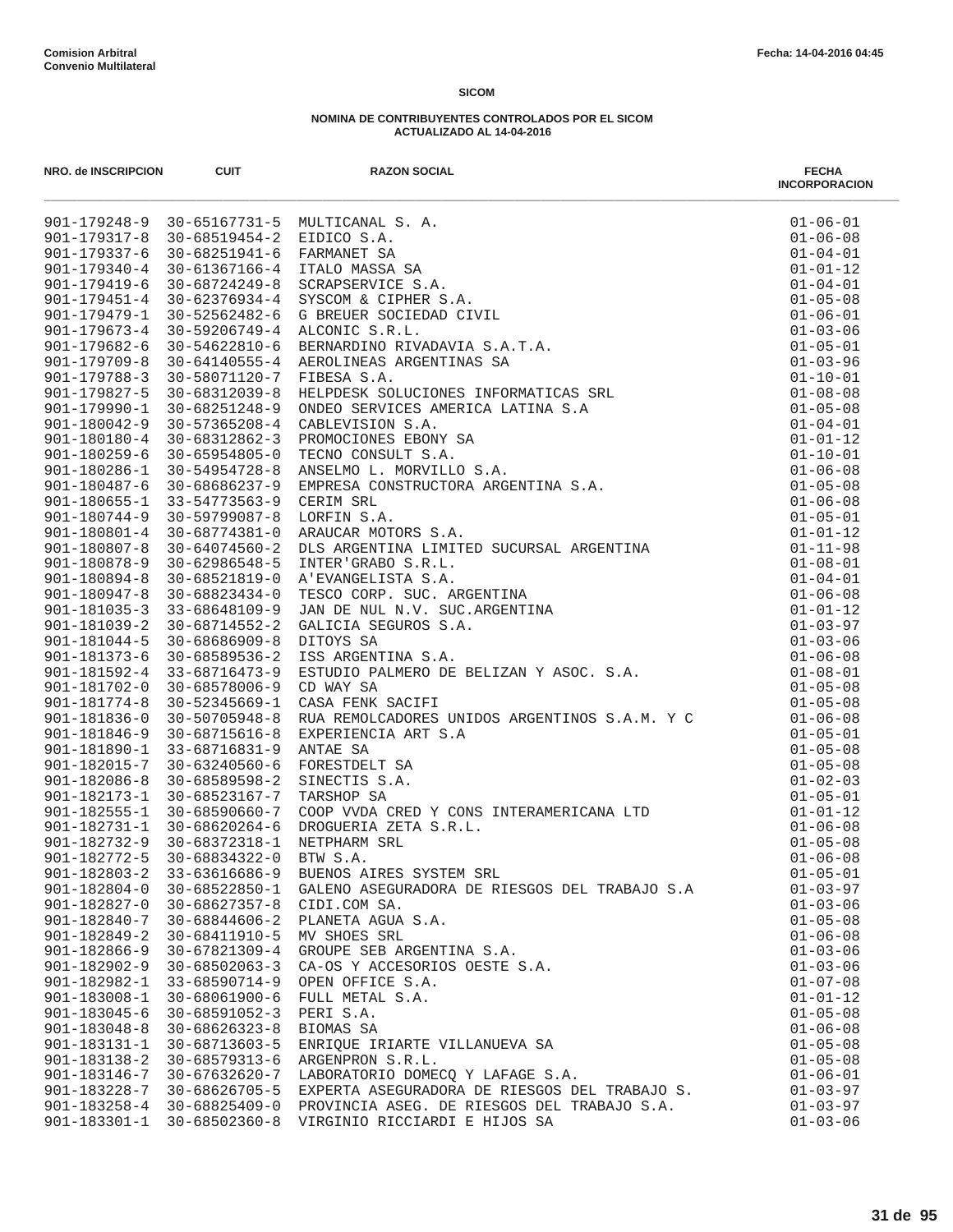| NRO. de INSCRIPCION                | <b>CUIT</b>                    | <b>RAZON SOCIAL</b>                              | <b>FECHA</b><br><b>INCORPORACION</b> |
|------------------------------------|--------------------------------|--------------------------------------------------|--------------------------------------|
|                                    |                                |                                                  |                                      |
|                                    |                                |                                                  |                                      |
|                                    |                                |                                                  |                                      |
|                                    |                                |                                                  |                                      |
|                                    |                                |                                                  |                                      |
|                                    |                                |                                                  |                                      |
|                                    |                                |                                                  |                                      |
|                                    |                                |                                                  |                                      |
|                                    |                                |                                                  |                                      |
|                                    |                                |                                                  |                                      |
|                                    |                                |                                                  |                                      |
|                                    |                                |                                                  |                                      |
|                                    |                                |                                                  |                                      |
|                                    |                                |                                                  |                                      |
|                                    |                                |                                                  |                                      |
|                                    |                                |                                                  |                                      |
|                                    |                                |                                                  |                                      |
|                                    |                                |                                                  |                                      |
|                                    |                                |                                                  |                                      |
|                                    |                                |                                                  |                                      |
|                                    |                                |                                                  |                                      |
|                                    |                                |                                                  |                                      |
|                                    |                                |                                                  |                                      |
|                                    |                                |                                                  |                                      |
|                                    |                                |                                                  |                                      |
|                                    |                                |                                                  |                                      |
|                                    |                                |                                                  |                                      |
|                                    |                                |                                                  |                                      |
|                                    |                                |                                                  |                                      |
|                                    |                                |                                                  |                                      |
|                                    |                                |                                                  |                                      |
|                                    |                                |                                                  |                                      |
|                                    |                                |                                                  |                                      |
|                                    |                                |                                                  |                                      |
|                                    |                                |                                                  |                                      |
|                                    |                                |                                                  |                                      |
|                                    |                                |                                                  |                                      |
|                                    |                                |                                                  |                                      |
|                                    |                                |                                                  |                                      |
|                                    |                                |                                                  |                                      |
| $901 - 185448 - 6$                 | $30 - 68057440 - 1$            | VERTEX COMPUTERS S.A.                            | $01 - 06 - 08$                       |
| $901 - 185552 - 5$                 | 30-61206726-7                  | ORGANIZACION DE SERVICIOS TURISTICOS SRL         | $01 - 04 - 06$                       |
| $901 - 185556 - 4$                 | 30-68827306-0                  | JUAN BARBERIS SRL                                | $01 - 03 - 12$                       |
| $901 - 185629 - 2$                 | $30 - 68266558 - 7$            | SYASA ARGENTINA S.A.                             | $01 - 01 - 12$                       |
| $901 - 185728 - 9$                 | 30-68847315-9                  | AYAN & CIA S.A.                                  | $01 - 01 - 12$                       |
| $901 - 185793 - 6$                 | 30-60812520-1                  | CASA MACCHI SA                                   | $01 - 07 - 08$                       |
| $901 - 185880 - 9$                 | $30 - 55005999 - 8$            | DULMES S.A.                                      | $01 - 06 - 08$                       |
| $901 - 185915 - 5$                 | $30 - 65274402 - 4$            | BIOSYSTEMS S.A.                                  | $01 - 06 - 08$                       |
| $901 - 185931 - 4$                 | $30 - 59112659 - 4$            | TRANSPORTE AUTOMOTOR PLAZA SACEI                 | $01 - 06 - 08$                       |
| $901 - 185972 - 8$<br>901-186020-7 | 30-69054259-1<br>30-68898047-6 | CONDOR MANTENIMIENTO SRL<br>DASS ARGENTINA S.R.L | $01 - 01 - 12$<br>$01 - 06 - 01$     |
| $901 - 186097 - 1$                 | $30 - 67653694 - 5$            | FILMSUEZ S.A.                                    | $01 - 05 - 01$                       |
| $901 - 186101 - 0$                 | $30 - 68243052 - 0$            | PSION DE ARGENTINA S.A.                          | $01 - 01 - 12$                       |
| 901-186110-1                       | 30-68617257-7                  | WM ARGENTINA S.A.                                | $01 - 05 - 01$                       |
| $901 - 186139 - 5$                 | 30-54584303-6                  | HOSPITAL ALEMAN ASOCIACION CIVIL                 | $01 - 04 - 01$                       |
| $901 - 186163 - 9$                 | 30-68751724-1                  | GELATO NATURAL S.A.                              | $01 - 05 - 08$                       |
| $901 - 186185 - 1$                 | 30-62610191-3                  | MARANELLO AUTOMOTORES S.A.                       | $01 - 11 - 98$                       |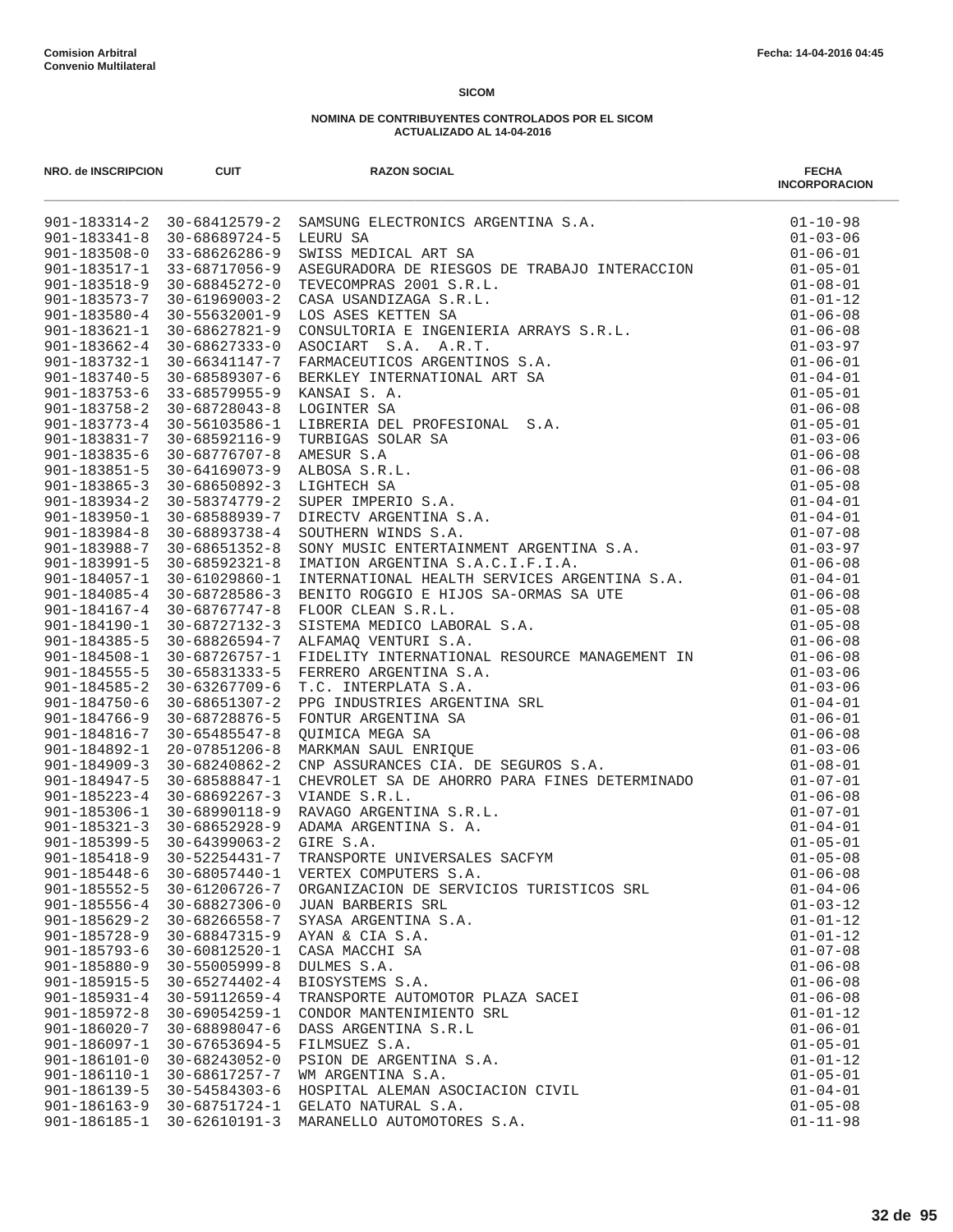| NRO. de INSCRIPCION        | <b>CUIT</b>                                                                   | <b>RAZON SOCIAL</b>                                                                                                                                                                                                                                | <b>FECHA</b><br><b>INCORPORACION</b> |
|----------------------------|-------------------------------------------------------------------------------|----------------------------------------------------------------------------------------------------------------------------------------------------------------------------------------------------------------------------------------------------|--------------------------------------|
|                            |                                                                               |                                                                                                                                                                                                                                                    |                                      |
|                            |                                                                               |                                                                                                                                                                                                                                                    |                                      |
|                            |                                                                               |                                                                                                                                                                                                                                                    |                                      |
|                            |                                                                               |                                                                                                                                                                                                                                                    |                                      |
|                            |                                                                               |                                                                                                                                                                                                                                                    |                                      |
|                            |                                                                               |                                                                                                                                                                                                                                                    |                                      |
|                            |                                                                               |                                                                                                                                                                                                                                                    |                                      |
|                            |                                                                               |                                                                                                                                                                                                                                                    |                                      |
|                            |                                                                               |                                                                                                                                                                                                                                                    |                                      |
|                            |                                                                               |                                                                                                                                                                                                                                                    |                                      |
|                            |                                                                               |                                                                                                                                                                                                                                                    |                                      |
|                            |                                                                               |                                                                                                                                                                                                                                                    |                                      |
|                            |                                                                               |                                                                                                                                                                                                                                                    |                                      |
|                            |                                                                               |                                                                                                                                                                                                                                                    |                                      |
|                            |                                                                               |                                                                                                                                                                                                                                                    |                                      |
|                            |                                                                               |                                                                                                                                                                                                                                                    |                                      |
|                            |                                                                               |                                                                                                                                                                                                                                                    |                                      |
|                            |                                                                               |                                                                                                                                                                                                                                                    |                                      |
|                            |                                                                               |                                                                                                                                                                                                                                                    |                                      |
|                            |                                                                               |                                                                                                                                                                                                                                                    |                                      |
|                            |                                                                               |                                                                                                                                                                                                                                                    |                                      |
|                            |                                                                               |                                                                                                                                                                                                                                                    |                                      |
|                            |                                                                               |                                                                                                                                                                                                                                                    |                                      |
|                            |                                                                               |                                                                                                                                                                                                                                                    |                                      |
|                            |                                                                               |                                                                                                                                                                                                                                                    |                                      |
|                            |                                                                               |                                                                                                                                                                                                                                                    |                                      |
| 901-187360-6               | 30-68406600-1                                                                 | MACO IMPORT S.R.L.                                                                                                                                                                                                                                 | $01 - 01 - 12$                       |
| $901 - 187408 - 3$         | 30-68992923-7                                                                 |                                                                                                                                                                                                                                                    | $01 - 06 - 01$                       |
| 901-187413-6               | 30-68779737-6                                                                 | COOPERATIVA DE CREDITO CONSUMO Y VIV. FINANCO<br>SERTEC SERVICIOS Y TECNOLOGIA EN LIMPIEZA S.A<br>TGV S R L                                                                                                                                        | $01 - 06 - 08$                       |
|                            | 901-187602-7 30-66183907-0                                                    | TGV S.R.L.                                                                                                                                                                                                                                         | $01 - 08 - 01$                       |
| $901 - 187682 - 0$         | 30-68729992-9                                                                 | SERVICIOS DE TERAPIA RENAL ARGENTINA SA                                                                                                                                                                                                            | $01 - 05 - 08$                       |
| 901-187686-9               | 30-68731890-7                                                                 | KROLL ASSOCIATES S.A.                                                                                                                                                                                                                              | $01 - 06 - 08$                       |
| 901-187709-1               | 30-67826465-9                                                                 |                                                                                                                                                                                                                                                    | $01 - 01 - 12$                       |
| 901-187727-5               | 30-69095386-9                                                                 |                                                                                                                                                                                                                                                    | $01 - 01 - 12$                       |
| $901 - 187747 - 3$         | 30-68993322-6                                                                 |                                                                                                                                                                                                                                                    | $01 - 06 - 01$                       |
|                            |                                                                               | 901-187771-7 30-65847394-4 IPSOS ARGENTINA S.A.                                                                                                                                                                                                    | $01 - 06 - 01$                       |
| 901-187838-5               | 30-68828415-1                                                                 |                                                                                                                                                                                                                                                    | $01 - 05 - 08$                       |
|                            | 901-187878-1 33-54801345-9                                                    | ORIS SRL                                                                                                                                                                                                                                           | $01 - 01 - 12$                       |
|                            | 901-187970-7 33-51644453-9                                                    |                                                                                                                                                                                                                                                    | $01 - 07 - 08$                       |
|                            | 901-188015-8 30-69123687-7 CLITEC SA<br>901-188093-6 30-62419811-1 ESETECE SA | AROLL ASSOCIATES S.A.<br>FERNANDEZ, HORACIO RAMON Y FERNANDEZ, ERNESTO M<br>STEFANINI ARGENTINA S.R.L.<br>GENERAL MILLS ARGENTINA S.A.<br>IPSOS ARGENTINA S.A.<br>IPSOS ARGENTINA S.A.<br>ENECOR SA<br>ORIS SRL<br>DANFOSS S.A.<br>CLITEC SA<br>ES | $01 - 03 - 06$<br>$01 - 06 - 08$     |
|                            |                                                                               | 901-188149-8 30-66327198-5 TACCO CALPINI SA                                                                                                                                                                                                        | $01 - 05 - 08$                       |
|                            | 901-188172-4 33-68732091-9                                                    | CONSTRUTORA ANDRADE GUTIERREZ S.A.                                                                                                                                                                                                                 | $01 - 05 - 09$                       |
|                            | 901-188175-6 30-58293870-5                                                    | TNS GALLUP ARGENTINA SA                                                                                                                                                                                                                            | $01 - 03 - 06$                       |
| $901 - 188297 - 2$         | 30-68900379-2                                                                 | REDSAL SA                                                                                                                                                                                                                                          | $01 - 11 - 98$                       |
| $901 - 188336 - 4$         | 30-57801175-3                                                                 | BASILICO, SANTURIO & ANDRADA                                                                                                                                                                                                                       | $01 - 06 - 08$                       |
| $901 - 188358 - 7$         | 30-68780502-6                                                                 | NOBRAR PARNAKIAN SA                                                                                                                                                                                                                                | $01 - 06 - 08$                       |
| $901 - 188359 - 4$         | 30-53128401-8                                                                 | BCD TRAVEL ARGENTINA S.A.                                                                                                                                                                                                                          | $01 - 02 - 03$                       |
| 901-188388-4               | 30-68516165-2                                                                 | SERVICIOS DE VENTA DIRECTA S.A.                                                                                                                                                                                                                    | $01 - 02 - 03$                       |
| 901-188402-1               | 30-66004264-0                                                                 | MEDTRONIC LATIN AMERICA INC                                                                                                                                                                                                                        | $01 - 01 - 12$                       |
| $901 - 188456 - 6$         | 33-68732480-9                                                                 | HUNTER SECURITY S.A.                                                                                                                                                                                                                               | $01 - 06 - 08$                       |
| 901-188475-7               | 30-54666618-9                                                                 | OBRA SOCIAL PARA LA ACTIVIDAD DOCENTE                                                                                                                                                                                                              | $01 - 06 - 08$                       |
| $901 - 188510 - 0$         | 33-69076554-9                                                                 | TICKETEK ARGENTINA S.A.                                                                                                                                                                                                                            | $01 - 03 - 06$                       |
| 901-188540-7               | $30 - 68900454 - 3$                                                           | CGG LAND (US) INC. SUCURSAL ARGENTINA                                                                                                                                                                                                              | $01 - 03 - 97$                       |
| 901-188567-6               | 30-68780632-4                                                                 | DNAMICO SISTEMAS S.A.                                                                                                                                                                                                                              | $01 - 06 - 08$                       |
| 901-188577-5               | 30-69153789-3                                                                 | LAS SALINAS S.A.                                                                                                                                                                                                                                   | $01 - 10 - 98$                       |
| 901-188623-4 30-66207410-8 |                                                                               | MIGUEL ANGEL GALLEGO Y ASOCIADOS SA                                                                                                                                                                                                                | $01 - 05 - 10$                       |
|                            | 901-188652-4 30-69035724-7                                                    | BODEGAS HISPANO ARGENTINAS S.A.                                                                                                                                                                                                                    | $01 - 01 - 12$                       |
|                            | 901-188677-9 33-68898580-9                                                    | ARDAL S.A.                                                                                                                                                                                                                                         | $01 - 01 - 12$                       |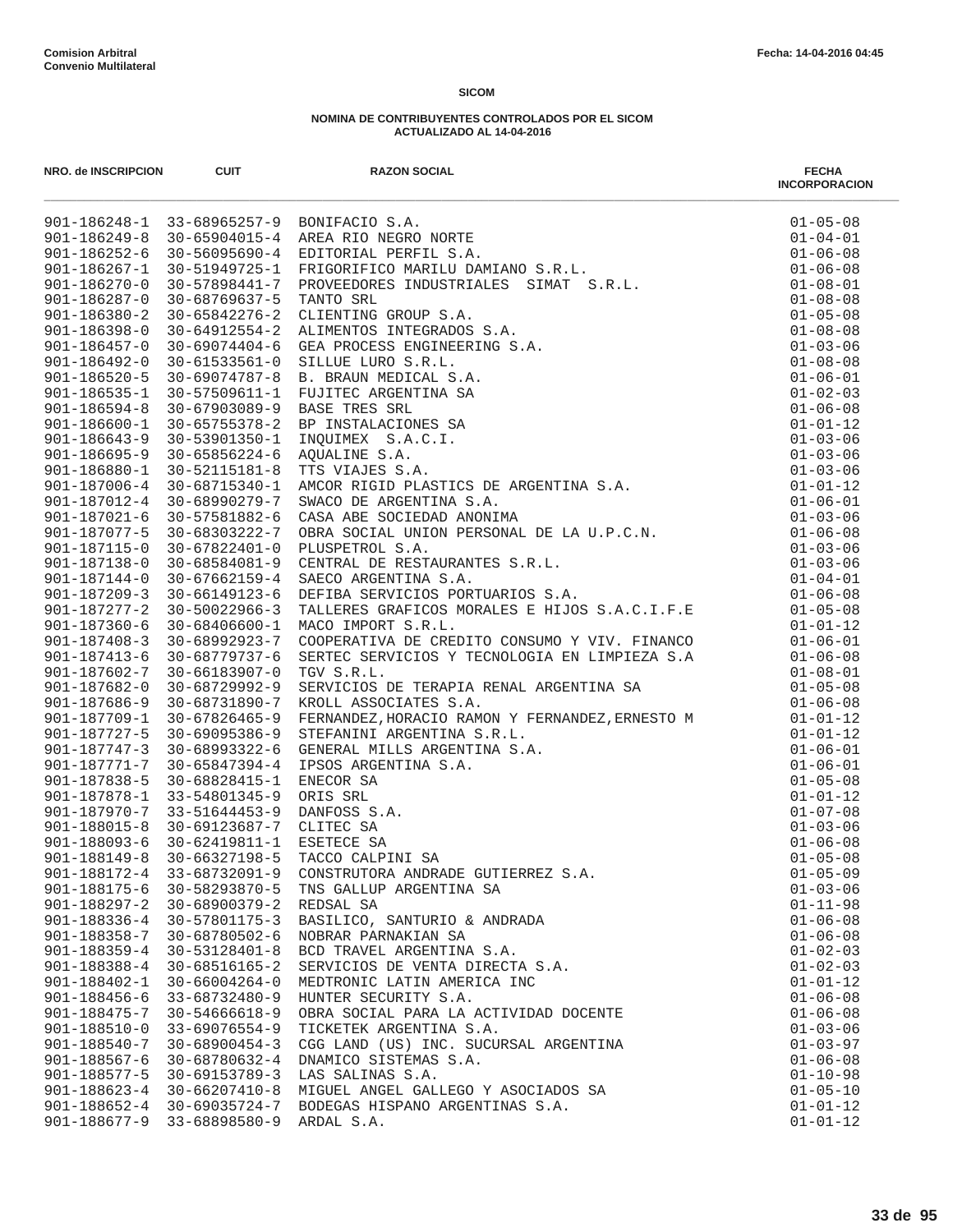|                            |                            |                                                                                                                                                                                                                                     | <b>INCORPORACION</b> |
|----------------------------|----------------------------|-------------------------------------------------------------------------------------------------------------------------------------------------------------------------------------------------------------------------------------|----------------------|
|                            |                            |                                                                                                                                                                                                                                     |                      |
|                            |                            |                                                                                                                                                                                                                                     |                      |
|                            |                            |                                                                                                                                                                                                                                     |                      |
|                            |                            |                                                                                                                                                                                                                                     |                      |
|                            |                            |                                                                                                                                                                                                                                     |                      |
|                            |                            |                                                                                                                                                                                                                                     |                      |
|                            |                            |                                                                                                                                                                                                                                     |                      |
|                            |                            |                                                                                                                                                                                                                                     |                      |
|                            |                            |                                                                                                                                                                                                                                     |                      |
|                            |                            |                                                                                                                                                                                                                                     |                      |
|                            |                            |                                                                                                                                                                                                                                     |                      |
|                            |                            |                                                                                                                                                                                                                                     |                      |
|                            |                            |                                                                                                                                                                                                                                     |                      |
|                            |                            |                                                                                                                                                                                                                                     |                      |
|                            |                            |                                                                                                                                                                                                                                     |                      |
|                            |                            |                                                                                                                                                                                                                                     |                      |
|                            |                            |                                                                                                                                                                                                                                     |                      |
|                            |                            |                                                                                                                                                                                                                                     |                      |
|                            |                            |                                                                                                                                                                                                                                     |                      |
|                            |                            |                                                                                                                                                                                                                                     |                      |
|                            |                            |                                                                                                                                                                                                                                     |                      |
|                            |                            |                                                                                                                                                                                                                                     |                      |
|                            |                            |                                                                                                                                                                                                                                     |                      |
|                            |                            |                                                                                                                                                                                                                                     |                      |
|                            |                            |                                                                                                                                                                                                                                     |                      |
|                            |                            |                                                                                                                                                                                                                                     |                      |
|                            |                            |                                                                                                                                                                                                                                     |                      |
|                            |                            |                                                                                                                                                                                                                                     |                      |
|                            |                            |                                                                                                                                                                                                                                     |                      |
|                            |                            |                                                                                                                                                                                                                                     |                      |
|                            |                            |                                                                                                                                                                                                                                     |                      |
|                            |                            |                                                                                                                                                                                                                                     |                      |
|                            |                            |                                                                                                                                                                                                                                     |                      |
|                            |                            |                                                                                                                                                                                                                                     |                      |
|                            |                            |                                                                                                                                                                                                                                     |                      |
|                            |                            |                                                                                                                                                                                                                                     |                      |
|                            |                            | 901–18935-5 30–68971014-4 INC S.A. (01–1993)<br>901–189360-9 30–68901181-7 IRANSPORKADOR DE CAUDALES VIGENCIA DUQUE SA (01–160–69)<br>901–189360-9 30–699312829-9 ADDCCO SPECIALITED S.A. (01–16–69)<br>901–189249-9 30–699312935-9 |                      |
|                            |                            |                                                                                                                                                                                                                                     |                      |
|                            |                            |                                                                                                                                                                                                                                     |                      |
|                            |                            |                                                                                                                                                                                                                                     |                      |
| $901 - 190555 - 5$         | $30 - 61649666 - 9$        | INFORMACION Y DECISION CONSULTORES S.A.                                                                                                                                                                                             | $01 - 07 - 08$       |
| 901-190571-4 30-64770482-0 |                            | MULTIRUEDAS SA                                                                                                                                                                                                                      | $01 - 05 - 08$       |
| 901-190572-1               | 30-62610993-0              | ALTERNATIVAS COMERCIALES SA                                                                                                                                                                                                         | $01 - 05 - 08$       |
| $901 - 190580 - 6$         | $30 - 64539856 - 0$        | CENTRO OPTICO CASIN SRL                                                                                                                                                                                                             | $01 - 06 - 08$       |
| 901-190717-1               | 30-61209527-9              | JOSE PICCARDO, BERTANI FABIO Y FABETTI VICTOR                                                                                                                                                                                       | $01 - 01 - 12$       |
| $901 - 190726 - 2$         | 30-69038280-2              | ACEROMAT S.A.                                                                                                                                                                                                                       | $01 - 08 - 08$       |
| 901-190819-9               | 30-68246853-6              | HERMES MANAGEMENT CONSULTING S.A.                                                                                                                                                                                                   | $01 - 05 - 08$       |
| 901-190828-1               | 30-59766504-7              | COMPA-IA DE SERVICIOS FARMACEUTICOS S.A.                                                                                                                                                                                            | $01 - 03 - 06$       |
| $901 - 190838 - 0$         | 33-68747318-9              | PANINO SA                                                                                                                                                                                                                           | $01 - 06 - 08$       |
| $901 - 191024 - 4$         | $30 - 64647964 - 5$        | TECHNOLOGY BUREAU S.A.                                                                                                                                                                                                              | $01 - 05 - 08$       |
| $901 - 191146 - 1$         | 30-68631459-2              | CONSTRUCTORA SANJOSE ARGENTINA S.A.                                                                                                                                                                                                 | $01 - 06 - 08$       |
| 901-191195-9               | 30-69313376-5              | INDRA SI SA                                                                                                                                                                                                                         | $01 - 05 - 01$       |
| $901 - 191343 - 6$         | 30-69017902-0              | FIRST RATE S.A.                                                                                                                                                                                                                     | $01 - 05 - 01$       |
| $901 - 191384 - 0$         | 30-68584975-1              | DIA ARGENTINA S.A.                                                                                                                                                                                                                  | $01 - 04 - 01$       |
|                            | 901-191399-5 33-69156498-9 | INFORMATICA EL CORTE INGLES S.A.                                                                                                                                                                                                    | $01 - 07 - 01$       |
|                            | 901-191400-1 33-68211565-9 | PRIMERA RED INTERACTIVA DE MEDIOS ARGENTINOS                                                                                                                                                                                        | $01 - 07 - 01$       |
| 901-191438-7               | 33-68851288-9              | ACEGAME S.A.                                                                                                                                                                                                                        | $01 - 06 - 08$       |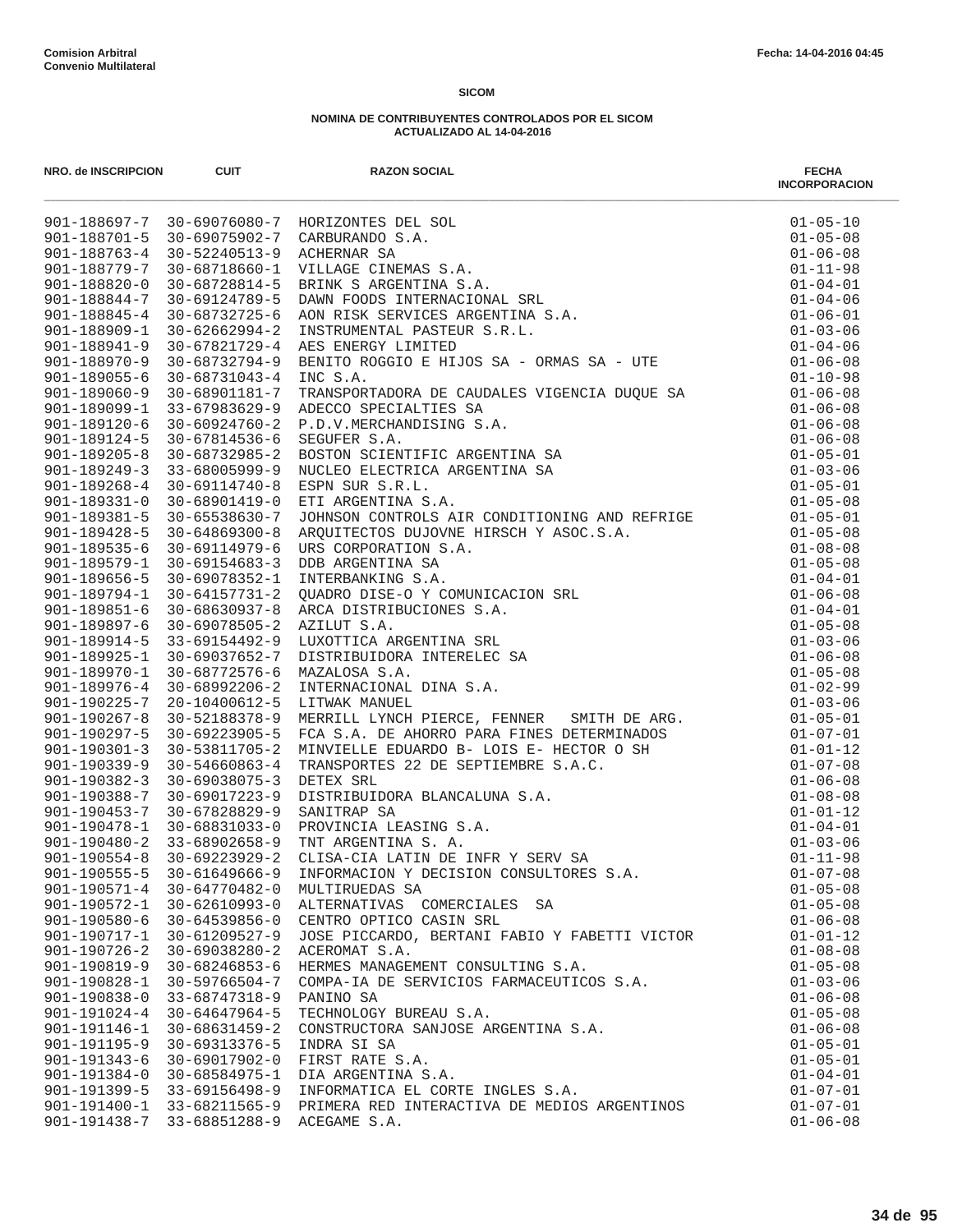| NRO. de INSCRIPCION                      | <b>CUIT</b>                                                    | <b>RAZON SOCIAL</b>                                                                                                                                                                                                                        | <b>FECHA</b><br><b>INCORPORACION</b> |
|------------------------------------------|----------------------------------------------------------------|--------------------------------------------------------------------------------------------------------------------------------------------------------------------------------------------------------------------------------------------|--------------------------------------|
|                                          |                                                                | 901-191581-5 33-62707426-9 TOWERS WATSON ARGENTINA S.A.<br>901-191599-2 27-06401663-1 LOTITO NOEMI ESTER<br>901-191609-4 30-68519188-8 WARTSILA ARGENTINA S.A.<br>901-191620-7 30-69123649-4 OMNILAB SRL<br>901-191622-1 30-69116142-7 WES | $01 - 01 - 12$                       |
|                                          |                                                                |                                                                                                                                                                                                                                            | $01 - 01 - 12$                       |
|                                          |                                                                |                                                                                                                                                                                                                                            | $01 - 05 - 08$                       |
|                                          |                                                                |                                                                                                                                                                                                                                            | $01 - 03 - 06$                       |
|                                          |                                                                |                                                                                                                                                                                                                                            | $01 - 05 - 01$                       |
| $901 - 191651 - 1$<br>$901 - 191681 - 9$ | 30-68968461-7                                                  |                                                                                                                                                                                                                                            | $01 - 06 - 08$                       |
| $901 - 191683 - 3$                       | 33-69214822-9                                                  | 30-69116838-3 VASCULART S.A                                                                                                                                                                                                                | $01 - 06 - 01$<br>$01 - 03 - 12$     |
| $901 - 191735 - 6$                       | 30-68832449-8                                                  |                                                                                                                                                                                                                                            | $01 - 05 - 08$                       |
| 901-191787-6                             | 30-68901099-3                                                  |                                                                                                                                                                                                                                            | $01 - 03 - 06$                       |
| 901-191810-5                             | 30-68031433-7                                                  |                                                                                                                                                                                                                                            | $01 - 01 - 12$                       |
| $901 - 191885 - 5$                       | 30-69113945-6                                                  | BK GIULINI ARGENTINA S.A.<br>STAPLES ARGENTINA S.A.<br>VASCULART S.A<br>ACCION POINT SA<br>TOPPS ARGENTINA S.R.L.<br>RICAVIAL SA<br>DENTAL SYSTEM S.A.<br>PONCE BUENOS AIRES S.A.<br>SERHAA S.A. SOPORTE EMPRESARIO EN RECUPCOS UT         | $01 - 06 - 08$                       |
| 901-191890-8                             | 33-69080779-9                                                  |                                                                                                                                                                                                                                            | $01 - 05 - 01$                       |
| $901 - 191912 - 3$                       |                                                                |                                                                                                                                                                                                                                            | $01 - 03 - 06$                       |
| $901 - 191970 - 3$                       |                                                                |                                                                                                                                                                                                                                            | $01 - 11 - 98$                       |
|                                          | 901-192107-3 20-06136942-3                                     |                                                                                                                                                                                                                                            | $01 - 03 - 06$                       |
|                                          | $901 - 192136 - 3$ 30-68729794-2                               |                                                                                                                                                                                                                                            | $01 - 06 - 01$                       |
| $901 - 192161 - 4$                       |                                                                |                                                                                                                                                                                                                                            | $01 - 03 - 12$                       |
|                                          |                                                                | 901-192183-7 30-68244000-3 IGARRETA MAQUINAS SA                                                                                                                                                                                            | $01 - 06 - 08$                       |
| $901 - 192469 - 3$                       |                                                                |                                                                                                                                                                                                                                            | $01 - 05 - 10$                       |
| $901 - 192488 - 4$                       |                                                                |                                                                                                                                                                                                                                            | $01 - 06 - 01$                       |
| $901 - 192528 - 3$                       |                                                                |                                                                                                                                                                                                                                            | $01 - 03 - 06$                       |
| $901 - 192549 - 9$<br>$901 - 192566 - 5$ |                                                                |                                                                                                                                                                                                                                            | $01 - 01 - 12$<br>$01 - 05 - 01$     |
| 901-192600-1                             |                                                                |                                                                                                                                                                                                                                            | $01 - 08 - 08$                       |
| $901 - 192620 - 9$                       |                                                                |                                                                                                                                                                                                                                            | $01 - 05 - 08$                       |
| $901 - 192635 - 4$                       |                                                                |                                                                                                                                                                                                                                            | $01 - 01 - 12$                       |
| $901 - 192668 - 3$                       |                                                                |                                                                                                                                                                                                                                            | $01 - 06 - 08$                       |
|                                          | 901-192742-5 30-69157927-8                                     | 30–69113945–6 DENTAL SYSTEM S.A. SODOTE EMPERATION ENCRED 2000-68517137–2 SERISS S.A. SODOTE EMPERANTOS TREFONICOS S.A. SODOTE EMPERANTOS TREFONICOS S.A. $30-69117152-9$ SOUTRAMIENTOS TREFONICOS S.A. $30-69117152-3$ OTED               | $01 - 05 - 08$                       |
| $901 - 192752 - 4$                       |                                                                |                                                                                                                                                                                                                                            | $01 - 02 - 03$                       |
| $901 - 192758 - 8$                       |                                                                |                                                                                                                                                                                                                                            | $01 - 03 - 06$                       |
| $901 - 192766 - 2$                       |                                                                |                                                                                                                                                                                                                                            | $01 - 03 - 06$                       |
| $901 - 192878 - 0$                       |                                                                |                                                                                                                                                                                                                                            | $01 - 04 - 01$                       |
| $901 - 193015 - 6$                       |                                                                |                                                                                                                                                                                                                                            | $01 - 03 - 06$                       |
| $901 - 193090 - 2$                       |                                                                |                                                                                                                                                                                                                                            | $01 - 03 - 98$                       |
| 901-193092-7                             |                                                                |                                                                                                                                                                                                                                            | $01 - 06 - 08$                       |
| $901 - 193201 - 5$                       |                                                                |                                                                                                                                                                                                                                            | $01 - 04 - 06$                       |
| $901 - 193205 - 4$                       |                                                                |                                                                                                                                                                                                                                            | $01 - 06 - 08$                       |
| 901-193317-1                             |                                                                |                                                                                                                                                                                                                                            | $01 - 02 - 03$                       |
|                                          | 901-193535-2 33-69343935-9<br>$901 - 193566 - 7$ 30-69285181-8 |                                                                                                                                                                                                                                            | $01 - 07 - 01$<br>$01 - 05 - 08$     |
| $901 - 193611 - 9$                       |                                                                |                                                                                                                                                                                                                                            | $01 - 06 - 08$                       |
| $901 - 193652 - 2$                       | 30-68730484-1                                                  | N.A.I. INTERNATIONAL II INC SUC ARGENTINA                                                                                                                                                                                                  | $01 - 04 - 01$                       |
| $901 - 193654 - 7$                       | 30-64356640-7                                                  | SEGAR SEGURIDAD S.A.                                                                                                                                                                                                                       | $01 - 05 - 01$                       |
| $901 - 193673 - 8$                       | 30-69315983-7                                                  | PRACTICAJE INDEPENDIENTE S.A.                                                                                                                                                                                                              | $01 - 03 - 06$                       |
| 901-193830-7                             | $30 - 51646152 - 3$                                            | ZAPATERIA ARAX SA                                                                                                                                                                                                                          | $01 - 05 - 08$                       |
| $901 - 193856 - 9$                       | $30 - 68208831 - 8$                                            | TRAYECTORIA COMPA?IA DE SEGUROS S.A.                                                                                                                                                                                                       | $01 - 05 - 08$                       |
| $901 - 193868 - 2$                       | $30 - 69157651 - 1$                                            | PROFERTIL S.A.                                                                                                                                                                                                                             | $01 - 04 - 01$                       |
| $901 - 193915 - 9$                       | 30-69324912-7                                                  | ZERONINE SA                                                                                                                                                                                                                                | $01 - 05 - 08$                       |
| 901-193929-7                             | 30-69062124-6                                                  | MEGADENTAL S.A.                                                                                                                                                                                                                            | $01 - 01 - 12$                       |
| $901 - 194031 - 7$                       | 30-68340197-4                                                  | FEDERACION ARGENTINA DE CAMARAS Y ASOCIACIONE                                                                                                                                                                                              | $01 - 05 - 08$                       |
| 901-194060-7                             | $30 - 69344181 - 8$                                            | COMSERT SRL                                                                                                                                                                                                                                | $01 - 01 - 12$                       |
| $901 - 194149 - 8$                       | $30 - 69159022 - 0$                                            | IECSA S.A. DRAGADOS S.A. DYCASA SOCIEDAD AN                                                                                                                                                                                                | $01 - 05 - 01$                       |
| 901-194166-4                             | $30 - 69374320 - 2$                                            | PROACTIVA MEDIO AMBIENTE SA                                                                                                                                                                                                                | $01 - 01 - 12$                       |
| $901 - 194320 - 1$                       | 30-66206332-7                                                  | INTERLOG S.A.                                                                                                                                                                                                                              | $01 - 04 - 06$                       |
| $901 - 194526 - 2$<br>901-194718-5       | 30-69285761-1                                                  | BAGUI S.A.<br>AGRO'INDUSTRIAS EL NIHUIL S.A.                                                                                                                                                                                               | $01 - 04 - 06$<br>$01 - 01 - 12$     |
|                                          | 30-64505677-5<br>$901 - 194761 - 0$ 33-69159367-9              | NEGRI & TEIJEIRO ABOGADOS SOCIEDAD CIVIL                                                                                                                                                                                                   | $01 - 07 - 01$                       |
| $901 - 194804 - 1$                       | 30-69317088-1                                                  | ACERBRAG S.A.                                                                                                                                                                                                                              | $01 - 03 - 06$                       |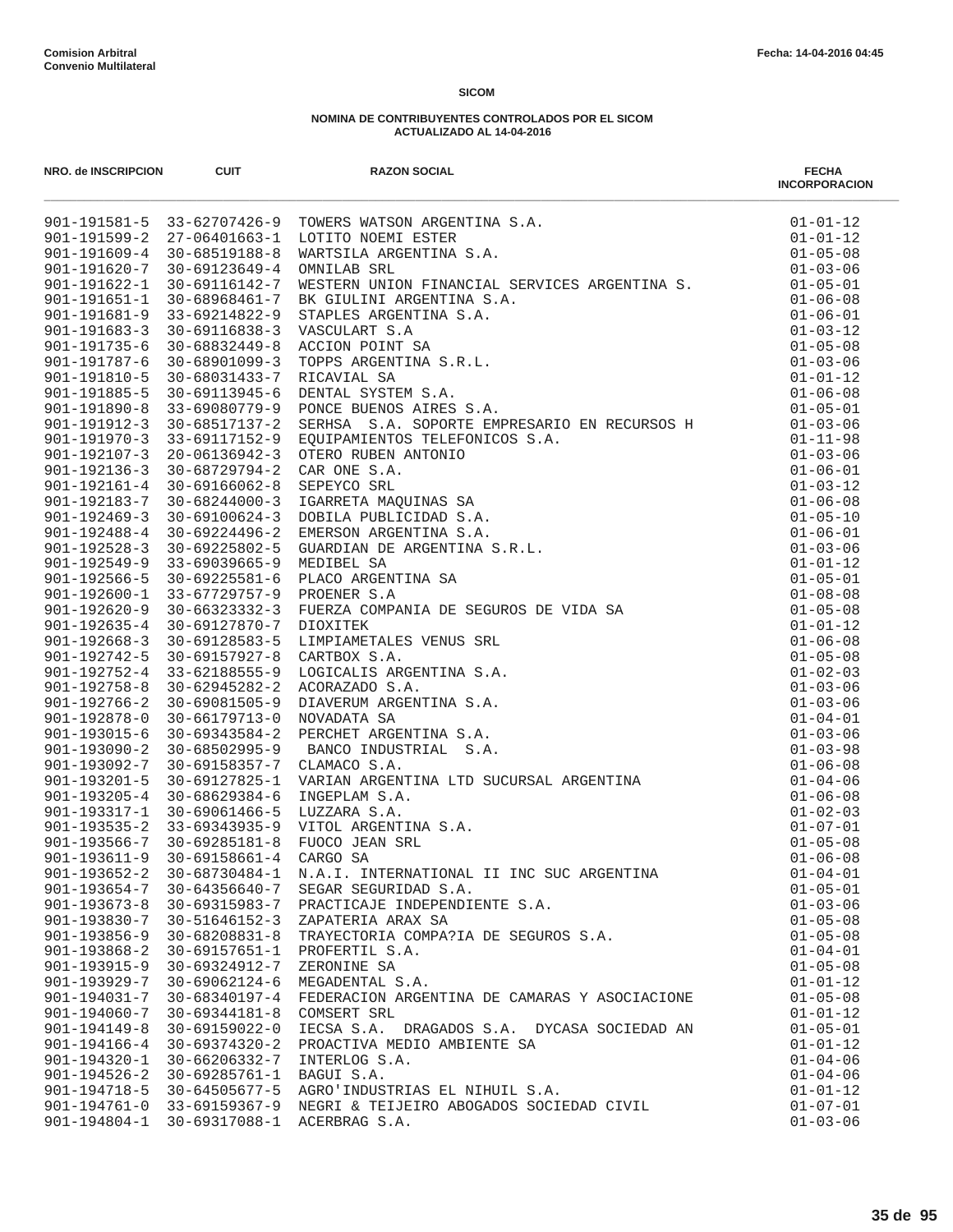|                    |                     | NRO.de NSCRIPCION<br>901-194826 2 20 (4499725 8 CEMIZ B.A.<br>901-194826 2 20 (4499725 8 CEMIZ B.A.<br>901-194882-4 2 10 (48860888-8 NRONCOCA INFORMATICA 5.A.<br>901-194882-4 2 10 (48860888-8 NRONCOCA INFORMATICA 5.A.<br>901-195289- | <b>FECHA</b><br><b>INCORPORACION</b> |
|--------------------|---------------------|------------------------------------------------------------------------------------------------------------------------------------------------------------------------------------------------------------------------------------------|--------------------------------------|
|                    |                     |                                                                                                                                                                                                                                          | $01 - 05 - 01$                       |
|                    |                     |                                                                                                                                                                                                                                          | $01 - 03 - 06$                       |
|                    |                     |                                                                                                                                                                                                                                          | $01 - 07 - 01$                       |
|                    |                     |                                                                                                                                                                                                                                          | $01 - 06 - 08$                       |
|                    |                     |                                                                                                                                                                                                                                          | $01 - 05 - 08$                       |
|                    |                     |                                                                                                                                                                                                                                          | $01 - 03 - 06$                       |
|                    |                     |                                                                                                                                                                                                                                          | $01 - 06 - 08$                       |
|                    |                     |                                                                                                                                                                                                                                          | $01 - 07 - 01$                       |
|                    |                     |                                                                                                                                                                                                                                          | $01 - 05 - 08$                       |
|                    |                     |                                                                                                                                                                                                                                          | $01 - 08 - 08$                       |
|                    |                     |                                                                                                                                                                                                                                          | $01 - 08 - 08$                       |
|                    |                     |                                                                                                                                                                                                                                          | $01 - 03 - 06$                       |
|                    |                     |                                                                                                                                                                                                                                          | $01 - 06 - 08$                       |
|                    |                     |                                                                                                                                                                                                                                          | $01 - 05 - 08$                       |
|                    |                     |                                                                                                                                                                                                                                          | $01 - 06 - 08$                       |
|                    |                     |                                                                                                                                                                                                                                          | $01 - 02 - 03$                       |
|                    |                     |                                                                                                                                                                                                                                          | $01 - 06 - 08$<br>$01 - 08 - 08$     |
|                    |                     |                                                                                                                                                                                                                                          |                                      |
|                    |                     |                                                                                                                                                                                                                                          | $01 - 06 - 01$                       |
|                    |                     |                                                                                                                                                                                                                                          | $01 - 05 - 01$                       |
|                    |                     |                                                                                                                                                                                                                                          | $01 - 04 - 01$<br>$01 - 07 - 01$     |
|                    |                     |                                                                                                                                                                                                                                          |                                      |
|                    |                     |                                                                                                                                                                                                                                          | $01 - 01 - 12$<br>$01 - 07 - 01$     |
|                    |                     |                                                                                                                                                                                                                                          | $01 - 06 - 08$                       |
|                    |                     |                                                                                                                                                                                                                                          | $01 - 04 - 06$                       |
|                    |                     |                                                                                                                                                                                                                                          | $01 - 06 - 08$                       |
|                    |                     |                                                                                                                                                                                                                                          | $01 - 05 - 08$                       |
|                    |                     |                                                                                                                                                                                                                                          | $01 - 03 - 06$                       |
|                    |                     |                                                                                                                                                                                                                                          | $01 - 04 - 01$                       |
|                    |                     |                                                                                                                                                                                                                                          | $01 - 06 - 08$                       |
|                    |                     |                                                                                                                                                                                                                                          | $01 - 04 - 01$                       |
|                    |                     |                                                                                                                                                                                                                                          | $01 - 06 - 08$                       |
|                    |                     |                                                                                                                                                                                                                                          | $01 - 07 - 01$                       |
|                    |                     |                                                                                                                                                                                                                                          | $01 - 03 - 12$                       |
|                    |                     |                                                                                                                                                                                                                                          | $01 - 06 - 08$                       |
|                    |                     |                                                                                                                                                                                                                                          | $01 - 08 - 08$                       |
|                    |                     |                                                                                                                                                                                                                                          | $01 - 03 - 98$                       |
|                    |                     |                                                                                                                                                                                                                                          | $01 - 01 - 12$                       |
|                    |                     |                                                                                                                                                                                                                                          | $01 - 06 - 08$                       |
|                    |                     |                                                                                                                                                                                                                                          | $01 - 03 - 06$                       |
|                    |                     |                                                                                                                                                                                                                                          | $01 - 01 - 12$                       |
| $901 - 197189 - 0$ | 30-69376203-7       | DISTRICOMP S.A.                                                                                                                                                                                                                          | $01 - 06 - 08$                       |
| $901 - 197281 - 5$ | $30 - 69376371 - 8$ | EMPRENDIMIENTOS DIAGONAL S.A.                                                                                                                                                                                                            | $01 - 04 - 01$                       |
| $901 - 197317 - 9$ | 30-69319923-5       | CONEVIAL CONST. E INV. S.A.                                                                                                                                                                                                              | $01 - 03 - 06$                       |
| $901 - 197434 - 9$ | $30 - 69161708 - 0$ | EG3 RED S.A.                                                                                                                                                                                                                             | $01 - 11 - 98$                       |
| $901 - 197568 - 9$ | 30-69229842-6       | ENSIGN ARGENTINA S.A                                                                                                                                                                                                                     | $01 - 08 - 01$                       |
| $901 - 197581 - 6$ | 30-55234979-9       | DECONTI SA                                                                                                                                                                                                                               | $01 - 06 - 08$                       |
| 901-197596-1       | 30-64982070-4       | SEHOS S.A.                                                                                                                                                                                                                               | $01 - 05 - 08$                       |
| $901 - 197654 - 4$ | $30 - 69230426 - 4$ | EMP. DISTRIB. ELECTRICA REGIONAL S.A.) EMDERSA                                                                                                                                                                                           | $01 - 01 - 12$                       |
| $901 - 197669 - 0$ | $30 - 69230488 - 4$ | FCA COMPA?IA FINANCIERA S.A.                                                                                                                                                                                                             | $01 - 10 - 98$                       |
| $901 - 197722 - 6$ | $30 - 69230259 - 8$ | SAS INSTITUTE ARGENTINA SA                                                                                                                                                                                                               | $01 - 01 - 12$                       |
| $901 - 197743 - 1$ | $30 - 69121841 - 0$ | ULMA ANDAMIOS Y ENCOFRADOS ARGENTINA S.A.                                                                                                                                                                                                | $01 - 05 - 08$                       |
| $901 - 197844 - 2$ | $30 - 69446412 - 9$ | ESTUDIO BARBERIS S.A.                                                                                                                                                                                                                    | $01 - 07 - 08$                       |
| $901 - 197924 - 8$ | $30 - 54679021 - 1$ | MAYERHOFER ARGENTINA SOCIEDAD ANONIMA                                                                                                                                                                                                    | $01 - 03 - 06$                       |
| $901 - 197970 - 4$ | $30 - 69543601 - 3$ | DROGUERIA FLORESTA S.A.                                                                                                                                                                                                                  | $01 - 06 - 08$                       |
| $901 - 198005 - 6$ | $30 - 60675187 - 3$ | CROMA 4 S.A.                                                                                                                                                                                                                             | $01 - 05 - 08$                       |
| $901 - 198057 - 6$ | $30 - 69446405 - 6$ | FURA SRL                                                                                                                                                                                                                                 | $01 - 06 - 08$                       |
| 901-198067-5       | 30-68628503-7       | TARCO S.A.                                                                                                                                                                                                                               | $01 - 08 - 08$                       |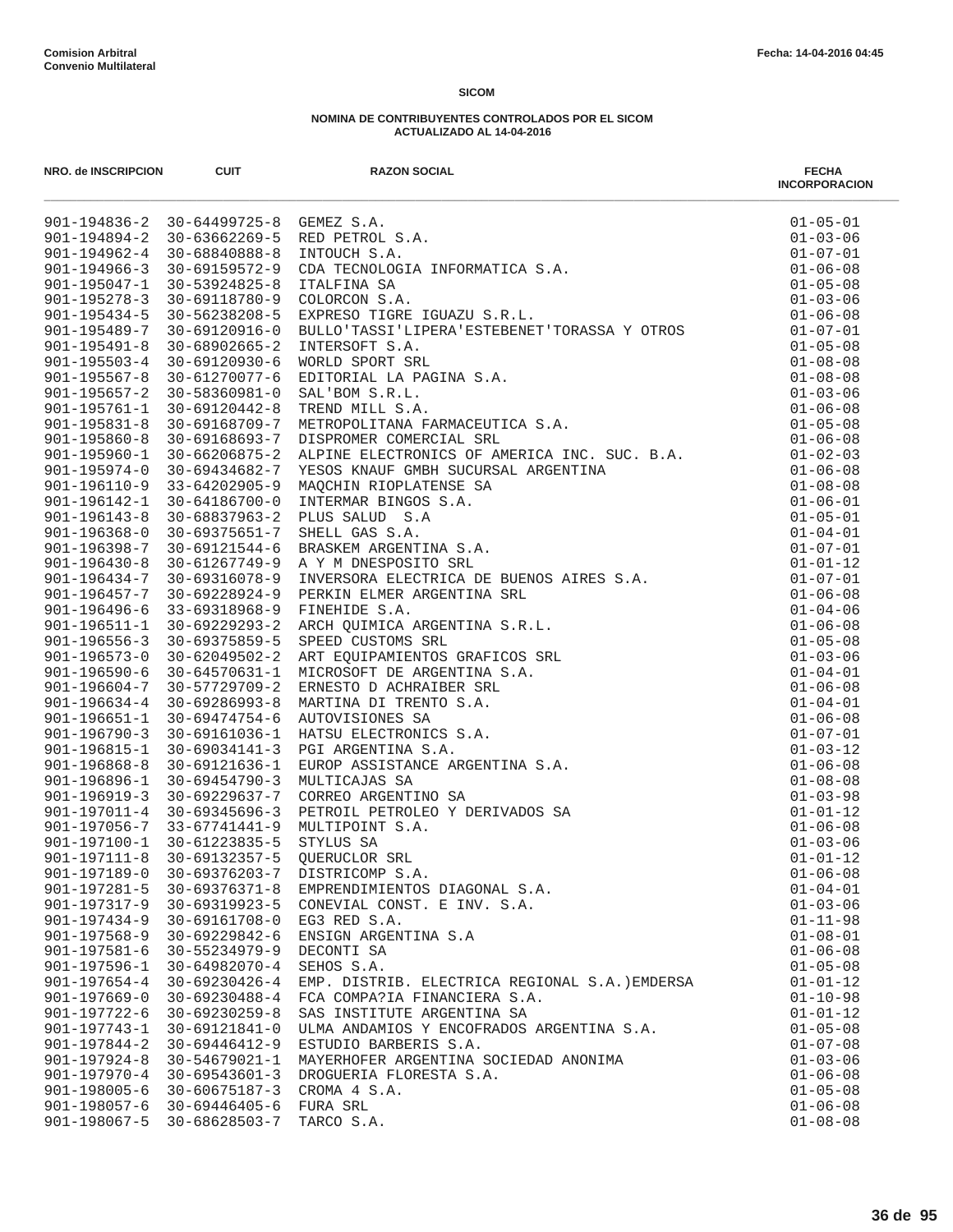| NRO. de INSCRIPCION        | <b>CUIT</b>                                 | <b>RAZON SOCIAL</b>                                                                                                                                                                                                                                                                                  | <b>FECHA</b><br><b>INCORPORACION</b> |
|----------------------------|---------------------------------------------|------------------------------------------------------------------------------------------------------------------------------------------------------------------------------------------------------------------------------------------------------------------------------------------------------|--------------------------------------|
|                            |                                             | 901-198099-7 30-69543595-5 MELEZCA SA<br>901-198145-6 30-69320927-3 ENAP SIPETROL ARGENTINA S.A.<br>901-198163-0 30-69437629-7 KAPSCH TRAFFICCOM ARGENTINA S.A.<br>901-198152-1 30-69315044-9 AEROHANDLING SA<br>901-198182-1 30-50287                                                               | $01 - 06 - 08$                       |
|                            |                                             |                                                                                                                                                                                                                                                                                                      | $01 - 07 - 01$                       |
|                            |                                             |                                                                                                                                                                                                                                                                                                      | $01 - 06 - 08$                       |
|                            |                                             |                                                                                                                                                                                                                                                                                                      | $01 - 03 - 06$                       |
|                            |                                             |                                                                                                                                                                                                                                                                                                      | $01 - 03 - 06$                       |
|                            |                                             |                                                                                                                                                                                                                                                                                                      | $01 - 08 - 08$                       |
|                            |                                             |                                                                                                                                                                                                                                                                                                      | $01 - 03 - 06$                       |
|                            |                                             |                                                                                                                                                                                                                                                                                                      | $01 - 03 - 06$                       |
|                            |                                             |                                                                                                                                                                                                                                                                                                      | $01 - 01 - 12$                       |
|                            |                                             |                                                                                                                                                                                                                                                                                                      | $01 - 06 - 08$<br>$01 - 03 - 06$     |
|                            |                                             |                                                                                                                                                                                                                                                                                                      | $01 - 01 - 12$                       |
|                            |                                             |                                                                                                                                                                                                                                                                                                      | $01 - 05 - 08$                       |
|                            |                                             |                                                                                                                                                                                                                                                                                                      | $01 - 08 - 08$                       |
|                            |                                             |                                                                                                                                                                                                                                                                                                      | $01 - 06 - 08$                       |
|                            | 901-198815-4 33-69162947-9                  |                                                                                                                                                                                                                                                                                                      | $01 - 04 - 01$                       |
|                            | $901 - 198860 - 3$ 30-69320774-2            |                                                                                                                                                                                                                                                                                                      | $01 - 04 - 01$                       |
| 901-198903-4 30-68971386-2 |                                             |                                                                                                                                                                                                                                                                                                      | $01 - 01 - 12$                       |
| $901 - 198994 - 3$         |                                             |                                                                                                                                                                                                                                                                                                      | $01 - 01 - 12$                       |
| 901-198995-1               |                                             |                                                                                                                                                                                                                                                                                                      | $01 - 04 - 06$                       |
| $901 - 199020 - 0$         |                                             |                                                                                                                                                                                                                                                                                                      | $01 - 05 - 08$                       |
|                            | 901-199037-0 30-69163124-5                  |                                                                                                                                                                                                                                                                                                      | $01 - 03 - 06$                       |
|                            |                                             | 901-199073-7 30-68645308-8 APPROACH COMUNICACION S.R.L.                                                                                                                                                                                                                                              | $01 - 05 - 10$                       |
| 901-199117-5               |                                             |                                                                                                                                                                                                                                                                                                      | $01 - 03 - 06$                       |
| 901-199162-4               |                                             |                                                                                                                                                                                                                                                                                                      | $01 - 11 - 98$                       |
|                            |                                             | 901-199204-8 30-69231221-6 CETELEM GESTION S.A.                                                                                                                                                                                                                                                      | $01 - 04 - 01$                       |
| $901 - 199224 - 6$         |                                             |                                                                                                                                                                                                                                                                                                      | $01 - 03 - 06$                       |
|                            | 901-199291-8 33-50036501-9                  |                                                                                                                                                                                                                                                                                                      | $01 - 06 - 08$                       |
|                            |                                             | 30-69321357-2 ALIMENTOS Y LOGISTIICA GENERAL ARGENTINA S.A.<br>33-69162947-9 CAT ARGENTINA S.A.<br>30-69320774-2 LA MADERERA S.A.<br>30-69320774-2 LA MADERERA S.A.<br>30-66954931-1 LUVIK SA<br>30-66554931-1 LUVIK SADOUCTOS QUIMICOS S.A.<br><br>901-199325-7 30-69082706-5 ROTOPLAS ARGENTINA SA | $01 - 03 - 12$                       |
| 901-199331-7               |                                             |                                                                                                                                                                                                                                                                                                      | $01 - 02 - 03$                       |
| $901 - 199396 - 8$         |                                             |                                                                                                                                                                                                                                                                                                      | $01 - 07 - 01$                       |
| 901-199425-1               |                                             |                                                                                                                                                                                                                                                                                                      | $01 - 08 - 01$                       |
| $901 - 199452 - 6$         |                                             |                                                                                                                                                                                                                                                                                                      | $01 - 01 - 12$                       |
| 901-199494-7               |                                             |                                                                                                                                                                                                                                                                                                      | $01 - 08 - 08$                       |
| $901 - 199636 - 4$         |                                             |                                                                                                                                                                                                                                                                                                      | $01 - 01 - 12$                       |
| $901 - 199663 - 0$         | $30 - 69554698 - 6$                         |                                                                                                                                                                                                                                                                                                      | $01 - 03 - 06$                       |
| 901-199666-1               | 30-69328730-4 FAIRCO S.A.                   | NIEBAL S.A<br>OCCIDENTAL CHEMICAL CHILE LIMITADA SUC. ARG.<br>FAIRCO S.A.<br>EATON INDUSTRIES (ARGENTINA) S.A.<br>TRIFASE EMPRESA DE ELECTRIFICACION S.A.<br>LACAPOL S.A.<br>ACTUALTECH S.A.<br>OSANSI S.A.<br>MARANSI S.A.                                                                          | $01 - 06 - 08$                       |
| 901-199831-5               | 30-68842884-6                               | EATON INDUSTRIES (ARGENTINA) S.A.                                                                                                                                                                                                                                                                    | $01 - 05 - 01$                       |
| $901 - 199912 - 8$         | 30-50536452-6<br>901-205097-1 30-70892237-0 | LACAPOL S.A.                                                                                                                                                                                                                                                                                         | $01 - 01 - 12$<br>$01 - 03 - 12$     |
| $901 - 205182 - 9$         | $30 - 70802000 - 8$                         |                                                                                                                                                                                                                                                                                                      | $01 - 06 - 08$                       |
| $901 - 205206 - 9$         | 30-70868862-9                               |                                                                                                                                                                                                                                                                                                      | $01 - 05 - 08$                       |
| $901 - 205207 - 6$         | 33-70871199-9                               | MARANSI S.A.                                                                                                                                                                                                                                                                                         | $01 - 07 - 08$                       |
| $901 - 205346 - 9$         | 30-63619449-9                               | SUMPEX TRADE S.A.                                                                                                                                                                                                                                                                                    | $01 - 06 - 08$                       |
| $901 - 205444 - 8$         | 30-50675269-4                               | CLUB UNIVERSITARIO DE BUENOS AIRES                                                                                                                                                                                                                                                                   | $01 - 06 - 08$                       |
| $901 - 205599 - 3$         | 30-70896924-5                               | CACHAY S.A.                                                                                                                                                                                                                                                                                          | $01 - 06 - 08$                       |
| $901 - 205614 - 8$         | 30-70895140-0                               | ORIGINAL SCENTS S.R.L.                                                                                                                                                                                                                                                                               | $01 - 01 - 12$                       |
| $901 - 205626 - 1$         | 33-70894286-9                               | UNIDAD DE GESTION OPERATIVA FERROVIARIA EMERG                                                                                                                                                                                                                                                        | $01 - 06 - 08$                       |
| $901 - 205806 - 1$         | $30 - 70896920 - 2$                         | TELEMEDIA ARGENTINA S.A.                                                                                                                                                                                                                                                                             | $01 - 01 - 12$                       |
| $901 - 205817 - 7$         | 30-70898171-7                               | ROSEE S.A.                                                                                                                                                                                                                                                                                           | $01 - 08 - 08$                       |
| $901 - 205862 - 6$         | 33-70898029-9                               | LOGISTICA GUTIERREZ S.A.                                                                                                                                                                                                                                                                             | $01 - 01 - 12$                       |
| $901 - 205957 - 7$         | 30-70898390-6                               | CARAT ARGENTINA S.A.                                                                                                                                                                                                                                                                                 | $01 - 03 - 06$                       |
| $901 - 205988 - 1$         | 30-70887787-1                               | C.G.M. LEASING ARGENTINA S.A.                                                                                                                                                                                                                                                                        | $01 - 01 - 12$                       |
| $901 - 206029 - 3$         | 30-70899244-1                               | NATIONWIDE S.R.L.                                                                                                                                                                                                                                                                                    | $01 - 03 - 12$                       |
| $901 - 206067 - 5$         | $30 - 70897447 - 8$                         | TORRUELLA Y CIA. S.R.L.                                                                                                                                                                                                                                                                              | $01 - 01 - 12$                       |
| $901 - 206134 - 0$         | 30-70899230-1                               | UNIMACO S.A.                                                                                                                                                                                                                                                                                         | $01 - 06 - 08$                       |
| $901 - 206146 - 3$         | $30 - 70899694 - 3$                         | RUHRPUMPEN ARGENTINA S.A.                                                                                                                                                                                                                                                                            | $01 - 01 - 12$                       |
| $901 - 206363 - 7$         | 33-70898340-9                               | TEXTILES DEL SUR S.A.                                                                                                                                                                                                                                                                                | $01 - 06 - 08$                       |
| $901 - 206421 - 0$         |                                             | 30-70900656-4 E.D.S.I. TREND ARGENTINA S.A.                                                                                                                                                                                                                                                          | $01 - 06 - 08$                       |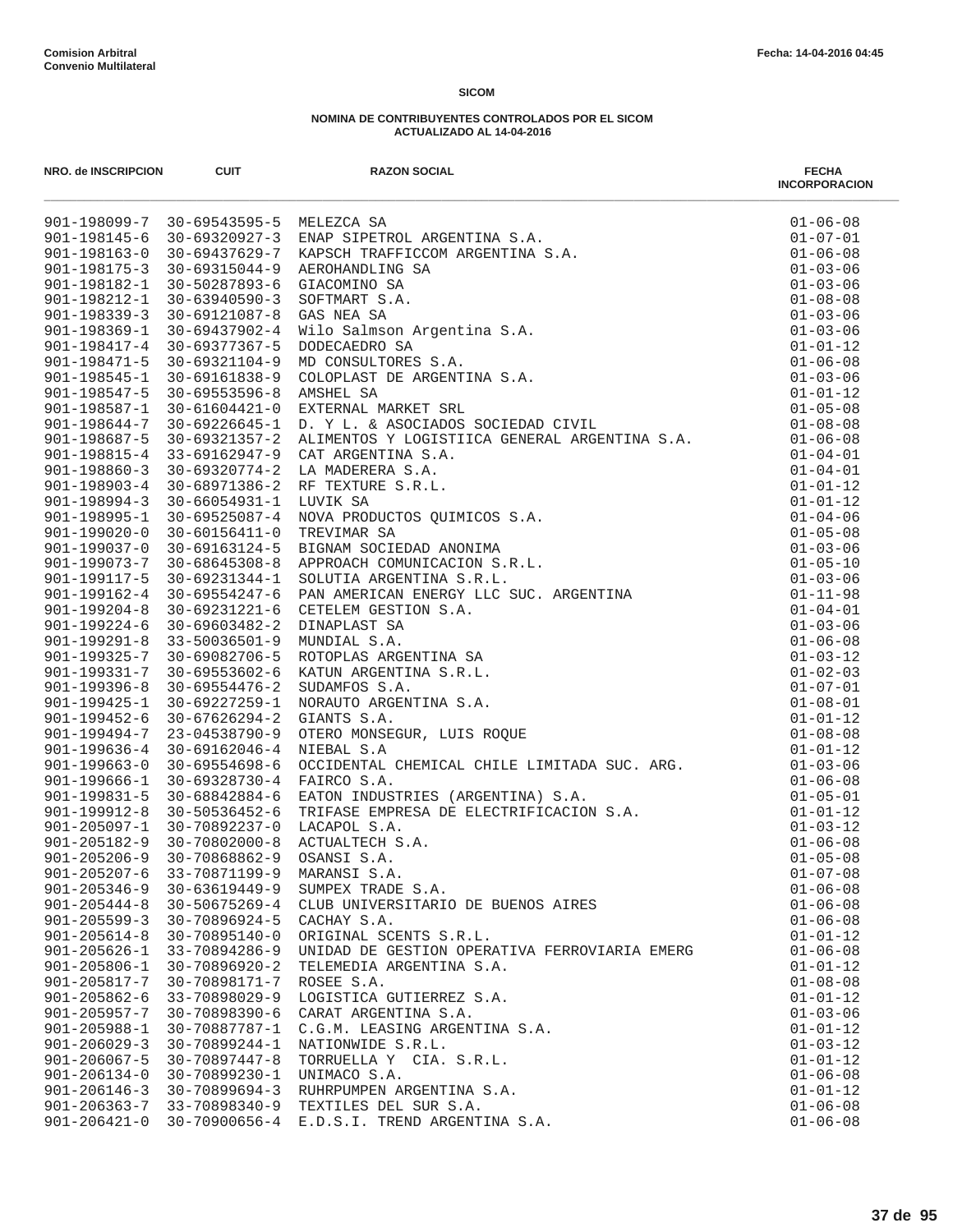| NRO. de INSCRIPCION                      | <b>CUIT</b>                           | <b>RAZON SOCIAL</b>                                                                                                                                                                                                                              | <b>FECHA</b><br><b>INCORPORACION</b> |
|------------------------------------------|---------------------------------------|--------------------------------------------------------------------------------------------------------------------------------------------------------------------------------------------------------------------------------------------------|--------------------------------------|
|                                          | 901-206446-4 30-70761509-1 TAOIT S.A. |                                                                                                                                                                                                                                                  | $01 - 06 - 08$                       |
|                                          | 901-206491-3 30-50060865-6            |                                                                                                                                                                                                                                                  | $01 - 05 - 08$                       |
| $901 - 206548 - 2$                       | 30-70801723-6                         | S.A. LA HISPANO ARGENTINA CURTIEMBRE Y CHAROL<br>ATENMED S.A.<br>SEGUBAIRES S.A.<br>TOYOTA COMPANIA FINANCIERA DE ARGENTINA S.A.                                                                                                                 | $01 - 06 - 08$                       |
| $901 - 206681 - 1$                       | 30-70901841-4                         |                                                                                                                                                                                                                                                  | $01 - 03 - 12$                       |
| $901 - 206688 - 2$                       | 30-70900042-6                         | TOYOTA COMPANIA FINANCIERA DE ARGENTINA S.A.<br>LA CORTE S.A.<br>ADMINISTRACION PICCALUGA S.A.<br>COOP DE VIV, CRED Y CONS ALMIRANTE BROWN LTDA<br>CASTING GROUP SRL<br>FRAMER SCA<br>POLENTA S.R.L.<br>FRAMER SCA<br>POLENTA S.R.L.<br>AUTOBUS  | $01 - 03 - 06$                       |
| $901 - 206711 - 1$                       | 30-68148081-8                         |                                                                                                                                                                                                                                                  | $01 - 01 - 12$                       |
| $901 - 206817 - 9$                       | 30-69561560-0                         |                                                                                                                                                                                                                                                  | $01 - 06 - 08$                       |
| $901 - 206820 - 7$                       | 30-70817525-7                         |                                                                                                                                                                                                                                                  | $01 - 03 - 06$                       |
| $901 - 206825 - 3$                       | $30 - 69724729 - 3$                   |                                                                                                                                                                                                                                                  | $01 - 06 - 08$                       |
| $901 - 206853 - 6$                       | $30 - 62866341 - 2$                   |                                                                                                                                                                                                                                                  | $01 - 01 - 12$                       |
| $901 - 207000 - 1$                       | 30-66158404-8                         |                                                                                                                                                                                                                                                  | $01 - 05 - 08$                       |
| $901 - 207022 - 4$                       | 33-70904282-9                         |                                                                                                                                                                                                                                                  | $01 - 01 - 12$                       |
| $901 - 207106 - 9$                       | 30-64136897-7 FIDELITAS SA            |                                                                                                                                                                                                                                                  | $01 - 06 - 08$                       |
| $901 - 207393 - 6$                       | 30-63148185-6 AUTOBUS S.A.            |                                                                                                                                                                                                                                                  | $01 - 05 - 08$                       |
| $901 - 207406 - 0$<br>$901 - 207473 - 1$ | 30-65715480-2                         |                                                                                                                                                                                                                                                  | $01 - 03 - 06$                       |
| $901 - 207526 - 1$                       | 30-70904344-3                         |                                                                                                                                                                                                                                                  | $01 - 01 - 12$<br>$01 - 01 - 12$     |
| $901 - 207639 - 6$                       | 30-70904090-8<br>33-70906792-9        |                                                                                                                                                                                                                                                  | $01 - 06 - 08$                       |
| $901 - 207679 - 2$                       | 30-61877322-8                         |                                                                                                                                                                                                                                                  | $01 - 01 - 12$                       |
| 901-207719-1                             | 33-70852510-9                         |                                                                                                                                                                                                                                                  | $01 - 06 - 08$                       |
| $901 - 207736 - 8$                       | 30-58938427-6                         |                                                                                                                                                                                                                                                  | $01 - 03 - 06$                       |
| $901 - 207829 - 4$                       | 33-70905576-9                         |                                                                                                                                                                                                                                                  | $01 - 05 - 08$                       |
| $901 - 207867 - 6$                       |                                       | 30-70868851-3 GUEMES 3355 S.A.                                                                                                                                                                                                                   | $01 - 06 - 08$                       |
| $901 - 207874 - 3$                       | 20-18458201-6                         |                                                                                                                                                                                                                                                  | $01 - 03 - 06$                       |
| 901-207875-1                             | 30-70906977-9                         |                                                                                                                                                                                                                                                  | $01 - 06 - 08$                       |
| $901 - 208060 - 8$                       |                                       | 30-69800425-4 NAYA FILMS SA                                                                                                                                                                                                                      | $01 - 03 - 06$                       |
| $901 - 208135 - 1$                       | $30 - 63069237 - 3$                   |                                                                                                                                                                                                                                                  | $01 - 06 - 08$                       |
| $901 - 208140 - 3$                       | 30-70904651-5                         |                                                                                                                                                                                                                                                  | $01 - 01 - 12$                       |
| $901 - 208153 - 4$                       | 30-60816034-1                         | NAYA FILMS SA<br>CONSTRUTORA NORBERTO ODEBRECHT SUC. ARGENTINA<br>TEJIDOS CATAMARCA S.R.L.<br>COMPLEMENTOS EMPRESARIOS S.A. DE SERVICIOS<br>FRADECON S.A.<br>ENOFIR SYSTEMS S.A.<br>ENOFIR SYSTEMS S.A.<br>ENGRAMA S.A.<br>CITYTECH S.A.<br>COPE | $01 - 01 - 12$                       |
| $901 - 208228 - 7$                       | 30-70908135-3                         |                                                                                                                                                                                                                                                  | $01 - 01 - 12$                       |
| $901 - 208251 - 3$                       | 30-70907682-1                         |                                                                                                                                                                                                                                                  | $01 - 01 - 12$                       |
| $901 - 208283 - 5$                       | 30-70878856-9                         |                                                                                                                                                                                                                                                  | $01 - 06 - 08$                       |
| $901 - 208463 - 4$                       | $30 - 69544598 - 5$                   |                                                                                                                                                                                                                                                  | $01 - 05 - 08$                       |
| $901 - 208487 - 1$                       | 30-70908678-9                         |                                                                                                                                                                                                                                                  | $01 - 08 - 08$                       |
| $901 - 208502 - 6$                       | $30 - 65803503 - 3$                   |                                                                                                                                                                                                                                                  | $01 - 06 - 08$                       |
| $901 - 208570 - 5$                       | $30 - 70909968 - 6$                   |                                                                                                                                                                                                                                                  | $01 - 01 - 12$                       |
| $901 - 208654 - 0$                       | 30-70750002-2                         |                                                                                                                                                                                                                                                  | $01 - 05 - 08$                       |
| $901 - 208665 - 6$                       | 30-70910668-2                         |                                                                                                                                                                                                                                                  | $01 - 01 - 12$                       |
| $901 - 208760 - 3$                       | 30-70910297-0                         |                                                                                                                                                                                                                                                  | $01 - 01 - 12$                       |
| 901-208825-7 30-70844723-0               |                                       |                                                                                                                                                                                                                                                  | $01 - 03 - 06$                       |
| $901 - 208954 - 1$                       | 30-70911973-3                         |                                                                                                                                                                                                                                                  | $01 - 05 - 08$                       |
| $901 - 209044 - 1$                       | 30-70893339-9                         |                                                                                                                                                                                                                                                  | $01 - 06 - 08$                       |
| $901 - 209047 - 2$                       | $30 - 58666171 - 6$                   | OBRA SOCIAL DE EMPRESARIOS, PROFESIONALES Y M                                                                                                                                                                                                    | $01 - 08 - 08$                       |
| $901 - 209109 - 4$                       | 30-70911582-7                         | AGRUPACION DE COLABORACION EYELIT                                                                                                                                                                                                                | $01 - 05 - 08$                       |
| $901 - 209153 - 6$                       | 30-70911224-0                         | OPPFILM ARGENTINA S.A.                                                                                                                                                                                                                           | $01 - 06 - 08$                       |
| $901 - 209216 - 5$                       | $33 - 69450385 - 9$                   | ORGANIZACION MEDICA S.A.                                                                                                                                                                                                                         | $01 - 06 - 08$                       |
| $901 - 209268 - 5$                       | 30-70912492-3                         | VIADUZ S.A.                                                                                                                                                                                                                                      | $01 - 05 - 10$                       |
| $901 - 209306 - 0$                       | $30 - 70906380 - 0$                   | COMUNIDAD VIRTUAL S.A.                                                                                                                                                                                                                           | $01 - 05 - 08$                       |
| $901 - 209356 - 5$                       | 30-70912376-5                         | DES SENS S.A.                                                                                                                                                                                                                                    | $01 - 06 - 08$                       |
| $901 - 209387 - 0$                       | 30-70912824-4                         | TRESSA ARGENTINA S.A.                                                                                                                                                                                                                            | $01 - 01 - 12$                       |
| $901 - 209576 - 1$                       | 30-70914088-0                         | CHINA SHIPPING ARGENTINA AGENCY SA                                                                                                                                                                                                               | $01 - 03 - 12$                       |
| $901 - 209643 - 5$                       | $30 - 55354640 - 7$                   | CASA JOSE DIAMANT SCA                                                                                                                                                                                                                            | $01 - 01 - 12$                       |
| $901 - 209706 - 4$                       | $30 - 70914929 - 2$                   | CONGRESO SALUD S.A.                                                                                                                                                                                                                              | $01 - 06 - 08$                       |
| $901 - 209721 - 6$                       | 30-70887122-9                         | TINTA FRESCA EDICIONES S.A.                                                                                                                                                                                                                      | $01 - 06 - 08$                       |
| $901 - 209736 - 1$                       | 30-70915324-9                         | OCULARIUS S.A.                                                                                                                                                                                                                                   | $01 - 08 - 08$                       |
| $901 - 209743 - 9$                       | 30-70915023-1                         | MELLOR GOODWIN COMBUSTION SA                                                                                                                                                                                                                     | $01 - 03 - 12$                       |
| $901 - 209793 - 4$                       | 30-70915638-8                         | SAN JUSTO NEUMATICOS S.R.L.                                                                                                                                                                                                                      | $01 - 01 - 12$                       |
| $901 - 209880 - 7$<br>$901 - 209891 - 3$ | 30-70915997-2<br>30-70915612-4        | DISTRICAMPO S.R.L.<br>DINCOA DES INDUST Y CONSTRUCCIONES EN ACERO S                                                                                                                                                                              | $01 - 01 - 12$<br>$01 - 01 - 12$     |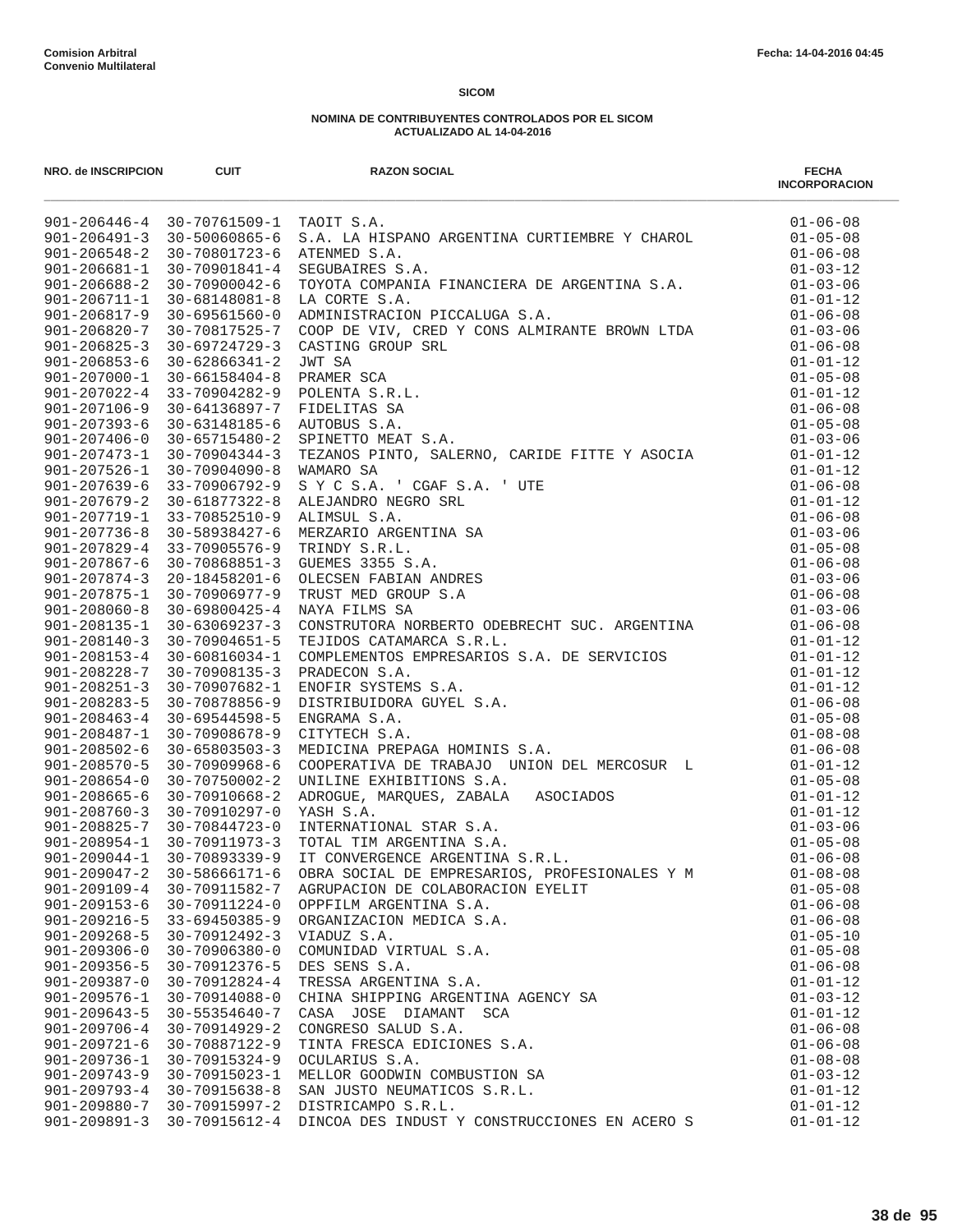| NRO. de INSCRIPCION                      | <b>CUIT</b>                      | <b>RAZON SOCIAL</b>                                                                                                                                                                                                                                                                        | <b>FECHA</b><br><b>INCORPORACION</b> |
|------------------------------------------|----------------------------------|--------------------------------------------------------------------------------------------------------------------------------------------------------------------------------------------------------------------------------------------------------------------------------------------|--------------------------------------|
|                                          |                                  | 901-209914-6 30-70861051-4 MINARELLI S.A.<br>901-209935-1 30-70897192-4 TORMENE AMERICANA DDI S.A<br>901-209935-1 30-70897192-4 DROMENE AMERICANA DDI S.A                                                                                                                                  | $01 - 06 - 08$                       |
|                                          |                                  |                                                                                                                                                                                                                                                                                            | $01 - 01 - 12$                       |
|                                          |                                  |                                                                                                                                                                                                                                                                                            | $01 - 06 - 08$                       |
| $901 - 210141 - 3$                       | 30-70914770-2                    | IECSA SA J.J.CHEDIACK SAICA CDD CONSTRUCCIONE<br>30–70914770–2 IECSA SA J.J.CHEDIACK SAICA CDD CONSTRUCCIONE<br>30–709156808–6 BEM Y L S.R.L. ) EN FORMACION=<br>30–70916808–4 MATERIALES 2003 S.R.L. ) EN FORMACION=<br>30–70909972–4 ENERGIA ARGENTINA SOCIEDAD ANONIMA<br>30–70754232–9 | $01 - 06 - 08$                       |
| $901 - 210207 - 4$                       |                                  |                                                                                                                                                                                                                                                                                            | $01 - 06 - 08$                       |
| $901 - 210246 - 3$                       |                                  |                                                                                                                                                                                                                                                                                            | $01 - 05 - 09$                       |
| $901 - 210276 - 1$                       |                                  |                                                                                                                                                                                                                                                                                            | $01 - 01 - 12$                       |
| $901 - 210355 - 9$                       |                                  |                                                                                                                                                                                                                                                                                            | $01 - 06 - 08$                       |
| 901-210381-7<br>$901 - 210424 - 8$       |                                  |                                                                                                                                                                                                                                                                                            | $01 - 08 - 08$<br>$01 - 01 - 12$     |
| $901 - 210555 - 6$                       |                                  |                                                                                                                                                                                                                                                                                            | $01 - 06 - 08$                       |
| $901 - 210689 - 6$                       |                                  |                                                                                                                                                                                                                                                                                            | $01 - 05 - 08$                       |
| $901 - 210703 - 3$                       |                                  |                                                                                                                                                                                                                                                                                            | $01 - 06 - 08$                       |
| 901-210709-7                             |                                  |                                                                                                                                                                                                                                                                                            | $01 - 01 - 12$                       |
| $901 - 210770 - 5$                       |                                  |                                                                                                                                                                                                                                                                                            | $01 - 05 - 08$                       |
| $901 - 210783 - 6$                       |                                  |                                                                                                                                                                                                                                                                                            | $01 - 06 - 08$                       |
|                                          |                                  | 901-211027-7 33-70769787-9 FIE GRAN PODER S.A.                                                                                                                                                                                                                                             | $01 - 03 - 06$                       |
| $901 - 211063 - 4$                       |                                  |                                                                                                                                                                                                                                                                                            | $01 - 08 - 08$                       |
| $901 - 211101 - 9$                       |                                  |                                                                                                                                                                                                                                                                                            | $01 - 06 - 08$                       |
| $901 - 211175 - 1$                       |                                  |                                                                                                                                                                                                                                                                                            | $01 - 01 - 12$                       |
| $901 - 211190 - 3$                       |                                  |                                                                                                                                                                                                                                                                                            | $01 - 03 - 06$                       |
| $901 - 211200 - 5$                       |                                  |                                                                                                                                                                                                                                                                                            | $01 - 05 - 08$                       |
|                                          | $901 - 211323 - 9$ 33-66210595-9 |                                                                                                                                                                                                                                                                                            | $01 - 05 - 08$                       |
| $901 - 211514 - 4$                       | 30-70747814-0                    |                                                                                                                                                                                                                                                                                            | $01 - 06 - 08$                       |
| $901 - 211609 - 5$                       | 30-68081636-7                    |                                                                                                                                                                                                                                                                                            | $01 - 08 - 08$                       |
| $901 - 211641 - 3$                       | 30-70923786-8                    |                                                                                                                                                                                                                                                                                            | $01 - 03 - 12$                       |
| $901 - 211670 - 3$                       | 30-70728954-2                    | TELEXTORAGE S.A.<br>AFIMZADORA LATINOAMERICANA COMPA-IA DE SEGUR<br>DON RODOLFO S.A.<br>SANISIS SA<br>GENERE S.A.<br>SANISIS SA<br>GENERE S.A.<br>AB MAURI HISPANOAMERICA S.A.<br>AB MAURI HISPANOAMERICA S.A.<br>MUSIC BROKERS ARGENTINA S.A.<br>                                         | $01 - 06 - 08$                       |
| $901 - 211680 - 2$                       | 30-64131786-8                    |                                                                                                                                                                                                                                                                                            | $01 - 06 - 08$                       |
| $901 - 211694 - 1$                       | 30-70876318-3                    |                                                                                                                                                                                                                                                                                            | $01 - 01 - 12$                       |
| $901 - 211695 - 8$                       | 30-70822541-6                    |                                                                                                                                                                                                                                                                                            | $01 - 03 - 06$                       |
| $901 - 211809 - 2$                       | 30-70722823-3                    |                                                                                                                                                                                                                                                                                            | $01 - 06 - 08$                       |
| 901-211816-0                             | 30-70749399-9                    |                                                                                                                                                                                                                                                                                            | $01 - 01 - 12$                       |
| $901 - 211892 - 3$                       | 30-52612866-0                    |                                                                                                                                                                                                                                                                                            | $01 - 06 - 08$                       |
| $901 - 211903 - 2$<br>$901 - 211961 - 2$ | 30-70923425-7<br>30-70904206-4   |                                                                                                                                                                                                                                                                                            | $01 - 01 - 12$<br>$01 - 01 - 12$     |
| $901 - 211973 - 6$                       | 30-51575575-2                    |                                                                                                                                                                                                                                                                                            | $01 - 06 - 08$                       |
| $901 - 212173 - 9$                       | 30-70888077-5                    |                                                                                                                                                                                                                                                                                            | $01 - 01 - 12$                       |
| $901 - 212222 - 0$                       | 30-70741954-3                    |                                                                                                                                                                                                                                                                                            | $01 - 06 - 08$                       |
| $901 - 212314 - 9$                       | 30-70927252-3                    |                                                                                                                                                                                                                                                                                            | $01 - 01 - 12$                       |
|                                          | $901 - 212373 - 6$ 30-60445517-7 |                                                                                                                                                                                                                                                                                            | $01 - 06 - 08$                       |
| 901-212400-4 30-70087956-5               |                                  |                                                                                                                                                                                                                                                                                            | $01 - 01 - 12$                       |
| $901 - 212454 - 9$                       | 30-70926996-4                    |                                                                                                                                                                                                                                                                                            | $01 - 06 - 08$                       |
| $901 - 212473 - 0$                       | $30 - 70928037 - 2$              | LEONHARDT Y ASOCIADOS SOCIEDAD CIVIL                                                                                                                                                                                                                                                       | $01 - 01 - 12$                       |
| $901 - 212482 - 1$                       | 30-70842602-0                    | ENTHEUS SEGURIDAD PRIVADA S.R.L.                                                                                                                                                                                                                                                           | $01 - 01 - 12$                       |
| $901 - 212526 - 0$                       | $30 - 68691646 - 0$              | TABORU S.A.                                                                                                                                                                                                                                                                                | $01 - 05 - 08$                       |
| $901 - 212579 - 7$                       | 30-59316785-9                    | PRESERFAR S.A.                                                                                                                                                                                                                                                                             | $01 - 07 - 08$                       |
| $901 - 212584 - 0$                       | 30-70922367-0                    | TELEFONICA INGENIERIA DE SEGURIDAD DE ARGENTI                                                                                                                                                                                                                                              | $01 - 06 - 08$                       |
| $901 - 212593 - 1$                       | 30-70865796-0                    | INFOMEDIA PRODUCCIONES S.A.                                                                                                                                                                                                                                                                | $01 - 06 - 08$                       |
| $901 - 212673 - 7$                       | 30-53803397-5                    | LASEDAL S.A.                                                                                                                                                                                                                                                                               | $01 - 05 - 08$                       |
| $901 - 212675 - 1$                       | $30 - 70925650 - 1$              | IMPORTRADE COMMERCE SRL                                                                                                                                                                                                                                                                    | $01 - 01 - 12$                       |
| $901 - 212694 - 2$                       | $30 - 70924647 - 6$              | ESCANDINAVIA DEL PLATA S.A.                                                                                                                                                                                                                                                                | $01 - 05 - 08$                       |
| $901 - 212782 - 2$                       | 30-70927002-4                    | ESCALUM INVESTMENT S.A.                                                                                                                                                                                                                                                                    | $01 - 05 - 08$                       |
| $901 - 212864 - 2$                       | 30-70916518-2                    | TRYADA S.R.L.                                                                                                                                                                                                                                                                              | $01 - 01 - 12$                       |
| $901 - 212875 - 9$                       | 30-70929956-1                    | ERTACH S.A. PRIMA S.A. UNION TRANSITORIA DE E                                                                                                                                                                                                                                              | $01 - 01 - 12$                       |
| $901 - 212955 - 4$                       | 30-70929192-7                    | E MOTORS SRL                                                                                                                                                                                                                                                                               | $01 - 06 - 08$                       |
| $901 - 212969 - 2$                       | 30-61781083-9                    | ARES Y ENDERIZ S.A.                                                                                                                                                                                                                                                                        | $01 - 07 - 08$                       |
| $901 - 213027 - 1$                       | 30-69015104-5                    | CEMEPLA S.A.                                                                                                                                                                                                                                                                               | $01 - 01 - 12$                       |
| $901 - 213030 - 9$                       | 30-53906263-4                    | ABELEDO PERROT S.A.                                                                                                                                                                                                                                                                        | $01 - 05 - 08$                       |
| $901 - 213113 - 6$                       | 30-70725751-9                    | MEN S SA                                                                                                                                                                                                                                                                                   | $01 - 06 - 08$                       |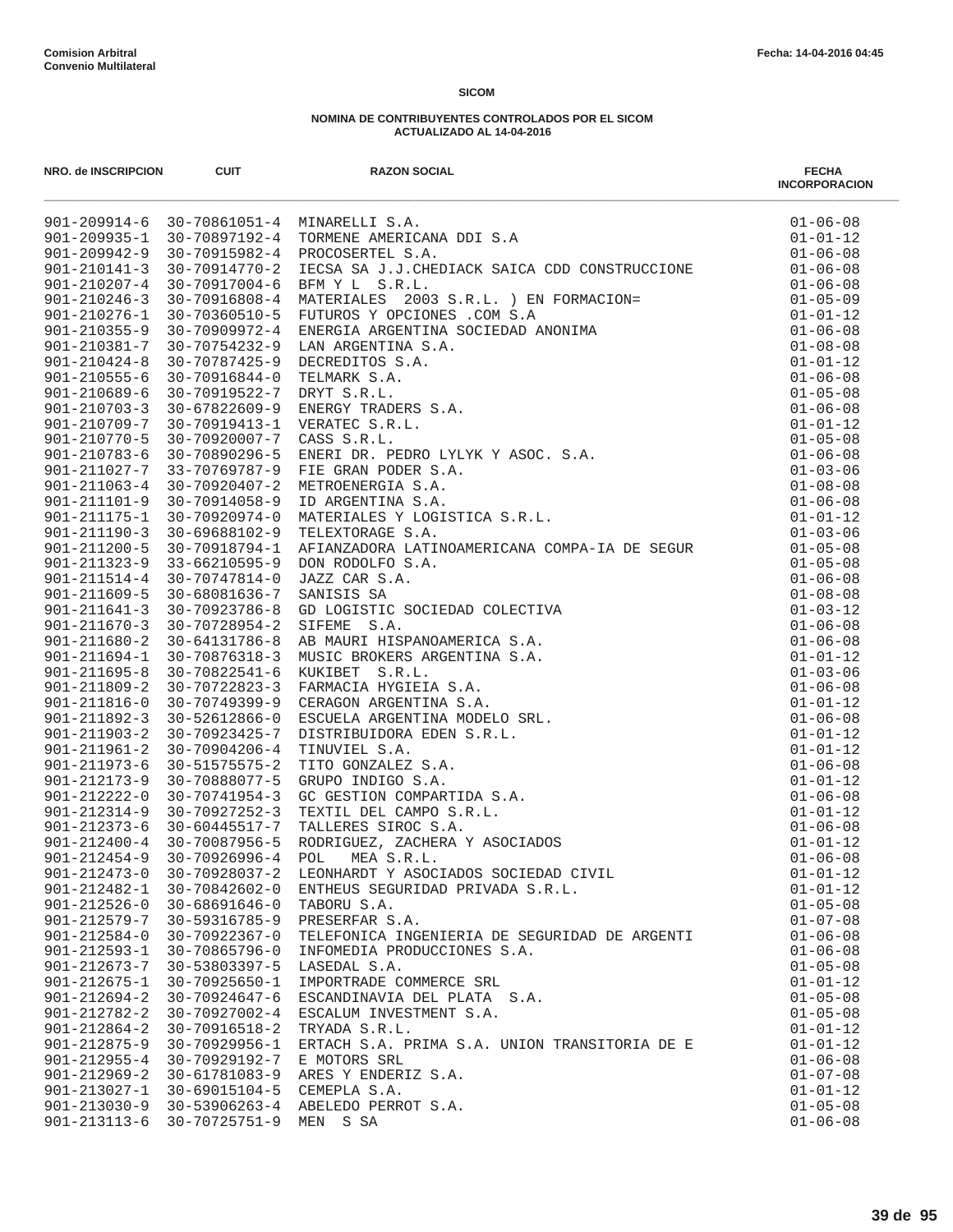| NRO. de INSCRIPCION                      | <b>CUIT</b>                          | <b>RAZON SOCIAL</b>                           | <b>FECHA</b><br><b>INCORPORACION</b> |
|------------------------------------------|--------------------------------------|-----------------------------------------------|--------------------------------------|
|                                          |                                      |                                               |                                      |
|                                          |                                      |                                               |                                      |
|                                          |                                      |                                               |                                      |
|                                          |                                      |                                               |                                      |
|                                          |                                      |                                               |                                      |
|                                          |                                      |                                               |                                      |
|                                          |                                      |                                               |                                      |
|                                          |                                      |                                               |                                      |
|                                          |                                      |                                               |                                      |
|                                          |                                      |                                               |                                      |
|                                          |                                      |                                               |                                      |
|                                          |                                      |                                               |                                      |
|                                          |                                      |                                               |                                      |
|                                          |                                      |                                               |                                      |
|                                          |                                      |                                               |                                      |
|                                          |                                      |                                               |                                      |
|                                          |                                      |                                               |                                      |
|                                          |                                      |                                               |                                      |
|                                          |                                      |                                               |                                      |
|                                          |                                      |                                               |                                      |
|                                          |                                      |                                               |                                      |
|                                          |                                      |                                               |                                      |
|                                          |                                      |                                               |                                      |
|                                          |                                      |                                               |                                      |
|                                          |                                      |                                               |                                      |
|                                          |                                      |                                               |                                      |
|                                          |                                      |                                               |                                      |
|                                          |                                      |                                               |                                      |
|                                          |                                      |                                               |                                      |
|                                          |                                      |                                               |                                      |
|                                          |                                      |                                               |                                      |
|                                          |                                      |                                               |                                      |
|                                          |                                      |                                               |                                      |
|                                          |                                      |                                               |                                      |
|                                          |                                      |                                               |                                      |
|                                          |                                      |                                               |                                      |
|                                          |                                      |                                               |                                      |
|                                          |                                      |                                               |                                      |
|                                          |                                      |                                               |                                      |
|                                          |                                      |                                               |                                      |
| $901 - 216081 - 7$                       | $30 - 70942690 - 3$                  | JAS DISE-O S.A.                               | $01 - 06 - 08$                       |
| $901 - 216083 - 1$                       | $30 - 70945240 - 8$                  | AFINA S.R.L.                                  | $01 - 01 - 12$                       |
| $901 - 216095 - 5$                       | $30 - 70939675 - 3$                  | PRODALUR S.A                                  | $01 - 01 - 12$                       |
| $901 - 216116 - 3$                       | 30-70943912-6                        | KESEN SA                                      | $01 - 05 - 08$                       |
| $901 - 216130 - 8$                       | $30 - 55447591 - 0$                  | CAJA DE VALORES                               | $01 - 06 - 08$                       |
| $901 - 216204 - 3$                       | $30 - 70935698 - 0$                  | PLENA SALUD S.A.                              | $01 - 06 - 08$                       |
| $901 - 216413 - 2$                       | 30-61066391-1                        | INTERCAO S.A.                                 | $01 - 08 - 08$                       |
| $901 - 216423 - 1$                       | 30-70930886-2                        | COOP. DE CREDITO VALENCIA LTDA.               | $01 - 01 - 12$                       |
| $901 - 216444 - 7$                       | $33 - 56050325 - 9$                  | GUIDO GUIDI S.A.                              | $01 - 06 - 08$                       |
| $901 - 216524 - 2$                       | 30-70947227-1                        | COTEMINAS ARGENTINA S. A.                     | $01 - 06 - 08$                       |
| $901 - 216532 - 7$                       | $30 - 70946948 - 3$                  | MFC RESOURCES S.R.L.                          | $01 - 06 - 08$                       |
| $901 - 216545 - 8$                       | 33-54146376-9                        | FISCHETTI Y CIA. S.R.L.<br>NOVA ARGENTIA S.A. | $01 - 06 - 08$                       |
| $901 - 216571 - 6$<br>$901 - 216597 - 8$ | $30 - 70946724 - 3$<br>30-70947776-1 | PLASTICOS WENCO S.A.                          | $01 - 07 - 08$<br>$01 - 01 - 12$     |
| $901 - 216667 - 4$                       | 30-70941358-5                        | NACORA S.A.                                   | $01 - 01 - 12$                       |
| $901 - 216707 - 3$                       | $30 - 70947974 - 8$                  | JULIO CESAR RIVERA SRL                        | $01 - 01 - 12$                       |
| $901 - 216722 - 5$                       | 30-70927060-1                        | SERVIMAGNUS SALVAMENTOS Y MONTAJES S.A.       | $01 - 01 - 12$                       |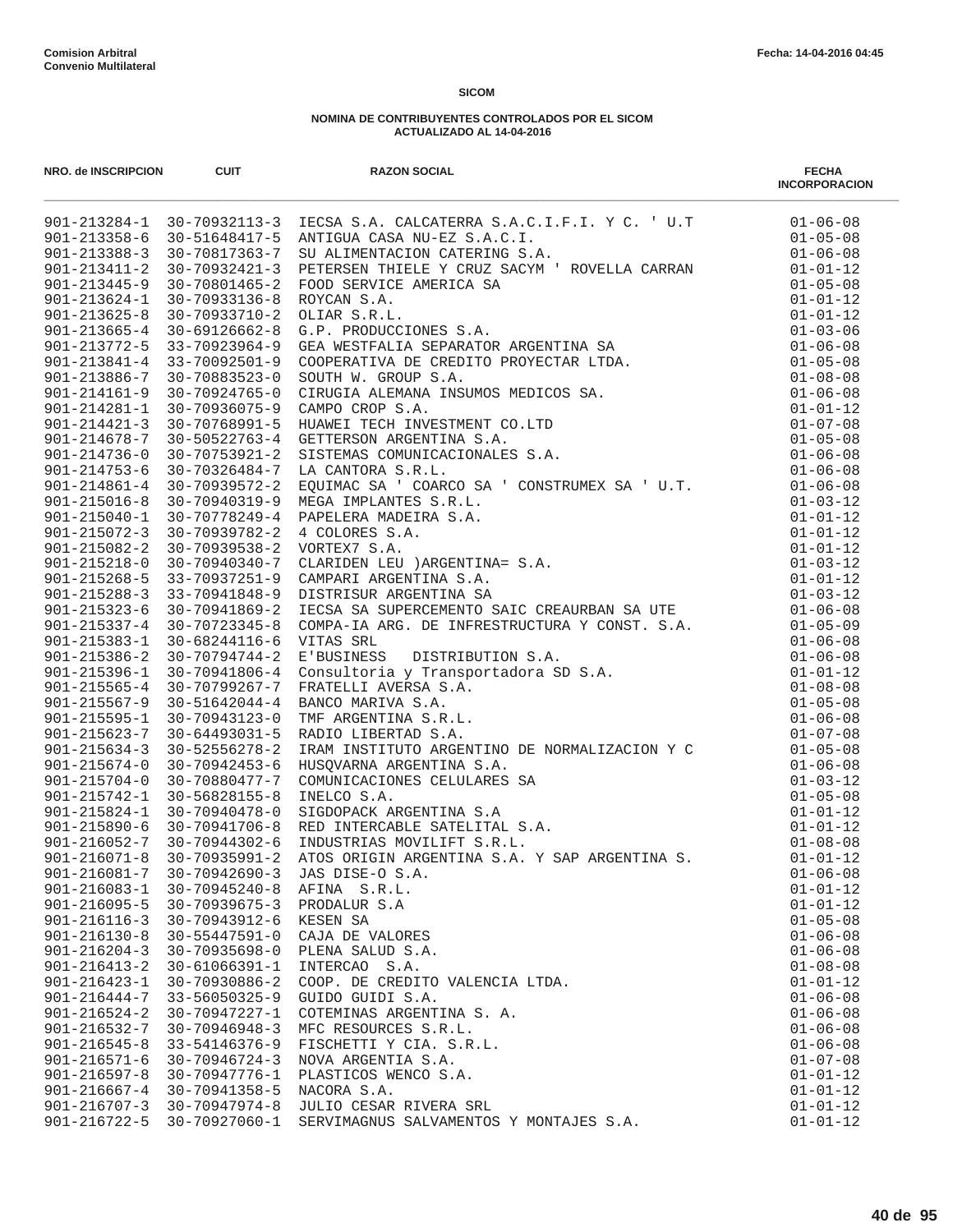| <b>NRO. de INSCRIPCION</b>               | <b>CUIT</b>                                | <b>RAZON SOCIAL</b>                                                                                                                                                                                                                 | <b>FECHA</b><br><b>INCORPORACION</b> |
|------------------------------------------|--------------------------------------------|-------------------------------------------------------------------------------------------------------------------------------------------------------------------------------------------------------------------------------------|--------------------------------------|
|                                          |                                            | 901-116814-4 35-64106337-8 XXXXXX S.A.<br>901-116849-8 35-70739775-9 XXXXXX S.A. BR (2003)700 XIMSONG STREERE ITXI<br>901-116849-8 35-70739775-9 XXXXXX S.A. BR (2003)700 XIMSONG STREERE ITXI<br>901-126849-8 35-70739775-9 XXXXXX |                                      |
|                                          |                                            |                                                                                                                                                                                                                                     |                                      |
|                                          |                                            |                                                                                                                                                                                                                                     |                                      |
|                                          |                                            |                                                                                                                                                                                                                                     |                                      |
|                                          |                                            |                                                                                                                                                                                                                                     |                                      |
|                                          |                                            |                                                                                                                                                                                                                                     |                                      |
|                                          |                                            |                                                                                                                                                                                                                                     |                                      |
|                                          |                                            |                                                                                                                                                                                                                                     |                                      |
|                                          |                                            |                                                                                                                                                                                                                                     |                                      |
|                                          |                                            |                                                                                                                                                                                                                                     |                                      |
|                                          |                                            |                                                                                                                                                                                                                                     |                                      |
|                                          |                                            |                                                                                                                                                                                                                                     |                                      |
|                                          |                                            |                                                                                                                                                                                                                                     |                                      |
|                                          |                                            |                                                                                                                                                                                                                                     |                                      |
|                                          |                                            |                                                                                                                                                                                                                                     |                                      |
|                                          |                                            |                                                                                                                                                                                                                                     |                                      |
|                                          |                                            |                                                                                                                                                                                                                                     |                                      |
|                                          |                                            |                                                                                                                                                                                                                                     |                                      |
|                                          |                                            |                                                                                                                                                                                                                                     |                                      |
|                                          |                                            |                                                                                                                                                                                                                                     |                                      |
|                                          |                                            |                                                                                                                                                                                                                                     |                                      |
|                                          |                                            |                                                                                                                                                                                                                                     |                                      |
|                                          |                                            |                                                                                                                                                                                                                                     |                                      |
|                                          |                                            |                                                                                                                                                                                                                                     |                                      |
|                                          |                                            |                                                                                                                                                                                                                                     |                                      |
|                                          |                                            |                                                                                                                                                                                                                                     |                                      |
|                                          |                                            |                                                                                                                                                                                                                                     |                                      |
|                                          |                                            |                                                                                                                                                                                                                                     |                                      |
|                                          |                                            |                                                                                                                                                                                                                                     |                                      |
|                                          |                                            |                                                                                                                                                                                                                                     |                                      |
|                                          |                                            |                                                                                                                                                                                                                                     |                                      |
|                                          |                                            |                                                                                                                                                                                                                                     |                                      |
|                                          |                                            |                                                                                                                                                                                                                                     |                                      |
|                                          |                                            |                                                                                                                                                                                                                                     |                                      |
|                                          |                                            |                                                                                                                                                                                                                                     |                                      |
|                                          |                                            |                                                                                                                                                                                                                                     |                                      |
|                                          |                                            |                                                                                                                                                                                                                                     |                                      |
|                                          |                                            |                                                                                                                                                                                                                                     |                                      |
|                                          |                                            |                                                                                                                                                                                                                                     |                                      |
|                                          |                                            |                                                                                                                                                                                                                                     |                                      |
|                                          |                                            |                                                                                                                                                                                                                                     |                                      |
| $901 - 218519 - 3$                       | $30 - 70950490 - 4$                        | TERMOELECTRICA MANUEL BELGRANO S.A.                                                                                                                                                                                                 | $01 - 06 - 08$                       |
| $901 - 218646 - 2$                       | 30-70886146-0                              | COWDIN S.A.                                                                                                                                                                                                                         | $01 - 06 - 08$                       |
| $901 - 218679 - 1$                       | 30-70781613-5                              | COMPA-IA DISTRIBUIDORA Y LOGISTICA S.A.                                                                                                                                                                                             | $01 - 08 - 08$                       |
| $901 - 218689 - 1$                       | 33-70958147-9                              | BRIALES S.A. ' PYPSA S.A. ' MARAGUA S.A. UTE                                                                                                                                                                                        | $01 - 01 - 12$                       |
| $901 - 218691 - 1$                       | $30 - 70957670 - 0$                        | TECNOSEG S.A.                                                                                                                                                                                                                       | $01 - 05 - 08$                       |
| $901 - 218797 - 9$<br>$901 - 218798 - 6$ | $30 - 68371933 - 8$<br>$30 - 70955279 - 8$ | LA CASA DE LOS TERMINALES S.R.L.<br>GANADERA DEL SUDESTE S.A.                                                                                                                                                                       | $01 - 05 - 08$<br>$01 - 01 - 12$     |
| $901 - 218851 - 2$                       | 33-70958522-9                              | GOOGLE ARGENTINA S.R.L.                                                                                                                                                                                                             | $01 - 06 - 08$                       |
| $901 - 218902 - 8$                       | $30 - 70927714 - 2$                        | CAR GROUP S.A.                                                                                                                                                                                                                      | $01 - 06 - 08$                       |
| $901 - 218931 - 8$                       | 30-70958919-5                              | FIDEICOMISO FINANCIERO CHA SERIE VI 2006'1                                                                                                                                                                                          | $01 - 06 - 08$                       |
| $901 - 219008 - 1$                       | $30 - 70931596 - 6$                        | VIZORA DESARROLLOS INMOBILIARIOS S.A.                                                                                                                                                                                               | $01 - 01 - 12$                       |
| $901 - 219009 - 8$                       | 30-70919237-6                              | TRENVIAL SRL                                                                                                                                                                                                                        | $01 - 01 - 12$                       |
| $901 - 219059 - 3$                       | 33-69543472-9                              | MARMO BRA S.R.L.                                                                                                                                                                                                                    | $01 - 05 - 09$                       |
| $901 - 219106 - 0$                       | $30 - 69443659 - 1$                        | CONF. DE ASOC. DE DIALISIS DE LA REP. AR                                                                                                                                                                                            | $01 - 05 - 08$                       |
| $901 - 219333 - 2$                       | 30-70947952-7                              | PRODUCTOS MIXTOS PROMIX ARGENTINA S.A.                                                                                                                                                                                              | $01 - 05 - 08$                       |
| $901 - 219346 - 3$                       | 30-68897938-9                              | GIMNASIOS ARGENTINOS S.A.                                                                                                                                                                                                           | $01 - 06 - 08$                       |
| $901 - 219395 - 1$                       | $30 - 55027355 - 8$                        | OBRA SOCIAL DE LOS EMP. DE COMERCIO Y ACT. CI                                                                                                                                                                                       | $01 - 06 - 08$                       |
|                                          |                                            |                                                                                                                                                                                                                                     |                                      |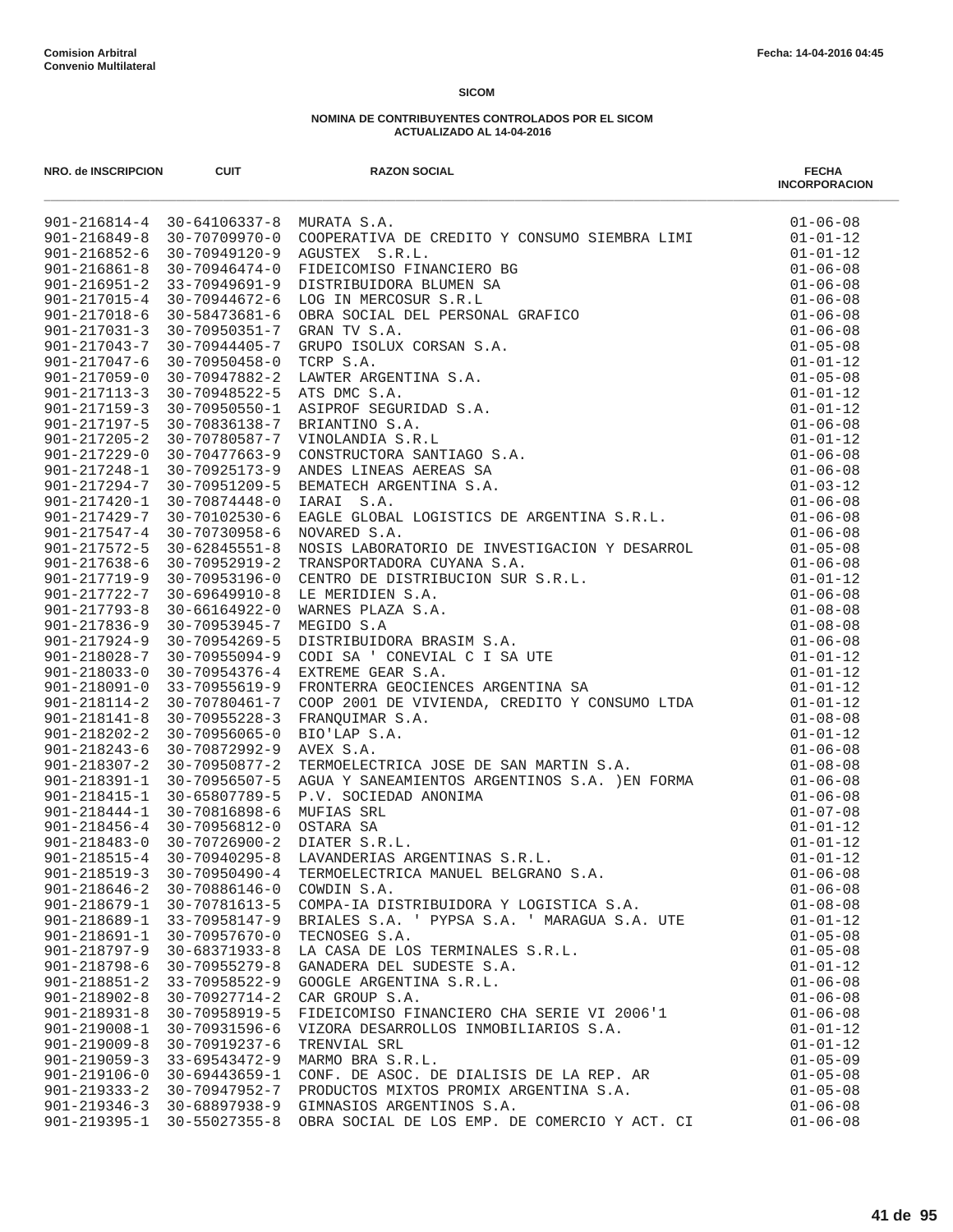| NRO. de INSCRIPCION                      | <b>CUIT</b>                          | <b>RAZON SOCIAL</b>                                                                                                                                                                                                                              | <b>FECHA</b><br><b>INCORPORACION</b> |
|------------------------------------------|--------------------------------------|--------------------------------------------------------------------------------------------------------------------------------------------------------------------------------------------------------------------------------------------------|--------------------------------------|
|                                          |                                      |                                                                                                                                                                                                                                                  |                                      |
|                                          |                                      |                                                                                                                                                                                                                                                  |                                      |
|                                          |                                      |                                                                                                                                                                                                                                                  |                                      |
|                                          |                                      |                                                                                                                                                                                                                                                  |                                      |
|                                          |                                      |                                                                                                                                                                                                                                                  |                                      |
|                                          |                                      |                                                                                                                                                                                                                                                  |                                      |
|                                          |                                      |                                                                                                                                                                                                                                                  |                                      |
|                                          |                                      |                                                                                                                                                                                                                                                  |                                      |
|                                          |                                      |                                                                                                                                                                                                                                                  |                                      |
|                                          |                                      |                                                                                                                                                                                                                                                  |                                      |
|                                          |                                      |                                                                                                                                                                                                                                                  |                                      |
|                                          |                                      |                                                                                                                                                                                                                                                  |                                      |
|                                          |                                      |                                                                                                                                                                                                                                                  |                                      |
|                                          |                                      |                                                                                                                                                                                                                                                  |                                      |
|                                          |                                      |                                                                                                                                                                                                                                                  |                                      |
|                                          |                                      |                                                                                                                                                                                                                                                  |                                      |
|                                          |                                      |                                                                                                                                                                                                                                                  |                                      |
|                                          |                                      |                                                                                                                                                                                                                                                  |                                      |
|                                          |                                      |                                                                                                                                                                                                                                                  |                                      |
| $901 - 220515 - 7$                       | 30-70944784-6                        |                                                                                                                                                                                                                                                  | $01 - 03 - 07$                       |
| $901 - 220538 - 7$                       | 30-59901743-3                        |                                                                                                                                                                                                                                                  | $01 - 05 - 08$                       |
| $901 - 220558 - 5$                       | 30-70966151-1                        |                                                                                                                                                                                                                                                  | $01 - 07 - 08$                       |
| $901 - 220578 - 3$                       | 30-67781711-5                        |                                                                                                                                                                                                                                                  | $01 - 08 - 08$                       |
| $901 - 220673 - 1$                       | 30-70966220-8                        |                                                                                                                                                                                                                                                  | $01 - 06 - 08$                       |
| $901 - 220730 - 6$                       | 30-59728551-1                        |                                                                                                                                                                                                                                                  | $01 - 06 - 08$                       |
| $901 - 220783 - 3$                       | 30-66107055-9                        |                                                                                                                                                                                                                                                  | $01 - 06 - 08$                       |
| 901-220833-1                             | 30-67876019-2                        |                                                                                                                                                                                                                                                  | $01 - 05 - 08$                       |
| $901 - 220901 - 3$                       | 30-51678236-2                        | CAPITAL INTELECTUAL S.A.<br>LEMON RESENTINA S.R.L.<br>INDUSTRIAL AND COMMERCIAL BANK OF CHINA (ARGE BRONS SALAS SOCIEDAD CIVIL<br>ESUCO S.A ICF S.A. UTE<br>GFK CE ARGENTINA S.A.<br>DRAGER MEDICAL ARGENTINA S.A.<br>DRAGER MEDICAL ARGENTINA S | $01 - 06 - 08$                       |
| $901 - 220920 - 4$                       | 30-56844599-2                        |                                                                                                                                                                                                                                                  | $01 - 06 - 08$                       |
| $901 - 220983 - 1$                       | 30-69116517-1                        |                                                                                                                                                                                                                                                  | $01 - 07 - 08$                       |
| $901 - 221074 - 8$                       | 33-70970010-9                        |                                                                                                                                                                                                                                                  | $01 - 06 - 08$                       |
| $901 - 221089 - 3$                       | 30-70966187-2                        |                                                                                                                                                                                                                                                  | $01 - 01 - 12$                       |
| $901 - 221140 - 5$                       | 30-70970133-5                        |                                                                                                                                                                                                                                                  | $01 - 01 - 12$                       |
| $901 - 221182 - 6$                       | 30-70965148-6                        |                                                                                                                                                                                                                                                  | $01 - 01 - 12$                       |
| $901 - 221305 - 2$                       | 30-56857728-7                        |                                                                                                                                                                                                                                                  | $01 - 05 - 08$                       |
| $901 - 221357 - 2$                       | 30-70705487-1                        |                                                                                                                                                                                                                                                  | $01 - 01 - 12$                       |
| $901 - 221374 - 9$                       | 30-58965018-9                        |                                                                                                                                                                                                                                                  | $01 - 06 - 08$                       |
| $901 - 221389 - 4$                       | 30-70970229-3                        |                                                                                                                                                                                                                                                  | $01 - 05 - 08$                       |
| $901 - 221445 - 2$<br>$901 - 221483 - 4$ | 30-70730221-2<br>30-67784345-0       |                                                                                                                                                                                                                                                  | $01 - 06 - 08$<br>$01 - 06 - 08$     |
| $901 - 221531 - 8$                       | $30 - 70966581 - 9$                  |                                                                                                                                                                                                                                                  | $01 - 06 - 08$                       |
| $901 - 221555 - 5$                       | 30-70759893-6                        | CENTRO'SEC S.R.L.                                                                                                                                                                                                                                | $01 - 07 - 08$                       |
| $901 - 221597 - 6$                       | $30 - 70972062 - 3$                  | M.B.B. S.A.                                                                                                                                                                                                                                      | $01 - 03 - 12$                       |
| $901 - 221604 - 6$                       | $30 - 70972160 - 3$                  | NEUMATICOS CANDIA S.A.                                                                                                                                                                                                                           | $01 - 05 - 08$                       |
| $901 - 221657 - 3$                       | 30-70497382-5                        | P. AUDIO ARGENTINA S.A.                                                                                                                                                                                                                          | $01 - 03 - 12$                       |
| $901 - 221686 - 3$                       | 30-55034302-5                        | COMERCIAL E INDUSTRIAL FACE SAFIAM                                                                                                                                                                                                               | $01 - 05 - 08$                       |
| $901 - 221715 - 6$                       | $30 - 70954863 - 4$                  | TRANSPORTES WALLS S.R.L.                                                                                                                                                                                                                         | $01 - 06 - 08$                       |
| $901 - 221917 - 8$                       | 30-56817229-5                        | SAAD MARCELO PEDRO'SAAD FABIAN ERNESTO S.H.                                                                                                                                                                                                      | $01 - 06 - 08$                       |
| $901 - 221952 - 8$                       | $30 - 70972230 - 8$                  | SUZO HAPP ARGENTINA SRL                                                                                                                                                                                                                          | $01 - 01 - 12$                       |
| $901 - 222018 - 4$                       | 30-53772400-1                        | INSTITUTO ARGENTINO DEL PETROLEO Y DEL GAS                                                                                                                                                                                                       | $01 - 05 - 08$                       |
| $901 - 222060 - 1$                       | $30 - 70973762 - 3$                  | TUNISAN S.A.                                                                                                                                                                                                                                     | $01 - 01 - 12$                       |
| $901 - 222116 - 3$                       | 30-70506516-7                        | GEMABIOTECH S.A.                                                                                                                                                                                                                                 | $01 - 06 - 08$                       |
| $901 - 222145 - 3$                       | $30 - 70975211 - 8$                  | FAG SISTEMS S.A.                                                                                                                                                                                                                                 | $01 - 01 - 12$                       |
| $901 - 222146 - 1$                       | 30-70975342-4                        | JOSE J. CHEDIACK SAICA ' ESUCO SA U.T.E.                                                                                                                                                                                                         | $01 - 05 - 09$                       |
| $901 - 222150 - 6$                       | 30-70975249-5                        | GAFOR DISTRIBUIDORA S.A.                                                                                                                                                                                                                         | $01 - 01 - 12$                       |
| $901 - 222246 - 4$                       | $30 - 70974857 - 9$                  | ENSINCRO SRL                                                                                                                                                                                                                                     | $01 - 01 - 12$                       |
| $901 - 222396 - 3$<br>$901 - 222413 - 2$ | $30 - 69799622 - 9$<br>30-70961437-8 | INTERCREDITOS COOPERATIVA DE VIVIENDA CONSUMO<br>RADIO IDEAS S.R.L                                                                                                                                                                               | $01 - 06 - 08$<br>$01 - 05 - 08$     |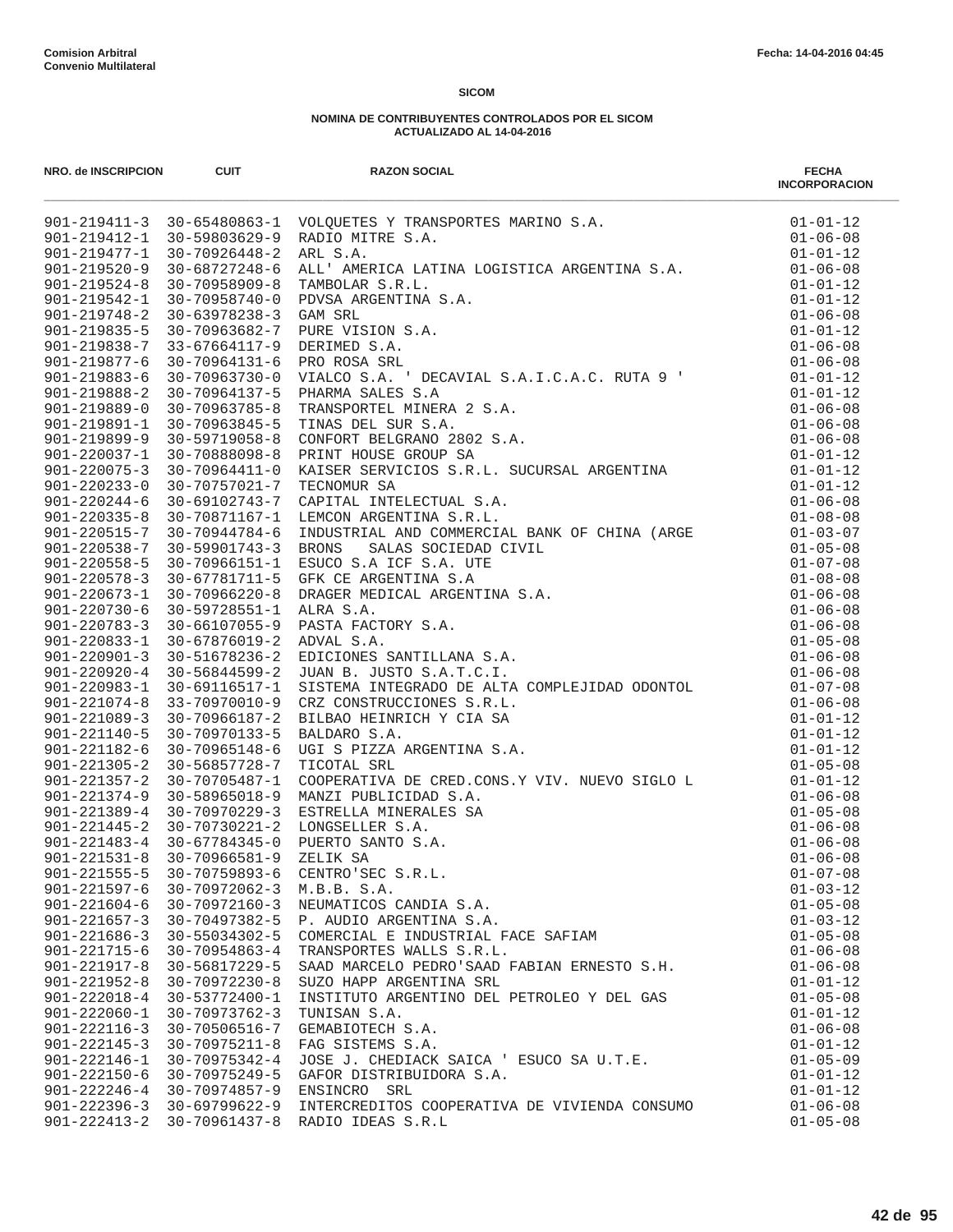| NRO. de INSCRIPCION | <b>CUIT</b>                                 | <b>RAZON SOCIAL</b><br>NO. 0893000-0089<br>NO. 089300-0089<br>901-222344 9 20 79975552 8 COSTA CACACASD 5.1.1.<br>901-222344 9 20 79975552 8 COSTA CACACASD 5.1.1.<br>901-222344 7 20 -39765273 - 20 D-BLC2 30CCDEAD AROSEXA<br>901-222341-1 20 -314 202312-1 | <b>FECHA</b><br><b>INCORPORACION</b> |
|---------------------|---------------------------------------------|---------------------------------------------------------------------------------------------------------------------------------------------------------------------------------------------------------------------------------------------------------------|--------------------------------------|
|                     |                                             |                                                                                                                                                                                                                                                               |                                      |
|                     |                                             |                                                                                                                                                                                                                                                               |                                      |
|                     |                                             |                                                                                                                                                                                                                                                               |                                      |
|                     |                                             |                                                                                                                                                                                                                                                               |                                      |
|                     |                                             |                                                                                                                                                                                                                                                               |                                      |
|                     |                                             |                                                                                                                                                                                                                                                               |                                      |
|                     |                                             |                                                                                                                                                                                                                                                               |                                      |
|                     |                                             |                                                                                                                                                                                                                                                               |                                      |
|                     |                                             |                                                                                                                                                                                                                                                               |                                      |
|                     |                                             |                                                                                                                                                                                                                                                               |                                      |
|                     |                                             |                                                                                                                                                                                                                                                               |                                      |
|                     |                                             |                                                                                                                                                                                                                                                               |                                      |
|                     |                                             |                                                                                                                                                                                                                                                               |                                      |
|                     |                                             |                                                                                                                                                                                                                                                               |                                      |
|                     |                                             |                                                                                                                                                                                                                                                               |                                      |
|                     |                                             |                                                                                                                                                                                                                                                               |                                      |
|                     |                                             |                                                                                                                                                                                                                                                               |                                      |
|                     |                                             |                                                                                                                                                                                                                                                               |                                      |
|                     |                                             |                                                                                                                                                                                                                                                               |                                      |
|                     |                                             |                                                                                                                                                                                                                                                               |                                      |
|                     |                                             |                                                                                                                                                                                                                                                               |                                      |
|                     |                                             |                                                                                                                                                                                                                                                               |                                      |
|                     |                                             |                                                                                                                                                                                                                                                               |                                      |
|                     |                                             |                                                                                                                                                                                                                                                               |                                      |
|                     |                                             |                                                                                                                                                                                                                                                               |                                      |
|                     |                                             |                                                                                                                                                                                                                                                               |                                      |
|                     |                                             |                                                                                                                                                                                                                                                               |                                      |
|                     |                                             |                                                                                                                                                                                                                                                               |                                      |
|                     |                                             |                                                                                                                                                                                                                                                               |                                      |
|                     |                                             |                                                                                                                                                                                                                                                               |                                      |
|                     |                                             |                                                                                                                                                                                                                                                               |                                      |
|                     |                                             |                                                                                                                                                                                                                                                               |                                      |
|                     |                                             |                                                                                                                                                                                                                                                               |                                      |
|                     |                                             |                                                                                                                                                                                                                                                               |                                      |
|                     |                                             |                                                                                                                                                                                                                                                               |                                      |
|                     |                                             |                                                                                                                                                                                                                                                               |                                      |
|                     |                                             |                                                                                                                                                                                                                                                               |                                      |
|                     |                                             |                                                                                                                                                                                                                                                               |                                      |
|                     |                                             |                                                                                                                                                                                                                                                               |                                      |
| $901 - 224819 - 4$  | 30-70988074-4                               | KALIDAD DIFERENTE S.A.                                                                                                                                                                                                                                        | $01 - 01 - 12$                       |
|                     | 901-224824-7 30-70975788-8                  | THAUN S.A.                                                                                                                                                                                                                                                    | $01 - 06 - 08$                       |
| $901 - 224832 - 1$  | 30-70795610-7                               | LUCERNA S.A.                                                                                                                                                                                                                                                  | $01 - 06 - 08$                       |
| $901 - 224897 - 2$  | 30-70882706-8                               | ASOCIACION MUTUAL BILBAO 1912 DE ASISTENCIA Y                                                                                                                                                                                                                 | $01 - 06 - 08$                       |
| $901 - 224929 - 7$  | 30-70919790-4                               | CMA CGM ARGENTINA S.A.                                                                                                                                                                                                                                        | $01 - 06 - 08$                       |
| $901 - 225059 - 3$  | $30 - 69094420 - 7$                         | PERFUMER S.A.                                                                                                                                                                                                                                                 | $01 - 08 - 08$                       |
| $901 - 225262 - 9$  | 30-69635177-1                               | OBRA SOCIAL DEL PERS. JERARQUICO DE LA REP. A                                                                                                                                                                                                                 | $01 - 06 - 08$                       |
| $901 - 225376 - 1$  | 33-58717794-9                               | VIDT CENTRO MEDICO S.R.L.                                                                                                                                                                                                                                     | $01 - 06 - 08$                       |
| $901 - 225547 - 8$  | 30-70987305-5                               | FERRO PARTS SRL.                                                                                                                                                                                                                                              | $01 - 01 - 12$                       |
| $901 - 225554 - 5$  | 30-64084332-9                               | FIDIA S.A.                                                                                                                                                                                                                                                    | $01 - 06 - 08$                       |
| $901 - 225613 - 5$  | 30-70987215-6                               | MASTERCARD CONO SUR S.R.L.                                                                                                                                                                                                                                    | $01 - 06 - 08$                       |
| $901 - 225825 - 6$  | 30-70986090-5                               | FIDEICOMISO FINANCIERO SOLUTION BR VI                                                                                                                                                                                                                         | $01 - 05 - 08$                       |
| $901 - 225872 - 0$  | 30-69641732-2                               | VENG S. A.                                                                                                                                                                                                                                                    | $01 - 01 - 12$                       |
|                     | $901 - 225956 - 4$ 30-70977763-3            | AGCO CAPITAL ARGENTINA S.A.                                                                                                                                                                                                                                   | $01 - 01 - 12$                       |
| $901 - 226140 - 4$  | 33-55084413-9<br>901-226221-7 30-67660757-5 | IMS HEALTH ARGENTINA S.A.<br>CEDISA CIA DE EMP. Y DESARROLLOS INMOBILIARIO                                                                                                                                                                                    | $01 - 07 - 08$<br>$01 - 05 - 08$     |
| $901 - 226224 - 9$  | 30-57160186-5                               | MEVATERAPIA S.A.                                                                                                                                                                                                                                              | $01 - 05 - 08$                       |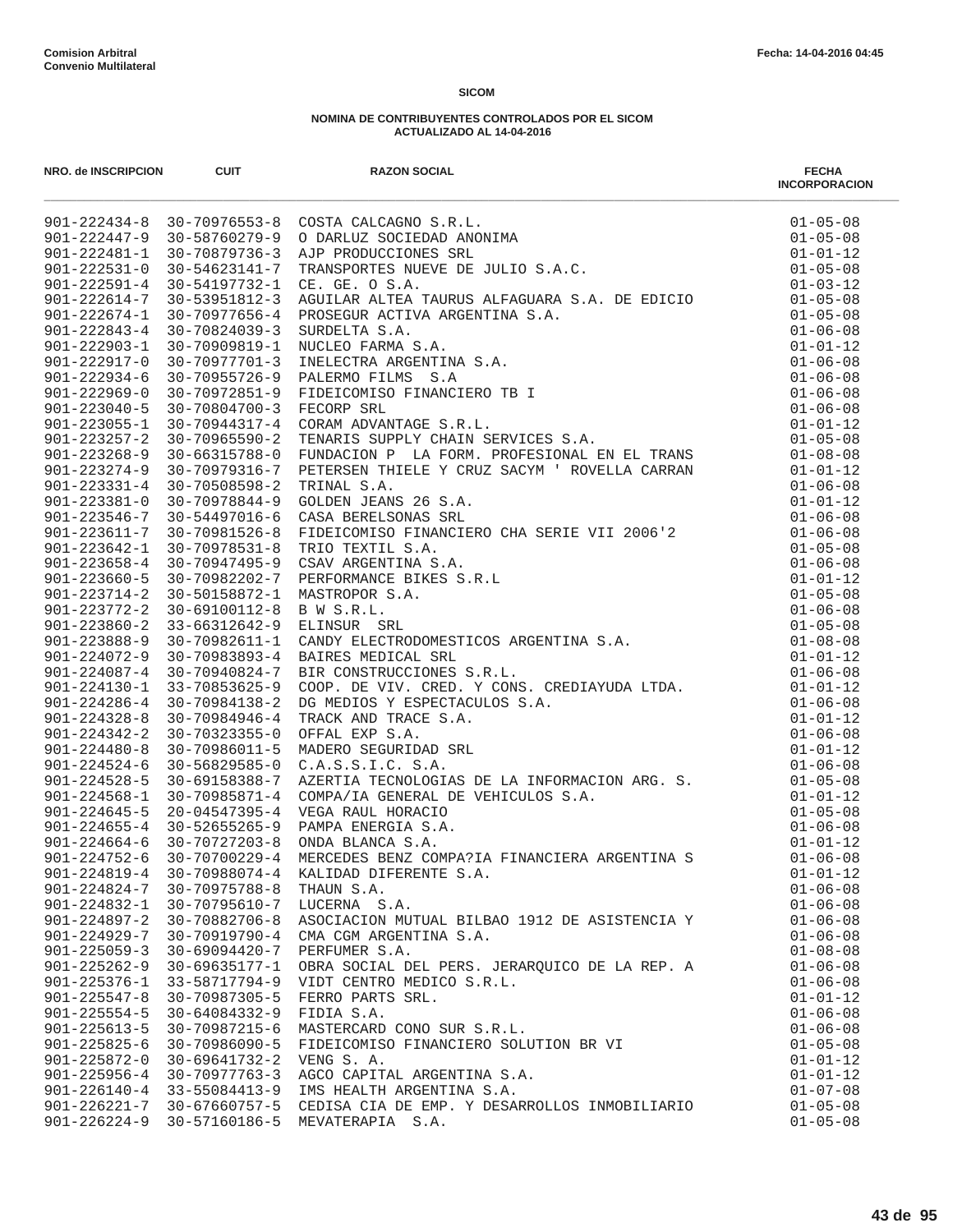| NRO. de INSCRIPCION | <b>CUIT</b>         | <b>RAZON SOCIAL</b><br>MORE (1982-2213 - 1982-2213 - 1982-2213 - 1982-2213 - 1982-2213 - 1982-2213 - 1982-2213 - 1982-2213 - 1982-2213 - 1982-2213 - 1982-2213 - 1982-2213 - 1982-2213 - 1982-2213 - 1982-2213 - 1982-2213 - 1982-2213 - 1982-2213 - | <b>FECHA</b><br><b>INCORPORACION</b> |
|---------------------|---------------------|------------------------------------------------------------------------------------------------------------------------------------------------------------------------------------------------------------------------------------------------------|--------------------------------------|
|                     |                     |                                                                                                                                                                                                                                                      |                                      |
|                     |                     |                                                                                                                                                                                                                                                      |                                      |
|                     |                     |                                                                                                                                                                                                                                                      |                                      |
|                     |                     |                                                                                                                                                                                                                                                      |                                      |
|                     |                     |                                                                                                                                                                                                                                                      |                                      |
|                     |                     |                                                                                                                                                                                                                                                      |                                      |
|                     |                     |                                                                                                                                                                                                                                                      |                                      |
|                     |                     |                                                                                                                                                                                                                                                      |                                      |
|                     |                     |                                                                                                                                                                                                                                                      |                                      |
|                     |                     |                                                                                                                                                                                                                                                      |                                      |
|                     |                     |                                                                                                                                                                                                                                                      |                                      |
|                     |                     |                                                                                                                                                                                                                                                      |                                      |
|                     |                     |                                                                                                                                                                                                                                                      |                                      |
|                     |                     |                                                                                                                                                                                                                                                      |                                      |
|                     |                     |                                                                                                                                                                                                                                                      |                                      |
|                     |                     |                                                                                                                                                                                                                                                      |                                      |
|                     |                     |                                                                                                                                                                                                                                                      |                                      |
|                     |                     |                                                                                                                                                                                                                                                      |                                      |
|                     |                     |                                                                                                                                                                                                                                                      |                                      |
|                     |                     |                                                                                                                                                                                                                                                      |                                      |
|                     |                     |                                                                                                                                                                                                                                                      |                                      |
|                     |                     |                                                                                                                                                                                                                                                      |                                      |
|                     |                     |                                                                                                                                                                                                                                                      |                                      |
|                     |                     |                                                                                                                                                                                                                                                      |                                      |
|                     |                     |                                                                                                                                                                                                                                                      |                                      |
|                     |                     |                                                                                                                                                                                                                                                      |                                      |
|                     |                     |                                                                                                                                                                                                                                                      |                                      |
|                     |                     |                                                                                                                                                                                                                                                      |                                      |
|                     |                     |                                                                                                                                                                                                                                                      |                                      |
|                     |                     |                                                                                                                                                                                                                                                      |                                      |
|                     |                     |                                                                                                                                                                                                                                                      |                                      |
|                     |                     |                                                                                                                                                                                                                                                      |                                      |
|                     |                     |                                                                                                                                                                                                                                                      |                                      |
|                     |                     |                                                                                                                                                                                                                                                      |                                      |
|                     |                     |                                                                                                                                                                                                                                                      |                                      |
|                     |                     |                                                                                                                                                                                                                                                      |                                      |
|                     |                     |                                                                                                                                                                                                                                                      |                                      |
|                     |                     |                                                                                                                                                                                                                                                      |                                      |
|                     |                     |                                                                                                                                                                                                                                                      |                                      |
|                     |                     |                                                                                                                                                                                                                                                      |                                      |
| $901 - 228717 - 3$  | 30-71007310-0       | PACKLET S.R.L.                                                                                                                                                                                                                                       | $01 - 01 - 12$                       |
| $901 - 228757 - 0$  | 33-70730486-9       | SIPAR S.A.                                                                                                                                                                                                                                           | $01 - 05 - 08$                       |
| $901 - 228831 - 1$  | 30-71007989-3       | SUPERCEMENTO S.A.I.C. JOSE J. CHEDIACK SAICA                                                                                                                                                                                                         | $01 - 01 - 12$                       |
| $901 - 228842 - 8$  | 30-70924048-6       | BUY FREE S.A.                                                                                                                                                                                                                                        | $01 - 01 - 12$                       |
| $901 - 228938 - 6$  | $30 - 71006082 - 3$ | BMW LEASING DE ARGENTINA S.A.                                                                                                                                                                                                                        | $01 - 05 - 09$                       |
| $901 - 228947 - 8$  | 30-71008969-4       | RICOH PRODUCTION PRINT SOLUTIONS LLC, SUC. AR                                                                                                                                                                                                        | $01 - 06 - 08$                       |
| $901 - 229004 - 9$  | 30-71007968-0       | BE ENTERPRISES S.A.                                                                                                                                                                                                                                  | $01 - 03 - 12$                       |
| $901 - 229019 - 4$  | $30 - 71008505 - 2$ | CLUB MAPFRE S.A.                                                                                                                                                                                                                                     | $01 - 01 - 12$                       |
| $901 - 229210 - 6$  | 30-71011392-7       | NUEVA DIMENSION GESTION Y DESARROLLO INMOBILI                                                                                                                                                                                                        | $01 - 01 - 12$                       |
| $901 - 229389 - 9$  | 30-71012195-4       | GENOMMA LABORATORIES ARGENTINA S.A.                                                                                                                                                                                                                  | $01 - 03 - 12$                       |
| $901 - 229510 - 7$  | $30 - 53804130 - 7$ | SALVADOR M PESTELLI SOCIEDAD ANONIMA                                                                                                                                                                                                                 | $01 - 05 - 08$                       |
| $901 - 229659 - 2$  | $30 - 69350418 - 6$ | BHN SEGUROS GENERALES SA                                                                                                                                                                                                                             | $01 - 01 - 12$                       |
| $901 - 229751 - 8$  | $30 - 65714524 - 2$ | COOPERATIVA DE CREDITO Y VIVIENDA MANFI LTDA.                                                                                                                                                                                                        | $01 - 08 - 08$                       |
| $901 - 229858 - 2$  | 33-70872823-9       | PROGUIDE S.R.L.                                                                                                                                                                                                                                      | $01 - 03 - 12$                       |
| $901 - 229908 - 1$  | 30-71013972-1       | COINAR BUENOS AIRES S.A.                                                                                                                                                                                                                             | $01 - 05 - 09$                       |
| $901 - 229950 - 8$  | 30-61402148-5       | G.M.ELECTRONICA S.A.                                                                                                                                                                                                                                 | $01 - 05 - 08$                       |
| $901 - 229969 - 2$  | 30-70907444-6       | MENARD PROPERTIES S.A                                                                                                                                                                                                                                | $01 - 01 - 12$                       |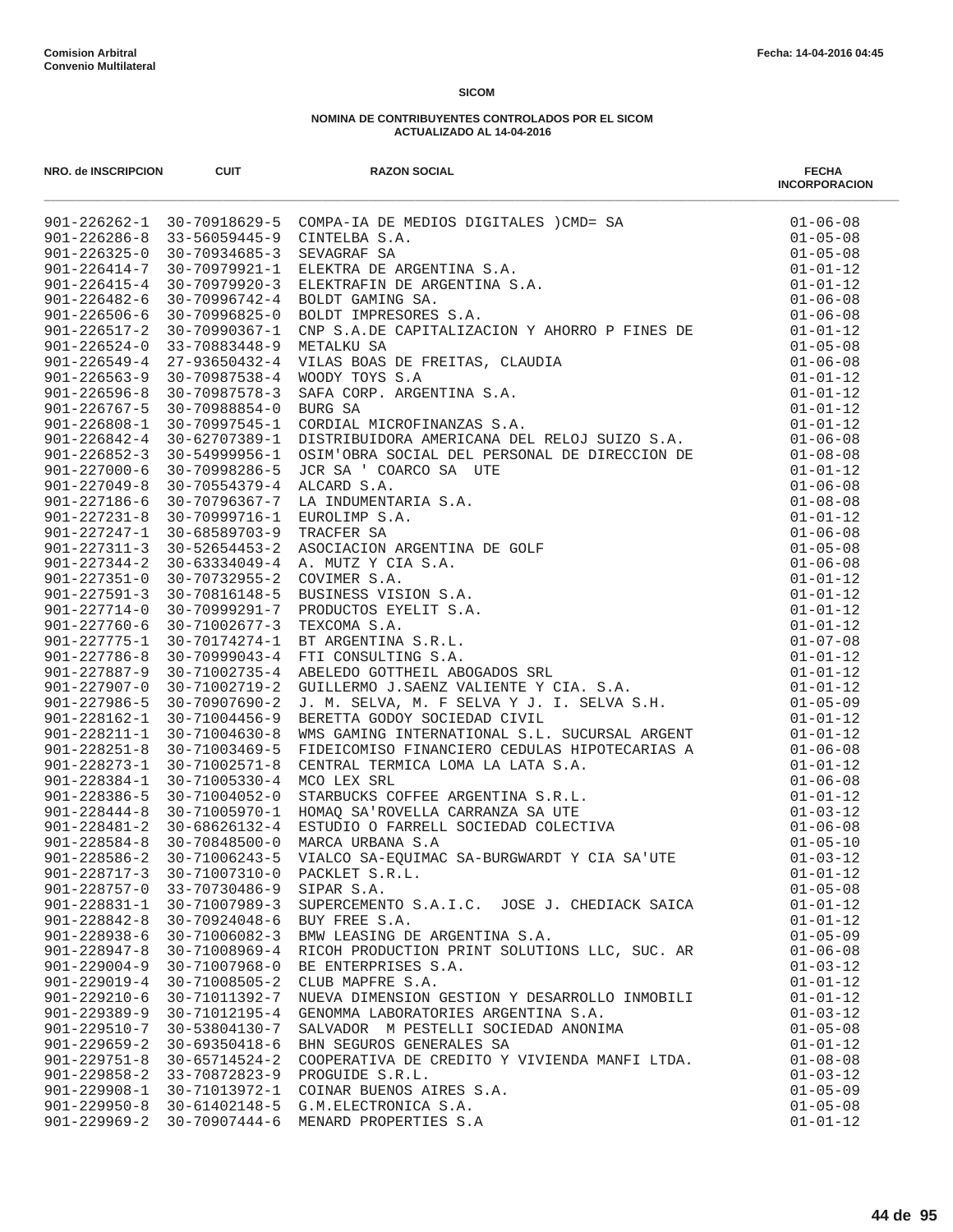| NRO. de INSCRIPCION                      | CUIT                                        | <b>RAZON SOCIAL</b>                                                                                                                                                                                                                 | <b>FECHA</b><br><b>INCORPORACION</b> |
|------------------------------------------|---------------------------------------------|-------------------------------------------------------------------------------------------------------------------------------------------------------------------------------------------------------------------------------------|--------------------------------------|
|                                          |                                             | 901-230502-3 30-58511153-9 COMPATIA DE SERVICIOS A LA CONSTRUCCION S.A.<br>901-230502-3 30-5651353-9 COMPATIA DE SERVICIOS A LA CONSTRUCCION S.A.<br>901-230512-3 30-56515574 TRANSPORTADORA DE CAUDALES JUNCADELLA SA.<br>901-2461 |                                      |
|                                          |                                             |                                                                                                                                                                                                                                     |                                      |
|                                          |                                             |                                                                                                                                                                                                                                     |                                      |
|                                          |                                             |                                                                                                                                                                                                                                     |                                      |
|                                          |                                             |                                                                                                                                                                                                                                     |                                      |
|                                          |                                             |                                                                                                                                                                                                                                     |                                      |
|                                          |                                             |                                                                                                                                                                                                                                     |                                      |
|                                          |                                             |                                                                                                                                                                                                                                     |                                      |
|                                          |                                             |                                                                                                                                                                                                                                     |                                      |
|                                          |                                             |                                                                                                                                                                                                                                     |                                      |
|                                          |                                             |                                                                                                                                                                                                                                     |                                      |
|                                          |                                             |                                                                                                                                                                                                                                     |                                      |
|                                          |                                             |                                                                                                                                                                                                                                     |                                      |
|                                          |                                             |                                                                                                                                                                                                                                     |                                      |
|                                          |                                             |                                                                                                                                                                                                                                     |                                      |
|                                          |                                             |                                                                                                                                                                                                                                     |                                      |
|                                          |                                             |                                                                                                                                                                                                                                     |                                      |
|                                          |                                             |                                                                                                                                                                                                                                     |                                      |
|                                          |                                             |                                                                                                                                                                                                                                     |                                      |
|                                          |                                             |                                                                                                                                                                                                                                     |                                      |
|                                          |                                             |                                                                                                                                                                                                                                     |                                      |
|                                          |                                             |                                                                                                                                                                                                                                     |                                      |
|                                          |                                             |                                                                                                                                                                                                                                     |                                      |
|                                          |                                             |                                                                                                                                                                                                                                     |                                      |
|                                          |                                             |                                                                                                                                                                                                                                     |                                      |
|                                          |                                             |                                                                                                                                                                                                                                     |                                      |
|                                          |                                             |                                                                                                                                                                                                                                     |                                      |
|                                          |                                             |                                                                                                                                                                                                                                     |                                      |
|                                          |                                             |                                                                                                                                                                                                                                     |                                      |
|                                          |                                             |                                                                                                                                                                                                                                     |                                      |
|                                          |                                             |                                                                                                                                                                                                                                     |                                      |
|                                          |                                             |                                                                                                                                                                                                                                     |                                      |
|                                          |                                             |                                                                                                                                                                                                                                     |                                      |
|                                          |                                             | S.T.P.C.P.H. Y A.<br>ZMS SOCIEDAD ANONIMA $01-01-12$<br>ISOLUX CORSAN ARG SA'TECNA ESTUDIOS Y PROY SA $01-01-12$<br>$01-06-08$                                                                                                      |                                      |
|                                          |                                             |                                                                                                                                                                                                                                     |                                      |
| $901 - 268077 - 1$                       | 30-71032714-5<br>901-268134-7 30-70714928-7 | REDES DEL SUR S.A.                                                                                                                                                                                                                  |                                      |
| $901 - 268149 - 2$                       | 30-71031554-6                               | FCA IMPORTADORA S.R.L.                                                                                                                                                                                                              | $01 - 01 - 12$                       |
|                                          | $901 - 268193 - 4$ 30-71032983-0            | DECAVIAL SAICAC ' CEA CONSTRUCCIONES SA ' UTE                                                                                                                                                                                       | $01 - 01 - 12$                       |
| $901 - 268203 - 6$                       | 30-71028937-5                               | FASHION COOK S.A.                                                                                                                                                                                                                   | $01 - 01 - 12$                       |
| $901 - 268353 - 5$                       | 30-71034017-6                               | ESUCO S.A. ' CONTRERAS S.A. ' UTE                                                                                                                                                                                                   | $01 - 01 - 12$                       |
| $901 - 268374 - 1$                       | 30-71032316-6                               | CONCRETA S.A.                                                                                                                                                                                                                       | $01 - 03 - 12$                       |
| $901 - 268644 - 4$                       | 30-70783297-1                               | HOME COLLECTION S.A.                                                                                                                                                                                                                | $01 - 07 - 08$                       |
| $901 - 268688 - 0$                       | $30 - 71025909 - 3$                         | SADESA SERVICIOS S.A.                                                                                                                                                                                                               | $01 - 01 - 12$                       |
| $901 - 268752 - 2$                       | $30 - 63969193 - 0$                         | INVESTIGACIONES MEDICAS S.A.                                                                                                                                                                                                        | $01 - 08 - 08$                       |
| $901 - 268753 - 0$                       | 30-70878406-7                               | MIJORMI S.R.L.                                                                                                                                                                                                                      | $01 - 01 - 12$                       |
| $901 - 268791 - 1$                       | $30 - 71035264 - 6$                         | PRIPAR CONSTRUCTORA S.A.                                                                                                                                                                                                            | $01 - 01 - 12$                       |
| $901 - 268820 - 4$                       | $30 - 69799042 - 5$                         | COTISHOP SA                                                                                                                                                                                                                         | $01 - 06 - 08$                       |
| $901 - 268874 - 9$                       | 30-71035194-1                               | PORTHIXON S.A.                                                                                                                                                                                                                      | $01 - 01 - 12$                       |
| $901 - 268912 - 3$                       | 30-71035944-6                               | SACO SHIPPING S.A.                                                                                                                                                                                                                  | $01 - 03 - 12$                       |
| $901 - 268951 - 2$<br>$901 - 269139 - 5$ | 33-70968399-9<br>$30 - 70967041 - 3$        | CONSIGNATARIA BLANES S.R.L.<br>EMPRESA ARGENTINA DE SOLUCIONES SATELITALES S                                                                                                                                                        | $01 - 01 - 12$<br>$01 - 01 - 12$     |
| $901 - 269149 - 4$                       | 30-71004158-6                               | ARGENVA SA                                                                                                                                                                                                                          | $01 - 01 - 12$                       |
| $901 - 269174 - 5$                       | $30 - 63293663 - 6$                         | G B COMPONENTES S.R.L.                                                                                                                                                                                                              | $01 - 05 - 10$                       |
| $901 - 269279 - 5$                       | 30-71037456-9                               | VIAL AGRO S.A. ' CN SAPAG S.A.C.C.F.I.I.YE U.                                                                                                                                                                                       | $01 - 01 - 12$                       |
| $901 - 269346 - 0$                       | 30-71037986-2                               | GRUPO ISOLUX CORSAN Y OTROS ' UTE                                                                                                                                                                                                   | $01 - 01 - 12$                       |
| $901 - 269370 - 3$                       | 30-71024401-0                               | DRIDCO S.A.                                                                                                                                                                                                                         | $01 - 01 - 12$                       |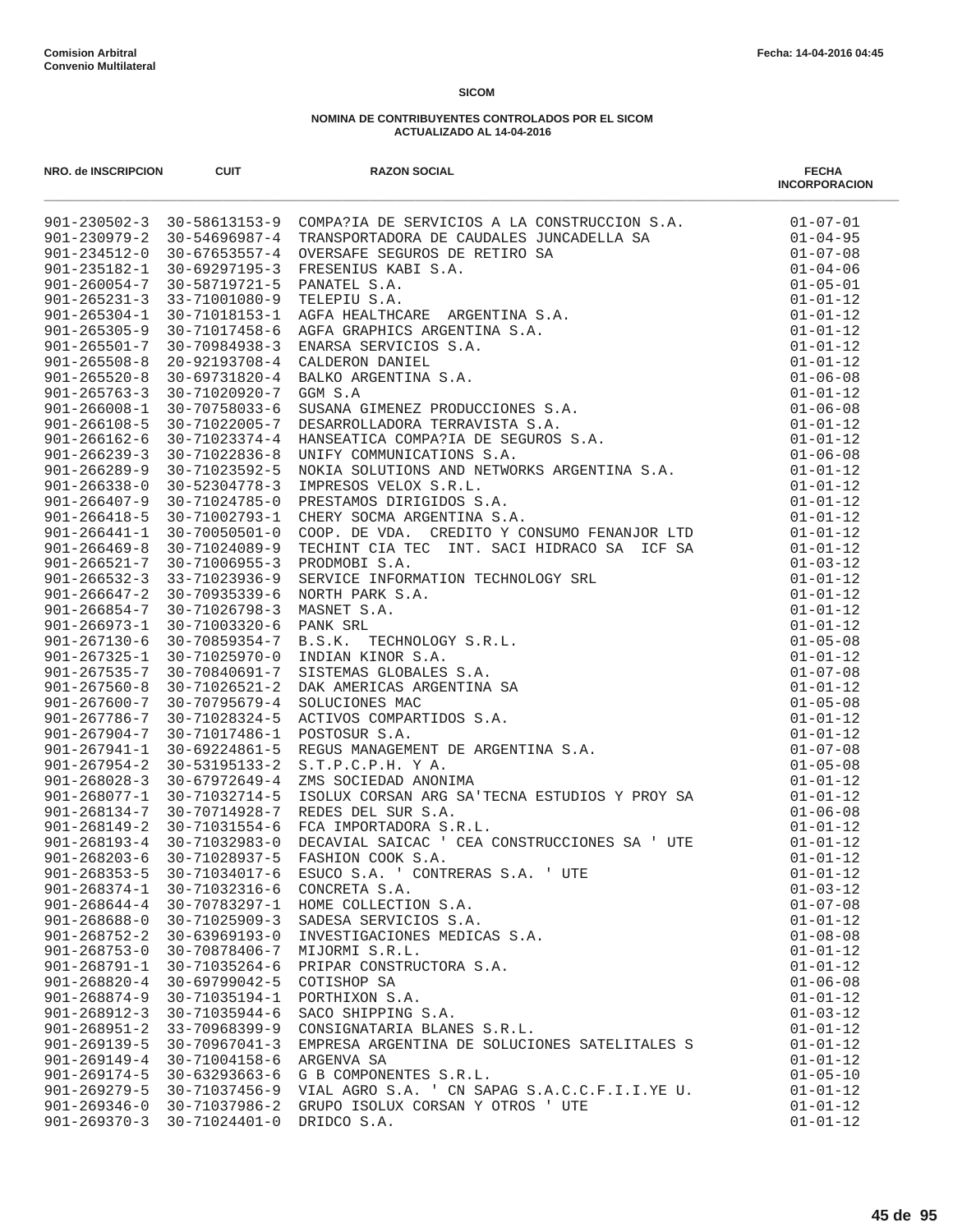| NRO. de INSCRIPCION                      | <b>CUIT</b>                    | <b>RAZON SOCIAL</b><br>MORE MORE 1993 - 1993 - 1993 - 1994 - 1994 - 1994 - 1994 - 1994 - 1994 - 1994 - 1994 - 1994 - 1994 - 1994 - 1994 - 1994 - 1994 - 1994 - 1994 - 1994 - 1994 - 1994 - 1994 - 1994 - 1994 - 1994 - 1994 - 1994 - 1994 - 1994 - 1 | <b>FECHA</b><br><b>INCORPORACION</b> |
|------------------------------------------|--------------------------------|------------------------------------------------------------------------------------------------------------------------------------------------------------------------------------------------------------------------------------------------------|--------------------------------------|
|                                          |                                |                                                                                                                                                                                                                                                      |                                      |
|                                          |                                |                                                                                                                                                                                                                                                      |                                      |
|                                          |                                |                                                                                                                                                                                                                                                      |                                      |
|                                          |                                |                                                                                                                                                                                                                                                      |                                      |
|                                          |                                |                                                                                                                                                                                                                                                      |                                      |
|                                          |                                |                                                                                                                                                                                                                                                      |                                      |
|                                          |                                |                                                                                                                                                                                                                                                      |                                      |
|                                          |                                |                                                                                                                                                                                                                                                      |                                      |
|                                          |                                |                                                                                                                                                                                                                                                      |                                      |
|                                          |                                |                                                                                                                                                                                                                                                      |                                      |
|                                          |                                |                                                                                                                                                                                                                                                      |                                      |
|                                          |                                |                                                                                                                                                                                                                                                      |                                      |
|                                          |                                |                                                                                                                                                                                                                                                      |                                      |
|                                          |                                |                                                                                                                                                                                                                                                      |                                      |
|                                          |                                |                                                                                                                                                                                                                                                      |                                      |
|                                          |                                |                                                                                                                                                                                                                                                      |                                      |
|                                          |                                |                                                                                                                                                                                                                                                      |                                      |
|                                          |                                |                                                                                                                                                                                                                                                      |                                      |
|                                          |                                |                                                                                                                                                                                                                                                      |                                      |
|                                          |                                |                                                                                                                                                                                                                                                      |                                      |
|                                          |                                |                                                                                                                                                                                                                                                      |                                      |
|                                          |                                |                                                                                                                                                                                                                                                      |                                      |
|                                          |                                |                                                                                                                                                                                                                                                      |                                      |
|                                          |                                |                                                                                                                                                                                                                                                      |                                      |
|                                          |                                |                                                                                                                                                                                                                                                      |                                      |
|                                          |                                |                                                                                                                                                                                                                                                      |                                      |
|                                          |                                |                                                                                                                                                                                                                                                      |                                      |
|                                          |                                |                                                                                                                                                                                                                                                      |                                      |
|                                          |                                |                                                                                                                                                                                                                                                      |                                      |
|                                          |                                |                                                                                                                                                                                                                                                      |                                      |
|                                          |                                |                                                                                                                                                                                                                                                      |                                      |
|                                          |                                |                                                                                                                                                                                                                                                      |                                      |
|                                          |                                |                                                                                                                                                                                                                                                      |                                      |
|                                          |                                |                                                                                                                                                                                                                                                      |                                      |
|                                          |                                |                                                                                                                                                                                                                                                      |                                      |
|                                          |                                |                                                                                                                                                                                                                                                      |                                      |
|                                          |                                |                                                                                                                                                                                                                                                      |                                      |
|                                          |                                |                                                                                                                                                                                                                                                      |                                      |
|                                          |                                |                                                                                                                                                                                                                                                      |                                      |
|                                          |                                |                                                                                                                                                                                                                                                      |                                      |
|                                          |                                |                                                                                                                                                                                                                                                      |                                      |
| $901 - 272073 - 9$                       | $30 - 70179064 - 9$            | A1 SISTEMAS SA                                                                                                                                                                                                                                       | $01 - 08 - 08$                       |
| 901-272087-7                             | 30-71047934-4                  | ELEPRINT S.A. AGUAS Y PROCESOS S.A. UTE                                                                                                                                                                                                              | $01 - 05 - 09$                       |
| $901 - 272102 - 1$                       | 30-50672918-8                  | AGENCIA MARITIMA ROBINSON S.A.C.F. E I.                                                                                                                                                                                                              | $01 - 10 - 08$                       |
| $901 - 272121 - 2$                       | 30-71047975-1                  | LA BLOQUERA S.A.                                                                                                                                                                                                                                     | $01 - 01 - 12$                       |
| $901 - 272200 - 1$                       | 30-68334228-5                  | LOCAL PACK S.A.                                                                                                                                                                                                                                      | $01 - 08 - 08$                       |
| $901 - 272257 - 7$                       | 30-71048434-8                  | SYNERGEX ARGENTINA S.A.                                                                                                                                                                                                                              | $01 - 01 - 12$                       |
| $901 - 272433 - 7$                       | 30-66104148-6                  | LESEDIFE S.A<br>INTERDEPOSITOS SA                                                                                                                                                                                                                    | $01 - 08 - 08$                       |
| $901 - 272609 - 1$<br>$901 - 272659 - 6$ | 30-69324196-7<br>30-71000588-1 | CITY PHARMA GROUP S.A.                                                                                                                                                                                                                               | $01 - 10 - 08$<br>$01 - 03 - 12$     |
| $901 - 272703 - 1$                       | 30-70885109-0                  | PROTEC ' PROYECTOS TECNOLOGICOS S.A.                                                                                                                                                                                                                 | $01 - 01 - 12$                       |
| $901 - 272775 - 9$                       | 30-71052775-6                  | CONECTIA WIRELESS S.A.                                                                                                                                                                                                                               | $01 - 01 - 12$                       |
| $901 - 272776 - 6$                       | 30-71052752-7                  | SELNET S.A.                                                                                                                                                                                                                                          | $01 - 01 - 12$                       |
| $901 - 272789 - 7$                       | 30-71053372-1                  | DRAGADOS Y OBRAS PORTUARIAS SA PILOTES TREVI                                                                                                                                                                                                         | $01 - 01 - 12$                       |
| $901 - 272941 - 0$                       | 30-71049373-8                  | BLACKBERRY ARGENTINA S.A.                                                                                                                                                                                                                            | $01 - 01 - 12$                       |
| $901 - 273088 - 6$                       | 30-70828215-0                  | SHIRE HUMAN GENETIC THERAPIES S.A.                                                                                                                                                                                                                   | $01 - 08 - 08$                       |
| $901 - 273128 - 5$                       | 30-71054232-1                  | ACERALMA S.A.                                                                                                                                                                                                                                        | $01 - 05 - 09$                       |
| $901 - 273178 - 1$                       | 30-71054816-8                  | WAKEFIELD ARGENTINA S.A.                                                                                                                                                                                                                             | $01 - 01 - 12$                       |
|                                          |                                |                                                                                                                                                                                                                                                      |                                      |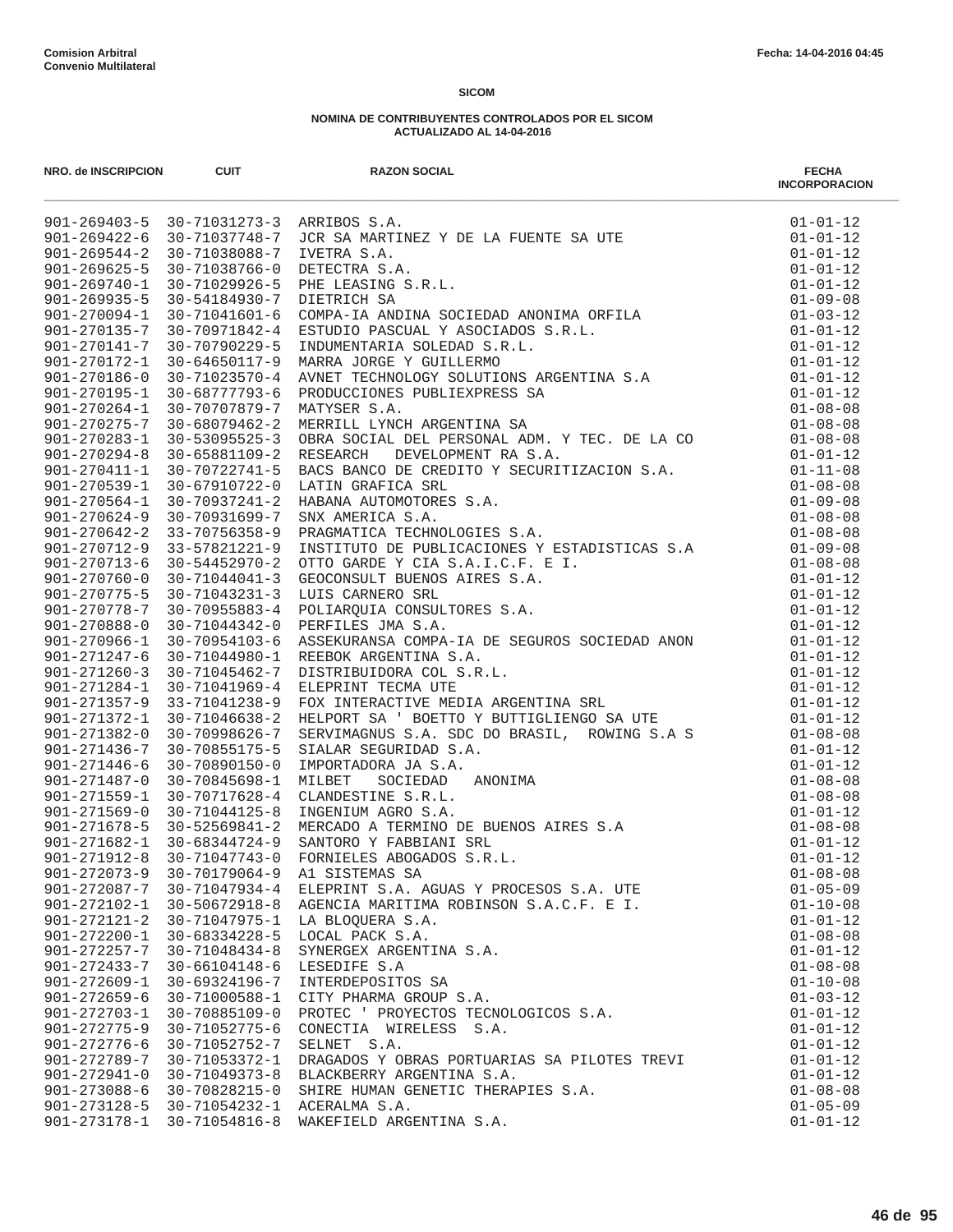| NRO. de INSCRIPCION                      | <b>CUIT</b>                    | <b>RAZON SOCIAL</b>                           | <b>FECHA</b><br><b>INCORPORACION</b> |
|------------------------------------------|--------------------------------|-----------------------------------------------|--------------------------------------|
|                                          |                                |                                               |                                      |
|                                          |                                |                                               |                                      |
|                                          |                                |                                               |                                      |
|                                          |                                |                                               |                                      |
|                                          |                                |                                               |                                      |
|                                          |                                |                                               |                                      |
|                                          |                                |                                               |                                      |
|                                          |                                |                                               |                                      |
|                                          |                                |                                               |                                      |
|                                          |                                |                                               |                                      |
|                                          |                                |                                               |                                      |
|                                          |                                |                                               |                                      |
|                                          |                                |                                               |                                      |
|                                          |                                |                                               |                                      |
|                                          |                                |                                               |                                      |
|                                          |                                |                                               |                                      |
|                                          |                                |                                               |                                      |
|                                          |                                |                                               |                                      |
|                                          |                                |                                               |                                      |
|                                          |                                |                                               |                                      |
|                                          |                                |                                               |                                      |
|                                          |                                |                                               |                                      |
|                                          |                                |                                               |                                      |
|                                          |                                |                                               |                                      |
|                                          |                                |                                               |                                      |
|                                          |                                |                                               |                                      |
|                                          |                                |                                               |                                      |
|                                          |                                |                                               |                                      |
|                                          |                                |                                               |                                      |
|                                          |                                |                                               |                                      |
|                                          |                                |                                               |                                      |
|                                          |                                |                                               |                                      |
|                                          |                                |                                               |                                      |
|                                          |                                |                                               |                                      |
|                                          |                                |                                               |                                      |
|                                          |                                |                                               |                                      |
|                                          |                                |                                               |                                      |
|                                          |                                |                                               |                                      |
|                                          |                                |                                               |                                      |
|                                          |                                |                                               |                                      |
| $901 - 275897 - 1$                       | 20-23123406-4                  | MONCARZ LEANDRO                               | $01 - 10 - 08$                       |
| $901 - 275994 - 2$                       | $30 - 70731490 - 3$            | CUBIKA SA                                     | $01 - 10 - 08$                       |
| $901 - 276146 - 4$                       | $30 - 71058901 - 8$            | TREOLAND SA                                   | $01 - 01 - 12$                       |
| $901 - 276203 - 0$<br>$901 - 276213 - 9$ | 30-68847636-0<br>30-71067632-8 | ENDEMOL ARGENTINA SA                          | $01 - 10 - 08$<br>$01 - 01 - 12$     |
| $901 - 276275 - 8$                       | 30-71064937-1                  | PRAGTIA S.R.L.<br>DWS S.A.                    | $01 - 01 - 12$                       |
| $901 - 276347 - 9$                       | 30-71063444-7                  | CONTINENTAL DO BRASIL PRODUTOS AUTOMOTIVOS LT | $01 - 01 - 12$                       |
| $901 - 276436 - 6$                       | 30-70819840-0                  | IDEAMODA S.R.L.                               | $01 - 03 - 12$                       |
| $901 - 276565 - 0$                       | 33-71068665-9                  | CHEDIACK'MARTINEZ Y DE LA FUENTE'RUTA P.50 'U | $01 - 01 - 12$                       |
| $901 - 276593 - 2$                       | 30-71069622-1                  | ELEPRINT ' TECMA UTE                          | $01 - 01 - 12$                       |
| $901 - 276653 - 0$                       | $30 - 70860097 - 7$            | BCT S.R.L.                                    | $01 - 01 - 12$                       |
| $901 - 276667 - 8$                       | 33-64758910-9                  | ARGENBINGO S.A.                               | $01 - 01 - 12$                       |
| $901 - 276724 - 3$                       | 30-64772235-7                  | COLORPOOL S.A.                                | $01 - 11 - 08$                       |
| $901 - 276787 - 0$                       | $30 - 68990002 - 6$            | INTRACOM ARGENTINA S.A.                       | $01 - 11 - 08$                       |
| $901 - 276811 - 6$                       | 30-71070312-0                  | PETERSEN, THIELE Y CRUZ SACYM ' N. J. GUERECH | $01 - 01 - 12$                       |
| $901 - 276824 - 7$                       | 30-71068183-6                  | ISOLUX INGENIERIA S.A. E IECSA S.A. - UTE     | $01 - 01 - 12$                       |
| $901 - 276825 - 4$                       | 30-71070120-9                  | BM3 OBRAS Y SERV SA'EDUCTRADE SA'SES SA'VHA S | $01 - 01 - 12$                       |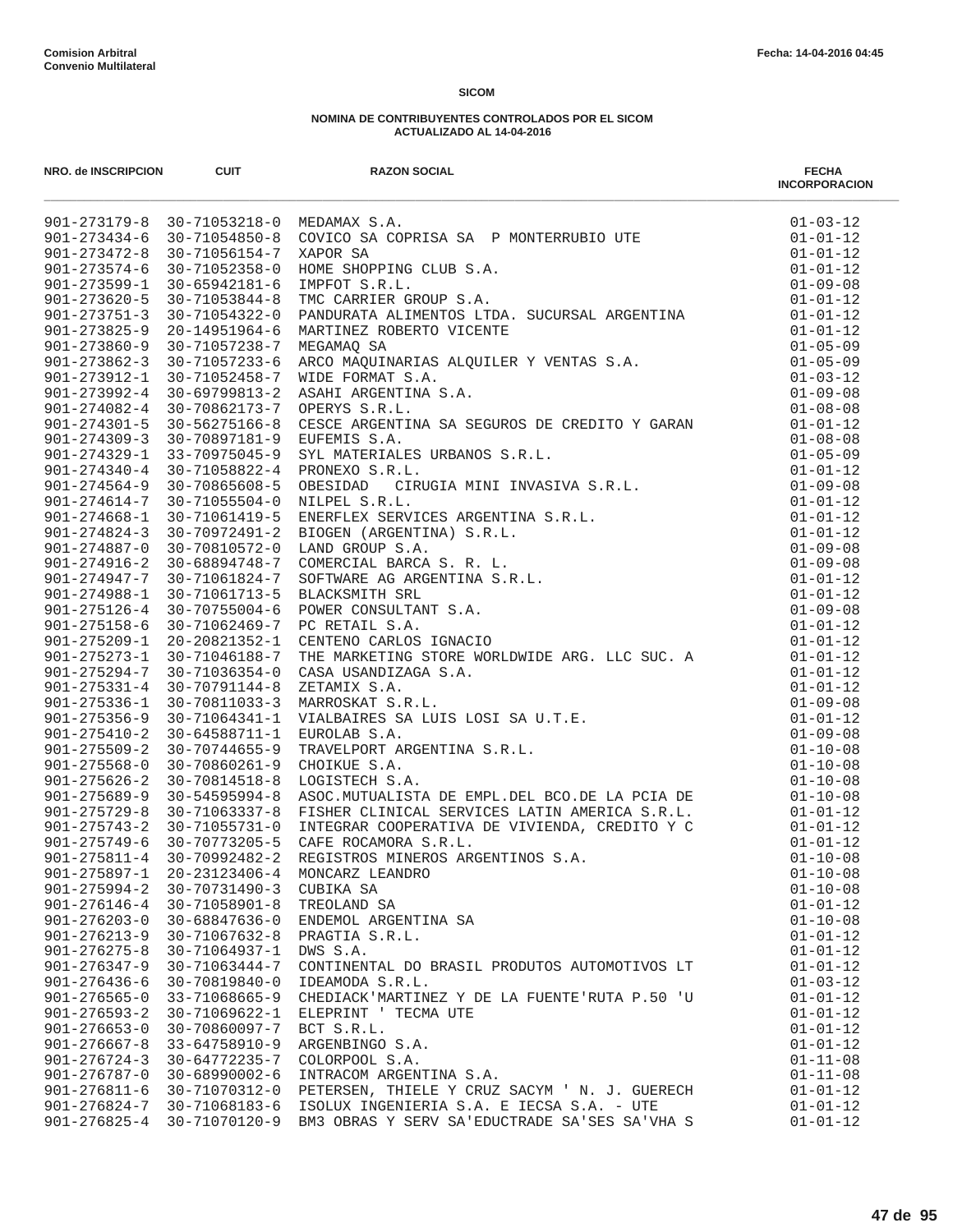| NRO. de INSCRIPCION                      | <b>CUIT</b>                          | <b>RAZON SOCIAL</b>                                                                                                                                                                                                                                                            | <b>FECHA</b><br><b>INCORPORACION</b> |
|------------------------------------------|--------------------------------------|--------------------------------------------------------------------------------------------------------------------------------------------------------------------------------------------------------------------------------------------------------------------------------|--------------------------------------|
|                                          |                                      | 901-276835-3 30-71069775-9 ONE SAW S.A.<br>901-276870-3 33-71070223-9 JOVELLANOS 1450 S.R.L.<br>901-276886-6 30-71070793-2 IECSA S.A. JCR S.A. RUTA 9 U.T.E.<br>901-276907-4 30-57730154-5 LABORATORIO FRENCH S.A.<br>901-276973-9 30-7107                                     | $01 - 01 - 12$                       |
|                                          |                                      |                                                                                                                                                                                                                                                                                | $01 - 01 - 12$                       |
|                                          |                                      |                                                                                                                                                                                                                                                                                | $01 - 01 - 12$                       |
|                                          |                                      |                                                                                                                                                                                                                                                                                | $01 - 11 - 08$                       |
|                                          |                                      |                                                                                                                                                                                                                                                                                | $01 - 01 - 12$                       |
|                                          |                                      |                                                                                                                                                                                                                                                                                | $01 - 11 - 08$                       |
|                                          |                                      | TESCO ARGENTINA SA<br>DRA SA DISTRIBUIDORA DE REVESTIMIENTOS Y AFIN<br>NEWPROARA S.A.<br>RAITCON S.A.<br>RAITCON S.A.<br>CORTESTAMP S.A.<br>CORTESTAMP S.A.<br>CORTESTAMP S.A.<br>CORTESTAMP S.A.<br>CORTESTAMP S.A.<br>JUBERECH "ROGGIO 'SUPERCEM                             | $01 - 01 - 11$                       |
| $901 - 277321 - 9$                       | 30-56831872-9                        |                                                                                                                                                                                                                                                                                | $01 - 11 - 08$                       |
| $901 - 277425 - 1$                       | 30-71062939-7                        |                                                                                                                                                                                                                                                                                | $01 - 01 - 12$                       |
| $901 - 277628 - 1$                       | $30 - 70942538 - 9$                  |                                                                                                                                                                                                                                                                                | $01 - 01 - 12$                       |
|                                          | $901 - 277669 - 4$ 30-63840616-7     |                                                                                                                                                                                                                                                                                | $01 - 12 - 08$                       |
| $901 - 277733 - 7$<br>$901 - 277873 - 7$ | 30-70978224-6                        |                                                                                                                                                                                                                                                                                | $01 - 03 - 12$                       |
| $901 - 277885 - 1$                       | 30-50475708-7<br>30-71074741-1       |                                                                                                                                                                                                                                                                                | $01 - 01 - 12$<br>$01 - 01 - 12$     |
| $901 - 277892 - 8$                       | 30-70857804-1                        |                                                                                                                                                                                                                                                                                | $01 - 12 - 08$                       |
| $901 - 278108 - 6$                       | 30-70791401-3                        |                                                                                                                                                                                                                                                                                | $01 - 01 - 12$                       |
| $901 - 278286 - 8$                       | 30-66330150-7                        |                                                                                                                                                                                                                                                                                | $01 - 12 - 08$                       |
| $901 - 278287 - 5$                       | 33-63042722-9                        |                                                                                                                                                                                                                                                                                | $01 - 12 - 08$                       |
| $901 - 278288 - 2$                       | 30-69160286-5                        |                                                                                                                                                                                                                                                                                | $01 - 12 - 08$                       |
| $901 - 278308 - 3$                       | 30-71074618-0                        |                                                                                                                                                                                                                                                                                | $01 - 03 - 12$                       |
| $901 - 278591 - 1$                       | 30-71077708-6                        |                                                                                                                                                                                                                                                                                | $01 - 01 - 12$                       |
| 901-278610-5                             | 33-71048559-9                        |                                                                                                                                                                                                                                                                                | $01 - 01 - 12$                       |
| 901-278705-6                             | 30-67906743-1                        |                                                                                                                                                                                                                                                                                | $01 - 01 - 11$                       |
| $901 - 278751 - 2$                       | 30-71076972-5                        |                                                                                                                                                                                                                                                                                | $01 - 01 - 12$                       |
| $901 - 278795 - 8$                       | 30-71078565-8                        |                                                                                                                                                                                                                                                                                | $01 - 01 - 12$                       |
| 901-278820-1                             | 30-71075713-1                        | GRAF ASOCIADAS S.A.                                                                                                                                                                                                                                                            | $01 - 01 - 12$                       |
| $901 - 278855 - 5$                       | 30-71077939-9                        | DIVERLAR S.A.                                                                                                                                                                                                                                                                  | $01 - 01 - 12$                       |
| $901 - 278933 - 6$                       | 30-70804331-8                        | LATIN SUR COOP. DE CREDITO, CONSUMO Y VIVIEND                                                                                                                                                                                                                                  | $01 - 01 - 12$                       |
| $901 - 279069 - 6$                       | $30 - 69895054 - 0$                  | MEGADIAGNOSTICO SA                                                                                                                                                                                                                                                             | $01 - 01 - 09$                       |
| $901 - 310101 - 6$                       | 30-70882789-0                        | SUSHI CLUB SRL                                                                                                                                                                                                                                                                 | $01 - 01 - 12$                       |
| $901 - 310430 - 7$                       | 27-05751783-8                        | RODRIGUEZ, LIDIA SUSANA<br>RODRIGUEZ, LIDIA SUSANA<br>FEDERACION ARGENTINA DE TRABAJADORES DE LUZ<br>LIBERTADOR Y PAROISSIEN S.A.<br>CRYGA S.A.<br>CUBECORP SOFTWARE FACTORY S.A.<br>UTE PETROLEOS SUDAMERICANOS SA NECON SA<br>ESTRELLA SERVICIOS PETROLEROS S.A.<br>COOPERAT | $01 - 01 - 12$                       |
| $901 - 312350 - 5$                       | 30-54572320-0                        |                                                                                                                                                                                                                                                                                | $01 - 07 - 95$                       |
| $901 - 313817 - 0$                       | $30 - 70927574 - 3$                  |                                                                                                                                                                                                                                                                                | $01 - 01 - 12$                       |
| $901 - 314433 - 6$                       | 30-70747110-3                        |                                                                                                                                                                                                                                                                                | $01 - 03 - 12$                       |
| $901 - 316366 - 5$                       | 30-71040275-9                        |                                                                                                                                                                                                                                                                                | $01 - 01 - 12$                       |
| $901 - 332315 - 0$                       | $30 - 64104607 - 4$                  |                                                                                                                                                                                                                                                                                | $01 - 08 - 01$                       |
| $901 - 333472 - 8$                       | 30-70771964-4                        |                                                                                                                                                                                                                                                                                | $01 - 01 - 12$                       |
|                                          | $901 - 350263 - 8$ 30-67076747-3     |                                                                                                                                                                                                                                                                                | $01 - 06 - 08$                       |
|                                          | $901 - 352697 - 2$ 30-66313737-5     |                                                                                                                                                                                                                                                                                | $01 - 07 - 95$                       |
|                                          | 901-381087-1 33-65030549-9           |                                                                                                                                                                                                                                                                                | $01 - 08 - 95$                       |
|                                          | 901-385128-5 30-51995780-5           |                                                                                                                                                                                                                                                                                | $01 - 07 - 09$                       |
| $901 - 385133 - 8$<br>$901 - 385174 - 1$ | 33-65226717-9<br>$30 - 70296996 - 0$ | SYNCHRO TECHNOLOGIES S.A.                                                                                                                                                                                                                                                      | $01 - 01 - 11$<br>$01 - 01 - 11$     |
| $901 - 385269 - 2$                       | $30 - 60917843 - 0$                  | America TV S.A.                                                                                                                                                                                                                                                                | $01 - 01 - 11$                       |
| $901 - 385293 - 6$                       | 30-71096342-4                        | AUTOTAG S.A.                                                                                                                                                                                                                                                                   | $01 - 01 - 12$                       |
| $901 - 385454 - 4$                       | $30 - 52536207 - 4$                  | Eves Sociedad Anonima                                                                                                                                                                                                                                                          | $01 - 01 - 11$                       |
| $901 - 385783 - 5$                       | 30-59359856-6                        | ESEKA S.A.                                                                                                                                                                                                                                                                     | $01 - 01 - 12$                       |
| $901 - 385958 - 1$                       | $30 - 68273727 - 8$                  | DERSA S.A.                                                                                                                                                                                                                                                                     | $01 - 10 - 09$                       |
| $901 - 386162 - 0$                       | $30 - 70907563 - 9$                  | Service Oeste GNC SRL                                                                                                                                                                                                                                                          | $01 - 01 - 12$                       |
| $901 - 386454 - 6$                       | 30-71096716-0                        | GEODIS GLOBAL SOLUTIONS ARGENTINA S.A.                                                                                                                                                                                                                                         | $01 - 01 - 12$                       |
| $901 - 387218 - 3$                       | $30 - 68586964 - 7$                  | ESTUDIO BUNGE, BUNGE, SMITH & LUCHIA PUIG ABO                                                                                                                                                                                                                                  | $01 - 01 - 12$                       |
| $901 - 388042 - 1$                       | 30-71091057-6                        | FIDEICOMISO FINANCIERO BEST CONSUMER FINANCE                                                                                                                                                                                                                                   | $01 - 01 - 12$                       |
| $901 - 388075 - 1$                       | $30 - 68586315 - 0$                  | INTERTECNO SRL                                                                                                                                                                                                                                                                 | $01 - 01 - 12$                       |
| $901 - 388208 - 6$                       | 30-71098759-5                        | VCV CONSTRUCCIONES SA                                                                                                                                                                                                                                                          | $01 - 01 - 12$                       |
| $901 - 388232 - 0$                       | 20-08607919-5                        | MAGGI, JORGE HECTOR                                                                                                                                                                                                                                                            | $01 - 01 - 11$                       |
| $901 - 388651 - 5$                       | 33-71014315-9                        | YESIMAR S S. A.                                                                                                                                                                                                                                                                | $01 - 03 - 12$                       |
| $901 - 390227 - 0$                       | 30-52900365-6                        | Estudio Beccar Varela                                                                                                                                                                                                                                                          | $01 - 01 - 11$                       |
| $901 - 390733 - 8$                       | $30 - 53985596 - 0$                  | Serra Lima S.A.                                                                                                                                                                                                                                                                | $01 - 01 - 11$                       |
| $901 - 391079 - 4$                       | 30-71129398-8                        | OIL COMBUSTIBLES S.A.                                                                                                                                                                                                                                                          | $01 - 03 - 13$                       |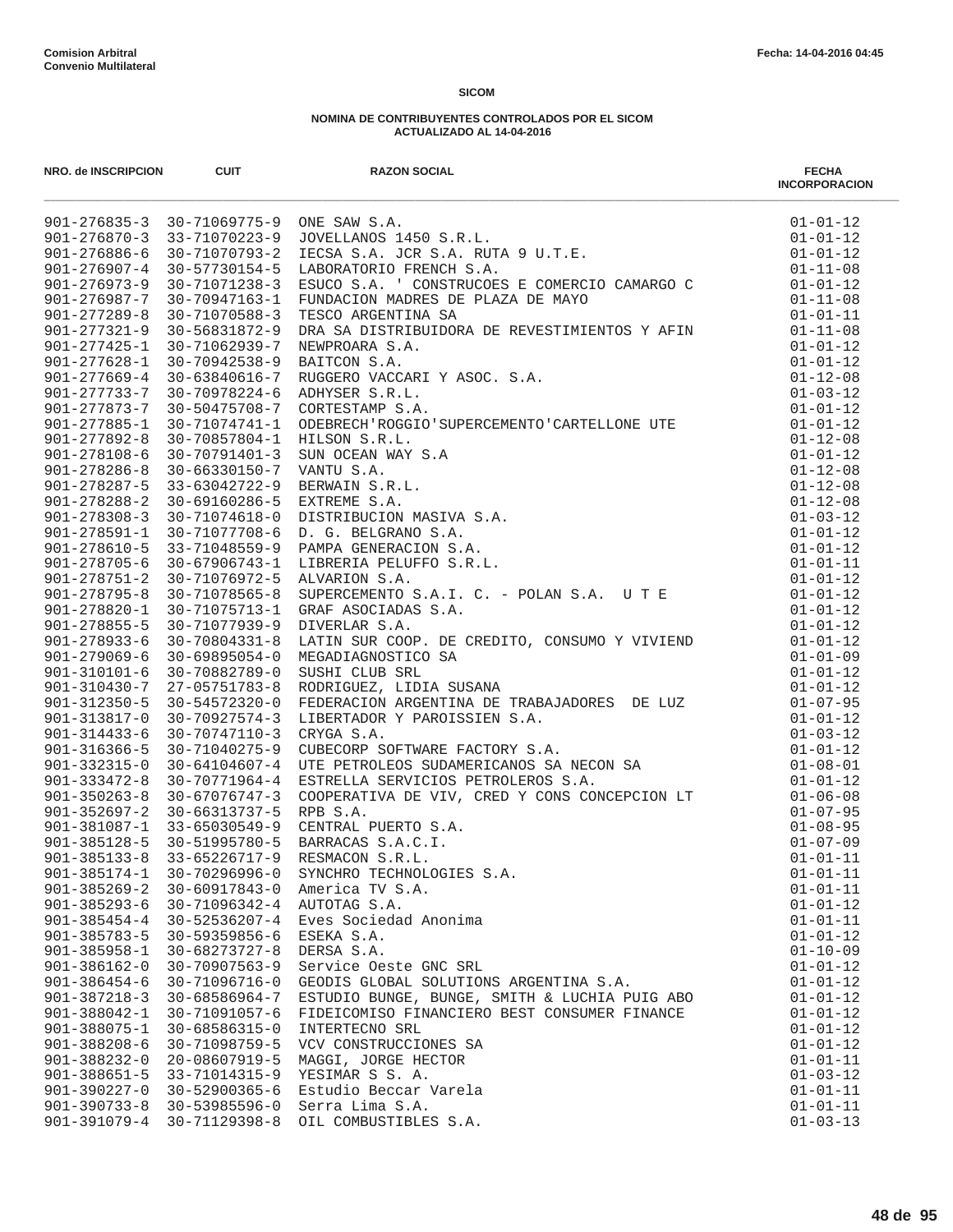| NRO. de INSCRIPCION                      | <b>CUIT</b>                    | <b>RAZON SOCIAL</b>                                                                                                                                                                                                                              | <b>FECHA</b><br><b>INCORPORACION</b> |
|------------------------------------------|--------------------------------|--------------------------------------------------------------------------------------------------------------------------------------------------------------------------------------------------------------------------------------------------|--------------------------------------|
|                                          |                                | 901-391248-7 30-70766149-2 MERCADO DE LA OFICINA S.A.<br>901-391248-7 30-70766149-2 MERCADO DE LA OFICINA S.A.<br>901-391322-6 30-70930742-4 SMD INVERSIONES S.A.<br>901-393246-6 30-60886406-3 VITROBLOCK S.A.<br>901-393379-9 30-7089640       | $01 - 01 - 12$                       |
|                                          |                                |                                                                                                                                                                                                                                                  | $01 - 01 - 11$                       |
|                                          |                                |                                                                                                                                                                                                                                                  | $01 - 01 - 12$                       |
|                                          |                                |                                                                                                                                                                                                                                                  | $01 - 01 - 11$                       |
|                                          |                                |                                                                                                                                                                                                                                                  | $01 - 01 - 12$                       |
|                                          |                                |                                                                                                                                                                                                                                                  | $01 - 10 - 09$                       |
|                                          |                                |                                                                                                                                                                                                                                                  | $01 - 01 - 12$                       |
|                                          |                                |                                                                                                                                                                                                                                                  | $01 - 01 - 12$<br>$01 - 01 - 12$     |
|                                          |                                |                                                                                                                                                                                                                                                  | $01 - 10 - 09$                       |
|                                          |                                |                                                                                                                                                                                                                                                  | $01 - 01 - 11$                       |
|                                          |                                |                                                                                                                                                                                                                                                  | $01 - 01 - 12$                       |
|                                          |                                |                                                                                                                                                                                                                                                  | $01 - 10 - 09$                       |
|                                          |                                |                                                                                                                                                                                                                                                  | $01 - 10 - 09$                       |
|                                          |                                |                                                                                                                                                                                                                                                  | $01 - 01 - 12$                       |
|                                          |                                |                                                                                                                                                                                                                                                  | $01 - 10 - 09$                       |
|                                          |                                |                                                                                                                                                                                                                                                  | $01 - 10 - 09$                       |
|                                          |                                |                                                                                                                                                                                                                                                  | $01 - 01 - 12$                       |
|                                          |                                |                                                                                                                                                                                                                                                  | $01 - 01 - 12$                       |
| $901 - 399808 - 7$                       | 30-68264255-2                  | OBRA SOCIAL PARA EL PERSONAL DE OBRAS Y SERVI                                                                                                                                                                                                    | $01 - 05 - 10$                       |
| $901 - 400743 - 1$<br>$901 - 401054 - 3$ | 30-68173799-1                  | ALEJPA S.A.                                                                                                                                                                                                                                      | $01 - 05 - 10$                       |
| $901 - 401311 - 6$                       | 30-71062180-9<br>33-71109358-9 | VALMI S.R.L.<br>CONORVIAL S.A. - LUIS LOSI S.A. - PERALES AGU                                                                                                                                                                                    | $01 - 01 - 12$<br>$01 - 01 - 12$     |
| $901 - 401690 - 2$                       | $30 - 70959659 - 0$            | 48M2 S.A.                                                                                                                                                                                                                                        | $01 - 01 - 11$                       |
| $901 - 402213 - 9$                       | 30-67819180-5                  | TERMINALES RIO DE LA PLATA S.A.                                                                                                                                                                                                                  | $01 - 01 - 11$                       |
| $901 - 402747 - 3$                       | 30-67785751-6                  | ENVIO POSTAL SA                                                                                                                                                                                                                                  | $01 - 01 - 11$                       |
| $901 - 402954 - 8$                       | 30-52610846-5                  | INSTITUTO CULTURAL ARGENTINO NORTEAMERICANO                                                                                                                                                                                                      | $01 - 05 - 10$                       |
| $901 - 403050 - 8$                       | 30-70724006-3                  | T.H. S.A.                                                                                                                                                                                                                                        | $01 - 01 - 12$                       |
| $901 - 403321 - 9$                       | 30-70895189-3                  | PREVERCRED S.A.                                                                                                                                                                                                                                  | $01 - 01 - 12$                       |
| $901 - 403455 - 9$                       | 30-71083273-7                  | TEXTIL SELYAR S.A.                                                                                                                                                                                                                               | $01 - 01 - 12$                       |
| $901 - 404963 - 3$                       | 30-68745527-0                  | HYPNOSIS SRL                                                                                                                                                                                                                                     | $01 - 05 - 10$                       |
| $901 - 405165 - 1$                       | 30-71107661-8                  | FIDEICOMISO FINANCIERO CEDULAS HIPOTECARIAS A                                                                                                                                                                                                    | $01 - 01 - 12$                       |
| $901 - 405492 - 7$                       | 30-71107654-5                  |                                                                                                                                                                                                                                                  | $01 - 01 - 12$                       |
| $901 - 405680 - 1$                       | 30-70708860-1                  |                                                                                                                                                                                                                                                  | $01 - 03 - 12$                       |
| $901 - 406508 - 4$<br>$901 - 407753 - 2$ | 30-70756809-3<br>30-55152879-7 |                                                                                                                                                                                                                                                  | $01 - 01 - 12$<br>$01 - 01 - 11$     |
| $901 - 408025 - 6$                       | 30-71019084-0                  |                                                                                                                                                                                                                                                  | $01 - 01 - 12$                       |
| $901 - 410021 - 0$                       | 33-56280575-9                  |                                                                                                                                                                                                                                                  | $01 - 08 - 01$                       |
| $901 - 422440 - 6$                       | 30-69117985-7                  |                                                                                                                                                                                                                                                  | $01 - 01 - 12$                       |
| $901 - 423426 - 3$                       | 20-05156133-4                  |                                                                                                                                                                                                                                                  | $01 - 11 - 99$                       |
| $901 - 427422 - 1$                       | 30-55931030-8                  | FIDEICOMISO FINANCIERO CEDULAS HIPOTECARIAS A<br>FIDEICOMISO FINANCIERO CEDULAS HIPOTECARIAS A<br>ASISTENCIA MECANICA INTEGRAL S.A.<br>COOPAGUA COOPERATIVA DE TRABAJO LTDA.<br>HAVAS WORLDWIDE BUENOS AIRES SA<br>GEDIF S.A.<br>CASA LOZANO SOC | $01 - 03 - 06$                       |
| $901 - 427647 - 3$                       | 30-65322958-1                  |                                                                                                                                                                                                                                                  | $01 - 07 - 01$                       |
| $901 - 442574 - 1$                       | 30-62937607-7                  | SOCMA AMERICANA S.A.                                                                                                                                                                                                                             | $01 - 08 - 95$                       |
| $901 - 444233 - 0$                       | 30-60274773-1                  | ARIFE SA                                                                                                                                                                                                                                         | $01 - 06 - 08$                       |
| $901 - 461544 - 6$                       | 30-71033918-6                  | DENOPRO SA                                                                                                                                                                                                                                       | $01 - 01 - 12$                       |
| $901 - 470313 - 0$                       | $30 - 54674125 - 3$            | OSDE<br>ASOCIACION CIVIL                                                                                                                                                                                                                         | $01 - 08 - 01$                       |
| $901 - 500195 - 8$                       | 30-50003691-1                  | CIA. DE SEGUROS LA MERCANTIL ANDINA S.A.                                                                                                                                                                                                         | $01 - 07 - 04$                       |
| $901 - 500232 - 5$                       | $33 - 55256861 - 9$            | PENTAIR VALVES & CONTROLS ARGENTINA S.A.                                                                                                                                                                                                         | $01 - 07 - 08$                       |
| $901 - 501207 - 6$<br>$901 - 535054 - 1$ | 30-64393232-2<br>30-71026057-1 | SURAUTO SA<br>SALVA TV S.R.L.                                                                                                                                                                                                                    | $01 - 03 - 98$<br>$01 - 01 - 12$     |
| $901 - 535088 - 8$                       | 30-70737044-7                  | Communicom S.A.                                                                                                                                                                                                                                  | $01 - 05 - 10$                       |
| $901 - 535644 - 4$                       | $20 - 04523661 - 8$            | Bassuk Sergio Walter                                                                                                                                                                                                                             | $01 - 01 - 12$                       |
| $901 - 536343 - 8$                       | $30 - 66348438 - 5$            | EZESA ARGENTINA S.A.                                                                                                                                                                                                                             | $01 - 05 - 10$                       |
| $901 - 536855 - 0$                       | $30 - 69159633 - 4$            | SAN JORGE MARITIMA S.A.                                                                                                                                                                                                                          | $01 - 01 - 12$                       |
| $901 - 537412 - 9$                       | 30-70174960-6                  | NEXSYS ARGENTINA S.A.                                                                                                                                                                                                                            | $01 - 01 - 11$                       |
| $901 - 537748 - 1$                       | 30-51619929-2                  | SVA SACIFI                                                                                                                                                                                                                                       | $01 - 05 - 10$                       |
| $901 - 538684 - 6$                       | 33-71059528-9                  | WIPRO TECHNOLOGIES S.A.                                                                                                                                                                                                                          | $01 - 01 - 12$                       |
| $901 - 539257 - 8$                       | $30 - 70705346 - 8$            | LANOLEC INVERSIONES S.A.                                                                                                                                                                                                                         | $01 - 05 - 10$                       |
| $901 - 539273 - 7$                       | 30-70496099-5                  | BANCO DE SERVICIOS Y TRANSACCIONES S.A.                                                                                                                                                                                                          | $01 - 01 - 11$                       |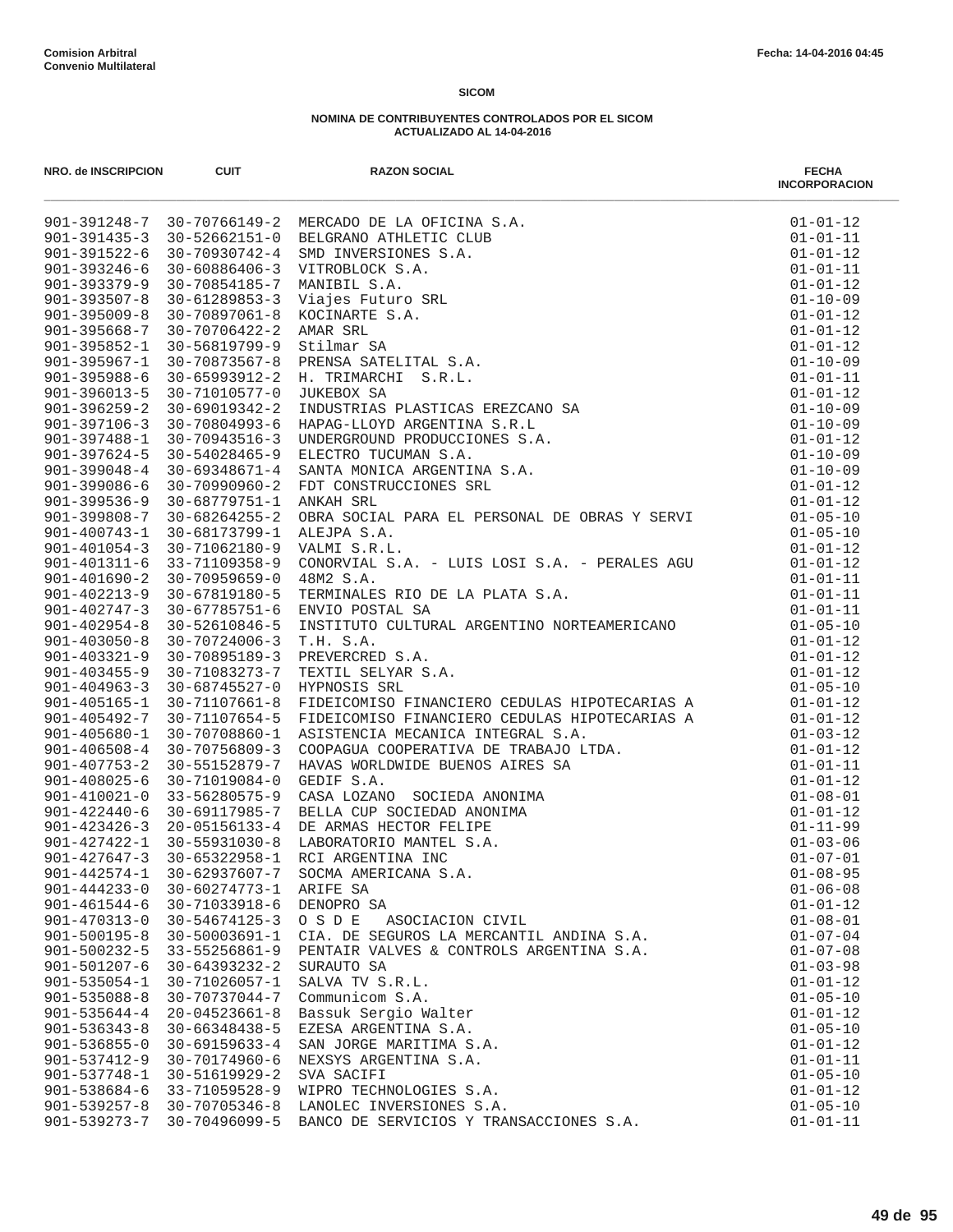| <b>NRO. de INSCRIPCION</b>               | <b>CUIT</b>                                     | <b>RAZON SOCIAL</b>                                                | <b>FECHA</b><br><b>INCORPORACION</b> |
|------------------------------------------|-------------------------------------------------|--------------------------------------------------------------------|--------------------------------------|
|                                          |                                                 | 901-539305-1 30-52024144-9 CONTAINER LEASING S.A.C.I.I. Y E        | $01 - 01 - 11$                       |
|                                          | 901-539548-7 20-04394933-1                      | JUSTO PABLO AGUSTIN                                                | $01 - 01 - 12$                       |
| $901 - 539759 - 1$                       | 30-58913079-7                                   | TRANSCAMBIO S.A.                                                   | $01 - 05 - 10$                       |
| $901 - 539886 - 0$                       | 33-71120800-9                                   | MERCADO LA SALADA S.A.                                             | $01 - 03 - 12$                       |
| $901 - 543305 - 8$                       | 30-66168573-1                                   | TIO MUSA S.A.                                                      | $01 - 05 - 10$                       |
| $901 - 543491 - 4$                       |                                                 | 30-70955792-7 DAYCO GAMING S.A.                                    | $01 - 01 - 12$                       |
| $901 - 543563 - 5$<br>$901 - 543694 - 3$ | 30-59983594-2<br>30-64753885-8                  | S.H.K. Sociedad Anonima<br>NUMIR S.R.L.                            | $01 - 05 - 10$<br>$01 - 05 - 10$     |
| $901 - 544061 - 4$                       | 30-55541552-0                                   | ASCENSORES TESTA S.A.                                              | $01 - 01 - 12$                       |
| 901-544077-7                             | 20-17547400-6                                   | PERUPATO ROBERTO DANIEL                                            | $01 - 01 - 12$                       |
| 901-544092-9                             |                                                 | 30-70821414-7 FASTER BAGS ECOLOGY SRL                              | $01 - 01 - 12$                       |
| $901 - 544094 - 3$                       | 30-59881270-1 BRITAM S.A.                       |                                                                    |                                      |
| $901 - 544134 - 2$                       |                                                 | 20-17482507-7 Hector Alfredo Vargas                                |                                      |
| $901 - 544180 - 9$                       | 30-70791288-6                                   |                                                                    |                                      |
| $901 - 544206 - 3$                       | 30-70790695-9                                   |                                                                    |                                      |
| $901 - 544300 - 3$                       | 30-71082119-0                                   |                                                                    |                                      |
| $901 - 544301 - 1$                       | 30-58699951-2                                   |                                                                    |                                      |
| $901 - 544585 - 0$                       | 30-70741748-6                                   |                                                                    |                                      |
| $901 - 544637 - 2$                       | 30-70865460-0                                   |                                                                    |                                      |
| $901 - 544862 - 1$                       | 30-50512366-9                                   |                                                                    |                                      |
| $901 - 544963 - 1$                       | 30-60945338-5                                   |                                                                    |                                      |
| 901-544998-5                             | $30 - 70966573 - 8$                             |                                                                    |                                      |
| $901 - 545684 - 8$                       |                                                 | 30-58556074-6 ASERRADERO BIEL S.A.                                 |                                      |
| $901 - 545739 - 2$                       | $30 - 64765790 - 3$                             |                                                                    |                                      |
| $901 - 545818 - 1$                       | 30-70711701-6                                   |                                                                    |                                      |
| 901-545975-7<br>$901 - 546081 - 6$       | 30-50244371-9 FAGAS S.A.<br>$30 - 60547015 - 3$ |                                                                    |                                      |
| $901 - 546176 - 7$                       | 30-70792858-8                                   |                                                                    |                                      |
| $901 - 546262 - 2$                       | 30-70102622-1                                   |                                                                    |                                      |
| $901 - 546439 - 3$                       | 30-70998039-0                                   |                                                                    |                                      |
| $901 - 546452 - 1$                       | 30-70796274-3                                   |                                                                    |                                      |
| $901 - 546594 - 5$                       | 30-62521310-6                                   |                                                                    |                                      |
| $901 - 546645 - 1$                       | $30 - 51748308 - 3$                             |                                                                    |                                      |
| $901 - 546977 - 3$                       | 30-70088119-5                                   |                                                                    |                                      |
| $901 - 547009 - 3$                       | 30-70984190-0                                   |                                                                    |                                      |
| $901 - 547153 - 9$                       | 30-69612480-5                                   |                                                                    |                                      |
| $901 - 547311 - 5$                       | 30-59698490-4                                   |                                                                    |                                      |
| $901 - 547342 - 0$                       | 30-70781683-6                                   |                                                                    |                                      |
| $901 - 547769 - 3$                       | 30-69897241-2                                   |                                                                    |                                      |
|                                          | 901-547858-1 20-12252762-0                      |                                                                    |                                      |
|                                          |                                                 | 901-547902-5 30-50098398-8 FRIGORIFICO ONETO Y CIA SAIC            |                                      |
| $901 - 547965 - 1$                       | 30-69616994-9                                   |                                                                    |                                      |
| 901-548211-3 30-69639766-6               |                                                 |                                                                    |                                      |
| $901 - 548352 - 1$                       | 30-50019072-4                                   |                                                                    |                                      |
| $901 - 548475 - 4$<br>$901 - 548525 - 2$ | 30-58492222-9<br>30-70794451-6                  | TALLERES TRAMA S.A.<br>ZENITHOPTIMEDIA GROUP ARGENTINA S.A.        | $01 - 05 - 10$<br>$01 - 01 - 12$     |
| $901 - 548526 - 0$                       | 30-70825012-7                                   | Sistema Comercial SA                                               | $01 - 05 - 10$                       |
| $901 - 548597 - 1$                       | $30 - 69373969 - 8$                             | IPG MEDIA BRANDS S.A.                                              | $01 - 05 - 10$                       |
| $901 - 548680 - 4$                       | 30-71016463-7                                   | CEMAFELU S.A.                                                      | $01 - 01 - 12$                       |
| $901 - 548854 - 3$                       | 30-70852818-4                                   | VAIATEX S.R.L.                                                     | $01 - 05 - 10$                       |
| $901 - 549046 - 1$                       | 33-68707949-9                                   | THE CLEANING COMPANY S.R.L.                                        | $01 - 03 - 12$                       |
| $901 - 549149 - 7$                       | 30-70872220-7                                   | US COMERCIAL S.A.                                                  | $01 - 05 - 10$                       |
| $901 - 549483 - 1$                       | 33-71017313-9                                   | Bazar Total S.R.L.                                                 | $01 - 01 - 12$                       |
| 901-549485-5                             | 30-70799701-6                                   | TRANSACCIONES AGENTE DE VALORES S.A.                               | $01 - 05 - 10$                       |
| $901 - 549525 - 4$                       | $30 - 69669479 - 2$                             | CARME SRL                                                          | $01 - 01 - 12$                       |
| $901 - 549539 - 2$                       | 30-66084019-9                                   | L VOITURE S.A.                                                     | $01 - 05 - 10$                       |
| $901 - 549545 - 2$                       | $30 - 55628244 - 3$                             | ZEKOUMO S.A.                                                       | $01 - 01 - 11$                       |
| $901 - 549622 - 6$<br>$901 - 549673 - 9$ | 30-62329594-6<br>$30 - 70965249 - 0$            | LAVIERI HNOS DE LAVIERI SEBASTIAN GABRIEL, LA<br>RIO VARADERO S.A. | $01 - 05 - 10$<br>$01 - 01 - 11$     |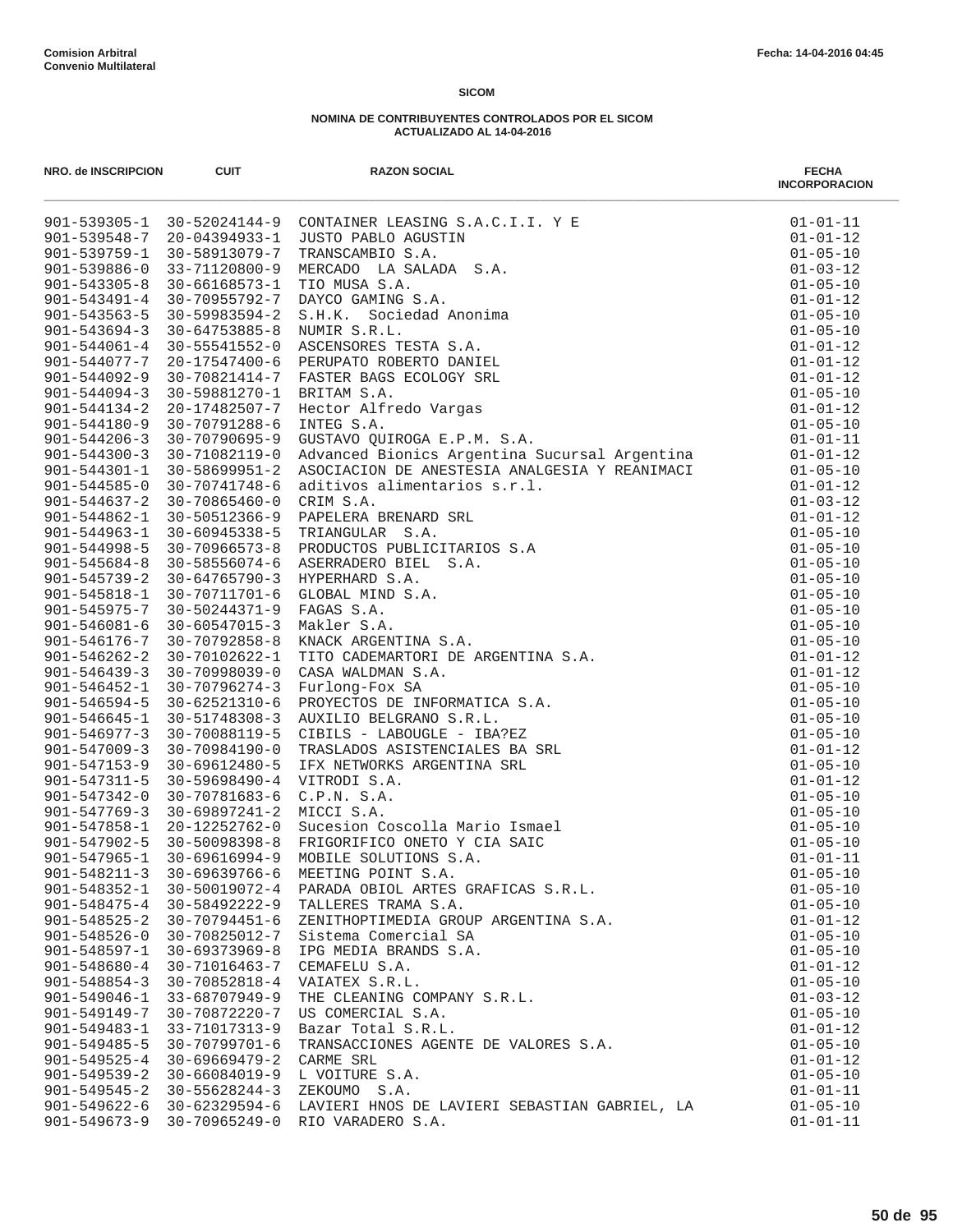| NRO. de INSCRIPCION                      | <b>CUIT</b>                             | <b>RAZON SOCIAL</b>                                                                                                                                                                                                                                | <b>FECHA</b><br><b>INCORPORACION</b> |
|------------------------------------------|-----------------------------------------|----------------------------------------------------------------------------------------------------------------------------------------------------------------------------------------------------------------------------------------------------|--------------------------------------|
|                                          |                                         | BAZAN, CAMBRE & ORTS<br>NAVICON S.A.<br>VICTOR VOVCHUK SA<br>HIERROS LA TACADA SA<br>DESPEGAR.COM.AR S.A.<br>INTERSERVIT SRL<br>SERVICIOS GLOBALES DE COMERCIALIZACION S.A.<br>901-549676-1 30-70743647-2 BAZAN, CAMBRE & ORTS                     | $01 - 01 - 11$                       |
|                                          | 901-549681-3 30-59320238-7 NAVICON S.A. |                                                                                                                                                                                                                                                    | $01 - 01 - 11$                       |
| $901 - 549735 - 1$                       | $30 - 69040232 - 3$                     |                                                                                                                                                                                                                                                    | $01 - 01 - 12$                       |
| $901 - 550358 - 7$                       | $30 - 64558534 - 4$                     |                                                                                                                                                                                                                                                    | $01 - 01 - 11$                       |
| $901 - 550397 - 6$                       | 30-70130711-5                           |                                                                                                                                                                                                                                                    | $01 - 01 - 12$                       |
| $901 - 550765 - 9$                       | 30-70781805-7                           |                                                                                                                                                                                                                                                    | $01 - 01 - 12$                       |
| $901 - 550798 - 8$<br>$901 - 551088 - 5$ | 30-70944333-6                           |                                                                                                                                                                                                                                                    | $01 - 01 - 11$<br>$01 - 03 - 12$     |
| $901 - 551283 - 6$                       | 30-70894803-5<br>33-69154959-9          |                                                                                                                                                                                                                                                    | $01 - 01 - 11$                       |
| $901 - 551696 - 1$                       | 30-60417534-4                           | M. & M. BOMCHIL<br>INDUFRANCA S.A<br>TEKNARIA SERVICIOS S.A.<br>WINECORP S.A.<br>PRODUCTOS PREMIUM S.A.<br>MOdelos R.P. S.A.<br>REALIZACIONES COLI S.R.L.<br>BAKER & MCKENZIE<br>Anunciar Publicidad S.A<br>MARCELO H. PENA S.A.<br>OBRA SOCIAL DE | $01 - 01 - 11$                       |
| $901 - 551778 - 1$                       | 30-70938444-5                           |                                                                                                                                                                                                                                                    | $01 - 01 - 11$                       |
| $901 - 552005 - 2$                       | $30 - 70839550 - 8$                     |                                                                                                                                                                                                                                                    | $01 - 01 - 12$                       |
| $901 - 552463 - 7$                       | 30-70700208-1                           |                                                                                                                                                                                                                                                    | $01 - 01 - 11$                       |
| $901 - 552870 - 9$                       | 30-68587097-1                           |                                                                                                                                                                                                                                                    | $01 - 01 - 11$                       |
| $901 - 553108 - 0$                       | 30-71028775-5                           |                                                                                                                                                                                                                                                    | $01 - 01 - 12$                       |
| $901 - 553193 - 5$                       | 30-66102098-5                           |                                                                                                                                                                                                                                                    | $01 - 01 - 11$                       |
| $901 - 553233 - 4$                       | 30-61183322-5                           |                                                                                                                                                                                                                                                    | $01 - 01 - 11$                       |
| $901 - 553926 - 2$                       | 30-70881169-2                           |                                                                                                                                                                                                                                                    | $01 - 01 - 12$                       |
| $901 - 554080 - 2$                       | 30-65731497-4                           |                                                                                                                                                                                                                                                    | $01 - 01 - 11$                       |
| $901 - 554214 - 5$                       | 30-64459196-0                           |                                                                                                                                                                                                                                                    | $01 - 01 - 12$                       |
| $901 - 554426 - 6$                       | 33-70899066-9                           | DAMATI SRL                                                                                                                                                                                                                                         | $01 - 01 - 12$                       |
| $901 - 554427 - 3$                       | 30-54612840-3                           | CENTRO DE EDUCACION MEDICA E INVESTIGACIONES                                                                                                                                                                                                       | $01 - 01 - 11$                       |
| $901 - 555352 - 2$                       | 30-59741934-8                           | Laher s.r.l                                                                                                                                                                                                                                        | $01 - 01 - 11$                       |
| $901 - 555368 - 5$                       | 30-70893568-5                           | J.B. TEXTILES S.A.                                                                                                                                                                                                                                 | $01 - 01 - 11$                       |
| $901 - 555398 - 2$                       | 30-66347480-0                           | GEMALTO ARGENTINA S.A.                                                                                                                                                                                                                             | $01 - 01 - 11$                       |
| $901 - 555510 - 9$                       | 30-60092706-6                           | FONTES AMBROSIO RAFAEL Y BOLETTIERI LUIS ISAA<br>P.S.A. S.R.L.                                                                                                                                                                                     | $01 - 01 - 11$                       |
| $901 - 556081 - 3$                       | 30-69456772-6                           | P.S.A. S.R.L.                                                                                                                                                                                                                                      | $01 - 01 - 12$                       |
| 901-556959-7 33-70788937-9               |                                         | AFAEL Y BOLETTIERI LUIS ISAA<br>SOCIADOS S.A.<br><br><br><br>VIDA SA<br>NES S.A.<br>S SA<br>S SA.<br>ANECTIS S.A.                                                                                                                                  | $01 - 01 - 11$                       |
|                                          | 901-557226-4 33-55997348-9              | LEZA, ESCRI?A Y ASOCIADOS S.A.                                                                                                                                                                                                                     | $01 - 01 - 12$                       |
| $901 - 558142 - 1$                       | $30 - 70997077 - 8$                     | CERAGEM ARGENTINA S.A                                                                                                                                                                                                                              | $01 - 01 - 12$                       |
| $901 - 558329 - 1$<br>$901 - 558391 - 7$ | 30-70988302-6<br>30-70893573-1          | BIG SUR CARGO S.A.<br>GRUPO CHATEAU S.A.                                                                                                                                                                                                           | $01 - 01 - 12$<br>$01 - 01 - 11$     |
| $901 - 558973 - 5$                       | $30 - 70838050 - 0$                     | LUZ VERDE ILUMINACION SRL                                                                                                                                                                                                                          | $01 - 01 - 11$                       |
| $901 - 559302 - 4$                       | 30-70789542-6                           | PROMOTORA SOCIAL VIDA SA                                                                                                                                                                                                                           | $01 - 01 - 12$                       |
| $901 - 559502 - 1$                       | 33-70868769-9                           | FIO FIO PRODUCCIONES S.A.                                                                                                                                                                                                                          | $01 - 01 - 12$                       |
| $901 - 560006 - 3$                       | 30-56915176-3                           | BANCO PIANO S.A.                                                                                                                                                                                                                                   | $09 - 07 - 95$                       |
| $901 - 560610 - 1$                       | 30-63487354-2                           | SOCOTHERM AMERICAS SA                                                                                                                                                                                                                              | $01 - 03 - 06$                       |
| 901-575503-6 30-60176369-5               |                                         | FEDERICO S.A.                                                                                                                                                                                                                                      | $01 - 05 - 01$                       |
| $901 - 581752 - 1$                       | 30-67655430-7                           | FERTIMED SA                                                                                                                                                                                                                                        | $01 - 06 - 08$                       |
|                                          | $901 - 590461 - 8$ 30-60242217-4        | MEGA BABY S.A.                                                                                                                                                                                                                                     | $01 - 05 - 08$                       |
|                                          | 901-591606-9 30-62738989-9              | TECNO ACCION S.A.                                                                                                                                                                                                                                  | $01 - 05 - 08$                       |
| $901 - 604120 - 4$                       | $30 - 70884158 - 3$                     | ARTEFACTOS EXCLUSIVOS S.R.L.                                                                                                                                                                                                                       | $01 - 01 - 12$                       |
| $901 - 609107 - 6$                       | $30 - 67775002 - 9$                     | BURSON MARSTELLER S.A.                                                                                                                                                                                                                             | $01 - 05 - 10$                       |
| $901 - 615293 - 2$                       | 30-70786292-7                           | CIENA COMMUNICATIONS MEXICO S.A. DE C.V.                                                                                                                                                                                                           | $01 - 01 - 12$                       |
| $901 - 616459 - 9$                       | $30 - 70604609 - 3$                     | CALZADO LOPEZ TAIBO S.R.L.                                                                                                                                                                                                                         | $01 - 01 - 11$                       |
| $901 - 617529 - 7$                       | $30 - 71058561 - 6$                     | FENG TAI SA                                                                                                                                                                                                                                        | $01 - 01 - 12$                       |
| $901 - 617587 - 7$                       | $30 - 70944583 - 5$                     | CF DISENIOS S.A.                                                                                                                                                                                                                                   | $01 - 01 - 12$                       |
| $901 - 618652 - 9$                       | 30-70775662-0                           | CORDASCO MOTOHAUS S.A.                                                                                                                                                                                                                             | $01 - 01 - 11$                       |
| $901 - 619317 - 0$                       | $30 - 62950417 - 2$                     | VEINTICUATRO DE ENERO SA                                                                                                                                                                                                                           | $01 - 01 - 11$                       |
| $901 - 621432 - 8$                       | $30 - 63679964 - 1$                     | GB INGREDIENTS S.A.                                                                                                                                                                                                                                | $01 - 03 - 06$                       |
| $901 - 669691 - 6$                       | 33-66208314-9                           | COOP. DE VIV., CRED. Y CONS. CREDITO SOLIDARIO                                                                                                                                                                                                     | $01 - 07 - 08$                       |
| $901 - 703525 - 2$<br>$901 - 705168 - 0$ | 30-69154706-6<br>$30 - 64753540 - 9$    | DISCOVERY LATIN AMERICA LLC SUCURSAL ARG                                                                                                                                                                                                           | $01 - 06 - 08$                       |
| 901-711826-4                             | $30 - 57099998 - 9$                     | MARTINEZ DE ALZAGA S.A.<br>ALFAMEDICA MEDICINA INTEGRAL S.R.L.                                                                                                                                                                                     | $01 - 03 - 06$<br>$01 - 05 - 08$     |
| $901 - 719124 - 9$                       | 30-71077906-2                           | Creskotec SA                                                                                                                                                                                                                                       | $01 - 01 - 12$                       |
| $901 - 719216 - 8$                       | $30 - 61209961 - 4$                     | Saint Germain S.R.L                                                                                                                                                                                                                                | $01 - 01 - 11$                       |
| $901 - 719293 - 9$                       | $30 - 64289416 - 8$                     | GISELL SRL                                                                                                                                                                                                                                         | $01 - 01 - 12$                       |
| 901-719483-7                             | 30-71080424-5                           | HIERROS TORRENT SA                                                                                                                                                                                                                                 | $01 - 01 - 12$                       |
| $901 - 719619 - 4$                       | 30-71080762-7                           | CABILINE S.A.                                                                                                                                                                                                                                      | $01 - 01 - 12$                       |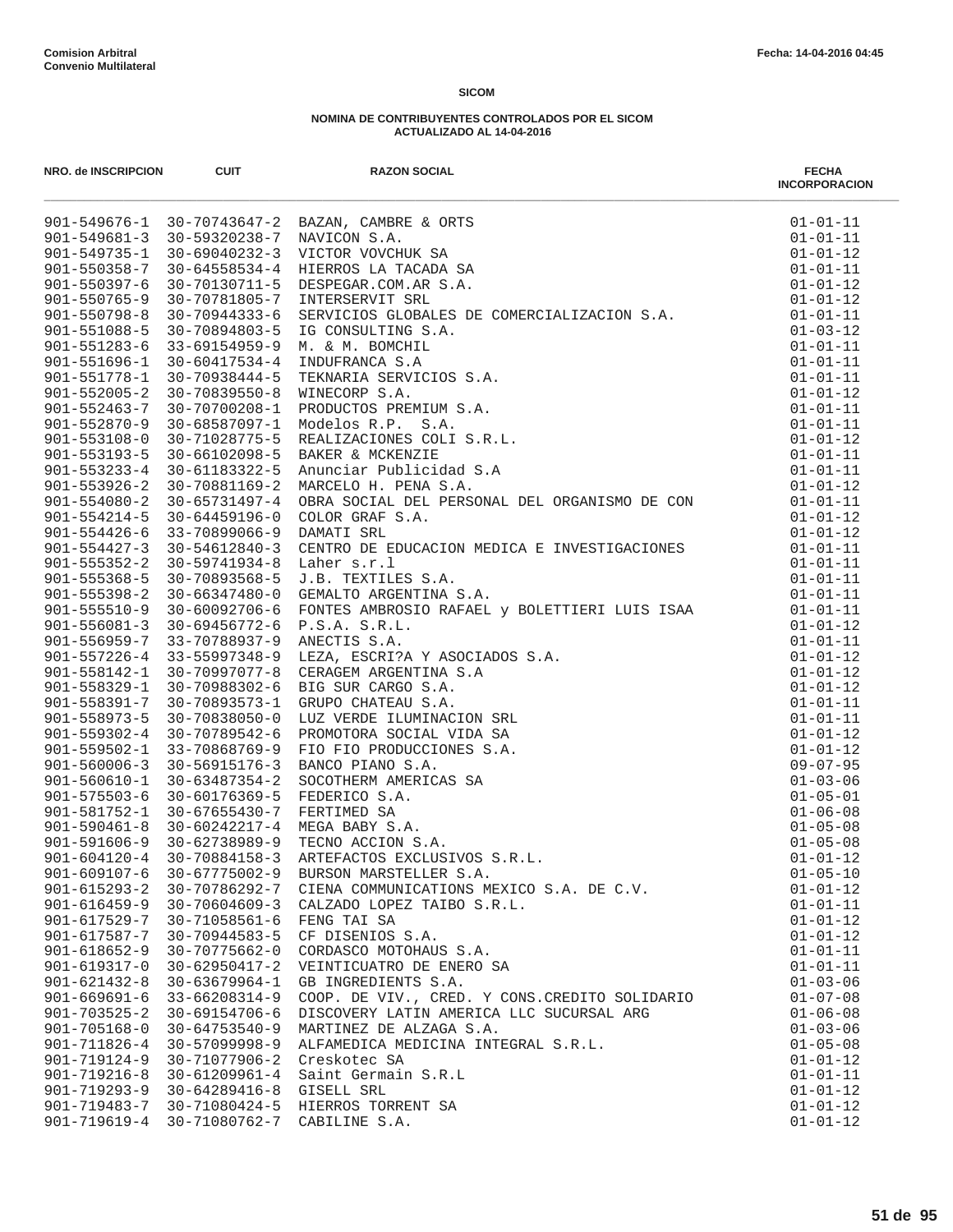| NRO. de INSCRIPCION                      | <b>CUIT</b>                      | <b>RAZON SOCIAL</b>                                            | <b>FECHA</b><br><b>INCORPORACION</b> |
|------------------------------------------|----------------------------------|----------------------------------------------------------------|--------------------------------------|
|                                          |                                  |                                                                |                                      |
|                                          |                                  |                                                                |                                      |
|                                          |                                  |                                                                |                                      |
|                                          |                                  |                                                                |                                      |
|                                          |                                  |                                                                |                                      |
|                                          |                                  |                                                                |                                      |
|                                          |                                  |                                                                |                                      |
|                                          |                                  |                                                                |                                      |
|                                          |                                  |                                                                |                                      |
|                                          |                                  |                                                                |                                      |
|                                          |                                  |                                                                |                                      |
|                                          |                                  |                                                                |                                      |
|                                          |                                  |                                                                |                                      |
|                                          |                                  |                                                                |                                      |
|                                          |                                  |                                                                |                                      |
|                                          |                                  |                                                                |                                      |
|                                          |                                  |                                                                |                                      |
|                                          |                                  |                                                                |                                      |
|                                          |                                  |                                                                |                                      |
|                                          |                                  |                                                                |                                      |
|                                          |                                  |                                                                |                                      |
|                                          |                                  |                                                                |                                      |
|                                          |                                  |                                                                |                                      |
|                                          |                                  |                                                                |                                      |
|                                          |                                  |                                                                |                                      |
|                                          |                                  |                                                                |                                      |
|                                          |                                  |                                                                |                                      |
|                                          |                                  |                                                                |                                      |
|                                          |                                  |                                                                |                                      |
|                                          |                                  |                                                                |                                      |
|                                          |                                  |                                                                |                                      |
|                                          |                                  |                                                                |                                      |
|                                          |                                  |                                                                |                                      |
|                                          |                                  |                                                                |                                      |
|                                          |                                  |                                                                |                                      |
|                                          |                                  |                                                                |                                      |
|                                          |                                  |                                                                |                                      |
|                                          | $901 - 733313 - 3$ 30-50073971-8 | DE NICOLO SAIC                                                 | $01 - 07 - 09$                       |
| $901 - 733528 - 6$                       | 30-70700838-1                    | DE NICOLO SAIC<br>Soluciones tecnologicas de la informacion SA | $01 - 07 - 09$                       |
| $901 - 733611 - 0$                       | 30-71090792-3                    | JOSE J. CHEDIACK S.A.I.C.A. - VIALMANI S.A. U                  | $01 - 01 - 12$                       |
| $901 - 734399 - 1$                       | $30 - 67740554 - 2$              | MENDEZ JAVEGA S.A.                                             | $01 - 07 - 09$                       |
| $901 - 734537 - 0$                       | 20-04277187-3                    | ADOLFO AMADEO BANCHERO                                         | $01 - 07 - 09$                       |
| $901 - 734954 - 1$                       | 30-71079356-1                    | DITECAR S.A.                                                   | $01 - 01 - 12$                       |
| $901 - 735223 - 2$                       | $30 - 70765249 - 3$              | MAS COOPERATIVA DE VIVIENDA, CREDITO, CONSUMO                  | $01 - 07 - 09$                       |
| $901 - 735381 - 6$                       | 30-70842018-9                    | COMPA?IA GLOBAL DE SERVICIOS S.A.                              | $01 - 07 - 09$                       |
| $901 - 735457 - 6$                       | 30-71089090-7                    | TECNIPISOS SA - CONSTRUMEX SA - CENTRO CONSTR                  | $01 - 01 - 12$                       |
| $901 - 736614 - 7$                       | 30-70733897-7                    | IMPORTADORA SUDAMERICANA S.R.L.                                | $01 - 01 - 12$                       |
| $901 - 736958 - 3$<br>$901 - 737290 - 8$ | 30-54744532-1<br>33-70815750-9   | SHAP S.A.<br>TELEMUNDO 10SRL                                   | $01 - 01 - 12$<br>$01 - 01 - 12$     |
| $901 - 737344 - 5$                       | 30-71094210-9                    | SIVERINO GROUP S.A.                                            | $01 - 01 - 12$                       |
| $901 - 737710 - 3$                       | 33-66327853-9                    | DISPENSERS SUDAMERICANA S.A.                                   | $01 - 01 - 12$                       |
| 901-738396-7                             | 30-70740295-0                    | PRIORITY HOME CARE SRL                                         | $01 - 07 - 09$                       |
| $901 - 738446 - 5$                       | 30-70987779-4                    | GEAVAL S.R.L.                                                  | $01 - 01 - 12$                       |
| $901 - 739663 - 1$                       | 30-70740700-6                    | EXTRA POWER S.A.                                               | $01 - 07 - 09$                       |
| $901 - 740215 - 6$                       | 30-55449610-1                    | TOTAL ESPECIALIDADES ARGENTINA S.A.                            | $01 - 03 - 01$                       |
| 901-743307-1                             |                                  | 30-67485378-1 CLUB SAN JORGE S.A.                              | $01 - 01 - 12$                       |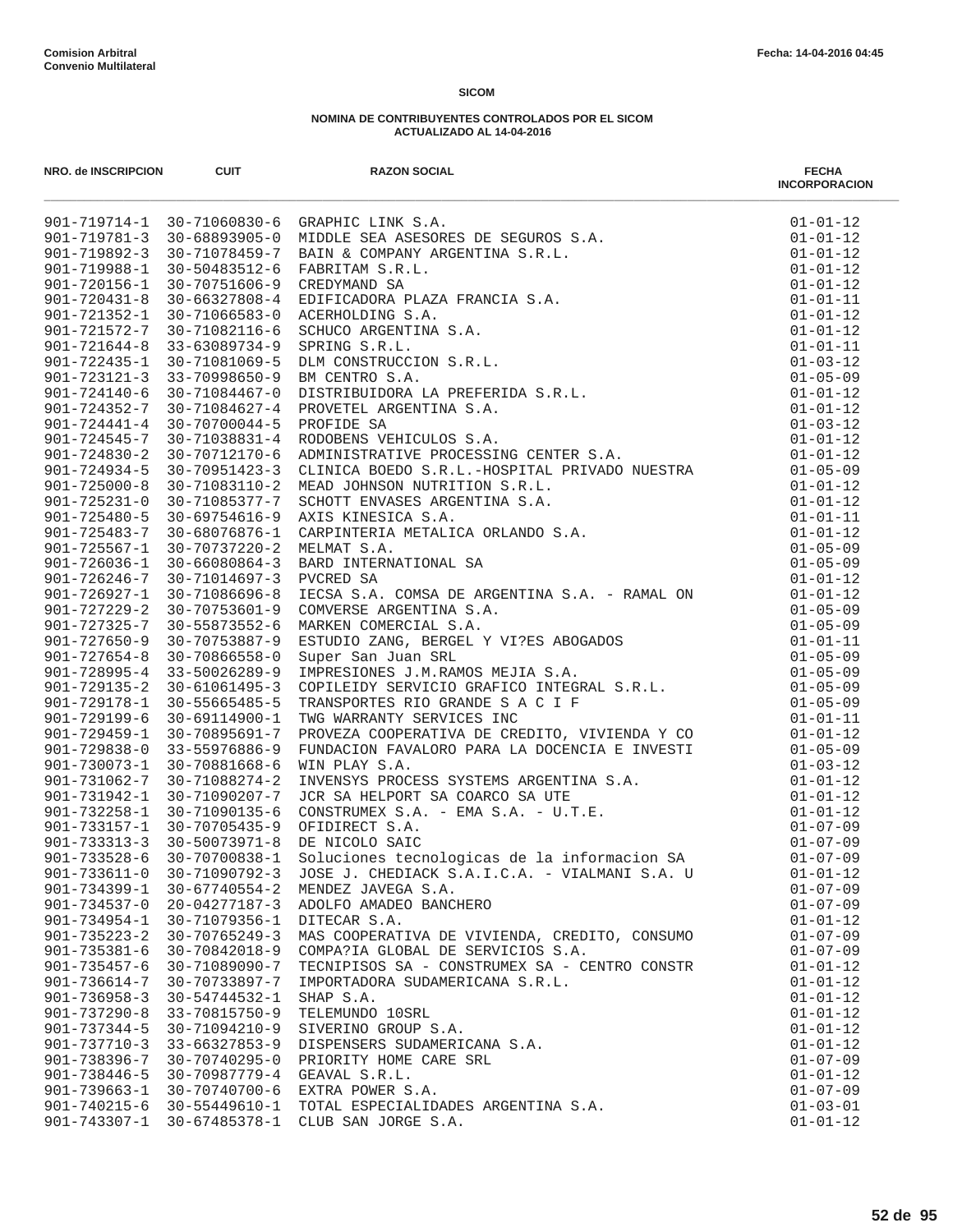| NRO. de INSCRIPCION | <b>CUIT</b>         | <b>RAZON SOCIAL</b><br>$\begin{tabular}{l cccccccc} $\mathbf{a} & $\mathbf{a}$ & $\mathbf{a}$ & $\mathbf{a}$ & $\mathbf{a}$ & $\mathbf{a}$ & $\mathbf{a}$ & $\mathbf{a}$ & $\mathbf{a}$ & $\mathbf{a}$ & $\mathbf{a}$ & $\mathbf{a}$ & $\mathbf{a}$ & $\mathbf{a}$ & $\mathbf{a}$ & $\mathbf{a}$ & $\mathbf{a}$ & $\mathbf{a}$ & $\mathbf{a}$ & $\mathbf{a}$ & $\mathbf{a}$ & $\mathbf{a}$ & $\mathbf{a}$ & $\mathbf{a}$ & $\mathbf{a}$ & $\mathbf{a}$ & $\mathbf{a}$ & $\mathbf{a}$ & $\mathbf{a}$ & $\mathbf{a}$$ | <b>FECHA</b><br><b>INCORPORACION</b> |
|---------------------|---------------------|---------------------------------------------------------------------------------------------------------------------------------------------------------------------------------------------------------------------------------------------------------------------------------------------------------------------------------------------------------------------------------------------------------------------------------------------------------------------------------------------------------------------|--------------------------------------|
|                     |                     |                                                                                                                                                                                                                                                                                                                                                                                                                                                                                                                     | $01 - 06 - 08$                       |
|                     |                     |                                                                                                                                                                                                                                                                                                                                                                                                                                                                                                                     | $01 - 01 - 12$                       |
|                     |                     |                                                                                                                                                                                                                                                                                                                                                                                                                                                                                                                     | $01 - 05 - 08$                       |
|                     |                     |                                                                                                                                                                                                                                                                                                                                                                                                                                                                                                                     | $01 - 01 - 12$                       |
|                     |                     |                                                                                                                                                                                                                                                                                                                                                                                                                                                                                                                     | $01 - 01 - 12$                       |
|                     |                     |                                                                                                                                                                                                                                                                                                                                                                                                                                                                                                                     | $01 - 06 - 08$                       |
|                     |                     |                                                                                                                                                                                                                                                                                                                                                                                                                                                                                                                     | $01 - 06 - 08$                       |
|                     |                     |                                                                                                                                                                                                                                                                                                                                                                                                                                                                                                                     | $01 - 01 - 12$                       |
|                     |                     |                                                                                                                                                                                                                                                                                                                                                                                                                                                                                                                     | $01 - 06 - 08$                       |
|                     |                     |                                                                                                                                                                                                                                                                                                                                                                                                                                                                                                                     | $01 - 05 - 08$<br>$01 - 09 - 96$     |
|                     |                     |                                                                                                                                                                                                                                                                                                                                                                                                                                                                                                                     | $01 - 10 - 98$                       |
|                     |                     |                                                                                                                                                                                                                                                                                                                                                                                                                                                                                                                     | $01 - 04 - 01$                       |
|                     |                     |                                                                                                                                                                                                                                                                                                                                                                                                                                                                                                                     | $01 - 06 - 96$                       |
|                     |                     |                                                                                                                                                                                                                                                                                                                                                                                                                                                                                                                     | $01 - 06 - 96$                       |
|                     |                     |                                                                                                                                                                                                                                                                                                                                                                                                                                                                                                                     | $01 - 01 - 96$                       |
|                     |                     |                                                                                                                                                                                                                                                                                                                                                                                                                                                                                                                     | $01 - 08 - 98$                       |
|                     |                     |                                                                                                                                                                                                                                                                                                                                                                                                                                                                                                                     | $01 - 07 - 01$                       |
|                     |                     |                                                                                                                                                                                                                                                                                                                                                                                                                                                                                                                     | $01 - 06 - 08$                       |
|                     |                     |                                                                                                                                                                                                                                                                                                                                                                                                                                                                                                                     | $01 - 08 - 95$                       |
|                     |                     |                                                                                                                                                                                                                                                                                                                                                                                                                                                                                                                     | $01 - 01 - 12$                       |
|                     |                     |                                                                                                                                                                                                                                                                                                                                                                                                                                                                                                                     | $01 - 10 - 09$                       |
|                     |                     |                                                                                                                                                                                                                                                                                                                                                                                                                                                                                                                     | $01 - 09 - 98$                       |
|                     |                     |                                                                                                                                                                                                                                                                                                                                                                                                                                                                                                                     | $01 - 02 - 03$                       |
|                     |                     |                                                                                                                                                                                                                                                                                                                                                                                                                                                                                                                     | $01 - 06 - 08$                       |
|                     |                     |                                                                                                                                                                                                                                                                                                                                                                                                                                                                                                                     | $01 - 07 - 01$                       |
|                     |                     |                                                                                                                                                                                                                                                                                                                                                                                                                                                                                                                     | $01 - 01 - 12$                       |
|                     |                     |                                                                                                                                                                                                                                                                                                                                                                                                                                                                                                                     | $01 - 01 - 11$                       |
|                     |                     |                                                                                                                                                                                                                                                                                                                                                                                                                                                                                                                     | $01 - 01 - 12$                       |
|                     |                     |                                                                                                                                                                                                                                                                                                                                                                                                                                                                                                                     | $01 - 03 - 06$                       |
|                     |                     |                                                                                                                                                                                                                                                                                                                                                                                                                                                                                                                     | $01 - 11 - 99$                       |
|                     |                     |                                                                                                                                                                                                                                                                                                                                                                                                                                                                                                                     | $01 - 08 - 08$                       |
|                     |                     |                                                                                                                                                                                                                                                                                                                                                                                                                                                                                                                     | $01 - 09 - 00$                       |
|                     |                     |                                                                                                                                                                                                                                                                                                                                                                                                                                                                                                                     | $01 - 09 - 95$                       |
|                     |                     |                                                                                                                                                                                                                                                                                                                                                                                                                                                                                                                     | $01 - 08 - 98$                       |
|                     |                     |                                                                                                                                                                                                                                                                                                                                                                                                                                                                                                                     | $01 - 08 - 98$                       |
|                     |                     |                                                                                                                                                                                                                                                                                                                                                                                                                                                                                                                     | $01 - 03 - 06$                       |
|                     |                     |                                                                                                                                                                                                                                                                                                                                                                                                                                                                                                                     | $01 - 06 - 08$                       |
|                     |                     |                                                                                                                                                                                                                                                                                                                                                                                                                                                                                                                     | $01 - 08 - 98$                       |
|                     |                     |                                                                                                                                                                                                                                                                                                                                                                                                                                                                                                                     | $01 - 06 - 96$                       |
|                     |                     |                                                                                                                                                                                                                                                                                                                                                                                                                                                                                                                     | $01 - 03 - 06$                       |
|                     |                     |                                                                                                                                                                                                                                                                                                                                                                                                                                                                                                                     | $01 - 05 - 96$                       |
|                     |                     |                                                                                                                                                                                                                                                                                                                                                                                                                                                                                                                     | $01 - 08 - 95$                       |
| $901 - 879776 - 3$  | 30-54684393-5       | FINEXCOR S.R.L.                                                                                                                                                                                                                                                                                                                                                                                                                                                                                                     | $01 - 07 - 01$                       |
| $901 - 879816 - 2$  | 30-61574803-6       | CUNUMI S.A.                                                                                                                                                                                                                                                                                                                                                                                                                                                                                                         | $01 - 06 - 08$                       |
| 901-880188-6        | $30 - 62047711 - 3$ | MULTICABLE S. A.                                                                                                                                                                                                                                                                                                                                                                                                                                                                                                    | $01 - 05 - 08$                       |
| $901 - 881008 - 1$  | 30-50005727-7       | SEGURCOOP COOP. DE SEGUROS LTD (                                                                                                                                                                                                                                                                                                                                                                                                                                                                                    | $01 - 06 - 08$                       |
| $901 - 881064 - 7$  | 30-60961154-1       | CETEC SUDAMERICANA SA                                                                                                                                                                                                                                                                                                                                                                                                                                                                                               | $01 - 01 - 00$                       |
| $901 - 881835 - 6$  | 30-62411220-9       | INFOR ARGENTINA S.A.                                                                                                                                                                                                                                                                                                                                                                                                                                                                                                | $01 - 05 - 08$                       |
| $901 - 881944 - 1$  | $30 - 51650063 - 4$ | COARCO S.A.                                                                                                                                                                                                                                                                                                                                                                                                                                                                                                         | $01 - 08 - 01$                       |
| $901 - 882365 - 7$  | 30-53328511-9       | ASOPROFARMA COOP PROV LTDA                                                                                                                                                                                                                                                                                                                                                                                                                                                                                          | $01 - 05 - 96$                       |
| $901 - 883167 - 6$  | $30 - 55459581 - 9$ | SPERIAN PROTECTION ARGENTINA S.A.                                                                                                                                                                                                                                                                                                                                                                                                                                                                                   | $01 - 05 - 10$                       |
| $901 - 884325 - 4$  | $30 - 51931591 - 9$ | COMPAL CIA. DE ALIMENTOS S.A.                                                                                                                                                                                                                                                                                                                                                                                                                                                                                       | $01 - 11 - 99$                       |
| $901 - 888401 - 8$  | 30-51895424-1       | BANCO FINANSUR S.A.                                                                                                                                                                                                                                                                                                                                                                                                                                                                                                 | $01 - 09 - 98$                       |
| $901 - 889277 - 0$  | 30-57733887-2       | TRANSPORTES AUTOMOTORES PLUSMAR S.A.                                                                                                                                                                                                                                                                                                                                                                                                                                                                                | $01 - 11 - 99$                       |
| $901 - 889958 - 4$  | 30-61572852-3       | AUTOPIN S.A.                                                                                                                                                                                                                                                                                                                                                                                                                                                                                                        | $01 - 05 - 08$                       |
| $901 - 895266 - 3$  | $30 - 62545802 - 8$ | CONTE S.R.L.                                                                                                                                                                                                                                                                                                                                                                                                                                                                                                        | $01 - 05 - 08$                       |
| 901-900086-9        | 30-52026454-6       | CAPITEL SERVICIOS FINANCIEROS SOCIEDAD ANONIM                                                                                                                                                                                                                                                                                                                                                                                                                                                                       | $01 - 05 - 01$                       |
| 901-900144-1        | 30-69603680-9       | SERVAIND S.A.                                                                                                                                                                                                                                                                                                                                                                                                                                                                                                       | $01 - 05 - 09$                       |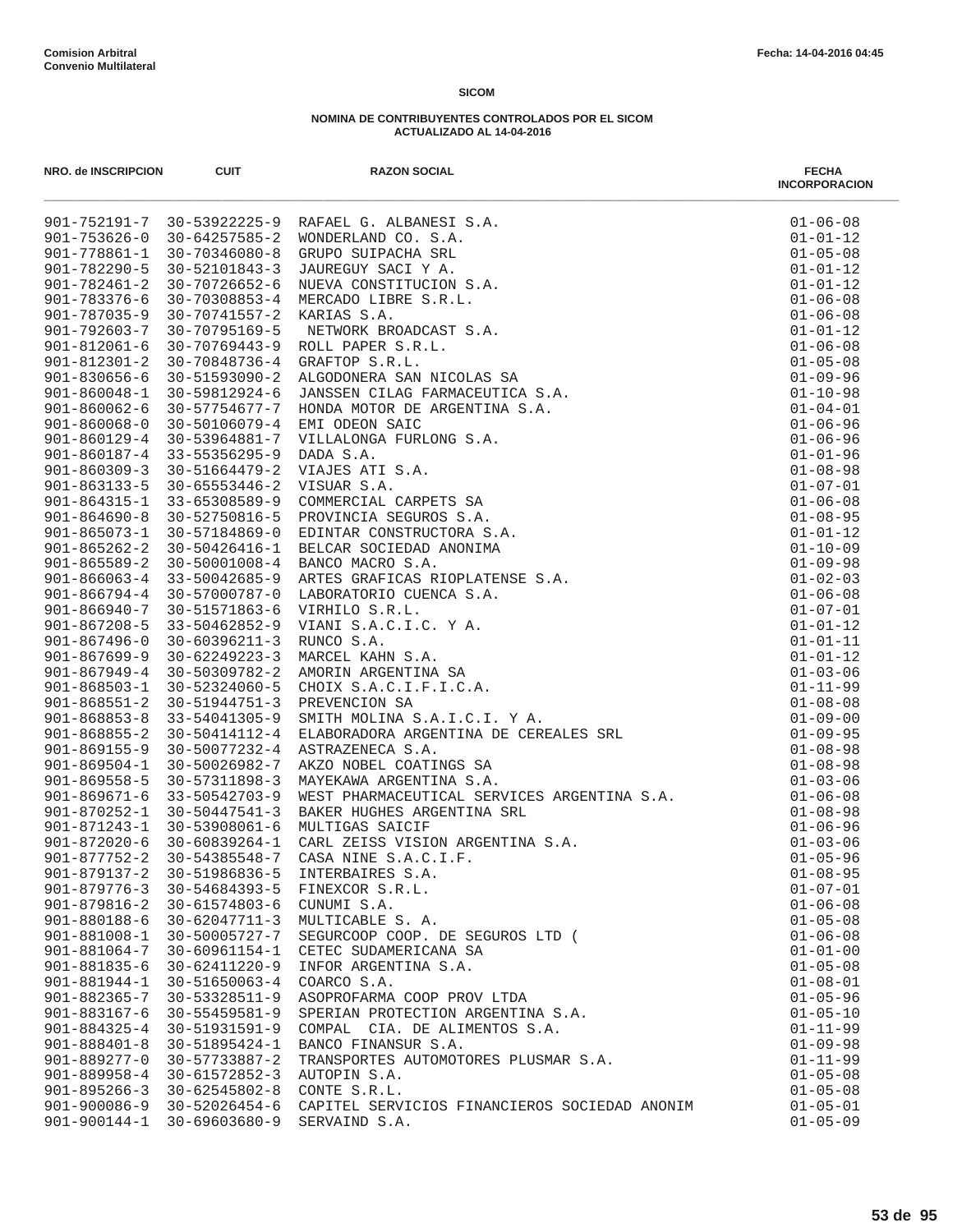| NRO. de INSCRIPCION                      | <b>CUIT</b>                          | <b>RAZON SOCIAL AND ANOTEST AND ANOTEST AND ANOTHER AND ANOTHER AND ANOTHER AND ANOTHER AND ANOTHER AND ANOTHER AND ANOTHER AND ANOTHER AND ANOTHER S.A.</b> (SEACHAT IS A MONTHON BOBLICITATION S.A. GREATING ARE FOUND AND ARRIVI | <b>FECHA</b><br><b>INCORPORACION</b> |
|------------------------------------------|--------------------------------------|-------------------------------------------------------------------------------------------------------------------------------------------------------------------------------------------------------------------------------------|--------------------------------------|
|                                          |                                      | 901-900153-3 30-68826471-1 ORIGEN BEBE S.A.                                                                                                                                                                                         | $01 - 01 - 12$                       |
|                                          |                                      | 901-900186-2 30-69323148-1 GESTION LABORAL S.A.                                                                                                                                                                                     | $01 - 08 - 08$                       |
| 901-900203-1                             | 30-68080336-2                        |                                                                                                                                                                                                                                     | $01 - 01 - 12$                       |
| $901 - 900297 - 2$                       | 30-67856284-6                        |                                                                                                                                                                                                                                     | $01 - 05 - 08$                       |
| 901-900311-0                             | 30-68082073-9                        |                                                                                                                                                                                                                                     | $01 - 03 - 06$                       |
| 901-900330-1                             | 33-69231832-9                        |                                                                                                                                                                                                                                     | $01 - 03 - 06$                       |
| $901 - 900333 - 2$                       | $30 - 68252470 - 3$                  |                                                                                                                                                                                                                                     | $01 - 07 - 08$                       |
| 901-900435-1                             | 33-69232415-9                        |                                                                                                                                                                                                                                     | $01 - 08 - 08$                       |
| $901 - 900466 - 5$                       | $33 - 69233029 - 9$                  |                                                                                                                                                                                                                                     | $01 - 07 - 01$                       |
| $901 - 900651 - 7$                       | 30-68078995-5                        |                                                                                                                                                                                                                                     | $01 - 03 - 06$                       |
| $901 - 900798 - 8$<br>$901 - 900866 - 0$ | $30 - 68245768 - 2$                  | 30-69347531-3 FUNES DE RIOJA Y ASOCIADOS                                                                                                                                                                                            | $01 - 06 - 08$                       |
| $901 - 900901 - 2$                       | 30-69233210-1                        |                                                                                                                                                                                                                                     | $01 - 07 - 01$<br>$01 - 04 - 01$     |
| $901 - 900920 - 3$                       | 30-50005352-2                        |                                                                                                                                                                                                                                     | $01 - 05 - 08$                       |
| $901 - 900994 - 6$                       | $30 - 69555820 - 8$                  |                                                                                                                                                                                                                                     | $01 - 04 - 01$                       |
| 901-901126-0                             | 33-69440360-9                        |                                                                                                                                                                                                                                     | $01 - 03 - 06$                       |
| $901 - 901168 - 1$                       |                                      |                                                                                                                                                                                                                                     | $01 - 06 - 08$                       |
| 901-901185-7                             | 30-69605181-6<br>30-69231139-2       |                                                                                                                                                                                                                                     | $01 - 10 - 98$                       |
| 901-901193-1                             | 30-54709007-8                        |                                                                                                                                                                                                                                     | $01 - 01 - 12$                       |
| 901-901246-1                             | 30-69329375-4                        |                                                                                                                                                                                                                                     | $01 - 05 - 08$                       |
| $901 - 901294 - 2$                       | $30 - 69555974 - 3$                  |                                                                                                                                                                                                                                     |                                      |
| $901 - 901361 - 7$                       | 30-69322480-9                        |                                                                                                                                                                                                                                     | $01 - 08 - 01$<br>$01 - 01 - 12$     |
|                                          | 30-68251576-3                        |                                                                                                                                                                                                                                     | $01 - 04 - 01$                       |
| $901 - 901538 - 8$<br>$901 - 901544 - 8$ |                                      |                                                                                                                                                                                                                                     | $01 - 04 - 01$                       |
| 901-901586-9                             | 33-62974985-9<br>33-69556304-9       |                                                                                                                                                                                                                                     | $01 - 01 - 12$                       |
|                                          |                                      |                                                                                                                                                                                                                                     | $01 - 06 - 08$                       |
| 901-901638-1<br>$901 - 901654 - 1$       | 30-69556267-1<br>$30 - 64399773 - 4$ |                                                                                                                                                                                                                                     | $01 - 06 - 08$                       |
| 901-901694-7                             | 30-67827321-6                        |                                                                                                                                                                                                                                     | $01 - 06 - 08$                       |
| $901 - 901770 - 3$                       | 30-69634815-0                        |                                                                                                                                                                                                                                     | $01 - 05 - 08$                       |
| 901-901890-5                             | 30-63017021-0                        |                                                                                                                                                                                                                                     | $01 - 02 - 03$                       |
| $901 - 901932 - 9$                       | $30 - 68730712 - 3$                  |                                                                                                                                                                                                                                     | $01 - 11 - 98$                       |
| $901 - 901949 - 9$                       | $30 - 69685097 - 2$                  |                                                                                                                                                                                                                                     | $01 - 06 - 08$                       |
| $901 - 902038 - 1$                       | 30-69330492-6                        |                                                                                                                                                                                                                                     | $01 - 06 - 08$                       |
| $901 - 902106 - 3$                       | 30-65251074-0                        |                                                                                                                                                                                                                                     | $01 - 05 - 08$                       |
| 901-902142-1                             | $30 - 69330508 - 6$                  |                                                                                                                                                                                                                                     | $01 - 08 - 01$                       |
| $901 - 902199 - 7$                       | $30 - 69664993 - 2$                  |                                                                                                                                                                                                                                     | $01 - 01 - 12$                       |
| 901-902206-7                             | $30 - 69314836 - 3$                  |                                                                                                                                                                                                                                     | $01 - 05 - 01$                       |
| $901 - 902213 - 4$                       | $30 - 69380763 - 4$                  |                                                                                                                                                                                                                                     | $01 - 03 - 06$                       |
| $901 - 902216 - 6$                       | $30 - 66351285 - 0$                  |                                                                                                                                                                                                                                     | $01 - 02 - 03$                       |
| 901-902234-0                             | 30-69330744-5                        |                                                                                                                                                                                                                                     | $01 - 06 - 08$                       |
| $901 - 902249 - 5$                       | 30-69380213-6                        |                                                                                                                                                                                                                                     | $01 - 01 - 12$                       |
| $901 - 902297 - 6$                       | $30 - 60067869 - 4$                  |                                                                                                                                                                                                                                     | $01 - 08 - 08$                       |
| $901 - 902394 - 8$                       | $30 - 69380923 - 8$                  | AMC PROMOCIONES ARGENTINA Y ASOCIADOS S.A.                                                                                                                                                                                          | $01 - 05 - 01$                       |
| $901 - 902405 - 7$                       | 30-64561473-5                        | LA INDUSTRIAL ELECTRICA S.A.                                                                                                                                                                                                        | $01 - 05 - 08$                       |
| $901 - 902434 - 7$                       | $30 - 64735407 - 2$                  | MEJORES HOSPITALES S.A.                                                                                                                                                                                                             | $01 - 06 - 08$                       |
| $901 - 902487 - 4$                       | $30 - 68007599 - 5$                  | MOST SA                                                                                                                                                                                                                             | $01 - 06 - 08$                       |
| 901-902516-7                             | $30 - 66337397 - 4$                  | VZ BATH & BODY S.A.                                                                                                                                                                                                                 | $01 - 06 - 08$                       |
| $901 - 902527 - 3$                       | $30 - 68732541 - 5$                  | TE.SA.M. ARGENTINA S.A.                                                                                                                                                                                                             | $01 - 03 - 06$                       |
| $901 - 902528 - 1$                       | $30 - 69616765 - 2$                  | TERMOPLASTICOS ANTARTIDA S.A.                                                                                                                                                                                                       | $01 - 01 - 12$                       |
| $901 - 902618 - 5$                       | $30 - 69616963 - 9$                  | KANTAR WORLDPANEL ARGENTINA S.A.                                                                                                                                                                                                    | $01 - 03 - 06$                       |
| $901 - 902697 - 1$                       | $30 - 69724163 - 5$                  | VSL SISTEMAS ESP. DE CONST. SA                                                                                                                                                                                                      | $01 - 08 - 08$                       |
| $901 - 902720 - 0$                       | 30-69724712-9                        | BENITO ROGGIO E HIJOS SA CLIBA ING. AMBIENTAL                                                                                                                                                                                       | $01 - 06 - 08$                       |
| $901 - 902753 - 9$                       | 30-69380787-1                        | MERCOBANK S.A.                                                                                                                                                                                                                      | $01 - 09 - 98$                       |
| $901 - 902841 - 9$                       | 30-62461119-1                        | EXCELENCIA S.R.L.                                                                                                                                                                                                                   | $01 - 07 - 08$                       |
| $901 - 902843 - 3$                       | $30 - 69617300 - 8$                  | TRADELOG S.A.                                                                                                                                                                                                                       | $01 - 08 - 01$                       |
| 901-902861-7                             | $30 - 69157668 - 6$                  | TYC CAFE S.A.                                                                                                                                                                                                                       | $01 - 03 - 06$                       |
| $901 - 902887 - 9$                       | 30-69481022-1                        | T4F ENTRETENIMIENTOS ARGENTINA S.A.                                                                                                                                                                                                 | $01 - 05 - 01$                       |
| $901 - 902918 - 6$                       | 30-69381186-0                        | ILUBAIRES S.A.                                                                                                                                                                                                                      | $01 - 06 - 08$                       |
| $901 - 903014 - 6$                       | 33-69724880-9                        | RHODIA ARGENTINA S.A.                                                                                                                                                                                                               | $01 - 07 - 01$                       |
|                                          |                                      |                                                                                                                                                                                                                                     |                                      |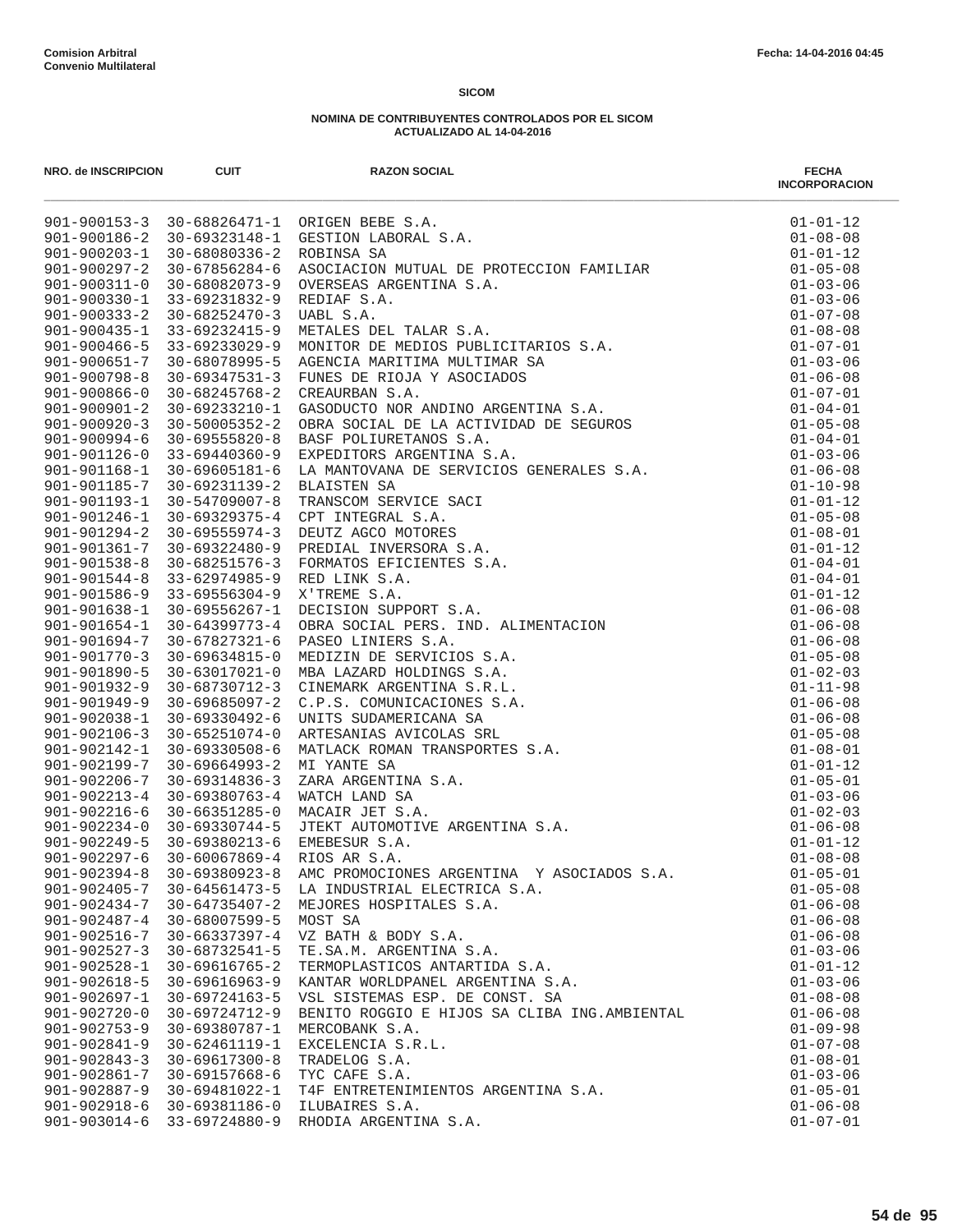|                                          |                                                                | NRO. de INSCRIPCION CUIT<br>901-903024-5 30-63903953-2 HOPE DUGGAN SILVA SOCIEDAD CIVIL<br>901-903066-6 30-69557765-2 HIDROLIMP SRL<br>901-903076-5 30-68991692-5 ANYX SRL<br>901-903134-8 30-69349247-1 JGC ARG.S.A. 'CPC S.A. 'SAIPE | <b>FECHA</b><br><b>INCORPORACION</b> |
|------------------------------------------|----------------------------------------------------------------|----------------------------------------------------------------------------------------------------------------------------------------------------------------------------------------------------------------------------------------|--------------------------------------|
|                                          |                                                                |                                                                                                                                                                                                                                        | $01 - 05 - 01$                       |
|                                          |                                                                |                                                                                                                                                                                                                                        | $01 - 01 - 12$                       |
|                                          |                                                                |                                                                                                                                                                                                                                        | $01 - 06 - 08$                       |
|                                          |                                                                |                                                                                                                                                                                                                                        | $01 - 04 - 01$                       |
|                                          |                                                                |                                                                                                                                                                                                                                        | $01 - 08 - 08$                       |
| $901 - 903176 - 9$                       | 30-69685783-7                                                  |                                                                                                                                                                                                                                        | $01 - 05 - 01$                       |
| $901 - 903209 - 1$                       | 30-69459252-6                                                  |                                                                                                                                                                                                                                        |                                      |
| $901 - 903234 - 1$                       | 30-69331358-5                                                  |                                                                                                                                                                                                                                        |                                      |
|                                          | $901 - 903241 - 9$ 33-69617621-9                               |                                                                                                                                                                                                                                        |                                      |
|                                          | 901-903246-5 30-69451876-8                                     |                                                                                                                                                                                                                                        |                                      |
| $901 - 903320 - 7$                       | 30-69617058-0                                                  |                                                                                                                                                                                                                                        |                                      |
|                                          | 901-903431-7 30-69725418-4                                     |                                                                                                                                                                                                                                        |                                      |
| $901 - 903467 - 8$                       | 30-69616833-0                                                  |                                                                                                                                                                                                                                        |                                      |
| $901 - 903549 - 8$                       | 30-69617416-0                                                  |                                                                                                                                                                                                                                        |                                      |
|                                          | 901-903573-1 30-69723702-6                                     |                                                                                                                                                                                                                                        |                                      |
|                                          | $901 - 903617 - 0$ 30-50425918-4                               |                                                                                                                                                                                                                                        |                                      |
| $901 - 903658 - 3$                       | 30-64683812-2                                                  |                                                                                                                                                                                                                                        |                                      |
|                                          | $901 - 903681 - 0$ 33-66329330-9                               |                                                                                                                                                                                                                                        |                                      |
|                                          | $901 - 903732 - 5$ 30-69530564-4                               |                                                                                                                                                                                                                                        |                                      |
| $901 - 903750 - 9$                       | $30 - 69450569 - 0$                                            |                                                                                                                                                                                                                                        |                                      |
| $901 - 903814 - 5$<br>901-903872-5       | 30-64497347-2                                                  |                                                                                                                                                                                                                                        |                                      |
| $901 - 903906 - 4$                       | 20-14569968-2<br>30-66993850-7                                 |                                                                                                                                                                                                                                        |                                      |
| $901 - 903934 - 7$                       | 30-69794177-7                                                  |                                                                                                                                                                                                                                        |                                      |
|                                          | $901 - 903970 - 4$ 30-69380893-2                               |                                                                                                                                                                                                                                        |                                      |
| $901 - 903993 - 4$                       | 30-69794245-5                                                  |                                                                                                                                                                                                                                        |                                      |
|                                          | $901 - 904066 - 8$ 30-69380565-8                               |                                                                                                                                                                                                                                        |                                      |
|                                          | 901-904088-1 30-68899378-0                                     |                                                                                                                                                                                                                                        |                                      |
| $901 - 904239 - 0$                       | 30-69481176-7                                                  |                                                                                                                                                                                                                                        |                                      |
| $901 - 904246 - 7$                       | 30-69232347-1                                                  |                                                                                                                                                                                                                                        |                                      |
| 901-904358-4                             | 30-69764266-4                                                  |                                                                                                                                                                                                                                        |                                      |
| $901 - 904369 - 1$                       | 30-68650977-6                                                  |                                                                                                                                                                                                                                        |                                      |
| $901 - 904374 - 3$                       | 30-68716015-7                                                  |                                                                                                                                                                                                                                        |                                      |
| 901-904542-9                             | 30-69349636-1                                                  |                                                                                                                                                                                                                                        |                                      |
| $901 - 904600 - 1$                       | 30-68585480-1                                                  |                                                                                                                                                                                                                                        |                                      |
| $901 - 904651 - 4$                       | 30-69531772-3                                                  |                                                                                                                                                                                                                                        |                                      |
|                                          | $901 - 904654 - 6$ 30-69618952-4                               |                                                                                                                                                                                                                                        |                                      |
|                                          | $901 - 904709 - 1$ 30-69724682-3<br>901-904717-5 30-69726589-5 |                                                                                                                                                                                                                                        |                                      |
|                                          | 901-904814-7 30-69532126-7                                     |                                                                                                                                                                                                                                        |                                      |
| $901 - 904858 - 2$                       | 33-68630838-9                                                  |                                                                                                                                                                                                                                        |                                      |
| $901 - 904936 - 3$                       | $30 - 69548101 - 9$                                            | SABELEC SRL                                                                                                                                                                                                                            | $01 - 06 - 08$                       |
| $901 - 904983 - 7$                       | 30-51632623-5                                                  | REMOLQUES LIBERTAD SA                                                                                                                                                                                                                  | $01 - 03 - 06$                       |
| $901 - 905015 - 7$                       | 30-69382912-3                                                  | CONTRERAS HNOS SA-PAMAR SA-WILLBROS CONS                                                                                                                                                                                               | $01 - 11 - 98$                       |
| $901 - 905077 - 6$                       | $30 - 67822531 - 9$                                            | POL'KA PRODUCCIONES S.A.                                                                                                                                                                                                               | $01 - 05 - 01$                       |
| $901 - 905097 - 4$                       | $30 - 69558829 - 8$                                            | SULFUR SA                                                                                                                                                                                                                              | $01 - 05 - 08$                       |
| $901 - 905099 - 9$                       | 30-54624724-0                                                  | GENERAL PUEYRREDON S.A.                                                                                                                                                                                                                | $01 - 03 - 06$                       |
| $901 - 905150 - 1$                       | $30 - 69726961 - 0$                                            | HAVELLS SYLVANIA ARGENTINA S.A.                                                                                                                                                                                                        | $01 - 03 - 06$                       |
| $901 - 905162 - 4$                       | 30-51270012-4                                                  | SALVATORI SA PARQUES Y JARDINES                                                                                                                                                                                                        | $01 - 06 - 08$                       |
| $901 - 905206 - 2$                       | $30 - 69667251 - 9$                                            | SERBECO S.A.                                                                                                                                                                                                                           | $01 - 05 - 08$                       |
| $901 - 905245 - 1$                       | $30 - 69726565 - 8$                                            | COMPANHIA DE TECIDOS NORTE DE MINAS ' COTEMIN                                                                                                                                                                                          | $01 - 04 - 01$                       |
| $901 - 905251 - 1$                       | $30 - 52950605 - 4$                                            | FEDERACION DE CENTROS Y ENT.GREM.ACOP                                                                                                                                                                                                  | $01 - 05 - 08$<br>$01 - 08 - 08$     |
| $901 - 905333 - 1$<br>$901 - 905345 - 5$ | $30 - 69688775 - 2$<br>33-69636606-9                           | COLCAR MERBUS S.A.<br>CCYGE SA                                                                                                                                                                                                         | $01 - 01 - 12$                       |
| $901 - 905361 - 4$                       | $30 - 69765481 - 6$                                            | ABINCO SA                                                                                                                                                                                                                              | $01 - 01 - 12$                       |
| $901 - 905382 - 0$                       | 30-55608914-7                                                  | EXPOBAIRES SA.                                                                                                                                                                                                                         | $01 - 08 - 01$                       |
| $901 - 905420 - 4$                       | 30-69331273-2                                                  | BONPLAND LEAF SA                                                                                                                                                                                                                       | $01 - 01 - 12$                       |
| $901 - 905430 - 3$                       | $30 - 69291692 - 8$                                            | MYSTIQUE SA                                                                                                                                                                                                                            | $01 - 05 - 08$                       |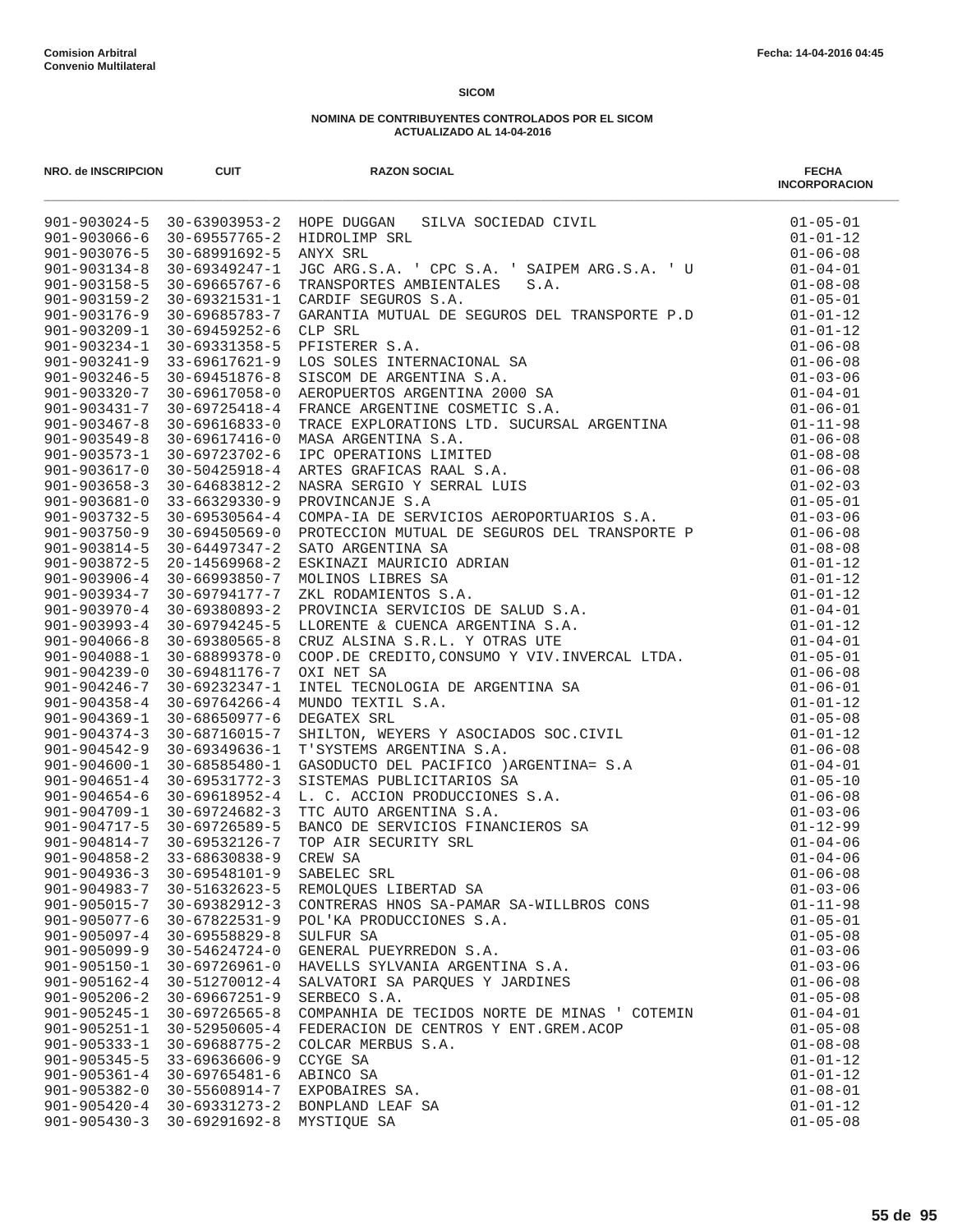| NRO. de INSCRIPCION                      | <b>CUIT</b>                                | <b>RAZON SOCIAL</b><br>Net de Neckle (1987)<br>901-9051-1-91 13-0731501-9 MAXMARA SLAV (1982)<br>901-90551-2-91 13-073501-9 MAXMARA SLAV (1982)<br>901-90551-2-91 10-5335051-3 MAXMARA SLAV (1982)<br>901-90551-2-91 10-5335051-3 MAXMARA DRAMA AND TING S.A | <b>FECHA</b><br><b>INCORPORACION</b> |
|------------------------------------------|--------------------------------------------|--------------------------------------------------------------------------------------------------------------------------------------------------------------------------------------------------------------------------------------------------------------|--------------------------------------|
|                                          |                                            |                                                                                                                                                                                                                                                              |                                      |
|                                          |                                            |                                                                                                                                                                                                                                                              |                                      |
|                                          |                                            |                                                                                                                                                                                                                                                              |                                      |
|                                          |                                            |                                                                                                                                                                                                                                                              |                                      |
|                                          |                                            |                                                                                                                                                                                                                                                              |                                      |
|                                          |                                            |                                                                                                                                                                                                                                                              |                                      |
|                                          |                                            |                                                                                                                                                                                                                                                              |                                      |
|                                          |                                            |                                                                                                                                                                                                                                                              |                                      |
|                                          |                                            |                                                                                                                                                                                                                                                              |                                      |
|                                          |                                            |                                                                                                                                                                                                                                                              |                                      |
|                                          |                                            |                                                                                                                                                                                                                                                              |                                      |
|                                          |                                            |                                                                                                                                                                                                                                                              |                                      |
|                                          |                                            |                                                                                                                                                                                                                                                              |                                      |
|                                          |                                            |                                                                                                                                                                                                                                                              |                                      |
|                                          |                                            |                                                                                                                                                                                                                                                              |                                      |
|                                          |                                            |                                                                                                                                                                                                                                                              |                                      |
|                                          |                                            |                                                                                                                                                                                                                                                              |                                      |
|                                          |                                            |                                                                                                                                                                                                                                                              |                                      |
|                                          |                                            |                                                                                                                                                                                                                                                              |                                      |
|                                          |                                            |                                                                                                                                                                                                                                                              |                                      |
|                                          |                                            |                                                                                                                                                                                                                                                              |                                      |
|                                          |                                            |                                                                                                                                                                                                                                                              |                                      |
|                                          |                                            |                                                                                                                                                                                                                                                              |                                      |
|                                          |                                            |                                                                                                                                                                                                                                                              |                                      |
|                                          |                                            |                                                                                                                                                                                                                                                              |                                      |
|                                          |                                            |                                                                                                                                                                                                                                                              |                                      |
|                                          |                                            |                                                                                                                                                                                                                                                              |                                      |
|                                          |                                            |                                                                                                                                                                                                                                                              |                                      |
|                                          |                                            |                                                                                                                                                                                                                                                              |                                      |
|                                          |                                            |                                                                                                                                                                                                                                                              |                                      |
|                                          |                                            |                                                                                                                                                                                                                                                              |                                      |
|                                          |                                            |                                                                                                                                                                                                                                                              |                                      |
|                                          |                                            |                                                                                                                                                                                                                                                              |                                      |
|                                          |                                            |                                                                                                                                                                                                                                                              |                                      |
|                                          |                                            |                                                                                                                                                                                                                                                              |                                      |
|                                          |                                            |                                                                                                                                                                                                                                                              |                                      |
|                                          |                                            |                                                                                                                                                                                                                                                              |                                      |
|                                          |                                            |                                                                                                                                                                                                                                                              |                                      |
|                                          |                                            |                                                                                                                                                                                                                                                              |                                      |
|                                          |                                            |                                                                                                                                                                                                                                                              |                                      |
| $901 - 910178 - 5$                       | 30-50004977-0                              | ZURICH ARGENTINA COMPA-IA DE SEGUROS S.A.                                                                                                                                                                                                                    | $26 - 06 - 95$                       |
| $901 - 910186 - 0$                       | 30-52558687-8                              | GABRIEL BOUILLARD Y CIA. S.R.L.                                                                                                                                                                                                                              | $01 - 01 - 96$                       |
| $901 - 910188 - 4$                       | 30-50224539-9                              | ESUCO S.A.                                                                                                                                                                                                                                                   | $01 - 03 - 06$                       |
| 901-910196-9                             | 30-50129032-3                              | CIA INTRODUCTORA DE BUENOS AIRES S.A.                                                                                                                                                                                                                        | $01 - 07 - 08$                       |
| $901 - 910208 - 5$                       | $30 - 59054775 - 8$                        | TISUBEL SOCIEDAD ANONIMA                                                                                                                                                                                                                                     | $01 - 09 - 95$                       |
| $901 - 910216 - 0$                       | 30-50054729-0                              | LABORATORIOS BERNABO S.A.                                                                                                                                                                                                                                    | $01 - 10 - 96$                       |
| 901-910217-7                             | $30 - 58482238 - 0$                        | VANDRYHER SRL                                                                                                                                                                                                                                                | $01 - 06 - 08$                       |
| 901-910222-0                             | 30-51988726-2                              | SAULER S.A.C.I.I.A.F.                                                                                                                                                                                                                                        | $01 - 03 - 06$                       |
| $901 - 910239 - 0$<br>$901 - 910257 - 3$ | $30 - 50076567 - 0$<br>$30 - 50475548 - 3$ | CIA. GENERAL DE FOSFOROS SUD AMERICANA S.A.<br>IANUA S.A.                                                                                                                                                                                                    | $01 - 10 - 96$<br>$01 - 05 - 08$     |
| $901 - 910260 - 1$                       | $30 - 50427815 - 4$                        | LABORATORIOS ARGENTINOS FARMESA S.A.I.C.                                                                                                                                                                                                                     | $01 - 06 - 08$                       |
| $901 - 910261 - 9$                       | 30-54682106-0                              | INDIAN CARPET SOCIEDAD ANONIMA ((                                                                                                                                                                                                                            | $01 - 05 - 08$                       |
| $901 - 910268 - 0$                       | 33-50000517-9                              | BANCO SUPERVIELLE S.A.                                                                                                                                                                                                                                       | $09 - 07 - 95$                       |
| 901-910269-7                             | 30-50065419-4                              | PROD ALIM EL CONTINENTE SACI Y                                                                                                                                                                                                                               | $01 - 01 - 12$                       |
| 901-910280-0                             | 30-51548847-9                              | YPF GAS S.A.                                                                                                                                                                                                                                                 | $01 - 06 - 95$                       |
| $901 - 910304 - 0$                       | 30-50407707-8                              | PETROBRAS ARGENTINA S.A.                                                                                                                                                                                                                                     | $01 - 04 - 95$                       |
| $901 - 910320 - 9$                       | 30-50093812-5                              | ROEMMERS S.A.I.C.F.                                                                                                                                                                                                                                          | $01 - 04 - 95$                       |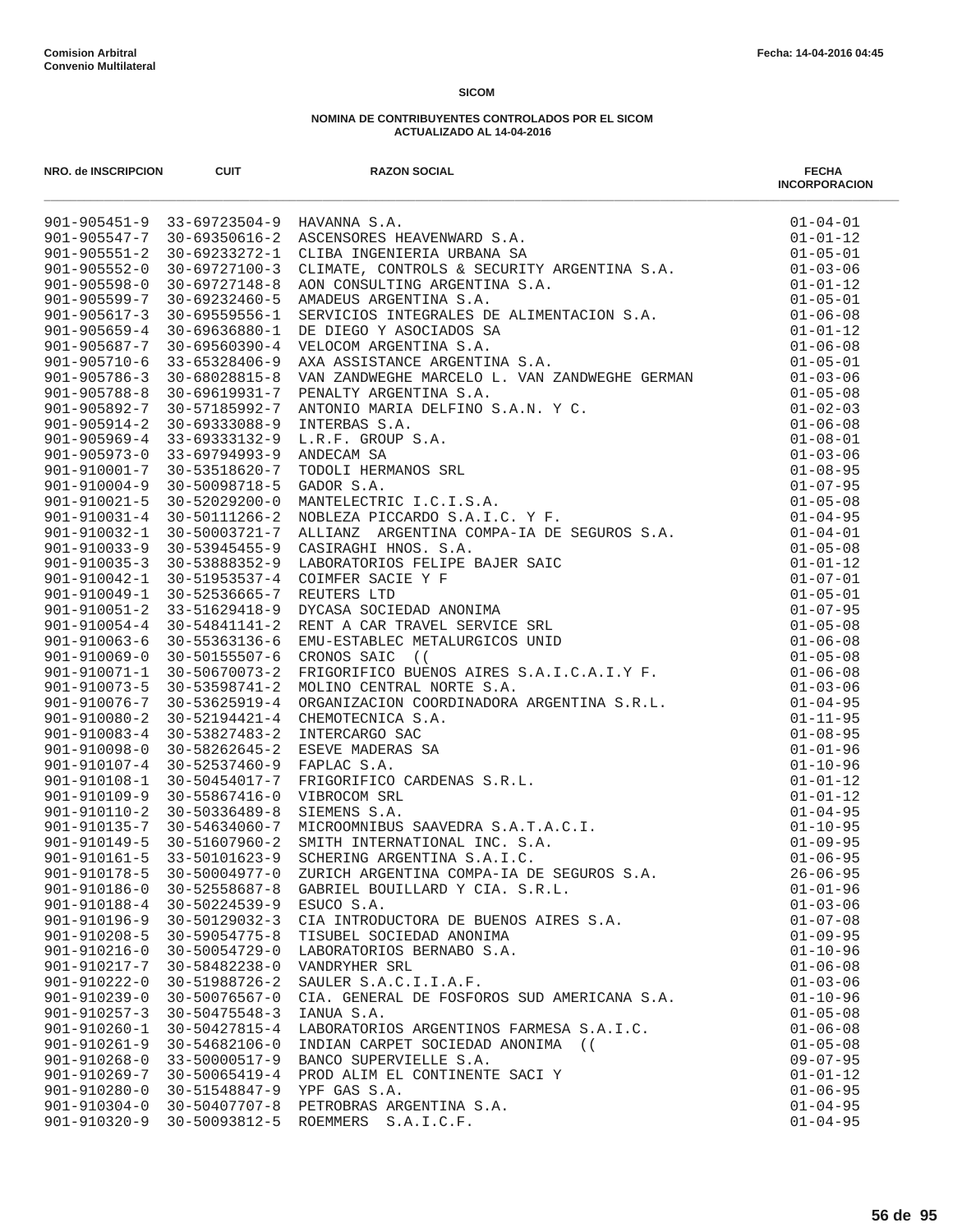|                                          |                                      | NRO. de NSCRIPCION<br>901-910321-6 30-53847485-8 ROFINA S.A.I.C.F.<br>901-910323-1 30-51648103-6 HDDECO SA.I.C.F.<br>901-910325-5 30-50370300-5 LEASS S.A.<br>901-910325-5 30-50370300-5 LEASS S.A.<br>901-910345-3 30-50370300-5 LEASS                                 | <b>FECHA</b><br><b>INCORPORACION</b> |
|------------------------------------------|--------------------------------------|-------------------------------------------------------------------------------------------------------------------------------------------------------------------------------------------------------------------------------------------------------------------------|--------------------------------------|
|                                          |                                      |                                                                                                                                                                                                                                                                         | $01 - 07 - 95$                       |
|                                          |                                      |                                                                                                                                                                                                                                                                         | $01 - 01 - 96$                       |
|                                          |                                      |                                                                                                                                                                                                                                                                         | $01 - 06 - 08$                       |
|                                          |                                      |                                                                                                                                                                                                                                                                         | $01 - 03 - 06$                       |
|                                          |                                      |                                                                                                                                                                                                                                                                         | $01 - 05 - 08$                       |
|                                          |                                      |                                                                                                                                                                                                                                                                         | $01 - 04 - 95$                       |
|                                          |                                      |                                                                                                                                                                                                                                                                         | $01 - 03 - 06$                       |
|                                          |                                      |                                                                                                                                                                                                                                                                         | $01 - 01 - 12$                       |
|                                          |                                      |                                                                                                                                                                                                                                                                         | $01 - 09 - 96$                       |
|                                          |                                      |                                                                                                                                                                                                                                                                         | $01 - 05 - 08$                       |
|                                          |                                      |                                                                                                                                                                                                                                                                         | $01 - 07 - 01$                       |
|                                          |                                      |                                                                                                                                                                                                                                                                         | $01 - 05 - 96$                       |
|                                          |                                      |                                                                                                                                                                                                                                                                         | $26 - 06 - 95$                       |
|                                          |                                      |                                                                                                                                                                                                                                                                         | $01 - 06 - 08$<br>$01 - 03 - 06$     |
|                                          |                                      |                                                                                                                                                                                                                                                                         | $01 - 01 - 12$                       |
|                                          |                                      |                                                                                                                                                                                                                                                                         | $01 - 04 - 01$                       |
|                                          |                                      |                                                                                                                                                                                                                                                                         | $01 - 05 - 08$                       |
|                                          |                                      |                                                                                                                                                                                                                                                                         | $01 - 06 - 08$                       |
|                                          |                                      |                                                                                                                                                                                                                                                                         | $01 - 03 - 06$                       |
|                                          |                                      |                                                                                                                                                                                                                                                                         | $01 - 06 - 08$                       |
|                                          |                                      |                                                                                                                                                                                                                                                                         | $01 - 10 - 95$                       |
|                                          |                                      |                                                                                                                                                                                                                                                                         | $09 - 07 - 95$                       |
|                                          |                                      |                                                                                                                                                                                                                                                                         | $01 - 05 - 08$                       |
|                                          |                                      |                                                                                                                                                                                                                                                                         | $01 - 06 - 08$                       |
|                                          |                                      |                                                                                                                                                                                                                                                                         | $01 - 08 - 95$                       |
| 901-910512-1                             | $30 - 50673003 - 8$                  |                                                                                                                                                                                                                                                                         |                                      |
|                                          | 901-910520-6 30-52067758-1           | S. A. IMPORTADORA Y EXPORTADORA DE LA PATAGON 01-04-95<br>TIIDRONTINA SATO<br>TURBODINA SAIC                                                                                                                                                                            | $01 - 03 - 12$                       |
|                                          | $901 - 910521 - 3$ 33-50035560-9     | TURBODINA SAIC<br>IMPRESORA INTERNACIONAL DE VALORES S.A.I.C.<br>RIVAN SOCIEDAD ANONIMA<br>RONALDI DAVID ALBERTO                                                                                                                                                        | $01 - 04 - 01$                       |
| $901 - 910525 - 2$                       | 30-57918723-5                        | RIVAN SOCIEDAD ANONIMA                                                                                                                                                                                                                                                  | $01 - 08 - 95$                       |
| 901-910579-7                             | 20-04677305-6                        | BONALDI DAVID ALBERTO<br>BONALDI DAVID ALBERTO<br>INDUSTRIAS QUIMICAS Y MINERAS TIMBO S.A.<br>HIDROCENTRO S.A.<br>SUPERCEMENTO SAIC<br>DRAGADOS Y OBRAS PORTUARIAS S.A.<br>DECAVIAL S.A.I.C.A.C.<br>INDUSTRIAS WAMCO S.A.I.C.<br>CANTERAS ARGENTINAS S.A.<br>RESIKEM S. | $01 - 01 - 12$                       |
| 901-910588-9                             | 30-51596921-3                        |                                                                                                                                                                                                                                                                         | $01 - 10 - 96$                       |
| 901-910589-6                             | 33-59540579-9                        |                                                                                                                                                                                                                                                                         | $01 - 08 - 08$                       |
| $901 - 910607 - 2$                       | 30-50288841-9                        |                                                                                                                                                                                                                                                                         | $01 - 07 - 01$                       |
| 901-910609-7                             | 30-51966278-3                        |                                                                                                                                                                                                                                                                         | $01 - 09 - 96$                       |
| $901 - 910622 - 4$                       | 30-50487767-8                        |                                                                                                                                                                                                                                                                         | $01 - 06 - 08$                       |
| 901-910636-2                             | 30-53004882-5                        |                                                                                                                                                                                                                                                                         | $01 - 06 - 08$                       |
|                                          | 901-910644-7 30-51735377-5           |                                                                                                                                                                                                                                                                         | $01 - 01 - 12$                       |
|                                          | $901 - 910660 - 6$ 30-56865822-8     |                                                                                                                                                                                                                                                                         | $01 - 10 - 95$                       |
|                                          |                                      | 901-910674-4 30-50360620-4 FARLOC ARGENTINA SAICF                                                                                                                                                                                                                       | $01 - 11 - 95$                       |
| 901-910680-4 30-53870999-5               |                                      |                                                                                                                                                                                                                                                                         | $01 - 06 - 95$                       |
| $901 - 910704 - 4$                       | 30-52136957-0                        |                                                                                                                                                                                                                                                                         | $01 - 01 - 96$                       |
| $901 - 910705 - 1$                       | 30-51705909-5                        | MONROE AMERICANA S.A.                                                                                                                                                                                                                                                   | $01 - 04 - 95$                       |
| $901 - 910723 - 5$                       | 30-57837398-1                        | POLIAMERICAN SOCIEDAD ANONIMA                                                                                                                                                                                                                                           | $01 - 06 - 08$                       |
| $901 - 910741 - 9$<br>$901 - 910759 - 6$ | 30-50370560-1                        | BRIGNONE S.A.                                                                                                                                                                                                                                                           | $01 - 10 - 96$                       |
| $901 - 910763 - 1$                       | 30-50377677-0                        | PELIKAN ARGENTINA S.A.                                                                                                                                                                                                                                                  | $01 - 07 - 95$                       |
| $901 - 910769 - 5$                       | $30 - 50369870 - 2$<br>30-52306170-0 | CARBA S.A.C.I.I.A.<br>RAYOS X DINAN S.A.                                                                                                                                                                                                                                | $01 - 11 - 95$<br>$01 - 06 - 08$     |
| 901-910776-2                             | $30 - 55423290 - 2$                  | ARAUCO S.A.C.I.F                                                                                                                                                                                                                                                        | $01 - 08 - 95$                       |
| 901-910796-1                             | 30-50065556-5                        | INGRATTA S.A.I.C.F.I.                                                                                                                                                                                                                                                   | $01 - 06 - 08$                       |
| $901 - 910806 - 2$                       | 30-50103476-9                        | BILEVICH Y CIA SA INDUSTRIAL Y                                                                                                                                                                                                                                          | $01 - 06 - 08$                       |
| 901-910817-9                             | $30 - 52551488 - 5$                  | MICHELIN ARGENTINA S.A.I.C.F.                                                                                                                                                                                                                                           | $01 - 04 - 01$                       |
| $901 - 910835 - 2$                       | $30 - 51282309 - 9$                  | ENRIQUE R. ZENI<br>CIA. SACIAFEI                                                                                                                                                                                                                                        | $01 - 12 - 95$                       |
| 901-910838-4                             | 30-54013834-2                        | MELUK IMPORT S.A.                                                                                                                                                                                                                                                       | $01 - 02 - 96$                       |
| $901 - 910848 - 3$                       | 30-50053085-1                        | LOMA NEGRA CIASA                                                                                                                                                                                                                                                        | $26 - 06 - 95$                       |
| 901-910869-9                             | 30-52553743-5                        | PUIG ARGENTINA S.A.                                                                                                                                                                                                                                                     | $01 - 06 - 08$                       |
| 901-910872-7                             | $30 - 50238532 - 8$                  | SILVANA IND COM Y FIN S A                                                                                                                                                                                                                                               | $01 - 03 - 06$                       |
| 901-910887-2                             | 30-54675227-1                        | CONSTRUCTORA SUDAMERICANA S.A.                                                                                                                                                                                                                                          | $01 - 09 - 95$                       |
| 901-910893-2                             | 30-50001091-2                        | BANCO DE LA NACION ARGENTINA                                                                                                                                                                                                                                            | $09 - 07 - 95$                       |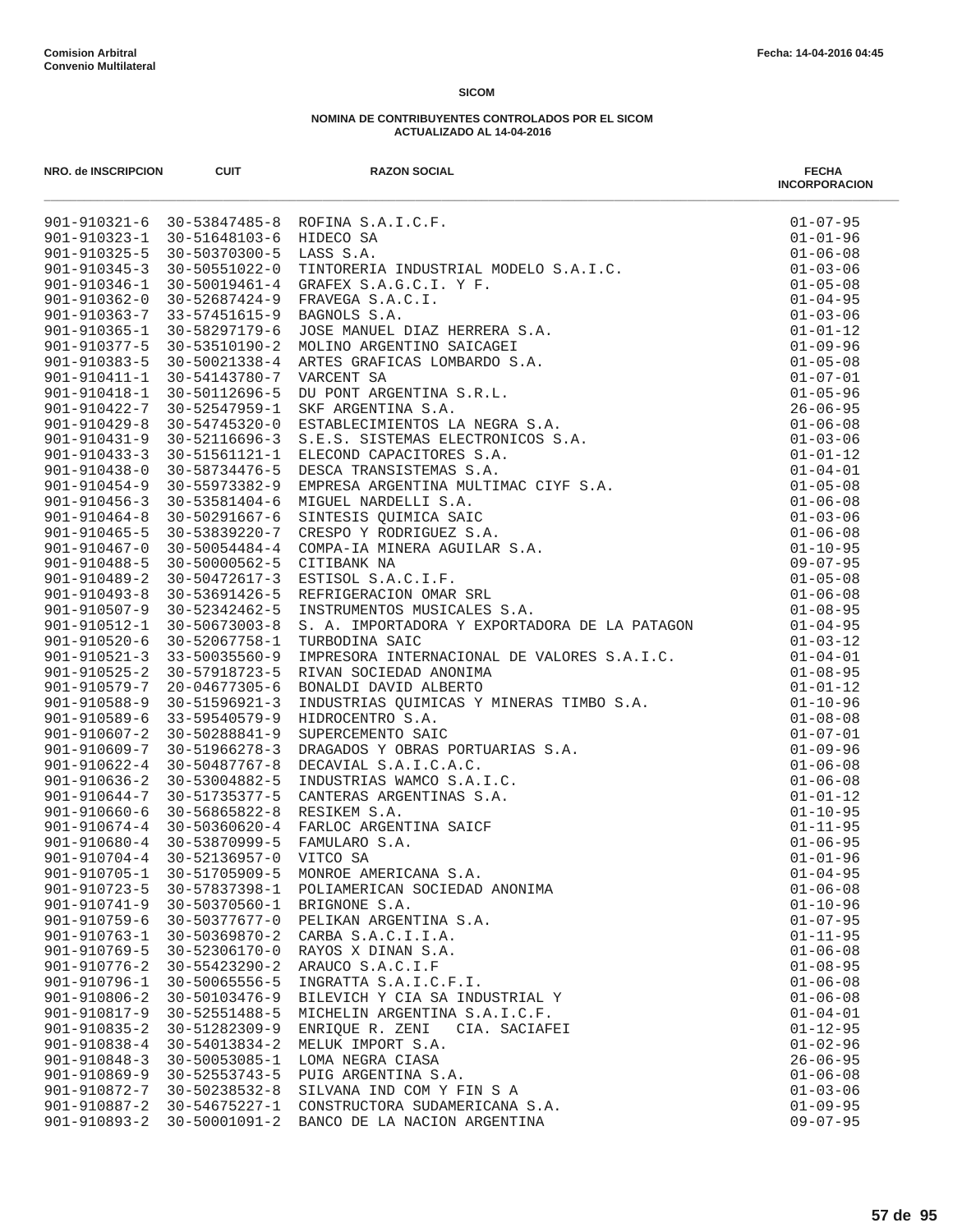| NRO. de INSCRIPCION                      | <b>CUIT</b>                    | <b>RAZON SOCIAL</b><br>NAO RENAMPHONO 1991<br>1991-212004-1<br>1991-212004-1<br>1991-212004-1<br>1991-212004-1<br>1991-212004-1<br>1991-212004-1<br>1991-212004-1<br>1991-212004-212024-4 SOBEROX VJ-BOS LOREZ S.A.I.C.<br>1991-2120363 1<br>1991-212039-1<br>1991-212039-1<br>1992-21203 | <b>FECHA</b><br><b>INCORPORACION</b> |
|------------------------------------------|--------------------------------|-------------------------------------------------------------------------------------------------------------------------------------------------------------------------------------------------------------------------------------------------------------------------------------------|--------------------------------------|
|                                          |                                |                                                                                                                                                                                                                                                                                           |                                      |
|                                          |                                |                                                                                                                                                                                                                                                                                           |                                      |
|                                          |                                |                                                                                                                                                                                                                                                                                           |                                      |
|                                          |                                |                                                                                                                                                                                                                                                                                           |                                      |
|                                          |                                |                                                                                                                                                                                                                                                                                           |                                      |
|                                          |                                |                                                                                                                                                                                                                                                                                           |                                      |
|                                          |                                |                                                                                                                                                                                                                                                                                           |                                      |
|                                          |                                |                                                                                                                                                                                                                                                                                           |                                      |
|                                          |                                |                                                                                                                                                                                                                                                                                           |                                      |
|                                          |                                |                                                                                                                                                                                                                                                                                           |                                      |
|                                          |                                |                                                                                                                                                                                                                                                                                           |                                      |
|                                          |                                |                                                                                                                                                                                                                                                                                           |                                      |
|                                          |                                |                                                                                                                                                                                                                                                                                           |                                      |
|                                          |                                |                                                                                                                                                                                                                                                                                           |                                      |
|                                          |                                |                                                                                                                                                                                                                                                                                           |                                      |
|                                          |                                |                                                                                                                                                                                                                                                                                           |                                      |
|                                          |                                |                                                                                                                                                                                                                                                                                           |                                      |
|                                          |                                |                                                                                                                                                                                                                                                                                           |                                      |
|                                          |                                |                                                                                                                                                                                                                                                                                           |                                      |
|                                          |                                |                                                                                                                                                                                                                                                                                           |                                      |
|                                          |                                |                                                                                                                                                                                                                                                                                           |                                      |
|                                          |                                |                                                                                                                                                                                                                                                                                           |                                      |
|                                          |                                |                                                                                                                                                                                                                                                                                           |                                      |
|                                          |                                |                                                                                                                                                                                                                                                                                           |                                      |
|                                          |                                |                                                                                                                                                                                                                                                                                           |                                      |
|                                          |                                |                                                                                                                                                                                                                                                                                           |                                      |
|                                          |                                |                                                                                                                                                                                                                                                                                           |                                      |
|                                          |                                |                                                                                                                                                                                                                                                                                           |                                      |
|                                          |                                |                                                                                                                                                                                                                                                                                           |                                      |
|                                          |                                |                                                                                                                                                                                                                                                                                           |                                      |
|                                          |                                |                                                                                                                                                                                                                                                                                           |                                      |
|                                          |                                |                                                                                                                                                                                                                                                                                           |                                      |
|                                          |                                |                                                                                                                                                                                                                                                                                           |                                      |
|                                          |                                |                                                                                                                                                                                                                                                                                           |                                      |
|                                          |                                |                                                                                                                                                                                                                                                                                           |                                      |
|                                          |                                |                                                                                                                                                                                                                                                                                           |                                      |
|                                          |                                |                                                                                                                                                                                                                                                                                           |                                      |
|                                          |                                |                                                                                                                                                                                                                                                                                           |                                      |
|                                          |                                |                                                                                                                                                                                                                                                                                           |                                      |
| $901 - 911300 - 2$                       | $30 - 55343356 - 4$            | VIDOGAR CONSTRUCCIONES S.A.                                                                                                                                                                                                                                                               | $01 - 01 - 96$                       |
| $901 - 911313 - 3$                       | $30 - 58974726 - 3$            | DALGAR SA                                                                                                                                                                                                                                                                                 | $01 - 10 - 95$                       |
| 901-911343-1                             | $30 - 58752434 - 8$            | GASEI S.A.                                                                                                                                                                                                                                                                                | $01 - 06 - 08$                       |
| $901 - 911367 - 8$                       | 30-50266317-4                  | MONTISOL ARGENTINA SACIF                                                                                                                                                                                                                                                                  | $01 - 10 - 96$                       |
| 901-911386-9                             | $30 - 57529217 - 4$            | NAKU CONSTRUCCIONES S.R.L.                                                                                                                                                                                                                                                                | $01 - 05 - 08$                       |
| $901 - 911393 - 6$                       | $30 - 55868648 - 7$            | ALKANOS S.A.                                                                                                                                                                                                                                                                              | $01 - 02 - 96$                       |
| 901-911395-1                             | 30-50083927-5                  | KASDORF S.A.                                                                                                                                                                                                                                                                              | $01 - 01 - 12$                       |
| $901 - 911400 - 6$                       | $30 - 52570821 - 3$            | RIPAMONTI Y CIA SA                                                                                                                                                                                                                                                                        | $01 - 02 - 03$                       |
| $901 - 911415 - 1$                       | $30 - 51954714 - 3$            | KALPAKIAN HNOS.<br>S.A.C.I.                                                                                                                                                                                                                                                               | $01 - 05 - 01$                       |
| 901-911433-5                             | 30-60100265-1                  | ASHIRA S.A.                                                                                                                                                                                                                                                                               | $01 - 02 - 96$                       |
| $901 - 911439 - 9$<br>$901 - 911451 - 9$ | 30-50114531-5<br>30-51933627-4 | INSTITUTO BIOLOGICO ARGENTINO S.A.I.C.<br>MUNDITOL SAICE E I                                                                                                                                                                                                                              | $01 - 05 - 08$<br>$01 - 06 - 08$     |
| $901 - 911470 - 0$                       | 33-54076037-9                  | LAOUIMAR SACIF ((                                                                                                                                                                                                                                                                         | $01 - 03 - 06$                       |
| $901 - 911500 - 0$                       | 30-51753762-0                  | B.R.D. SAICFI                                                                                                                                                                                                                                                                             | $01 - 05 - 01$                       |
| $901 - 911505 - 6$                       | $30 - 54929744 - 3$            | RODAMET SACI                                                                                                                                                                                                                                                                              | $01 - 06 - 08$                       |
| $901 - 911510 - 9$                       | 30-50691900-9                  | AXION ENERGY ARGENTINA S.A.                                                                                                                                                                                                                                                               | $01 - 04 - 95$                       |
| $901 - 911525 - 4$                       | $30 - 53745826 - 3$            | LOITEGUI S.A.C.I.A.C.I. Y F.                                                                                                                                                                                                                                                              | $01 - 02 - 03$                       |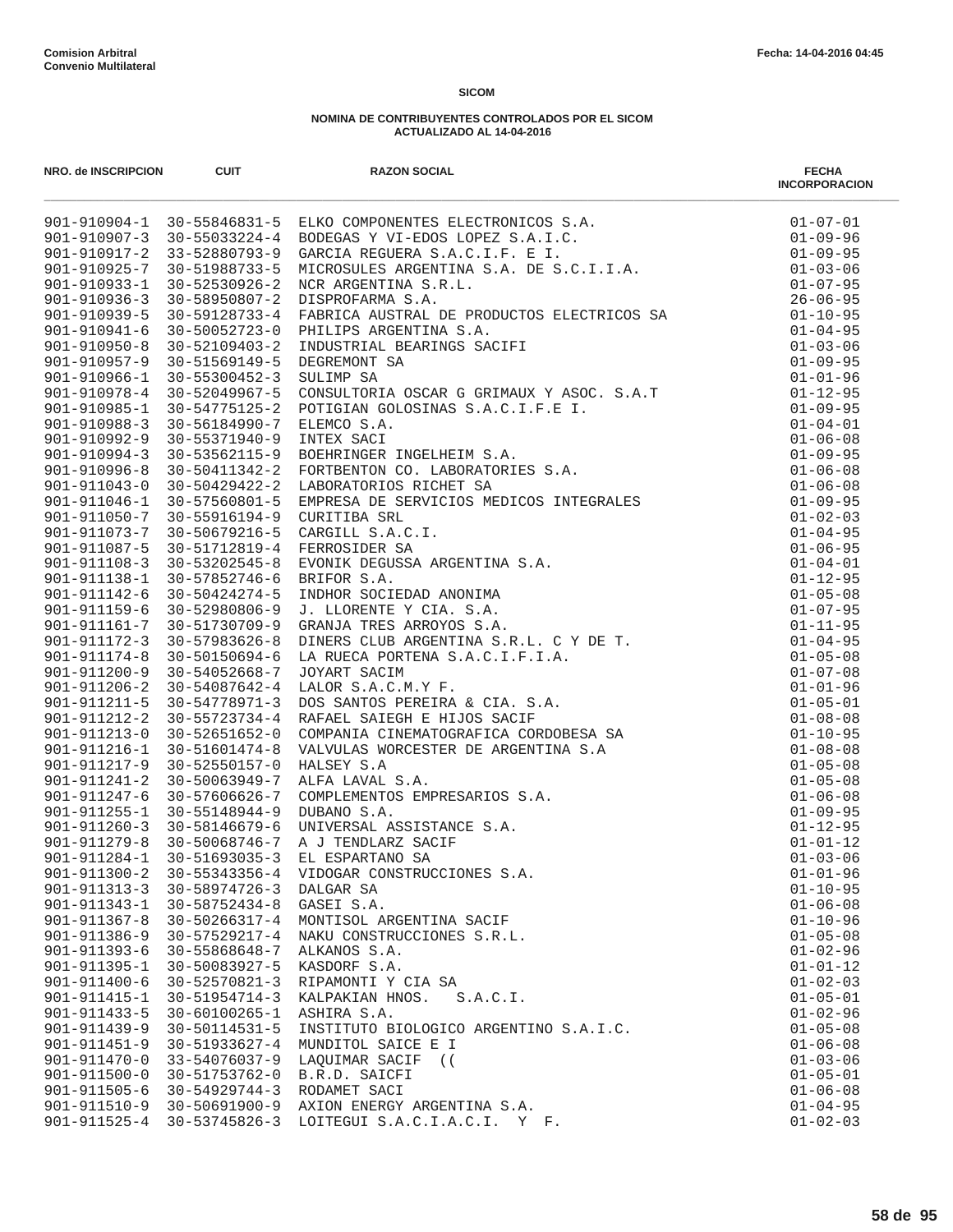| NRO. de INSCRIPCION                | <b>CUIT</b>                    | <b>RAZON SOCIAL</b><br>Net and the second of the section of the section of the section of the section of the section of the section of the section of the section of the section of the section of the section of the section of the section of the | <b>FECHA</b><br><b>INCORPORACION</b> |
|------------------------------------|--------------------------------|-----------------------------------------------------------------------------------------------------------------------------------------------------------------------------------------------------------------------------------------------------|--------------------------------------|
|                                    |                                |                                                                                                                                                                                                                                                     |                                      |
|                                    |                                |                                                                                                                                                                                                                                                     |                                      |
|                                    |                                |                                                                                                                                                                                                                                                     |                                      |
|                                    |                                |                                                                                                                                                                                                                                                     |                                      |
|                                    |                                |                                                                                                                                                                                                                                                     |                                      |
|                                    |                                |                                                                                                                                                                                                                                                     |                                      |
|                                    |                                |                                                                                                                                                                                                                                                     |                                      |
|                                    |                                |                                                                                                                                                                                                                                                     |                                      |
|                                    |                                |                                                                                                                                                                                                                                                     |                                      |
|                                    |                                |                                                                                                                                                                                                                                                     |                                      |
|                                    |                                |                                                                                                                                                                                                                                                     |                                      |
|                                    |                                |                                                                                                                                                                                                                                                     |                                      |
|                                    |                                |                                                                                                                                                                                                                                                     |                                      |
|                                    |                                |                                                                                                                                                                                                                                                     |                                      |
|                                    |                                |                                                                                                                                                                                                                                                     |                                      |
|                                    |                                |                                                                                                                                                                                                                                                     |                                      |
|                                    |                                |                                                                                                                                                                                                                                                     |                                      |
|                                    |                                |                                                                                                                                                                                                                                                     |                                      |
|                                    |                                |                                                                                                                                                                                                                                                     |                                      |
|                                    |                                |                                                                                                                                                                                                                                                     |                                      |
|                                    |                                |                                                                                                                                                                                                                                                     |                                      |
|                                    |                                |                                                                                                                                                                                                                                                     |                                      |
|                                    |                                |                                                                                                                                                                                                                                                     |                                      |
|                                    |                                |                                                                                                                                                                                                                                                     |                                      |
|                                    |                                |                                                                                                                                                                                                                                                     |                                      |
|                                    |                                |                                                                                                                                                                                                                                                     |                                      |
|                                    |                                |                                                                                                                                                                                                                                                     |                                      |
|                                    |                                |                                                                                                                                                                                                                                                     |                                      |
|                                    |                                |                                                                                                                                                                                                                                                     |                                      |
|                                    |                                |                                                                                                                                                                                                                                                     |                                      |
|                                    |                                |                                                                                                                                                                                                                                                     |                                      |
|                                    |                                |                                                                                                                                                                                                                                                     |                                      |
|                                    |                                |                                                                                                                                                                                                                                                     |                                      |
|                                    |                                |                                                                                                                                                                                                                                                     |                                      |
|                                    |                                |                                                                                                                                                                                                                                                     |                                      |
|                                    |                                |                                                                                                                                                                                                                                                     |                                      |
|                                    |                                |                                                                                                                                                                                                                                                     |                                      |
|                                    |                                |                                                                                                                                                                                                                                                     |                                      |
|                                    |                                |                                                                                                                                                                                                                                                     |                                      |
|                                    |                                |                                                                                                                                                                                                                                                     |                                      |
| $901 - 911920 - 2$                 | $30 - 52612156 - 9$            | SUDAMETAL SOCIEDAD ANONIMA                                                                                                                                                                                                                          | $01 - 03 - 06$                       |
| $901 - 911934 - 1$                 | 30-57437291-3                  | DIANTHUS SA                                                                                                                                                                                                                                         | $01 - 03 - 06$                       |
| $901 - 911943 - 2$                 | 30-56223813-8                  | CENTRO PRODUCTIVO DE DISE?O S.A.                                                                                                                                                                                                                    | $01 - 06 - 08$                       |
| $901 - 911948 - 9$                 | $30 - 50317954 - 3$            | RADIADORES RICHARD S.A.                                                                                                                                                                                                                             | $01 - 10 - 95$                       |
| 901-911951-7                       | 30-50096613-7                  | SOTYL SA                                                                                                                                                                                                                                            | $01 - 03 - 06$                       |
| $901 - 911974 - 7$                 | $30 - 58294941 - 3$            | ISHIHARA ARGENTINA S.A.                                                                                                                                                                                                                             | $01 - 09 - 95$                       |
| 901-911978-6<br>$901 - 911987 - 8$ | 30-53350718-9<br>30-59724368-1 | SOC. AUX. DE IND. MET. S.A.D.I. METAL SRL<br>PUBLIPAL PUBLICIDAD SRL                                                                                                                                                                                | $01 - 03 - 06$<br>$01 - 07 - 08$     |
| $901 - 911994 - 5$                 | 30-51592479-1                  | AMANCAY SAICAFI                                                                                                                                                                                                                                     | $01 - 06 - 08$                       |
| 901-911996-0                       | 30-57184012-6                  | TOYOTA TSUSHO ARGENTINA S.A.                                                                                                                                                                                                                        | $01 - 01 - 12$                       |
| 901-912029-7                       | $30 - 51912004 - 2$            | STIEGLITZ CONSTRUCCIONES S.A.                                                                                                                                                                                                                       | $01 - 02 - 96$                       |
| $901 - 912051 - 6$                 | 30-50021147-0                  | PEDRO WEINSTOCK Y CIA. S. A.                                                                                                                                                                                                                        | $01 - 06 - 08$                       |
| $901 - 912057 - 0$                 | 30-50402337-7                  | MERITO SA                                                                                                                                                                                                                                           | $01 - 06 - 08$                       |
| $901 - 912064 - 7$                 | 30-58133761-9                  | XYLEM WATER SOLUTIONS ARGENTINA S.A.                                                                                                                                                                                                                | $01 - 05 - 08$                       |
| $901 - 912094 - 4$                 | $30 - 52534638 - 9$            | MORIXE HNOS SACI                                                                                                                                                                                                                                    | $01 - 02 - 96$                       |
| $901 - 912109 - 2$                 | 30-52157495-6                  | PAMAR SOCIEDAD ANONIMA                                                                                                                                                                                                                              | $01 - 02 - 96$                       |
| $901 - 912111 - 3$                 | 30-50017915-1                  | BOLDT S.A.                                                                                                                                                                                                                                          | $01 - 04 - 01$                       |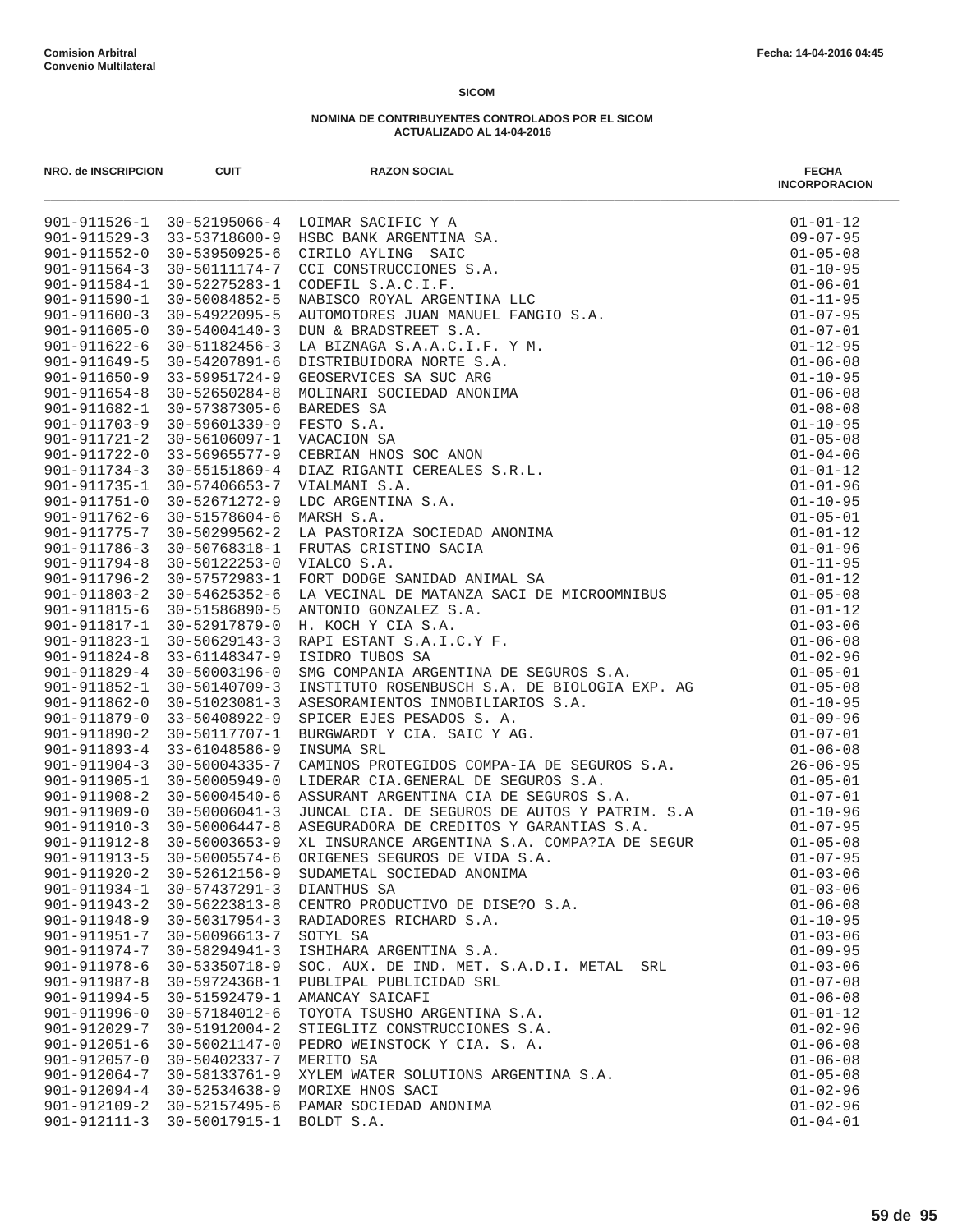| NRO. de INSCRIPCION                      | <b>CUIT</b>         | <b>RAZON SOCIAL</b><br>m.<br>40.1911115-1 12.5501807-9 CRNTRO MENICO INTERNA EEROS<br>901-912115-7 10-5101807-9 CRNTRO MECHO INTERNA EEROS<br>901-91215-7 10-51179996-2 CRNTROTEO BOCES 3.A.C. I.A.<br>901-91215-1 10-5202852-7 1800 MRT ENDERGA AC. E I.<br>90 | <b>FECHA</b><br><b>INCORPORACION</b> |
|------------------------------------------|---------------------|-----------------------------------------------------------------------------------------------------------------------------------------------------------------------------------------------------------------------------------------------------------------|--------------------------------------|
|                                          |                     |                                                                                                                                                                                                                                                                 | $01 - 06 - 08$                       |
|                                          |                     |                                                                                                                                                                                                                                                                 | $01 - 01 - 12$                       |
|                                          |                     |                                                                                                                                                                                                                                                                 | $01 - 04 - 95$                       |
|                                          |                     |                                                                                                                                                                                                                                                                 | $01 - 03 - 06$                       |
|                                          |                     |                                                                                                                                                                                                                                                                 | $01 - 10 - 95$                       |
|                                          |                     |                                                                                                                                                                                                                                                                 | $01 - 01 - 12$                       |
|                                          |                     |                                                                                                                                                                                                                                                                 | $01 - 02 - 96$                       |
|                                          |                     |                                                                                                                                                                                                                                                                 | $01 - 07 - 01$                       |
|                                          |                     |                                                                                                                                                                                                                                                                 | $01 - 03 - 06$                       |
|                                          |                     |                                                                                                                                                                                                                                                                 | $01 - 01 - 12$                       |
|                                          |                     |                                                                                                                                                                                                                                                                 | $01 - 06 - 08$                       |
|                                          |                     |                                                                                                                                                                                                                                                                 | $01 - 10 - 95$                       |
|                                          |                     |                                                                                                                                                                                                                                                                 | $01 - 07 - 01$                       |
|                                          |                     |                                                                                                                                                                                                                                                                 | $09 - 07 - 95$                       |
|                                          |                     |                                                                                                                                                                                                                                                                 | $09 - 07 - 95$<br>$01 - 09 - 95$     |
|                                          |                     |                                                                                                                                                                                                                                                                 | $01 - 09 - 96$                       |
|                                          |                     |                                                                                                                                                                                                                                                                 | $01 - 02 - 03$                       |
|                                          |                     |                                                                                                                                                                                                                                                                 | $01 - 10 - 95$                       |
|                                          |                     |                                                                                                                                                                                                                                                                 | $01 - 04 - 01$                       |
|                                          |                     |                                                                                                                                                                                                                                                                 | $01 - 05 - 08$                       |
|                                          |                     |                                                                                                                                                                                                                                                                 | $01 - 06 - 08$                       |
|                                          |                     |                                                                                                                                                                                                                                                                 | $01 - 03 - 06$                       |
|                                          |                     |                                                                                                                                                                                                                                                                 | $01 - 01 - 96$                       |
|                                          |                     |                                                                                                                                                                                                                                                                 | $01 - 05 - 08$                       |
|                                          |                     |                                                                                                                                                                                                                                                                 | $01 - 03 - 06$                       |
|                                          |                     |                                                                                                                                                                                                                                                                 | $01 - 06 - 08$                       |
|                                          |                     |                                                                                                                                                                                                                                                                 | $01 - 06 - 08$                       |
|                                          |                     |                                                                                                                                                                                                                                                                 | $01 - 01 - 12$                       |
|                                          |                     |                                                                                                                                                                                                                                                                 | $01 - 12 - 95$                       |
|                                          |                     |                                                                                                                                                                                                                                                                 | $01 - 06 - 08$                       |
|                                          |                     |                                                                                                                                                                                                                                                                 | $01 - 01 - 12$                       |
|                                          |                     |                                                                                                                                                                                                                                                                 | $01 - 10 - 96$                       |
|                                          |                     |                                                                                                                                                                                                                                                                 | $01 - 09 - 95$                       |
|                                          |                     |                                                                                                                                                                                                                                                                 | $01 - 11 - 95$                       |
|                                          |                     |                                                                                                                                                                                                                                                                 | $01 - 04 - 95$                       |
|                                          |                     |                                                                                                                                                                                                                                                                 | $01 - 08 - 01$                       |
|                                          |                     |                                                                                                                                                                                                                                                                 | $01 - 10 - 96$                       |
|                                          |                     |                                                                                                                                                                                                                                                                 | $01 - 06 - 08$                       |
|                                          |                     |                                                                                                                                                                                                                                                                 | $01 - 03 - 06$                       |
|                                          |                     |                                                                                                                                                                                                                                                                 | $01 - 04 - 95$<br>$01 - 04 - 95$     |
|                                          | $30 - 59053574 - 1$ |                                                                                                                                                                                                                                                                 |                                      |
| $901 - 912512 - 5$<br>$901 - 912514 - 0$ | 30-57838001-5       | SERVICIOS ESPECIALES SAN ANTONIO S.A.<br>GOYAIKE S.A.A.C.I. Y F.                                                                                                                                                                                                | $01 - 04 - 95$<br>$01 - 05 - 08$     |
| $901 - 912523 - 1$                       | 30-50227637-5       | PERSIANTEX SA                                                                                                                                                                                                                                                   | $01 - 06 - 08$                       |
| $901 - 912531 - 6$                       | $33 - 50673744 - 9$ | NIDERA SOCIEDAD ANONIMA                                                                                                                                                                                                                                         | $26 - 06 - 95$                       |
| $901 - 912536 - 2$                       | 30-51698467-4       | COSMETICOS AVON S.A.C.I.                                                                                                                                                                                                                                        | $01 - 04 - 95$                       |
| $901 - 912608 - 3$                       | 30-56620737-7       | CONTEMAN S.A.                                                                                                                                                                                                                                                   | $01 - 02 - 96$                       |
| $901 - 912609 - 1$                       | 30-52199617-6       | ARGENTAGRO S.R.L.                                                                                                                                                                                                                                               | $01 - 03 - 06$                       |
| $901 - 912611 - 1$                       | 30-57864279-6       | FREYSSINET TIERRA ARMADA S.A.                                                                                                                                                                                                                                   | $01 - 01 - 12$                       |
| $901 - 912619 - 0$                       | 30-61103027-0       | DELFINO MAGNUS S.R.L.                                                                                                                                                                                                                                           | $01 - 07 - 08$                       |
| $901 - 912636 - 6$                       | 30-60814960-7       | FOROBRA SA                                                                                                                                                                                                                                                      | $01 - 06 - 08$                       |
| $901 - 912646 - 5$                       | $30 - 54380000 - 3$ | RADIOLLAMADA S.A.C.I.                                                                                                                                                                                                                                           | $01 - 09 - 95$                       |
| $901 - 912652 - 5$                       | 30-50383232-8       | LABORATORIOS POEN S.A.C.I.F.I                                                                                                                                                                                                                                   | $01 - 10 - 96$                       |
| $901 - 912655 - 7$                       | 30-50786284-1       | TERRENOS Y PROPIEDADES SAIC E I                                                                                                                                                                                                                                 | $01 - 10 - 95$                       |
| $901 - 912663 - 1$                       | $30 - 56023048 - 2$ | WENLEN S.A.                                                                                                                                                                                                                                                     | $01 - 03 - 06$                       |
| $901 - 912713 - 0$                       | $30 - 50000661 - 3$ | BANCO PATAGONIA SA                                                                                                                                                                                                                                              | $09 - 07 - 95$                       |
| $901 - 912717 - 9$                       | 30-51705022-5       | AGUAS DANONE DE ARGENTINA S.A.                                                                                                                                                                                                                                  | $01 - 05 - 01$                       |
| $901 - 912723 - 9$                       | $30 - 50593015 - 7$ | FONSECA S.A.                                                                                                                                                                                                                                                    | $01 - 06 - 08$                       |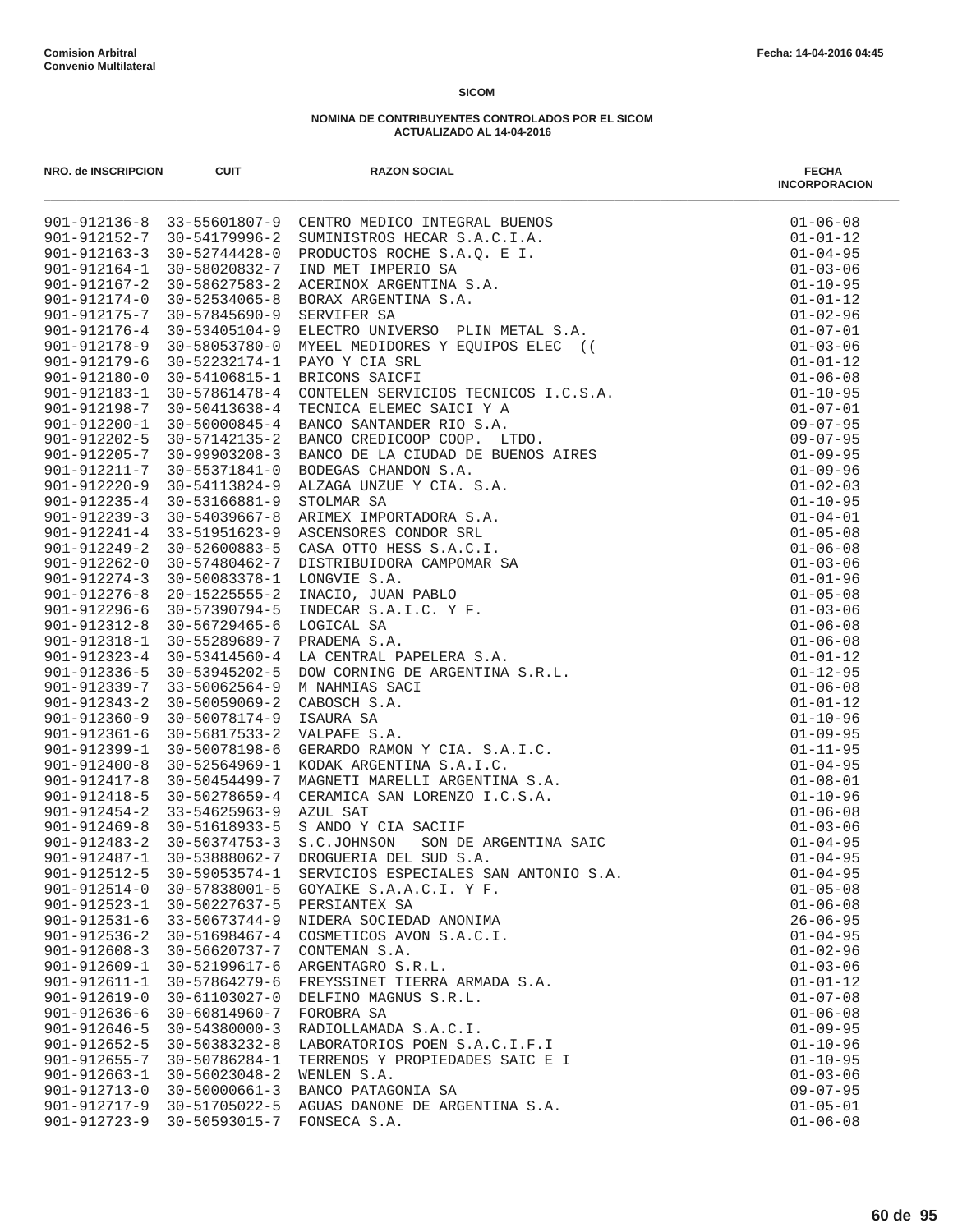| NRO. de INSCRIPCION                      | <b>CUIT</b>                          | <b>RAZON SOCIAL</b>                                                 | <b>FECHA</b><br><b>INCORPORACION</b> |
|------------------------------------------|--------------------------------------|---------------------------------------------------------------------|--------------------------------------|
|                                          |                                      |                                                                     | $01 - 10 - 95$                       |
|                                          |                                      |                                                                     | $09 - 07 - 95$                       |
|                                          |                                      |                                                                     | $01 - 12 - 95$                       |
|                                          |                                      |                                                                     | $01 - 06 - 95$                       |
|                                          |                                      |                                                                     | $01 - 10 - 95$                       |
|                                          |                                      |                                                                     | $26 - 06 - 95$<br>$01 - 06 - 08$     |
|                                          |                                      |                                                                     | $01 - 05 - 08$                       |
|                                          |                                      |                                                                     | $01 - 11 - 95$                       |
|                                          |                                      |                                                                     | $01 - 06 - 08$                       |
|                                          |                                      |                                                                     | $01 - 05 - 08$                       |
|                                          |                                      |                                                                     | $01 - 10 - 96$                       |
|                                          |                                      |                                                                     | $01 - 02 - 03$                       |
|                                          |                                      |                                                                     | $01 - 01 - 12$                       |
|                                          |                                      |                                                                     | $01 - 03 - 06$                       |
|                                          |                                      |                                                                     | $01 - 10 - 95$                       |
|                                          |                                      |                                                                     | $01 - 06 - 08$                       |
|                                          |                                      |                                                                     | $01 - 01 - 96$                       |
|                                          |                                      |                                                                     | $01 - 05 - 08$                       |
|                                          |                                      |                                                                     | $01 - 01 - 96$                       |
|                                          |                                      |                                                                     | $01 - 06 - 08$                       |
|                                          |                                      |                                                                     | $01 - 10 - 96$                       |
|                                          |                                      |                                                                     | $01 - 05 - 08$                       |
|                                          |                                      |                                                                     | $01 - 06 - 08$                       |
|                                          |                                      |                                                                     | $01 - 10 - 95$                       |
|                                          |                                      |                                                                     | $01 - 11 - 95$                       |
|                                          |                                      |                                                                     | $01 - 04 - 95$<br>$01 - 07 - 01$     |
|                                          |                                      |                                                                     | $01 - 01 - 96$                       |
|                                          |                                      |                                                                     | $01 - 06 - 08$                       |
|                                          |                                      |                                                                     | $01 - 04 - 06$                       |
|                                          |                                      |                                                                     | $01 - 01 - 12$                       |
|                                          |                                      |                                                                     | $01 - 02 - 03$                       |
|                                          |                                      |                                                                     | $01 - 06 - 08$                       |
|                                          |                                      |                                                                     | $01 - 04 - 06$                       |
|                                          |                                      |                                                                     | $01 - 09 - 95$                       |
|                                          |                                      |                                                                     | $01 - 03 - 06$                       |
|                                          |                                      |                                                                     | $01 - 08 - 98$                       |
|                                          |                                      |                                                                     | $01 - 09 - 95$                       |
|                                          |                                      |                                                                     | $01 - 08 - 08$                       |
|                                          |                                      |                                                                     | $01 - 07 - 01$                       |
|                                          |                                      |                                                                     | $01 - 07 - 01$                       |
|                                          |                                      |                                                                     | $01 - 06 - 95$                       |
|                                          |                                      |                                                                     | $01 - 10 - 95$                       |
|                                          |                                      | LA HOLANDO SUDAMERICANA CIA.DE SEGUROS S.A.                         | $01 - 10 - 95$                       |
| $901 - 913470 - 3$                       | 33-50003806-9                        |                                                                     | $01 - 09 - 95$                       |
| $901 - 913479 - 9$                       | 30-51701709-0                        | METAL VELTRI SCA                                                    | $01 - 05 - 08$                       |
| $901 - 913495 - 8$<br>$901 - 913506 - 7$ | $30 - 50069053 - 0$<br>33-52067017-9 | ROUX OCEFA SOCIEDAD ANONIMA<br>UNITED INTERNATIONAL PICTURES S.R.L. | $01 - 01 - 96$<br>$01 - 06 - 01$     |
| $901 - 913513 - 4$                       | 30-59217590-4                        | DISTRIBUIDORA BELGRANO NORTE SRL                                    | $01 - 07 - 95$                       |
| $901 - 913516 - 6$                       | 30-51602484-0                        | LABORATORIOS BAGO S.A.                                              | $01 - 04 - 95$                       |
| $901 - 913525 - 8$                       | 30-51880145-3                        | FERROSTAAL ARGENTINA S.A.                                           | $01 - 09 - 95$                       |
| $901 - 913535 - 7$                       | $30 - 67729047 - 8$                  | GENERALI ARGENTINA COMPA?IA DE SEGUROS S.A.                         | $01 - 06 - 01$                       |
| $901 - 913538 - 9$                       | $30 - 50928530 - 2$                  | SA. EXPLOTACION DE CAMPOS Y MONTES DE RIO BER                       | $01 - 06 - 08$                       |
| $901 - 913551 - 6$                       | 30-52341292-9                        | REVEAR SA                                                           | $01 - 06 - 08$                       |
| $901 - 913556 - 2$                       | 30-50052907-1                        | SAINT - GOBAIN ARGENTINA SA                                         | $01 - 10 - 96$                       |
| 901-913567-9                             | 30-55656579-8                        | VICTOR MASSON TRANSPORTES CRUZ DEL SUR S.A                          | $01 - 10 - 95$                       |
| 901-913579-2 30-51891712-5               |                                      | RIVA S.A.I.I.C.F.A.                                                 | $01 - 03 - 06$                       |
| 901-913593-7                             | 30-52533161-6                        | LIPSIA S.A.I.C. Y.F.                                                | $01 - 10 - 95$                       |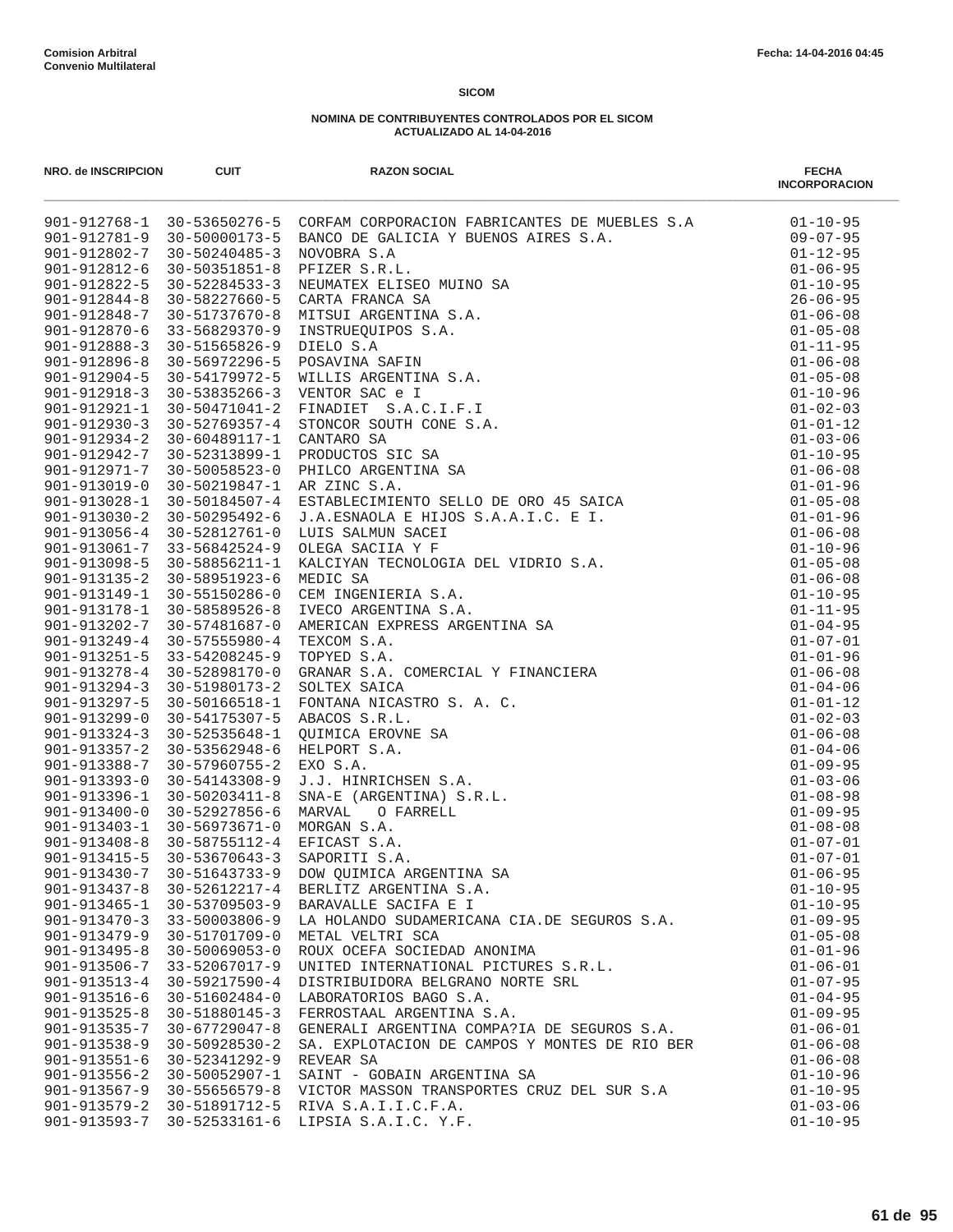| NRO. de INSCRIPCION | <b>CUIT</b>         | <b>RAZON SOCIAL</b><br>MRO.48 MMSHUP-000 001 MMSHUP-001 MADEBOOK<br>201-1122615-3 11-5112688-9 2NVASSE PARE SACK 21 ASSEMBAN 2018 201-11226 - 122 - 123 - 124 - 124 - 124 - 124 - 124 - 124 - 124 - 124 - 124 - 124 - 124 - 124 - 124 - 124 - 124 - 12 | <b>FECHA</b><br><b>INCORPORACION</b> |
|---------------------|---------------------|--------------------------------------------------------------------------------------------------------------------------------------------------------------------------------------------------------------------------------------------------------|--------------------------------------|
|                     |                     |                                                                                                                                                                                                                                                        |                                      |
|                     |                     |                                                                                                                                                                                                                                                        |                                      |
|                     |                     |                                                                                                                                                                                                                                                        |                                      |
|                     |                     |                                                                                                                                                                                                                                                        |                                      |
|                     |                     |                                                                                                                                                                                                                                                        |                                      |
|                     |                     |                                                                                                                                                                                                                                                        |                                      |
|                     |                     |                                                                                                                                                                                                                                                        |                                      |
|                     |                     |                                                                                                                                                                                                                                                        |                                      |
|                     |                     |                                                                                                                                                                                                                                                        |                                      |
|                     |                     |                                                                                                                                                                                                                                                        |                                      |
|                     |                     |                                                                                                                                                                                                                                                        |                                      |
|                     |                     |                                                                                                                                                                                                                                                        |                                      |
|                     |                     |                                                                                                                                                                                                                                                        |                                      |
|                     |                     |                                                                                                                                                                                                                                                        |                                      |
|                     |                     |                                                                                                                                                                                                                                                        |                                      |
|                     |                     |                                                                                                                                                                                                                                                        |                                      |
|                     |                     |                                                                                                                                                                                                                                                        |                                      |
|                     |                     |                                                                                                                                                                                                                                                        |                                      |
|                     |                     |                                                                                                                                                                                                                                                        |                                      |
|                     |                     |                                                                                                                                                                                                                                                        |                                      |
|                     |                     |                                                                                                                                                                                                                                                        |                                      |
|                     |                     |                                                                                                                                                                                                                                                        |                                      |
|                     |                     |                                                                                                                                                                                                                                                        |                                      |
|                     |                     |                                                                                                                                                                                                                                                        |                                      |
|                     |                     |                                                                                                                                                                                                                                                        |                                      |
|                     |                     |                                                                                                                                                                                                                                                        |                                      |
|                     |                     |                                                                                                                                                                                                                                                        |                                      |
|                     |                     |                                                                                                                                                                                                                                                        |                                      |
|                     |                     |                                                                                                                                                                                                                                                        |                                      |
|                     |                     |                                                                                                                                                                                                                                                        |                                      |
|                     |                     |                                                                                                                                                                                                                                                        |                                      |
|                     |                     |                                                                                                                                                                                                                                                        |                                      |
|                     |                     |                                                                                                                                                                                                                                                        |                                      |
|                     |                     |                                                                                                                                                                                                                                                        |                                      |
|                     |                     |                                                                                                                                                                                                                                                        |                                      |
|                     |                     |                                                                                                                                                                                                                                                        |                                      |
|                     |                     |                                                                                                                                                                                                                                                        |                                      |
|                     |                     |                                                                                                                                                                                                                                                        |                                      |
|                     |                     |                                                                                                                                                                                                                                                        |                                      |
|                     |                     |                                                                                                                                                                                                                                                        |                                      |
|                     |                     |                                                                                                                                                                                                                                                        |                                      |
|                     |                     |                                                                                                                                                                                                                                                        |                                      |
| $901 - 914039 - 0$  | $30 - 56166680 - 2$ | SINTERMETAL S.A.I.C.                                                                                                                                                                                                                                   | $01 - 03 - 06$                       |
| $901 - 914044 - 2$  | 30-50554960-7       | TRABEX SOCIEDAD ANONIMA                                                                                                                                                                                                                                | $01 - 01 - 12$                       |
| 901-914052-7        | 30-55089616-4       | CARBOQUIMICA DEL PARANA SOCIEDAD ANONIMA                                                                                                                                                                                                               | $01 - 06 - 08$                       |
| $901 - 914090 - 9$  | $30 - 54167623 - 2$ | LA OUIMICA OUIRURGICA SACI                                                                                                                                                                                                                             | $01 - 03 - 06$                       |
| $901 - 914096 - 2$  | 30-52085143-3       | GUARDERIA NEPTUNO SACIFM Y S                                                                                                                                                                                                                           | $01 - 02 - 96$                       |
| 901-914111-7        | $30 - 50203060 - 0$ | PANEDILE ARGENTINA S.A.I.C.F.E.I.                                                                                                                                                                                                                      | $01 - 06 - 08$                       |
| 901-914142-1        | 33-52190283-9       | ALEXVIAN SA                                                                                                                                                                                                                                            | $01 - 06 - 08$                       |
| $901 - 914164 - 4$  | 33-50411304-9       | CABOT ARGENTINA S.A.I.C.                                                                                                                                                                                                                               | $01 - 08 - 95$                       |
| 901-914181-1        | 33-53702526-9       | SERVIER ARGENTINA S.A.                                                                                                                                                                                                                                 | $01 - 05 - 01$                       |
| $901 - 914193 - 4$  | 30-54203455-2       | HEWLETT PACKARD ARGENTINA S.R.L                                                                                                                                                                                                                        | $26 - 06 - 95$                       |
| $901 - 914209 - 0$  | 30-50403903-6       | PLASTICOS CASTRO HNOS S.A.C.I.F.I.A.                                                                                                                                                                                                                   | $01 - 01 - 12$                       |
| $901 - 914231 - 9$  | 30-52684302-5       | MARIBEC SOC COM ACCIONES                                                                                                                                                                                                                               | $01 - 05 - 08$                       |
| 901-914239-7        | $30 - 59849850 - 0$ | JOHNSON MEDICAL S.A.<br>JOHNSON                                                                                                                                                                                                                        | $01 - 09 - 95$                       |
| $901 - 914248 - 9$  | 30-53599492-3       | GOICOECHEA HNOS SACIFI                                                                                                                                                                                                                                 | $01 - 08 - 08$                       |
| 901-914249-6        | 30-51185387-3       | CASA FUENTES S.A.C.I.F.I                                                                                                                                                                                                                               | $01 - 08 - 08$                       |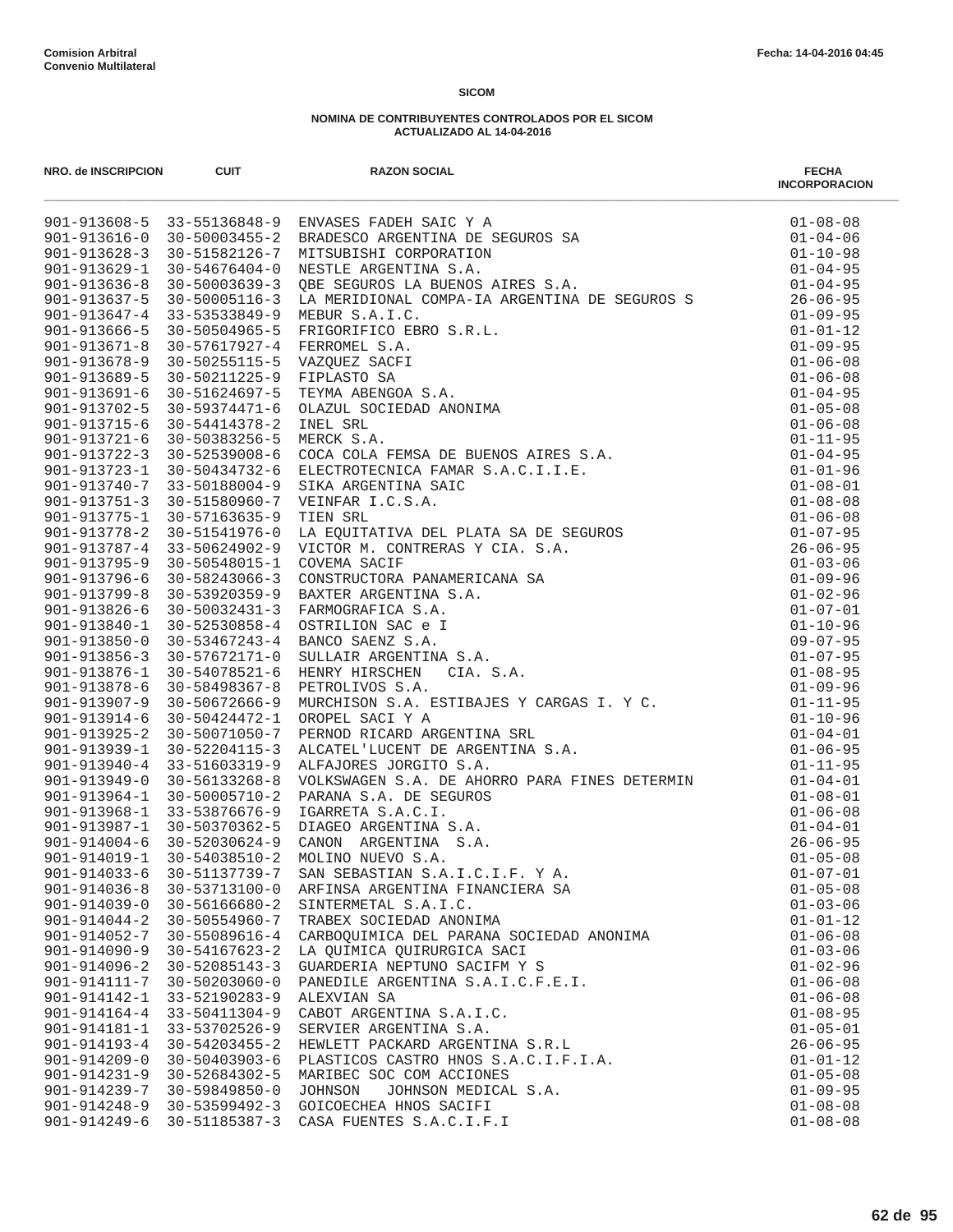| NRO. de INSCRIPCION                      | <b>CUIT</b>                          | <b>RAZON SOCIAL</b>                                                                                                                                                                                                                        | <b>FECHA</b><br><b>INCORPORACION</b> |
|------------------------------------------|--------------------------------------|--------------------------------------------------------------------------------------------------------------------------------------------------------------------------------------------------------------------------------------------|--------------------------------------|
|                                          |                                      | 901-914269-4 30-50354096-3 COATS CADENA S.A.<br>901-914272-2 30-50706453-8 TRANSPORTES FLUVIALES JILGUERO SA<br>901-914282-1 30-50496055-9 FRIGORIFICO RIOSMA S.A.<br>901-914292-1 30-50903175-0 HEGUY HNOS.Y CIA. S.A.C.A.<br>901-914300- | $01 - 03 - 06$                       |
|                                          |                                      |                                                                                                                                                                                                                                            | $01 - 03 - 12$                       |
|                                          |                                      |                                                                                                                                                                                                                                            | $01 - 09 - 95$                       |
|                                          |                                      |                                                                                                                                                                                                                                            | $01 - 01 - 12$                       |
|                                          |                                      |                                                                                                                                                                                                                                            | $01 - 05 - 08$                       |
|                                          |                                      |                                                                                                                                                                                                                                            | $01 - 05 - 01$                       |
|                                          |                                      |                                                                                                                                                                                                                                            | $01 - 05 - 08$                       |
| 901-914319-2                             | 30-55779485-5                        | DROGUERIA BEIRO SRL                                                                                                                                                                                                                        | $01 - 01 - 12$<br>$01 - 03 - 06$     |
| $901 - 914329 - 1$                       | $30 - 50006324 - 2$                  |                                                                                                                                                                                                                                            | $01 - 05 - 01$                       |
|                                          |                                      | INSTITUTO ASEGURADOR MERCANTIL CIA.ARG.DE SEG                                                                                                                                                                                              | $01 - 09 - 95$                       |
|                                          |                                      |                                                                                                                                                                                                                                            | $01 - 08 - 08$                       |
|                                          |                                      |                                                                                                                                                                                                                                            | $01 - 07 - 95$                       |
|                                          |                                      |                                                                                                                                                                                                                                            | $01 - 10 - 95$                       |
|                                          |                                      |                                                                                                                                                                                                                                            | $01 - 06 - 08$                       |
|                                          |                                      |                                                                                                                                                                                                                                            | $01 - 04 - 95$                       |
|                                          |                                      |                                                                                                                                                                                                                                            | $01 - 07 - 95$                       |
|                                          |                                      |                                                                                                                                                                                                                                            | $01 - 05 - 08$                       |
|                                          |                                      |                                                                                                                                                                                                                                            | $01 - 01 - 12$                       |
|                                          |                                      |                                                                                                                                                                                                                                            | $01 - 11 - 98$                       |
|                                          |                                      |                                                                                                                                                                                                                                            | $01 - 06 - 08$                       |
|                                          |                                      |                                                                                                                                                                                                                                            | $01 - 05 - 09$                       |
|                                          |                                      |                                                                                                                                                                                                                                            | $01 - 05 - 01$<br>$01 - 04 - 01$     |
|                                          |                                      |                                                                                                                                                                                                                                            | $01 - 01 - 12$                       |
|                                          |                                      |                                                                                                                                                                                                                                            | $01 - 10 - 96$                       |
|                                          |                                      |                                                                                                                                                                                                                                            | $01 - 01 - 12$                       |
|                                          |                                      |                                                                                                                                                                                                                                            | $01 - 02 - 96$                       |
|                                          |                                      | 301-914337-6 30-53074223 1 AGREST SACIF E I<br>901-914337-6 30-53707231-4 MAPRIN S.A.C.I.<br>901-914342-9 30-54707231-4 MAPRIN S.A.C.I.<br>901-914376-5 30-54995346-2 GABRIEL SUS SA<br>901-914376-5 30-54095346-2 GABRIEL SUS SA.<br>90   | $01 - 09 - 96$                       |
|                                          |                                      | 901-914690-1 30-50078312-9 PROMESA S.A.C.I.F.I.<br>901-914690-1 30-50078112-9 PROMESA S.A.C.I.F.I.<br>901-914696-4 30-53619372-8 SISTEDMA NONIMA DE TRANSPORTE<br>901-914704-4 30-53649372-8 SISTEDMA NONIMA DE TRANSPORTE<br>901-9147     | $01 - 06 - 08$                       |
|                                          |                                      |                                                                                                                                                                                                                                            |                                      |
|                                          |                                      |                                                                                                                                                                                                                                            |                                      |
|                                          |                                      |                                                                                                                                                                                                                                            |                                      |
|                                          |                                      |                                                                                                                                                                                                                                            |                                      |
|                                          |                                      |                                                                                                                                                                                                                                            |                                      |
|                                          |                                      |                                                                                                                                                                                                                                            |                                      |
|                                          |                                      |                                                                                                                                                                                                                                            |                                      |
|                                          |                                      |                                                                                                                                                                                                                                            |                                      |
|                                          |                                      |                                                                                                                                                                                                                                            |                                      |
|                                          |                                      |                                                                                                                                                                                                                                            |                                      |
|                                          |                                      |                                                                                                                                                                                                                                            |                                      |
|                                          |                                      |                                                                                                                                                                                                                                            |                                      |
|                                          |                                      |                                                                                                                                                                                                                                            |                                      |
| $901 - 914805 - 2$                       | $30 - 53599454 - 0$                  | QUIMICA MONTPELLIER S.A.                                                                                                                                                                                                                   | $01 - 11 - 95$                       |
| $901 - 914808 - 4$                       | 30-54002632-3                        | PRODUCTOS FARMACEUTICOS DR. GRAY S.A.C. E I.                                                                                                                                                                                               | $01 - 06 - 08$                       |
| 901-914809-1                             | 30-54681141-3                        | INDUSTRIAS PLASTICAS WILTON SA                                                                                                                                                                                                             | $01 - 05 - 08$                       |
| 901-914815-1                             | 30-58360240-9                        | FIAT CHRYSLER RIMACO ARGENTINA S.A.                                                                                                                                                                                                        | $01 - 06 - 08$                       |
| $901 - 914828 - 2$                       | 30-52995208-9                        | INTERNATIONAL FLAVORS & FRAGRANCES S.R.L.                                                                                                                                                                                                  | $01 - 06 - 08$                       |
| 901-914842-7                             | 30-50109078-2                        | NEUMATICOS GOODYEAR S.R.L.                                                                                                                                                                                                                 | $01 - 04 - 95$                       |
| 901-914848-1                             | $30 - 67773730 - 8$                  | SERV. Y PRODUCTOS PARA BEBIDAS REFRESCANTES S                                                                                                                                                                                              | $01 - 06 - 95$                       |
| $901 - 914858 - 0$<br>$901 - 914862 - 5$ | 30-50003967-8                        | CALEDONIA ARGENTINA COMPA/IA DE SEGUROS S.A.<br>CO. S.R.L.                                                                                                                                                                                 | $01 - 01 - 12$                       |
| $901 - 914900 - 0$                       | 30-52573387-0<br>$30 - 57253525 - 4$ | PRICE WATERHOUSE<br>VIGILANCIAS Y SEGURIDAD SA                                                                                                                                                                                             | $26 - 06 - 95$<br>$01 - 01 - 96$     |
| $901 - 914903 - 1$                       | 30-54206171-1                        | PAPELERA ALSINA S.A.                                                                                                                                                                                                                       | $01 - 09 - 95$                       |
| 901-914911-6                             | 30-50101845-3                        | UNIONBAT S.A.                                                                                                                                                                                                                              | $01 - 05 - 08$                       |
| 901-914917-0                             | $30 - 55605403 - 3$                  | DSD CONSTRUCCIONES Y MONTAJES SA                                                                                                                                                                                                           | $01 - 10 - 96$                       |
| 901-914919-4                             | 30-50415535-4                        | FRATELLI BRANCA DESTILERIAS S. A.                                                                                                                                                                                                          | $01 - 10 - 96$                       |
| $901 - 914920 - 8$                       |                                      | 30-50111341-3 LA DELICIA FELIPE FORT SA.                                                                                                                                                                                                   | $01 - 09 - 96$                       |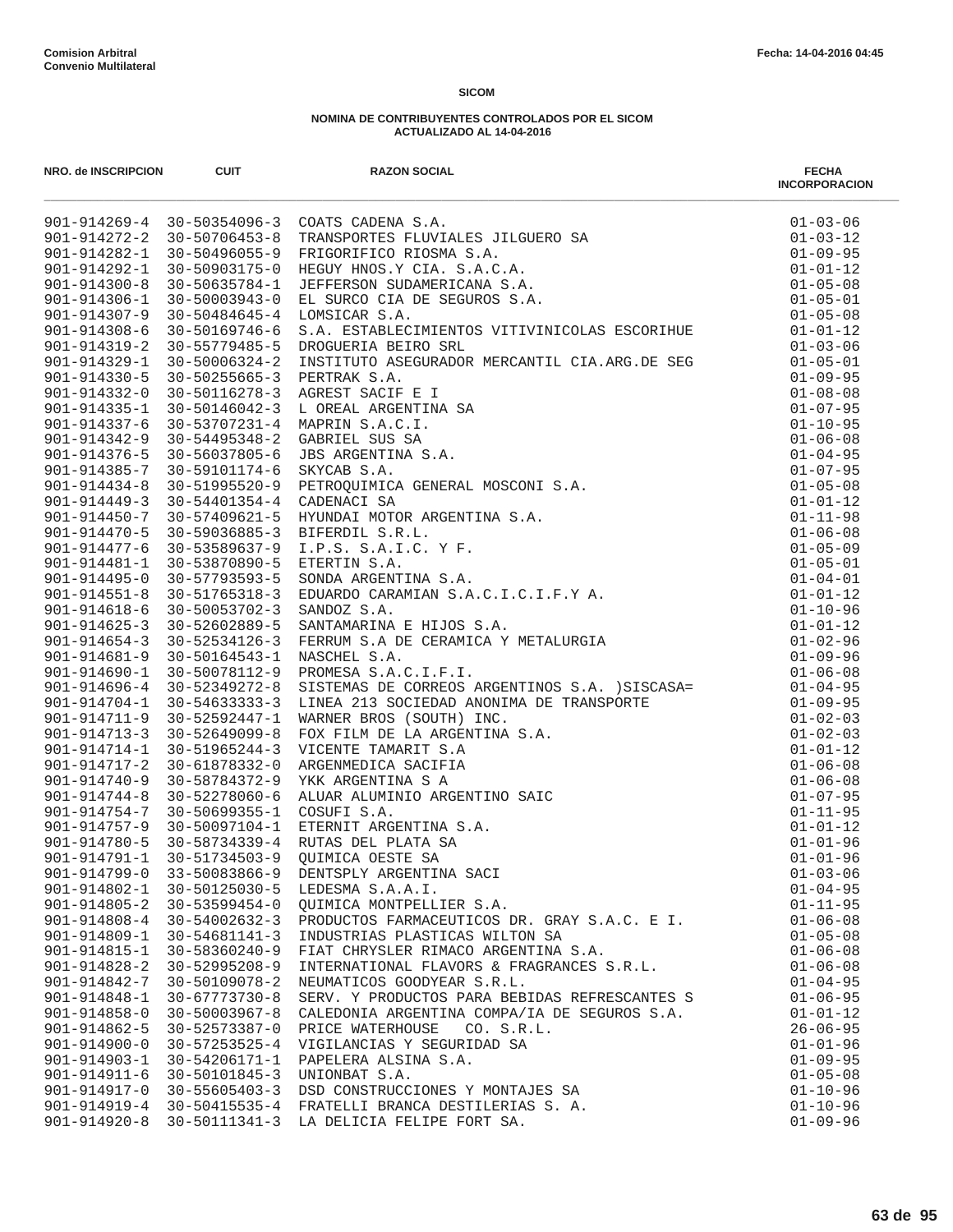| NRO. de INSCRIPCION                      | <b>CUIT</b>                                             | <b>RAZON SOCIAL</b>                                                                                                                                                                                                                                                                                       | <b>FECHA</b><br><b>INCORPORACION</b> |
|------------------------------------------|---------------------------------------------------------|-----------------------------------------------------------------------------------------------------------------------------------------------------------------------------------------------------------------------------------------------------------------------------------------------------------|--------------------------------------|
|                                          |                                                         | 901-914934-6 30-58531404-4 ESPUMAS PILAR S.R.L.<br>ESPUMAS PILAR S.R.L.<br>TECHINT CIA. TECNICA INTERNACIONAL S.A.C.I.<br>NANUFACTURA DE PIERAS SINTETICAS SA<br>CYANAMID DE ARGENTINA S.A. )SUC.BS.AS=<br>EQUIMAC SACIFEI<br>RAÓLA Y CIA. S.A.<br>TEROLA Y CIA. S.A.<br>TEROLA Y CIA. S.A.<br>NERGE S.A. | $01 - 06 - 08$                       |
|                                          | 901-914991-9 30-54798102-9                              |                                                                                                                                                                                                                                                                                                           | $01 - 04 - 95$                       |
| $901 - 915001 - 6$                       | 30-59718871-0                                           |                                                                                                                                                                                                                                                                                                           | $01 - 09 - 95$                       |
| $901 - 915004 - 8$                       | 30-50361333-2                                           |                                                                                                                                                                                                                                                                                                           | $01 - 07 - 95$                       |
| $901 - 915010 - 8$                       | 30-50208508-1                                           |                                                                                                                                                                                                                                                                                                           | $01 - 12 - 95$                       |
| 901-915015-4                             | 30-55980797-0                                           |                                                                                                                                                                                                                                                                                                           | $01 - 06 - 08$                       |
| $901 - 915025 - 3$                       | 30-54668997-9                                           |                                                                                                                                                                                                                                                                                                           | $01 - 04 - 95$                       |
| 901-915040-5                             | 30-51748667-8                                           |                                                                                                                                                                                                                                                                                                           | $01 - 04 - 95$                       |
| $901 - 915057 - 5$                       | $30 - 60657518 - 8$                                     |                                                                                                                                                                                                                                                                                                           | $01 - 05 - 01$                       |
| $901 - 915059 - 0$                       | 30-58961023-3                                           |                                                                                                                                                                                                                                                                                                           | $01 - 01 - 96$                       |
| 901-915099-6                             | 30-52659878-0                                           |                                                                                                                                                                                                                                                                                                           | $01 - 04 - 95$                       |
| $901 - 915100 - 2$<br>$901 - 915104 - 1$ | 30-51705466-2                                           |                                                                                                                                                                                                                                                                                                           | $01 - 12 - 95$                       |
|                                          | 30-56126525-5                                           |                                                                                                                                                                                                                                                                                                           | $01 - 05 - 08$<br>$01 - 01 - 96$     |
| $901 - 915123 - 2$                       | 901-915106-6 30-50689859-1<br>$30 - 59233354 - 2$       |                                                                                                                                                                                                                                                                                                           | $01 - 08 - 08$                       |
| $901 - 915134 - 9$                       | 30-61366019-0                                           |                                                                                                                                                                                                                                                                                                           | $01 - 06 - 08$                       |
| $901 - 915138 - 8$                       | 30-58367067-6                                           |                                                                                                                                                                                                                                                                                                           | $01 - 08 - 08$                       |
| 901-915139-5                             | 30-52109250-1                                           |                                                                                                                                                                                                                                                                                                           | $01 - 10 - 96$                       |
| $901 - 915140 - 9$                       | 30-50417098-1                                           |                                                                                                                                                                                                                                                                                                           | $01 - 04 - 01$                       |
| 901-915167-8                             | 30-56845738-9                                           |                                                                                                                                                                                                                                                                                                           | $01 - 08 - 08$                       |
| 901-915177-7                             | 30-57642109-1                                           |                                                                                                                                                                                                                                                                                                           | $01 - 03 - 06$                       |
| $901 - 915213 - 7$                       | $30 - 60026626 - 4$                                     |                                                                                                                                                                                                                                                                                                           | $01 - 01 - 96$                       |
| $901 - 915220 - 4$                       | 33-57861539-9                                           |                                                                                                                                                                                                                                                                                                           | $01 - 08 - 95$                       |
| $901 - 915227 - 5$                       | 30-54072172-2                                           |                                                                                                                                                                                                                                                                                                           | $01 - 01 - 12$                       |
| 901-915247-3                             | 30-51613945-1                                           |                                                                                                                                                                                                                                                                                                           | $01 - 06 - 08$                       |
| 901-915252-6 30-52076053-5               |                                                         |                                                                                                                                                                                                                                                                                                           | $01 - 02 - 03$                       |
| $901 - 915273 - 1$                       | 30-55248330-4                                           |                                                                                                                                                                                                                                                                                                           | $01 - 08 - 95$                       |
| $901 - 915274 - 9$                       | 30-55155281-7                                           |                                                                                                                                                                                                                                                                                                           | $01 - 06 - 08$                       |
| 901-915315-5                             | 30-53709831-3                                           |                                                                                                                                                                                                                                                                                                           | $01 - 06 - 08$                       |
| $901 - 915319 - 4$                       | 30-50211928-8                                           |                                                                                                                                                                                                                                                                                                           | $01 - 05 - 08$                       |
| $901 - 915345 - 2$                       | 30-50098091-1                                           | FLAMIA SAICIA                                                                                                                                                                                                                                                                                             | $01 - 06 - 08$                       |
| $901 - 915360 - 4$                       | 30-52318276-1                                           |                                                                                                                                                                                                                                                                                                           | $01 - 09 - 95$                       |
| 901-915399-7                             | 30-50270433-4                                           |                                                                                                                                                                                                                                                                                                           | $01 - 06 - 08$                       |
| $901 - 915424 - 1$                       | 30-54725809-2                                           |                                                                                                                                                                                                                                                                                                           | $01 - 07 - 08$                       |
| $901 - 915439 - 6$                       | 30-50436387-9                                           |                                                                                                                                                                                                                                                                                                           | $01 - 05 - 08$                       |
| $901 - 915461 - 5$                       | 30-56070259-7                                           |                                                                                                                                                                                                                                                                                                           | $01 - 06 - 08$                       |
| 901-915464-7                             | 30-50021727-4                                           |                                                                                                                                                                                                                                                                                                           | $01 - 06 - 08$                       |
| $901 - 915533 - 6$                       | 33-50392124-9                                           |                                                                                                                                                                                                                                                                                                           | $01 - 06 - 95$                       |
| 901-915549-9                             | $30 - 59167444 - 3$<br>$901 - 915573 - 2$ 30-52350566-8 | M C ZAMUDIO S.A.                                                                                                                                                                                                                                                                                          | $01 - 02 - 03$<br>$01 - 03 - 06$     |
|                                          | 901-915576-4 30-56868937-9                              |                                                                                                                                                                                                                                                                                                           | $01 - 05 - 08$                       |
| $901 - 915639 - 3$                       | $34 - 55761909 - 9$                                     |                                                                                                                                                                                                                                                                                                           | $01 - 06 - 08$                       |
| $901 - 915659 - 1$                       | 30-57517012-5                                           | FLAMIA SAICIA<br>COMI COOP LTDA DE PROV EN EL AREA DE LA SALUD<br>PIEDRA GRANDE S.A.M.I.C.A. Y F.<br>SISTEMAS OPERATIVOS ARGENTINOS<br>VOLF SA<br>GRANEL SUR SA<br>RAMO CHOZAS S.A.<br>CARRIER S.A.<br>TRANSFARMACO S.A.<br>LOS CONCE S.A.<br>LOS CONCE S.A.<br>PROSEGUR S.A.                             | $01 - 04 - 01$                       |
| $901 - 915664 - 4$                       | $30 - 56185290 - 8$                                     | ELECTROMAC S.A.                                                                                                                                                                                                                                                                                           | $01 - 06 - 08$                       |
| $901 - 915677 - 5$                       | 30-54625079-9                                           | EMPRESA DE TRANSPORTE TTE GRAL ROCA SA                                                                                                                                                                                                                                                                    | $01 - 09 - 95$                       |
| $901 - 915680 - 3$                       | 30-53988991-1                                           | CICLOOUIMICA S.A.C.                                                                                                                                                                                                                                                                                       | $01 - 03 - 06$                       |
| $901 - 915693 - 4$                       | $30 - 50215876 - 3$                                     | PUTRUELE HERMANOS SAAI Y C                                                                                                                                                                                                                                                                                | $01 - 10 - 95$                       |
| $901 - 915698 - 1$                       | 30-53764771-6                                           | PEPSICO DE ARGENTINA S.R.L.                                                                                                                                                                                                                                                                               | $01 - 07 - 95$                       |
| $901 - 915712 - 8$                       | 30-50352687-1                                           | SOUBEIRAN CHOBET SRL                                                                                                                                                                                                                                                                                      | $01 - 06 - 08$                       |
| 901-915718-1                             | 30-57788160-6                                           | POWER TOOLS SACIF                                                                                                                                                                                                                                                                                         | $01 - 06 - 08$                       |
| $901 - 915723 - 4$                       | $30 - 50005062 - 0$                                     | LA CONSTRUCCION SA CIA ARGENTINA SEGUROS                                                                                                                                                                                                                                                                  | $01 - 07 - 95$                       |
| $901 - 915729 - 8$                       | 30-52270707-0                                           | MOLYSIL ARGENTINA SA                                                                                                                                                                                                                                                                                      | $01 - 11 - 95$                       |
| $901 - 915735 - 8$                       | $30 - 54636646 - 0$                                     | TRANSPORTES LOPE DE VEGA SACI                                                                                                                                                                                                                                                                             | $01 - 03 - 06$                       |
| 901-915736-5                             | 30-50571833-6                                           | CIENTIFICA CENTRAL JACOBO RAPO                                                                                                                                                                                                                                                                            | $01 - 06 - 08$                       |
| $901 - 915737 - 2$                       | 30-50098787-8                                           | FV SOCIEDAD ANONIMA                                                                                                                                                                                                                                                                                       | $01 - 10 - 96$                       |
| $901 - 915741 - 8$                       | $30 - 50004151 - 6$                                     | TRAINMET SEGUROS S.A.                                                                                                                                                                                                                                                                                     | $01 - 03 - 06$                       |
| $901 - 915744 - 0$                       | $30 - 52582743 - 3$                                     | ASTATEC S. A.                                                                                                                                                                                                                                                                                             | $01 - 03 - 06$                       |
| $901 - 915760 - 9$<br>$901 - 915779 - 3$ | $30 - 50053283 - 8$<br>30-58293979-5                    | INGENIO RIO GRANDE S. A. C. A. A. E I.<br>CONSTRUCCIONES FENIX S.A.                                                                                                                                                                                                                                       | $01 - 08 - 95$<br>$01 - 11 - 95$     |
|                                          |                                                         |                                                                                                                                                                                                                                                                                                           |                                      |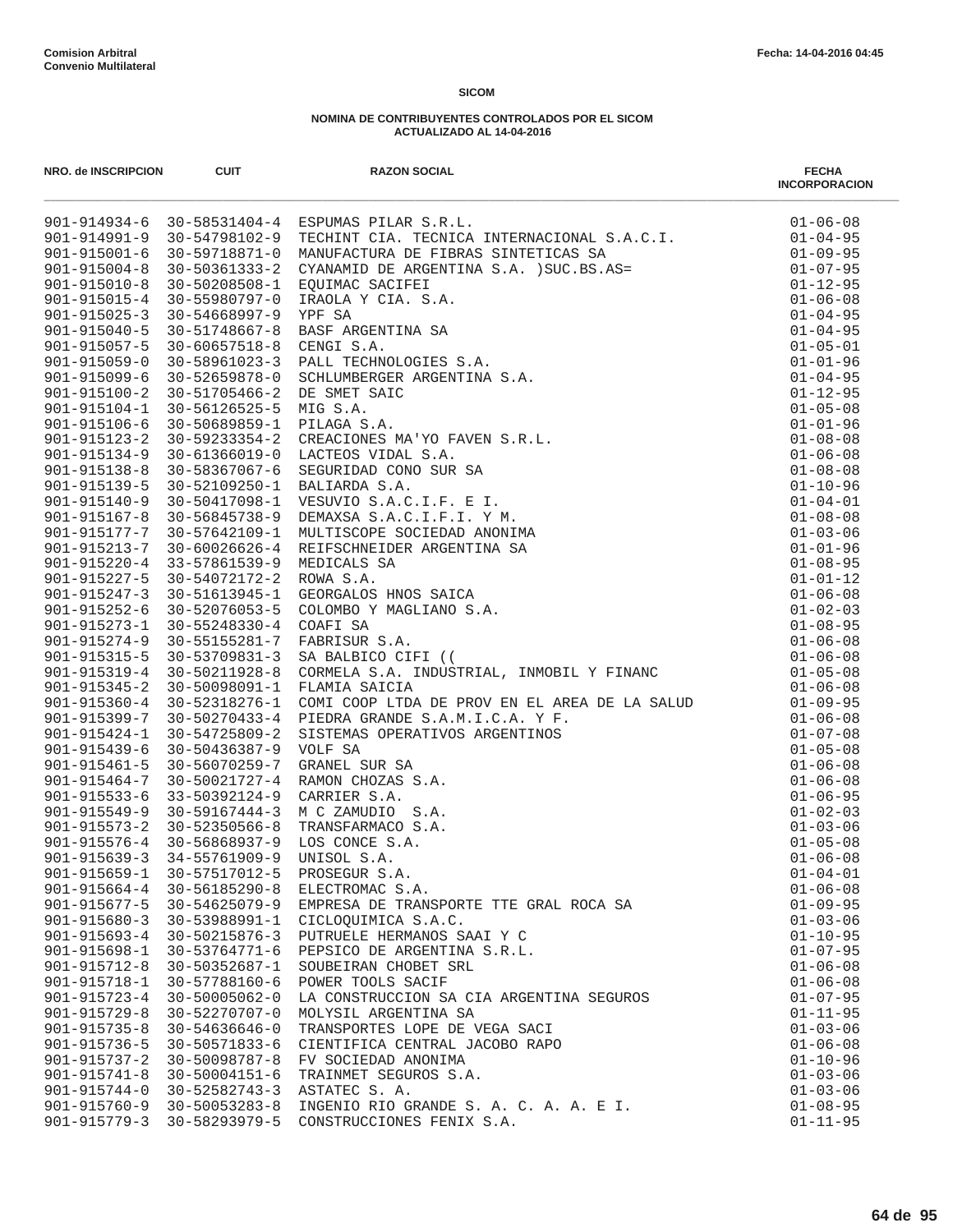| NRO. de INSCRIPCION                      | <b>CUIT</b>                    | <b>RAZON SOCIAL</b>                           | <b>FECHA</b><br><b>INCORPORACION</b> |
|------------------------------------------|--------------------------------|-----------------------------------------------|--------------------------------------|
|                                          |                                |                                               |                                      |
|                                          |                                |                                               |                                      |
|                                          |                                |                                               |                                      |
|                                          |                                |                                               |                                      |
|                                          |                                |                                               |                                      |
|                                          |                                |                                               |                                      |
|                                          |                                |                                               |                                      |
|                                          |                                |                                               |                                      |
|                                          |                                |                                               |                                      |
|                                          |                                |                                               |                                      |
|                                          |                                |                                               |                                      |
|                                          |                                |                                               |                                      |
|                                          |                                |                                               |                                      |
|                                          |                                |                                               |                                      |
|                                          |                                |                                               |                                      |
|                                          |                                |                                               |                                      |
|                                          |                                |                                               |                                      |
|                                          |                                |                                               |                                      |
|                                          |                                |                                               |                                      |
|                                          |                                |                                               |                                      |
|                                          |                                |                                               |                                      |
|                                          |                                |                                               |                                      |
|                                          |                                |                                               |                                      |
|                                          |                                |                                               |                                      |
|                                          |                                |                                               |                                      |
|                                          |                                |                                               |                                      |
|                                          |                                |                                               |                                      |
|                                          |                                |                                               |                                      |
|                                          |                                |                                               |                                      |
|                                          |                                |                                               |                                      |
|                                          |                                |                                               |                                      |
|                                          |                                |                                               |                                      |
|                                          |                                |                                               |                                      |
|                                          |                                |                                               |                                      |
|                                          |                                |                                               |                                      |
|                                          |                                |                                               |                                      |
|                                          |                                |                                               |                                      |
|                                          |                                |                                               |                                      |
|                                          |                                |                                               |                                      |
|                                          |                                |                                               |                                      |
| $901 - 916567 - 4$                       | 30-57514464-7                  | PLANOBRA S.A.                                 | $01 - 07 - 08$                       |
| $901 - 916578 - 1$                       | 30-58260502-1                  | ELECTROCOMPONENTES S.A.                       | $01 - 02 - 03$                       |
| $901 - 916583 - 3$                       | 30-57670311-9                  | SAENZ VALIENTE BULLRICH Y CIA                 | $01 - 02 - 03$                       |
| $901 - 916591 - 8$                       | $30 - 50083606 - 3$            | FORTUNATO ARRUFAT SAIC Y F                    | $01 - 06 - 08$                       |
| $901 - 916599 - 6$                       | $30 - 59446549 - 7$            | 3 ARROYOS S.A.                                | $01 - 03 - 06$                       |
| $901 - 916608 - 1$                       | $30 - 56025419 - 5$            | PBBPOLISUR S.R.L.<br>REMOLINO S.A.C.I.I. Y A. | $01 - 10 - 95$                       |
| $901 - 916618 - 0$<br>$901 - 916632 - 4$ | 30-51588216-9<br>30-53620167-6 | CHARGEURS WOOL ARGENTINA S.A.                 | $01 - 10 - 95$<br>$01 - 06 - 08$     |
| $901 - 916653 - 0$                       | 30-53990639-5                  | BULL ARGENTINA S.A.                           | $01 - 05 - 01$                       |
| $901 - 916667 - 8$                       | 30-53813800-9                  | LUSTROL ARGENTINA S.R.L.                      | $01 - 06 - 08$                       |
| $901 - 916708 - 4$                       | $30 - 50349465 - 1$            | BOSCH REXROTH SAIC                            | $01 - 01 - 96$                       |
| 901-916714-4                             | $30 - 56797664 - 1$            | SPM ENERGY INVESTMENTS LLC                    | $01 - 04 - 95$                       |
| 901-916717-6                             | 30-50115657-0                  | DECKER INDUSTRIAL S.A.                        | $01 - 09 - 96$                       |
| $901 - 916726 - 8$                       | 30-50057148-5                  | LABORATORIO ELEA SACIFYA                      | $01 - 04 - 01$                       |
| 901-916727-5                             | 30-53448749-1                  | BANCO MERIDIAN S.A.                           | $09 - 07 - 95$                       |
| $901 - 916729 - 0$                       | 30-51696843-1                  | SUIZO ARGENTINA S.A.                          | $01 - 09 - 95$                       |
| 901-916738-1                             | $30 - 51266460 - 8$            | A. J. MENDIZABAL Y CIA. S.A.                  | $01 - 01 - 12$                       |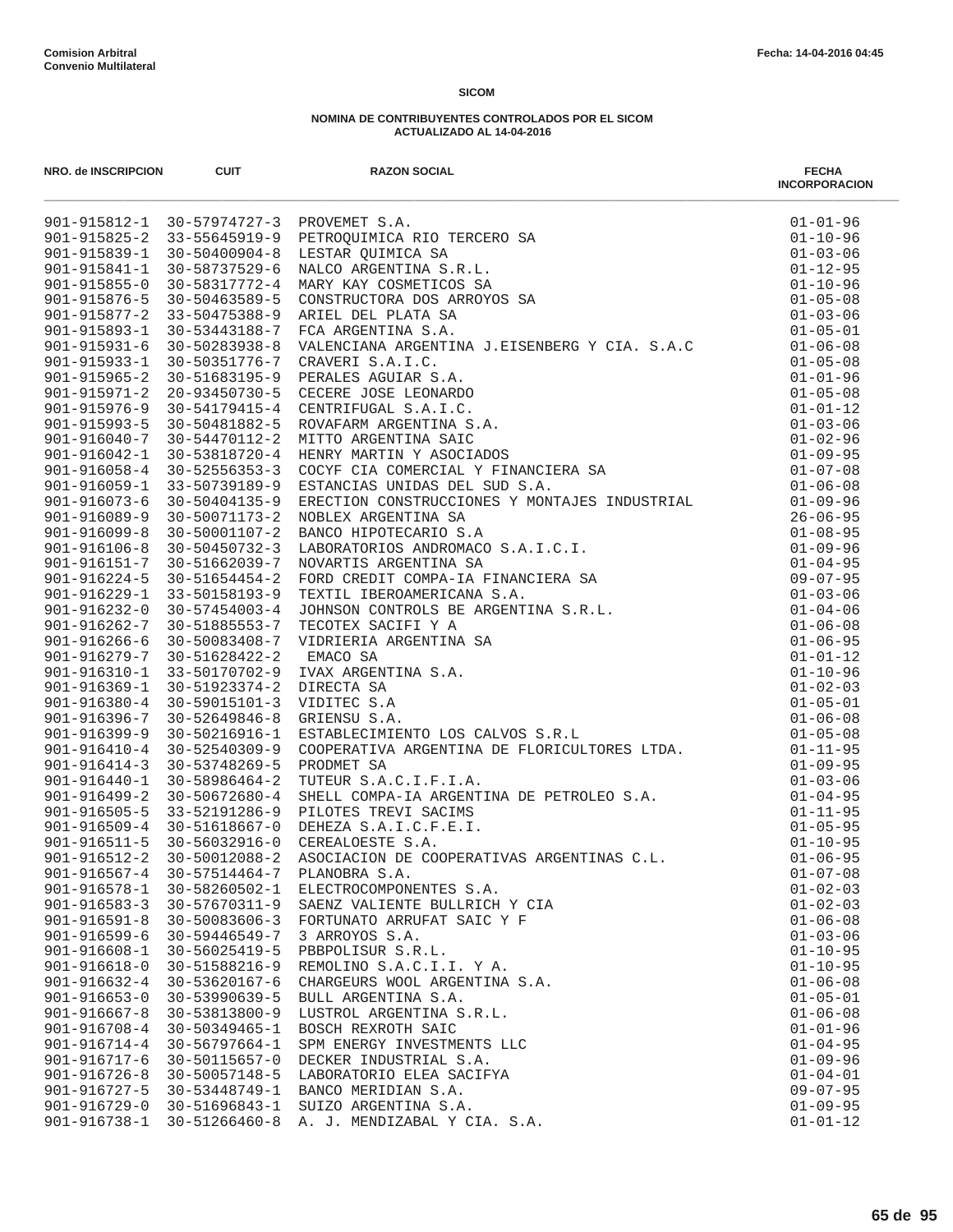|                                          |                                | NRO. 40 NGCHIPON CUT RAZON SOCIAL INTERNATION (1990) 1991 1123 - 120 1123 - 120 1123 - 120 1123 - 120 1212 - 120 1212 - 120 1212 - 120 1212 - 120 1212 - 120 1212 - 120 1212 - 120 1212 - 120 1212 - 120 1212 - 120 1212 - 12 | <b>INCORPORACION</b>             |
|------------------------------------------|--------------------------------|-------------------------------------------------------------------------------------------------------------------------------------------------------------------------------------------------------------------------------|----------------------------------|
|                                          |                                |                                                                                                                                                                                                                               |                                  |
|                                          |                                |                                                                                                                                                                                                                               |                                  |
|                                          |                                |                                                                                                                                                                                                                               |                                  |
|                                          |                                |                                                                                                                                                                                                                               |                                  |
|                                          |                                |                                                                                                                                                                                                                               |                                  |
|                                          |                                |                                                                                                                                                                                                                               |                                  |
|                                          |                                |                                                                                                                                                                                                                               |                                  |
|                                          |                                |                                                                                                                                                                                                                               |                                  |
|                                          |                                |                                                                                                                                                                                                                               |                                  |
|                                          |                                |                                                                                                                                                                                                                               |                                  |
|                                          |                                |                                                                                                                                                                                                                               |                                  |
|                                          |                                |                                                                                                                                                                                                                               |                                  |
|                                          |                                |                                                                                                                                                                                                                               |                                  |
|                                          |                                |                                                                                                                                                                                                                               |                                  |
|                                          |                                |                                                                                                                                                                                                                               |                                  |
|                                          |                                |                                                                                                                                                                                                                               |                                  |
|                                          |                                |                                                                                                                                                                                                                               |                                  |
|                                          |                                |                                                                                                                                                                                                                               |                                  |
|                                          |                                |                                                                                                                                                                                                                               |                                  |
|                                          |                                |                                                                                                                                                                                                                               |                                  |
|                                          |                                |                                                                                                                                                                                                                               |                                  |
|                                          |                                |                                                                                                                                                                                                                               |                                  |
|                                          |                                |                                                                                                                                                                                                                               |                                  |
|                                          |                                |                                                                                                                                                                                                                               |                                  |
|                                          |                                |                                                                                                                                                                                                                               |                                  |
|                                          |                                |                                                                                                                                                                                                                               |                                  |
|                                          |                                |                                                                                                                                                                                                                               |                                  |
|                                          |                                |                                                                                                                                                                                                                               |                                  |
|                                          |                                |                                                                                                                                                                                                                               |                                  |
|                                          |                                |                                                                                                                                                                                                                               |                                  |
|                                          |                                |                                                                                                                                                                                                                               |                                  |
|                                          |                                |                                                                                                                                                                                                                               |                                  |
|                                          |                                |                                                                                                                                                                                                                               |                                  |
|                                          |                                |                                                                                                                                                                                                                               |                                  |
|                                          |                                |                                                                                                                                                                                                                               |                                  |
|                                          |                                |                                                                                                                                                                                                                               |                                  |
|                                          |                                |                                                                                                                                                                                                                               |                                  |
|                                          |                                |                                                                                                                                                                                                                               |                                  |
|                                          |                                |                                                                                                                                                                                                                               |                                  |
| 901-917395-1                             | 30-57376127-4                  | MEZCLAPIL SA                                                                                                                                                                                                                  | $01 - 06 - 08$                   |
| $901 - 917415 - 2$                       | 30-57005065-2                  | ESTRUCTURAS Y SERVICIOS S.A.                                                                                                                                                                                                  | $01 - 06 - 08$                   |
| $901 - 917485 - 6$                       | 30-52886180-2                  | SAIMA S.A.I. Y M.A.                                                                                                                                                                                                           | $01 - 06 - 08$                   |
| 901-917493-1                             | $30 - 52949670 - 9$            | FINCA FLICHMAN S.A.                                                                                                                                                                                                           | $01 - 01 - 12$                   |
| $901 - 917504 - 0$                       | 30-50542666-1                  | TEJEDURIAS NAIBERGER SAICIF                                                                                                                                                                                                   | $01 - 06 - 08$                   |
| $901 - 917506 - 4$                       | 30-53560171-9                  | CIA. PAPELERA SARANDI S.A.I.C.I.I.A.                                                                                                                                                                                          | $26 - 06 - 95$                   |
| $901 - 917515 - 6$                       | 30-50267112-6                  | TIPOITI SA TEXTIL INDUSTRIAL                                                                                                                                                                                                  | $01 - 12 - 95$                   |
| $901 - 917541 - 4$                       | 30-50383874-1                  | PAPELERA BERAZATEGUI SAIC Y F                                                                                                                                                                                                 | $01 - 01 - 12$                   |
| $901 - 917563 - 7$                       | 30-50124297-3                  | J.G. PADILLA Y CIA. S.A.                                                                                                                                                                                                      | $01 - 10 - 96$                   |
| $901 - 917575 - 1$                       | 30-53100184-9                  | LA RURAL SA DE SEGUROS                                                                                                                                                                                                        | $01 - 05 - 08$                   |
| $901 - 917583 - 5$                       | 30-56922345-4                  | KOPELCO S.A.                                                                                                                                                                                                                  | $01 - 03 - 06$                   |
| $901 - 917599 - 8$                       | $30 - 59953065 - 3$            | AYLMER SACIFIA                                                                                                                                                                                                                | $01 - 06 - 08$                   |
| $901 - 917643 - 2$                       | 30-50062397-3                  | CORPORACION GENERAL DE ALIMENTOS S.A.                                                                                                                                                                                         | $01 - 09 - 96$                   |
| 901-917665-5                             | 30-51559391-4                  | DROGUERIA SAPORITI SACIFIA                                                                                                                                                                                                    | $01 - 05 - 01$                   |
| $901 - 917670 - 8$                       | 30-50337048-0                  | MC. LEAN S.R.L.                                                                                                                                                                                                               | $01 - 04 - 01$                   |
| $901 - 917694 - 5$<br>$901 - 917696 - 0$ | 30-59485366-7<br>30-50109269-6 | COURTAGE SA<br>UNILEVER DE ARGENTINA S.A.                                                                                                                                                                                     | $01 - 10 - 96$<br>$01 - 04 - 95$ |
|                                          |                                |                                                                                                                                                                                                                               |                                  |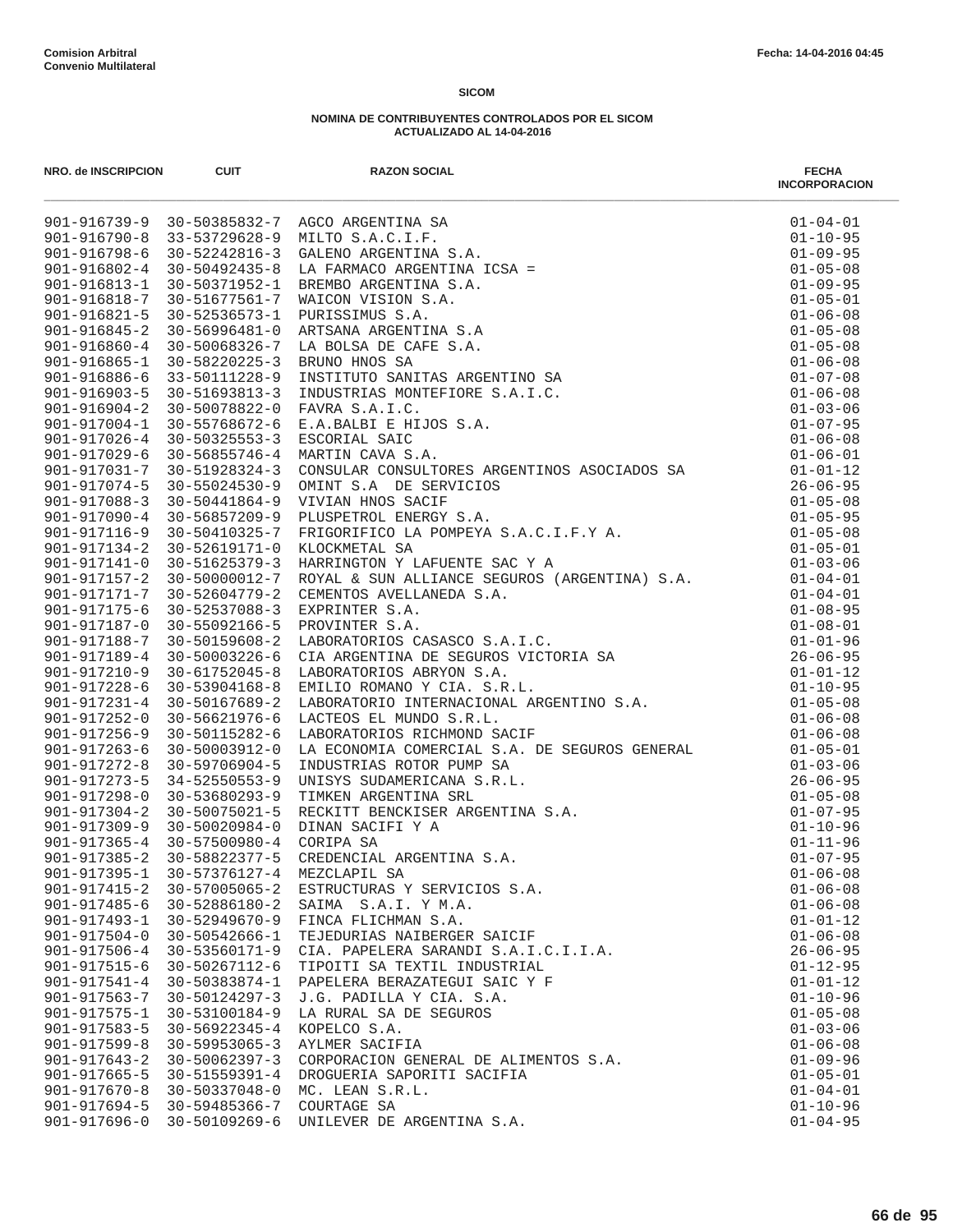| NRO. de INSCRIPCION | <b>CUIT</b>         | <b>RAZON SOCIAL</b>                           | <b>FECHA</b><br><b>INCORPORACION</b> |
|---------------------|---------------------|-----------------------------------------------|--------------------------------------|
|                     |                     | 901-917697-7 30-50001701-1 HDI SEGUROS S.A    | $01 - 05 - 01$                       |
|                     |                     |                                               | $01 - 04 - 95$                       |
|                     |                     |                                               | $01 - 06 - 08$                       |
|                     |                     |                                               | $01 - 01 - 12$                       |
|                     |                     |                                               | $01 - 08 - 95$                       |
|                     |                     |                                               | $01 - 08 - 08$                       |
|                     |                     |                                               | $01 - 06 - 08$                       |
|                     |                     |                                               | $01 - 06 - 08$                       |
|                     |                     |                                               | $01 - 01 - 96$                       |
|                     |                     |                                               | $01 - 04 - 95$                       |
|                     |                     |                                               | $01 - 11 - 95$                       |
|                     |                     |                                               | $01 - 08 - 08$                       |
|                     |                     |                                               | $01 - 07 - 01$                       |
|                     |                     |                                               | $01 - 08 - 95$                       |
|                     |                     |                                               | $01 - 02 - 96$                       |
|                     |                     |                                               | $01 - 05 - 01$                       |
|                     |                     |                                               | $01 - 10 - 96$                       |
|                     |                     |                                               | $01 - 06 - 08$                       |
|                     |                     |                                               | $01 - 06 - 08$                       |
|                     |                     |                                               | $01 - 10 - 95$                       |
|                     |                     |                                               | $01 - 01 - 12$                       |
|                     |                     |                                               | $01 - 05 - 08$                       |
|                     |                     |                                               | $01 - 05 - 08$                       |
|                     |                     |                                               | $01 - 03 - 06$                       |
|                     |                     |                                               | $01 - 06 - 08$                       |
|                     |                     |                                               | $01 - 05 - 96$                       |
|                     |                     |                                               | $01 - 07 - 95$                       |
|                     |                     |                                               | $01 - 04 - 95$                       |
|                     |                     |                                               | $01 - 09 - 96$                       |
|                     |                     |                                               | $01 - 06 - 08$                       |
|                     |                     |                                               | $01 - 01 - 12$<br>$01 - 04 - 95$     |
|                     |                     |                                               | $01 - 02 - 96$                       |
|                     |                     |                                               | $01 - 10 - 01$                       |
|                     |                     |                                               | $01 - 06 - 95$                       |
|                     |                     |                                               | $01 - 09 - 96$                       |
|                     |                     |                                               | $01 - 06 - 08$                       |
|                     |                     |                                               | $01 - 05 - 08$                       |
|                     |                     |                                               | $01 - 07 - 08$                       |
|                     |                     |                                               | $01 - 03 - 06$                       |
|                     |                     |                                               | $26 - 06 - 95$                       |
|                     |                     |                                               | $01 - 01 - 11$                       |
| $901 - 918290 - 3$  | 33-58648427-9       | COMPA-IA INTEGRAL DE ALIMENTOS S.A.           | $01 - 06 - 08$                       |
| 901-918309-1        | 30-50413188-9       | QUICKFOOD S.A.                                | $01 - 10 - 96$                       |
| 901-918318-2        | 30-52726668-4       | CHACOFI S.A.C.I.F.I.                          | $01 - 07 - 01$                       |
| 901-918340-1        | $30 - 62621683 - 4$ | VETEK S.A.                                    | $01 - 01 - 12$                       |
| $901 - 918429 - 2$  | 30-53611084-0       | BARDAHL LUBRICANTES ARGENTINA S.A.            | $01 - 02 - 96$                       |
| $901 - 918493 - 2$  | 30-54987416-5       | SIVAGAM S.A.                                  | $01 - 06 - 08$                       |
| $901 - 918494 - 0$  | $30 - 50004359 - 4$ | PRUDENCIA CIA. ARGENTINA DE SEGUROS GENERALES | $01 - 03 - 06$                       |
| $901 - 918557 - 9$  | 30-51745293-5       | ATEC S.A.                                     | $01 - 01 - 12$                       |
| $901 - 918561 - 4$  | 30-53818652-6       | PAPELERA PERGAMINO S.A.I.C. Y A.              | $01 - 05 - 08$                       |
| 901-918587-6        | 30-50028803-1       | LUIS Y MIGUEL ZANNIELLO S.A.                  | $01 - 01 - 96$                       |
| $901 - 918588 - 3$  | $30 - 50539550 - 2$ | GENERAL INDUSTRIES ARGENTINA S.A.             | $01 - 04 - 01$                       |
| $901 - 918596 - 8$  | 30-50121458-9       | BONAFIDE S.A.I.C.                             | $26 - 06 - 95$                       |
| $901 - 918615 - 1$  | 30-57776453-7       | CONSTRUCTORA LANUSSE S.A.                     | $01 - 07 - 08$                       |
| $901 - 918620 - 4$  | 30-56986183-3       | ACCINSA, SOCIEDAD ANONIMA                     | $01 - 03 - 06$                       |
| $901 - 918693 - 0$  | 30-53912033-2       | HARTENECK, LOPEZ Y CIA.                       | $01 - 10 - 98$                       |
| 901-918698-6        | 30-50389186-3       | CHISAP S.A.                                   | $01 - 01 - 12$                       |
| 901-918701-7        | $30 - 50005505 - 3$ | FIANZAS Y CREDITO S.A. COMPANIA DE SEGUROS    | $01 - 06 - 08$                       |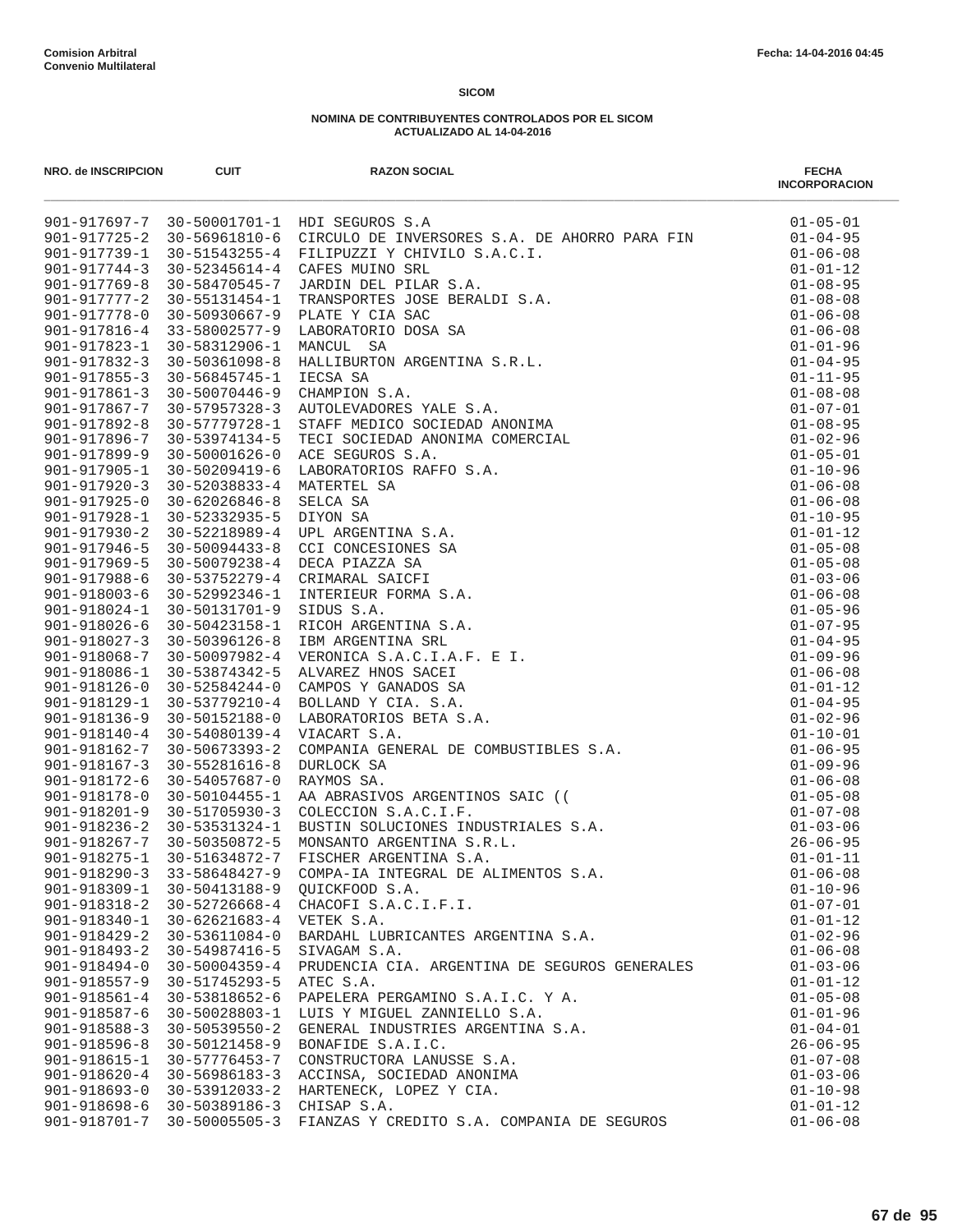| NRO. de INSCRIPCION                | <b>CUIT</b>                                 | <b>RAZON SOCIAL</b><br>NRO. @MECRIPHON EUT<br>901-318726-1 10-51020141-9 NRC ANGRESSION. A.A.<br>901-318726-1 10-5102141-9 NRC ANGRESSION. A.A.<br>901-318726-1 10-51021413-3 TRICODENTER I.Y.C. 5.A.<br>901-318725-9 10-51021413-3 TRICODENTER I.Y.C. 5.A.<br> | <b>FECHA</b><br><b>INCORPORACION</b> |
|------------------------------------|---------------------------------------------|-----------------------------------------------------------------------------------------------------------------------------------------------------------------------------------------------------------------------------------------------------------------|--------------------------------------|
|                                    |                                             |                                                                                                                                                                                                                                                                 |                                      |
|                                    |                                             |                                                                                                                                                                                                                                                                 |                                      |
|                                    |                                             |                                                                                                                                                                                                                                                                 |                                      |
|                                    |                                             |                                                                                                                                                                                                                                                                 |                                      |
|                                    |                                             |                                                                                                                                                                                                                                                                 |                                      |
|                                    |                                             |                                                                                                                                                                                                                                                                 |                                      |
|                                    |                                             |                                                                                                                                                                                                                                                                 |                                      |
|                                    |                                             |                                                                                                                                                                                                                                                                 |                                      |
|                                    |                                             |                                                                                                                                                                                                                                                                 |                                      |
|                                    |                                             |                                                                                                                                                                                                                                                                 |                                      |
|                                    |                                             |                                                                                                                                                                                                                                                                 |                                      |
|                                    |                                             |                                                                                                                                                                                                                                                                 |                                      |
|                                    |                                             |                                                                                                                                                                                                                                                                 |                                      |
|                                    |                                             |                                                                                                                                                                                                                                                                 |                                      |
|                                    |                                             |                                                                                                                                                                                                                                                                 |                                      |
|                                    |                                             |                                                                                                                                                                                                                                                                 |                                      |
|                                    |                                             |                                                                                                                                                                                                                                                                 |                                      |
|                                    |                                             |                                                                                                                                                                                                                                                                 |                                      |
|                                    |                                             |                                                                                                                                                                                                                                                                 |                                      |
|                                    |                                             |                                                                                                                                                                                                                                                                 |                                      |
|                                    |                                             |                                                                                                                                                                                                                                                                 |                                      |
|                                    |                                             |                                                                                                                                                                                                                                                                 |                                      |
|                                    |                                             |                                                                                                                                                                                                                                                                 |                                      |
|                                    |                                             |                                                                                                                                                                                                                                                                 |                                      |
|                                    |                                             |                                                                                                                                                                                                                                                                 |                                      |
|                                    |                                             |                                                                                                                                                                                                                                                                 |                                      |
|                                    |                                             |                                                                                                                                                                                                                                                                 |                                      |
|                                    |                                             |                                                                                                                                                                                                                                                                 |                                      |
|                                    |                                             |                                                                                                                                                                                                                                                                 |                                      |
|                                    |                                             |                                                                                                                                                                                                                                                                 |                                      |
|                                    |                                             |                                                                                                                                                                                                                                                                 |                                      |
|                                    |                                             |                                                                                                                                                                                                                                                                 |                                      |
|                                    |                                             |                                                                                                                                                                                                                                                                 |                                      |
|                                    |                                             |                                                                                                                                                                                                                                                                 |                                      |
|                                    |                                             |                                                                                                                                                                                                                                                                 |                                      |
|                                    |                                             |                                                                                                                                                                                                                                                                 |                                      |
|                                    |                                             |                                                                                                                                                                                                                                                                 |                                      |
|                                    |                                             |                                                                                                                                                                                                                                                                 |                                      |
|                                    |                                             |                                                                                                                                                                                                                                                                 |                                      |
| 901-919224-1                       | 30-50480339-9                               | LACA LABORAT DE COSMETICA AVAN                                                                                                                                                                                                                                  | $01 - 06 - 08$                       |
| 901-919238-9                       | 30-50121427-9                               | REMOTTI S.A.                                                                                                                                                                                                                                                    | $01 - 07 - 08$                       |
| 901-919242-4                       | 30-54379150-0                               | IATASA ING Y ASIST TECNICA ARG                                                                                                                                                                                                                                  | $01 - 06 - 08$                       |
| $901 - 919251 - 6$                 | 30-51566614-8                               | ATLAS COPCO ARGENTINA S.A.C.I.                                                                                                                                                                                                                                  | $01 - 07 - 08$                       |
| 901-919258-7                       | 30-50453670-6                               | CONTRERAS HERMANOS S.A.I.C.I.F.A.G. Y M.                                                                                                                                                                                                                        | $01 - 09 - 95$                       |
| $901 - 919283 - 8$                 | 30-53619620-6                               | GIVAUDAN ARGENTINA S.A.                                                                                                                                                                                                                                         | $01 - 12 - 95$                       |
| $901 - 919288 - 4$                 | 30-56819140-0                               | AADEE S.A.                                                                                                                                                                                                                                                      | $01 - 01 - 12$                       |
| 901-919291-2                       | 30-55081599-7                               | SIDERCA S.A.I.C.                                                                                                                                                                                                                                                | $01 - 07 - 95$                       |
| $901 - 919296 - 9$                 | $30 - 57573573 - 4$                         | INVERSIONES URBANAS NUEVO MILENIO S.A.                                                                                                                                                                                                                          | $01 - 08 - 95$                       |
| $901 - 919303 - 9$                 | 30-51688824-1                               | SIDERAR S.A.I.C.                                                                                                                                                                                                                                                | $01 - 06 - 95$                       |
| 901-919310-6                       | 30-50228463-7                               | LOSA LADRILLOS OLAVARRIA<br>S.A.                                                                                                                                                                                                                                | $01 - 06 - 08$                       |
| 901-919323-7                       | 30-53214979-3                               | COMPA-IA ARGENTINA DE LEVADURAS S.A.I.C.                                                                                                                                                                                                                        | $26 - 06 - 95$                       |
| $901 - 919340 - 3$<br>901-919348-1 | 30-50298736-0                               | MERCEDES BENZ ARGENTINA S.A.                                                                                                                                                                                                                                    | $01 - 04 - 95$                       |
|                                    | 30-59271734-0<br>901-919384-9 30-54105386-3 | CIRCULO CERRADO S.A.<br>S.A. ANGEL BARALDO C.I.A.                                                                                                                                                                                                               | $01 - 03 - 06$<br>$01 - 07 - 01$     |
|                                    | 901-919451-3 30-54745511-4                  | COLORANT S.A.I.C.                                                                                                                                                                                                                                               | $01 - 01 - 12$                       |
|                                    |                                             | 901-919461-2 30-51754871-1 ESTABL.TEXTILES LA SUIZA INDUSTRIAL S.A.                                                                                                                                                                                             | $01 - 06 - 08$                       |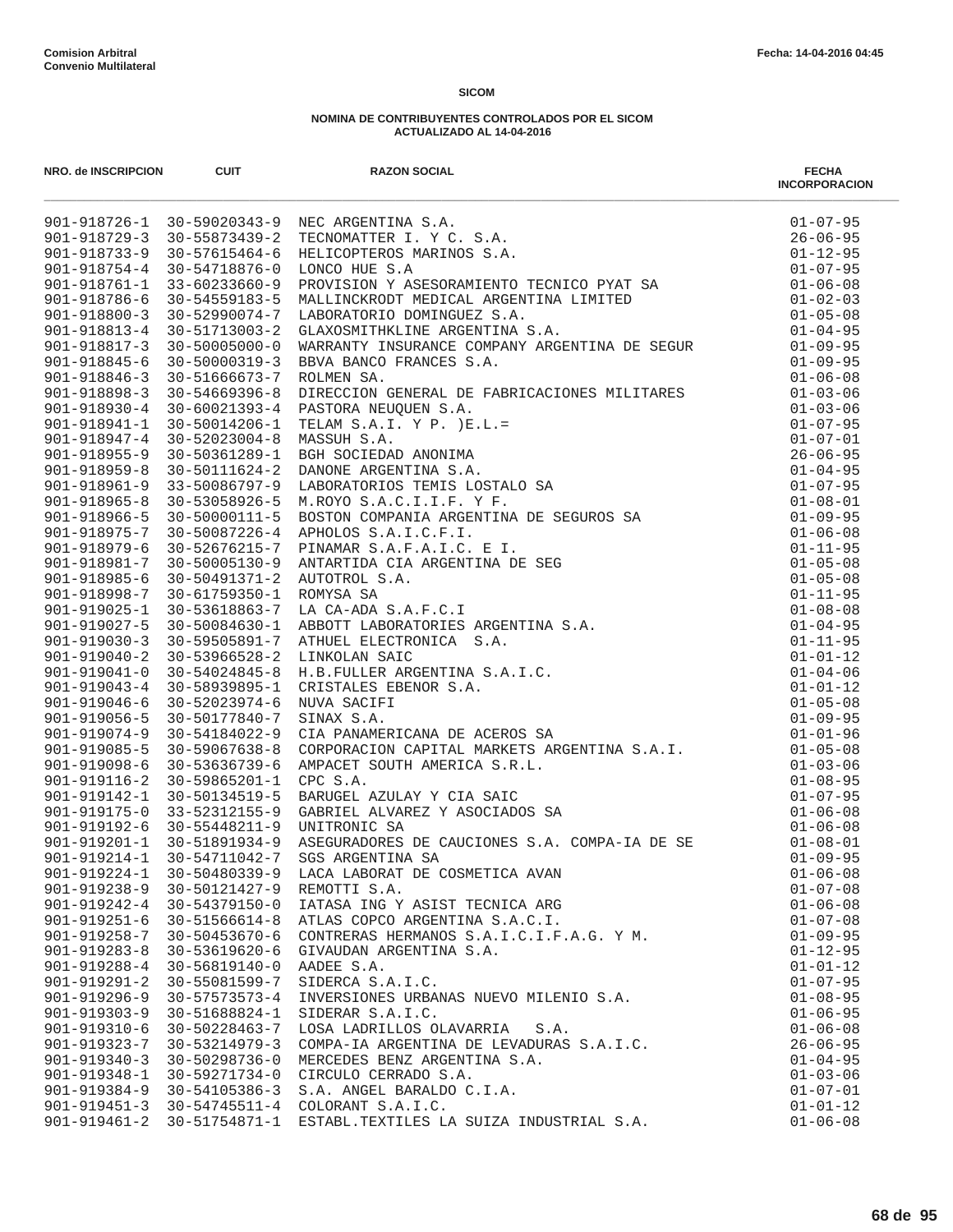| NRO. de INSCRIPCION                      | <b>CUIT</b>                                              | <b>RAZON SOCIAL</b>                           | <b>FECHA</b><br><b>INCORPORACION</b> |
|------------------------------------------|----------------------------------------------------------|-----------------------------------------------|--------------------------------------|
|                                          |                                                          |                                               |                                      |
|                                          |                                                          |                                               |                                      |
|                                          |                                                          |                                               |                                      |
|                                          |                                                          |                                               |                                      |
|                                          |                                                          |                                               |                                      |
|                                          |                                                          |                                               |                                      |
|                                          |                                                          |                                               |                                      |
|                                          |                                                          |                                               |                                      |
|                                          |                                                          |                                               |                                      |
|                                          |                                                          |                                               |                                      |
|                                          |                                                          |                                               |                                      |
|                                          |                                                          |                                               |                                      |
|                                          |                                                          |                                               |                                      |
|                                          |                                                          |                                               |                                      |
|                                          |                                                          |                                               |                                      |
|                                          |                                                          |                                               |                                      |
|                                          |                                                          |                                               |                                      |
|                                          |                                                          |                                               |                                      |
|                                          |                                                          |                                               |                                      |
|                                          |                                                          |                                               |                                      |
|                                          |                                                          |                                               |                                      |
|                                          |                                                          |                                               |                                      |
|                                          |                                                          |                                               |                                      |
|                                          |                                                          |                                               |                                      |
|                                          |                                                          |                                               |                                      |
|                                          |                                                          |                                               |                                      |
|                                          |                                                          |                                               |                                      |
|                                          |                                                          |                                               |                                      |
|                                          |                                                          |                                               |                                      |
|                                          |                                                          |                                               |                                      |
| 901-919953-6                             | 30-50354591-4                                            |                                               |                                      |
| $901 - 919979 - 8$                       | 30-53747464-1                                            |                                               |                                      |
|                                          | 901-920005-3 30-54677131-4                               |                                               |                                      |
| 901-920048-1                             | 30-51976460-8                                            |                                               |                                      |
|                                          | 901-920061-9 33-59005056-9                               |                                               |                                      |
|                                          | 901-920066-5 30-51998567-1<br>901-920083-1 33-53950369-9 |                                               |                                      |
|                                          | $901 - 920094 - 8$ 30-50410806-2                         |                                               |                                      |
|                                          | 901-920098-7 30-54622827-0                               |                                               |                                      |
| $901 - 920102 - 5$                       | $30 - 50005079 - 5$                                      |                                               |                                      |
| $901 - 920143 - 9$                       | 33-51160816-9                                            | DEKALB ARGENTINA S.A.                         | $01 - 09 - 96$                       |
| $901 - 920160 - 5$                       | 30-53863195-3                                            | MERLOCAR SAICF                                | $01 - 02 - 96$                       |
| $901 - 920161 - 2$                       | $30 - 50004113 - 3$                                      | LA NUEVA COOPERATIVA DE SEGUROS LIMITADA      | $01 - 08 - 95$                       |
| $901 - 920163 - 7$                       | 30-50215081-9                                            | SOLVAY INDUPA S.A.I.C.                        | $01 - 06 - 95$                       |
| 901-920192-7                             | $30 - 59462341 - 6$                                      | CLARIANT ARGENTINA S.A.                       | $01 - 04 - 01$                       |
| 901-920193-4                             | $30 - 54785218 - 0$                                      | ANAEROBICOS SRL                               | $01 - 01 - 12$                       |
| $901 - 920203 - 6$                       | $30 - 52295704 - 2$                                      | DIESEL OLIDEN S.A.I. Y C.                     | $01 - 12 - 95$                       |
| $901 - 920209 - 0$                       | 30-50109122-3                                            | INGENIO Y REFINERIA SAN MARTIN DEL TABACAL SR | $01 - 07 - 01$                       |
| $901 - 920210 - 3$                       | $30 - 50005918 - 0$                                      | PRODUCTORES DE FRUTAS ARGENTINAS COOP.DE SEG. | $01 - 03 - 06$                       |
| $901 - 920237 - 2$                       | 30-50130241-0                                            | VOSS SACI                                     | $01 - 05 - 08$                       |
| $901 - 920244 - 0$                       | 30-54100657-1<br>30-50111723-0                           | AUTOMOTORES RIVADAVIA SACI                    | $01 - 05 - 08$                       |
| $901 - 920275 - 4$<br>$901 - 920309 - 3$ | $30 - 50005970 - 9$                                      | EL FUNDADOR S.A.<br>ESCUDO SEGUROS SA         | $01 - 06 - 08$<br>$01 - 03 - 06$     |
| 901-920313-9                             | 33-57523431-9                                            | VICLA S.A.                                    | $01 - 01 - 12$                       |
| $901 - 920363 - 4$                       | 30-54098462-6                                            | LIMPIOLUX SA                                  | $01 - 07 - 95$                       |
| $901 - 920366 - 6$                       | 30-50340307-9                                            | MSD ARGENTINA S.R.L.                          | $01 - 04 - 95$                       |
| $901 - 920392 - 4$                       | 30-53361293-4                                            | SOULE S.A.                                    | $01 - 06 - 08$                       |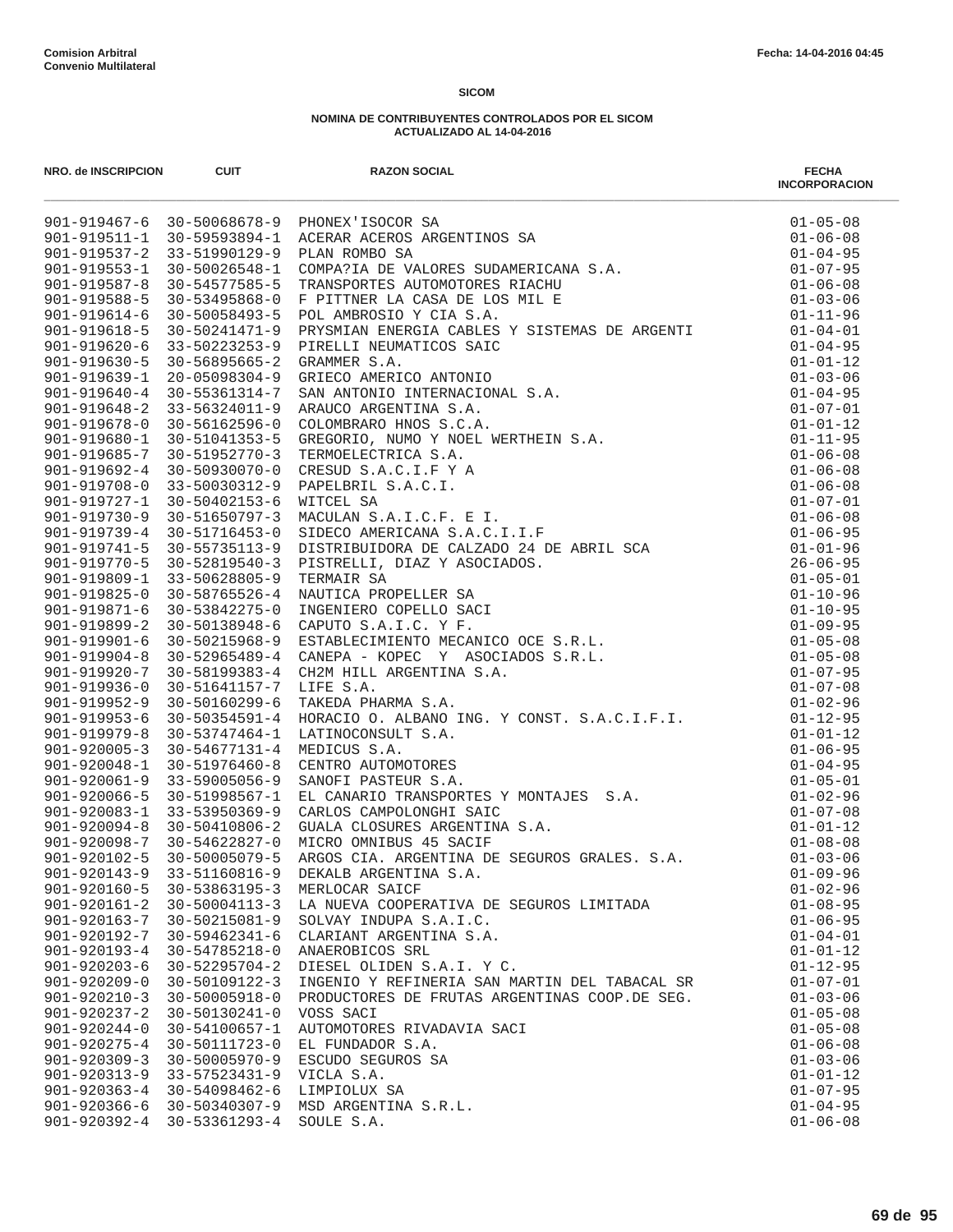| NRO. de INSCRIPCION                      | <b>CUIT</b>                                              | <b>RAZON SOCIAL</b>                                                                                                                                                                                                                                                                                          | <b>FECHA</b><br><b>INCORPORACION</b> |
|------------------------------------------|----------------------------------------------------------|--------------------------------------------------------------------------------------------------------------------------------------------------------------------------------------------------------------------------------------------------------------------------------------------------------------|--------------------------------------|
|                                          |                                                          | $\begin{tabular}{lllllllllllllllllll} 901-920393-1& 30-58672071-2& VANGUARDIA SEG INT EMP Y PRIV S.A. & 01-06-08 \\ 901-920417-1& 30-51551793-2& PRINCZ SACF E I & 01-04-06 \\ 901-920434-8& 30-50197453-2& VASILE Y CIA SACI & 01-06-08 \\ 901-920434-8& 30-50197453-2& VASILE Y CIA. & 01-06-08 \\ 901-92$ |                                      |
|                                          |                                                          |                                                                                                                                                                                                                                                                                                              |                                      |
|                                          |                                                          |                                                                                                                                                                                                                                                                                                              |                                      |
|                                          |                                                          |                                                                                                                                                                                                                                                                                                              |                                      |
|                                          |                                                          |                                                                                                                                                                                                                                                                                                              |                                      |
|                                          |                                                          |                                                                                                                                                                                                                                                                                                              |                                      |
|                                          |                                                          |                                                                                                                                                                                                                                                                                                              |                                      |
|                                          |                                                          |                                                                                                                                                                                                                                                                                                              |                                      |
| $901 - 920575 - 5$                       | 30-57787365-4                                            |                                                                                                                                                                                                                                                                                                              |                                      |
| $901 - 920608 - 7$<br>$901 - 920621 - 4$ | 30-56860780-1<br>30-50127388-7                           |                                                                                                                                                                                                                                                                                                              |                                      |
| $901 - 920640 - 5$                       | 33-50388879-9                                            |                                                                                                                                                                                                                                                                                                              |                                      |
| $901 - 920641 - 2$                       | 30-60072544-7                                            |                                                                                                                                                                                                                                                                                                              |                                      |
| 901-920692-5                             | 30-53789341-5                                            |                                                                                                                                                                                                                                                                                                              |                                      |
| $901 - 920693 - 2$                       | $30 - 53746454 - 9$                                      |                                                                                                                                                                                                                                                                                                              |                                      |
| $901 - 920699 - 6$                       | 30-51684266-7                                            |                                                                                                                                                                                                                                                                                                              |                                      |
| $901 - 920713 - 3$                       | $30 - 50064577 - 2$                                      |                                                                                                                                                                                                                                                                                                              |                                      |
| $901 - 920728 - 9$                       | 30-50005154-6                                            |                                                                                                                                                                                                                                                                                                              |                                      |
| $901 - 920732 - 4$                       | 20-08362960-7                                            |                                                                                                                                                                                                                                                                                                              |                                      |
| $901 - 920737 - 1$                       | 30-52607914-7                                            |                                                                                                                                                                                                                                                                                                              |                                      |
| $901 - 920826 - 8$                       | $30 - 50005178 - 3$                                      |                                                                                                                                                                                                                                                                                                              |                                      |
| $901 - 920828 - 2$                       | 30-50372092-9                                            |                                                                                                                                                                                                                                                                                                              |                                      |
| $901 - 920866 - 4$                       | 30-50289158-4                                            |                                                                                                                                                                                                                                                                                                              |                                      |
| $901 - 920885 - 5$                       | $30 - 58022920 - 0$                                      |                                                                                                                                                                                                                                                                                                              |                                      |
| 901-920894-7                             | 30-50376131-5                                            | HDARAU S.A.<br>CORDONSED ARGENTINA SACIIF<br>APARATOS ELECTRICOS AUTOMATICOS SOCIEDAD ANON<br>MERIAL ARGENTINA SA<br>CERAMICA JUAN STEFRANI SA<br>GRUPO AMERICANO DE INTERCAMBIO S.A.<br>BIOMEDICA ARGENTINA S.A.<br>G.E. LOMBARDOZZI S.A.I.C.I.F.I                                                          |                                      |
| $901 - 920902 - 4$                       | 30-50424199-4                                            |                                                                                                                                                                                                                                                                                                              | $01 - 06 - 08$                       |
| $901 - 920925 - 4$                       | $33 - 50335714 - 9$                                      |                                                                                                                                                                                                                                                                                                              | $01 - 02 - 96$                       |
| $901 - 920943 - 8$                       | 30-52610044-8                                            |                                                                                                                                                                                                                                                                                                              | $01 - 05 - 08$                       |
|                                          | 901-920951-2 30-58674831-5                               |                                                                                                                                                                                                                                                                                                              | $01 - 01 - 12$                       |
| 901-920956-9                             | 33-57613680-9                                            |                                                                                                                                                                                                                                                                                                              | $01 - 02 - 03$                       |
| $901 - 920977 - 4$                       | 30-54683215-1                                            |                                                                                                                                                                                                                                                                                                              | $01 - 03 - 06$                       |
| $901 - 920983 - 4$                       | 30-50545443-6                                            |                                                                                                                                                                                                                                                                                                              | $01 - 06 - 08$                       |
| $901 - 920986 - 6$                       | $30 - 54948651 - 3$                                      |                                                                                                                                                                                                                                                                                                              | $01 - 07 - 95$                       |
| 901-920996-5                             | 30-52637054-2                                            |                                                                                                                                                                                                                                                                                                              | $01 - 06 - 08$                       |
| $901 - 921028 - 5$                       | 30-52689420-7                                            |                                                                                                                                                                                                                                                                                                              | $01 - 01 - 12$                       |
| $901 - 921043 - 7$                       | $30 - 54974300 - 1$                                      |                                                                                                                                                                                                                                                                                                              | $01 - 03 - 06$                       |
| $901 - 921053 - 6$                       | 33-50357521-9                                            |                                                                                                                                                                                                                                                                                                              | $01 - 05 - 08$                       |
|                                          | $901 - 921082 - 6$ 30-50366765-3                         |                                                                                                                                                                                                                                                                                                              | $01 - 09 - 95$                       |
| $901 - 921093 - 2$                       | 30-55584784-6                                            |                                                                                                                                                                                                                                                                                                              | $01 - 01 - 12$                       |
|                                          | 901-921101-0 30-50354393-8<br>901-921112-6 30-50405893-6 |                                                                                                                                                                                                                                                                                                              | $01 - 03 - 06$<br>$01 - 05 - 08$     |
| $901 - 921113 - 3$                       | 30-52176579-4                                            |                                                                                                                                                                                                                                                                                                              | $01 - 10 - 95$                       |
| $901 - 921116 - 5$                       | $30 - 58661152 - 2$                                      | ERNESTO RODRIGUEZ E HIJOS S.A.                                                                                                                                                                                                                                                                               | $01 - 05 - 08$                       |
| $901 - 921142 - 3$                       | 33-51966896-9                                            | ICEPAR SACIFI                                                                                                                                                                                                                                                                                                | $01 - 05 - 08$                       |
| 901-921145-5                             | 30-51615064-1                                            | VOLVO TRUCKS<br>BUSES ARGENTINA S.A.                                                                                                                                                                                                                                                                         | $01 - 03 - 06$                       |
| $901 - 921148 - 7$                       | $30 - 54684423 - 0$                                      | EMPRESA TANDILENSE S.A.C.I.F.I. Y DE S.                                                                                                                                                                                                                                                                      | $01 - 05 - 01$                       |
| $901 - 921151 - 5$                       | $30 - 50092550 - 3$                                      | SAB SOCIEDAD ANONIMA                                                                                                                                                                                                                                                                                         | $01 - 05 - 08$                       |
| $901 - 921153 - 0$                       | $30 - 50515037 - 2$                                      | FRIGORIFICO EL BIERZO S.A.                                                                                                                                                                                                                                                                                   | $01 - 09 - 96$                       |
| $901 - 921167 - 8$                       | $30 - 54667697 - 4$                                      | SOCIEDAD DEL ESTADO CASA DE MONEDA                                                                                                                                                                                                                                                                           | $01 - 06 - 08$                       |
| 901-921179-1                             | $30 - 61226353 - 8$                                      | F NATINO E HIJOS SA INDECO SA POLLEDO SA                                                                                                                                                                                                                                                                     | $01 - 10 - 95$                       |
| $901 - 921189 - 1$                       | 33-50428443-9                                            | LABORATORIOS ESME SAIC                                                                                                                                                                                                                                                                                       | $01 - 06 - 08$                       |
| $901 - 921190 - 4$                       | $30 - 51612669 - 4$                                      | BARRACA ACHER ARGENTINA SRL                                                                                                                                                                                                                                                                                  | $01 - 03 - 06$                       |
| $901 - 921209 - 1$                       | 30-51979179-6                                            | PROPULSORA PATAGONICA S.A.                                                                                                                                                                                                                                                                                   | $01 - 03 - 06$                       |
| 901-921242-7                             | 30-50925883-6                                            | SAFICO S.A.                                                                                                                                                                                                                                                                                                  | $01 - 05 - 08$                       |
| $901 - 921274 - 9$                       | $30 - 52015047 - 8$                                      | ABASTECEDORA GRAFICA SA                                                                                                                                                                                                                                                                                      | $01 - 06 - 08$                       |
| $901 - 921297 - 9$                       | $30 - 55985631 - 9$                                      | CAMPOTENCIA SA                                                                                                                                                                                                                                                                                               | $01 - 10 - 95$                       |
| $901 - 921320 - 8$                       | $30 - 50548800 - 4$                                      | TERLIZZI S.A.I.C.                                                                                                                                                                                                                                                                                            | $01 - 01 - 12$                       |
| 901-921330-7                             | $30 - 59543844 - 2$                                      | GERSA SOCIEDAD ANONIMA                                                                                                                                                                                                                                                                                       | $01 - 10 - 95$                       |
| $901 - 921362 - 9$                       | 30-54027202-2                                            | TRANSPORTE TOMEO S.A.                                                                                                                                                                                                                                                                                        | $01 - 05 - 08$                       |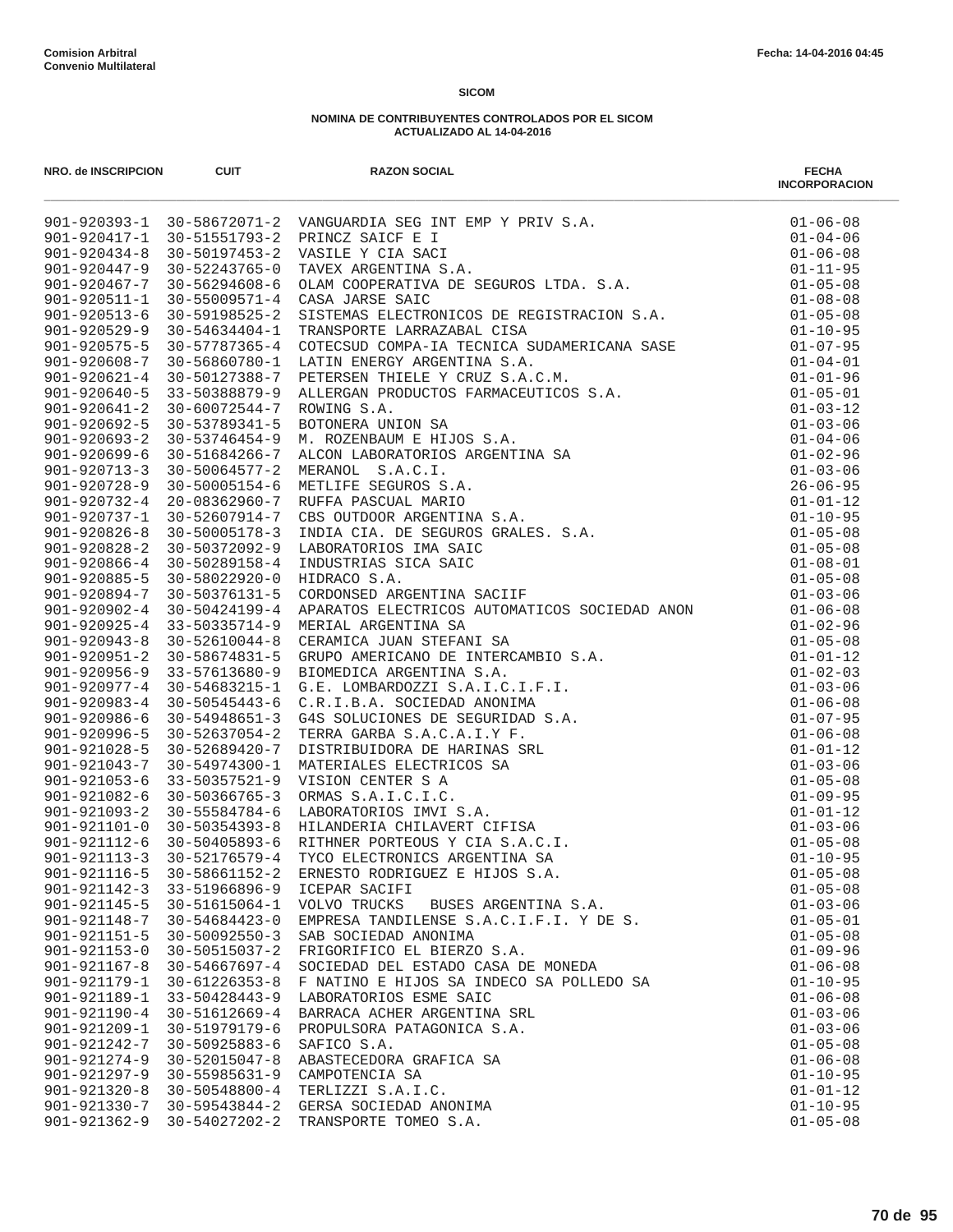| NRO. de INSCRIPCION                      | <b>CUIT</b>                    | <b>RAZON SOCIAL</b>                       | <b>FECHA</b><br><b>INCORPORACION</b> |
|------------------------------------------|--------------------------------|-------------------------------------------|--------------------------------------|
|                                          |                                |                                           |                                      |
|                                          |                                |                                           |                                      |
|                                          |                                |                                           |                                      |
|                                          |                                |                                           |                                      |
|                                          |                                |                                           |                                      |
|                                          |                                |                                           |                                      |
|                                          |                                |                                           |                                      |
|                                          |                                |                                           |                                      |
|                                          |                                |                                           |                                      |
|                                          |                                |                                           |                                      |
|                                          |                                |                                           |                                      |
|                                          |                                |                                           |                                      |
|                                          |                                |                                           |                                      |
|                                          |                                |                                           |                                      |
|                                          |                                |                                           |                                      |
|                                          |                                |                                           |                                      |
|                                          |                                |                                           |                                      |
|                                          |                                |                                           |                                      |
|                                          |                                |                                           |                                      |
|                                          |                                |                                           |                                      |
|                                          |                                |                                           |                                      |
|                                          |                                |                                           |                                      |
|                                          |                                |                                           |                                      |
|                                          |                                |                                           |                                      |
|                                          |                                |                                           |                                      |
|                                          |                                |                                           |                                      |
|                                          |                                |                                           |                                      |
|                                          |                                |                                           |                                      |
|                                          |                                |                                           |                                      |
|                                          |                                |                                           |                                      |
|                                          |                                |                                           |                                      |
|                                          |                                |                                           |                                      |
|                                          |                                |                                           |                                      |
|                                          |                                |                                           |                                      |
|                                          |                                |                                           |                                      |
|                                          |                                |                                           |                                      |
|                                          |                                |                                           |                                      |
|                                          |                                |                                           |                                      |
|                                          |                                |                                           |                                      |
| $901 - 922745 - 9$                       | 30-54176522-7                  | NEGRI HERMANOS Y CIA SAIC                 | $01 - 01 - 12$                       |
| $901 - 922762 - 5$                       | 30-50088342-8                  | P.L. RIVERO Y CIA S.A.I.C.                | $01 - 05 - 08$                       |
| $901 - 922765 - 7$                       | $30 - 57336093 - 8$            | RALDA SOCIEDAD ANONIMA                    | $01 - 01 - 12$                       |
| $901 - 922819 - 4$                       | 30-55013420-5                  | VADEMECUM S.A.                            | $01 - 07 - 95$                       |
| $901 - 922893 - 3$                       | 30-51896571-5                  | COOPERATIVA DE SEGUROS LUZ Y FUERZA LTDA. | $01 - 03 - 06$                       |
| $901 - 922925 - 8$                       | 33-58249873-9                  | DAYPLAS S.A.                              | $01 - 06 - 08$                       |
| $901 - 922998 - 3$                       | 30-50374623-5                  | LABORATORIOS FERRING S.A                  | $01 - 06 - 08$                       |
| $901 - 923017 - 2$                       | 30-58051005-8                  | SENTRA SOCIEDAD ANONIMA                   | $01 - 01 - 12$                       |
| $901 - 923080 - 5$                       | 33-52162354-9                  | FACAM SA                                  | $01 - 01 - 12$                       |
| $901 - 923085 - 1$                       | 30-56876215-7                  | FRUTBANA S.A.                             | $01 - 01 - 96$                       |
| $901 - 923088 - 3$                       | $30 - 57382393 - 8$            | GUILLERMO M ARNAUDE SACAIMFI              | $01 - 01 - 12$                       |
| $901 - 923090 - 4$                       | 30-56992564-5                  | DINAMYC SRL DE SERVICIOS EMPRE            | $01 - 06 - 08$                       |
| $901 - 923160 - 1$                       | $30 - 50446692 - 9$            | HEMARSA SOCIEDAD ANONIMA                  | $01 - 05 - 08$                       |
| $901 - 923201 - 7$                       | 30-53703277-0                  | RAPA SACIF                                | $01 - 06 - 08$                       |
| $901 - 923223 - 0$<br>$901 - 923231 - 4$ | 30-57701116-4<br>30-55440705-2 | SU PAPEL S.A.<br>MICROPACK SA             | $01 - 06 - 08$<br>$01 - 05 - 08$     |
| $901 - 923248 - 4$                       | 30-50275629-6                  | MINERA CEMA S.A.I.C.F.                    | $01 - 01 - 12$                       |
|                                          |                                |                                           |                                      |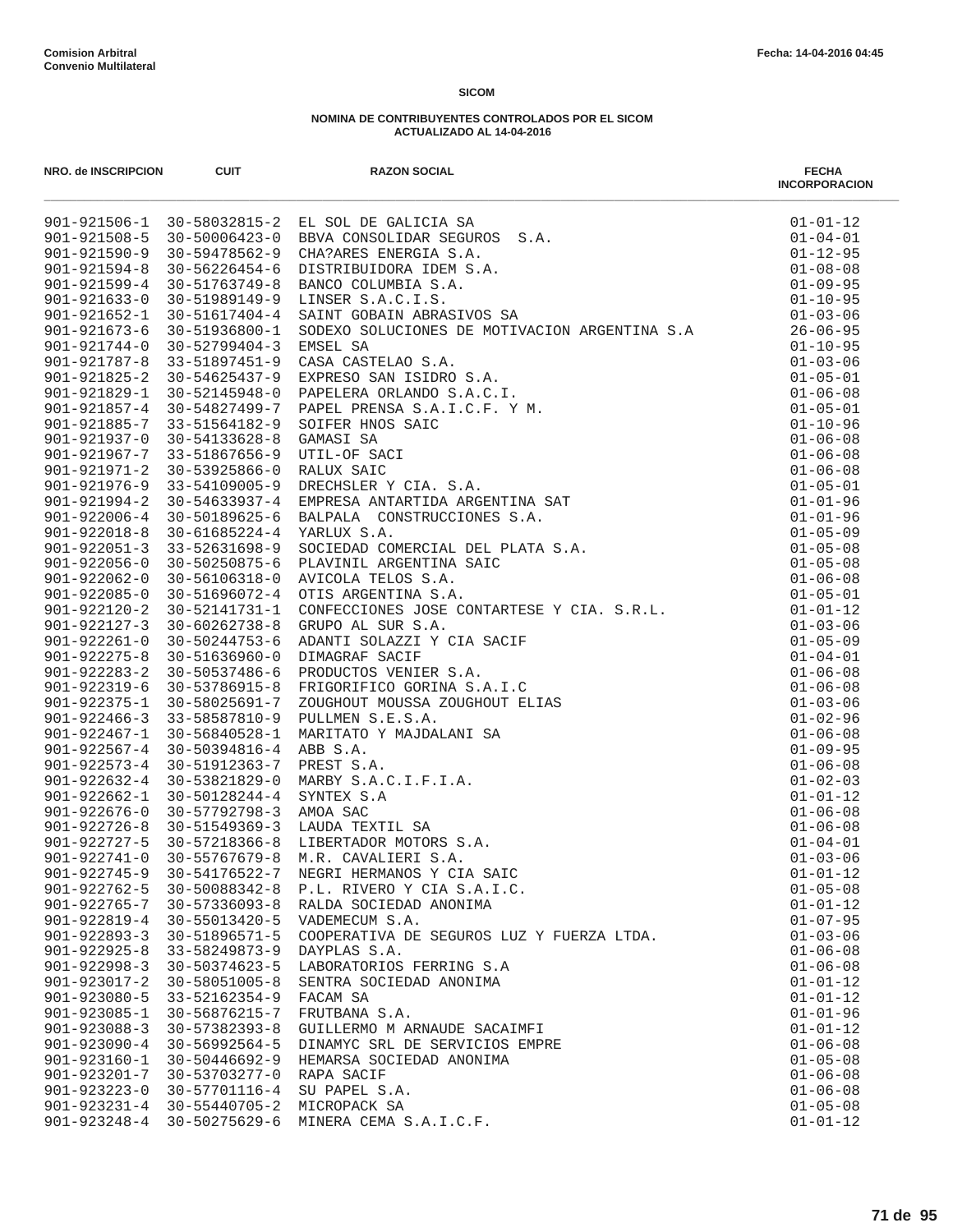| NRO. de INSCRIPCION                      | <b>CUIT</b>                                                          | <b>RAZON SOCIAL</b>                                                                                                                                                                                                                                           | <b>FECHA</b><br><b>INCORPORACION</b> |
|------------------------------------------|----------------------------------------------------------------------|---------------------------------------------------------------------------------------------------------------------------------------------------------------------------------------------------------------------------------------------------------------|--------------------------------------|
|                                          |                                                                      | 901-923249-1 30-50687587-7 SILOS ARENEROS BUENOS AIRES S.A.C.<br>901-923249-1 30-50687587-7 SILOS ARENEROS BUENOS AIRES S.A.C.<br>901-923246-2 30-54808315-6 COTO C.I.C.S.A.<br>901-923230-1 31-52671098-9 I.WAZOUEZ IGLESIAS SACIPI                          | $01 - 08 - 08$                       |
|                                          |                                                                      |                                                                                                                                                                                                                                                               | $01 - 06 - 95$                       |
|                                          |                                                                      |                                                                                                                                                                                                                                                               | $01 - 11 - 95$                       |
|                                          |                                                                      |                                                                                                                                                                                                                                                               | $01 - 06 - 95$                       |
|                                          |                                                                      |                                                                                                                                                                                                                                                               | $01 - 06 - 08$                       |
|                                          |                                                                      |                                                                                                                                                                                                                                                               | $01 - 05 - 08$                       |
|                                          |                                                                      |                                                                                                                                                                                                                                                               | $01 - 07 - 01$<br>$01 - 08 - 95$     |
|                                          |                                                                      |                                                                                                                                                                                                                                                               | $01 - 05 - 01$                       |
|                                          |                                                                      |                                                                                                                                                                                                                                                               | $01 - 01 - 12$                       |
|                                          |                                                                      |                                                                                                                                                                                                                                                               | $01 - 05 - 08$                       |
|                                          |                                                                      |                                                                                                                                                                                                                                                               | $01 - 06 - 08$                       |
|                                          |                                                                      |                                                                                                                                                                                                                                                               | $01 - 10 - 95$                       |
|                                          |                                                                      |                                                                                                                                                                                                                                                               | $01 - 01 - 12$                       |
|                                          |                                                                      |                                                                                                                                                                                                                                                               | $01 - 01 - 96$                       |
|                                          |                                                                      |                                                                                                                                                                                                                                                               | $01 - 01 - 12$                       |
|                                          |                                                                      |                                                                                                                                                                                                                                                               | $01 - 10 - 95$                       |
|                                          |                                                                      |                                                                                                                                                                                                                                                               | $01 - 03 - 06$                       |
|                                          |                                                                      |                                                                                                                                                                                                                                                               | $01 - 06 - 08$                       |
|                                          |                                                                      |                                                                                                                                                                                                                                                               | $01 - 03 - 06$                       |
|                                          |                                                                      |                                                                                                                                                                                                                                                               | $01 - 06 - 08$                       |
|                                          |                                                                      |                                                                                                                                                                                                                                                               | $01 - 07 - 08$                       |
|                                          |                                                                      |                                                                                                                                                                                                                                                               | $01 - 06 - 08$                       |
|                                          |                                                                      |                                                                                                                                                                                                                                                               | $01 - 10 - 95$<br>$01 - 08 - 01$     |
|                                          |                                                                      |                                                                                                                                                                                                                                                               | $01 - 05 - 08$                       |
|                                          |                                                                      |                                                                                                                                                                                                                                                               | $01 - 11 - 95$                       |
|                                          |                                                                      |                                                                                                                                                                                                                                                               | $01 - 10 - 95$                       |
|                                          |                                                                      |                                                                                                                                                                                                                                                               | $01 - 06 - 08$                       |
|                                          |                                                                      |                                                                                                                                                                                                                                                               | $01 - 11 - 95$                       |
|                                          |                                                                      |                                                                                                                                                                                                                                                               | $01 - 06 - 08$                       |
|                                          |                                                                      |                                                                                                                                                                                                                                                               | $01 - 01 - 12$                       |
| $901 - 924371 - 6$                       | 30-54633715-0                                                        |                                                                                                                                                                                                                                                               | $01 - 10 - 95$                       |
|                                          | 901-924403-1 30-54633739-8                                           |                                                                                                                                                                                                                                                               | $01 - 06 - 08$                       |
|                                          | $901 - 924408 - 7$ 33-56863079-9                                     |                                                                                                                                                                                                                                                               | $01 - 06 - 08$                       |
| $901 - 924414 - 7$                       | 30-60494205-1                                                        |                                                                                                                                                                                                                                                               | $01 - 06 - 08$                       |
| $901 - 924415 - 4$                       | 33-52649716-9                                                        |                                                                                                                                                                                                                                                               | $01 - 03 - 06$                       |
| $901 - 924423 - 9$                       | 30-59809528-7                                                        |                                                                                                                                                                                                                                                               | $01 - 10 - 95$                       |
| $901 - 924459 - 0$                       | 30-57999281-2                                                        |                                                                                                                                                                                                                                                               | $01 - 05 - 08$                       |
|                                          | $901 - 924549 - 4$ 30-60407526-9<br>$901 - 924624 - 3$ 30-52612491-6 |                                                                                                                                                                                                                                                               | $01 - 05 - 08$<br>$01 - 07 - 95$     |
| $901 - 924633 - 5$                       | 30-59849898-5                                                        |                                                                                                                                                                                                                                                               | $01 - 09 - 96$                       |
| $901 - 924672 - 4$                       | $30 - 50624254 - 8$                                                  | VILLARD Y LOUIS S.A.<br>VILLARD Y LOUIS S.A.<br>EMPRESA DE TRANSPORTES PEDRO DE MENDOZA CISA<br>MICROOMNIBUS CIUDAD DE BUENOS<br>HUGO Y ALBERTO MARCHESE S.A.<br>IMPORTADORA FOTOGRAFICA S.A.<br>M SANCHEZ Y CIA SRL<br>VADELUX SRL<br>DELOITT<br>E.R.H. S.A. | $01 - 06 - 08$                       |
| $901 - 924678 - 8$                       | 30-60388797-9                                                        | INTERNATIONAL TIME GROUP SA                                                                                                                                                                                                                                   | $01 - 03 - 06$                       |
| $901 - 924723 - 0$                       | 20-04790768-4                                                        | SANTAMARINA MANUEL ANTONIO                                                                                                                                                                                                                                    | $01 - 06 - 08$                       |
| $901 - 924744 - 5$                       | $33 - 57684765 - 9$                                                  | MANUEL ARSLANIAN SA                                                                                                                                                                                                                                           | $01 - 06 - 08$                       |
| $901 - 924750 - 5$                       | $30 - 52585827 - 4$                                                  | LABORATORIO PABLO CASSARA S.R.L.                                                                                                                                                                                                                              | $01 - 07 - 01$                       |
| $901 - 924783 - 4$                       | 30-56164677-1                                                        | CARDIOLAB S.A.                                                                                                                                                                                                                                                | $01 - 05 - 08$                       |
| $901 - 924811 - 0$                       | $30 - 59605300 - 5$                                                  | BIOTEC SA                                                                                                                                                                                                                                                     | $01 - 06 - 08$                       |
| $901 - 924960 - 1$                       | $30 - 59978253 - 9$                                                  | BAISUR MOTOR SA                                                                                                                                                                                                                                               | $01 - 08 - 95$                       |
| $901 - 924965 - 8$                       | 30-51626952-5                                                        | BOEING SAIC E I                                                                                                                                                                                                                                               | $01 - 10 - 95$                       |
| $901 - 924968 - 0$                       | 33-52346273-9                                                        | HELING S.A.C.I.F.I.A                                                                                                                                                                                                                                          | $01 - 05 - 08$                       |
| $901 - 925018 - 3$                       | 30-58468845-5                                                        | COPETRO SOCIEDAD COLECTIVA                                                                                                                                                                                                                                    | $01 - 03 - 06$                       |
| $901 - 925040 - 2$                       | $30 - 50447398 - 4$                                                  | INDUSTRIAS DEL PLASTICO LANDI CIA SAIC.                                                                                                                                                                                                                       | $01 - 05 - 08$                       |
| $901 - 925121 - 5$                       | $30 - 60402699 - 3$                                                  | ALVAREZ Y PATI?O S.A.                                                                                                                                                                                                                                         | $01 - 07 - 08$                       |
| 901-925176-7                             | 30-50325249-6                                                        | NOSTARCO S.A.I.C.                                                                                                                                                                                                                                             | $01 - 09 - 95$                       |
| $901 - 925194 - 1$<br>$901 - 925213 - 4$ | 30-50674396-2<br>30-57910316-3                                       | GABRIEL<br>CIA S.R.L.<br>P.E.I.S.A.                                                                                                                                                                                                                           | $01 - 08 - 95$<br>$01 - 05 - 08$     |
| $901 - 925299 - 1$                       | $30 - 60495864 - 0$                                                  | ACA SALUD COOP.DE PREST.DE SERV.MED.ASIST.LTD                                                                                                                                                                                                                 | $01 - 08 - 95$                       |
|                                          |                                                                      |                                                                                                                                                                                                                                                               |                                      |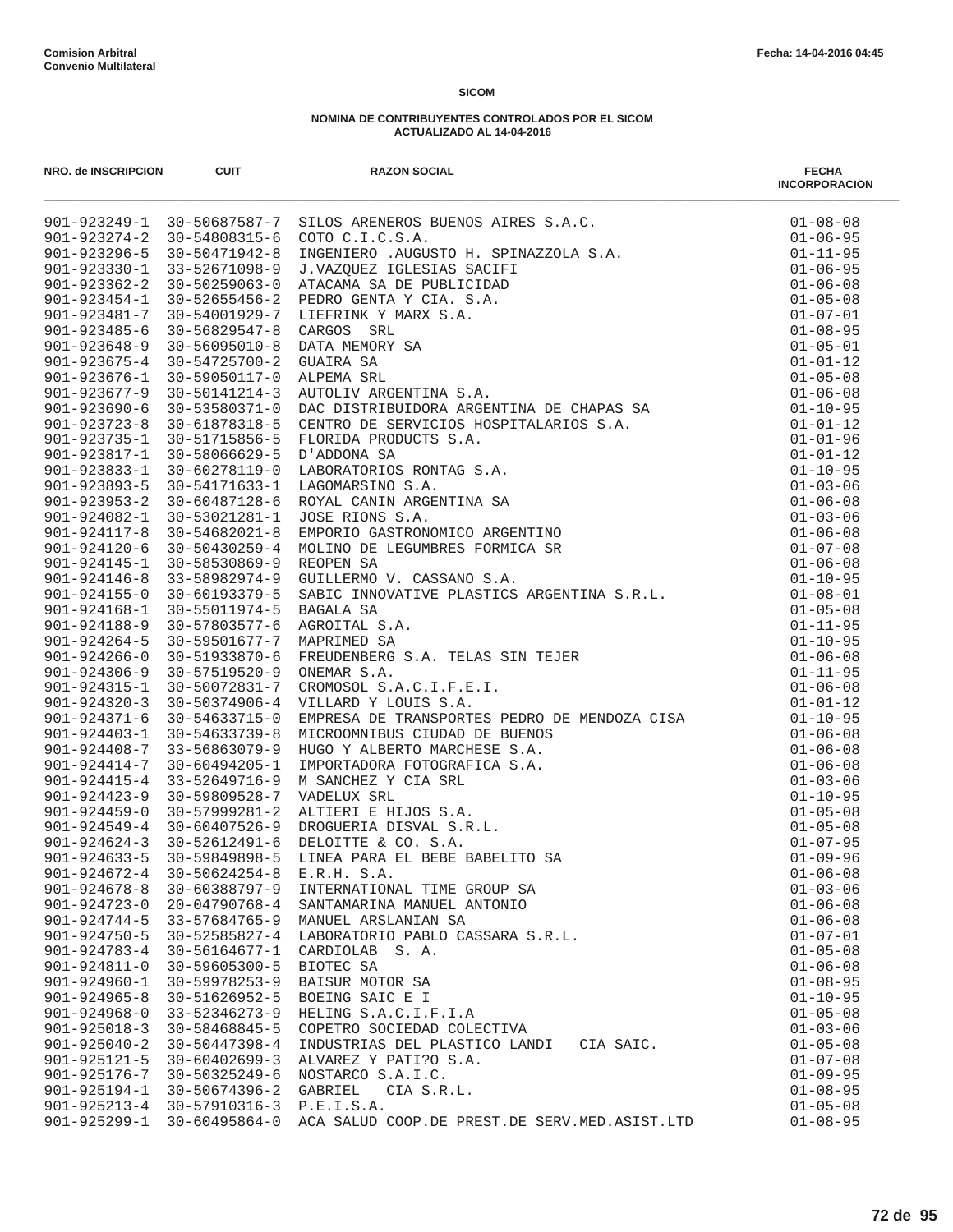| NRO. de INSCRIPCION                      | <b>CUIT</b>                            | RAZON SOCIAL<br>POTECA S.A.<br>PUTURA HNOS S.R.L.<br>PUTURA HNOS S.R.L.<br>EODEGA DANTE ROBINO S.A.<br>EODEGA DANTE ROBINO Y CIA S.A.C.I.F.I.<br>EDIORIDO UDENIO Y CIA S.A.C.I.F.I.<br>EIGURE GOURNET ARGENTINA S.R.L.<br>NAENINA SA MARITIMA          | <b>FECHA</b><br><b>INCORPORACION</b> |
|------------------------------------------|----------------------------------------|--------------------------------------------------------------------------------------------------------------------------------------------------------------------------------------------------------------------------------------------------------|--------------------------------------|
|                                          | 901-925365-8 30-57024569-0 COTECA S.A. |                                                                                                                                                                                                                                                        | $01 - 03 - 06$                       |
|                                          | 901-925384-9 30-60177003-9 DEXEL SRL   |                                                                                                                                                                                                                                                        | $01 - 05 - 08$                       |
| $901 - 925471 - 1$                       | 30-55756576-7                          |                                                                                                                                                                                                                                                        | $01 - 05 - 08$                       |
| $901 - 925487 - 4$                       | 33-56211434-9                          |                                                                                                                                                                                                                                                        | $01 - 01 - 12$                       |
| $901 - 925530 - 1$                       | 30-58665802-2                          |                                                                                                                                                                                                                                                        | $01 - 03 - 06$                       |
| $901 - 925621 - 3$                       | 30-52014280-7                          |                                                                                                                                                                                                                                                        | $01 - 03 - 06$                       |
| $901 - 925663 - 4$                       | 30-59811709-4                          |                                                                                                                                                                                                                                                        | $01 - 10 - 95$                       |
| $901 - 925705 - 8$                       | 30-57095538-8                          |                                                                                                                                                                                                                                                        | $01 - 03 - 06$                       |
| $901 - 925720 - 0$                       | $30 - 55368582 - 2$                    |                                                                                                                                                                                                                                                        | $01 - 06 - 08$                       |
| $901 - 925770 - 5$                       | 30-59107998-7                          |                                                                                                                                                                                                                                                        | $01 - 06 - 08$                       |
| $901 - 925829 - 9$                       | 30-59016227-9                          |                                                                                                                                                                                                                                                        | $01 - 05 - 01$                       |
| $901 - 925853 - 2$                       | $30 - 51671259 - 3$                    |                                                                                                                                                                                                                                                        | $01 - 04 - 01$                       |
| $901 - 925917 - 9$                       |                                        | 30-53201870-2 ALENCO S.A.I.C.                                                                                                                                                                                                                          | $01 - 08 - 01$                       |
| $901 - 925929 - 2$                       | 30-52420522-6                          |                                                                                                                                                                                                                                                        | $01 - 06 - 08$                       |
| $901 - 925973 - 4$<br>$901 - 925985 - 8$ | 30-61427107-4<br>30-51732569-0         |                                                                                                                                                                                                                                                        | $01 - 06 - 08$<br>$01 - 08 - 95$     |
| $901 - 926038 - 3$                       | $30 - 60499385 - 3$                    |                                                                                                                                                                                                                                                        | $01 - 03 - 06$                       |
| $901 - 926088 - 9$                       | 33-60505138-9                          |                                                                                                                                                                                                                                                        | $01 - 05 - 01$                       |
| $901 - 926110 - 1$                       | 30-56971934-4                          |                                                                                                                                                                                                                                                        | $01 - 04 - 95$                       |
|                                          | 901-926137-0 30-60451400-9             |                                                                                                                                                                                                                                                        | $01 - 03 - 06$                       |
| $901 - 926194 - 2$                       | $30 - 50539376 - 3$                    |                                                                                                                                                                                                                                                        | $01 - 01 - 96$                       |
|                                          | $901 - 926361 - 1$ 30-52069518-0       |                                                                                                                                                                                                                                                        | $01 - 05 - 01$                       |
|                                          | $901 - 926438 - 8$ 30-58668870-3       |                                                                                                                                                                                                                                                        | $01 - 05 - 01$                       |
| $901 - 926462 - 1$                       | 30-59611620-1                          |                                                                                                                                                                                                                                                        | $01 - 05 - 08$                       |
| $901 - 926508 - 4$                       | $30 - 60466598 - 8$                    |                                                                                                                                                                                                                                                        | $01 - 03 - 06$                       |
| $901 - 926523 - 6$                       | 30-52058125-8                          |                                                                                                                                                                                                                                                        | $01 - 06 - 08$                       |
| $901 - 926656 - 9$                       | 30-60974642-0                          |                                                                                                                                                                                                                                                        | $01 - 09 - 96$                       |
| $901 - 926732 - 5$                       | 30-58243608-4                          | NORBERTO S. MINERO SOCIEDAD ANONIMA<br>COOPERATIVA LYF DE CREDITO, CONSUMO Y VIVIEND<br>ELECTRONICA ELEMON SA<br>FIONEER ARGENTINA S.R.L.<br>TECNOUS SA<br>MATANZA LOGISTICA S.R.L.<br>FUTUROS S.R.L.<br>ROLEX ARGENTINA S.A.<br>LUMINACION RONDA S.A. | $01 - 01 - 12$                       |
|                                          | 901-926751-6 30-55993223-6             |                                                                                                                                                                                                                                                        | $01 - 03 - 06$                       |
| $901 - 926802 - 1$                       | 30-56972302-3                          |                                                                                                                                                                                                                                                        | $01 - 06 - 08$                       |
| 901-926806-1                             | 30-59892922-6                          |                                                                                                                                                                                                                                                        | $01 - 07 - 01$                       |
| $901 - 926831 - 1$                       | 30-55967925-5                          |                                                                                                                                                                                                                                                        | $01 - 01 - 96$                       |
| $901 - 926859 - 8$                       | $30 - 56269464 - 8$                    |                                                                                                                                                                                                                                                        | $01 - 06 - 08$                       |
| $901 - 926860 - 1$                       | 30-52980011-4                          |                                                                                                                                                                                                                                                        | $01 - 07 - 01$                       |
| $901 - 926865 - 8$                       | $30 - 50378779 - 9$                    |                                                                                                                                                                                                                                                        | $01 - 01 - 12$                       |
| $901 - 926925 - 5$                       | 30-60661559-7                          |                                                                                                                                                                                                                                                        | $01 - 06 - 08$                       |
| $901 - 926961 - 2$                       | 30-60111788-2                          |                                                                                                                                                                                                                                                        | $01 - 10 - 95$                       |
| 901-927107-4                             | 30-57034829-5                          |                                                                                                                                                                                                                                                        | $01 - 06 - 08$                       |
| 901-927141-7                             | 30-57959836-7                          |                                                                                                                                                                                                                                                        | $01 - 02 - 96$                       |
|                                          |                                        | 901-927152-3 30-60471082-7 OXIDO METAL S.A.                                                                                                                                                                                                            | $01 - 02 - 96$                       |
| $901 - 927208 - 5$                       |                                        | 901-927198-3 30-59895662-2 VIA PUBLICA CLAN S.A.                                                                                                                                                                                                       | $01 - 06 - 08$                       |
| 901-927212-1                             | $20 - 93466729 - 9$                    | DIESEL FRENOS SRL                                                                                                                                                                                                                                      | $01 - 03 - 06$                       |
| $901 - 927256 - 6$                       | $30 - 58446212 - 0$<br>30-58186574-7   | LESSIVER S.R.L.                                                                                                                                                                                                                                        | $01 - 01 - 12$<br>$01 - 05 - 08$     |
| $901 - 927280 - 0$                       | 30-51560586-6                          | LANHIL SAI Y C                                                                                                                                                                                                                                         | $01 - 06 - 08$                       |
| $901 - 927362 - 0$                       | $30 - 61075313 - 9$                    | TRANS INDUSTRIAS ELECTRONICAS S.A.                                                                                                                                                                                                                     | $01 - 08 - 08$                       |
| $901 - 927367 - 6$                       | $30 - 59987541 - 3$                    | EDALVA SA                                                                                                                                                                                                                                              | $01 - 01 - 12$                       |
| $901 - 927437 - 2$                       | $30 - 60924050 - 0$                    | INTERVAL INTERNATIONAL ARGENTINA SA                                                                                                                                                                                                                    | $01 - 07 - 08$                       |
| 901-927442-5                             | $30 - 56820533 - 9$                    | TURBODISEL S.A.                                                                                                                                                                                                                                        | $01 - 06 - 08$                       |
| $901 - 927489 - 2$                       | 30-51930130-6                          | <b>OUELANA SAIC</b>                                                                                                                                                                                                                                    | $01 - 05 - 08$                       |
| $901 - 927601 - 9$                       | 30-61161157-5                          | TIBEX S.R.L.                                                                                                                                                                                                                                           | $01 - 06 - 08$                       |
| $901 - 927668 - 4$                       | 30-52187290-6                          | DENTAL MEDRANO SA                                                                                                                                                                                                                                      | $01 - 06 - 08$                       |
| $901 - 927802 - 3$                       | $30 - 60673396 - 4$                    | COMBUSTIBLES BERALDI S.A.                                                                                                                                                                                                                              | $01 - 08 - 08$                       |
| $901 - 927838 - 4$                       | 30-61137749-1                          | JUEGOS Y JUGUETES S.R.L.                                                                                                                                                                                                                               | $01 - 06 - 08$                       |
| $901 - 927915 - 8$                       | $30 - 57581974 - 1$                    | BODEGA TRES BLASONES S.A.                                                                                                                                                                                                                              | $01 - 01 - 12$                       |
| $901 - 927979 - 1$                       | $30 - 59304757 - 8$                    | BASICOS S.A.                                                                                                                                                                                                                                           | $01 - 06 - 08$                       |
| $901 - 928008 - 0$                       | $30 - 61410471 - 2$                    | EPSON ARGENTINA S.R.L                                                                                                                                                                                                                                  | $01 - 10 - 98$                       |
| $901 - 928027 - 1$                       | 30-60707312-7                          | STRAND S.A.                                                                                                                                                                                                                                            | $01 - 06 - 08$                       |
| $901 - 928031 - 6$                       | 30-60713298-0                          | COPPERMOL S.A.                                                                                                                                                                                                                                         | $01 - 02 - 96$                       |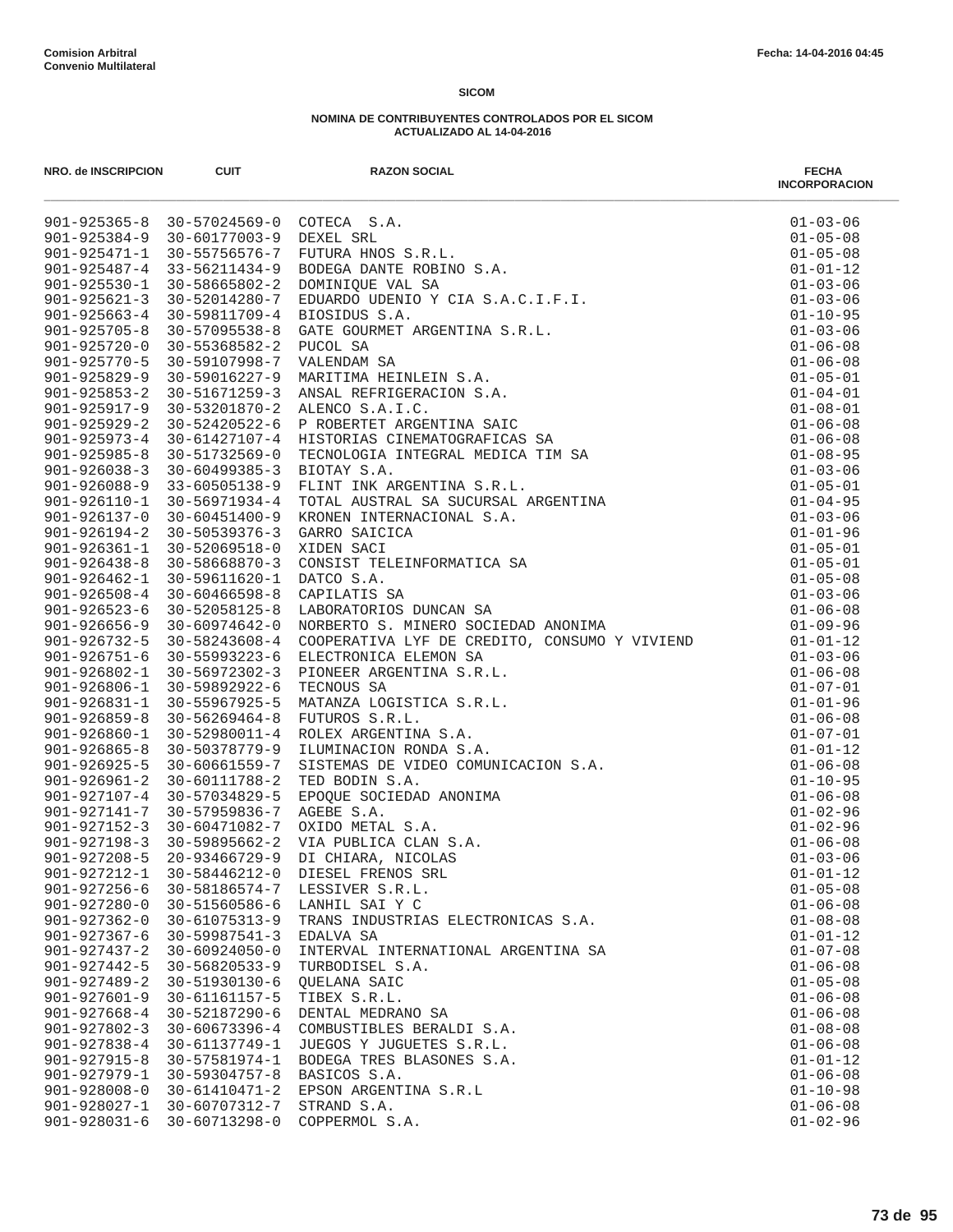| NRO. de INSCRIPCION                | <b>CUIT</b>                          | <b>RAZON SOCIAL</b>                                                                                                                                                                                                                       | <b>FECHA</b><br><b>INCORPORACION</b> |
|------------------------------------|--------------------------------------|-------------------------------------------------------------------------------------------------------------------------------------------------------------------------------------------------------------------------------------------|--------------------------------------|
|                                    |                                      | 901-928032-3 30-60597904-8 SLOTS MACHINES S.A.<br>901-928032-3 30-60597904-8 SLOTS MACHINES S.A.<br>901-928052-1 30-59743873-0 PLUS DENTAL SA<br>901-928150-1 30-59943873-0 PLUS DENTAL SA<br>901-928219-3 30-6058612-3 ATOS IT SOLUTIONS | $01 - 08 - 01$                       |
|                                    |                                      |                                                                                                                                                                                                                                           | $01 - 01 - 12$                       |
|                                    |                                      |                                                                                                                                                                                                                                           | $01 - 06 - 08$                       |
|                                    |                                      |                                                                                                                                                                                                                                           | $01 - 12 - 95$                       |
|                                    |                                      |                                                                                                                                                                                                                                           | $01 - 05 - 08$                       |
|                                    |                                      |                                                                                                                                                                                                                                           | $01 - 06 - 08$<br>$01 - 06 - 08$     |
|                                    |                                      |                                                                                                                                                                                                                                           | $01 - 08 - 95$                       |
|                                    |                                      |                                                                                                                                                                                                                                           | $01 - 10 - 95$                       |
|                                    |                                      |                                                                                                                                                                                                                                           | $01 - 07 - 01$                       |
|                                    |                                      |                                                                                                                                                                                                                                           | $01 - 01 - 12$                       |
|                                    |                                      |                                                                                                                                                                                                                                           | $01 - 05 - 08$                       |
|                                    |                                      |                                                                                                                                                                                                                                           | $01 - 09 - 95$                       |
|                                    |                                      |                                                                                                                                                                                                                                           | $01 - 01 - 12$                       |
|                                    |                                      |                                                                                                                                                                                                                                           | $01 - 06 - 08$                       |
|                                    |                                      |                                                                                                                                                                                                                                           | $01 - 07 - 08$                       |
|                                    |                                      |                                                                                                                                                                                                                                           | $01 - 02 - 03$                       |
|                                    |                                      |                                                                                                                                                                                                                                           | $01 - 05 - 08$                       |
|                                    |                                      |                                                                                                                                                                                                                                           | $01 - 06 - 08$                       |
|                                    |                                      |                                                                                                                                                                                                                                           | $01 - 04 - 01$                       |
|                                    |                                      |                                                                                                                                                                                                                                           | $01 - 07 - 08$                       |
|                                    |                                      |                                                                                                                                                                                                                                           | $01 - 01 - 12$<br>$01 - 03 - 06$     |
|                                    |                                      |                                                                                                                                                                                                                                           | $01 - 05 - 08$                       |
|                                    |                                      |                                                                                                                                                                                                                                           | $01 - 06 - 08$                       |
|                                    |                                      |                                                                                                                                                                                                                                           | $01 - 03 - 06$                       |
|                                    |                                      |                                                                                                                                                                                                                                           | $01 - 10 - 95$                       |
|                                    |                                      |                                                                                                                                                                                                                                           | $01 - 05 - 08$                       |
|                                    |                                      |                                                                                                                                                                                                                                           | $01 - 05 - 08$                       |
|                                    |                                      |                                                                                                                                                                                                                                           | $01 - 03 - 06$                       |
|                                    |                                      |                                                                                                                                                                                                                                           | $01 - 02 - 96$                       |
|                                    |                                      |                                                                                                                                                                                                                                           | $01 - 01 - 12$                       |
|                                    |                                      |                                                                                                                                                                                                                                           | $01 - 06 - 08$                       |
|                                    |                                      |                                                                                                                                                                                                                                           | $01 - 08 - 08$                       |
|                                    |                                      |                                                                                                                                                                                                                                           | $01 - 03 - 06$                       |
|                                    |                                      |                                                                                                                                                                                                                                           | $01 - 01 - 96$                       |
|                                    |                                      |                                                                                                                                                                                                                                           | $01 - 09 - 95$<br>$01 - 07 - 01$     |
|                                    |                                      |                                                                                                                                                                                                                                           | $01 - 03 - 06$                       |
|                                    |                                      |                                                                                                                                                                                                                                           | $01 - 03 - 06$                       |
|                                    |                                      |                                                                                                                                                                                                                                           | $01 - 06 - 08$                       |
|                                    |                                      |                                                                                                                                                                                                                                           | $01 - 06 - 01$                       |
|                                    |                                      |                                                                                                                                                                                                                                           | $01 - 10 - 95$                       |
| $901 - 929828 - 9$                 | $33 - 60484730 - 9$                  | NODO SA                                                                                                                                                                                                                                   | $01 - 01 - 12$                       |
| $901 - 929930 - 3$                 | $33 - 60999663 - 9$                  | MOUSSA ZOUGHOUT Y CIA SA ((                                                                                                                                                                                                               | $01 - 07 - 01$                       |
| 901-929942-7                       | $30 - 60990499 - 9$                  | HIJOS DE PEDRO VINCENTI S.A.                                                                                                                                                                                                              | $01 - 03 - 06$                       |
| $901 - 929947 - 3$                 | $30 - 60937302 - 0$                  | DROGUERIA LIBERTAD S.A.                                                                                                                                                                                                                   | $01 - 05 - 08$                       |
| $901 - 929957 - 2$                 | $30 - 54633548 - 4$                  | TRANSPORTES 68 SRL                                                                                                                                                                                                                        | $01 - 10 - 95$                       |
| 901-929965-7                       | $30 - 56828209 - 0$                  | UNIFARMA SA                                                                                                                                                                                                                               | $01 - 05 - 01$                       |
| $901 - 929973 - 1$                 | 30-60935795-5                        | MARTIN G. LALOR S.A.                                                                                                                                                                                                                      | $01 - 05 - 08$                       |
| $901 - 929980 - 9$                 | $30 - 59756695 - 2$                  | V.TOKATLIAN S.A.                                                                                                                                                                                                                          | $01 - 05 - 08$                       |
| 901-930172-6<br>$901 - 930227 - 1$ | 33-50368891-9<br>$30 - 60065917 - 7$ | METALURGICA MIT SA<br>CHEMINOVA AGRO DE ARGENTINA S.A.                                                                                                                                                                                    | $01 - 05 - 08$<br>$01 - 07 - 01$     |
| $901 - 930382 - 2$                 | 33-58817197-9                        | NIRO CONSTRUCCIONES SA                                                                                                                                                                                                                    | $01 - 06 - 08$                       |
| $901 - 930391 - 4$                 | $30 - 59792857 - 9$                  | MACOSER S.A                                                                                                                                                                                                                               | $01 - 05 - 08$                       |
| $901 - 930475 - 9$                 | $30 - 50681664 - 1$                  | CROMWELL Y CIA SACIFIA                                                                                                                                                                                                                    | $01 - 05 - 08$                       |
| $901 - 930513 - 3$                 | 30-57414023-0                        | SIAD CT S.A.                                                                                                                                                                                                                              | $01 - 08 - 95$                       |
| $901 - 930520 - 1$                 | $30 - 57378574 - 2$                  | MULTIRADIO S.A.                                                                                                                                                                                                                           | $01 - 04 - 01$                       |
| $901 - 930525 - 7$                 | $30 - 53378967 - 2$                  | VICTORIO PODESTA<br>CIA S.A.                                                                                                                                                                                                              | $01 - 01 - 96$                       |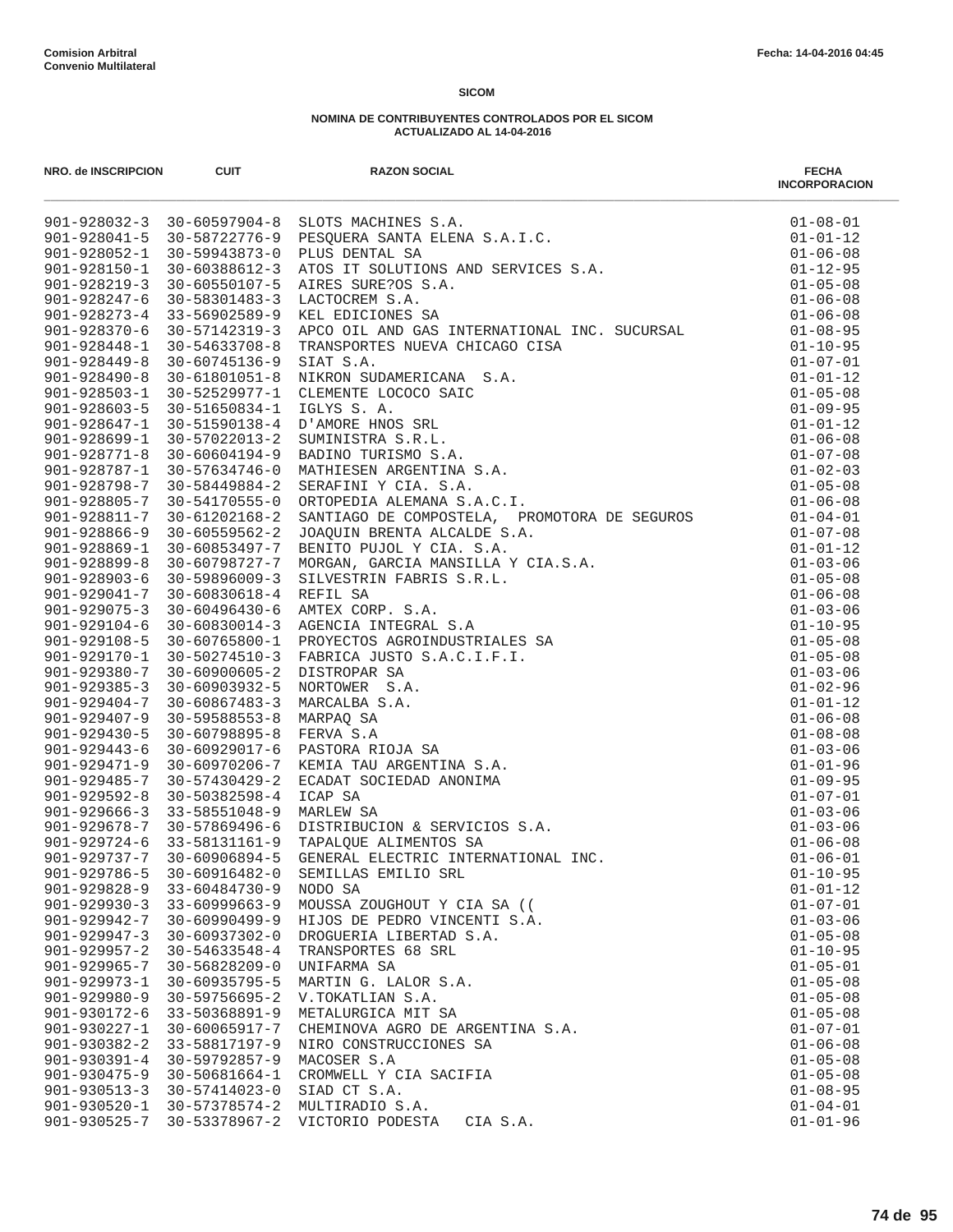| NRO. de INSCRIPCION                      | <b>CUIT</b>                                | <b>RAZON SOCIAL</b>                                           | <b>FECHA</b><br><b>INCORPORACION</b> |
|------------------------------------------|--------------------------------------------|---------------------------------------------------------------|--------------------------------------|
|                                          |                                            |                                                               |                                      |
|                                          |                                            |                                                               |                                      |
|                                          |                                            |                                                               |                                      |
|                                          |                                            |                                                               |                                      |
|                                          |                                            |                                                               |                                      |
|                                          |                                            |                                                               |                                      |
|                                          |                                            |                                                               |                                      |
|                                          |                                            |                                                               |                                      |
|                                          |                                            |                                                               |                                      |
|                                          |                                            |                                                               |                                      |
|                                          |                                            |                                                               |                                      |
|                                          |                                            |                                                               |                                      |
|                                          |                                            |                                                               |                                      |
|                                          |                                            |                                                               |                                      |
|                                          |                                            |                                                               |                                      |
|                                          |                                            |                                                               |                                      |
|                                          |                                            |                                                               |                                      |
|                                          |                                            |                                                               |                                      |
|                                          |                                            |                                                               |                                      |
|                                          |                                            |                                                               |                                      |
|                                          |                                            |                                                               |                                      |
|                                          |                                            |                                                               |                                      |
|                                          |                                            |                                                               |                                      |
|                                          |                                            |                                                               |                                      |
|                                          |                                            |                                                               |                                      |
|                                          |                                            |                                                               |                                      |
|                                          |                                            |                                                               |                                      |
|                                          |                                            |                                                               |                                      |
|                                          |                                            |                                                               |                                      |
|                                          |                                            |                                                               |                                      |
|                                          |                                            |                                                               |                                      |
|                                          |                                            |                                                               |                                      |
|                                          |                                            |                                                               |                                      |
|                                          |                                            |                                                               |                                      |
|                                          |                                            |                                                               |                                      |
|                                          |                                            |                                                               |                                      |
|                                          |                                            |                                                               |                                      |
|                                          |                                            |                                                               |                                      |
|                                          |                                            |                                                               |                                      |
|                                          |                                            |                                                               |                                      |
| $901 - 933703 - 7$                       | 30-61159679-7                              | SYMRISE S.R.L.                                                | $01 - 01 - 12$                       |
| 901-934047-9                             | 30-57685676-4                              | JULIA TOURS SA                                                | $01 - 08 - 95$                       |
| $901 - 934206 - 2$                       | 30-52821448-3                              | D.WEINSTOCK S.R.L.                                            | $01 - 03 - 06$                       |
| $901 - 934245 - 1$                       | $30 - 60866381 - 5$                        | CONTROL UNION ARGENTINA S.A.                                  | $01 - 01 - 96$                       |
| $901 - 934569 - 0$                       | $30 - 57445234 - 8$                        | ABAQUE INGENIERIA SA                                          | $01 - 01 - 12$                       |
| $901 - 934580 - 2$                       | $30 - 61909335 - 2$                        | PRIMAQUE S.A.                                                 | $01 - 10 - 95$                       |
| 901-934586-6                             | 30-61219061-1                              | DOBILIA S.A.                                                  | $01 - 06 - 08$                       |
| $901 - 934651 - 6$<br>$901 - 934698 - 3$ | $30 - 61244458 - 3$<br>$30 - 61217713 - 5$ | FERROCORT SRL<br>S.E.A. SERVICIOS EMPRESARIOS ARGENTINOS S.A. | $01 - 06 - 08$<br>$01 - 02 - 96$     |
| $901 - 934877 - 5$                       | $30 - 60044714 - 5$                        | FICAMEN SA                                                    | $01 - 11 - 95$                       |
| $901 - 935113 - 8$                       | 30-53724012-8                              | SCHENKER ARGENTINA S.A.                                       | $01 - 02 - 03$                       |
| $901 - 935144 - 2$                       | 33-61000618-9                              | ACCENTURE S.R.L.                                              | $01 - 12 - 95$                       |
| $901 - 935171 - 8$                       | $30 - 61268353 - 7$                        | FUGRAN COMERCIAL E INDUSTRIAL S.A.                            | $01 - 06 - 08$                       |
| $901 - 935261 - 2$                       | 30-60141262-0                              | WARNER MUSIC ARGENTINA S.A.                                   | $01 - 06 - 08$                       |
| $901 - 935292 - 7$                       | 30-61980213-2                              | SOTEICA LATINOAMERICA S.R.L                                   | $01 - 09 - 96$                       |
| $901 - 935412 - 1$                       | 30-62148469-5                              | SETA SISTEMAS S.A.                                            | $01 - 05 - 08$                       |
| $901 - 935478 - 0$                       | 30-61329137-3                              | CDR S.A.                                                      | $01 - 12 - 95$                       |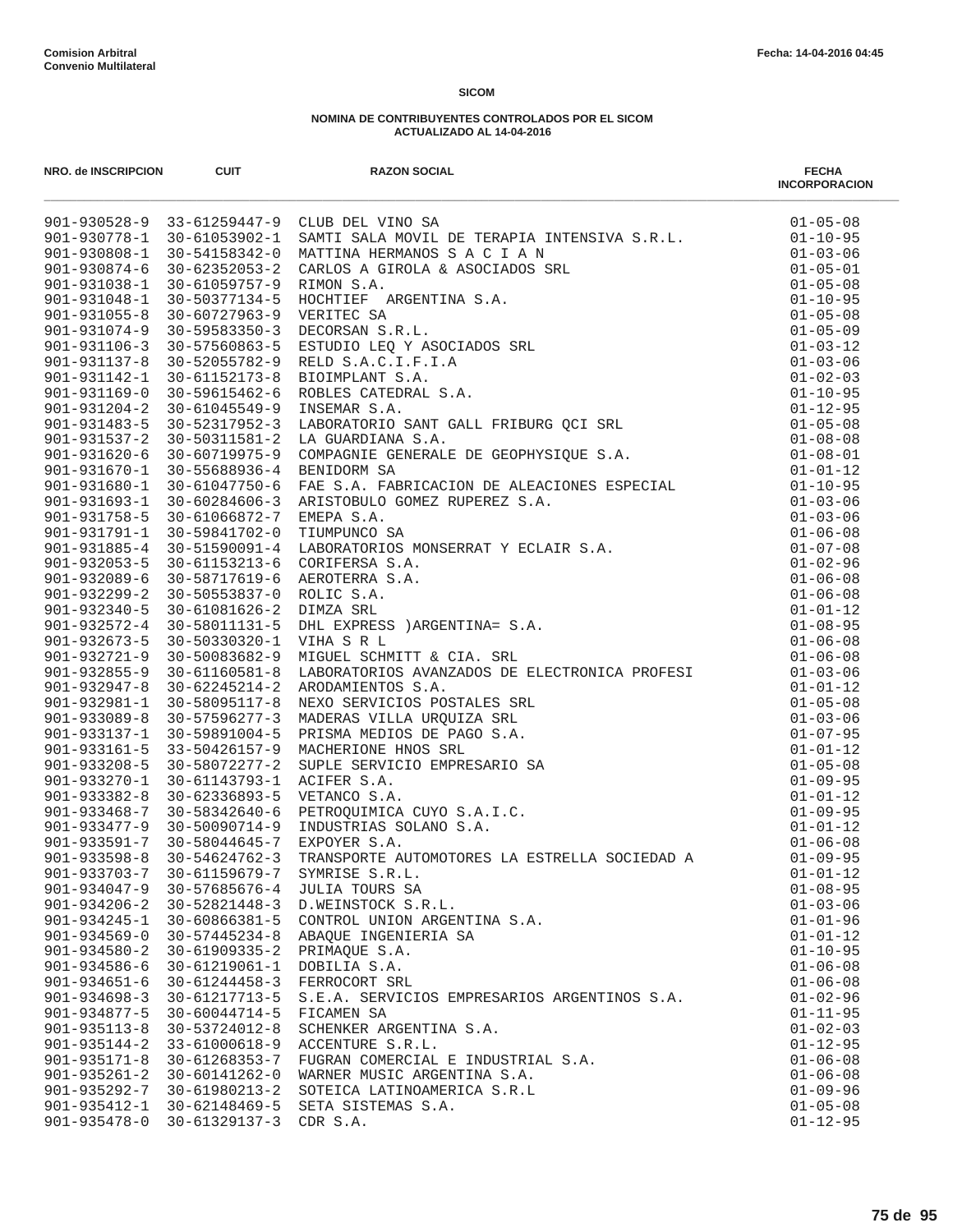| NRO. de INSCRIPCION                      | <b>CUIT</b>                          | <b>RAZON SOCIAL</b>                                                                                                                                                                                                                      | <b>FECHA</b><br><b>INCORPORACION</b> |
|------------------------------------------|--------------------------------------|------------------------------------------------------------------------------------------------------------------------------------------------------------------------------------------------------------------------------------------|--------------------------------------|
|                                          |                                      |                                                                                                                                                                                                                                          |                                      |
|                                          |                                      |                                                                                                                                                                                                                                          |                                      |
|                                          |                                      |                                                                                                                                                                                                                                          |                                      |
|                                          |                                      |                                                                                                                                                                                                                                          |                                      |
|                                          |                                      |                                                                                                                                                                                                                                          |                                      |
|                                          |                                      |                                                                                                                                                                                                                                          |                                      |
|                                          |                                      |                                                                                                                                                                                                                                          |                                      |
|                                          |                                      |                                                                                                                                                                                                                                          |                                      |
|                                          |                                      |                                                                                                                                                                                                                                          |                                      |
|                                          |                                      |                                                                                                                                                                                                                                          |                                      |
|                                          |                                      |                                                                                                                                                                                                                                          |                                      |
|                                          |                                      |                                                                                                                                                                                                                                          |                                      |
|                                          |                                      |                                                                                                                                                                                                                                          |                                      |
|                                          |                                      |                                                                                                                                                                                                                                          |                                      |
|                                          |                                      |                                                                                                                                                                                                                                          |                                      |
|                                          |                                      |                                                                                                                                                                                                                                          |                                      |
|                                          |                                      |                                                                                                                                                                                                                                          |                                      |
|                                          |                                      |                                                                                                                                                                                                                                          | $01 - 01 - 96$                       |
|                                          |                                      |                                                                                                                                                                                                                                          | $01 - 02 - 03$                       |
|                                          |                                      |                                                                                                                                                                                                                                          | $01 - 03 - 06$                       |
|                                          |                                      |                                                                                                                                                                                                                                          | $01 - 03 - 06$                       |
|                                          |                                      |                                                                                                                                                                                                                                          | $01 - 03 - 06$                       |
|                                          |                                      |                                                                                                                                                                                                                                          | $01 - 06 - 08$                       |
|                                          |                                      |                                                                                                                                                                                                                                          | $01 - 06 - 08$                       |
|                                          |                                      |                                                                                                                                                                                                                                          | $01 - 09 - 95$                       |
|                                          |                                      |                                                                                                                                                                                                                                          | $01 - 07 - 08$                       |
|                                          |                                      |                                                                                                                                                                                                                                          | $01 - 05 - 08$                       |
|                                          |                                      | 901-93602-3<br>901-936152-9 33-62003081-9 HAB INVESTIGACIONES SEQUEIDAD EMPRESARIA S.A.<br>901-936157-2 30-61458714-4 KPMG<br>901-936219-7 30-61458714-4 KPMG<br>901-936219-7 30-61524303-1 MADELAN S.A.<br>901-936212-1 30-61524303-4 M | $01 - 04 - 06$                       |
|                                          |                                      |                                                                                                                                                                                                                                          | $01 - 03 - 06$                       |
|                                          |                                      |                                                                                                                                                                                                                                          | $01 - 08 - 01$                       |
|                                          |                                      |                                                                                                                                                                                                                                          | $01 - 01 - 12$                       |
|                                          |                                      |                                                                                                                                                                                                                                          | $01 - 05 - 01$                       |
|                                          |                                      |                                                                                                                                                                                                                                          | $01 - 03 - 06$                       |
|                                          |                                      |                                                                                                                                                                                                                                          | $01 - 07 - 95$                       |
|                                          |                                      |                                                                                                                                                                                                                                          | $01 - 02 - 03$                       |
|                                          |                                      |                                                                                                                                                                                                                                          | $01 - 06 - 08$                       |
|                                          |                                      |                                                                                                                                                                                                                                          | $01 - 05 - 08$                       |
|                                          |                                      |                                                                                                                                                                                                                                          | $01 - 06 - 08$                       |
|                                          |                                      |                                                                                                                                                                                                                                          | $01 - 05 - 08$                       |
|                                          | 901-937428-8 30-58000717-8           | JUEBIL S.R.L.                                                                                                                                                                                                                            | $01 - 01 - 12$                       |
| $901 - 937465 - 2$                       | $30 - 59566784 - 0$                  | COVIARES S.A.                                                                                                                                                                                                                            | $01 - 10 - 95$                       |
| $901 - 937525 - 0$<br>$901 - 937565 - 6$ | 30-62154635-6<br>$30 - 61625365 - 0$ | BORCHES Y CIA.S.A.<br>BEIERSDORF S.A                                                                                                                                                                                                     | $01 - 06 - 08$<br>$01 - 06 - 01$     |
| $901 - 937625 - 3$                       | 30-59208813-0                        | DISTRIBUIDORA METROPOLITANA S.R.L.                                                                                                                                                                                                       | $01 - 07 - 01$                       |
| $901 - 937650 - 4$                       | $30 - 62083317 - 3$                  | INTERACCION SEGUROS S.A.                                                                                                                                                                                                                 | $01 - 05 - 01$                       |
| $901 - 937656 - 8$                       | $30 - 61616534 - 4$                  | BALCARCE Y CIA S.R.L.                                                                                                                                                                                                                    | $01 - 01 - 12$                       |
| $901 - 937667 - 4$                       | 30-54886966-4                        | UNIMAC                                                                                                                                                                                                                                   | $01 - 03 - 06$                       |
| $901 - 937733 - 1$                       | 30-50368037-4                        | FLAMBO SA                                                                                                                                                                                                                                | $01 - 06 - 08$                       |
| $901 - 937765 - 3$                       | $30 - 62188463 - 4$                  | OSCAR DIOJTAR SA                                                                                                                                                                                                                         | $01 - 06 - 08$                       |
| $901 - 937800 - 6$                       | $30 - 62197317 - 3$                  | ALFRED C.TOEPFER INTERNATIONAL ARGENTINA S.R.                                                                                                                                                                                            | $01 - 10 - 95$                       |
| 901-937838-1                             | $30 - 58052350 - 8$                  | HONEYWELL S.A.C.I.                                                                                                                                                                                                                       | $01 - 06 - 01$                       |
| $901 - 937839 - 9$                       | 33-61201905-9                        | INTERPLAN S.A. DE AHORRO PARA FINES DETERMINA                                                                                                                                                                                            | $01 - 01 - 12$                       |
| 901-937858-0                             | 30-57450100-4                        | CENTRO MAYORISTA FOTOGRAFIA S.A.                                                                                                                                                                                                         | $01 - 01 - 12$                       |
| 901-937917-0                             | 30-54142787-9                        | TEXTIL LARREA S.A.C.I.                                                                                                                                                                                                                   | $01 - 05 - 01$                       |
| $901 - 937954 - 4$                       | $30 - 62156044 - 8$                  | INDUSTRIAS DARC S.A.                                                                                                                                                                                                                     | $01 - 03 - 06$                       |
| $901 - 937976 - 7$                       | $30 - 62248251 - 3$                  | TECNET S.A.                                                                                                                                                                                                                              | $01 - 10 - 01$                       |
| $901 - 937996 - 5$                       | 33-50688115-9                        | DEL BENE S.A.                                                                                                                                                                                                                            | $01 - 02 - 96$                       |
| 901-938098-9                             | 30-57663005-7                        | HINCK SA                                                                                                                                                                                                                                 | $01 - 06 - 08$                       |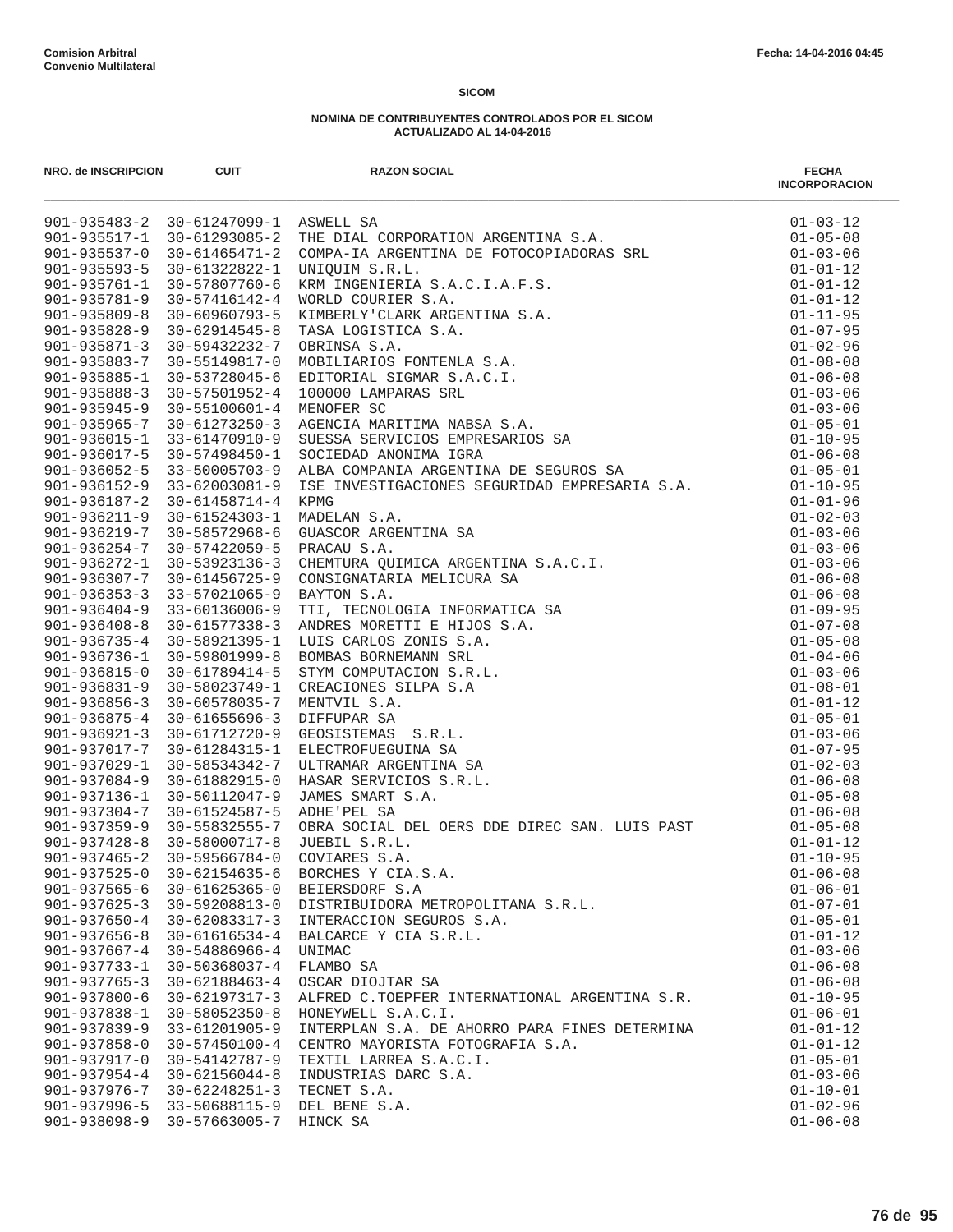| NRO. de INSCRIPCION                      | <b>CUIT</b>                          | <b>RAZON SOCIAL</b><br>901-938100-2 30-62376050-5 JAUNGUI LOMPA SM.<br>901-938100-2 30-62376050-5 JAUNGUI LOMPA SM.<br>901-938103-4 30-60199940-0 AGENERA DE INVESTIGATIONES RASINA SEL<br>901-938123-7 30-60041991-2 CENTRADO FLOGEDED LE FAN. SEL<br>901-93812 | <b>FECHA</b><br><b>INCORPORACION</b> |
|------------------------------------------|--------------------------------------|------------------------------------------------------------------------------------------------------------------------------------------------------------------------------------------------------------------------------------------------------------------|--------------------------------------|
|                                          |                                      |                                                                                                                                                                                                                                                                  | $01 - 02 - 96$                       |
|                                          |                                      |                                                                                                                                                                                                                                                                  | $01 - 02 - 96$                       |
|                                          |                                      |                                                                                                                                                                                                                                                                  | $01 - 01 - 12$                       |
|                                          |                                      |                                                                                                                                                                                                                                                                  | $01 - 05 - 08$                       |
|                                          |                                      |                                                                                                                                                                                                                                                                  | $01 - 01 - 12$                       |
|                                          |                                      |                                                                                                                                                                                                                                                                  | $01 - 01 - 96$                       |
|                                          |                                      |                                                                                                                                                                                                                                                                  | $01 - 05 - 08$                       |
|                                          |                                      |                                                                                                                                                                                                                                                                  | $26 - 06 - 95$<br>$01 - 07 - 08$     |
|                                          |                                      |                                                                                                                                                                                                                                                                  | $01 - 01 - 96$                       |
|                                          |                                      |                                                                                                                                                                                                                                                                  | $01 - 08 - 08$                       |
|                                          |                                      |                                                                                                                                                                                                                                                                  | $01 - 01 - 12$                       |
|                                          |                                      |                                                                                                                                                                                                                                                                  | $01 - 02 - 96$                       |
|                                          |                                      |                                                                                                                                                                                                                                                                  | $01 - 06 - 08$                       |
|                                          |                                      |                                                                                                                                                                                                                                                                  | $01 - 05 - 08$                       |
|                                          |                                      |                                                                                                                                                                                                                                                                  | $01 - 01 - 12$                       |
|                                          |                                      |                                                                                                                                                                                                                                                                  | $01 - 05 - 08$                       |
|                                          |                                      |                                                                                                                                                                                                                                                                  | $01 - 05 - 08$                       |
|                                          |                                      |                                                                                                                                                                                                                                                                  | $01 - 10 - 95$                       |
|                                          |                                      |                                                                                                                                                                                                                                                                  | $01 - 03 - 06$                       |
|                                          |                                      |                                                                                                                                                                                                                                                                  | $01 - 05 - 08$                       |
|                                          |                                      |                                                                                                                                                                                                                                                                  | $01 - 06 - 08$                       |
|                                          |                                      |                                                                                                                                                                                                                                                                  | $01 - 03 - 06$                       |
|                                          |                                      |                                                                                                                                                                                                                                                                  | $01 - 06 - 08$                       |
|                                          |                                      |                                                                                                                                                                                                                                                                  | $01 - 11 - 95$                       |
|                                          |                                      |                                                                                                                                                                                                                                                                  | $01 - 07 - 08$                       |
|                                          |                                      |                                                                                                                                                                                                                                                                  | $01 - 06 - 08$                       |
|                                          |                                      |                                                                                                                                                                                                                                                                  | $01 - 04 - 01$                       |
|                                          |                                      |                                                                                                                                                                                                                                                                  | $01 - 02 - 03$                       |
|                                          |                                      |                                                                                                                                                                                                                                                                  | $01 - 07 - 08$<br>$01 - 01 - 12$     |
|                                          |                                      |                                                                                                                                                                                                                                                                  | $01 - 05 - 08$                       |
|                                          |                                      |                                                                                                                                                                                                                                                                  | $01 - 01 - 12$                       |
|                                          |                                      |                                                                                                                                                                                                                                                                  | $01 - 01 - 12$                       |
|                                          |                                      |                                                                                                                                                                                                                                                                  | $01 - 05 - 08$                       |
|                                          |                                      |                                                                                                                                                                                                                                                                  | $01 - 06 - 95$                       |
|                                          |                                      |                                                                                                                                                                                                                                                                  | $01 - 01 - 96$                       |
|                                          |                                      |                                                                                                                                                                                                                                                                  | $01 - 02 - 96$                       |
|                                          |                                      |                                                                                                                                                                                                                                                                  | $01 - 06 - 08$                       |
|                                          |                                      |                                                                                                                                                                                                                                                                  | $01 - 05 - 01$                       |
|                                          |                                      |                                                                                                                                                                                                                                                                  | $01 - 10 - 95$                       |
|                                          |                                      |                                                                                                                                                                                                                                                                  | $01 - 05 - 08$                       |
|                                          |                                      |                                                                                                                                                                                                                                                                  | $01 - 06 - 08$                       |
| $901 - 941050 - 9$                       | $30 - 58528558 - 3$                  | EL MUNDO DEL JUGUETE SA                                                                                                                                                                                                                                          | $01 - 08 - 95$                       |
| 901-941092-0                             | $33 - 56061213 - 9$                  | CASA LOPEZ S.A.                                                                                                                                                                                                                                                  | $01 - 06 - 08$                       |
| $901 - 941097 - 6$                       | $33 - 62587031 - 9$                  | MULTIPLEX SA                                                                                                                                                                                                                                                     | $01 - 10 - 95$                       |
| 901-941117-7                             | 30-60237792-6                        | PICAPAU S.R.L.                                                                                                                                                                                                                                                   | $01 - 05 - 08$                       |
| 901-941195-5                             | $30 - 57726199 - 3$                  | MONICA S.A.C.I.F.A.                                                                                                                                                                                                                                              | $01 - 05 - 08$                       |
| 901-941212-4                             | 30-62774486-9                        | HOSPILAB SA                                                                                                                                                                                                                                                      | $01 - 08 - 08$                       |
| $901 - 941282 - 8$                       | 30-52063497-1                        | CS SALUD S.A.                                                                                                                                                                                                                                                    | $01 - 10 - 95$                       |
| $901 - 941499 - 5$<br>$901 - 941528 - 8$ | $30 - 62771821 - 3$<br>30-62702810-1 | LUBRICANTES ARGENTINOS DE ALTA PERFOMANCE S.A                                                                                                                                                                                                                    | $01 - 06 - 08$<br>$01 - 07 - 08$     |
| $901 - 941560 - 6$                       | $33 - 62634638 - 9$                  | ALIAFOR SA<br>DATAWAVES S.A.                                                                                                                                                                                                                                     | $01 - 06 - 08$                       |
| $901 - 941695 - 3$                       | 30-62840617-7                        | TECMACO INTEGRAL S.A.                                                                                                                                                                                                                                            | $01 - 05 - 08$                       |
| 901-941795-7                             | 30-62846738-9                        | QUIMARA SRL                                                                                                                                                                                                                                                      | $01 - 10 - 95$                       |
| 901-941847-0                             | 30-62501325-5                        | CEARCA S.A.                                                                                                                                                                                                                                                      | $01 - 08 - 08$                       |
| 901-941855-4                             | $30 - 62884989 - 3$                  | ARFLOW S.A.                                                                                                                                                                                                                                                      | $01 - 03 - 06$                       |
| $901 - 941944 - 1$                       | 30-62281940-2                        | ARQUIMIA SA                                                                                                                                                                                                                                                      | $01 - 08 - 08$                       |
| 901-942163-5                             | 30-62981673-5                        | THERMODYNE VIAL S.A.                                                                                                                                                                                                                                             | $01 - 08 - 08$                       |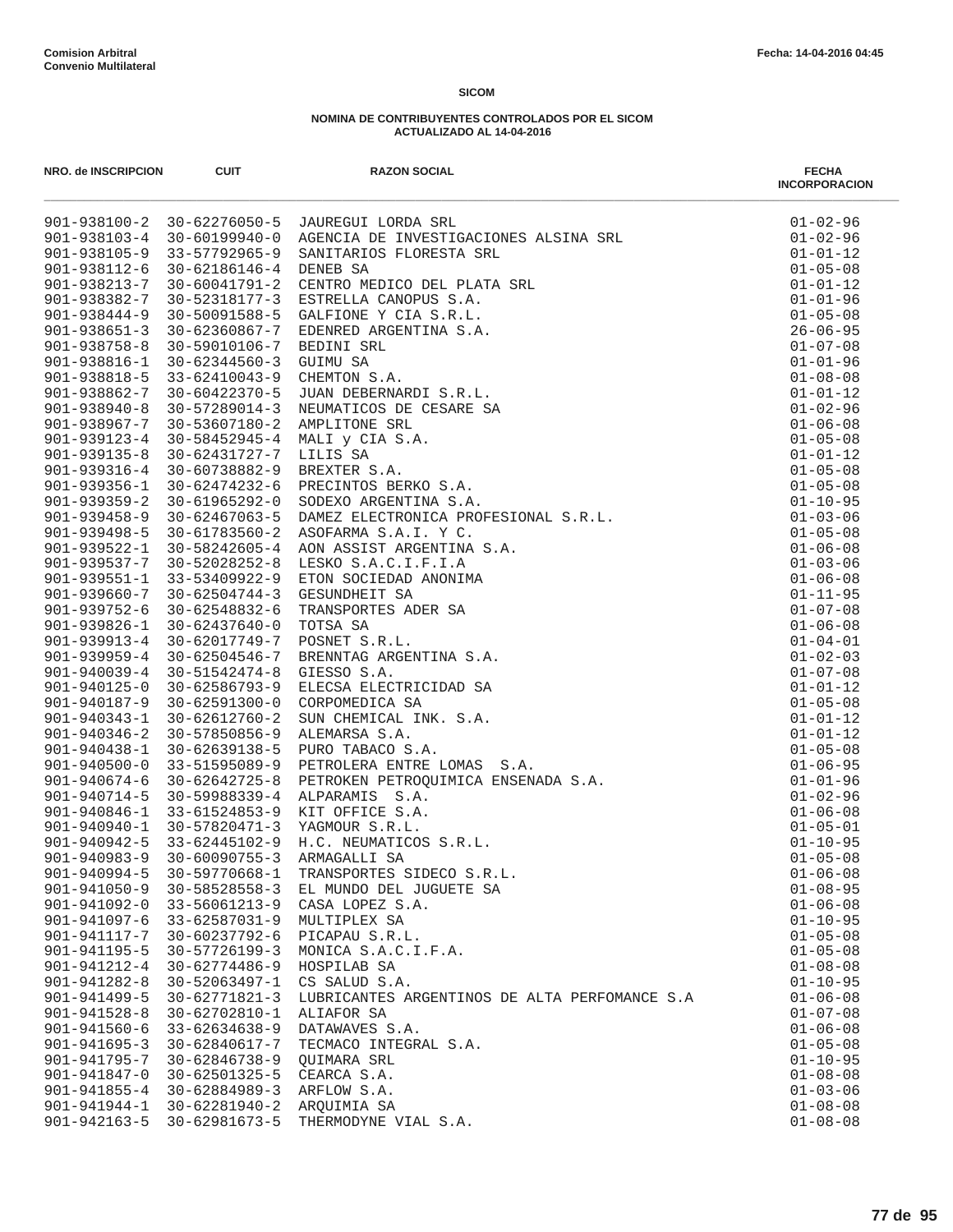| NRO. de INSCRIPCION                      | <b>CUIT</b>                          | <b>RAZON SOCIAL</b><br>NO. 00 NOCHEMONY CONTROL MADESONAL MONESONAL MONESONAL MONESONAL MONESONAL MONESONAL MONESONAL MONESONAL MONESONAL MONESONAL MONESONAL MONESONAL MONESONAL MONESONAL MONESONAL MONESONAL MONESONAL MONESONAL MONESONAL MONESO | <b>FECHA</b><br><b>INCORPORACION</b> |
|------------------------------------------|--------------------------------------|------------------------------------------------------------------------------------------------------------------------------------------------------------------------------------------------------------------------------------------------------|--------------------------------------|
|                                          |                                      |                                                                                                                                                                                                                                                      |                                      |
|                                          |                                      |                                                                                                                                                                                                                                                      |                                      |
|                                          |                                      |                                                                                                                                                                                                                                                      |                                      |
|                                          |                                      |                                                                                                                                                                                                                                                      |                                      |
|                                          |                                      |                                                                                                                                                                                                                                                      |                                      |
|                                          |                                      |                                                                                                                                                                                                                                                      |                                      |
|                                          |                                      |                                                                                                                                                                                                                                                      |                                      |
|                                          |                                      |                                                                                                                                                                                                                                                      |                                      |
|                                          |                                      |                                                                                                                                                                                                                                                      |                                      |
|                                          |                                      |                                                                                                                                                                                                                                                      |                                      |
|                                          |                                      |                                                                                                                                                                                                                                                      |                                      |
|                                          |                                      |                                                                                                                                                                                                                                                      |                                      |
|                                          |                                      |                                                                                                                                                                                                                                                      |                                      |
|                                          |                                      |                                                                                                                                                                                                                                                      |                                      |
|                                          |                                      |                                                                                                                                                                                                                                                      |                                      |
|                                          |                                      |                                                                                                                                                                                                                                                      |                                      |
|                                          |                                      |                                                                                                                                                                                                                                                      |                                      |
|                                          |                                      |                                                                                                                                                                                                                                                      |                                      |
|                                          |                                      |                                                                                                                                                                                                                                                      |                                      |
|                                          |                                      |                                                                                                                                                                                                                                                      |                                      |
|                                          |                                      |                                                                                                                                                                                                                                                      |                                      |
|                                          |                                      |                                                                                                                                                                                                                                                      |                                      |
|                                          |                                      |                                                                                                                                                                                                                                                      |                                      |
|                                          |                                      |                                                                                                                                                                                                                                                      |                                      |
|                                          |                                      |                                                                                                                                                                                                                                                      |                                      |
|                                          |                                      |                                                                                                                                                                                                                                                      |                                      |
|                                          |                                      |                                                                                                                                                                                                                                                      |                                      |
|                                          |                                      |                                                                                                                                                                                                                                                      |                                      |
|                                          |                                      |                                                                                                                                                                                                                                                      |                                      |
|                                          |                                      |                                                                                                                                                                                                                                                      |                                      |
|                                          |                                      |                                                                                                                                                                                                                                                      |                                      |
|                                          |                                      |                                                                                                                                                                                                                                                      |                                      |
|                                          |                                      |                                                                                                                                                                                                                                                      |                                      |
|                                          |                                      |                                                                                                                                                                                                                                                      |                                      |
|                                          |                                      |                                                                                                                                                                                                                                                      |                                      |
|                                          |                                      |                                                                                                                                                                                                                                                      |                                      |
|                                          |                                      |                                                                                                                                                                                                                                                      |                                      |
|                                          |                                      |                                                                                                                                                                                                                                                      |                                      |
|                                          |                                      |                                                                                                                                                                                                                                                      |                                      |
|                                          |                                      |                                                                                                                                                                                                                                                      |                                      |
|                                          |                                      |                                                                                                                                                                                                                                                      |                                      |
| $901 - 945275 - 8$                       | $30 - 61452594 - 7$                  | SIECO S.A.                                                                                                                                                                                                                                           | $01 - 06 - 08$                       |
| $901 - 945395 - 0$                       | $30 - 63241143 - 6$                  | DRAP S SRL                                                                                                                                                                                                                                           | $01 - 03 - 06$                       |
| $901 - 945459 - 6$                       | 30-62964847-6                        | PRO FUTURO CIA DE SEGUROS DE RETIRO SA                                                                                                                                                                                                               | $01 - 03 - 06$                       |
| $901 - 945477 - 0$                       | 30-63241358-7<br>$30 - 61036619 - 4$ | CELEC SA                                                                                                                                                                                                                                             | $01 - 06 - 08$                       |
| $901 - 945577 - 3$<br>$901 - 945593 - 2$ |                                      | G4S SERVICIOS DE SEGURIDAD S.A.                                                                                                                                                                                                                      | $01 - 03 - 06$<br>$01 - 05 - 08$     |
| $901 - 945626 - 4$                       | 30-52329348-2<br>30-56821079-0       | SCHI PLAS SA<br>RAUL EIJO PROPAGANDA SAIC.                                                                                                                                                                                                           | $01 - 05 - 10$                       |
| $901 - 945658 - 6$                       | 30-58348037-0                        | Q B S.A.                                                                                                                                                                                                                                             | $01 - 01 - 96$                       |
| $901 - 945661 - 4$                       | 30-52891971-1                        | INSTITUTO MASSONE S.A.                                                                                                                                                                                                                               | $01 - 07 - 01$                       |
| 901-945742-7                             | 30-54783830-7                        | INVESTI FARMA S.A                                                                                                                                                                                                                                    | $01 - 05 - 08$                       |
| $901 - 945789 - 4$                       | $30 - 61013649 - 0$                  | OSMIFA SA                                                                                                                                                                                                                                            | $01 - 09 - 96$                       |
| 901-945794-7                             | 33-58117891-9                        | CORAS SA ARGENTINA                                                                                                                                                                                                                                   | $01 - 06 - 08$                       |
| $901 - 945830 - 7$                       | 33-63263110-9                        | NEFROLOGIA ACASSUSO SA                                                                                                                                                                                                                               | $01 - 02 - 96$                       |
| $901 - 945856 - 9$                       | $30 - 63057773 - 6$                  | ALIMENTOS MODERNOS S.A.                                                                                                                                                                                                                              | $01 - 01 - 12$                       |
| $901 - 945901 - 1$                       | 30-51753557-1                        | DUKAREVICH SA                                                                                                                                                                                                                                        | $01 - 10 - 95$                       |
| $901 - 945906 - 7$                       | $30 - 60926476 - 0$                  | ADAMA SA                                                                                                                                                                                                                                             | $01 - 03 - 06$                       |
| 901-945938-9                             | $30 - 63464087 - 4$                  | DROGUERIA DIMEC SRL                                                                                                                                                                                                                                  | $01 - 06 - 08$                       |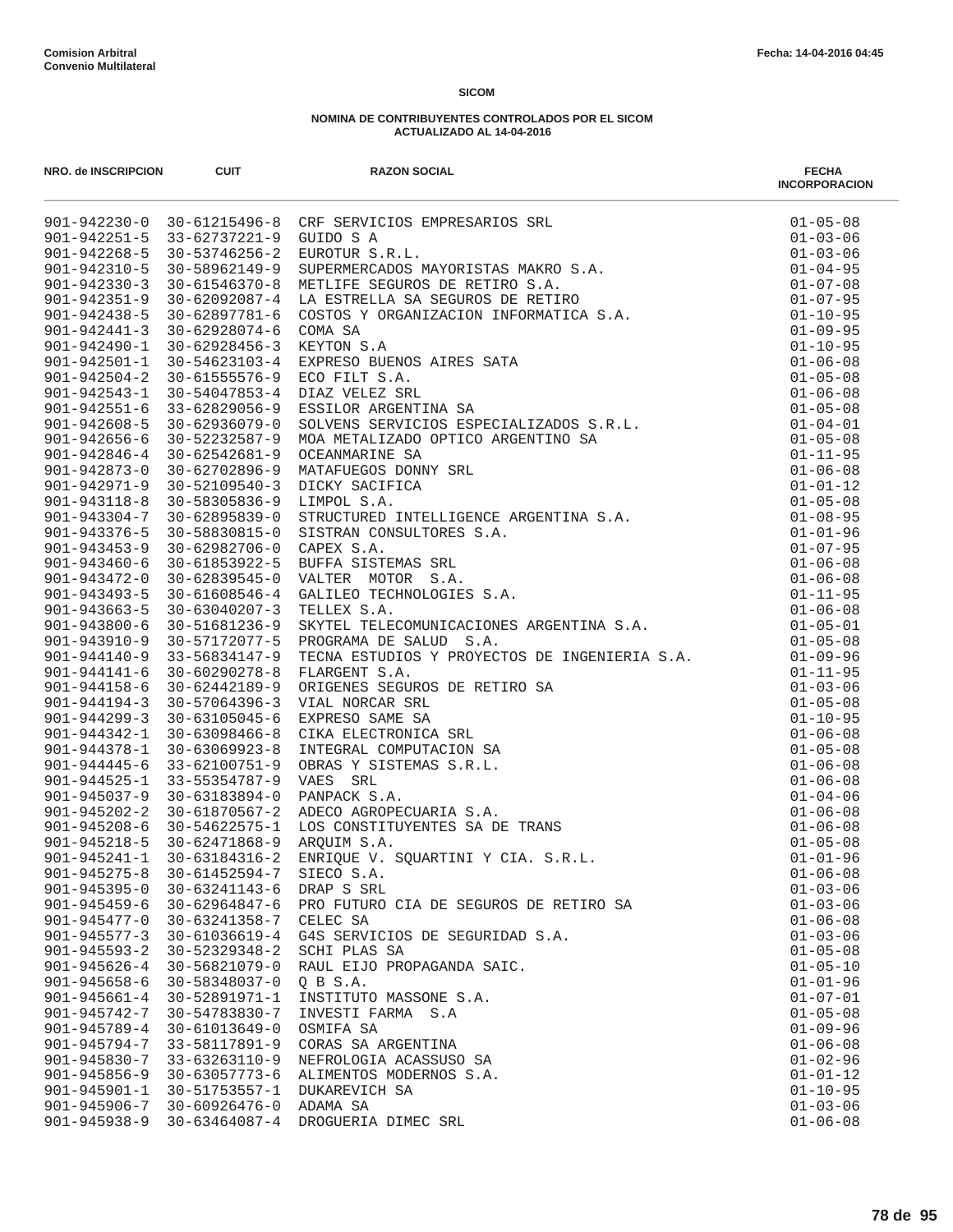| NRO. de INSCRIPCION                      | <b>CUIT</b>                             | <b>RAZON SOCIAL</b>                           | <b>FECHA</b><br><b>INCORPORACION</b> |
|------------------------------------------|-----------------------------------------|-----------------------------------------------|--------------------------------------|
|                                          | 901-946138-1 30-63321780-3 GRAVENT S.A. |                                               | $01 - 07 - 08$                       |
| 901-946259-1                             |                                         |                                               | $01 - 05 - 08$                       |
| $901 - 946262 - 9$                       |                                         |                                               | $01 - 05 - 08$                       |
| $901 - 946320 - 1$                       |                                         |                                               | $01 - 03 - 06$                       |
| $901 - 946330 - 1$                       |                                         |                                               | $01 - 01 - 12$                       |
| $901 - 946402 - 1$                       |                                         |                                               | $01 - 05 - 08$                       |
| $901 - 946520 - 9$                       |                                         |                                               | $01 - 01 - 12$                       |
| $901 - 946534 - 7$                       |                                         |                                               | $01 - 01 - 96$                       |
| $901 - 946587 - 4$                       |                                         |                                               | $01 - 05 - 01$                       |
| $901 - 946844 - 7$                       |                                         |                                               | $01 - 01 - 12$                       |
| 901-946876-9<br>$901 - 947079 - 3$       |                                         |                                               | $01 - 07 - 01$<br>$01 - 04 - 01$     |
| $901 - 947109 - 3$                       |                                         |                                               | $01 - 02 - 96$                       |
| 901-947132-0                             |                                         |                                               | $01 - 06 - 95$                       |
| 901-947162-7                             |                                         |                                               | $01 - 01 - 12$                       |
| 901-947179-7                             |                                         |                                               | $01 - 05 - 08$                       |
| $901 - 947306 - 9$                       |                                         |                                               | $01 - 05 - 08$                       |
| $901 - 947441 - 2$                       |                                         |                                               | $01 - 02 - 03$                       |
| $901 - 947465 - 0$                       |                                         |                                               | $01 - 01 - 12$                       |
| 901-947482-6                             |                                         |                                               | $01 - 03 - 06$                       |
| $901 - 947611 - 2$                       |                                         |                                               | $01 - 07 - 95$                       |
| $901 - 947631 - 1$                       |                                         |                                               | $01 - 06 - 08$                       |
| $901 - 947638 - 1$                       |                                         |                                               | $01 - 02 - 03$                       |
| $901 - 947643 - 4$                       |                                         |                                               | $01 - 11 - 95$                       |
| $901 - 947706 - 3$                       |                                         |                                               | $01 - 01 - 12$                       |
| $901 - 947753 - 7$                       |                                         |                                               | $01 - 05 - 08$                       |
| $901 - 947883 - 8$                       |                                         |                                               | $01 - 10 - 95$                       |
| $901 - 948023 - 6$                       |                                         |                                               | $01 - 05 - 08$                       |
| $901 - 948045 - 9$                       |                                         |                                               | $01 - 01 - 96$                       |
| $901 - 948262 - 2$                       |                                         |                                               | $01 - 01 - 12$                       |
| $901 - 948264 - 7$                       |                                         |                                               | $01 - 05 - 09$                       |
| $901 - 948380 - 0$                       |                                         |                                               | $01 - 04 - 01$                       |
| $901 - 948449 - 2$                       |                                         |                                               | $01 - 01 - 12$                       |
| $901 - 948455 - 2$                       |                                         |                                               | $01 - 06 - 08$                       |
| $901 - 948528 - 1$                       |                                         |                                               | $01 - 03 - 06$                       |
| $901 - 948587 - 8$                       |                                         |                                               | $01 - 03 - 06$                       |
| $901 - 948605 - 4$                       |                                         |                                               | $01 - 10 - 95$                       |
| $901 - 948655 - 0$                       |                                         |                                               | $01 - 03 - 06$                       |
| $901 - 948809 - 1$<br>$901 - 948834 - 1$ |                                         |                                               | $01 - 01 - 96$                       |
|                                          |                                         |                                               | $01 - 08 - 08$<br>$01 - 05 - 08$     |
| 901-948835-9                             |                                         |                                               | $01 - 06 - 08$                       |
| 901-948870-9<br>901-948992-5             | $30 - 55633301 - 3$                     | GOMEZ Y MEDINILLA S.A.                        | $01 - 06 - 08$                       |
| $901 - 949019 - 2$                       | 30-63720402-1                           | SURMAR S.A.                                   | $01 - 05 - 08$                       |
| $901 - 949105 - 8$                       | 30-55131829-6                           | CENTRO DE INV. MAMARIAS DR. MANUEL CYMBERKNOH | $01 - 07 - 01$                       |
| $901 - 949124 - 9$                       | $30 - 60653271 - 3$                     | CARTERAS CANDY SRL                            | $01 - 01 - 12$                       |
| $901 - 949277 - 0$                       | $30 - 61025561 - 9$                     | FRAGAROME S.A.                                | $01 - 08 - 08$                       |
| $901 - 949611 - 6$                       | 30-52826337-9                           | A. MARSHALL MOFFAT S.A.                       | $01 - 05 - 08$                       |
| $901 - 949634 - 6$                       | 30-60737179-9                           | AUTOSERVICIO MAYORISTA DIARCO SA              | $01 - 05 - 08$                       |
| $901 - 949643 - 8$                       | 30-56822218-7                           | BELLINI HNOS. S.R.L.                          | $01 - 05 - 08$                       |
| $901 - 949658 - 3$                       | 30-50338140-7                           | DONATO ZURLO Y CIA SRL                        | $01 - 06 - 08$                       |
| 901-949692-6                             | $30 - 63246490 - 4$                     | ARUBRAS S.A.                                  | $01 - 02 - 03$                       |
| $901 - 949765 - 4$                       | 33-63893399-9                           | CEOS MEDICA S.A.                              | $01 - 01 - 96$                       |
| 901-949786-0                             | $30 - 60966180 - 8$                     | TODOMUSICA S.A.                               | $01 - 06 - 08$                       |
| $901 - 949869 - 7$                       | 30-63888317-8                           | INDEXPORT MESSE FRANKFURT S.A.                | $01 - 03 - 06$                       |
| 901-949881-7                             | 30-63873229-3                           | COMPA?IA ARGENTINA DE MARKETING DIRECTO S.A.  | $01 - 10 - 95$                       |
| $901 - 949997 - 3$                       | 30-63897599-4                           | TECNOLAB S.A.                                 | $01 - 06 - 08$                       |
| $901 - 950030 - 6$                       | 30-58380624-1                           | TRADIGRAIN S.A.                               | $01 - 11 - 95$                       |
| 901-950053-6                             |                                         | 30-63874987-0 AZZOLLINI CONTRUCCIONES S.R.L.  | $01 - 10 - 95$                       |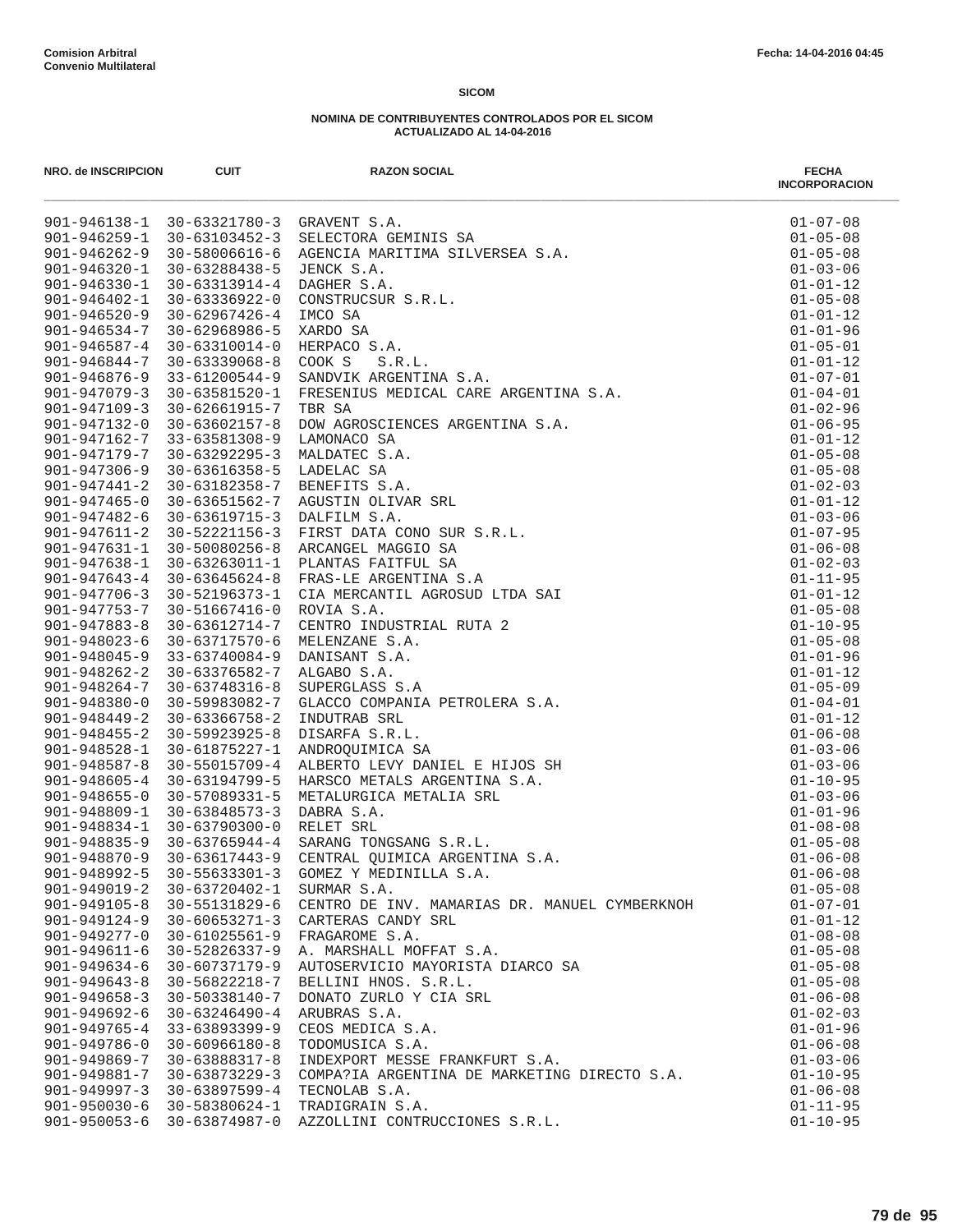| NRO. de INSCRIPCION | <b>CUIT</b>         | <b>RAZON SOCIAL</b>                           | <b>FECHA</b><br><b>INCORPORACION</b> |
|---------------------|---------------------|-----------------------------------------------|--------------------------------------|
|                     |                     |                                               |                                      |
|                     |                     |                                               |                                      |
|                     |                     |                                               |                                      |
|                     |                     |                                               |                                      |
|                     |                     |                                               |                                      |
|                     |                     |                                               |                                      |
|                     |                     |                                               |                                      |
|                     |                     |                                               |                                      |
|                     |                     |                                               |                                      |
|                     |                     |                                               |                                      |
|                     |                     |                                               |                                      |
|                     |                     |                                               |                                      |
|                     |                     |                                               |                                      |
|                     |                     |                                               |                                      |
|                     |                     |                                               |                                      |
|                     |                     |                                               |                                      |
|                     |                     |                                               |                                      |
|                     |                     |                                               |                                      |
|                     |                     |                                               |                                      |
|                     |                     |                                               |                                      |
|                     |                     |                                               |                                      |
|                     |                     |                                               |                                      |
|                     |                     |                                               |                                      |
|                     |                     |                                               |                                      |
|                     |                     |                                               |                                      |
|                     |                     |                                               |                                      |
|                     |                     |                                               |                                      |
|                     |                     |                                               |                                      |
|                     |                     |                                               |                                      |
|                     |                     |                                               |                                      |
|                     |                     |                                               |                                      |
|                     |                     |                                               |                                      |
|                     |                     |                                               |                                      |
|                     |                     |                                               |                                      |
|                     |                     |                                               |                                      |
|                     |                     |                                               |                                      |
|                     |                     |                                               |                                      |
|                     |                     |                                               |                                      |
|                     |                     |                                               |                                      |
|                     |                     |                                               |                                      |
| $901 - 952667 - 0$  | $30 - 64044574 - 9$ | CAMINO DEL ATLANTICO SA CONCES VIAL           | $01 - 06 - 95$                       |
| $901 - 952746 - 8$  | $30 - 64064804 - 6$ | VIRGEN DE ITATI CONCESIONARIA DE OBRAS VIALES | $01 - 08 - 95$                       |
| $901 - 952810 - 1$  | 30-63882722-7       | IMPORTADORA Y EXPORTADORA RODA                | $01 - 03 - 06$                       |
| $901 - 952865 - 2$  | $30 - 63624124 - 1$ | L.J.RAMOS BROKERS INMOBILIARIOS S.A.          | $01 - 06 - 08$                       |
| $901 - 952958 - 9$  | $30 - 63837562 - 8$ | ROCH S.A.                                     | $01 - 03 - 06$                       |
| $901 - 953039 - 7$  | 30-64100315-4       | FERIAS AGROAZUL S.A.                          | $01 - 01 - 12$                       |
| $901 - 953072 - 2$  | $30 - 59862233 - 3$ | COVIALSA S.A.                                 | $01 - 05 - 09$                       |
| $901 - 953093 - 8$  | $30 - 63610183 - 0$ | GUZMAN NACICH SAIC                            | $01 - 07 - 01$                       |
| $901 - 953196 - 3$  | $30 - 64080446 - 3$ | NALE S.A.                                     | $01 - 03 - 06$                       |
| $901 - 953229 - 5$  | $30 - 64110590 - 9$ | VULCABRAS AZALEIA ARGENTINA S.A.              | $01 - 09 - 95$                       |
| $901 - 953276 - 9$  | 30-53598192-9       | DAKOTA S.A.                                   | $01 - 05 - 01$                       |
| $901 - 953358 - 9$  | 33-63315576-9       | CARLOS ALVAREZ S.A.                           | $01 - 11 - 95$                       |
| $901 - 953386 - 1$  | $30 - 64096490 - 8$ | CONSORCIO TECPETROL AGUA SALADA               | $01 - 09 - 95$                       |
| $901 - 953387 - 9$  | $30 - 59266547 - 2$ | TECPETROL SA                                  | $01 - 04 - 95$                       |
| $901 - 953389 - 3$  | $30 - 59558574 - 7$ | CEM-EL-CO SA                                  | $01 - 05 - 08$                       |
| $901 - 953424 - 6$  | $30 - 64115564 - 7$ | INARTECO SA                                   | $01 - 06 - 08$                       |
| $901 - 953443 - 7$  | $30 - 62972231 - 5$ | MAILCORP SA                                   | $01 - 05 - 08$                       |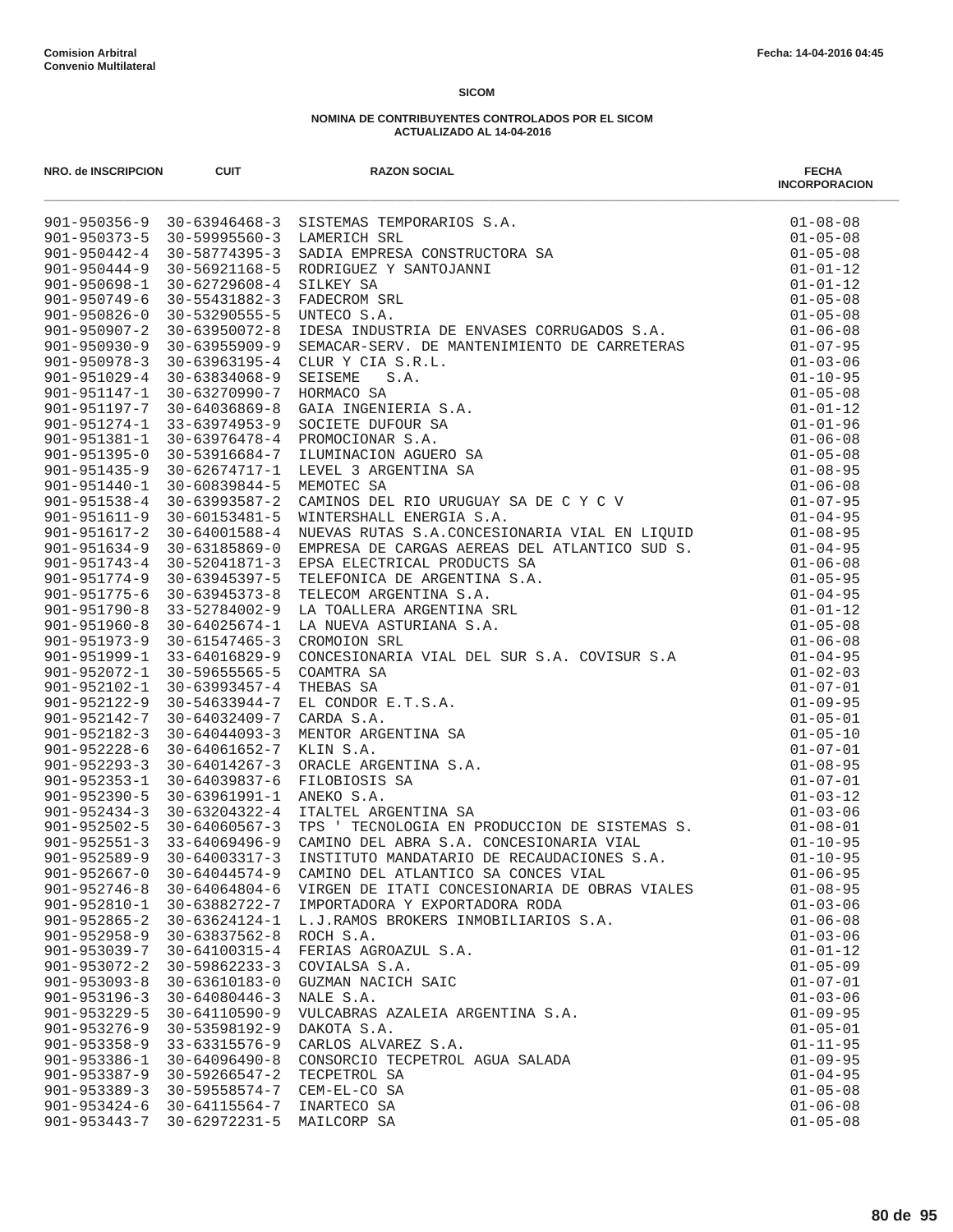| NRO. de INSCRIPCION                      | <b>CUIT</b>                      | <b>RAZON SOCIAL</b><br><b>PALENO AUTOMATES SEL ANGLES SEL ANGLES SEL CONFECTION AND SALE CONFECTION AND CONFECTION AND CONFECTIVE S.A.</b><br>CONFECTION ARENTITATS S.R.L.<br>CONFECTION ARENTITATS S.R.L.<br>CONFECTION ANGENTITATS S.R.L.<br>CONFECTION ANGLES STRUC | <b>FECHA</b><br><b>INCORPORACION</b> |
|------------------------------------------|----------------------------------|------------------------------------------------------------------------------------------------------------------------------------------------------------------------------------------------------------------------------------------------------------------------|--------------------------------------|
|                                          |                                  | 901-953561-4 30-64157175-6 PALERMO AUTOPARTES SRL                                                                                                                                                                                                                      | $01 - 05 - 08$                       |
|                                          |                                  | 901-953599-0 30-63927711-5 BIODIAGNOSTICO S.A.                                                                                                                                                                                                                         | $01 - 06 - 08$                       |
| $901 - 953626 - 8$                       | 33-64024459-9                    |                                                                                                                                                                                                                                                                        | $01 - 06 - 08$                       |
| $901 - 953680 - 9$                       | $30 - 52347924 - 1$              |                                                                                                                                                                                                                                                                        | $01 - 04 - 95$                       |
| $901 - 953729 - 3$                       |                                  | 30-64085557-2 EZIO DELL'AVO E HIJOS SA                                                                                                                                                                                                                                 | $01 - 06 - 08$                       |
| $901 - 953873 - 9$                       | 30-61277887-2                    |                                                                                                                                                                                                                                                                        | $01 - 07 - 01$                       |
| $901 - 953988 - 8$                       | 30-64169592-7                    |                                                                                                                                                                                                                                                                        | $01 - 05 - 08$                       |
| $901 - 954135 - 3$                       | 30-64189846-1                    |                                                                                                                                                                                                                                                                        | $01 - 02 - 96$<br>$01 - 10 - 95$     |
| $901 - 954368 - 0$<br>$901 - 954393 - 1$ | 33-64168254-9<br>30-50538823-9   |                                                                                                                                                                                                                                                                        | $01 - 05 - 08$                       |
| $901 - 954536 - 5$                       | 30-64198066-4                    |                                                                                                                                                                                                                                                                        | $01 - 09 - 95$                       |
| $901 - 954537 - 2$                       | 30-58891715-7                    |                                                                                                                                                                                                                                                                        | $01 - 01 - 12$                       |
| $901 - 954576 - 1$                       | 33-64032478-9                    |                                                                                                                                                                                                                                                                        | $01 - 10 - 95$                       |
| $901 - 954642 - 9$                       | 30-64037008-0                    |                                                                                                                                                                                                                                                                        | $01 - 02 - 96$                       |
| 901-954670-1                             | 30-64201063-4                    |                                                                                                                                                                                                                                                                        | $01 - 03 - 06$                       |
| $901 - 954734 - 8$                       | 30-63916908-8                    |                                                                                                                                                                                                                                                                        | $01 - 05 - 08$                       |
|                                          | 901-954767-7 30-62853570-8       |                                                                                                                                                                                                                                                                        | $01 - 01 - 12$                       |
| $901 - 954769 - 1$                       | 30-54634107-7                    |                                                                                                                                                                                                                                                                        | $01 - 11 - 95$                       |
| $901 - 954781 - 1$                       | 30-64032515-8                    |                                                                                                                                                                                                                                                                        | $01 - 09 - 95$                       |
| $901 - 954784 - 3$                       | 30-60933119-0                    |                                                                                                                                                                                                                                                                        | $01 - 06 - 08$                       |
| $901 - 954857 - 1$                       | 30-63128411-2                    |                                                                                                                                                                                                                                                                        | $01 - 09 - 96$                       |
| $901 - 954933 - 8$                       | 30-64224262-4                    |                                                                                                                                                                                                                                                                        | $01 - 01 - 12$                       |
| $901 - 955033 - 7$                       | 30-59676881-0                    |                                                                                                                                                                                                                                                                        | $01 - 03 - 06$                       |
| 901-955079-7                             | 30-61125940-5                    |                                                                                                                                                                                                                                                                        | $01 - 05 - 08$                       |
| $901 - 955092 - 4$                       | 30-64243285-7                    |                                                                                                                                                                                                                                                                        | $01 - 06 - 08$                       |
| $901 - 955156 - 1$                       | 30-64250768-7                    |                                                                                                                                                                                                                                                                        | $01 - 06 - 08$                       |
| $901 - 955165 - 2$                       | 30-64250805-5                    |                                                                                                                                                                                                                                                                        | $01 - 10 - 95$                       |
| $901 - 955167 - 7$                       | 30-51696461-4                    |                                                                                                                                                                                                                                                                        | $01 - 06 - 08$                       |
| $901 - 955258 - 9$                       | 30-64022460-2                    |                                                                                                                                                                                                                                                                        | $01 - 08 - 95$                       |
| $901 - 955395 - 7$                       | 33-64013882-9                    |                                                                                                                                                                                                                                                                        | $01 - 01 - 12$                       |
| $901 - 955400 - 2$                       | $30 - 64266156 - 2$              |                                                                                                                                                                                                                                                                        | $01 - 05 - 08$                       |
| $901 - 955523 - 6$<br>$901 - 955638 - 5$ | 30-64272445-9<br>30-64290106-7   |                                                                                                                                                                                                                                                                        | $01 - 03 - 06$<br>$01 - 08 - 95$     |
| $901 - 955675 - 0$                       | 30-64281252-8                    |                                                                                                                                                                                                                                                                        | $01 - 05 - 08$                       |
| $901 - 955729 - 7$                       | $30 - 64293006 - 7$              |                                                                                                                                                                                                                                                                        | $01 - 05 - 08$                       |
| $901 - 955795 - 1$                       | 30-57606190-7                    |                                                                                                                                                                                                                                                                        | $01 - 01 - 12$                       |
| $901 - 955830 - 4$                       | $30 - 64256698 - 5$              |                                                                                                                                                                                                                                                                        | $01 - 06 - 08$                       |
| $901 - 955894 - 8$                       | 33-64304687-9                    |                                                                                                                                                                                                                                                                        | $01 - 06 - 08$                       |
| $901 - 956014 - 8$                       | 30-51714969-8                    |                                                                                                                                                                                                                                                                        | $01 - 06 - 08$                       |
| $901 - 956029 - 3$                       | 30-53839114-6                    |                                                                                                                                                                                                                                                                        | $01 - 04 - 95$                       |
|                                          | $901 - 956048 - 4$ 30-64325705-6 |                                                                                                                                                                                                                                                                        | $01 - 06 - 08$                       |
|                                          | $901 - 956162 - 2$ 30-64273714-3 |                                                                                                                                                                                                                                                                        | $01 - 10 - 95$                       |
| $901 - 956246 - 7$                       | 30-56867491-6                    | PRODUCTORES DE ALCOHOL DE MELAZA SA                                                                                                                                                                                                                                    | $01 - 12 - 95$                       |
| 901-956283-1                             | 30-64331568-4                    | IBERO ASISTENCIA S.A.                                                                                                                                                                                                                                                  | $01 - 04 - 01$                       |
| $901 - 956472 - 2$                       | 30-64347741-2                    | EMPRESA LANUS S.R.L.                                                                                                                                                                                                                                                   | $01 - 10 - 95$                       |
| $901 - 956525 - 2$                       | $30 - 60418728 - 8$              | ISIQUIM S.A.                                                                                                                                                                                                                                                           | $01 - 05 - 08$                       |
| $901 - 956608 - 0$                       | 30-58782819-3                    | ANALISTAS EMPRESARIOS SRL                                                                                                                                                                                                                                              | $01 - 01 - 12$                       |
| $901 - 956655 - 3$                       | 30-64316141-5                    | CARMELO ANTONIO ORRICO SRL                                                                                                                                                                                                                                             | $01 - 08 - 08$                       |
| $901 - 956798 - 5$                       | 30-64362052-5                    | TESSICOT S.A.                                                                                                                                                                                                                                                          | $01 - 06 - 08$                       |
| $901 - 956804 - 8$                       | $30 - 64344551 - 0$              | COOPERATIVA DE TRABAJO LINCE SEGURIDAD LTDA.                                                                                                                                                                                                                           | $01 - 07 - 08$                       |
| $901 - 956840 - 5$                       | 30-62928012-6                    | SOCIEDAD ANONIMA DE GIACOMO                                                                                                                                                                                                                                            | $01 - 07 - 01$                       |
| $901 - 956852 - 9$                       | 30-64114165-4                    | DASTEC SRL                                                                                                                                                                                                                                                             | $01 - 06 - 08$                       |
| 901-956872-7                             | $30 - 64359670 - 5$              | BANKERS S.A.                                                                                                                                                                                                                                                           | $01 - 06 - 08$                       |
| $901 - 956935 - 6$                       | 30-51686323-0                    | CHEMECO SOCIEDAD ANONIMA                                                                                                                                                                                                                                               | $01 - 01 - 96$                       |
| $901 - 956980 - 5$                       | 30-64391786-2                    | CONTROL Y SEGURIDAD SA                                                                                                                                                                                                                                                 | $01 - 06 - 08$                       |
|                                          | 901-957051-4 30-64395733-3       | WARPLAST S.R.L.                                                                                                                                                                                                                                                        | $01 - 01 - 12$                       |
| $901 - 957130 - 2$<br>$901 - 957163 - 1$ | 30-50485402-3<br>30-54677193-4   | NYLTEF S.A.I.C.F.I.<br>CUEREX S.A.C.I.                                                                                                                                                                                                                                 | $01 - 05 - 08$<br>$01 - 03 - 06$     |
|                                          |                                  | 901-957349-4 30-54622445-3 LA INTERNACIONAL TRANSP PAS SACII                                                                                                                                                                                                           | $01 - 09 - 95$                       |
|                                          |                                  |                                                                                                                                                                                                                                                                        |                                      |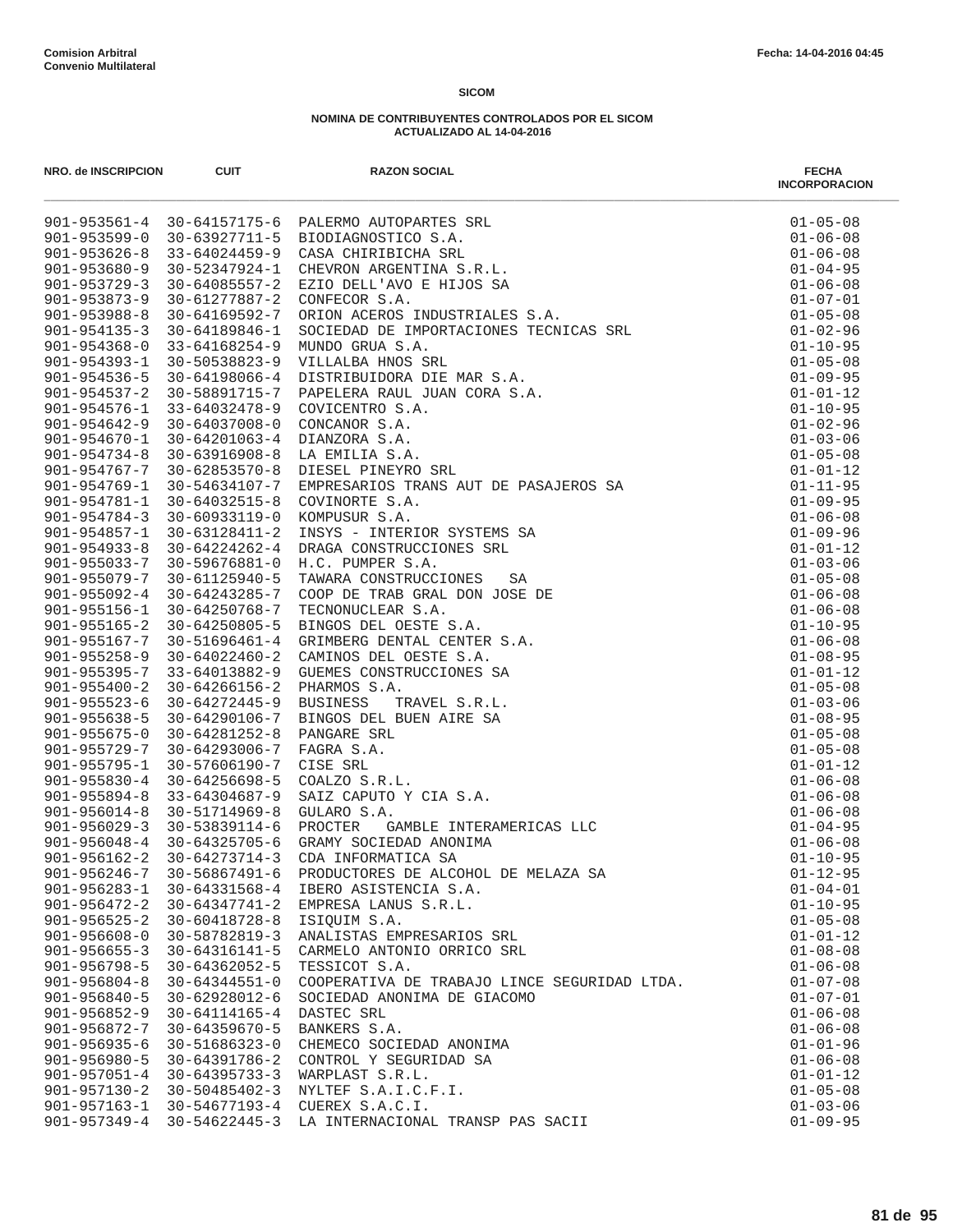| NRO. de INSCRIPCION | <b>CUIT</b>         | <b>RAZON SOCIAL</b><br>MA 2019-197146-0<br>901-957446-0<br>901-957446-0<br>901-957446-0<br>901-957446-0<br>901-957446-0<br>901-95744-0<br>901-95744-0<br>902-94744-0<br>902-95744-0<br>902-96754-0<br>902-97574-0<br>902-97574-0<br>902-97574-0<br>902-97574-0<br>902-97574-0<br>902- | <b>FECHA</b><br><b>INCORPORACION</b> |
|---------------------|---------------------|---------------------------------------------------------------------------------------------------------------------------------------------------------------------------------------------------------------------------------------------------------------------------------------|--------------------------------------|
|                     |                     |                                                                                                                                                                                                                                                                                       | $01 - 01 - 12$                       |
|                     |                     |                                                                                                                                                                                                                                                                                       | $01 - 09 - 95$                       |
|                     |                     |                                                                                                                                                                                                                                                                                       | $01 - 04 - 01$                       |
|                     |                     |                                                                                                                                                                                                                                                                                       | $01 - 02 - 96$                       |
|                     |                     |                                                                                                                                                                                                                                                                                       | $01 - 02 - 03$                       |
|                     |                     |                                                                                                                                                                                                                                                                                       | $01 - 11 - 95$                       |
|                     |                     |                                                                                                                                                                                                                                                                                       | $01 - 01 - 12$                       |
|                     |                     |                                                                                                                                                                                                                                                                                       | $01 - 10 - 95$                       |
|                     |                     |                                                                                                                                                                                                                                                                                       | $26 - 06 - 95$                       |
|                     |                     |                                                                                                                                                                                                                                                                                       | $01 - 03 - 06$<br>$01 - 05 - 08$     |
|                     |                     |                                                                                                                                                                                                                                                                                       | $01 - 09 - 95$                       |
|                     |                     |                                                                                                                                                                                                                                                                                       | $01 - 06 - 08$                       |
|                     |                     |                                                                                                                                                                                                                                                                                       | $01 - 09 - 95$                       |
|                     |                     |                                                                                                                                                                                                                                                                                       | $01 - 03 - 06$                       |
|                     |                     |                                                                                                                                                                                                                                                                                       | $01 - 01 - 96$                       |
|                     |                     |                                                                                                                                                                                                                                                                                       | $01 - 05 - 08$                       |
|                     |                     |                                                                                                                                                                                                                                                                                       | $01 - 07 - 08$                       |
|                     |                     |                                                                                                                                                                                                                                                                                       | $26 - 06 - 95$                       |
|                     |                     |                                                                                                                                                                                                                                                                                       | $01 - 07 - 01$                       |
|                     |                     |                                                                                                                                                                                                                                                                                       | $01 - 10 - 95$                       |
|                     |                     |                                                                                                                                                                                                                                                                                       | $01 - 06 - 08$                       |
|                     |                     |                                                                                                                                                                                                                                                                                       | $01 - 10 - 95$                       |
|                     |                     |                                                                                                                                                                                                                                                                                       | $01 - 07 - 01$                       |
|                     |                     |                                                                                                                                                                                                                                                                                       | $01 - 08 - 95$                       |
|                     |                     |                                                                                                                                                                                                                                                                                       | $01 - 06 - 08$                       |
|                     |                     |                                                                                                                                                                                                                                                                                       | $01 - 04 - 01$                       |
|                     |                     |                                                                                                                                                                                                                                                                                       | $01 - 05 - 08$                       |
|                     |                     |                                                                                                                                                                                                                                                                                       | $01 - 05 - 01$                       |
|                     |                     |                                                                                                                                                                                                                                                                                       | $01 - 08 - 95$                       |
|                     |                     |                                                                                                                                                                                                                                                                                       | $01 - 06 - 08$                       |
|                     |                     |                                                                                                                                                                                                                                                                                       | $26 - 06 - 95$                       |
|                     |                     |                                                                                                                                                                                                                                                                                       | $01 - 06 - 08$                       |
|                     |                     |                                                                                                                                                                                                                                                                                       | $01 - 04 - 95$                       |
|                     |                     |                                                                                                                                                                                                                                                                                       | $01 - 06 - 08$                       |
|                     |                     |                                                                                                                                                                                                                                                                                       | $01 - 03 - 06$<br>$01 - 06 - 08$     |
|                     |                     |                                                                                                                                                                                                                                                                                       | $01 - 12 - 95$                       |
|                     |                     |                                                                                                                                                                                                                                                                                       | $26 - 06 - 95$                       |
|                     |                     |                                                                                                                                                                                                                                                                                       | $01 - 06 - 08$                       |
|                     |                     |                                                                                                                                                                                                                                                                                       | $01 - 03 - 12$                       |
|                     |                     |                                                                                                                                                                                                                                                                                       | $01 - 12 - 95$                       |
| $901 - 960147 - 7$  | 30-64518332-7       | SITECA S.R.L.                                                                                                                                                                                                                                                                         | $01 - 01 - 12$                       |
| $901 - 960188 - 1$  | 30-64443722-8       | DIB S.A.                                                                                                                                                                                                                                                                              | $01 - 06 - 08$                       |
| $901 - 960302 - 1$  | 33-64420813-9       | CORPORACION DE INVERSIONES S.A.                                                                                                                                                                                                                                                       | $01 - 06 - 95$                       |
| $901 - 960350 - 2$  | $30 - 64509228 - 3$ | IPAC S.A.                                                                                                                                                                                                                                                                             | $01 - 08 - 08$                       |
| $901 - 960383 - 1$  | $30 - 64563646 - 1$ | POWGEN DIESEL S.A.                                                                                                                                                                                                                                                                    | $01 - 05 - 08$                       |
| $901 - 960385 - 6$  | $30 - 64581659 - 1$ | DOXA CONSTRUCCIONES S.R.L.                                                                                                                                                                                                                                                            | $01 - 03 - 06$                       |
| $901 - 960415 - 6$  | 30-57200354-6       | DESINFECCIONES EL SOL S.R.L.                                                                                                                                                                                                                                                          | $01 - 06 - 08$                       |
| $901 - 960449 - 2$  | $30 - 64399186 - 8$ | CENTRO AGROPECUARIO MODELO SA                                                                                                                                                                                                                                                         | $01 - 10 - 95$                       |
| $901 - 960460 - 5$  | $30 - 64592271 - 5$ | INDUSTRIAS SALADILLO S.A.                                                                                                                                                                                                                                                             | $01 - 01 - 12$                       |
| $901 - 960519 - 9$  | $30 - 50553738 - 2$ | FABRIL INDUMENTARIA S.A.                                                                                                                                                                                                                                                              | $01 - 06 - 08$                       |
| $901 - 960590 - 6$  | 30-64508027-7       | LEVAL SA.                                                                                                                                                                                                                                                                             | $01 - 03 - 06$                       |
| $901 - 960745 - 4$  | $30 - 64555658 - 1$ | SANTIAGO DISTRIFOT S.R.L.                                                                                                                                                                                                                                                             | $01 - 06 - 08$                       |
| $901 - 960752 - 1$  | $30 - 64520629 - 7$ | IMAGENES, MERCADEO Y SISTEMAS ) IMS= S.A.                                                                                                                                                                                                                                             | $01 - 06 - 08$                       |
| 901-960832-7        | 30-50454437-7       | GOTTI HNOS. S.A.C.C.F. Y A.                                                                                                                                                                                                                                                           | $01 - 05 - 08$                       |
| $901 - 960849 - 7$  | $30 - 64521257 - 2$ | ELECNOR DE ARGENTINA S.A.                                                                                                                                                                                                                                                             | $01 - 06 - 95$                       |
| $901 - 961039 - 1$  | 30-64434885-3       | COOPERATIVA DE TRABAJO EL ESCORIAL LTDA.                                                                                                                                                                                                                                              | $01 - 05 - 08$                       |
| $901 - 961066 - 6$  | 30-55139090-6       | RUTILEX HIDROCARBUROS ARGENTINOS S.A.                                                                                                                                                                                                                                                 | $01 - 10 - 95$                       |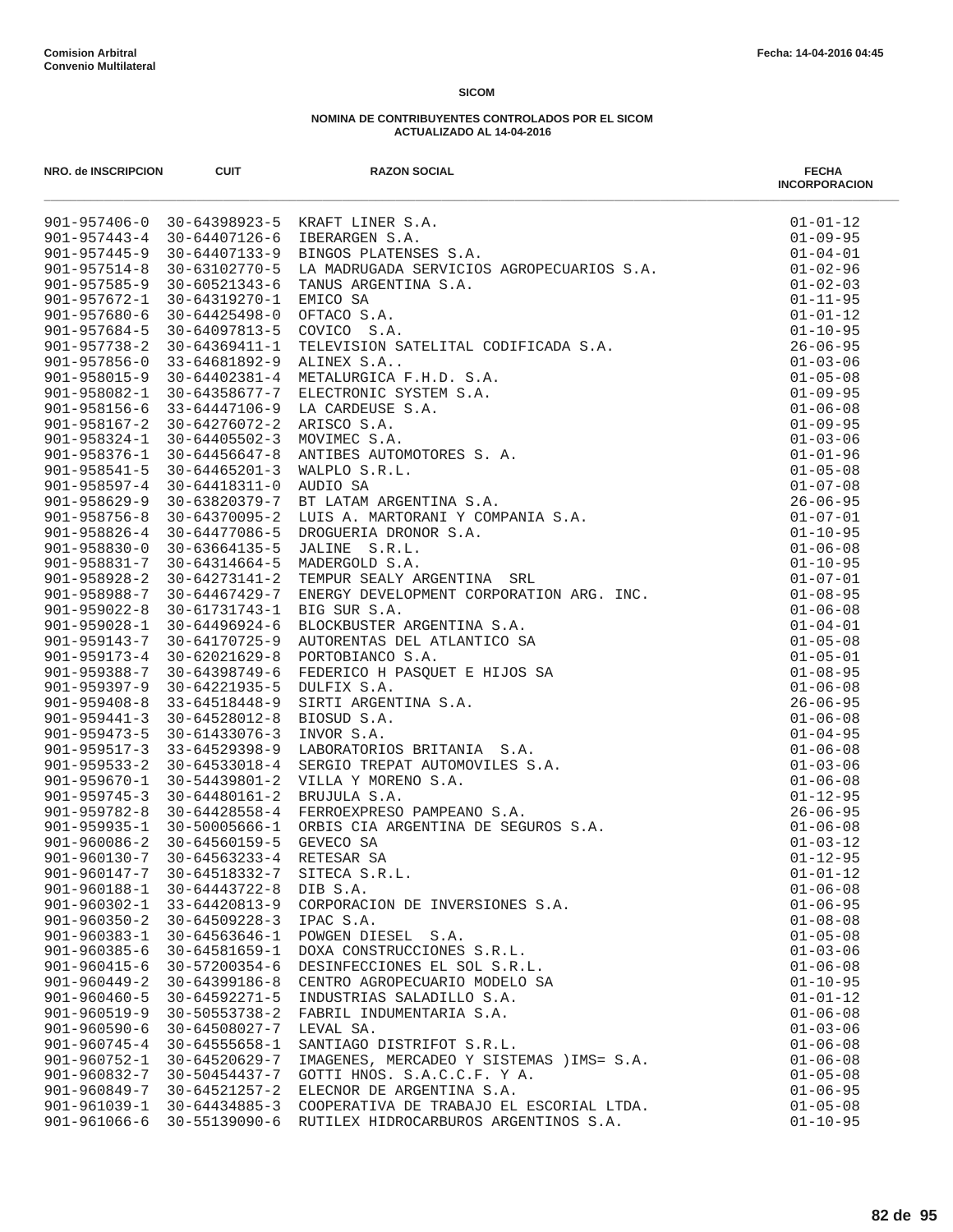| NRO. de INSCRIPCION                      | <b>CUIT</b>                          | <b>RAZON SOCIAL</b><br>PINTURERIAS REX S.A.<br>ALTRI S.A.<br>SEGUVIP ARGENTINA S.R.L.<br>SEGUVIP ARGENTINA S.R.L.<br>XENTEC ARGENTINA S.A.<br>XENTEC ARGENTINA S.A.<br>TEITHON SA<br>ALLIMPORT S.A.<br>ALLIMPORT S.R.<br>SALAVERY JUNA ENRICUE DE EMPRESAS S.A.<br>FRICANCISTICO PR | <b>FECHA</b><br><b>INCORPORACION</b> |
|------------------------------------------|--------------------------------------|-------------------------------------------------------------------------------------------------------------------------------------------------------------------------------------------------------------------------------------------------------------------------------------|--------------------------------------|
|                                          |                                      | 901-961357-5 30-64651295-2 PINTURERIAS REX S.A.                                                                                                                                                                                                                                     | $01 - 05 - 01$                       |
|                                          | 901-961492-9 30-64648783-4 ALTRI S.A |                                                                                                                                                                                                                                                                                     | $01 - 01 - 96$                       |
| $901 - 961576 - 3$                       | 30-64674319-9                        |                                                                                                                                                                                                                                                                                     | $01 - 06 - 08$                       |
| $901 - 961578 - 8$                       | 30-53839862-0                        |                                                                                                                                                                                                                                                                                     | $01 - 10 - 95$                       |
| $901 - 961612 - 3$                       | 30-64614573-9                        |                                                                                                                                                                                                                                                                                     | $01 - 03 - 06$                       |
| $901 - 961679 - 9$                       | 30-64642020-9                        |                                                                                                                                                                                                                                                                                     | $01 - 05 - 01$                       |
| $901 - 961701 - 1$                       | 30-64640222-7                        |                                                                                                                                                                                                                                                                                     | $01 - 10 - 95$                       |
| 901-961729-7                             |                                      | 30-64671020-7 ALL IMPORT S.A.                                                                                                                                                                                                                                                       | $01 - 12 - 95$                       |
| $901 - 961786 - 0$                       | $20 - 07772783 - 4$                  |                                                                                                                                                                                                                                                                                     | $01 - 12 - 95$                       |
| 901-961806-1                             | 30-60159120-7                        |                                                                                                                                                                                                                                                                                     | $01 - 09 - 95$                       |
| $901 - 961955 - 2$                       | 30-64702573-7                        |                                                                                                                                                                                                                                                                                     | $01 - 03 - 06$                       |
| 901-961977-5                             | $30 - 64704630 - 0$                  |                                                                                                                                                                                                                                                                                     | $01 - 01 - 12$                       |
| $901 - 962063 - 6$                       | 30-61752281-7                        |                                                                                                                                                                                                                                                                                     | $01 - 06 - 95$                       |
| $901 - 962149 - 5$                       | 30-50087639-1                        |                                                                                                                                                                                                                                                                                     | $01 - 06 - 08$                       |
| $901 - 962218 - 4$                       | 30-64717845-2                        |                                                                                                                                                                                                                                                                                     | $01 - 03 - 06$                       |
| $901 - 962500 - 8$<br>$901 - 962580 - 1$ | 30-64721459-9<br>30-64632845-0       |                                                                                                                                                                                                                                                                                     | $01 - 10 - 98$<br>$01 - 07 - 95$     |
| 901-962615-7                             | $30 - 63165881 - 0$                  |                                                                                                                                                                                                                                                                                     | $01 - 05 - 08$                       |
| $901 - 962782 - 2$                       | 30-64657859-7                        |                                                                                                                                                                                                                                                                                     | $01 - 02 - 96$                       |
| $901 - 962829 - 2$                       | 30-63949962-2                        |                                                                                                                                                                                                                                                                                     | $01 - 06 - 08$                       |
| $901 - 962840 - 5$                       | $30 - 59343581 - 0$                  |                                                                                                                                                                                                                                                                                     | $01 - 03 - 06$                       |
| $901 - 962845 - 1$                       | 20-10558227-8                        |                                                                                                                                                                                                                                                                                     | $01 - 05 - 08$                       |
|                                          | $901 - 962903 - 4$ 30-64672603-0     |                                                                                                                                                                                                                                                                                     | $01 - 05 - 08$                       |
| $901 - 962982 - 0$                       | 30-64572286-4                        |                                                                                                                                                                                                                                                                                     | $01 - 06 - 08$                       |
| $901 - 963122 - 8$                       | 30-64464871-7                        |                                                                                                                                                                                                                                                                                     | $01 - 10 - 95$                       |
| $901 - 963290 - 1$                       | 30-64750039-7                        |                                                                                                                                                                                                                                                                                     | $01 - 06 - 08$                       |
| $901 - 963590 - 1$                       | 30-62915715-4                        |                                                                                                                                                                                                                                                                                     | $01 - 07 - 08$                       |
| $901 - 963650 - 9$                       | $30 - 64677004 - 8$                  |                                                                                                                                                                                                                                                                                     | $01 - 10 - 95$                       |
| $901 - 963669 - 3$                       | 30-63322073-1                        |                                                                                                                                                                                                                                                                                     | $01 - 05 - 08$                       |
| $901 - 963789 - 5$                       | 33-64765677-9                        |                                                                                                                                                                                                                                                                                     | $01 - 06 - 08$                       |
| $901 - 963831 - 5$                       | 30-64580021-0                        |                                                                                                                                                                                                                                                                                     | $01 - 02 - 96$                       |
| 901-964121-2                             | 30-66117629-2                        |                                                                                                                                                                                                                                                                                     | $01 - 06 - 08$                       |
| $901 - 964178 - 9$                       | $20 - 04528314 - 4$                  |                                                                                                                                                                                                                                                                                     | $01 - 02 - 96$                       |
| $901 - 964230 - 8$                       | 30-61157864-0                        |                                                                                                                                                                                                                                                                                     | $01 - 11 - 95$                       |
| $901 - 964446 - 8$                       | 33-64667409-9                        |                                                                                                                                                                                                                                                                                     | $01 - 01 - 12$                       |
| $901 - 964871 - 3$                       | 30-64808851-1                        |                                                                                                                                                                                                                                                                                     | $01 - 11 - 95$                       |
| $901 - 965579 - 2$                       | 30-64855048-7                        |                                                                                                                                                                                                                                                                                     | $01 - 07 - 95$                       |
| $901 - 965794 - 1$                       | 30-63278185-3                        |                                                                                                                                                                                                                                                                                     | $01 - 01 - 12$                       |
| $901 - 965922 - 1$                       | $30 - 63457962 - 8$                  |                                                                                                                                                                                                                                                                                     | $01 - 05 - 09$                       |
| 901-966102-5                             | 30-61925663-4                        |                                                                                                                                                                                                                                                                                     | $01 - 01 - 12$                       |
|                                          | 901-966277-9 30-64255527-4           | RECONQUISTA ASEGURADORA DE RIESGOS DEL TRABAJ<br>SAPA ALUMINIUM ARGENTINA S.A.<br>C.E.C. S.A.<br>GEOPARK ARGENTINA LIMITED<br>PRIFAMON SAIC<br>AIRITANA ARIC                                                                                                                        | $01 - 01 - 12$                       |
| $901 - 966322 - 1$                       | 30-50058318-1                        |                                                                                                                                                                                                                                                                                     | $01 - 01 - 12$                       |
| $901 - 966726 - 4$<br>$901 - 966849 - 8$ | 30-65979529-5<br>30-64935579-3       | SISTEMAS TERCERIZACION Y SERVICIOS S.A.                                                                                                                                                                                                                                             | $01 - 08 - 08$<br>$01 - 05 - 08$     |
| $901 - 966939 - 2$                       | 30-64722711-9                        | RIO DE LAS VUELTAS S.R.L.<br>FINNING ARGENTINA S.A.                                                                                                                                                                                                                                 | $01 - 04 - 95$                       |
| $901 - 966951 - 2$                       | $30 - 64529510 - 9$                  | CONSORCIO DE EMPRESAS INMOBILIARIAS                                                                                                                                                                                                                                                 | $01 - 12 - 95$                       |
| $901 - 967152 - 2$                       | 30-61116362-9                        | ROMIKIN SA                                                                                                                                                                                                                                                                          | $01 - 05 - 01$                       |
| $901 - 967276 - 3$                       | 30-64736011-0                        | NOVUS ARGENTINA S.A.                                                                                                                                                                                                                                                                | $01 - 03 - 06$                       |
| $901 - 967436 - 4$                       | 30-64014892-2                        | SAN ENRIQUE PETROLERA S.A. DPG CADIPSA S.A.                                                                                                                                                                                                                                         | $01 - 10 - 95$                       |
| $901 - 967491 - 2$                       | $30 - 64799023 - 8$                  | PLASWAG S.A.                                                                                                                                                                                                                                                                        | $01 - 04 - 01$                       |
| $901 - 967566 - 5$                       | $30 - 50205790 - 8$                  | DEADORO S.A.                                                                                                                                                                                                                                                                        | $01 - 07 - 08$                       |
| $901 - 967591 - 6$                       | 30-64868048-8                        | D.D. S.A.                                                                                                                                                                                                                                                                           | $01 - 01 - 12$                       |
| $901 - 967606 - 4$                       | 30-64309712-1                        | GEMINIS COMPUTER S.A.                                                                                                                                                                                                                                                               | $01 - 05 - 08$                       |
| $901 - 967655 - 2$                       | 30-64546902-6                        | RIO CULLEN LAS VIOLETAS Y OTROS UTE                                                                                                                                                                                                                                                 | $01 - 10 - 95$                       |
| $901 - 967669 - 1$                       | 33-61303687-9                        | BAHIE TEXTIL SRL                                                                                                                                                                                                                                                                    | $01 - 04 - 06$                       |
|                                          | 901-967754-9 30-64567501-7           | UNIVERSAL LEAF TABACOS S.A.                                                                                                                                                                                                                                                         | $01 - 01 - 12$                       |
| 901-967922-4                             | 30-54669464-6                        | COVIARA' CONSTRUCCION DE VIVIENDA PARA LA ARM                                                                                                                                                                                                                                       | $01 - 05 - 08$                       |
|                                          | 901-968125-9 30-64883977-0           | MICROQUIM SA                                                                                                                                                                                                                                                                        | $01 - 01 - 12$                       |
| 901-968180-7                             | 30-64876883-0                        | TEAM QUALITY S.A.                                                                                                                                                                                                                                                                   | $01 - 05 - 08$                       |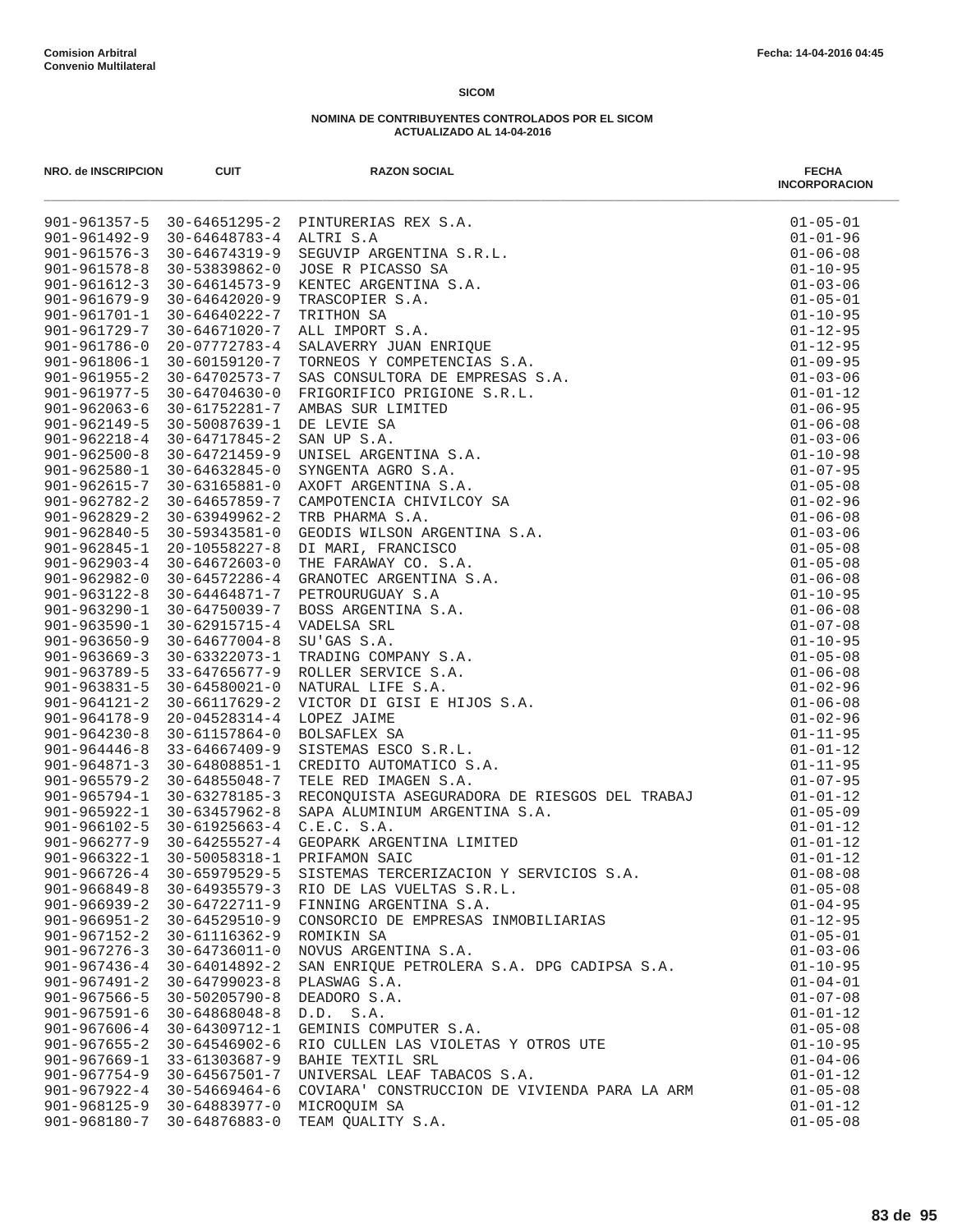| NRO. de INSCRIPCION | <b>CUIT</b>                                       | <b>RAZON SOCIAL</b>                                                                                                                                                                                                                        | <b>FECHA</b><br><b>INCORPORACION</b> |
|---------------------|---------------------------------------------------|--------------------------------------------------------------------------------------------------------------------------------------------------------------------------------------------------------------------------------------------|--------------------------------------|
|                     |                                                   | 901-968238-3 30-64874443-5 SUPERMERCADOS HIPERMARC S.A.<br>901-968502-3 30-64881148-5 DENIARD Y ASOCIADOS SRL<br>901-969038-8 30-64920153-2 NORDENWAREN S.A.<br>901-969328-8 30-64920153-2 NORDENWAREN S.A.<br>901-96921-9 33-54633982-9 D | $26 - 06 - 95$                       |
|                     |                                                   |                                                                                                                                                                                                                                            | $01 - 05 - 08$                       |
|                     |                                                   |                                                                                                                                                                                                                                            | $01 - 06 - 08$                       |
|                     |                                                   |                                                                                                                                                                                                                                            | $01 - 07 - 08$                       |
|                     |                                                   |                                                                                                                                                                                                                                            | $01 - 01 - 96$                       |
|                     |                                                   |                                                                                                                                                                                                                                            | $01 - 06 - 08$                       |
|                     |                                                   |                                                                                                                                                                                                                                            | $01 - 05 - 01$                       |
|                     |                                                   |                                                                                                                                                                                                                                            | $01 - 08 - 95$                       |
|                     |                                                   |                                                                                                                                                                                                                                            | $01 - 03 - 06$                       |
|                     |                                                   |                                                                                                                                                                                                                                            | $01 - 01 - 12$                       |
|                     |                                                   |                                                                                                                                                                                                                                            | $01 - 03 - 06$                       |
|                     |                                                   |                                                                                                                                                                                                                                            | $01 - 05 - 08$                       |
|                     |                                                   |                                                                                                                                                                                                                                            | $01 - 07 - 08$                       |
|                     |                                                   |                                                                                                                                                                                                                                            | $01 - 06 - 08$                       |
|                     |                                                   |                                                                                                                                                                                                                                            | $01 - 05 - 01$                       |
|                     |                                                   |                                                                                                                                                                                                                                            | $01 - 03 - 06$                       |
|                     |                                                   |                                                                                                                                                                                                                                            | $01 - 06 - 08$<br>$01 - 10 - 95$     |
|                     |                                                   |                                                                                                                                                                                                                                            |                                      |
|                     |                                                   |                                                                                                                                                                                                                                            | $01 - 05 - 08$                       |
|                     |                                                   |                                                                                                                                                                                                                                            | $01 - 07 - 01$<br>$01 - 03 - 06$     |
|                     |                                                   |                                                                                                                                                                                                                                            | $01 - 02 - 96$                       |
|                     |                                                   |                                                                                                                                                                                                                                            | $01 - 04 - 06$                       |
|                     |                                                   |                                                                                                                                                                                                                                            |                                      |
| $901 - 973145 - 5$  | 30-64645142-2                                     |                                                                                                                                                                                                                                            |                                      |
| 901-973160-7        | 30-65019179-6                                     |                                                                                                                                                                                                                                            |                                      |
| $901 - 973479 - 2$  | 30-65081776-8                                     |                                                                                                                                                                                                                                            |                                      |
| $901 - 973594 - 8$  | 30-65532991-5                                     |                                                                                                                                                                                                                                            |                                      |
| $901 - 973706 - 8$  | 30-65756982-4 PRINTEL S.A.                        |                                                                                                                                                                                                                                            |                                      |
| $901 - 973763 - 1$  | 30-61992913-2                                     |                                                                                                                                                                                                                                            |                                      |
| 901-974086-7        | 30-65083338-0                                     |                                                                                                                                                                                                                                            |                                      |
| $901 - 974284 - 0$  | 30-65135077-4                                     |                                                                                                                                                                                                                                            |                                      |
| $901 - 974409 - 1$  | 30-64471989-4                                     |                                                                                                                                                                                                                                            |                                      |
| $901 - 974462 - 4$  | 30-65099900-9                                     |                                                                                                                                                                                                                                            |                                      |
| $901 - 974500 - 9$  | 30-65146422-2                                     |                                                                                                                                                                                                                                            |                                      |
| $901 - 974555 - 1$  | 30-65080582-4                                     |                                                                                                                                                                                                                                            |                                      |
| $901 - 974596 - 4$  | 30-65093896-4                                     |                                                                                                                                                                                                                                            |                                      |
|                     | 901-974634-9 30-65157075-8                        | GENEBRE DE ARGENTINA S.A.                                                                                                                                                                                                                  | $01 - 03 - 06$                       |
|                     | $901 - 975153 - 3$ 30-63366062-6                  | IMPORTADORA TEMPO SA                                                                                                                                                                                                                       | $01 - 05 - 01$                       |
|                     | 901-975232-1 30-65191071-0                        | ERBAVEN SRL                                                                                                                                                                                                                                | $01 - 01 - 12$                       |
|                     | $901 - 975243 - 8$ 30-65207008-2                  | CVZ A SA                                                                                                                                                                                                                                   | $01 - 12 - 95$                       |
|                     | 901-975317-3 30-65186129-9                        | INIEGRAL BOENOS AIRES S.A.<br>NA S.A.<br>SA<br>MACROPLAST S A                                                                                                                                                                              | $01 - 08 - 08$                       |
| $901 - 975429 - 1$  | $30 - 65176791 - 8$                               | EL MUNDO DEL EMBALAJE S.R.L.                                                                                                                                                                                                               | $01 - 01 - 96$                       |
| $901 - 975585 - 0$  | 30-64246376-0                                     | CASTINVER SA                                                                                                                                                                                                                               | $01 - 07 - 01$                       |
| $901 - 975679 - 3$  | 30-65199143-5                                     | KLEIN Y FRANCO S.R.L                                                                                                                                                                                                                       | $01 - 05 - 08$                       |
| $901 - 975743 - 6$  | $30 - 65199570 - 8$                               | LABORATORIOS EDGARDO JORGE GEZ                                                                                                                                                                                                             | $01 - 05 - 08$                       |
| $901 - 975842 - 2$  | $30 - 65208803 - 8$                               | SUCONSUL SA                                                                                                                                                                                                                                | $01 - 05 - 08$                       |
| $901 - 975925 - 0$  | 30-65195127-1                                     | PROYECTOS Y PLANIFICACIONES S.A.                                                                                                                                                                                                           | $01 - 06 - 08$                       |
| $901 - 975958 - 9$  | 30-65232754-7                                     | TALLERES TRUANOVSKI SA                                                                                                                                                                                                                     | $01 - 06 - 08$                       |
| $901 - 975988 - 6$  | 30-65144310-1                                     | HITACHI DATA SYSTEMS SA                                                                                                                                                                                                                    | $01 - 08 - 95$                       |
| $901 - 975994 - 6$  | 33-60881838-9                                     | ITEM VIAL SRL                                                                                                                                                                                                                              | $01 - 08 - 95$                       |
| $901 - 976094 - 5$  | 30-65239854-1                                     | MEDICAR S A                                                                                                                                                                                                                                | $01 - 06 - 08$                       |
| $901 - 976121 - 3$  | $30 - 60039398 - 3$                               | PABLO COLL Y C I A                                                                                                                                                                                                                         | $01 - 05 - 08$                       |
| $901 - 976433 - 8$  | 30-65201048-9                                     | NATIONAL SERVICE ARGENTINA S.A.                                                                                                                                                                                                            | $01 - 01 - 12$                       |
| $901 - 976442 - 0$  | 30-51765271-3                                     | PAPELERA FRANCESA S.A ((                                                                                                                                                                                                                   | $01 - 08 - 08$                       |
| $901 - 976656 - 5$  | 30-65180688-3                                     | R.R. DONNELLEY ARGENTINA S.A.                                                                                                                                                                                                              | $01 - 01 - 96$                       |
| $901 - 976846 - 3$  | 30-65056860-1<br>$901 - 976955 - 9$ 30-64256940-2 | COLOGNE RE ) SUR= CIA. DE REASEGUROS<br>GENERAL<br>TYAX S.A.                                                                                                                                                                               | $01 - 04 - 01$<br>$01 - 10 - 95$     |
| 901-976975-7        | 30-64291239-5                                     | FLUVIALMAR S.A.                                                                                                                                                                                                                            | $01 - 01 - 96$                       |
|                     |                                                   |                                                                                                                                                                                                                                            |                                      |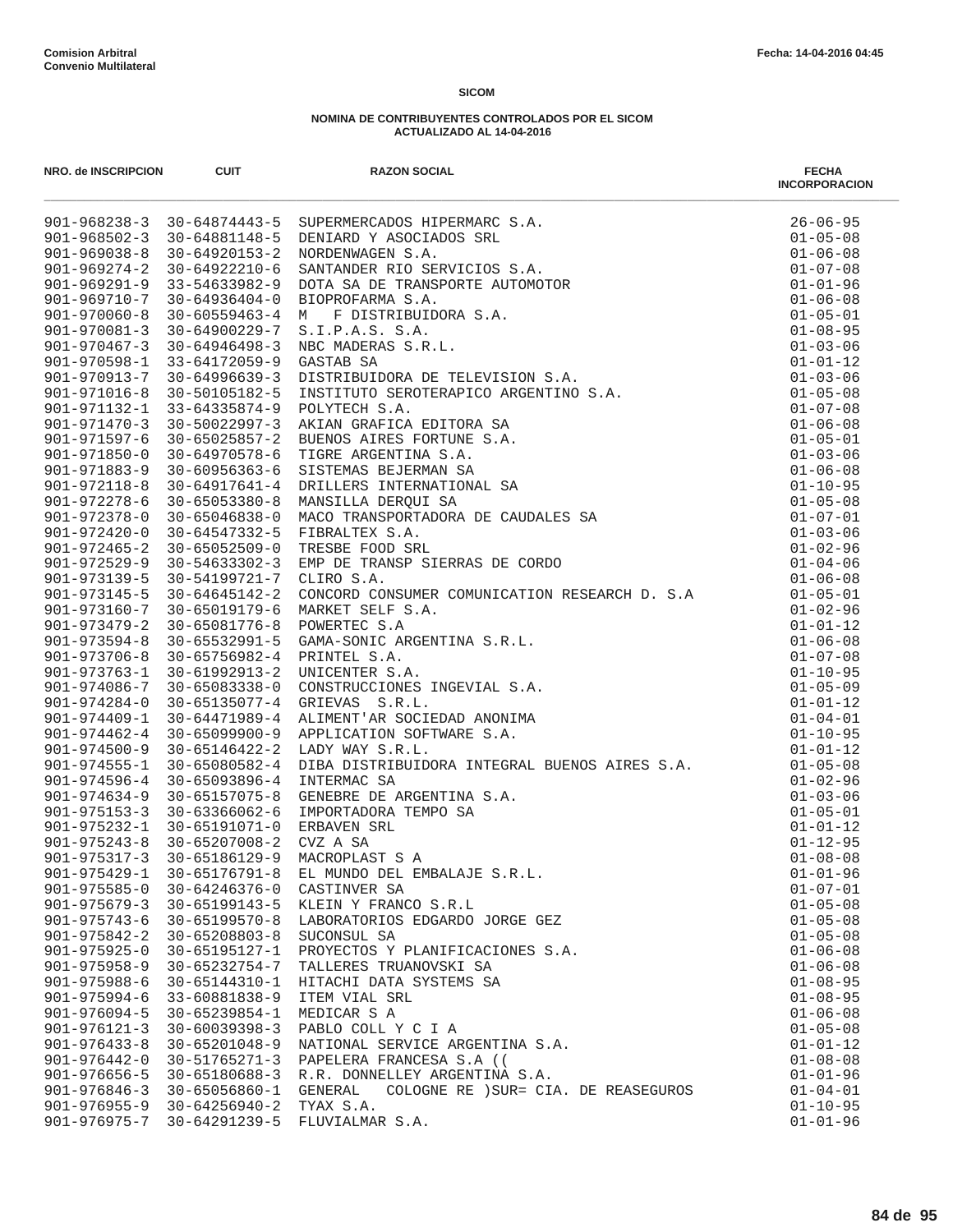| NRO. de INSCRIPCION                | <b>CUIT</b>                                | <b>RAZON SOCIAL</b>                      | <b>FECHA</b><br><b>INCORPORACION</b> |
|------------------------------------|--------------------------------------------|------------------------------------------|--------------------------------------|
|                                    |                                            |                                          |                                      |
|                                    |                                            |                                          |                                      |
|                                    |                                            |                                          |                                      |
|                                    |                                            |                                          |                                      |
|                                    |                                            |                                          |                                      |
|                                    |                                            |                                          |                                      |
|                                    |                                            |                                          |                                      |
|                                    |                                            |                                          |                                      |
|                                    |                                            |                                          |                                      |
|                                    |                                            |                                          |                                      |
|                                    |                                            |                                          |                                      |
|                                    |                                            |                                          |                                      |
|                                    |                                            |                                          |                                      |
|                                    |                                            |                                          |                                      |
|                                    |                                            |                                          |                                      |
|                                    |                                            |                                          |                                      |
|                                    |                                            |                                          |                                      |
|                                    |                                            |                                          |                                      |
|                                    |                                            |                                          |                                      |
|                                    |                                            |                                          |                                      |
|                                    |                                            |                                          |                                      |
|                                    |                                            |                                          |                                      |
|                                    |                                            |                                          |                                      |
|                                    |                                            |                                          |                                      |
| 901-979721-1                       | 30-58484319-1                              |                                          |                                      |
| $901 - 979745 - 8$                 | 30-65479739-7                              |                                          |                                      |
| 901-980046-1                       | 30-64686620-7                              |                                          |                                      |
| 901-980150-0                       |                                            | 30-60798628-9 BUENOS AIRES SOFTWARE SA   |                                      |
| $901 - 980314 - 0$                 | 30-65452156-1                              |                                          |                                      |
| 901-980323-1                       | 30-65472158-7                              |                                          |                                      |
| $901 - 980390 - 3$                 | 30-65496541-9                              |                                          |                                      |
| $901 - 980401 - 2$                 | 30-65507887-4                              |                                          |                                      |
| $901 - 980493 - 9$                 | 30-65419825-6                              |                                          |                                      |
| $901 - 980561 - 1$                 | 30-65381340-2                              |                                          |                                      |
| $901 - 980579 - 8$                 | 30-61219696-2                              |                                          |                                      |
| $901 - 980673 - 8$                 | 30-65486199-0                              |                                          |                                      |
| 901-980777-1                       | 30-65522587-7                              |                                          |                                      |
| $901 - 980868 - 2$                 | 30-62953782-8                              |                                          |                                      |
|                                    | 901-980901-1 30-65461789-5                 |                                          |                                      |
|                                    | 901-980967-9 30-64378617-2                 |                                          |                                      |
| $901 - 981035 - 6$<br>901-981085-1 | $30 - 63779923 - 8$<br>$30 - 64959269 - 8$ | CELULOSA BARADERO SA.                    | $01 - 01 - 12$                       |
| 901-981112-0                       | 30-63233179-3                              | RANKO S.A.                               | $01 - 05 - 01$                       |
| $901 - 981176 - 3$                 | 30-55141424-4                              | MIG'LUZ S.R.L.                           | $01 - 01 - 12$                       |
| $901 - 981291 - 9$                 | $30 - 64659190 - 9$                        | MOTORSAB S.A.                            | $01 - 02 - 96$                       |
| $901 - 981366 - 1$                 | 30-57860239-5                              | CABALGANDO S.A.                          | $01 - 06 - 08$                       |
| $901 - 981646 - 4$                 | 30-65045156-9                              | BESTOV FOODS SA                          | $01 - 08 - 95$                       |
| $901 - 981664 - 8$                 | 30-65435788-5                              | LE FROMAGE SRL                           | $01 - 01 - 96$                       |
| $901 - 981694 - 5$                 | 33-65513510-9                              | EDITORIAL PRIMAVERA S.A.                 | $01 - 06 - 08$                       |
| $901 - 981742 - 9$                 | $30 - 52532274 - 9$                        | IRSA INVERSIONES Y REPRESENTACIONES S.A. | $01 - 08 - 95$                       |
| $901 - 981746 - 8$                 | $33 - 65552467 - 9$                        | SETEX S.A.                               | $01 - 06 - 08$                       |
| $901 - 981859 - 2$                 | $30 - 64240248 - 6$                        | ODONTOLOGIA PERSONALIZADA S.A.           | $01 - 06 - 08$                       |
| 901-981895-0                       | $30 - 50245565 - 2$                        | EUGENIO QUADRI Y CIA. SACIFIA            | $01 - 01 - 12$                       |
| $901 - 981976 - 2$                 | $30 - 65468759 - 1$                        | ASCENSORES SCHINDLER S.A.                | $01 - 07 - 01$                       |
| 901-982011-1                       | $30 - 65349371 - 8$                        | TEXTIL LLERENA SA                        | $01 - 03 - 06$                       |
| 901-982132-0                       | $30 - 63917116 - 3$                        | BAIRES FULL TRADING S.A.                 | $01 - 03 - 06$                       |
| $901 - 982165 - 9$                 | $30 - 62729448 - 0$                        | DELTA FARMA SA                           | $01 - 03 - 06$                       |
| $901 - 982191 - 7$                 | $30 - 65592164 - 4$                        | MERCADO ELECTRONICO DAHUJORI S           | $01 - 06 - 08$                       |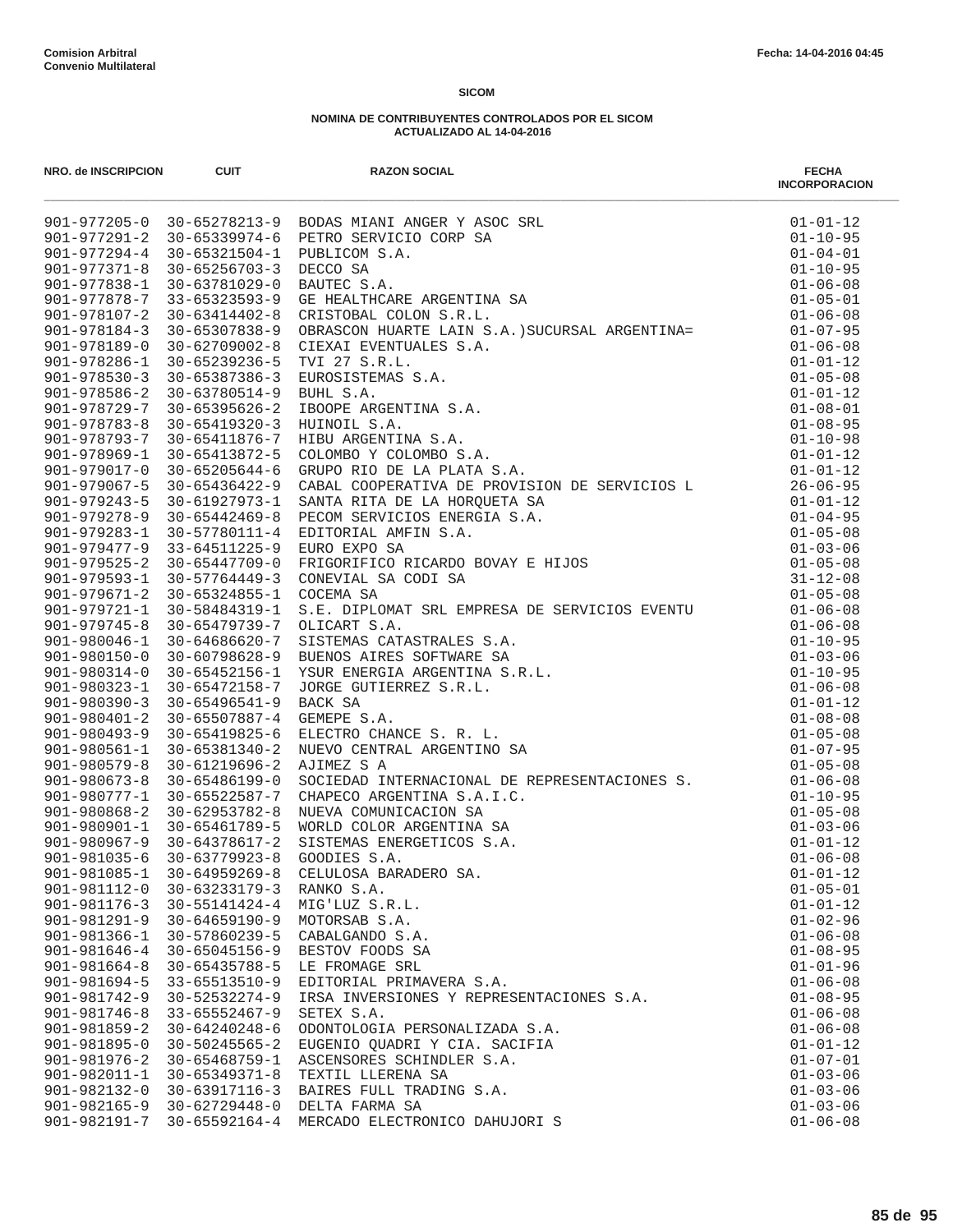| NRO. de INSCRIPCION                      | <b>CUIT</b>                          | <b>RAZON SOCIAL</b>                                                                                                                                                                                                                               | <b>FECHA</b><br><b>INCORPORACION</b> |
|------------------------------------------|--------------------------------------|---------------------------------------------------------------------------------------------------------------------------------------------------------------------------------------------------------------------------------------------------|--------------------------------------|
|                                          |                                      | 901-982284-3 30-65582866-0 CADBURY BEBIDAS DE ARGENTINA S.A.<br>901-982395-3 30-65582811-0 KRUQUER SA CUMMINS S.A.<br>901-982395-3 30-6558311-0 KRUQUER SA A.<br>901-982474-1 30-655818116-6 NALL SUDAMERICANA S.A.<br>901-982474-1 30-655        | $01 - 12 - 95$                       |
|                                          |                                      |                                                                                                                                                                                                                                                   | $01 - 04 - 01$                       |
|                                          |                                      |                                                                                                                                                                                                                                                   | $01 - 06 - 08$                       |
|                                          |                                      |                                                                                                                                                                                                                                                   | $01 - 05 - 08$                       |
|                                          |                                      |                                                                                                                                                                                                                                                   | $01 - 11 - 95$                       |
|                                          |                                      |                                                                                                                                                                                                                                                   | $01 - 07 - 01$                       |
|                                          |                                      |                                                                                                                                                                                                                                                   | $01 - 07 - 95$                       |
|                                          |                                      |                                                                                                                                                                                                                                                   | $01 - 05 - 01$                       |
|                                          |                                      |                                                                                                                                                                                                                                                   | $01 - 06 - 08$                       |
|                                          |                                      |                                                                                                                                                                                                                                                   | $01 - 06 - 08$<br>$01 - 10 - 95$     |
|                                          |                                      |                                                                                                                                                                                                                                                   | $01 - 08 - 95$                       |
|                                          |                                      |                                                                                                                                                                                                                                                   | $01 - 10 - 95$                       |
|                                          |                                      |                                                                                                                                                                                                                                                   | $01 - 06 - 08$                       |
|                                          |                                      |                                                                                                                                                                                                                                                   | $01 - 08 - 95$                       |
|                                          |                                      |                                                                                                                                                                                                                                                   | $01 - 07 - 08$                       |
|                                          |                                      |                                                                                                                                                                                                                                                   | $01 - 02 - 96$                       |
|                                          |                                      |                                                                                                                                                                                                                                                   | $01 - 11 - 98$                       |
|                                          |                                      |                                                                                                                                                                                                                                                   | $01 - 10 - 95$                       |
|                                          |                                      |                                                                                                                                                                                                                                                   | $01 - 05 - 08$                       |
|                                          |                                      |                                                                                                                                                                                                                                                   | $01 - 01 - 12$                       |
|                                          |                                      |                                                                                                                                                                                                                                                   | $01 - 12 - 95$                       |
|                                          |                                      |                                                                                                                                                                                                                                                   | $01 - 01 - 12$                       |
|                                          |                                      | SACERDOTI SA<br>PROSEGUR TECNOLOGIA ARGENTINA SOCIEDAD ANONIM<br>INI TEXTIL S.A.C.E I.<br>ESCO ARGENTINA S.A.<br>ARGENCONS SA<br>MAR - CAL S.A.<br>ALERE S.A.<br>IRRIGAR S.A.<br>LUSINE S.A.<br>TECNOMETAL ALUMINIO S.R.L.<br>SISTEMAS UNIFICADOS | $01 - 06 - 08$                       |
| $901 - 984167 - 7$                       | 30-65719840-0                        |                                                                                                                                                                                                                                                   | $01 - 05 - 08$                       |
| $901 - 984258 - 9$                       | 30-65668050-0                        |                                                                                                                                                                                                                                                   | $01 - 06 - 08$                       |
| $901 - 984261 - 7$                       | 30-65707478-7                        |                                                                                                                                                                                                                                                   | $01 - 06 - 08$                       |
| $901 - 984288 - 6$                       | 30-51783185-5                        |                                                                                                                                                                                                                                                   | $01 - 01 - 12$                       |
| $901 - 984426 - 4$                       | $30 - 65690141 - 8$                  |                                                                                                                                                                                                                                                   | $01 - 06 - 08$                       |
| $901 - 984469 - 2$                       | 30-65727746-7                        |                                                                                                                                                                                                                                                   | $01 - 01 - 12$                       |
| $901 - 984534 - 2$                       | 30-65646281-3                        |                                                                                                                                                                                                                                                   | $01 - 05 - 08$                       |
| $901 - 984555 - 8$<br>$901 - 984932 - 2$ | 30-65081691-5<br>$30 - 65731237 - 8$ |                                                                                                                                                                                                                                                   | $01 - 11 - 95$<br>$01 - 02 - 96$     |
| $901 - 985252 - 7$                       | $30 - 65673940 - 8$                  |                                                                                                                                                                                                                                                   | $01 - 05 - 08$                       |
| $901 - 985272 - 5$                       | 30-61610611-9                        |                                                                                                                                                                                                                                                   | $01 - 08 - 08$                       |
| 901-985317-1                             | $33 - 65760350 - 9$                  | XENOBIOTICOS S.R.L.                                                                                                                                                                                                                               | $01 - 03 - 06$                       |
| $901 - 985357 - 7$                       | 30-65762899-5                        |                                                                                                                                                                                                                                                   | $01 - 06 - 08$                       |
| $901 - 985493 - 8$                       | 30-71007298-8                        |                                                                                                                                                                                                                                                   | $01 - 01 - 12$                       |
| $901 - 985502 - 2$                       | 30-70830871-0                        |                                                                                                                                                                                                                                                   | $01 - 01 - 12$                       |
| $901 - 985508 - 6$                       | 30-64191898-5                        |                                                                                                                                                                                                                                                   | $01 - 06 - 08$                       |
| 901-985717-5                             | 30-68306917-1                        |                                                                                                                                                                                                                                                   | $01 - 06 - 08$                       |
| $901 - 985764 - 9$                       | 30-71001090-7                        | CICMAS STRATEGY GROUP S.A.<br>DECAVIAL S.A.I.C.AGROP. CONSTRUCTORA - ESUCO<br>PRODUCTOS EMERY S.A.<br>HEDIFAM S.R.L.<br>COSCO ARGENTINA MARITIMA SOC.ANONIMA<br>DILOG OESTE SA<br>M.C.M.CONSTRUCIONES S.A.                                        | $01 - 01 - 12$                       |
| $901 - 985789 - 3$                       | $30 - 71009071 - 4$                  | M C M CONSTRUCCIONES S.A                                                                                                                                                                                                                          | $01 - 01 - 12$                       |
| $901 - 985798 - 5$                       | $30 - 70942499 - 4$                  | -UKE MAPU S.R.L.                                                                                                                                                                                                                                  | $01 - 01 - 12$                       |
| $901 - 985928 - 9$                       | 30-70957995-5                        | KENDLE ARGENTINA S.R.L.                                                                                                                                                                                                                           | $01 - 06 - 08$                       |
| $901 - 985947 - 0$                       | $30 - 64510406 - 0$                  | INSTITUTO BIOLOGICO CONTEMPORANEO S.A.                                                                                                                                                                                                            | $01 - 06 - 08$                       |
| $901 - 986030 - 9$                       | $30 - 67664223 - 0$                  | FERRETERIA CENTRAL S.R.L.                                                                                                                                                                                                                         | $01 - 01 - 12$                       |
| $901 - 986031 - 6$                       | 30-69940747-6                        | DISTRIBUIDORA HERRAFE S.A.                                                                                                                                                                                                                        | $01 - 01 - 12$                       |
| $901 - 986059 - 2$                       | 30-71012811-8                        | NESVAL GROUP S.A.                                                                                                                                                                                                                                 | $01 - 01 - 12$                       |
| 901-986062-1                             | $30 - 70990095 - 8$                  | UNITEC BIO S.A.                                                                                                                                                                                                                                   | $01 - 01 - 12$                       |
| $901 - 986108 - 3$                       | 30-71013015-5                        | SIEMENS HEALTHCARE DIAGNOSTICS SA                                                                                                                                                                                                                 | $01 - 01 - 12$                       |
| 901-986183-0                             | $30 - 59058289 - 8$                  | PAMELI S.A.                                                                                                                                                                                                                                       | $01 - 05 - 08$                       |
| 901-986395-1<br>$901 - 986449 - 8$       | $30 - 70927307 - 4$<br>30-71014586-1 | RATTAGAN MACCHIAVELLO AROCENA<br>PE-A ROBIROSA<br>FONTANA NICASTRO SAC'CENTRO CONST. SA'TECNIPIS                                                                                                                                                  | $01 - 06 - 08$<br>$01 - 01 - 12$     |
| $901 - 986454 - 1$                       | 30-70840761-1                        | MILCIEN S.A.                                                                                                                                                                                                                                      | $01 - 06 - 08$                       |
| $901 - 986540 - 6$                       | 30-55878021-1                        | MEDITEA ELECTROMEDICA S.R.L.                                                                                                                                                                                                                      | $01 - 06 - 08$                       |
| $901 - 986559 - 1$                       | 30-64420370-7                        | HILAMER S.A.                                                                                                                                                                                                                                      | $01 - 05 - 08$                       |
| $901 - 986642 - 4$                       | $30 - 65655371 - 1$                  | MASISA ARGENTINA S.A.                                                                                                                                                                                                                             | $01 - 09 - 95$                       |
| $901 - 986644 - 9$                       | 33-65685343-9                        | ULTRAPETROL SA                                                                                                                                                                                                                                    | $01 - 08 - 95$                       |
|                                          |                                      |                                                                                                                                                                                                                                                   |                                      |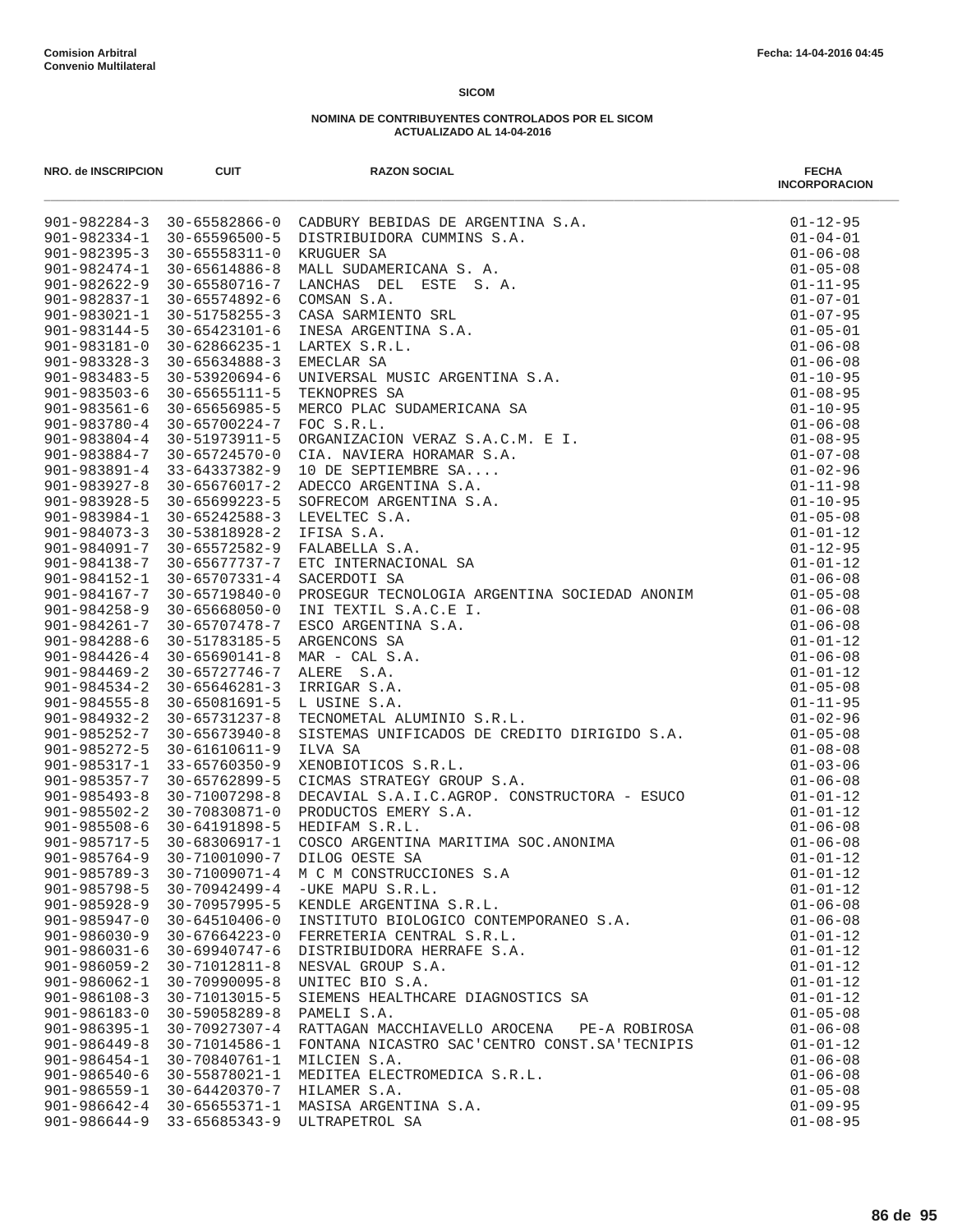| NRO. de INSCRIPCION                      | <b>CUIT</b>                          | <b>RAZON SOCIAL</b>                                                                                                                                                                                                                                 | <b>FECHA</b><br><b>INCORPORACION</b> |
|------------------------------------------|--------------------------------------|-----------------------------------------------------------------------------------------------------------------------------------------------------------------------------------------------------------------------------------------------------|--------------------------------------|
|                                          | 901-986719-1 30-65773589-9           | <b>INDUSTRIAS AUDIOVISUALES ARGENTINAS S.A.</b><br>LOCADORA DE AUTOS S.A.<br>SATURNINO CABEZON SAICIYF<br>SATURNINO CABEZON SAICIYF<br>SANICON SA<br>SANICRAL BAN, S.A.<br>CRANSPORTADORA DE GAS DEL SUR S.A.<br>CAMUZZI GAS DEL SUR S.A.<br>CAMUZZ | $01 - 08 - 08$                       |
|                                          | $901 - 986769 - 7$ 30-65624887-0     |                                                                                                                                                                                                                                                     | $01 - 08 - 95$                       |
| $901 - 986864 - 4$                       | 30-50079580-4                        |                                                                                                                                                                                                                                                     | $01 - 06 - 08$                       |
| $901 - 986977 - 9$                       | $30 - 65558564 - 4$                  |                                                                                                                                                                                                                                                     | $01 - 03 - 06$                       |
| 901-986980-7                             | 30-64482655-0                        |                                                                                                                                                                                                                                                     | $01 - 09 - 95$                       |
| 901-987119-1                             | 30-65786411-7                        |                                                                                                                                                                                                                                                     | $01 - 04 - 95$                       |
| 901-987122-0<br>$901 - 987123 - 7$       | $30 - 65786206 - 8$<br>30-65786442-7 |                                                                                                                                                                                                                                                     | $01 - 04 - 95$<br>$01 - 04 - 95$     |
| $901 - 987124 - 4$                       | $30 - 65786367 - 6$                  |                                                                                                                                                                                                                                                     | $01 - 04 - 95$                       |
| $901 - 987128 - 3$                       | 30-65786428-1                        |                                                                                                                                                                                                                                                     | $01 - 04 - 95$                       |
| 901-987139-0                             | 30-65786305-6                        |                                                                                                                                                                                                                                                     | $01 - 04 - 95$                       |
| $901 - 987192 - 3$                       | $33 - 65507559 - 9$                  |                                                                                                                                                                                                                                                     | $01 - 02 - 96$                       |
| $901 - 987333 - 3$                       | 30-65785234-8                        |                                                                                                                                                                                                                                                     | $01 - 06 - 08$                       |
| $901 - 987356 - 3$                       | 30-65788479-7                        |                                                                                                                                                                                                                                                     | $26 - 06 - 95$                       |
| $901 - 987391 - 3$                       | 33-65804377-9                        |                                                                                                                                                                                                                                                     | $01 - 05 - 01$                       |
| 901-987487-1                             | 30-65812709-4                        |                                                                                                                                                                                                                                                     | $01 - 05 - 08$                       |
|                                          | 901-987665-6 30-65823369-2           |                                                                                                                                                                                                                                                     | $01 - 04 - 95$                       |
| $901 - 987666 - 3$                       | 30-64374868-8                        |                                                                                                                                                                                                                                                     | $01 - 03 - 06$                       |
| 901-987684-7                             |                                      | 30-65797873-2 MUNDIAL ARGENTINA S.A.                                                                                                                                                                                                                | $01 - 02 - 03$                       |
|                                          | 901-987773-4 30-65780154-9           |                                                                                                                                                                                                                                                     | $01 - 05 - 08$                       |
| $901 - 987934 - 2$                       | $30 - 65747434 - 3$                  |                                                                                                                                                                                                                                                     | $01 - 07 - 01$                       |
| 901-988092-1                             | 30-52116955-5                        |                                                                                                                                                                                                                                                     | $01 - 03 - 06$                       |
| $901 - 988263 - 9$                       | 30-65840737-2 EDISUD S.A.            |                                                                                                                                                                                                                                                     | $01 - 01 - 12$                       |
| $901 - 988380 - 9$<br>901-988388-7       | 30-51753076-6<br>33-65777536-9       |                                                                                                                                                                                                                                                     | $01 - 02 - 03$<br>$01 - 05 - 01$     |
| $901 - 988440 - 6$                       | 30-65511804-3                        |                                                                                                                                                                                                                                                     | $01 - 04 - 95$                       |
| 901-988496-5                             | 30-64007913-0                        |                                                                                                                                                                                                                                                     | $01 - 06 - 08$                       |
| $901 - 988517 - 3$                       | 30-65847349-9                        |                                                                                                                                                                                                                                                     | $01 - 08 - 95$                       |
| $901 - 988720 - 9$                       | 30-50469372-0                        |                                                                                                                                                                                                                                                     | $01 - 06 - 08$                       |
| $901 - 988860 - 9$                       | $30 - 64708403 - 2$                  |                                                                                                                                                                                                                                                     | $01 - 03 - 06$                       |
| $901 - 988926 - 0$                       | 30-54987140-9                        |                                                                                                                                                                                                                                                     | $01 - 05 - 08$                       |
| 901-988962-7                             | 30-53806884-1 FAMIQ S.A.             |                                                                                                                                                                                                                                                     | $01 - 02 - 96$                       |
| 901-988993-1                             | 30-53827131-0                        |                                                                                                                                                                                                                                                     | $01 - 06 - 08$                       |
| 901-989019-1                             | 20-07360332-4                        |                                                                                                                                                                                                                                                     | $01 - 07 - 08$                       |
| $901 - 989034 - 3$                       | 30-65848571-3                        |                                                                                                                                                                                                                                                     | $01 - 05 - 08$                       |
| $901 - 989073 - 2$                       | 30-65877618-1                        | CARINVEST S.A.<br>CARINVEST S.A.<br>INSTITUTO DE INVESTIGACIONES METABOLICAS S.A.<br>BLACK DECKER ARGENTINA S.A.<br>AMERICA LATINA LOGISTICA CENTRAL S.A.<br>BULLEICH Y CIA. S.R.L<br>YSUR PETROLERA ARGENTINA S.A.<br>PALECO S.A.<br>O1-03-12      |                                      |
| 901-989089-5                             | 30-63961762-5                        |                                                                                                                                                                                                                                                     |                                      |
| 901-989156-0                             | 33-65861596-9                        |                                                                                                                                                                                                                                                     |                                      |
| $901 - 989357 - 4$                       | 30-65870006-1                        |                                                                                                                                                                                                                                                     |                                      |
| 901-989536-6                             | 901-989410-1 30-65889691-8           | BULLRICH Y CIA. S.R.L<br>30-65899425-1 YSUR PETROLERA ARGENTINA S.A.                                                                                                                                                                                |                                      |
| $901 - 989574 - 8$                       | $30 - 64571481 - 0$                  |                                                                                                                                                                                                                                                     |                                      |
| $901 - 989652 - 9$                       | 30-65884016-5                        | OLEODUCTOS DEL VALLE S.A.                                                                                                                                                                                                                           | $01 - 04 - 95$                       |
| $901 - 989764 - 6$                       | $30 - 64570594 - 3$                  | WEATHERFORD INTERNATIONAL DE ARGENTINA S.A.                                                                                                                                                                                                         | $01 - 04 - 01$                       |
| 901-989783-7                             | 30-65848786-4                        | COASIN COMUNICACIONES SA                                                                                                                                                                                                                            | $01 - 04 - 01$                       |
| 901-989978-1                             | 33-65918766-9                        | BIFARM S.A.                                                                                                                                                                                                                                         | $01 - 01 - 96$                       |
| $901 - 990030 - 5$                       | 30-65920657-5                        | CRE'DIN S.A.                                                                                                                                                                                                                                        | $01 - 01 - 12$                       |
| $901 - 990038 - 3$                       | 30-65896587-1                        | URIBURU SANGUINETTI INGENIERIA CONSTRUCIONES                                                                                                                                                                                                        | $01 - 10 - 95$                       |
| $901 - 990265 - 6$                       | $30 - 65595408 - 9$                  | DESLER S.A.                                                                                                                                                                                                                                         | $01 - 06 - 08$                       |
| $901 - 990476 - 0$                       | $30 - 65927894 - 0$                  | AGRALE ARGENTINA S.A.                                                                                                                                                                                                                               | $01 - 05 - 08$                       |
| $901 - 990500 - 6$                       | $30 - 58348419 - 8$                  | BROUWER SA                                                                                                                                                                                                                                          | $01 - 06 - 08$                       |
| $901 - 990629 - 3$                       | 33-65202935-9                        | POO S.A.P.A.                                                                                                                                                                                                                                        | $01 - 05 - 08$                       |
| $901 - 990679 - 9$                       | $30 - 65919981 - 1$                  | BECHER Y ASOCIADOS S.R.L                                                                                                                                                                                                                            | $01 - 05 - 08$                       |
| 901-990698-0                             | 33-65402052-9                        | DEPOSITOS FISCALES S.A.                                                                                                                                                                                                                             | $01 - 10 - 95$                       |
| $901 - 990713 - 4$                       | $30 - 65951462 - 8$                  | ASATEJ S.R.L.                                                                                                                                                                                                                                       | $01 - 05 - 01$                       |
| $901 - 990803 - 9$                       | 33-65913129-9                        | PROYECCION SEGUROS DE RETIRO S.A.                                                                                                                                                                                                                   | $01 - 01 - 12$                       |
| $901 - 990982 - 8$<br>$901 - 991152 - 3$ | 30-65572353-2<br>30-65615148-6       | CMR FALABELLA S.A.<br>AMWAY ARGENTINA INC                                                                                                                                                                                                           | $01 - 12 - 95$<br>$01 - 05 - 08$     |
| 901-991171-4                             | $30 - 64615071 - 6$                  | MICROREGISTROS S.R.L.                                                                                                                                                                                                                               | $01 - 06 - 08$                       |
|                                          |                                      |                                                                                                                                                                                                                                                     |                                      |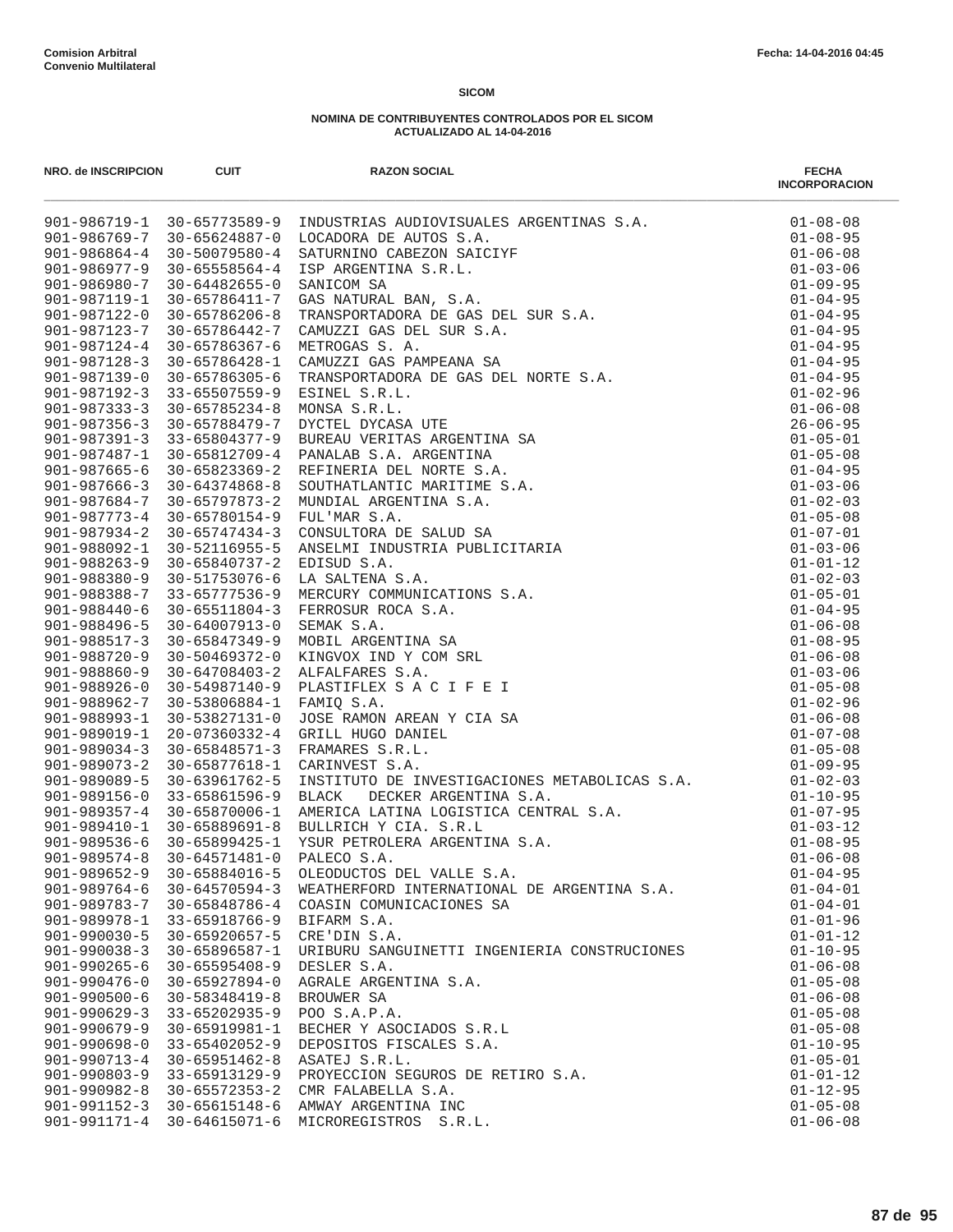| NRO. de INSCRIPCION                      | <b>CUIT</b>                                 | <b>RAZON SOCIAL</b><br>MONIMATION CONTINUES IN A CONTINUES AND MANUSING SERVICES AND ANNOTENT SOURCES AND RESPONSE AND RESPONSE AND RESPONSE AND RESPONSE AND RESPONSE AND RESPONSE AND RESPONSE AND RESPONSE AND RESPONSE AND RESPONSE AND RESPONSE | <b>FECHA</b><br><b>INCORPORACION</b> |
|------------------------------------------|---------------------------------------------|------------------------------------------------------------------------------------------------------------------------------------------------------------------------------------------------------------------------------------------------------|--------------------------------------|
|                                          |                                             | 901-991211-3 33-64575216-9 BOLSAPACK SRL                                                                                                                                                                                                             | $01 - 06 - 08$                       |
|                                          |                                             | 901-991217-7 30-61932269-6 DAINIPPON ELECTRONIC SA                                                                                                                                                                                                   | $01 - 03 - 06$                       |
| 901-991239-0                             | 30-65962947-6                               |                                                                                                                                                                                                                                                      | $01 - 11 - 95$                       |
| 901-991314-9                             | 30-57807999-4                               |                                                                                                                                                                                                                                                      | $01 - 06 - 08$                       |
|                                          | 901-991394-1 30-65956375-0                  |                                                                                                                                                                                                                                                      | $01 - 04 - 95$                       |
|                                          | 901-991455-6 30-65909508-0                  |                                                                                                                                                                                                                                                      | $01 - 11 - 95$                       |
|                                          | 901-991837-7 30-65986798-9                  |                                                                                                                                                                                                                                                      | $01 - 08 - 08$                       |
| 901-991925-7                             | 30-65998023-8                               |                                                                                                                                                                                                                                                      | $01 - 06 - 08$                       |
| $901 - 991976 - 0$<br>$901 - 992002 - 6$ | $30 - 57859990 - 4$                         |                                                                                                                                                                                                                                                      | $01 - 01 - 12$                       |
|                                          | 30-51571993-4                               | 901-992160-0 30-65600876-4 SICAMAR METALES S.A.                                                                                                                                                                                                      | $01 - 09 - 96$                       |
| $901 - 992213 - 0$                       | 30-65996119-5                               |                                                                                                                                                                                                                                                      | $01 - 03 - 06$<br>$01 - 03 - 06$     |
| $901 - 992388 - 3$                       | 30-65199259-8                               |                                                                                                                                                                                                                                                      | $01 - 05 - 08$                       |
| 901-992507-1                             | 30-50010631-6                               |                                                                                                                                                                                                                                                      | $01 - 06 - 08$                       |
| 901-992746-7                             | $30 - 64695024 - 0$                         |                                                                                                                                                                                                                                                      | $01 - 07 - 01$                       |
| 901-992780-0                             | 33-66036317-9                               |                                                                                                                                                                                                                                                      | $01 - 06 - 08$                       |
|                                          | $901 - 992818 - 8$ 30-66037310-8            |                                                                                                                                                                                                                                                      | $01 - 03 - 06$                       |
| $901 - 993081 - 3$                       | 30-66016810-5                               |                                                                                                                                                                                                                                                      | $01 - 08 - 95$                       |
| $901 - 993090 - 5$                       | 30-65985887-4                               |                                                                                                                                                                                                                                                      | $01 - 09 - 95$                       |
|                                          | 901-993137-5 30-66049348-0                  |                                                                                                                                                                                                                                                      | $01 - 06 - 08$                       |
| 901-993172-5                             | 30-66013002-7                               |                                                                                                                                                                                                                                                      | $01 - 01 - 12$                       |
|                                          | $901 - 993250 - 6$ 30-66030654-0            |                                                                                                                                                                                                                                                      | $01 - 05 - 09$                       |
|                                          | 901-993257-7 30-65896389-5                  |                                                                                                                                                                                                                                                      | $01 - 11 - 95$                       |
| $901 - 993370 - 8$                       | $30 - 66066518 - 4$                         |                                                                                                                                                                                                                                                      | $01 - 05 - 08$                       |
|                                          | 901-993456-7 30-65613098-5                  |                                                                                                                                                                                                                                                      | $01 - 09 - 95$                       |
|                                          | 901-993603-7 30-66030296-0                  |                                                                                                                                                                                                                                                      | $01 - 05 - 01$                       |
| 901-993707-0                             | $30 - 66060985 - 3$                         |                                                                                                                                                                                                                                                      | $01 - 03 - 06$                       |
|                                          | 901-993991-5 33-66051710-9                  |                                                                                                                                                                                                                                                      | $01 - 04 - 01$                       |
|                                          | 901-994170-2 30-66039026-6                  |                                                                                                                                                                                                                                                      | $01 - 01 - 12$                       |
| $901 - 994254 - 7$                       | 30-65942051-8                               |                                                                                                                                                                                                                                                      | $01 - 08 - 08$                       |
| $901 - 994369 - 6$                       | $30 - 65493641 - 9$                         |                                                                                                                                                                                                                                                      | $01 - 10 - 95$                       |
| 901-994419-4                             | 30-66098159-0                               |                                                                                                                                                                                                                                                      | $01 - 08 - 08$                       |
| $901 - 994443 - 8$                       | $30 - 66153355 - 9$                         |                                                                                                                                                                                                                                                      | $01 - 10 - 95$                       |
| $901 - 994510 - 2$                       | 30-66153522-5                               |                                                                                                                                                                                                                                                      | $01 - 11 - 95$                       |
|                                          | $901 - 994573 - 9$ 30-64819732-9            |                                                                                                                                                                                                                                                      | $01 - 01 - 12$                       |
| $901 - 994577 - 8$                       | 30-66085883-7                               |                                                                                                                                                                                                                                                      | $01 - 05 - 08$                       |
| $901 - 994598 - 3$                       | 30-66153416-4                               |                                                                                                                                                                                                                                                      | $01 - 01 - 12$                       |
|                                          | $901 - 994632 - 9$ 30-65283431-7            |                                                                                                                                                                                                                                                      | $01 - 03 - 06$                       |
| 901-994717-1                             | 30-62221968-5<br>901-994875-4 30-65525586-5 |                                                                                                                                                                                                                                                      | $01 - 06 - 08$                       |
|                                          | 901-994955-0 30-66293707-6                  |                                                                                                                                                                                                                                                      | $01 - 06 - 08$<br>$01 - 06 - 08$     |
| $901 - 995020 - 5$                       | $30 - 65714500 - 5$                         |                                                                                                                                                                                                                                                      | $01 - 11 - 95$                       |
| $901 - 995034 - 3$                       | 30-66113832-3                               | SP PRODUCTOS S.A.                                                                                                                                                                                                                                    | $01 - 04 - 06$                       |
| $901 - 995157 - 7$                       | $30 - 66114361 - 0$                         | ORTOPEDIA BERNAT SRL                                                                                                                                                                                                                                 | $01 - 01 - 12$                       |
| $901 - 995180 - 3$                       | 30-66143866-1                               | DANISCO ARGENTINA S.A.                                                                                                                                                                                                                               | $01 - 02 - 03$                       |
| $901 - 995235 - 8$                       | $30 - 66323547 - 4$                         | EMPRESA NAC. DE CORREOS Y TELEGRAFOS SA                                                                                                                                                                                                              | $01 - 04 - 95$                       |
| $901 - 995245 - 7$                       | 30-66183877-5                               | DROGUERIA META SA                                                                                                                                                                                                                                    | $01 - 05 - 08$                       |
| $901 - 995513 - 6$                       | $30 - 64005504 - 5$                         | INVERSABE SA                                                                                                                                                                                                                                         | $01 - 05 - 08$                       |
| $901 - 995563 - 1$                       | $30 - 64962757 - 2$                         | SIDWAY S.A.                                                                                                                                                                                                                                          | $01 - 01 - 96$                       |
| $901 - 995841 - 0$                       | $30 - 64725000 - 5$                         | THE EXXEL GROUP S.A.                                                                                                                                                                                                                                 | $01 - 06 - 01$                       |
| $901 - 995884 - 8$                       | $30 - 66195034 - 6$                         | G.M.S. S.A.                                                                                                                                                                                                                                          | $01 - 07 - 01$                       |
| $901 - 995900 - 0$                       | $30 - 66204961 - 8$                         | ORGANIZACION COURIER ARGENTINA S.A. ) OCASA=                                                                                                                                                                                                         | $01 - 07 - 01$                       |
| $901 - 996040 - 5$                       | $30 - 51844990 - 3$                         | FOHAMA ELECTROMECANICA S.R.L.                                                                                                                                                                                                                        | $01 - 05 - 08$                       |
| $901 - 996392 - 6$                       | $30 - 66098289 - 9$                         | VENDELS SA                                                                                                                                                                                                                                           | $01 - 10 - 95$                       |
| $901 - 996584 - 9$                       | 30-66105837-0                               | ACOTEC S.A.                                                                                                                                                                                                                                          | $01 - 07 - 08$                       |
| $901 - 996712 - 8$                       | $30 - 66304517 - 9$                         | GIGARED SA                                                                                                                                                                                                                                           | $01 - 03 - 06$                       |
| 901-996745-7                             | 30-58522185-2                               | LIONEL S.R.L.                                                                                                                                                                                                                                        | $01 - 05 - 08$                       |
| $901 - 996759 - 5$                       | $30 - 65872071 - 2$                         | CNH INDUSTRIAL ARGENTINA S.A.                                                                                                                                                                                                                        | $01 - 11 - 95$                       |
| $901 - 996773 - 0$                       | 30-66091790-6                               | MELLER COM SA TELI SPA REDMEL SA UTE                                                                                                                                                                                                                 | $01 - 10 - 95$                       |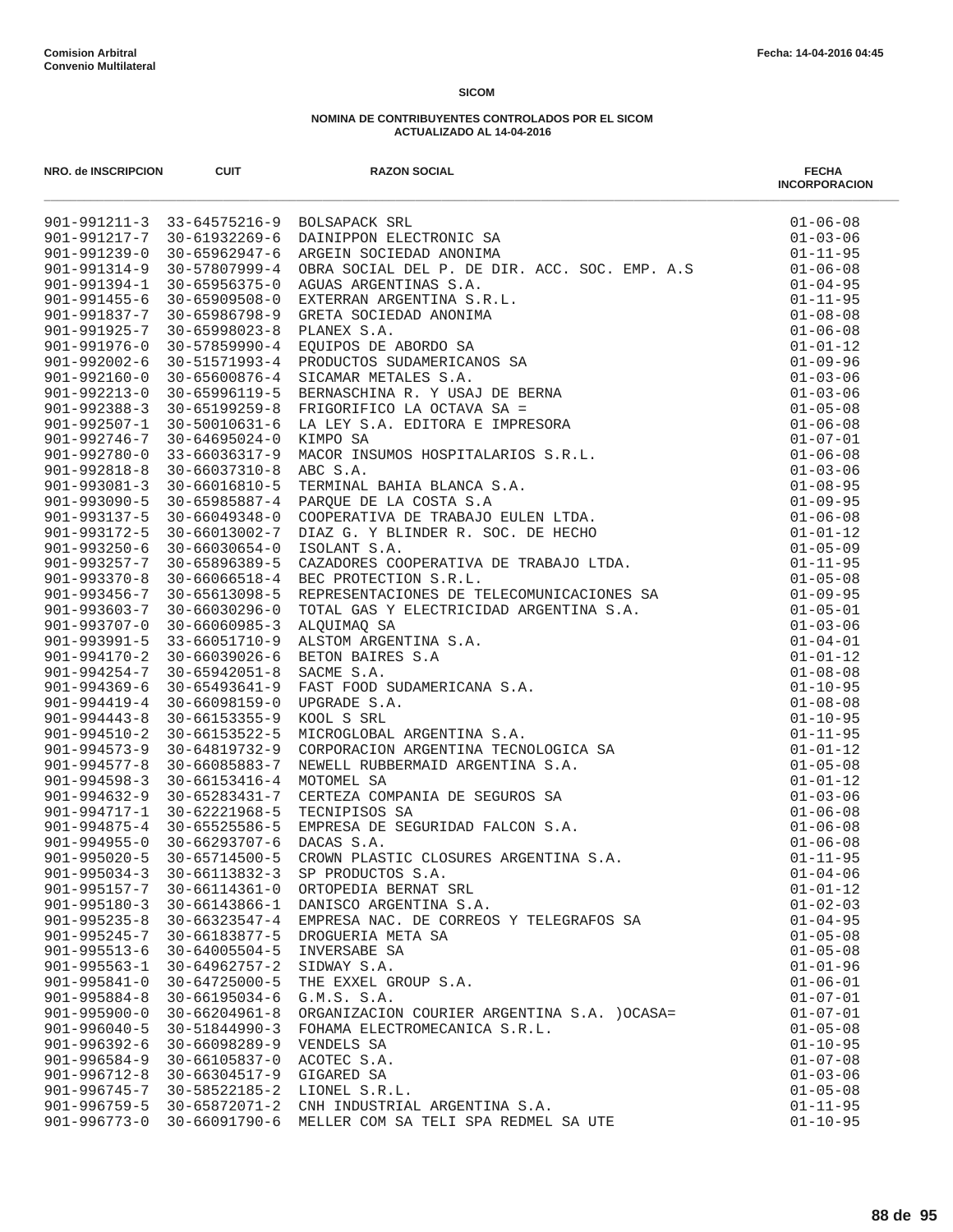|                                          |                                      | MALE MORE CAN ARRESTED AND MORE CAN ARREST AND A SUBSIDIAR SALE (1971-2012) $16-6511576$ and $17-361576$ and $17-361576$ and $17-361576$ and $17-361576$ and $17-361576$ and $17-361576$ and $17-361576$ and $17-361576$ and |                                  |
|------------------------------------------|--------------------------------------|------------------------------------------------------------------------------------------------------------------------------------------------------------------------------------------------------------------------------|----------------------------------|
|                                          |                                      |                                                                                                                                                                                                                              |                                  |
|                                          |                                      |                                                                                                                                                                                                                              |                                  |
|                                          |                                      |                                                                                                                                                                                                                              |                                  |
|                                          |                                      |                                                                                                                                                                                                                              |                                  |
|                                          |                                      |                                                                                                                                                                                                                              |                                  |
|                                          |                                      |                                                                                                                                                                                                                              |                                  |
|                                          |                                      |                                                                                                                                                                                                                              |                                  |
|                                          |                                      |                                                                                                                                                                                                                              |                                  |
|                                          |                                      |                                                                                                                                                                                                                              |                                  |
|                                          |                                      |                                                                                                                                                                                                                              |                                  |
|                                          |                                      |                                                                                                                                                                                                                              |                                  |
|                                          |                                      |                                                                                                                                                                                                                              |                                  |
|                                          |                                      |                                                                                                                                                                                                                              |                                  |
|                                          |                                      |                                                                                                                                                                                                                              |                                  |
|                                          |                                      |                                                                                                                                                                                                                              |                                  |
|                                          |                                      |                                                                                                                                                                                                                              |                                  |
|                                          |                                      |                                                                                                                                                                                                                              |                                  |
|                                          |                                      |                                                                                                                                                                                                                              |                                  |
|                                          |                                      |                                                                                                                                                                                                                              |                                  |
|                                          |                                      |                                                                                                                                                                                                                              |                                  |
|                                          |                                      |                                                                                                                                                                                                                              |                                  |
|                                          |                                      |                                                                                                                                                                                                                              |                                  |
|                                          |                                      |                                                                                                                                                                                                                              |                                  |
|                                          |                                      |                                                                                                                                                                                                                              |                                  |
|                                          |                                      |                                                                                                                                                                                                                              |                                  |
|                                          |                                      |                                                                                                                                                                                                                              |                                  |
|                                          |                                      |                                                                                                                                                                                                                              |                                  |
|                                          |                                      |                                                                                                                                                                                                                              |                                  |
|                                          |                                      |                                                                                                                                                                                                                              |                                  |
|                                          |                                      |                                                                                                                                                                                                                              |                                  |
|                                          |                                      |                                                                                                                                                                                                                              |                                  |
|                                          |                                      |                                                                                                                                                                                                                              |                                  |
|                                          |                                      |                                                                                                                                                                                                                              |                                  |
|                                          |                                      |                                                                                                                                                                                                                              |                                  |
|                                          |                                      |                                                                                                                                                                                                                              |                                  |
|                                          |                                      |                                                                                                                                                                                                                              |                                  |
|                                          |                                      |                                                                                                                                                                                                                              |                                  |
|                                          |                                      |                                                                                                                                                                                                                              |                                  |
|                                          |                                      |                                                                                                                                                                                                                              |                                  |
|                                          |                                      |                                                                                                                                                                                                                              |                                  |
|                                          |                                      |                                                                                                                                                                                                                              |                                  |
|                                          |                                      |                                                                                                                                                                                                                              |                                  |
|                                          |                                      |                                                                                                                                                                                                                              |                                  |
|                                          |                                      |                                                                                                                                                                                                                              |                                  |
|                                          |                                      |                                                                                                                                                                                                                              |                                  |
|                                          |                                      |                                                                                                                                                                                                                              |                                  |
| $902 - 027146 - 1$                       | 30-57196699-5                        | LINEA 10 SA                                                                                                                                                                                                                  | $01 - 05 - 08$                   |
| $902 - 029830 - 8$                       | 33-70089372-9                        | MAPFRE ARGENTINA SEG.DE VIDA S.A.                                                                                                                                                                                            | $01 - 03 - 06$                   |
| $902 - 034028 - 6$                       | 33-68843191-9                        | PLASTIC OMNIUM S.A.                                                                                                                                                                                                          | $01 - 06 - 08$                   |
| $902 - 035665 - 4$                       | 30-70200395-0                        | PST ELETRONICA LTDA.                                                                                                                                                                                                         | $01 - 03 - 06$                   |
| $902 - 037073 - 1$                       | $30 - 68893820 - 8$                  | HAMBURG SUD SUCURSAL ARGENTINA                                                                                                                                                                                               | $01 - 02 - 03$                   |
| $902 - 041191 - 4$                       | $30 - 69878303 - 2$                  | LADY STORK S.A.                                                                                                                                                                                                              | $01 - 10 - 01$                   |
| $902 - 041977 - 9$                       | 30-70715267-9                        | AGM ARGENTINA S.A.                                                                                                                                                                                                           | $01 - 06 - 08$                   |
| $902 - 052760 - 1$                       | 30-70764002-9                        | OPORTUNIDADES COMERCIALES AGROPECUARIAS DE CE                                                                                                                                                                                | $01 - 01 - 12$                   |
| $902 - 058116 - 8$<br>$902 - 074448 - 8$ | 33-70766808-9                        | CSL BEHRING S.A.                                                                                                                                                                                                             | $01 - 03 - 06$                   |
| $902 - 078696 - 3$                       | 30-70866220-4<br>$30 - 70705608 - 4$ | INVISTA ARGENTINA SRL<br>NON STOP DIGITAL S.A.                                                                                                                                                                               | $01 - 06 - 08$<br>$01 - 03 - 06$ |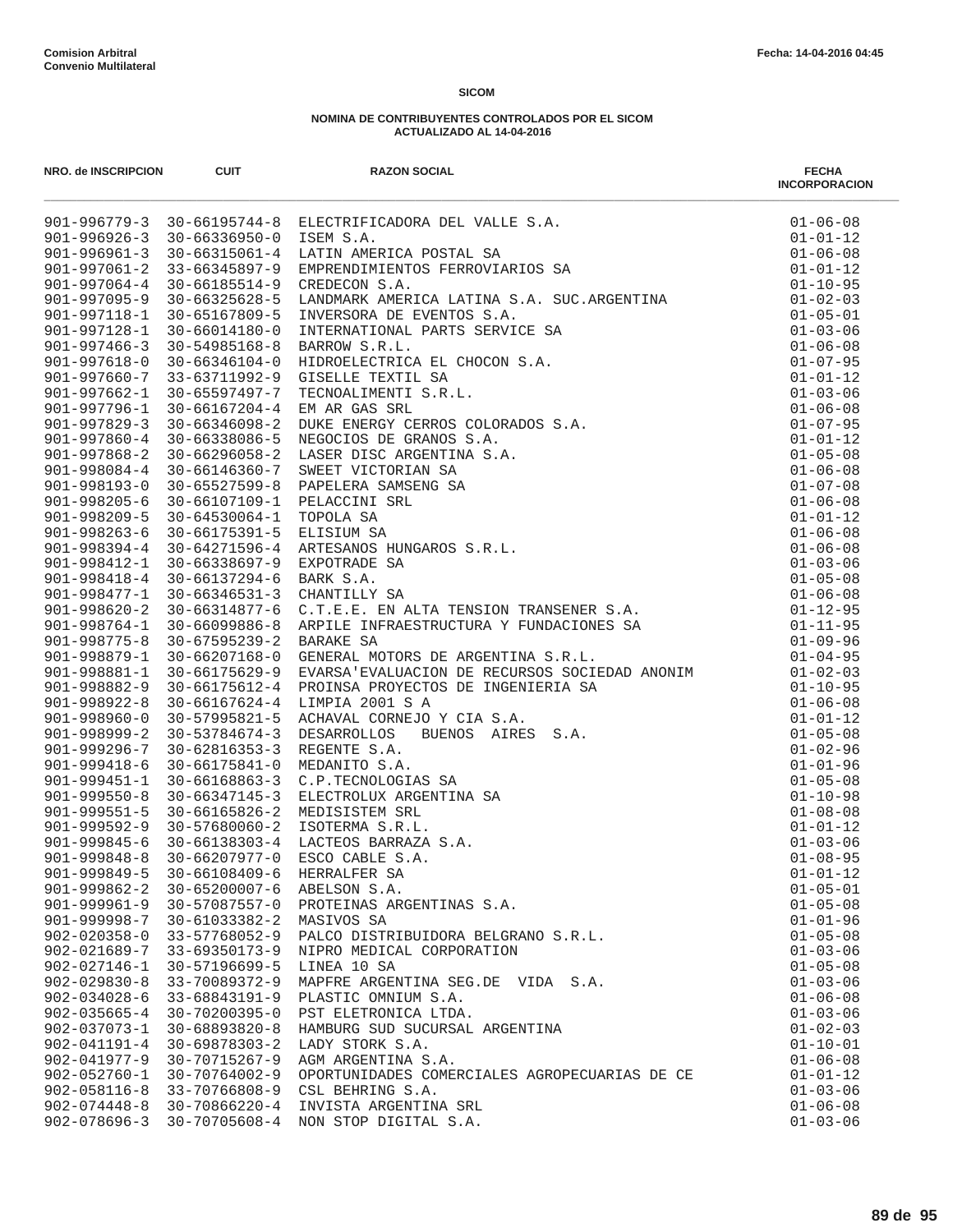| NRO. de INSCRIPCION                      | <b>CUIT</b>                                       | <b>RAZON SOCIAL</b>                                                                                                                                                                      | <b>FECHA</b><br><b>INCORPORACION</b> |
|------------------------------------------|---------------------------------------------------|------------------------------------------------------------------------------------------------------------------------------------------------------------------------------------------|--------------------------------------|
|                                          |                                                   | 902-081683-7 30-51663117-8 CONSTRUDISENO S.A.                                                                                                                                            | $01 - 09 - 00$                       |
|                                          |                                                   | 902-081733-5 30-67851968-1 FORD ARGENTINA S.C.A.                                                                                                                                         | $01 - 08 - 96$                       |
| $902 - 085216 - 8$                       |                                                   |                                                                                                                                                                                          | $01 - 11 - 99$                       |
| 902-088427-7                             |                                                   |                                                                                                                                                                                          | $01 - 08 - 00$                       |
| $902 - 088622 - 8$                       |                                                   |                                                                                                                                                                                          | $01 - 11 - 99$                       |
| 902-090772-0                             |                                                   |                                                                                                                                                                                          | $01 - 01 - 00$                       |
| $902 - 092178 - 5$                       |                                                   |                                                                                                                                                                                          | $01 - 11 - 99$                       |
| $902 - 097501 - 4$                       |                                                   |                                                                                                                                                                                          | $01 - 07 - 01$                       |
| $902 - 100483 - 9$<br>$902 - 100812 - 2$ |                                                   |                                                                                                                                                                                          | $01 - 01 - 00$<br>$01 - 12 - 99$     |
| $902 - 101897 - 3$                       |                                                   |                                                                                                                                                                                          | $01 - 11 - 99$                       |
| $902 - 102023 - 3$                       |                                                   |                                                                                                                                                                                          | $01 - 08 - 98$                       |
| $902 - 103810 - 3$                       |                                                   |                                                                                                                                                                                          | $01 - 11 - 99$                       |
| $902 - 104572 - 3$                       |                                                   |                                                                                                                                                                                          | $01 - 11 - 99$                       |
| 902-114374-8                             |                                                   |                                                                                                                                                                                          | $01 - 08 - 98$                       |
| $902 - 114736 - 1$                       |                                                   |                                                                                                                                                                                          | $01 - 07 - 01$                       |
| 902-118825-5                             |                                                   |                                                                                                                                                                                          | $01 - 07 - 01$                       |
| 902-119612-9                             |                                                   |                                                                                                                                                                                          | $01 - 07 - 96$                       |
| $902 - 121825 - 0$                       |                                                   |                                                                                                                                                                                          | $01 - 08 - 00$                       |
| $902 - 123674 - 4$                       |                                                   |                                                                                                                                                                                          | $01 - 08 - 96$                       |
| 902-124113-6                             |                                                   |                                                                                                                                                                                          | $01 - 08 - 98$                       |
| $902 - 125049 - 5$                       |                                                   |                                                                                                                                                                                          | $01 - 11 - 99$                       |
| $902 - 129675 - 2$                       |                                                   |                                                                                                                                                                                          | $01 - 07 - 01$                       |
| 902-130181-5                             |                                                   |                                                                                                                                                                                          | $01 - 11 - 99$                       |
| 902-142144-1                             |                                                   |                                                                                                                                                                                          | $01 - 07 - 01$                       |
| 902-144651-1                             | 902-147172-3 30-68287409-7                        |                                                                                                                                                                                          | $01 - 11 - 99$<br>$01 - 09 - 00$     |
|                                          | 902-148652-5 30-66300584-3                        |                                                                                                                                                                                          | $01 - 08 - 98$                       |
|                                          | 902-148797-1 30-58535765-7                        |                                                                                                                                                                                          | $01 - 07 - 01$                       |
|                                          | 902-151162-1 30-65339981-9                        |                                                                                                                                                                                          | $01 - 07 - 01$                       |
| 902-153161-7                             |                                                   |                                                                                                                                                                                          | $01 - 12 - 95$                       |
| 902-154960-1                             |                                                   |                                                                                                                                                                                          | $01 - 10 - 01$                       |
| $902 - 155634 - 3$                       |                                                   |                                                                                                                                                                                          | $01 - 07 - 01$                       |
| $902 - 162367 - 3$                       |                                                   |                                                                                                                                                                                          | $01 - 12 - 95$                       |
| $902 - 163086 - 5$                       |                                                   |                                                                                                                                                                                          | $01 - 01 - 96$                       |
| 902-170154-9                             | 30-62669582-1                                     | ALFA COMERCIAL SA<br>PROBIAR PRODUCTOS BITUMINOSOS DE ARGENTINA SA $01-12-95$<br>RADIOTRONICA SERVICIOS Y LOGISTICA S.A. $01-01-96$<br>01-03-06                                          |                                      |
| 902-170720-4                             | 30-68146528-2                                     |                                                                                                                                                                                          | 01-01-96<br>01-03-06                 |
| 902-171135-0                             | 30-67969632-3                                     | RACKLATINA S.A.                                                                                                                                                                          |                                      |
| $902 - 176684 - 5$                       | 30-68241957-8                                     | VOLKSWAGEN CREDIT COMPA?IA FINANCIERA SOCIEDA $01-03-97$<br>SERVICIOS COMPASS DE ARGENTINA S.A. $01-05-08$<br>LINEA 17 SOCIEDAD ANONIMA $01-05-08$<br>CHECKPOINT SYSTEMS S.A. $01-04-01$ |                                      |
|                                          | 902-177782-6 30-68250597-0                        |                                                                                                                                                                                          |                                      |
|                                          |                                                   | 902-183070-7 30-56835256-0 LINEA 17 SOCIEDAD ANONIMA                                                                                                                                     |                                      |
| $902 - 189584 - 4$<br>$902 - 206612 - 5$ | 30-67815485-3<br>30-70897411-7                    | CHECKPOINT SYSTEMS S.A.<br>MOSAIC DE ARGENTINA S.A.                                                                                                                                      | $01 - 04 - 01$<br>$01 - 06 - 08$     |
| $902 - 211578 - 8$                       | 30-70923764-7                                     | LENOVO ) SPAIN= S.L. SUCURSAL ARGENTINA                                                                                                                                                  | $01 - 08 - 08$                       |
| $902 - 220921 - 1$                       | 30-70890324-4                                     | CONCRETE GRUPO PICA S.A.                                                                                                                                                                 | $01 - 01 - 12$                       |
| $902 - 223875 - 8$                       | $30 - 70979643 - 3$                               | PLAQUIMET QUIMICA S.A.                                                                                                                                                                   | $01 - 03 - 12$                       |
| $902 - 353594 - 9$                       | 30-62069870-5                                     | LABORATORIOS FILAXIS S.A.                                                                                                                                                                | $01 - 07 - 01$                       |
| $902 - 421067 - 9$                       | $30 - 69906345 - 9$                               | FARMACIA UOM LOMAS DE ZAMORA SOC COMANDITA SI                                                                                                                                            | $01 - 07 - 01$                       |
| $902 - 422540 - 0$                       | 30-69231702-1                                     | COMPANIA DE ALIMENTOS FARGO S.A.                                                                                                                                                         | $01 - 07 - 01$                       |
| $902 - 423255 - 6$                       | 30-63307571-5                                     | COBEL COMERCIO EXTERIOR S.A.                                                                                                                                                             | $01 - 09 - 00$                       |
| $902 - 425677 - 7$                       | $33 - 63065921 - 9$                               | COMERCIAL CMP<br>S.A.                                                                                                                                                                    | $01 - 07 - 01$                       |
| $902 - 427249 - 3$                       | 30-65376481-9                                     | ESSENTIAL SA                                                                                                                                                                             | $01 - 09 - 00$                       |
| $902 - 430028 - 5$                       | 30-67718401-5                                     | CREDILSA S.A.                                                                                                                                                                            | $01 - 07 - 01$                       |
| $902 - 430891 - 7$                       | $30 - 69418699 - 4$                               | FARMACIA UOM LANUS SCS                                                                                                                                                                   | $01 - 07 - 01$                       |
| $902 - 431044 - 6$                       | 30-69693085-2                                     | STIHL MOTOIMPLEMENTOS S.A.                                                                                                                                                               | $01 - 07 - 01$                       |
| $902 - 431270 - 1$                       |                                                   | 30-69658772-4 AUTO DEL SOL SA                                                                                                                                                            | $01 - 07 - 01$                       |
| $902 - 650278 - 1$                       | 30-61375512-4                                     | CEPAS ARGENTINAS S.A.                                                                                                                                                                    | $01 - 07 - 04$                       |
| $902 - 850737 - 3$                       | $902 - 788558 - 9$ 30-65843019-6<br>30-70959449-0 | GURAMA S.A.<br>PHILIP MORRIS LATIN AMERICA SERVICES SRL                                                                                                                                  | $01 - 07 - 01$<br>$01 - 06 - 08$     |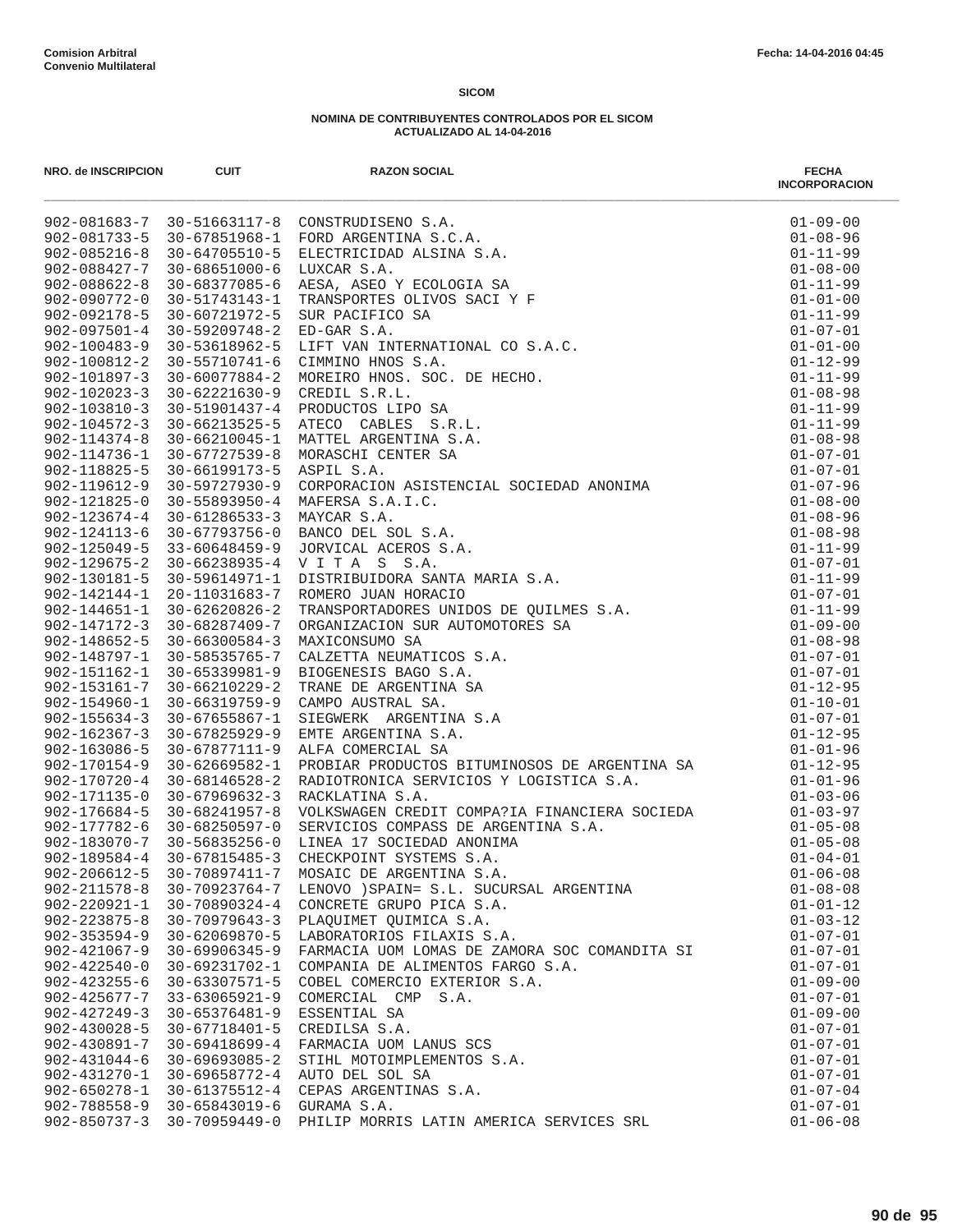| NRO. de INSCRIPCION                      | <b>CUIT</b>                    | <b>RAZON SOCIAL</b>                                           | <b>FECHA</b><br><b>INCORPORACION</b> |
|------------------------------------------|--------------------------------|---------------------------------------------------------------|--------------------------------------|
|                                          |                                |                                                               | $01 - 07 - 01$                       |
|                                          |                                |                                                               | $01 - 06 - 96$                       |
|                                          |                                |                                                               | $01 - 07 - 01$                       |
|                                          |                                |                                                               | $01 - 08 - 96$                       |
|                                          |                                |                                                               | $01 - 05 - 96$                       |
|                                          |                                |                                                               | $01 - 08 - 98$                       |
|                                          |                                |                                                               | $01 - 05 - 96$                       |
|                                          |                                |                                                               | $01 - 08 - 98$<br>$01 - 09 - 00$     |
|                                          |                                |                                                               | $01 - 04 - 01$                       |
|                                          |                                |                                                               | $01 - 08 - 98$                       |
|                                          |                                |                                                               | $01 - 08 - 98$                       |
|                                          |                                |                                                               | $01 - 08 - 98$                       |
|                                          |                                |                                                               | $01 - 09 - 00$                       |
|                                          |                                |                                                               | $01 - 05 - 96$                       |
|                                          |                                |                                                               | $01 - 02 - 00$                       |
|                                          |                                |                                                               | $01 - 07 - 01$                       |
|                                          |                                |                                                               | $01 - 06 - 96$                       |
|                                          |                                |                                                               | $01 - 11 - 99$                       |
|                                          |                                |                                                               | $01 - 02 - 00$                       |
|                                          |                                |                                                               | $01 - 08 - 98$                       |
|                                          |                                |                                                               | $01 - 08 - 96$<br>$01 - 08 - 98$     |
|                                          |                                |                                                               | $01 - 07 - 01$                       |
|                                          |                                |                                                               | $01 - 08 - 96$                       |
|                                          |                                |                                                               | $01 - 08 - 98$                       |
|                                          |                                |                                                               | $01 - 01 - 00$                       |
|                                          |                                |                                                               | $01 - 01 - 00$                       |
|                                          |                                |                                                               | $01 - 11 - 99$                       |
|                                          |                                |                                                               | $01 - 06 - 96$                       |
|                                          |                                |                                                               | $01 - 07 - 01$                       |
|                                          |                                |                                                               | $01 - 08 - 98$                       |
|                                          |                                |                                                               | $01 - 11 - 99$                       |
|                                          |                                |                                                               | $01 - 05 - 96$                       |
|                                          |                                |                                                               | $01 - 11 - 99$                       |
|                                          |                                |                                                               | $01 - 06 - 96$                       |
|                                          |                                |                                                               | $01 - 08 - 98$<br>$01 - 01 - 00$     |
|                                          |                                |                                                               | $01 - 06 - 96$                       |
|                                          |                                |                                                               | $01 - 08 - 96$                       |
|                                          |                                |                                                               | $01 - 06 - 96$                       |
| $902 - 867166 - 1$                       | $30 - 50005031 - 0$            | SEGUROS BERNARDINO RIVADAVIA COOPERATIVA LTDA                 | $01 - 08 - 98$                       |
| $902 - 867186 - 0$                       | $30 - 50121311 - 6$            | FEDERAL MOGUL ARGENTINA SA                                    | $01 - 08 - 98$                       |
| $902 - 867191 - 2$                       | 33-70736658-9                  | FEDERACION PATRONAL SEGUROS S.A.                              | $01 - 06 - 96$                       |
| $902 - 867224 - 4$                       | 30-53213693-4                  | FERRERE S.C.S. 'FARMACIA Y DROGUERIA MANES'                   | $01 - 06 - 96$                       |
| $902 - 867405 - 1$                       | 30-50401884-5                  | VOLKSWAGEN ARGENTINA S.A.                                     | $01 - 05 - 96$                       |
| $902 - 867498 - 4$                       | 30-53943909-6                  | LOS 5 HERMANOS S.A.I.C.F.I.A                                  | $01 - 08 - 98$                       |
| $902 - 867526 - 0$                       | $30 - 50031568 - 3$            | BRIDGESTONE ARGENTINA SAIC                                    | $01 - 05 - 96$                       |
| $902 - 867646 - 1$                       | 30-59331515-7                  | BROMETAN S.R.L.                                               | $01 - 07 - 01$                       |
| $902 - 867867 - 4$                       | 30-55609559-7                  | PAREXKLAUKOL S.A.                                             | $01 - 06 - 96$                       |
| $902 - 867970 - 6$<br>$902 - 868096 - 7$ | $30 - 54622964 - 1$            | TRANSPORTE IDEAL SAN JUSTO SA<br>ELECTRICIDAD SAN MARTIN S.A. | $01 - 08 - 96$                       |
| $902 - 868196 - 1$                       | 30-58905234-6<br>30-51723226-9 | A.I.P.A.A. S.A.                                               | $01 - 01 - 00$<br>$01 - 07 - 01$     |
| $902 - 868248 - 3$                       | $30 - 50230491 - 3$            | INDUSTRIA METALURGICA SUD AMERICANA IMSA                      | $01 - 07 - 01$                       |
| $902 - 868456 - 5$                       | 30-54181160-1                  | GICO S.A.                                                     | $01 - 06 - 96$                       |
| $902 - 868464 - 0$                       | 30-50073902-5                  | ACETATOS ARGENTINOS S.A.                                      | $01 - 11 - 99$                       |
| $902 - 868486 - 2$                       | 33-50835825-9                  | CERVECERIA Y MALTERIA QUILMES SAICA Y G                       | $01 - 05 - 96$                       |
| $902 - 868518 - 7$                       | 30-50363466-6                  | CHR HANSEN ARGENTINA S.A.I.C.                                 | $01 - 09 - 00$                       |
| $902 - 868520 - 8$                       | 30-59831787-5                  | MONTAJES IMECA S.A.                                           | $01 - 07 - 01$                       |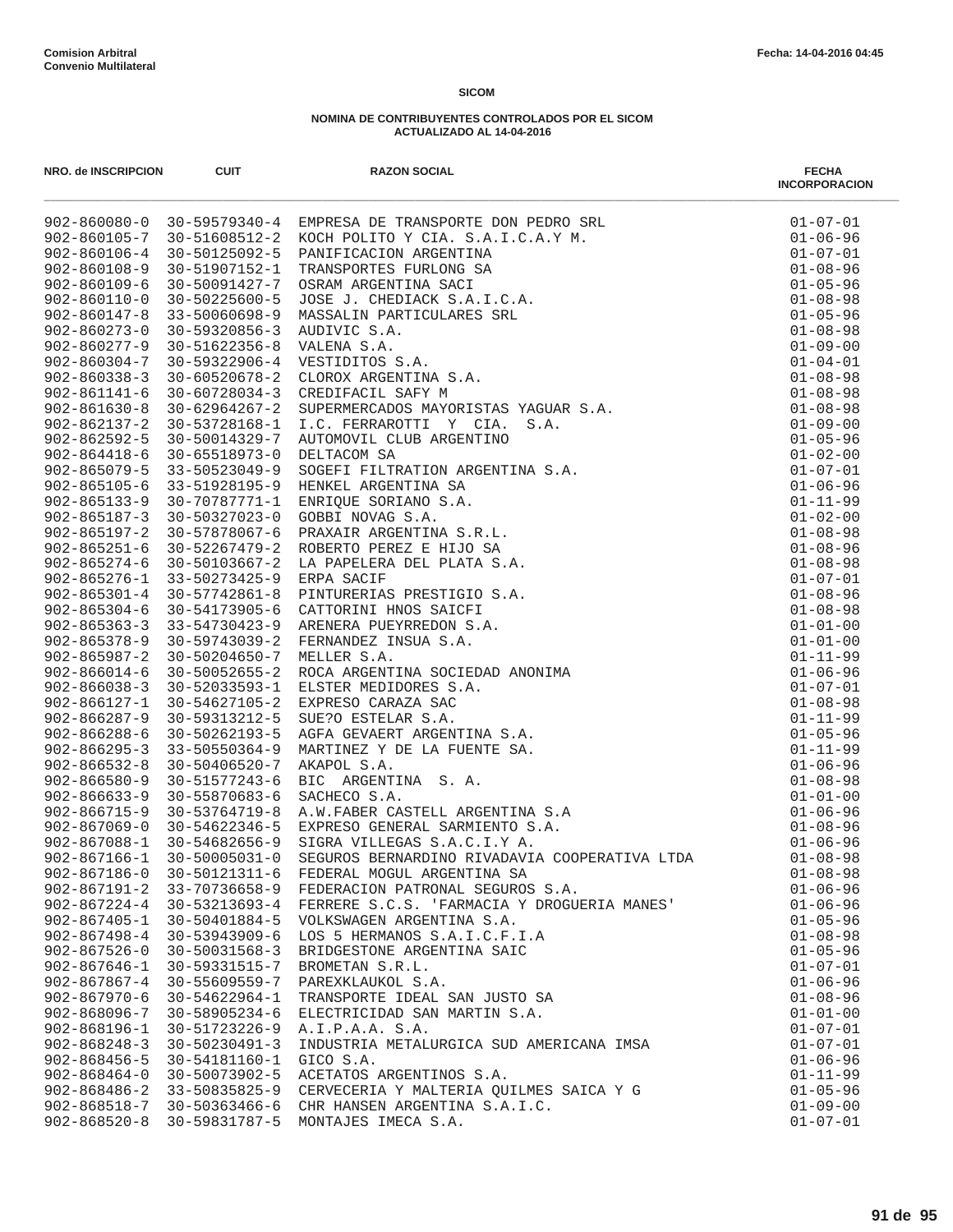| NRO. de INSCRIPCION | <b>CUIT</b>         | <b>RAZON SOCIAL</b>                         | <b>FECHA</b><br><b>INCORPORACION</b> |
|---------------------|---------------------|---------------------------------------------|--------------------------------------|
|                     |                     |                                             |                                      |
|                     |                     |                                             |                                      |
|                     |                     |                                             |                                      |
|                     |                     |                                             |                                      |
|                     |                     |                                             |                                      |
|                     |                     |                                             |                                      |
|                     |                     |                                             |                                      |
|                     |                     |                                             |                                      |
|                     |                     |                                             |                                      |
|                     |                     |                                             |                                      |
|                     |                     |                                             |                                      |
|                     |                     |                                             |                                      |
|                     |                     |                                             |                                      |
|                     |                     |                                             |                                      |
|                     |                     |                                             |                                      |
|                     |                     |                                             |                                      |
|                     |                     |                                             |                                      |
|                     |                     |                                             |                                      |
|                     |                     |                                             |                                      |
|                     |                     |                                             |                                      |
|                     |                     |                                             |                                      |
|                     |                     |                                             |                                      |
|                     |                     |                                             |                                      |
|                     |                     |                                             |                                      |
|                     |                     |                                             |                                      |
|                     |                     |                                             |                                      |
|                     |                     |                                             |                                      |
|                     |                     |                                             |                                      |
|                     |                     |                                             |                                      |
|                     |                     |                                             |                                      |
|                     |                     |                                             |                                      |
|                     |                     |                                             |                                      |
|                     |                     |                                             |                                      |
|                     |                     |                                             |                                      |
|                     |                     |                                             |                                      |
|                     |                     |                                             |                                      |
|                     |                     |                                             |                                      |
|                     |                     |                                             |                                      |
|                     |                     |                                             |                                      |
|                     |                     |                                             |                                      |
|                     |                     |                                             |                                      |
| $902 - 885674 - 5$  | 30-51702405-4       | EL FORTIN CONST. Y TRANSPORTES S.A.C.I.I.F. | $01 - 07 - 96$                       |
| $902 - 885679 - 1$  | 30-58826423-4       | OPCION S.A.                                 | $01 - 01 - 00$                       |
| $902 - 885692 - 9$  | $30 - 54457180 - 6$ | CREDI PAZ S.A.                              | $01 - 08 - 98$                       |
| $902 - 886478 - 9$  | $30 - 61569678 - 8$ | CREDITO DE APOYO COMERCIAL S.A.             | $01 - 01 - 00$                       |
| $902 - 886554 - 5$  | 30-61707854-2       | NEUMATICOS SUECA SA                         | $01 - 07 - 96$                       |
| $902 - 887435 - 2$  | $30 - 64007937 - 8$ | GOMERIAS NEUMEN S.A.                        | $01 - 08 - 98$                       |
| $902 - 887494 - 0$  | $30 - 62014153 - 0$ | ARLO S.A.                                   | $01 - 11 - 99$                       |
| $902 - 887539 - 5$  | 30-52276217-9       | MICRO OMNIBUS QUILMES SA                    | $01 - 06 - 96$                       |
| $902 - 887744 - 5$  | $30 - 62964670 - 8$ | BAVOSI S.A.                                 | $01 - 01 - 00$                       |
| $902 - 887799 - 7$  | 30-58447048-4       | SENSORMATIC ARGENTINA S.A                   | $01 - 08 - 96$                       |
| $902 - 888954 - 3$  | $30 - 63870145 - 2$ | EIROA AUTOMOTORES S.A.                      | $01 - 08 - 96$                       |
| 902-889068-1        | 30-50473788-4       | VALFOS S.A.I.C.I.F E I.                     | $01 - 07 - 01$                       |
| $902 - 890424 - 1$  | $30 - 57509994 - 3$ | INTERDIS SA                                 | $01 - 07 - 01$                       |
| $902 - 890829 - 1$  | 30-60660464-1       | MAXIMILIANO S.A.                            | $01 - 02 - 00$                       |
| 902-890858-1        | 33-52318375-9       | NORGAV SA                                   | $01 - 01 - 00$                       |
| $902 - 891053 - 8$  | 30-55936837-3       | SAUMA AUTOMOTORES S.A.C.I.F.A.G             | $01 - 07 - 96$                       |
| $902 - 891087 - 4$  | 30-52102990-7       | ONDABEL S.A.                                | $01 - 08 - 98$                       |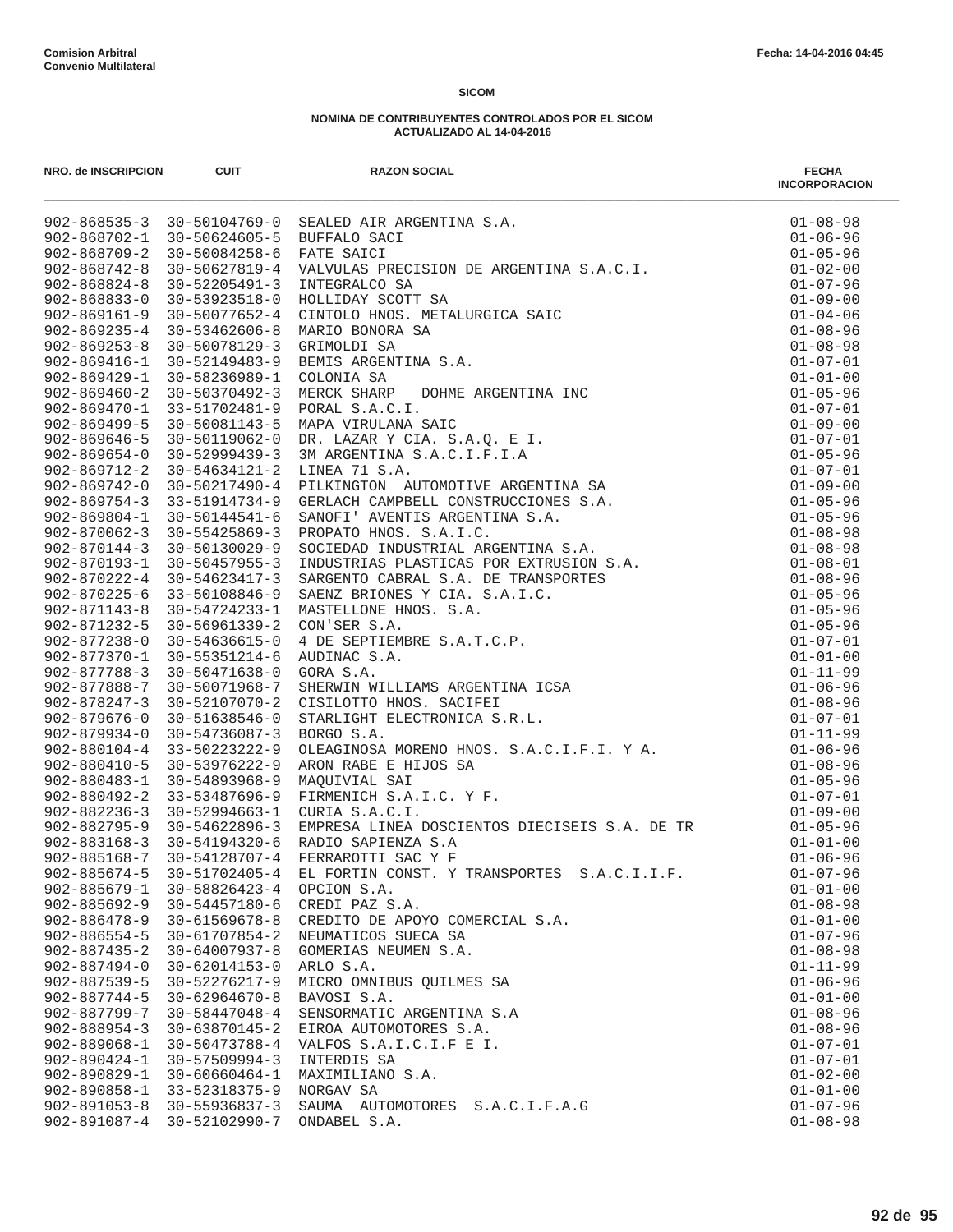| NRO. de INSCRIPCION                      | <b>CUIT</b>                             | <b>RAZON SOCIAL</b>                                                                                                                                                                                                                                                                                                           | <b>FECHA</b><br><b>INCORPORACION</b> |
|------------------------------------------|-----------------------------------------|-------------------------------------------------------------------------------------------------------------------------------------------------------------------------------------------------------------------------------------------------------------------------------------------------------------------------------|--------------------------------------|
|                                          |                                         | $\begin{tabular}{l cccc} $92-891407-6$ & $30-58967380-4$ & CONMAR S.A. COMBUSTIDEES NUCLARES ARGENTIN & 01-07-01\\ $902-891937-1$ & $30-54643130-4$ & CONIAC S.A. COMBUSTIDEES NUCLARES ARGENTIN & 01-07-01\\ $902-891937-1$ & $30-54545130-4$ & E,XRERS O CANTARINT S.A & 01-07-01\\ $902-995738-9$ & $30-59380404-9$ & BXX$ |                                      |
|                                          |                                         |                                                                                                                                                                                                                                                                                                                               |                                      |
|                                          |                                         |                                                                                                                                                                                                                                                                                                                               |                                      |
|                                          |                                         |                                                                                                                                                                                                                                                                                                                               |                                      |
|                                          |                                         |                                                                                                                                                                                                                                                                                                                               |                                      |
|                                          |                                         |                                                                                                                                                                                                                                                                                                                               |                                      |
|                                          |                                         |                                                                                                                                                                                                                                                                                                                               |                                      |
|                                          |                                         |                                                                                                                                                                                                                                                                                                                               |                                      |
|                                          |                                         |                                                                                                                                                                                                                                                                                                                               |                                      |
|                                          |                                         |                                                                                                                                                                                                                                                                                                                               |                                      |
|                                          |                                         |                                                                                                                                                                                                                                                                                                                               |                                      |
|                                          |                                         |                                                                                                                                                                                                                                                                                                                               |                                      |
|                                          |                                         |                                                                                                                                                                                                                                                                                                                               |                                      |
|                                          |                                         |                                                                                                                                                                                                                                                                                                                               |                                      |
|                                          |                                         |                                                                                                                                                                                                                                                                                                                               |                                      |
|                                          |                                         |                                                                                                                                                                                                                                                                                                                               |                                      |
|                                          |                                         |                                                                                                                                                                                                                                                                                                                               |                                      |
|                                          |                                         |                                                                                                                                                                                                                                                                                                                               |                                      |
|                                          |                                         |                                                                                                                                                                                                                                                                                                                               |                                      |
|                                          |                                         |                                                                                                                                                                                                                                                                                                                               |                                      |
|                                          |                                         |                                                                                                                                                                                                                                                                                                                               |                                      |
|                                          |                                         |                                                                                                                                                                                                                                                                                                                               |                                      |
|                                          |                                         |                                                                                                                                                                                                                                                                                                                               |                                      |
|                                          |                                         |                                                                                                                                                                                                                                                                                                                               |                                      |
|                                          | 902-915256-5 30-53785301-4 VILLARES SAC |                                                                                                                                                                                                                                                                                                                               | $01 - 06 - 08$                       |
|                                          |                                         |                                                                                                                                                                                                                                                                                                                               |                                      |
|                                          |                                         |                                                                                                                                                                                                                                                                                                                               |                                      |
|                                          |                                         |                                                                                                                                                                                                                                                                                                                               |                                      |
|                                          |                                         |                                                                                                                                                                                                                                                                                                                               |                                      |
|                                          |                                         |                                                                                                                                                                                                                                                                                                                               |                                      |
|                                          |                                         |                                                                                                                                                                                                                                                                                                                               |                                      |
|                                          |                                         |                                                                                                                                                                                                                                                                                                                               |                                      |
|                                          |                                         |                                                                                                                                                                                                                                                                                                                               |                                      |
|                                          |                                         |                                                                                                                                                                                                                                                                                                                               |                                      |
|                                          |                                         |                                                                                                                                                                                                                                                                                                                               |                                      |
|                                          |                                         |                                                                                                                                                                                                                                                                                                                               |                                      |
|                                          |                                         |                                                                                                                                                                                                                                                                                                                               |                                      |
|                                          |                                         |                                                                                                                                                                                                                                                                                                                               |                                      |
|                                          |                                         |                                                                                                                                                                                                                                                                                                                               |                                      |
|                                          |                                         |                                                                                                                                                                                                                                                                                                                               |                                      |
|                                          |                                         |                                                                                                                                                                                                                                                                                                                               |                                      |
| $902 - 926748 - 8$                       | $30 - 56136205 - 6$                     | TELGA S.A.                                                                                                                                                                                                                                                                                                                    | $01 - 11 - 99$                       |
| 902-928126-7                             | $30 - 60443849 - 3$                     | TEVELAM SRL                                                                                                                                                                                                                                                                                                                   | $01 - 06 - 08$                       |
| $902 - 928346 - 2$                       | 33-60720986-9                           | WHIRLPOOL PUNTANA SA                                                                                                                                                                                                                                                                                                          | $01 - 06 - 96$                       |
| $902 - 928483 - 1$                       | $30 - 59099422 - 3$                     | DELANTA S.A.                                                                                                                                                                                                                                                                                                                  | $01 - 03 - 00$                       |
| $902 - 928611 - 0$                       | 33-60749114-9                           | OESMAT SRL                                                                                                                                                                                                                                                                                                                    | $01 - 06 - 96$                       |
| $902 - 931927 - 8$                       | $30 - 62074449 - 9$                     | MARDI S.A.                                                                                                                                                                                                                                                                                                                    | $01 - 09 - 96$                       |
| 902-932812-1                             | 30-58518052-8                           | GLENCORE CEREALES SA                                                                                                                                                                                                                                                                                                          | $01 - 08 - 98$                       |
| $902 - 937519 - 0$                       | $30 - 62156570 - 9$                     | ESPRO S.A.                                                                                                                                                                                                                                                                                                                    | $01 - 05 - 08$                       |
| 902-938102-7                             | 30-61217676-7                           | LIHUE INGENIERIA S.A.                                                                                                                                                                                                                                                                                                         | $01 - 07 - 01$                       |
| $902 - 939587 - 2$                       | $30 - 59036076 - 3$                     | CENCOSUD S.A.                                                                                                                                                                                                                                                                                                                 | $01 - 06 - 96$                       |
| $902 - 941545 - 4$                       | $30 - 57189536 - 2$                     | LINEA 22 SA                                                                                                                                                                                                                                                                                                                   | $01 - 06 - 08$                       |
| $902 - 942657 - 3$                       | $30 - 62941624 - 9$                     | INGREDION ARGENTINA S.A.                                                                                                                                                                                                                                                                                                      | $01 - 03 - 97$                       |
| $902 - 947490 - 1$                       | 30-63634477-6                           | WHIRLPOOL ARGENTINA S.R.L                                                                                                                                                                                                                                                                                                     | $01 - 05 - 96$                       |
| $902 - 950287 - 0$                       | 33-63473061-9                           | CEVASA SA                                                                                                                                                                                                                                                                                                                     | $01 - 06 - 08$                       |
| $902 - 950354 - 4$                       | $30 - 61025233 - 4$                     | ARCOS DORADOS ARGENTINA S.A.                                                                                                                                                                                                                                                                                                  | $01 - 06 - 96$                       |
| $902 - 953685 - 5$<br>$902 - 954935 - 2$ | $30 - 64150426 - 9$<br>30-59057897-1    | SERENITY S.A.<br>EXOLGAN SA                                                                                                                                                                                                                                                                                                   | $01 - 09 - 96$<br>$01 - 09 - 95$     |
|                                          |                                         |                                                                                                                                                                                                                                                                                                                               |                                      |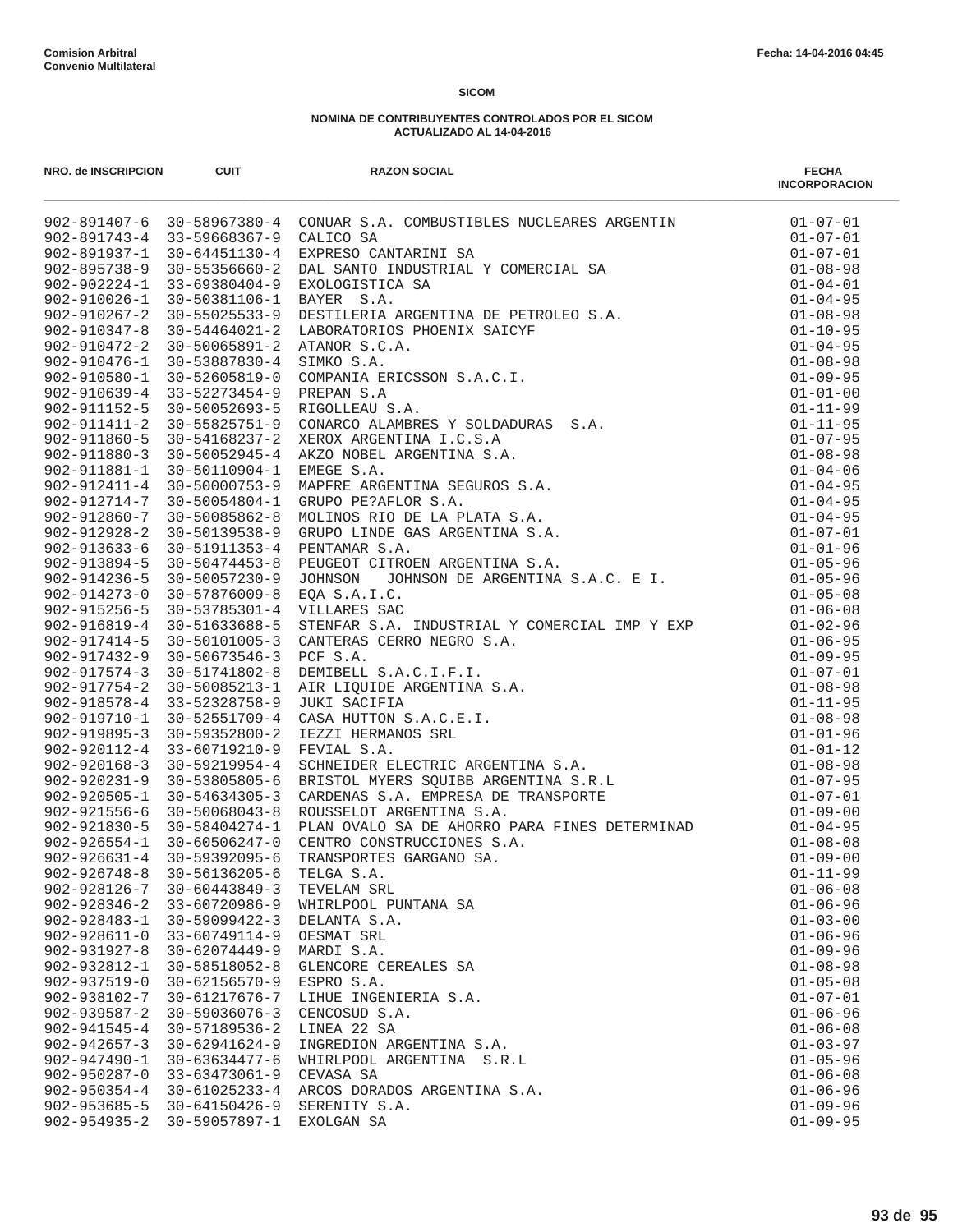| NRO. de INSCRIPCION                      | <b>CUIT</b>                                | <b>RAZON SOCIAL</b><br>external to the state of the state of the state of the state of the state of the state of the state of the state of the state of the state of the state of the state of the state of the state of the state of the state of t | <b>FECHA</b><br><b>INCORPORACION</b> |
|------------------------------------------|--------------------------------------------|------------------------------------------------------------------------------------------------------------------------------------------------------------------------------------------------------------------------------------------------------|--------------------------------------|
|                                          |                                            |                                                                                                                                                                                                                                                      |                                      |
|                                          |                                            |                                                                                                                                                                                                                                                      |                                      |
|                                          |                                            |                                                                                                                                                                                                                                                      |                                      |
|                                          |                                            |                                                                                                                                                                                                                                                      |                                      |
|                                          |                                            |                                                                                                                                                                                                                                                      |                                      |
|                                          |                                            |                                                                                                                                                                                                                                                      |                                      |
|                                          |                                            |                                                                                                                                                                                                                                                      |                                      |
|                                          |                                            |                                                                                                                                                                                                                                                      |                                      |
|                                          |                                            |                                                                                                                                                                                                                                                      |                                      |
|                                          |                                            |                                                                                                                                                                                                                                                      |                                      |
|                                          |                                            |                                                                                                                                                                                                                                                      |                                      |
|                                          |                                            |                                                                                                                                                                                                                                                      |                                      |
|                                          |                                            |                                                                                                                                                                                                                                                      |                                      |
|                                          |                                            |                                                                                                                                                                                                                                                      |                                      |
|                                          |                                            |                                                                                                                                                                                                                                                      |                                      |
|                                          |                                            |                                                                                                                                                                                                                                                      |                                      |
|                                          |                                            |                                                                                                                                                                                                                                                      |                                      |
|                                          |                                            |                                                                                                                                                                                                                                                      |                                      |
|                                          |                                            |                                                                                                                                                                                                                                                      |                                      |
|                                          |                                            |                                                                                                                                                                                                                                                      |                                      |
|                                          |                                            |                                                                                                                                                                                                                                                      |                                      |
|                                          |                                            |                                                                                                                                                                                                                                                      |                                      |
|                                          |                                            |                                                                                                                                                                                                                                                      |                                      |
|                                          |                                            |                                                                                                                                                                                                                                                      |                                      |
|                                          |                                            |                                                                                                                                                                                                                                                      |                                      |
|                                          |                                            |                                                                                                                                                                                                                                                      |                                      |
|                                          |                                            |                                                                                                                                                                                                                                                      |                                      |
|                                          |                                            |                                                                                                                                                                                                                                                      |                                      |
|                                          |                                            |                                                                                                                                                                                                                                                      |                                      |
|                                          |                                            |                                                                                                                                                                                                                                                      |                                      |
|                                          |                                            |                                                                                                                                                                                                                                                      |                                      |
|                                          |                                            |                                                                                                                                                                                                                                                      |                                      |
|                                          |                                            |                                                                                                                                                                                                                                                      |                                      |
|                                          |                                            |                                                                                                                                                                                                                                                      |                                      |
|                                          |                                            |                                                                                                                                                                                                                                                      |                                      |
|                                          |                                            |                                                                                                                                                                                                                                                      |                                      |
|                                          |                                            |                                                                                                                                                                                                                                                      |                                      |
|                                          |                                            |                                                                                                                                                                                                                                                      |                                      |
|                                          |                                            |                                                                                                                                                                                                                                                      |                                      |
|                                          |                                            |                                                                                                                                                                                                                                                      |                                      |
|                                          |                                            |                                                                                                                                                                                                                                                      |                                      |
| $919 - 700123 - 8$                       | $30 - 61936148 - 9$                        | FIBRACENTRO S.A                                                                                                                                                                                                                                      | $01 - 07 - 04$                       |
| 919-700132-0                             | 30-61697108-1                              | CANNON PUNTANA S.A.                                                                                                                                                                                                                                  | $01 - 07 - 04$                       |
| 919-700215-7                             | $30 - 52596685 - 9$                        | RIBEIRO SACIFA E I                                                                                                                                                                                                                                   | $01 - 07 - 04$                       |
| $919 - 700758 - 3$                       | $30 - 62228594 - 7$                        | ABB TUBIO S.A.                                                                                                                                                                                                                                       | $01 - 07 - 04$                       |
| 919-912315-0                             | 30-50054262-0                              | MONDELEZ ARGENTINA S.A.                                                                                                                                                                                                                              | $01 - 10 - 95$                       |
| 919-920171-1                             | $30 - 52528950 - 4$                        | AGROCOM SA                                                                                                                                                                                                                                           | $01 - 06 - 95$                       |
| 919-930034-1                             | 30-60630195-9                              | ALTA PLASTICA S.A.                                                                                                                                                                                                                                   | $01 - 04 - 01$                       |
| $921 - 066162 - 8$                       | 33-70823766-9                              | TAE ALMADA S.A.                                                                                                                                                                                                                                      | $01 - 08 - 08$                       |
| $921 - 955680 - 2$                       | $30 - 64105143 - 4$                        | PATRULLA SOCIEDAD ANONIMA                                                                                                                                                                                                                            | $01 - 11 - 95$                       |
| 923-719499-0<br>$923 - 800003 - 5$       | 30-71077905-4                              | IATEC SA (INDUSTRIA AUSTRAL DE TECNOLOGIA SA)                                                                                                                                                                                                        | $01 - 09 - 11$                       |
| $923 - 800005 - 0$                       | 33-59389811-9                              | DAFU S.A.                                                                                                                                                                                                                                            | $01 - 01 - 11$                       |
|                                          | $30 - 59706676 - 3$<br>$30 - 58472251 - 3$ | FAMAR FUEGUINA S.A.                                                                                                                                                                                                                                  | $01 - 03 - 11$                       |
| $923 - 800015 - 9$<br>$923 - 800024 - 1$ | 30-57565578-1                              | RIO CHICO S.A<br>BANCO PROVINCIA TIERRA DEL FUEGO                                                                                                                                                                                                    | $01 - 07 - 01$<br>$01 - 07 - 04$     |
| $923 - 800048 - 8$                       | 30-57907316-7                              | HILANDERIA FUEGUINA S.A. I y C                                                                                                                                                                                                                       | $01 - 01 - 11$                       |
| $923 - 800053 - 1$                       | 30-61576304-3                              | INDUSTRIAS PLASTICAS AUSTRALES                                                                                                                                                                                                                       | $01 - 01 - 11$                       |
| $923 - 800066 - 1$                       | 30-58378030-7                              | TEXTIL RIO GRANDE SA                                                                                                                                                                                                                                 | $01 - 07 - 04$                       |
|                                          |                                            |                                                                                                                                                                                                                                                      |                                      |